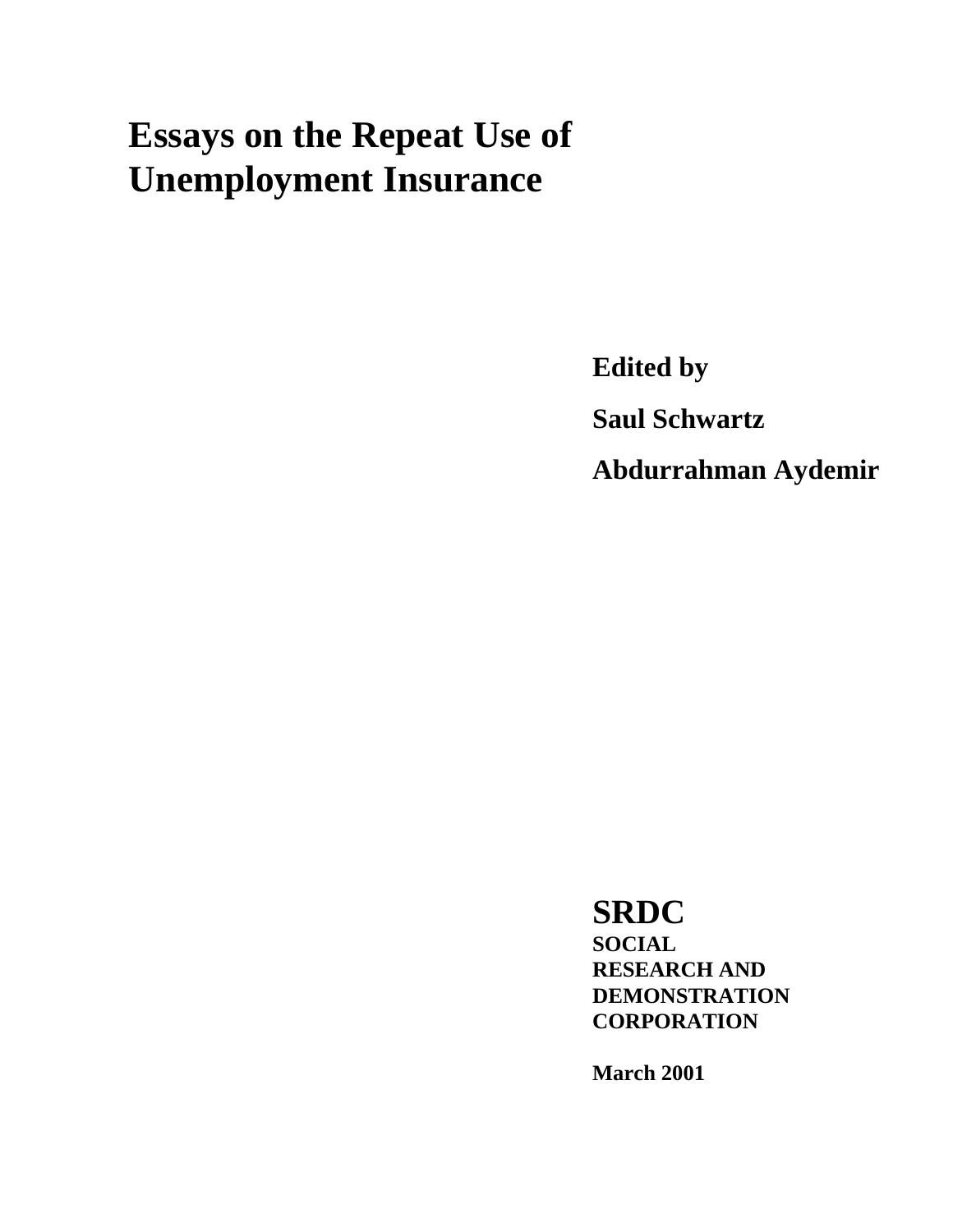The Social Research and Demonstration Corporation (SRDC) is a non-profit organization created in 1991 with the support of Human Resources Development Canada (HRDC) to develop, field test, and rigorously evaluate social programs designed to improve the well-being of all Canadians, with a special concern for the effects on disadvantaged Canadians. Its mission is to provide policy-makers and practitioners with reliable evidence about what does and does not work from the perspectives of government budgets, program participants, and society as a whole. It accomplishes this mission by evaluating existing social programs and by testing new social program ideas at scale, and in multiple locations, before they become policy and are implemented on a broader basis.

The Earnings Supplement Project is funded under a contributions agreement with Human Resources Development Canada (HRDC). The findings and conclusions stated in this report do not necessarily represent the official positions and policies of HRDC.

Copyright © 2001 by the Social Research and Demonstration Corporation.

La version française de ce document peut être obtenue sur demande.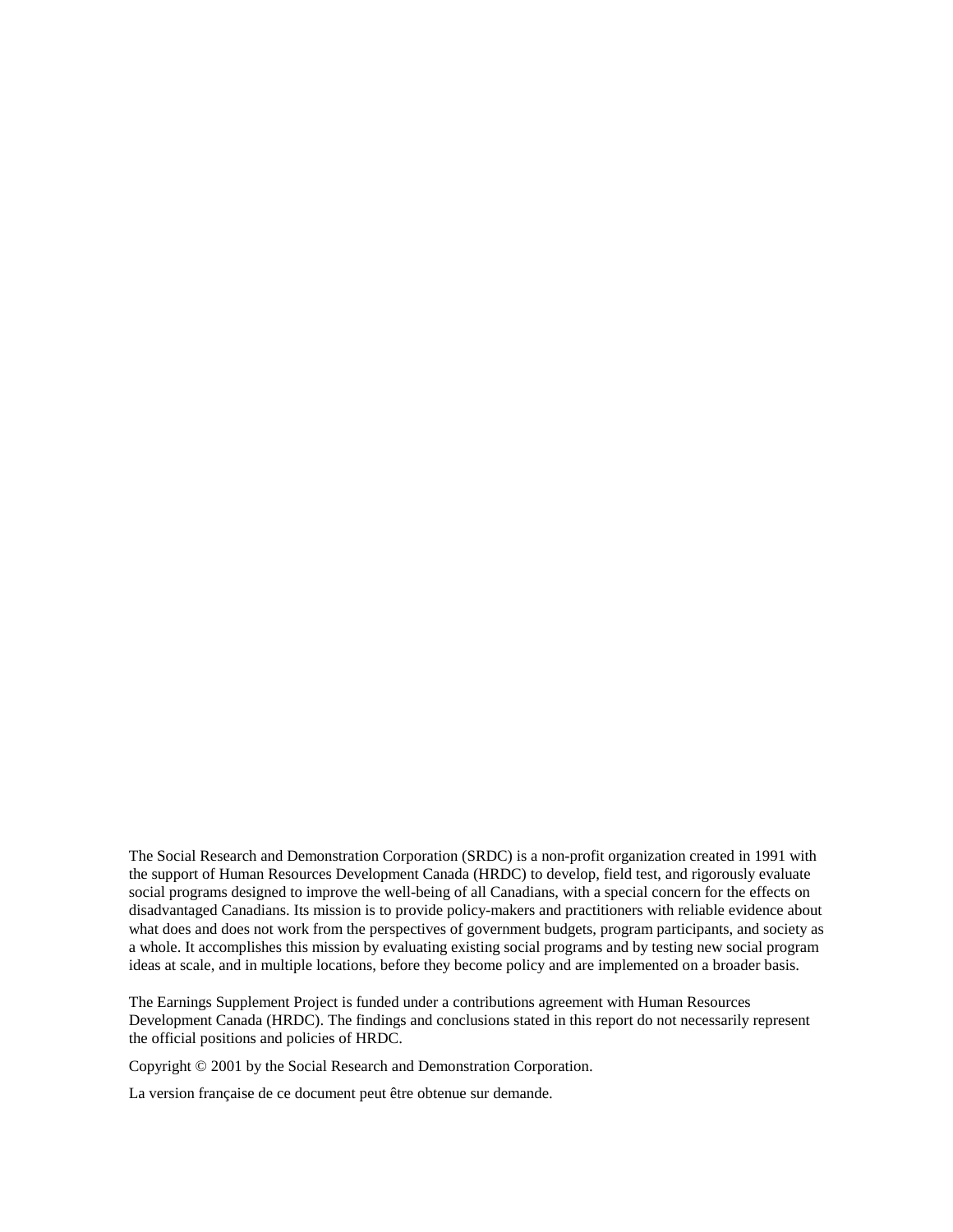# **Contents**

| <b>Preface</b>                                                                                                                                             | V   |
|------------------------------------------------------------------------------------------------------------------------------------------------------------|-----|
| <b>Acknowledgements</b>                                                                                                                                    | vii |
| <b>Introduction</b>                                                                                                                                        | 1   |
| A Typology Analysis of the Users of Canada's Unemployment Insurance System:<br><b>Incidence and Seasonality Measures</b><br>David Gray and Arthur Sweetman | 15  |
| <b>Reservation Wages and Job-Search Behaviour:</b><br><b>Evidence from the Survey on Repeat Use of Employment Insurance</b><br>Stephen R. G. Jones         | 63  |
| The Impact of Regional Ties and Workers' Attitudes Toward Job Search on EI Receipt<br>David Gray                                                           | 91  |
| <b>Immigrants and Employment Insurance</b><br><b>Arthur Sweetman</b>                                                                                       | 123 |
| <b>Volunteer Activities of Employment Insurance Recipients</b><br>Rafael Gomez and Morley Gunderson                                                        | 155 |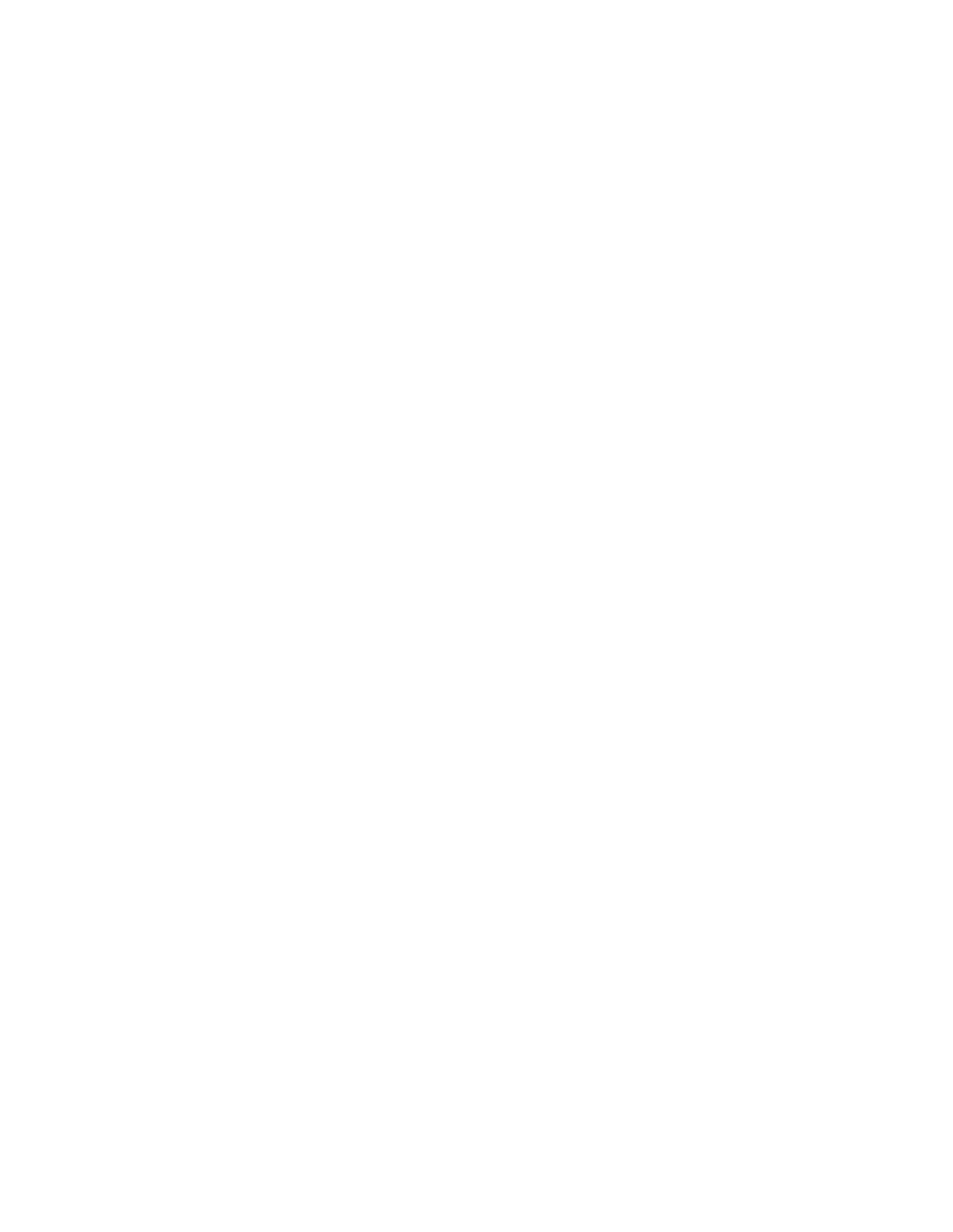# **Preface**

This is one of a series of reports produced in connection with the Earnings Supplement Project (ESP).

ESP was originally designed to test an innovative use of Employment Insurance (EI) funds — one that offered unemployed workers a temporary partial replacement of earnings losses if they went back to work quickly and experienced a reduction in earnings by doing so. The new program was tested with two groups of EI beneficiaries: displaced workers who, after a significant period of employment, were suffering a permanent job loss; and repeat EI users, who had established a pattern of receiving EI benefits for at least a part of each year.

Previous ESP publications reported the results of the experiments conducted to test the new program. ESP had a small and short-lived impact on the re-employment of displaced workers but resulted in increased costs to government. In the case of repeat EI users, however, there was little interest in the ESP offer and the program had no effect on their labour market behaviour.

To better understand the circumstances and possible program needs of those who made frequent use of EI benefits, a survey of EI beneficiaries was added to the ESP program of research. This survey, which became known as the Survey on Repeat Use of Employment Insurance (SRUEI), was a nationally representative survey of individuals who received regular EI benefits in 1996. In order to increase the usefulness of the data for the analysis of frequent use of EI benefits, those who were repeat EI users (defined as those who had received benefits in at least three of the five years between 1992 and 1996) were oversampled in the survey.

This volume contains essays based on the survey data and written by Canadian academics. A companion volume, *The Frequent Use of Unemployment Insurance*, presents a descriptive analysis of the responses to the SRUEI. Together, these two volumes deepen our understanding of the phenomenon of frequent reliance on EI benefits, and provide us with a much more nuanced view of an important group of recipients of this form of benefit.

> John Greenwood Executive Director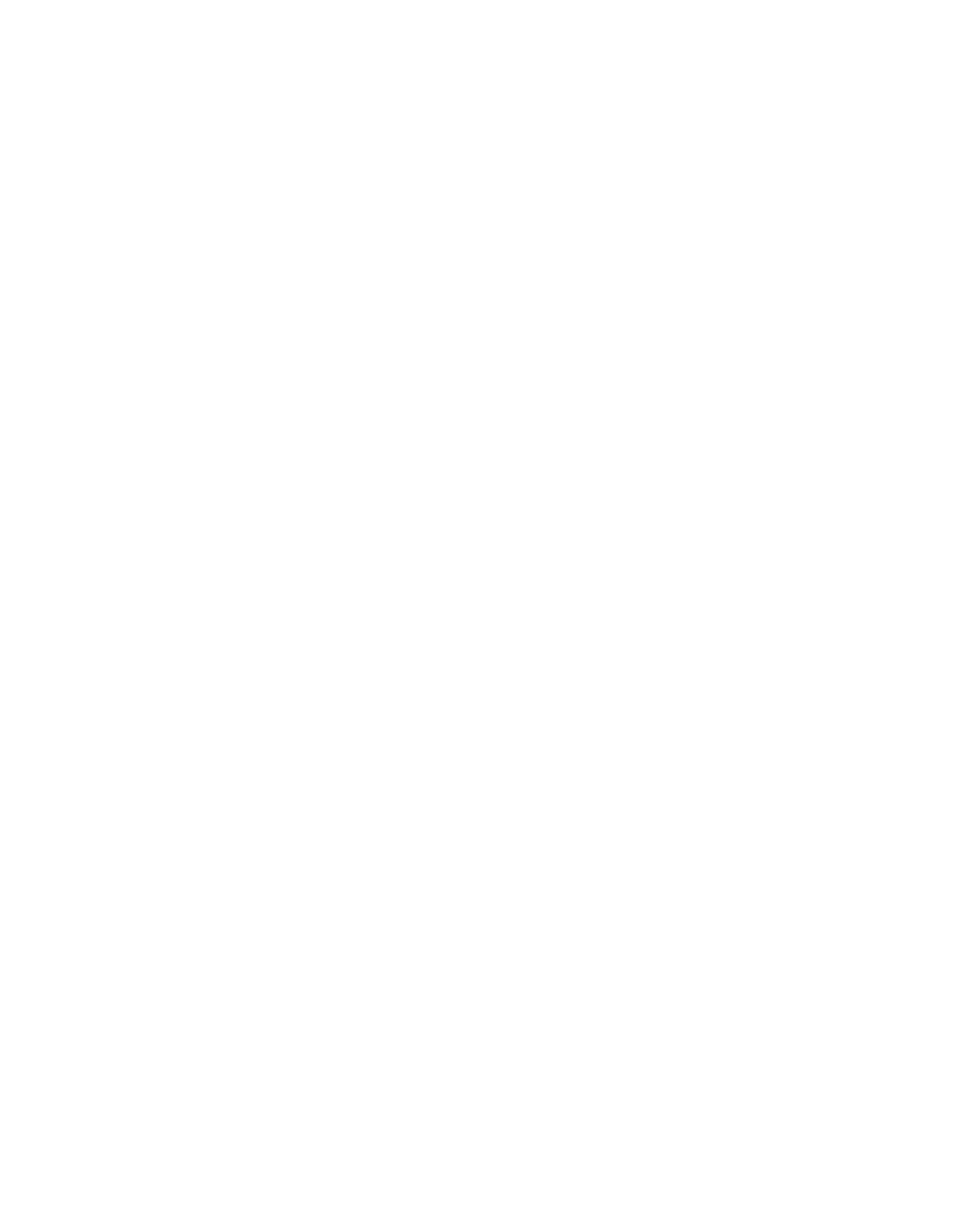## **Acknowledgements**

We would like to acknowledge the sponsorship and ongoing support of Human Resources Development Canada (HRDC). In particular, we thank Louis Grignon and Alex Grey of the Applied Research Branch for their ongoing advice and support during the preparation of this volume.

We also thank Jeff Smith, Todd Stinebrickner, and Frances Wooley for reviewing drafts of the various papers included in this volume and for the helpful comments they provided to the authors.

Finally, at SRDC, Barbara Greenwood Dufour provided editing assistance and helped to compile the individual papers into a single volume.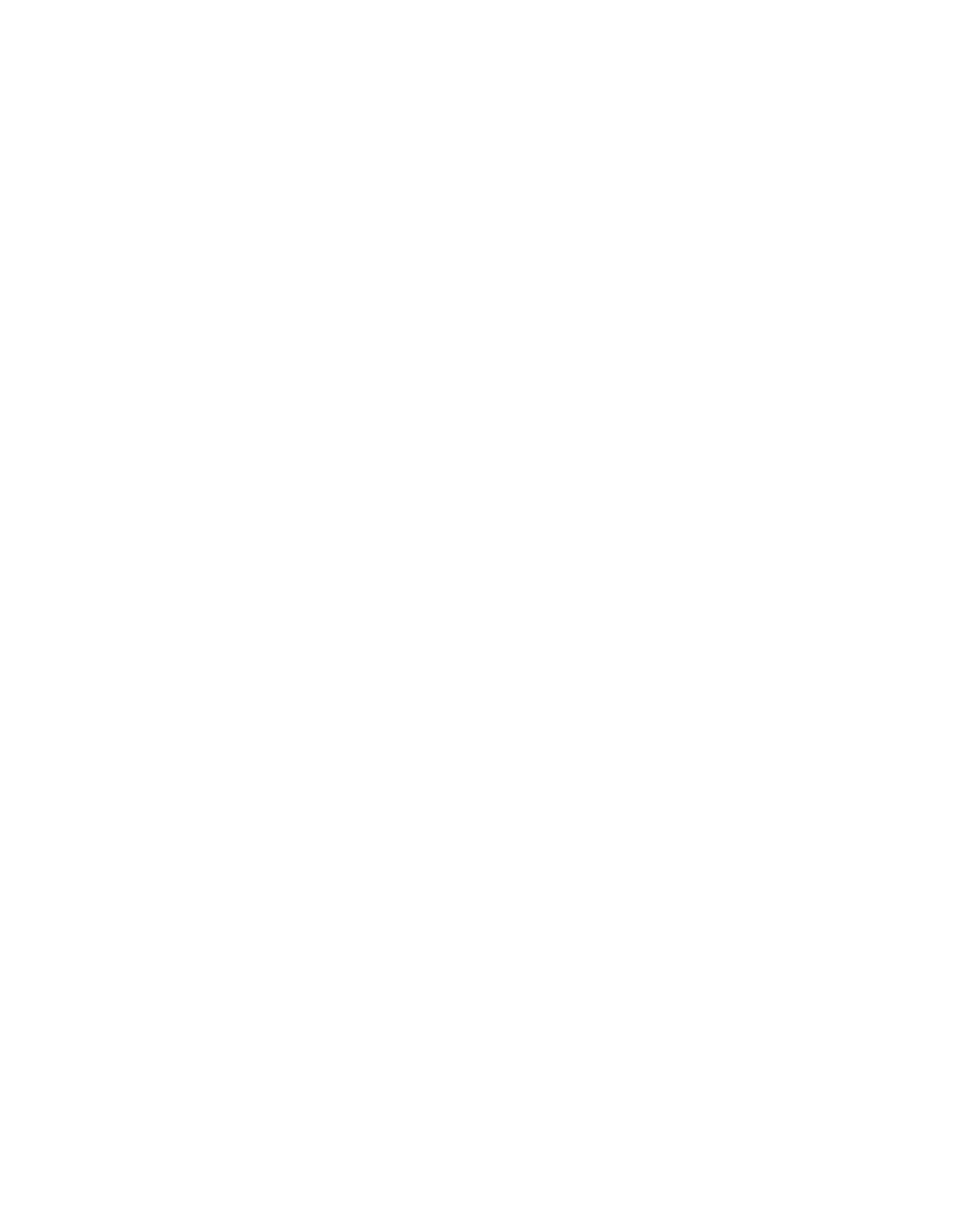## **Introduction**

How can all Canadians be assured of adequate income in a way that is consistent with the values of Canadian taxpayers and the requisites of a competitive industrial structure? This question lies at the heart of a century-long debate about government income security programs.

The debate is not about whether support should be provided, but about which Canadians should receive income support and how generous that support should be. For some groups — small children, the elderly, the severely disabled, workers displaced by unexpected economic events — there is little doubt that most Canadians support relatively generous income transfers. These "deserving" groups have long been supported by provincial social assistance programs, provisions in federal and provincial tax codes, federal pension schemes, and the federal unemployment insurance system.

Instead, the debate is about groups whose need has been questioned — lone mothers on social assistance, workers who repeatedly receive unemployment benefits, and Canadians whose disabilities are not easily demonstrable.

Anecdotal evidence abounds on both sides of this age-old argument. There is no shortage of social assistance recipients who rely on food banks to feed themselves and their children, no shortage of workers who would take any work at all and who use unemployment benefits only as a last resort, and no shortage of Canadians with crippling and yet hardly visible disabilities.

Those on the other side of the debate suspect that the existence and generosity of income transfers have led many to avoid work in order to receive those transfers. Even if overt fraud is rare — even if there are few social assistance recipients with large bank balances and few disability benefit recipients who are entirely healthy — it is argued that the income security system gives Canadians strong incentives not to work and gives firms an incentive to exploit the availability of transfers.

The essays in this volume grow out of a project focussed on an especially controversial aspect of this debate — the repeated use of the unemployment insurance system. This aspect of the income security debate is inextricably linked with the equally long-lived debate about the extent to which Canadians should be expected to leave their homes in order to find work.

A fundamental feature of the Canadian economy is that many industries have production processes with strong seasonal elements — construction, primary and secondary education, tourism, fishing, and forestry are examples. Many workers in such industries are employed for only part of the year. Each summer, school staff is laid off; every winter, the demand for outside construction work falters. Some have questioned whether the income of seasonal workers is really insecure and point to skilled construction workers who have relatively high earnings during the season — enough perhaps to give them an income close to or above the relevant median annual income —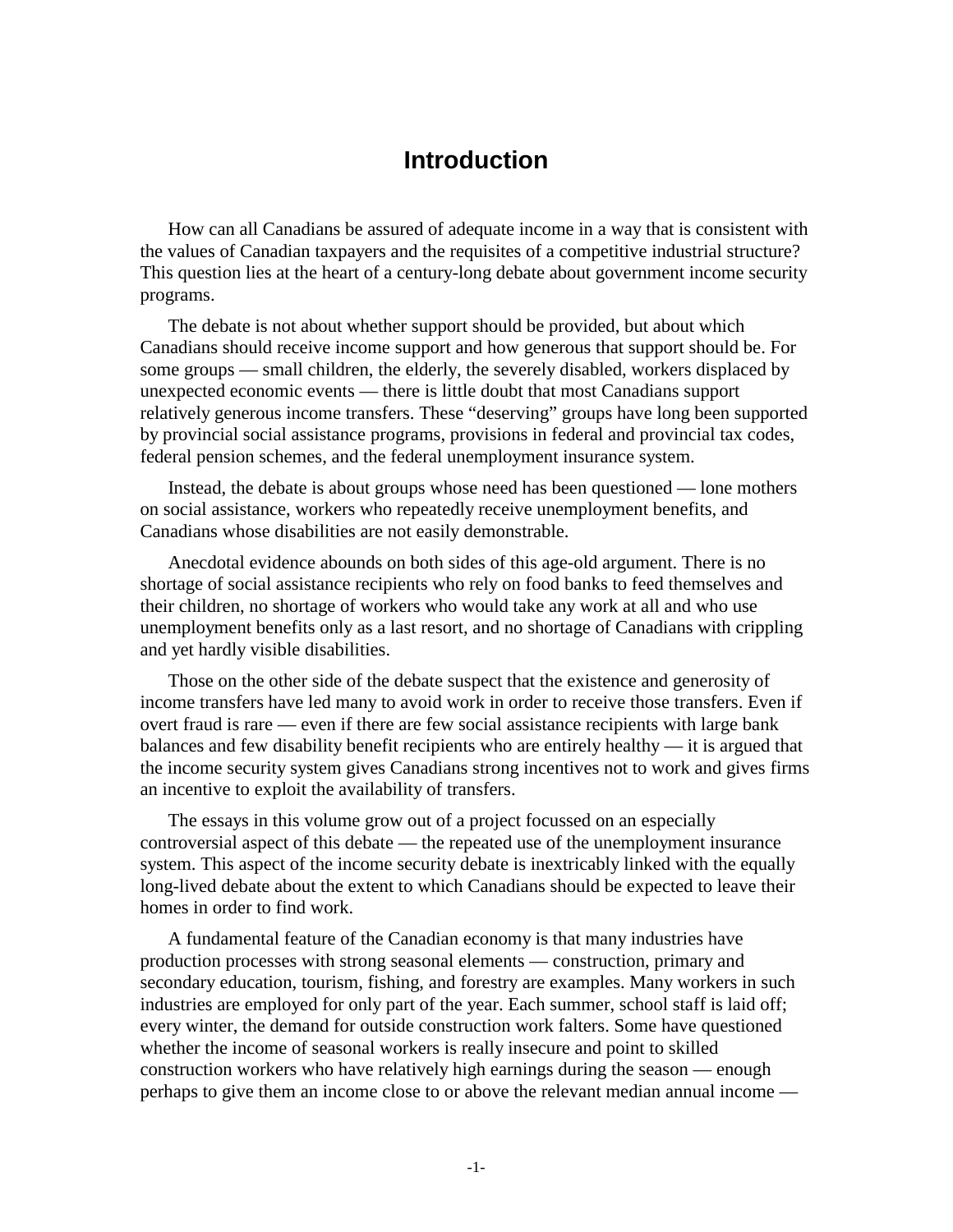and who then claim unemployment benefits in the off-season. Those on the other side of the debate, however, point to marginalized workers who, despite their willingness to take any available work, can find only short-term, low-wage jobs, and who could not easily survive without unemployment benefits.

Another feature of the Canadian economy is that the economies of some areas of the country — northern Ontario, rural Quebec, the Atlantic provinces — are dominated by seasonal industries so that few alternatives to seasonal employment are available. In the past, many workers living in these regions have left, moving to parts of Canada with lower unemployment rates and year-round work. Many have not left, however, and they would see any changes to the unemployment insurance program that limited benefits to seasonal workers as an attack on the economic viability of their home regions. Moreover, it is not at all clear that Canadians, as a whole, want to make it difficult for people to live and work in the places where they were born.

The resolution of these important issues is not in sight. The aim of the essays in this volume is far more modest. The essays examine empirical data in order to move the debate away from abstract political philosophy and carefully chosen anecdote, and toward a more nuanced view of a complex reality.

All of the essays are based on a special survey conducted in early 1998 by Statistics Canada and funded by Human Resources Development Canada. This survey — called the Survey on Repeat Use of Employment Insurance (SRUEI) — was commissioned in the wake of a randomized trial of a demonstration project that tried to encourage off-season employment among repeat users of the unemployment insurance system. The randomized trial, which was conducted by the Social Research and Demonstration Corporation (SRDC), showed that less than half of repeat users were interested in even considering the offer and, of those who participated, only five percent took advantage of the offer (Tattrie, 1996). These results re-emphasized analysts' limited understanding of the economic behaviour of repeat users and led to the implementation of SRUEI. This volume of essays, as well as the descriptive volume that accompanies it, attempt to shed more light on that behaviour.

David Gray and Arthur Sweetman, in the first essay in the volume, take a crucial step by exploring the complexity of  $EI^1$  use. Combining the SRUEI data with administrative data from the period 1992–1997, they develop a simple, descriptive typology of EI users. In doing so, they break with the tradition of defining only two types of users occasional and frequent. Instead, they define what they believe to be four distinct types of frequent users:

- "Seasonal" users:
- "Perpetual" users;

- "Frequent but non-seasonal" users; and
- "Other frequent" users.

<sup>&</sup>lt;sup>1</sup>On July 1, 1996, Unemployment Insurance was changed to Employment Insurance (EI). For simplicity, the term "EI" is used in this introductory chapter when referring to the program.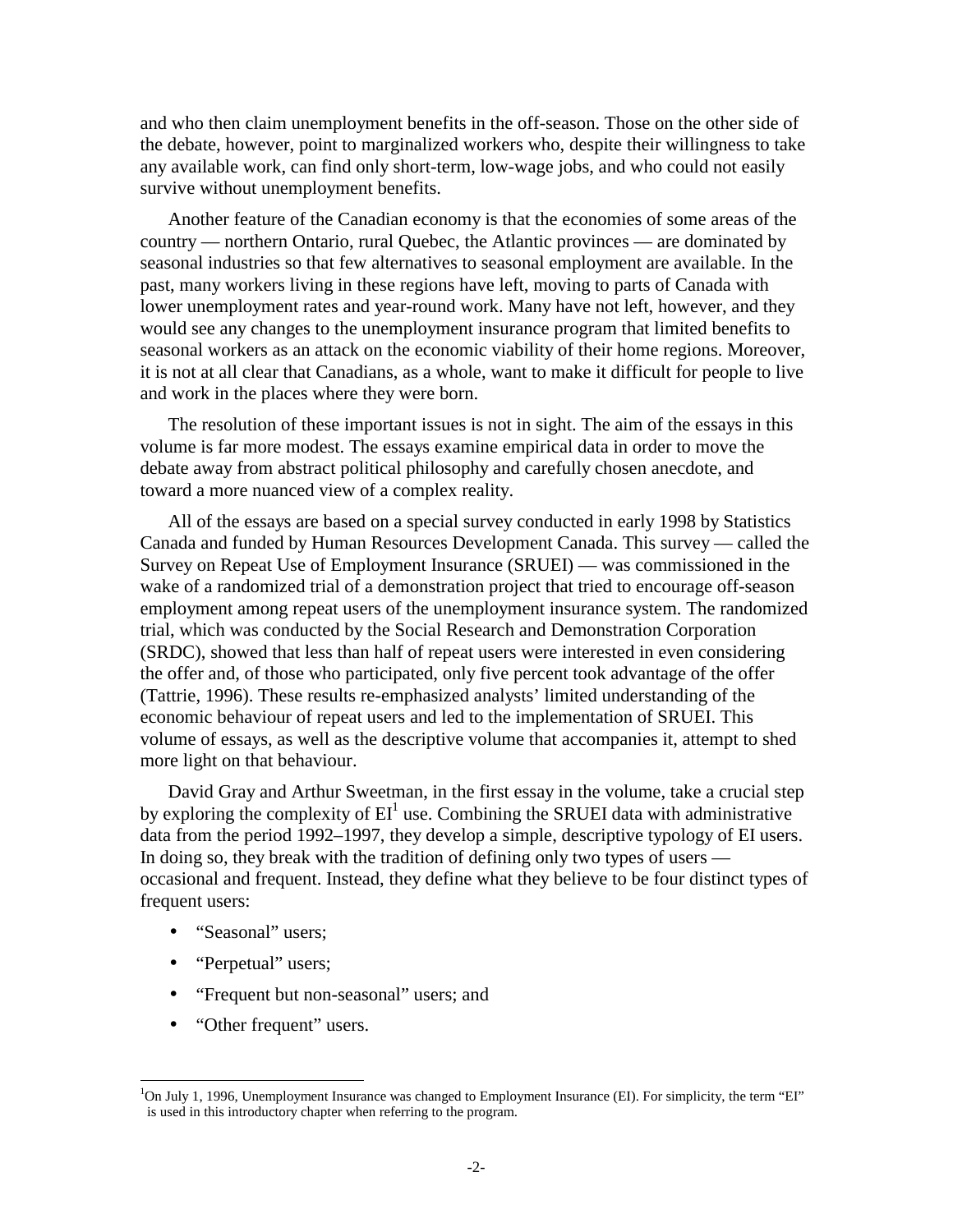Most EI claimants fit into one of these categories. Using the Gray-Sweetman classification system, only 36.1 percent of male claimants and 44.0 percent of female claimants are *not* frequent users, defined as those who filed one or two claims in the 1992–1997 period or who were "new entrants."

A surprisingly small proportion of EI users fit the stereotype of a seasonal worker who works during the same period each year, stops working at roughly the same time each year, and then applies for unemployment benefits.<sup>2</sup> Only 6.3 percent of male claimants and 4.1 percent of female claimants met the strict Gray-Sweetman criteria for this group — initiating a claim in every year from 1992 to 1997 in the same eight-week period.

When the definition is loosened to encompass "mostly seasonal" claimants, defined as those who initiated a claim during the same eight-week period in four or five of the six years in the 1992–1997 interval, another 10.8 percent of male claimants and 10.5 percent of female claimants become seasonal. Even when "strictly seasonal" and mostly seasonal workers are combined, however, only 17.1 percent of male claimants and 14.6 percent of female claimants seem to meet the stereotype of a seasonal worker. Combining these relatively small percentages with those for non-frequent users, we see that roughly 40 percent of female claimants and roughly 45 percent male claimants are frequent users but do not fit the seasonal stereotype.

With that starting point, Gray and Sweetman identify several other types of frequent users. *Perpetual users* are those who maintain what amounts to a perpetually active EI claim — they had an active claim in 280 or more of the 313 weeks that comprise the 1992–1997 period. Normally, a claim will be exhausted within 40 weeks of initiation, but perpetual users are able to maintain active claims because of the provision in the EI program that allows a claim to be suspended in weeks during which the claimant works.

The third type of frequent users are labelled "frequent but non-seasonal" users. These are claimants who initiated claims in four or more of the years in the 1992–1997 interval, but who did not initiate these claims in the same eight-week window. A relatively small percentage of EI claimants (3.4 percent of male claimants and 2.4 percent of female claimants) initiated claims in all six of the years in the 1992–1997 interval, but a much larger percentage (19.0 percent of male claimants and 12.8 percent of female claimants) initiated claims at various points in four or five of those years. Combining these two groups of frequent but non-seasonal users, we see that 22.4 percent of male claimants and 15.2 percent of female claimants fall into this category.

Even with their distinctions among the various types of frequent users, Gray and Sweetman are still left with a rather large category of "other frequent" users. These are claimants who initiated claims in exactly three of the six years between 1992 and 1997. About 20 percent of both male and female claimants are in this category.

The sizes of the frequent but non-seasonal and other frequent categories are evidence of the heterogeneity of the overall category "frequent users." The great contribution of

<sup>&</sup>lt;sup>2</sup>The administrative data used by Gray and Sweetman allow the analyst to identify periods of EI receipt, not all periods of employment or off-claim unemployment. Nonetheless, since workers can qualify for EI only by working, their work behaviour can sometimes be inferred from their claims history.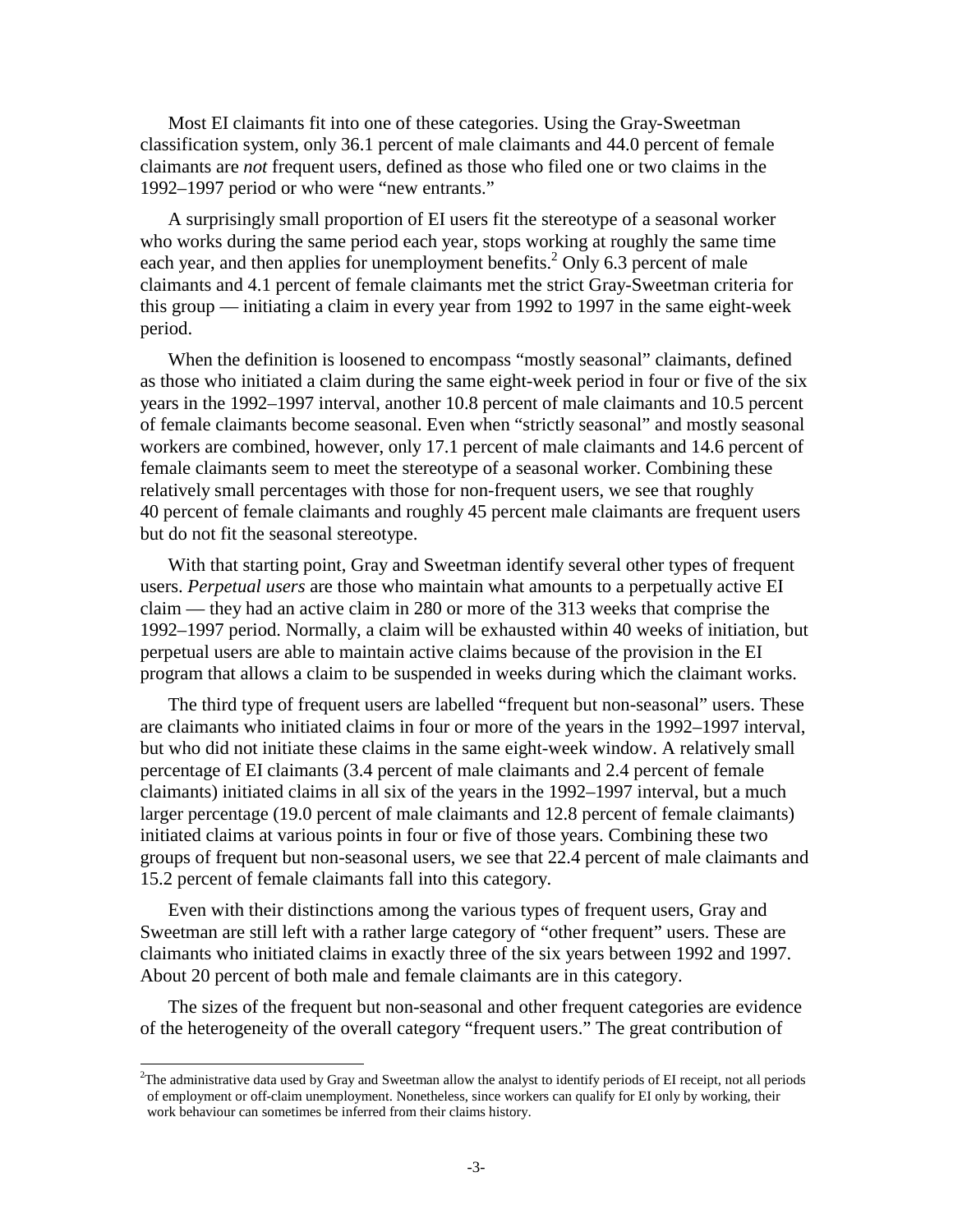the Gray-Sweetman typology is that it forces all serious analysts of unemployment insurance to think twice before adopting the simplistic "occasional-frequent" dichotomy. It may also lead policy analysts to question the general application of any particular anecdote arising from either side of the income security debate.

The typology will hopefully mark the beginning of a long-overdue process of examining more closely the work experiences of these various types of frequent users. Further research will undoubtedly refine the various categories that Gray and Sweetman propose. For example, Gray and Sweetman note that the economic basis for the most novel of the new categories — the frequent but non-seasonal users — is unclear. Such claimants may "face extreme rationing in a depressed labour market, working intermittent, casual jobs with low pay and a low level of job security" (p. 47). Alternatively, they may simply face "frequent [employment] interruptions that are anticipated and recurring, albeit not on a seasonal basis" (pp. 47–48).

Some evidence on this point is provided by the SRUEI, which asked respondents who worked in 1997 (having received EI benefits in 1996) if they had worked for one or more of their 1997 employers in previous years. A very high proportion of both seasonal and frequent but non-seasonal claimants — more than 80 percent — had worked for their 1997 employers in previous years.

Beyond creating a valuable new typology of users, Gray and Sweetman also highlight the very different use of unemployment insurance by men and women. These gender differences, which are also highlighted in the accompanying descriptive volume, include

- a strikingly different timing of the seasonal use of the system, with women's benefit receipt rates "spiking" in the summer, and men's receipt rates spiking in the fall;
- different benefit amounts, with male claimants receiving far more benefits than female claimants, presumably reflecting gender differences in earnings; Gray and Sweetman document the extent to which these differences vary among the various types of frequent users; and
- the fact that male claimants seem to fit more readily into their predefined categories.

Gender differences in EI participation assumed greater prominence in the wake of the 1996 EI reforms, which some observers suspect resulted in lower numbers of female workers receiving EI. While the essays in this volume do not address this issue, a better understanding of gender differences is quite important.

This short overview cannot do justice to the breadth of the Gray-Sweetman essay. Given that breadth, it is not surprising that Gray and Sweetman could not fully address the many questions that their work raises. And if the analysis raises as many questions as it answers, this is because it is charting uncharted territory. Their work will hopefully set in motion a reconsideration of the stereotypes that underlie both sides of the debate about which unemployment insurance recipients are "deserving" and which are not.

Stephen Jones, in the second essay, addresses an issue that bears directly on the effectiveness of financial incentives as a means of inducing repeat EI users to seek off-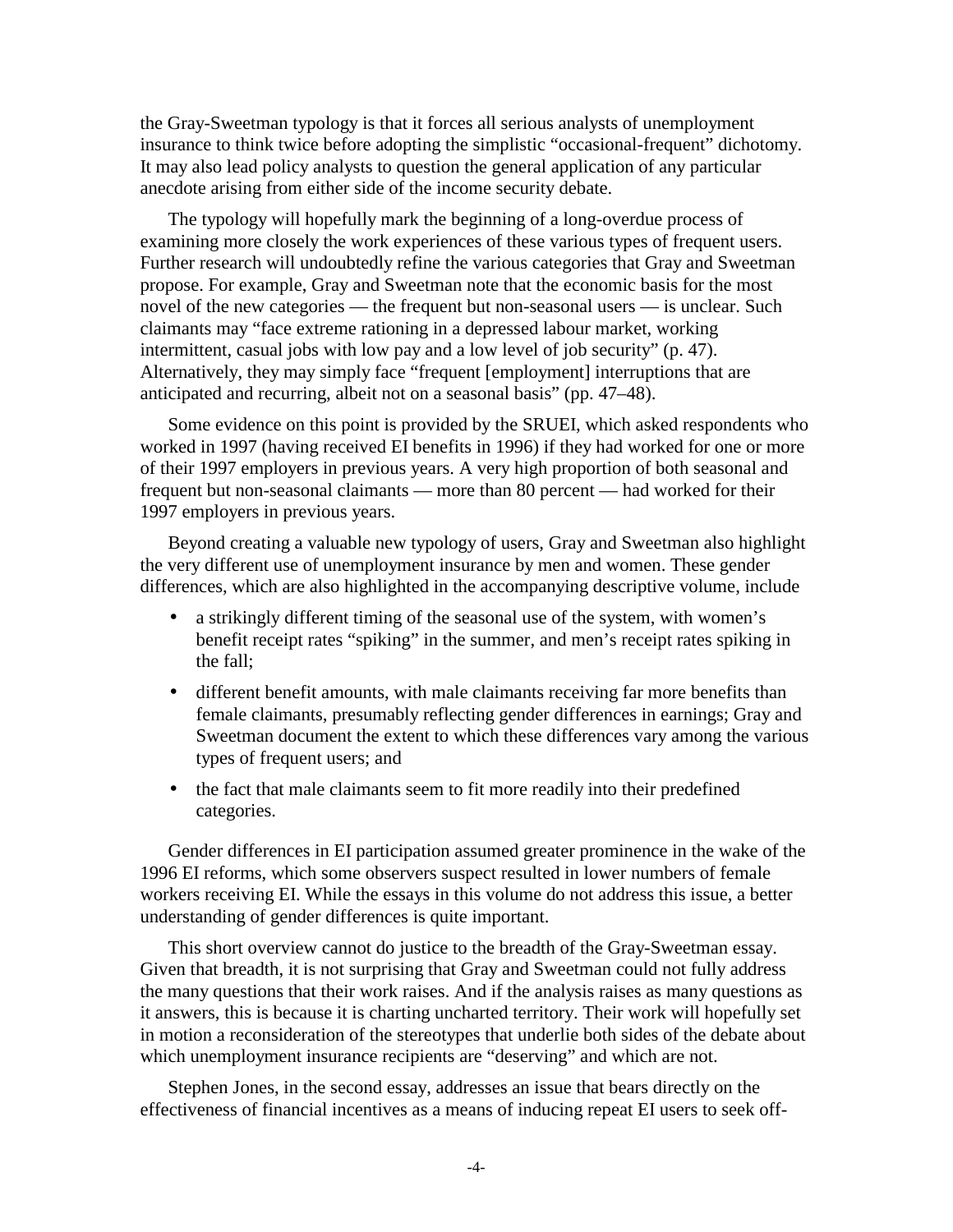season or year-round work. To do so, he examines data from the SRUEI on *reservation wages*, a central concept in modern labour economics. Each worker, as he or she searches for a new job, is assumed to have in mind a wage that is the lowest that he or she would accept in a new job — a reservation wage.

Reservation wages are not directly observable. Nonetheless, survey respondents seem to have little trouble answering questions such as "What is the lowest wage that you would accept to take a job?" SRUEI respondents were asked precisely that question and this essay analyzes their responses. Jones analyzes reservation wages, for the most part, in the form of their ratio to the highest past wage reported on the survey. A reservation wage ratio (RWR) of 0.90, for example, indicates that the respondent is willing to take a new job that pays 90 percent of their highest pre-layoff wage.

It is useful to think of Jones' essays as addressing several different hypotheses in relation to the ESP repeat user experiment. That experiment offered a financial work incentive to randomly chosen workers who were filing an EI claim, after having filed claims in each of the three previous years. The incentive, available to all who found a new job within 12 weeks of receiving the offer, was an earnings "top up" that made up 75 percent of the difference between the (lower) earnings on the new job and earnings on the pre-layoff job. Workers could receive the earnings top-up for up to two years, but the supplement itself would not count as insurable earnings if an EI claim based on the new job was ever filed. As noted above, less than half of those identified as eligible were interested in participating in the experiment and, of those who volunteered and were randomly assigned to the supplement group, only five percent ever received a supplement payment; the remainder either did not start a new job within the 12 week "window" or found jobs that paid the same or more than their pre-layoff jobs.

The expectation of the designers (and funders) of the repeat users component of ESP was that the financial incentive would lower the reservation wages of the supplement group, leading them to take new jobs that they otherwise would not have taken. As Jones notes, however, "the incentive structure in ESP . . . may have been insufficient to induce a large enough adjustment in reservation wages to generate any significant reemployment" (p. 64).

There is no direct evidence on the *change* in reservation wages induced by the ESP "treatment." Still, the SRUEI data — based on the survey responses of a completely different set of EI claimants — allow Jones to examine several interesting hypotheses related to the repeat users component of ESP.

To begin, one hypothesis might be that the ESP incentive was "insufficient" because repeat users of EI had especially high reservation wages — that they were unwilling to take new jobs, even if those new jobs (with the ESP supplement) paid almost as much as their pre-layoff jobs.

With the SRUEI data, Jones addresses this hypothesis by calculating the reservation wage ratios of repeat and non-repeat users, defining the RWR for each respondent as the ratio of their reservation wage to their highest wage.<sup>3</sup>

 $3$ Jones also defines and analyzes an RWR that has the last pre-layoff wage in the denominator.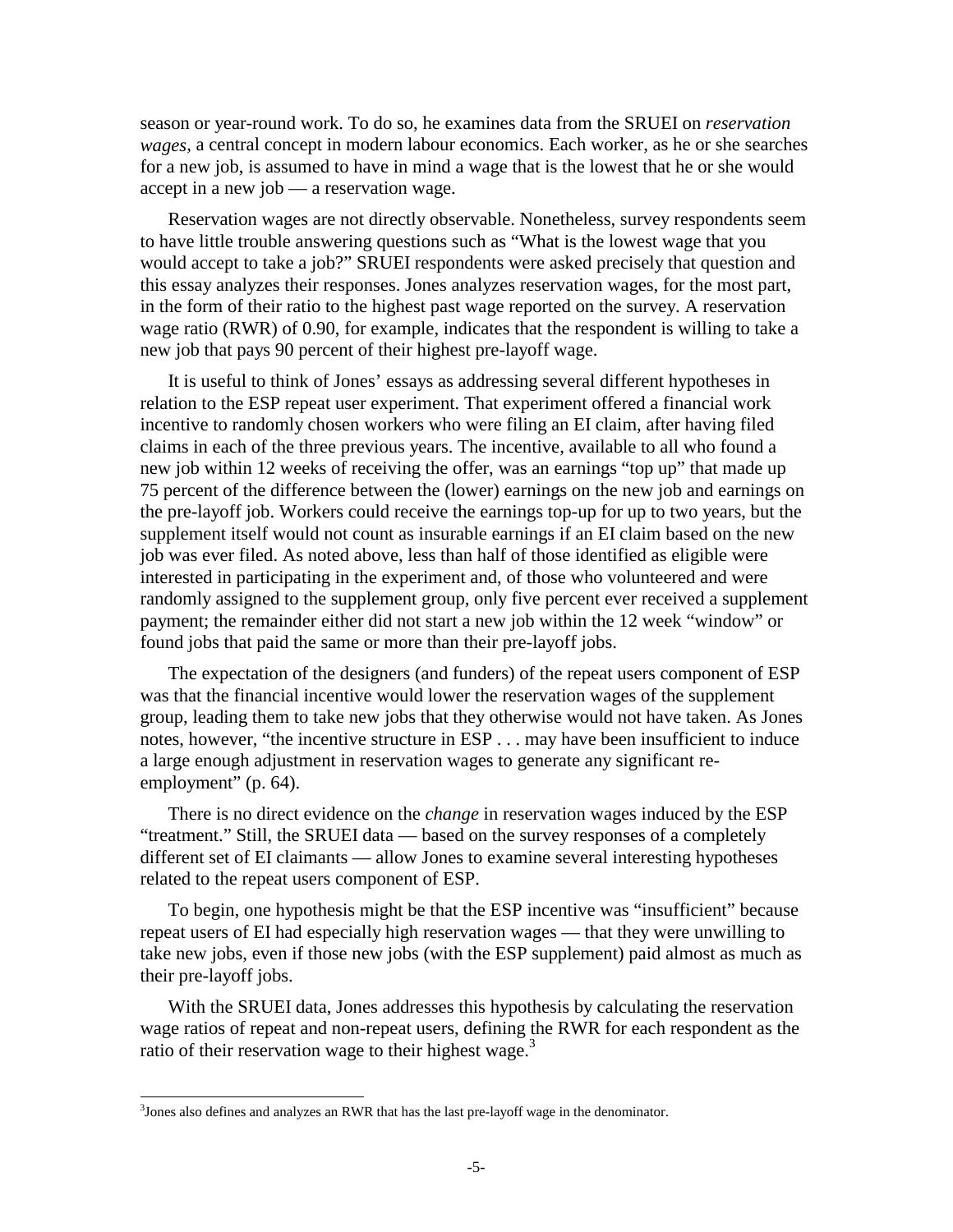The mean RWR among all SRUEI respondents who looked for a job while unemployed in 1997 was 0.895, indicating that unemployed SRUEI respondents, on average, were willing to take new jobs that paid about 90 percent of their highest prelayoff wage. When Jones compares the RWRs of repeat users with those of non-repeat users, however, an interesting empirical fact emerges. The average RWR of repeat EI users was *lower* than that of non-repeat users. Jones also shows that this difference is entirely the result of male repeat users having significantly lower RWRs than male nonrepeat users; the RWRs of females were the same regardless of their repeat status.

In another component of the ESP experiment, a somewhat different financial incentive was offered to one kind of non-repeat users — workers who had been continuously employed for three years prior to filing an EI claim. The incentive was different in that such workers were given 26 weeks, instead of 12 weeks, to find a qualifying job. Unlike the repeat users sample, however, the vast majority of displaced workers volunteered for the experiment, and just over 20 percent qualified for and received an earnings top-up. If, as Jones' result suggests, these displaced workers had reservation wage ratios that were as high or higher than those of the repeat users, it would seem that the lack of response to the ESP repeat users incentive was not the result of RWRs that were "too high" among the repeat users. $4$ 

That repeat users may have had lower reservation wage *ratios* than the displaced workers does not imply that the *level* of their reservation wages was lower than those of displaced workers. A second empirical point highlighted by Jones' work is that repeat EI users in the SRUEI had both higher past wages and higher reservation wages than nonrepeat claimants. Table 5 in Jones' essay shows that the average past wage of repeat users was about \$2.20 per hour greater than the average past wage of non-repeat users. The average reservation wage of the repeat users was \$1.62 higher than the average of nonrepeat users. That is, even though the reservation wages of repeat users were higher than those of non-repeat users, their past wages were even higher still, so that RWRs were lower for repeat users.

Jones then includes a number of control variables in ordinary least squares regressions that have reservation wages or past wages as the dependent variable. In all of the specifications, "the repeater coefficient . . . is always a significant positive determinant of reservation and past wages, the former coefficients always being less than the latter"  $(p. 83)$ .

This result suggests that even though repeat users were willing to accept roughly equal percentage pay cuts in a new job — they have roughly equal RWRs — "there is the issue of whether the repeat users' RWRs reported in these data were nonetheless unreasonably high, relative to a realistic assessment of the job prospects facing these particular individuals" (p. 85). Said differently, it may be that repeat users, on average, have high wages when they are working and, even though they are willing to take new jobs that pay 90 percent of their past wage, there are no such jobs on offer. If lower-

<sup>&</sup>lt;sup>4</sup>It is possible that the key factor differentiating the responses of the repeat users and the displaced workers was the longer 26-week job search "window" available to the displaced workers. The longer time window does not, however, explain the difference in the volunteer rate of the two groups.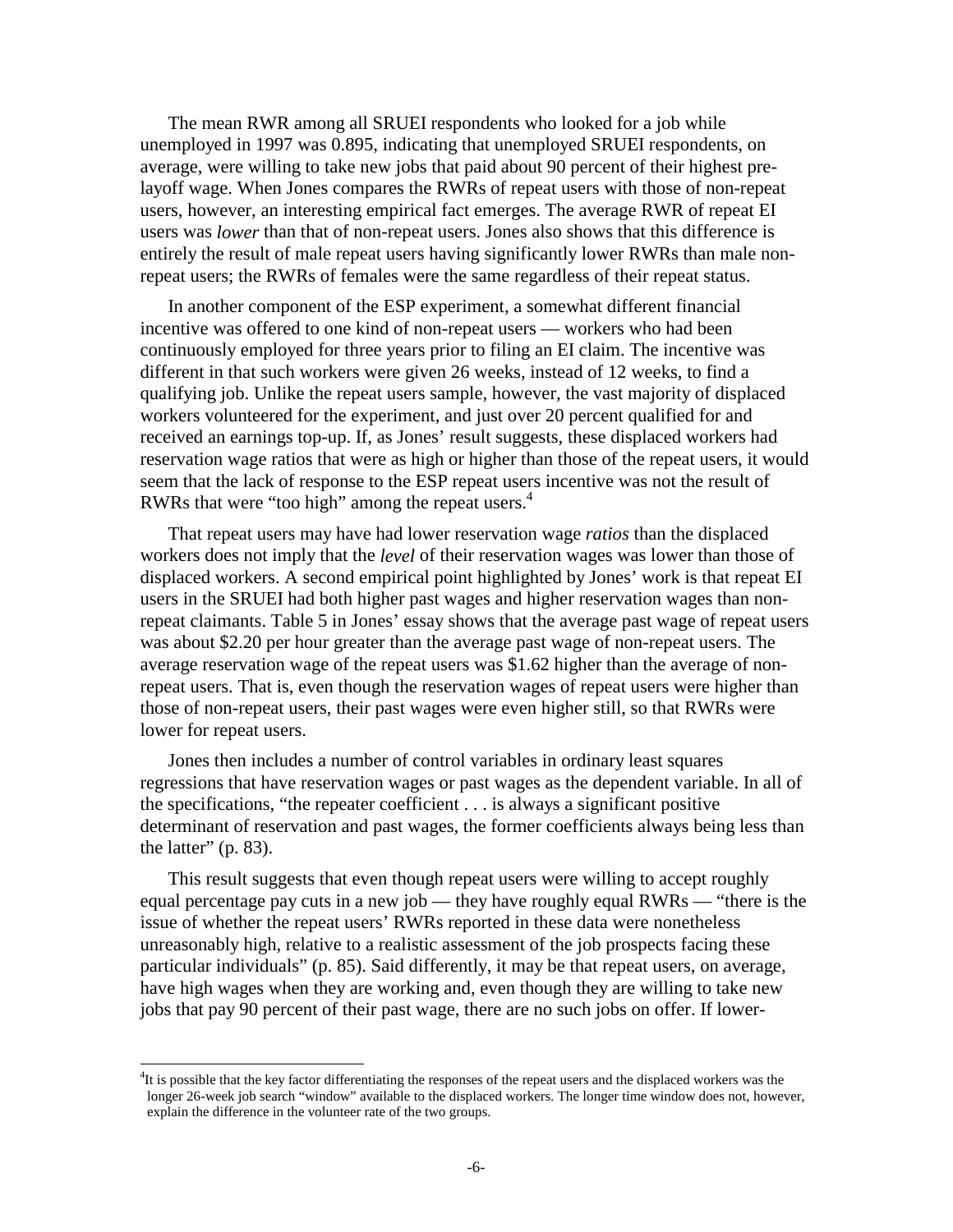paying jobs are available, they might be acceptable to non-repeat users (with lower reservation wages) but not to the repeat users.

These two empirical findings — that repeat users have similar or lower RWRs but that they have higher reservation and past wages — suggests an interpretation of the ESP repeat user experiment. The idea was to induce repeat users to take off-season jobs or year-round jobs. But if repeat users had high wages in the jobs that they normally held during the season, and if the only other jobs available to them paid significantly lower wages, then they would not take these new jobs even with the temporary two-year ESP supplement. Perhaps the designers of the repeat user component of ESP thought that the past wages of repeat users were lower, and their prospects of recall less certain, than they actually were.

As with the Gray-Sweetman essay, this short summary does not capture all of the material in the Jones essay. In addition to the analysis of the reservation wages of the 70 percent of the SRUEI sample who were unemployed and looking for a job in 1997, Jones also analyzes the reservation wages of the 38 percent who looked for work in 1997 while they were employed. In addition, he goes beyond analyzing measures of central tendency (such as means or medians) to examine the distribution of the reservation wage measures.

Interestingly, Jones notes that his essentially descriptive analysis of reservation wages could be extended, following Holzer (1987), to see if the differing reservation wages of respondents had any behavioural consequences for future economic behaviour. While Jones does not attempt that extension, the third essay in this volume analyzes one such behavioural consequence — EI receipt in the years following 1996.

This third essay, by David Gray, looks ahead in time to correlate the characteristics of SRUEI sample of 1996 EI recipients to their receipt of EI in 1998. That is, rather than looking *back* in time to develop a typology of users or to study reservation wages, Gray looks *forward* to see how past activities and characteristics affect future EI receipt.

Gray analyzes two dependent variables. The first is a 0-1 variable indicating whether or not the respondent received EI in 1998 — recall that all had filed an EI claim in 1996 — and the second is the number of weeks in which the person received EI benefits in 1998, including "none" if that was applicable. As explanatory variables, Gray includes the province of residence, the industry and occupation of the respondent's primary 1997 job, and a large set of individual characteristics.

The major novelty of the essay is the inclusion of the attitudinal information asked of SRUEI respondents. These variables ask about attitudes toward the use of EI (now and in the future) and about the respondents' willingness to accept different kinds of jobs. Gray also includes several standard measures of what he calls "regional ties"; these are measures of how long respondents' have lived in their current residences and whether or not respondents own their own homes.

The bulk of the essay is taken up with applying the same model specifications to a number of subgroups of SRUEI respondents — including male and female claimants separately, and repeat and occasional claimants separately. Gray's empirical results are easily summarized. Neither the attitudinal variables nor the variables measuring the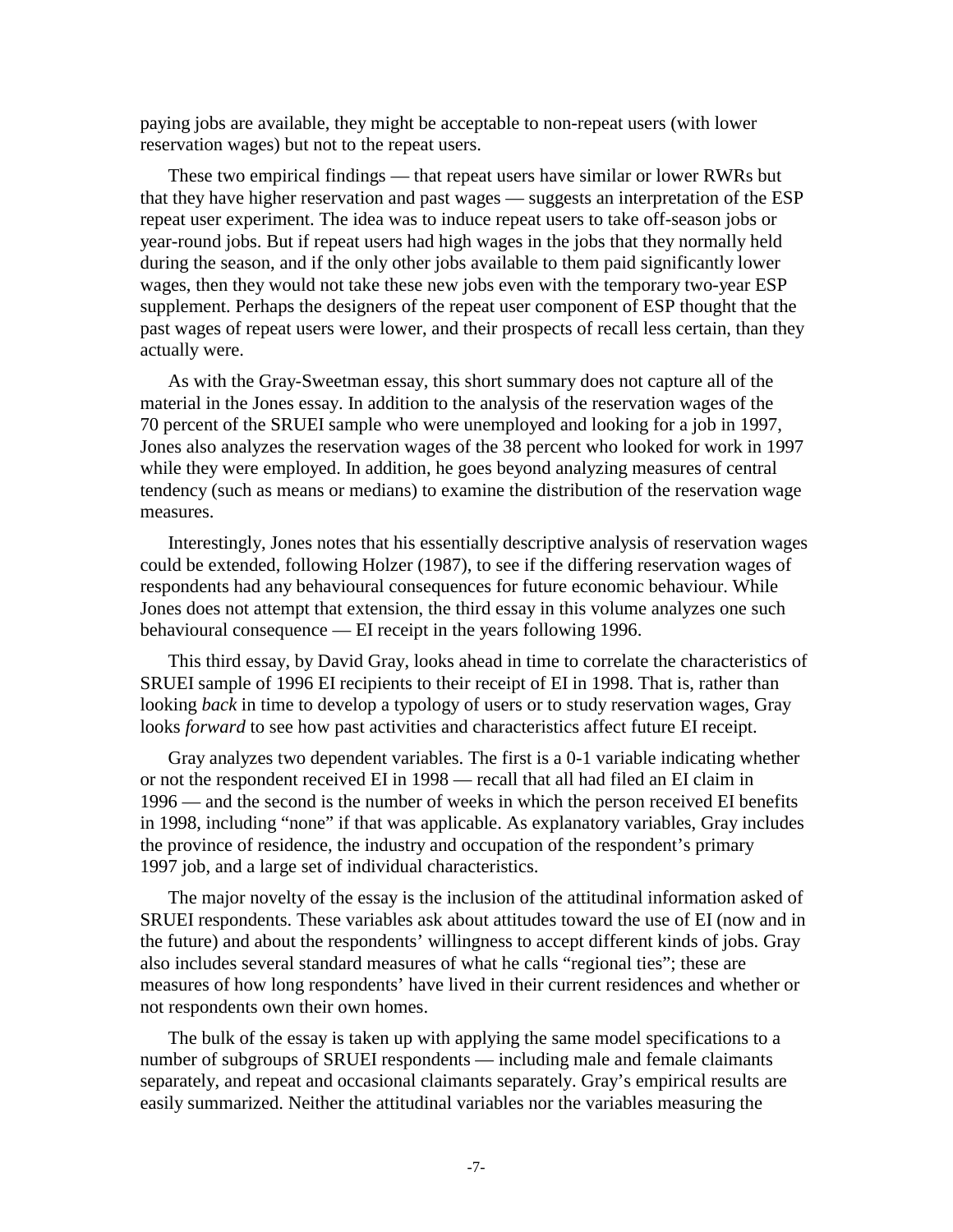respondents' residential ties are strongly correlated with EI participation in 1998. The essay argues that these variables measure "social capital," access to information about the EI program, or the extent to which respondents are "discouraged" about their ability to find jobs that do not require repeated EI participation. Whether or not the variables are valid measures of those theoretical (and unobservable) ideas, the empirical results do not suggest that they are related to future EI participation. Most of their coefficients are not significantly different from zero, and the few that are statistically significant are small in size relative to the large impacts of province, the number of past EI claims, and the industry and occupational prestige of the respondent's 1997 job.<sup>5</sup>

Thus the importance of Gray's essay lies in the essentially negative finding that adding attitudinal variables to models of EI participation does not diminish the importance of the variables previously thought important, and attitudinal variables have no strong independent impacts of their own. Before concluding that such variables are unimportant, however, it should be acknowledged that social surveys are not particularly adept at measuring such complex and subjective constructs. Further research, perhaps using qualitative methods, would provide an additional perspective on the potential importance of these factors.

The final two essays in this volume address specific issues that relate to all EI recipients, and are less focussed on the economic behaviour of repeat users of the unemployment insurance system. Arthur Sweetman compares the use of the system by immigrants with the use by the Canadian-born. Raphael Gomez and Morley Gunderson analyze the volunteer activities of EI recipients.

Immigration policy has recently been a topic of interest both in the popular media and among academic researchers. Much of the work has focussed on the earnings assimilation of immigrants, building on the ideas of Chiswick (1978) who hypothesized that those who migrate to the U.S. would have lower earnings, shortly after arriving, than otherwise similar American-born workers. As years go by, however, immigrant earnings would catch up and perhaps surpass those of the American-born because immigrants may have been allowed to immigrate precisely because it was thought that they would do well in their new home.

Much less research has been undertaken on other aspects of immigrant assimilation. Sweetman's essay provides further evidence on this issue by comparing the use of the unemployment insurance system by immigrants and the Canadian-born. The findings are important in understanding whether immigrants are a "burden" to the economy because they make disproportionate use of the Canadian social safety net (which includes the EI program).

The essay uses the SRUEI, supplemented by EI administrative data, to analyze differences between immigrants and the Canadian-born in the intensity of UI/EI use not only in 1996, when all SRUEI respondents filed an EI claim, but also in 1997 and 1998.

 ${}^{5}$ Gray points out, however, that "the effects of the social capital and the attitudinal indicators ... could be partially captured in the [provincial] estimates" (p. 117). When he investigates this possibility (by rerunning the equations without the provincial variables, and observing the effect on the social capital and attitudinal variables) he concludes that, among repeat claimants at least, the effects of the social capital and attitudinal variables may be conflated with the effects of the provincial indicators.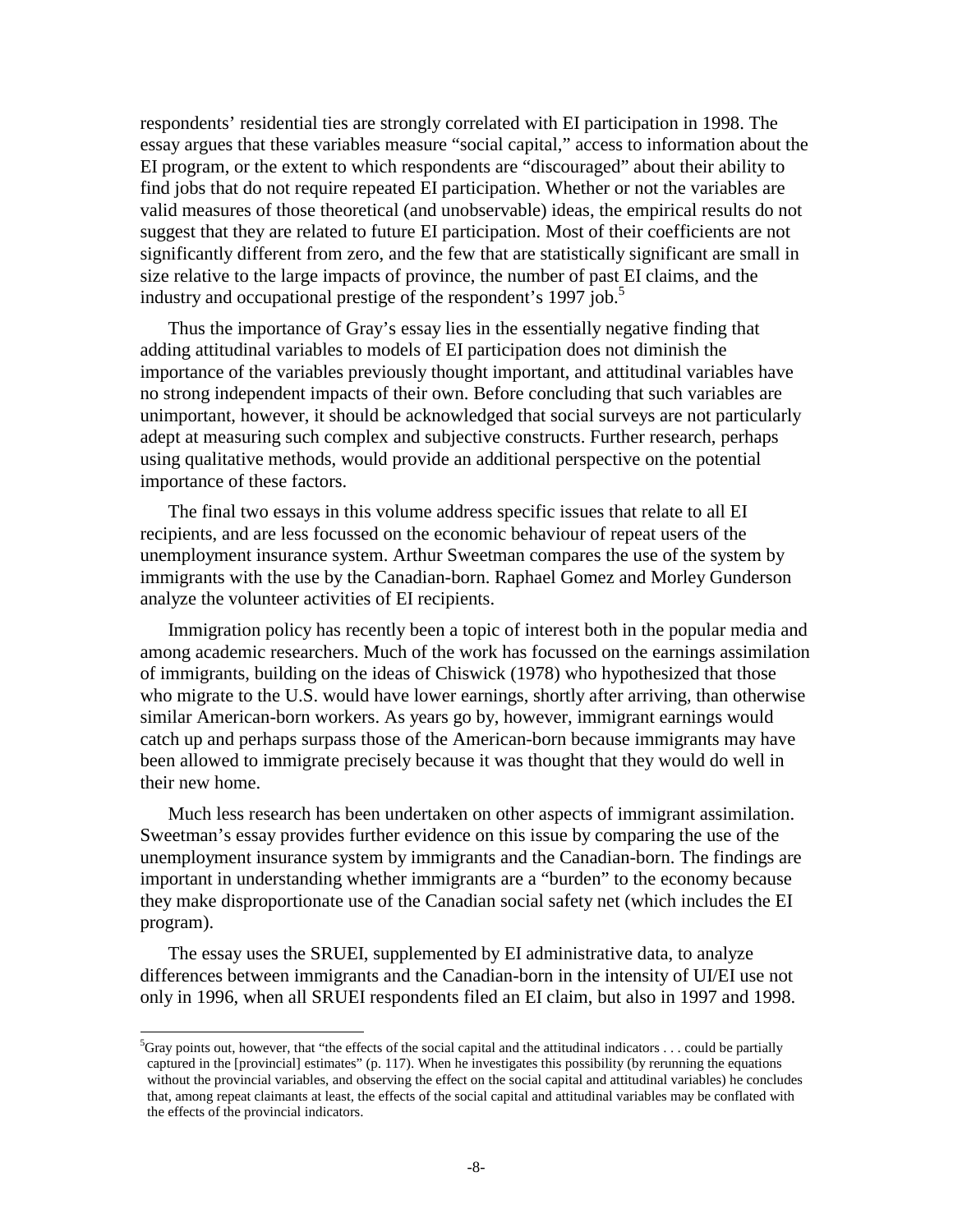Sweetman also examines re-employment outcomes, asking whether immigrants and the Canadian-born differ in their 1997 labour force participation. Finally, the essay compares the manner in which immigrants search for jobs while unemployed with the way the Canadian-born search for jobs while unemployed.

The SRUEI contains information on whether or not each claimant was an immigrant and, if so, on the number of years since the person arrived in Canada. Thus, Sweetman can estimate the proportion of those claiming EI benefits in 1996 who were immigrants. Roughly seven to eight percent of EI claimants were immigrants even though immigrants comprised roughly 10 percent of the Canadian labour force. Thus immigrants were under-represented among EI claimants (see Table 1 of Sweetman's essay).

Not only were immigrants less likely to receive EI benefits, but also they received benefits for fewer weeks and received fewer dollars. As "years in Canada" increased, the immigrants had usage characteristics that came to resemble those of the Canadian-born.<sup>6</sup>

However, immigrant claimants are quite different from Canadian-born claimants in their demographic and economic characteristics. Compared with Canadian-born claimants, immigrants, on average, are about four years older than Canadian-born claimants, are much more likely to live in urban areas, and are concentrated in Ontario and British Columbia. Moreover, an examination of their 1997 jobs suggests that they work in different industries and occupations than the Canadian-born.

When these characteristics are taken into account (see Table 16 of Sweetman's essay), the differences between immigrants and the Canadian-born in their number of weeks of EI receipt in 1996, and in their number of weeks (if any) of receipt in 1997 and 1998, vanish. That is, "once controls for age, education, and geography are introduced, the gap in EI use between immigrants and the Canadian-born is eliminated . . . . Plausibly, because immigrants were more urbanized, were concentrated in provinces with less EI use . . . they needed less EI" (p. 147).

This finding does not mean that the labour force experience of immigrants is the same as that of the Canadian-born. Sweetman shows that immigrants were about 50 percent more likely to remain unemployed throughout 1997 than Canadian-born EI claimants, even after differences in characteristics are taken into account (see Table 5 of Sweetman's essay). More recent immigrants are especially likely to remain unemployed, with immigrants who have been in Canada for a longer time "looking" more like the Canadian-born. Unemployed immigrants also put more effort into searching for a job than did the Canadian-born unemployed. Again controlling for observable differences between immigrants and the Canadian-born, "immigrants spent more hours searching for jobs than did the Canadian-born" (p. 142). Finally, the reservation wages of immigrants were quite a bit lower than those of the Canadian-born. Moreover, Sweetman writes that "more recent immigrants were, on average, willing to accept a much lower wage than

<sup>&</sup>lt;sup>6</sup>As Sweetman notes in several places, the cross-sectional nature of the SRUEI data makes it impossible to know if the patterns observed for immigrants who arrived in Canada at different times are due to (a) the length of time they have been in Canada or (b) the group characteristics of the immigrants who arrived at that time. Any difference might be accounted for by the passage of time or by the particular characteristics — source country, educational qualifications, languages — of that year's cohort of immigrants.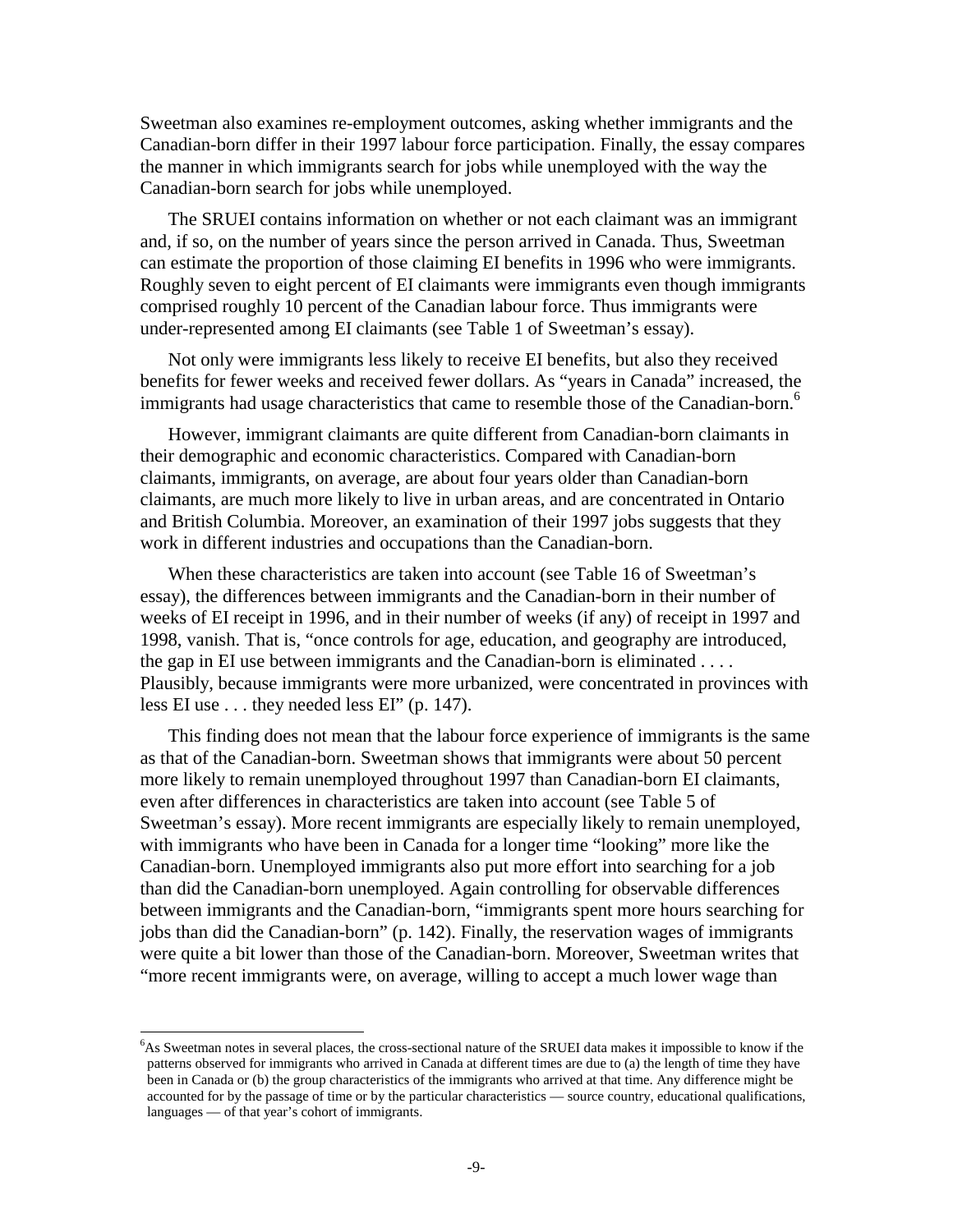observationally equivalent Canadian-born workers, and immigrants who arrived earlier" (p. 143).

The conclusions are clear. Immigrants use the unemployment insurance system less than Canadian-born workers, although most of the difference seems to be due to differences in age, area of residence, and the types of jobs that immigrants hold. An especially important difference is that immigrants are far less likely to be laid off with the expectation of being recalled; that is, immigrants tend to use EI after a permanent separation whereas the Canadian-born more often use the system after a temporary layoff.

When unemployed, immigrants searched harder than the Canadian-born for new jobs. The effect, according to Sweetman, is that "their extra job-search intensity appears to have closed much of the gap that might have arisen because of their more challenging situation" (p. 149). More recent immigrants use the unemployment insurance system more than immigrants who arrived earlier, but still less than the Canadian-born; "As with immigrants overall, they appear to have faced a more daunting re-employment challenge and to have worked harder to resolve it" (p. 149).

The final essay in the volume, by Raphael Gomez and Morley Gunderson, examines the volunteer activities of the SRUEI respondents. The purpose of the essay is "to analyze the determinants of formal volunteer activity amongst EI recipients" (p. 155) where "formal" volunteer activities are those performed for a recognized organization, group, or charity.<sup>7</sup> They include, for example, "organizing and supervising events," "canvassing, campaigning, or fundraising," and "being a member of a board or committee."

Appendix B of the descriptive volume accompanying this volume of essays also analyzes volunteer activities among SRUEI respondents, using simple cross-tabulations. The conclusion of that appendix was that:

*The rate of participation in volunteer activities among those who were EI claimants in 1997 was only slightly higher than the national rate for Canadians in that year. Among EI claimants, both repeat and occasional users were roughly twice as likely to volunteer through informal than through formal avenues. There were no systematic differences in the volunteer behaviour of repeat versus occasional claimants, and all claimant groups were less likely to volunteer during times of unemployment.* (See p. 119 of the companion volume.)

Gomez and Gunderson set their empirical analysis of volunteer activity in the context of a theoretical model that envisions families maximizing utility where utility is a function not only of goods and leisure but also of charitable activity. This model allows charitable activity to be valued for a long list of reasons, including "its own rewards, . . . social cohesion, . . . altruism, . . . [and] résumé and skill building" (p. 156). Over their lives, individuals are expected to volunteer more when wages are low, which is likely to be the case for younger individuals and older individuals (especially those who are retired or close to retirement). Within a family, the person who has lower opportunity cost of

<sup>&</sup>lt;sup>7</sup>Informal volunteer activities are activities that can be thought of as simply "helping out" — visiting the elderly, shopping, yard work, and housework. Informal volunteering is more common than formal volunteering.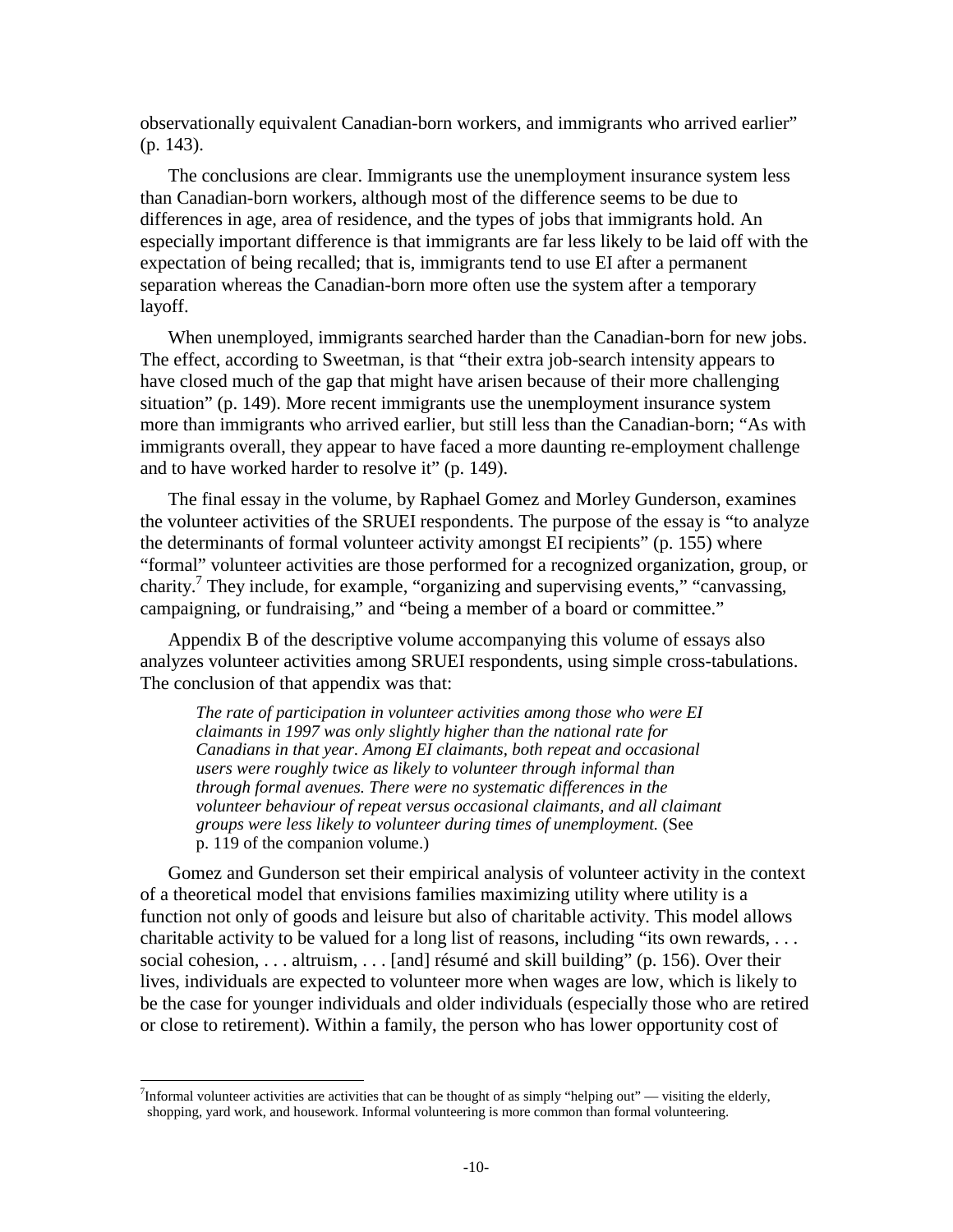time is likely to volunteer more. Women, given their lower relative wages, are therefore expected to volunteer more.

On the empirical side, Gomez and Gunderson estimate a multivariate model in which the dependent variable takes the value "1" if respondent participated in any formal volunteer activities and "0" if they did not.<sup>8</sup> As independent variables, they include the whole host of demographic and economic variables available in the survey. This model can perhaps be thought of as a reduced form of the theoretical model that is sketched in the essay. Given the range of possible effects in the theoretical model, however, it is a challenge to find refutable hypotheses that can be tested with the reduced form model.

After a presentation of the multivariate results (see Table 3 of Gunderson and Gomez's essay), Gomez and Gunderson spend the bulk of their essay speculating about why each characteristic might be correlated with formal volunteer rate in the way indicated by their results. Like the descriptive appendix, albeit in a multivariate context, they find no relationship between the repeat use of EI and the probability of participating in a formal volunteer activity. Unlike the descriptive appendix, however, Gomez and Gunderson report that "there was no significant difference in the probability of volunteering amongst those who were unemployed all year, part of the year, or who were employed all year" (p. 174).<sup>9</sup> Those who were self-employed were more likely to volunteer than other workers.

Some of their expectations from the theory are not supported by the empirical results. In particular, more educated EI recipients and those with higher status occupations are found to volunteer more, whereas EI recipients with low income in a given year are less likely to volunteer. In support of the theoretical predictions, females are found to volunteer more compared with males.

The results that challenge the theoretical predictions call for alternative explanations of volunteer activity. For example, the additional income generated by females within low-income and high-income households may be valued differently. As another example, volunteer activity may be a luxury good among low-income families and become a normal good (as assumed by the theory) only after family income rises above a certain level. Finally, as Gomez and Gunderson acknowledge, theirs is a supply-side analysis; important determinants of volunteer activity are likely to be found by analyzing the behaviour of organizations that demand volunteers.

## **IMPLICATIONS FOR FUTURE RESEARCH**

 $\overline{a}$ 

Each of the essays in this volume contributes to the empirical analysis of those who use Canada's unemployment insurance system. They do so, however, in different ways. In this section, we address the direction of future research created by each essay.

<sup>&</sup>lt;sup>8</sup>Given participation in any of the formal volunteer activities, there was little variation in the number of such activities in which respondents participated. The amount of time spent in volunteer activities was not collected in the survey. Gomez and Gunderson therefore focus on the 0-1 participation variable.

<sup>&</sup>lt;sup>9</sup>Gomez and Gunderson report that, in general, the multivariate analysis does not change the conclusions drawn from bivariate cross-tabulations. The bivariate cross-tabulation of formal volunteering and employment experience is not presented in the essay, so the reason for this particular difference in results is not known.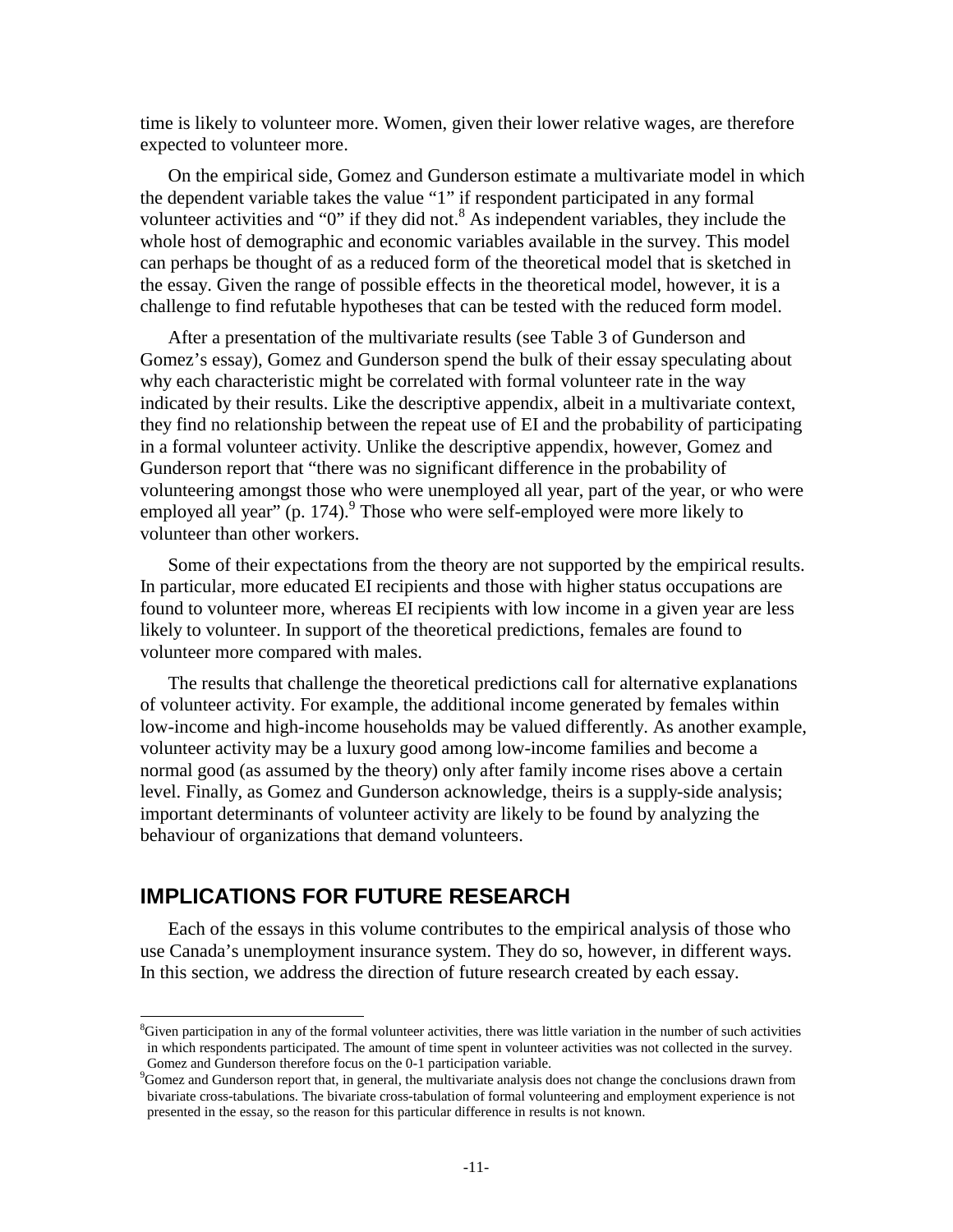The study of volunteer activity among EI recipients was motivated, in part, by the possibility that EI recipients who are seasonal workers may be especially active contributors to the voluntary sector, since they have an off-season during which they may have time to devote to voluntary activities. Neither the Gomez and Gunderson essay nor Appendix B of the accompanying descriptive volume found any evidence in support of that idea. Measuring voluntary activity, however, is no easy task and, in the SRUEI, that measurement was only one of many goals. As a result, only rough indications of the nature and intensity of voluntary activity were available for analysis.

Given the evidence from the SRUEI, one might simply conclude that EI recipients are not more likely to volunteer than Canadians as a whole, and that repeat claimants are not more likely to volunteer than occasional claimants. Nonetheless, because the measurement of the dependent variable was so rudimentary, it is possible that important differences are being overlooked.

A careful time-use study, involving in-person, rather than telephone, interviews, and surveying not only EI claimants but also members of the general public, would provide a more nuanced and more reliable view of what EI claimants do while unemployed. Such a study would allow the analysis of time spent volunteering as well as time spent searching for new jobs.

The major goal of the Earnings Supplement Project (ESP) was to test a different way of providing income security to unemployed workers. Arthur Sweetman's essay on immigrants' use of the unemployment insurance system is related to that goal in that he addresses the question of whether immigrants are in special need, either because they are more likely to use EI or because they need greater incentives to look for new jobs. He finds that immigrants do not have any particular need for an ESP-like program — they already use the unemployment insurance system less than otherwise similar Canadianborn workers, they are already searching for new jobs more actively than the Canadianborn, and their reservation wages are already lower than those of the Canadian-born.

Sweetman's essay fits rather more neatly, however, into an entirely different policy area — that pertaining to the economic adjustment of immigrants to life in Canada. Others have studied the way in which immigrant earnings approach those of the Canadian-born, as a function of when and why the immigrants came to Canada. Sweetman extends the much smaller vein of research pertaining to dimensions of economic adjustment other than earnings. Future research in the area must deal with the question of the extent to which the speed of adjustment is a function only of time in Canada, or whether "cohort quality" is also relevant. This cannot be done with a single cross-sectional data set like the SRUEI, but Sweetman's essay sets an empirical foundation for the necessary time-series analyses.

By analyzing female claimants as well as male claimants, Sweetman highlights the importance of gender-specific differences in the economic behaviour of immigrants. He does not find dramatic differences between genders but does uncover some variation that bears further analysis. The often-observed pattern of immigrant wives working while their husbands acquire labour market skills that will be helpful in the Canadian labour market must have implications for immigrants' use of the unemployment insurance system.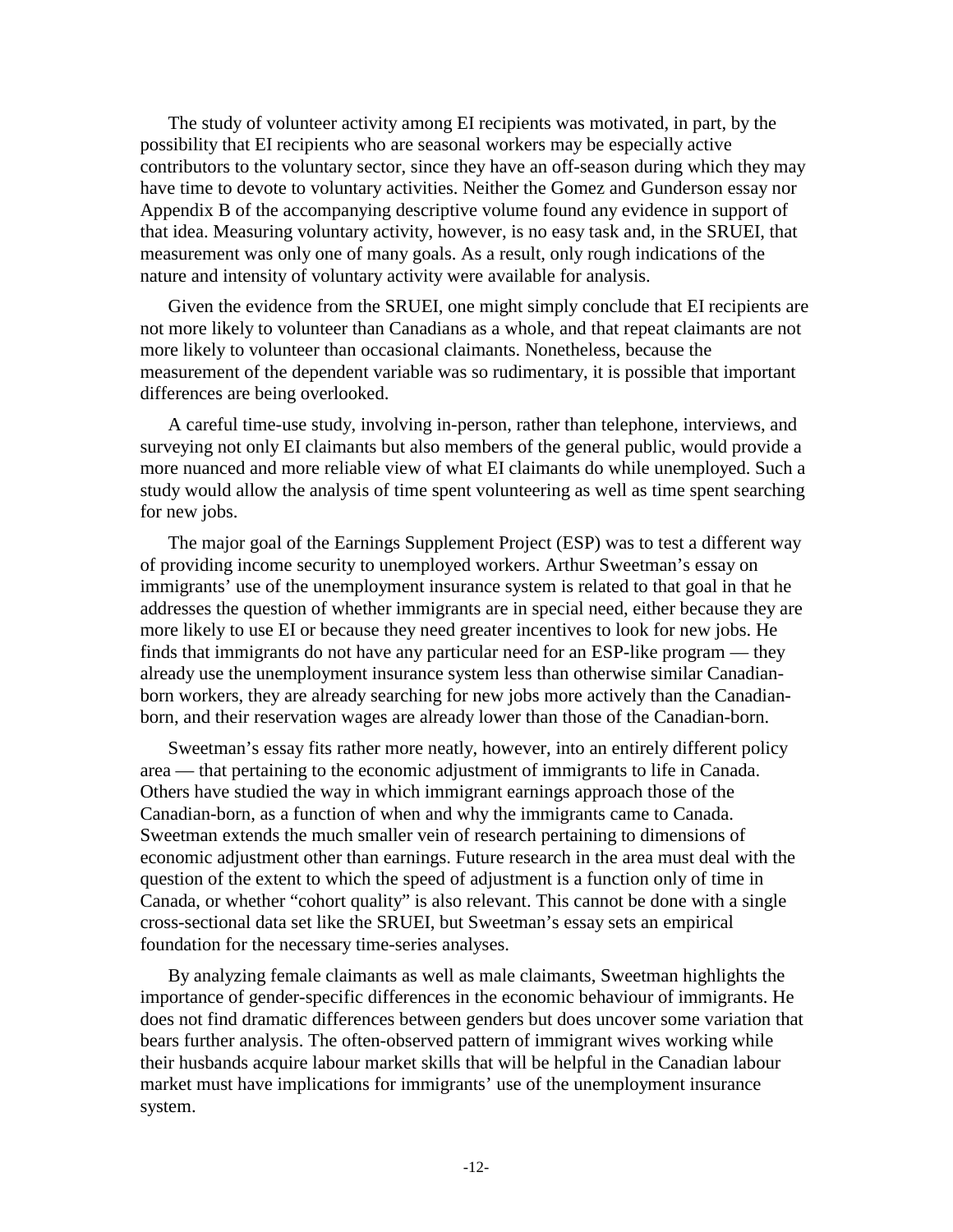The first three essays in the volume — by David Gray, by Stephen Jones, and by David Gray and Arthur Sweetman — are directly related to the income security issues at the heart of ESP. In particular, all three bear on the causes and correlates of EI use.

Because the SRUEI data contain a number of attitudinal questions not present in previously analyzed data sets (plus a richer-than-usual array of demographic characteristics), Gray is able to see if these new variables are correlated with post-1996 patterns of EI use. If they were so correlated, new areas of research would open up. Researchers could study the role of social capital, information exchange, or certain psychological attitudes in encouraging EI use — all of which are not traditionally seen as causes of EI participation.

The fact that, by and large, Gray found that the newly available variables were not highly correlated with post-1996 EI participation may discourage such investigations. As was the case with volunteer activity, however, telephone surveys may not be a very satisfactory way of measuring such vague and complex notions. This is especially true in this context since the SRUEI was not designed to measure social capital or access to information about EI; so Gray was forced to use whatever variables came to hand.

Stephen Jones actually sets out a direction for future research in his essay. His task was simply to describe the reservation wages of respondents and to examine their demographic and economic correlates. As he points out, the next question is whether these self-reported reservation wages are in any way related to future economic behaviour. That is, instead of being the dependent variable, the reservation wage could become an independent variable in models of future EI use and future labour force participation.

Another interesting question is whether it is the reservation wage *ratio* that best measures the willingness of the claimants to accept new jobs, or whether it is the *level* of reservation wages. ESP aimed to encourage repeat users of EI to take off-season or yearround jobs, but if the available jobs paid far less than the claimants' pre-layoff wages, even relatively low reservation wage ratios may not be low enough.

The essay which provides the greatest scope for future research is the one in which Gray and Sweetman propose a typology of frequent EI users. This typology could be further refined, with researchers experimenting with different algorithms for placing individual claimants into the categories. Researchers could explore the question of whether frequent but non-seasonal claimants are really distinct from seasonal claimants, and whether they are the "truly needy" users of EI.

Future projects could combine the implications of these last three essays. For example, one could divide a representative sample of EI claimants into a refined set of Gray-Sweetman categories, measure reservation wage ratios (or levels) as Jones does, and see if those reservation wages have any effect on future economic behaviour future EI use, or post-EI re-employment — as analyzed by Gray and by Sweetman.

Finally, we should not lose sight of an important lesson from past studies of the repeat use of the unemployment insurance system. The use of EI is not only a supply-side issue, a question of how individual workers react to the incentives provided. The demand side of the labour market — the nature of jobs offered or not offered — is also extremely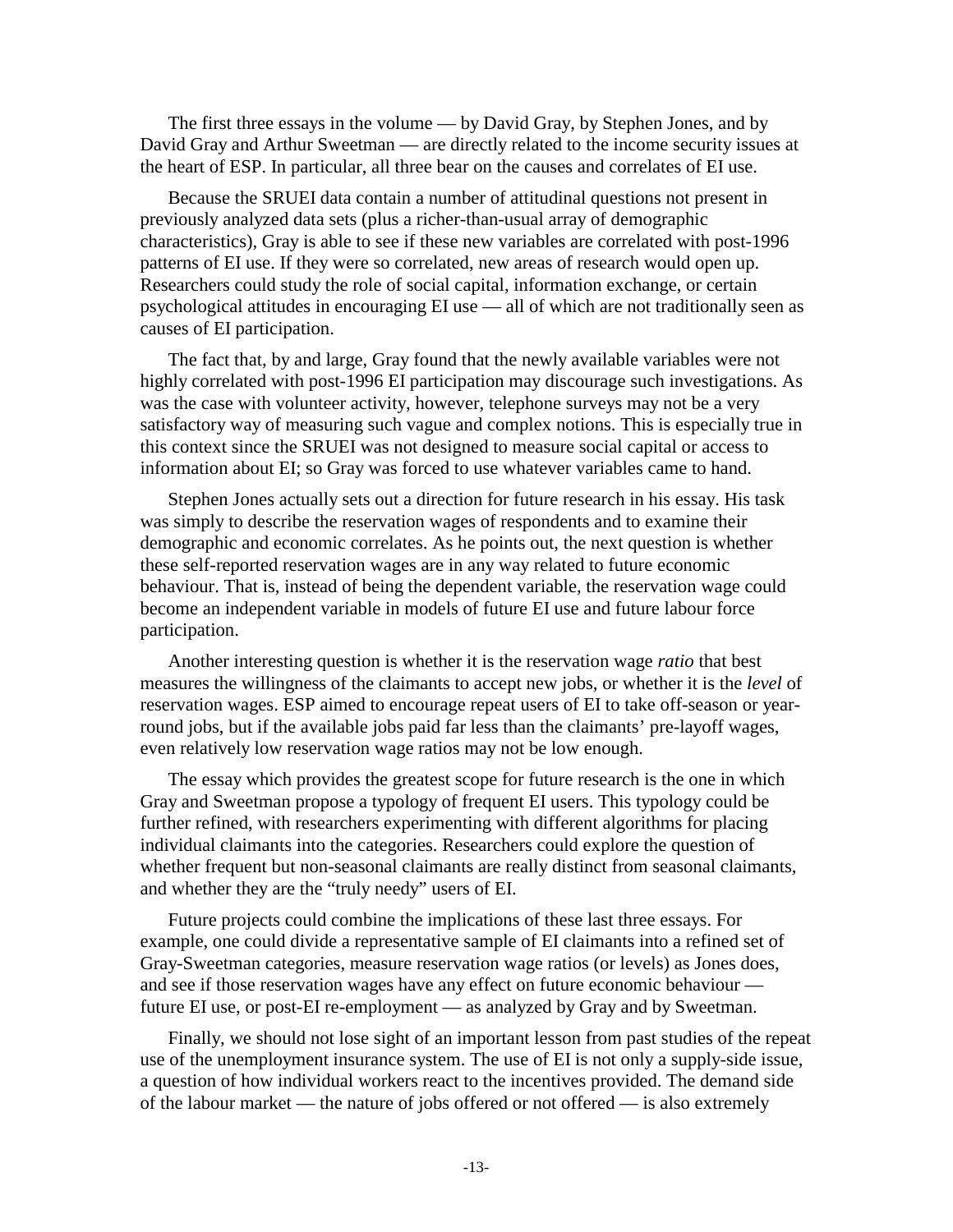important. Surveys of EI claimants, such as the SRUEI, can offer only limited information about demand-side influences. Surveys of employers or perhaps analyses of workers' Records of Employment (filed by employers for each job separation) can better address those issues.

Still, these essays provide a hitherto unavailable level of empirical detail on various aspects of the repeat use of EI. Without using overly complicated statistical methods, the authors have derived important insights, and their work will hopefully inspire future research that will draw out further lessons.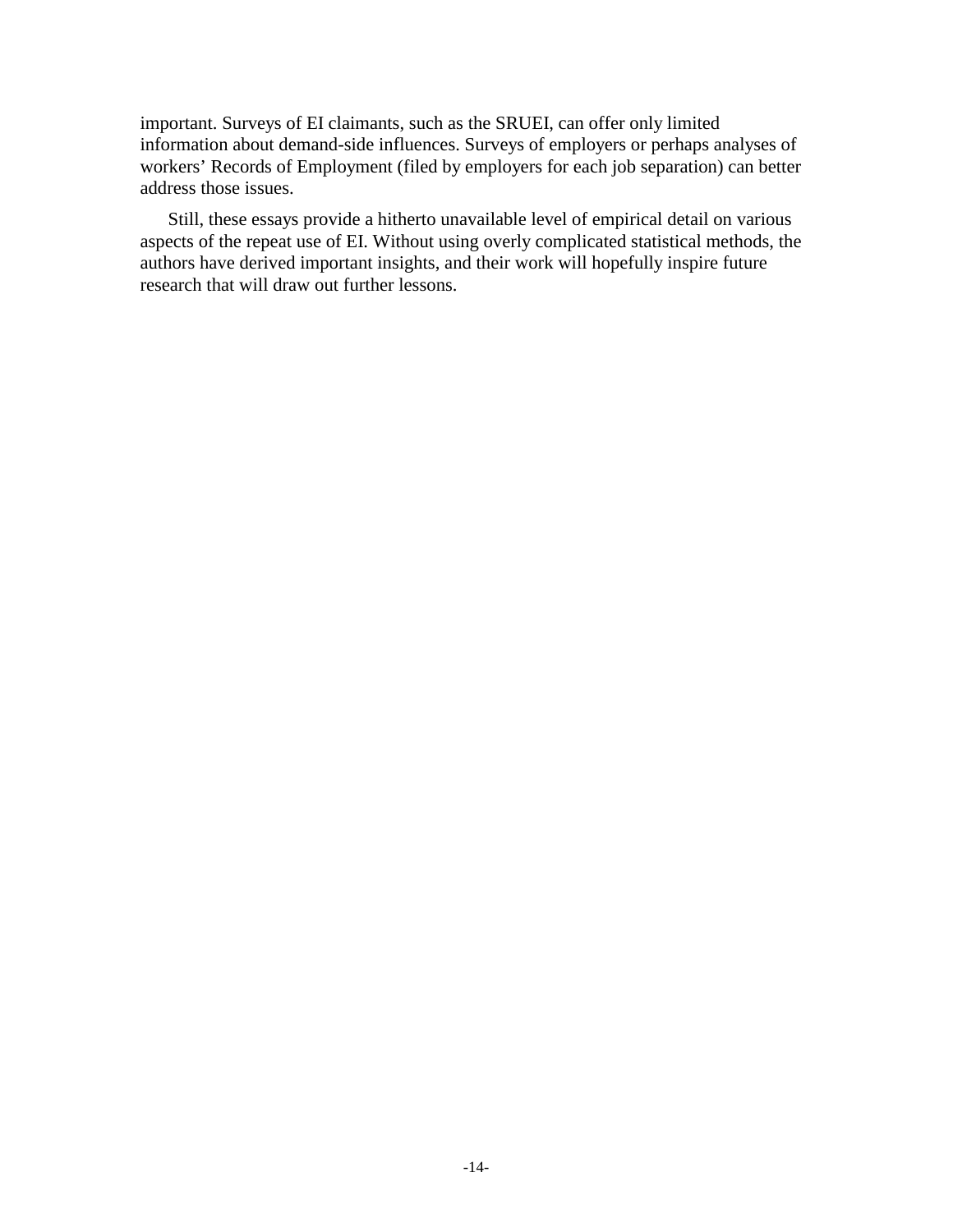# **A Typology Analysis of the Users of Canada's Unemployment Insurance System: Incidence and Seasonality Measures**

**David Gray Department of Economics University of Ottawa** 

**Arthur Sweetman School of Policy Studies Queen's University** 

#### **INTRODUCTION**

l

Although the current account balance for Canada's unemployment insurance system, called the Employment Insurance (EI) system, is in healthy surplus at the moment, the policy debate concerning patterns of program use continues. Research on Canada's EI regime has demonstrated that, regardless of the stage of the business cycle, much of the program activity is accounted for by "frequent" or "repeat" users, who are typically defined as those who make at least three claims over any five-year period. There has been fairly widespread agreement among policy analysts that recourse of the EI regime on a recurrent basis has distortionary allocative effects across labour markets in Canada. Several authors have analyzed the workings of Canada's EI regime from an insurance perspective, and argue that it tends to function as a long-term income maintenance program in regions characterized by weak labour markets.<sup>1</sup> These policy critiques have been supported by empirical research demonstrating that EI influences the demand side of the labour market by influencing firms' separation decisions (Green and Riddell, 1997; Green and Sargent, 1998), and by other empirical studies indicating that it influences the supply-side choices of certain individuals by raising their propensity to claim EI benefits subsequent to the first claim (Lemieux and Macleod, 2000).

Although the existence of the phenomenon of repeat use has been well known for many years, the extent was not measured and documented until Corak's studies appeared (Corak, 1993a, 1993b). Wesa (1995) provided some evidence with updated data on use patterns, and Lemieux and Macleod (2000) provided an econometric analysis.

<sup>&</sup>lt;sup>1</sup>For example, Green, 1994; May and Hollett, 1995; Nakamura, Cragg, and Sayers, 1994; Nakamura, 1995, 1996; and Nakamura and Diewert, 1997.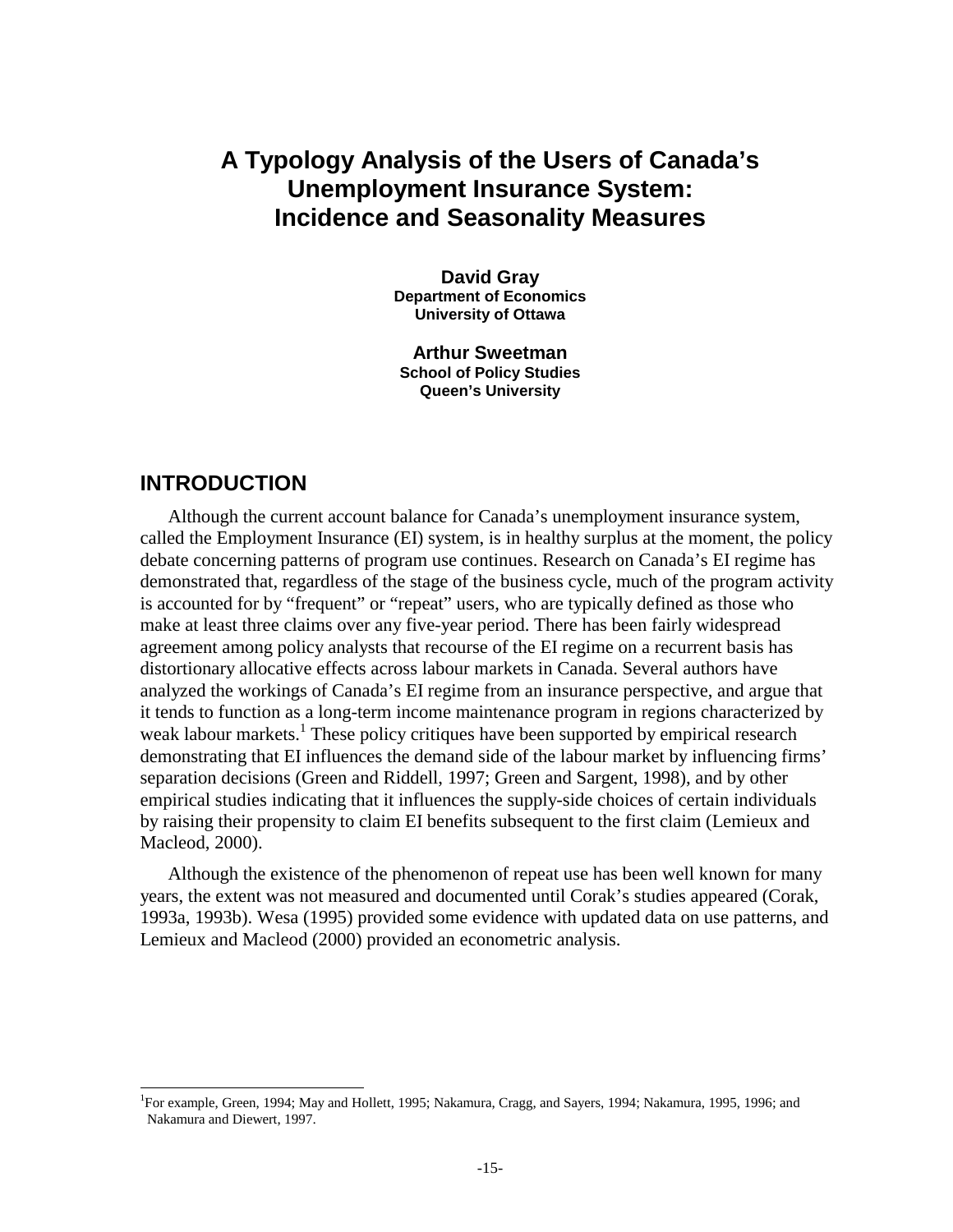This paper is part of the Social Research and Demonstration Corporation's Earnings Supplement Project (ESP) and was designed to examine certain aspects of the repeat use and dependence on EI. Based on a new sample of EI claimants from 1996, this study exploits a special version of the longitudinal administrative file called the Status Vector (STVC) file of Human Resources Development Canada (HRDC). Very detailed information on the EI claims history of workers — some of which has not been used very much by researchers is available. With the overall goal of providing new perspectives on use patterns of the EI regime, the analysis is divided into two primary thrusts.

- 1. **The incidence of use:** We commence with a comparative analysis of various measures of the incidence of use, or take-up, amongst various cross sections of EI claimants over the period 1992–1997, and discern very marked discrepancies. Whereas the existing studies tend to focus on one particular measure of frequent use, namely the number of claims filed over a certain interval (i.e., claim counts), this study contains quantitative analysis of other dimensions of EI use that have received less attention, such as the number of weeks of benefits (i.e., week counts), and the amount of payments received, over a certain interval. These latter measures are also calculated on a per-claim basis which, to our knowledge, has not been examined before.
- 2. **A typology of users:** In the existing literature on Canada's EI program, claimants are typically divided into two types, occasional versus frequent users, and most of the subsequent analysis is based on that dichotomous opposition. We extend this decomposition by dividing the population of EI users into nine different stylized types of EI users based on their observed claim histories between 1992 and 1997. Using statistics measuring the incidence and the seasonality of use, we develop a profile of each type.

The methodology employs descriptive statistics, cross-tabulations, and graphical analysis. As the objective is to distil, document, and present patterns in EI program incidence, an econometric analysis involving models of the determinants of these patterns is beyond the scope of this paper.

In general, the findings suggest that the conventional view of EI users, which opposes occasional users — those who are laid off during recessions or suffer an infrequent episode of structural unemployment — versus frequent users — those who cycle through the same seasonal job year after year and draw EI benefits during the off-season — is oversimplified. Frequent claimants comprise several distinct types of users, including a majority who do not exhibit stable, recurring, seasonal EI use patterns. In contrast to the stereotypical seasonal EI claimant whose employment pattern is stable over the years, there is a group of users that we label "frequent but non-seasonal" users, which we will henceforth abbreviate to "FNS" users. They exhibit unstable employment patterns with a tendency to combine a series of shortterm, intermittent jobs in order to attain eligibility for EI benefits. To our knowledge, this group has never been identified and treated in the context of EI policy.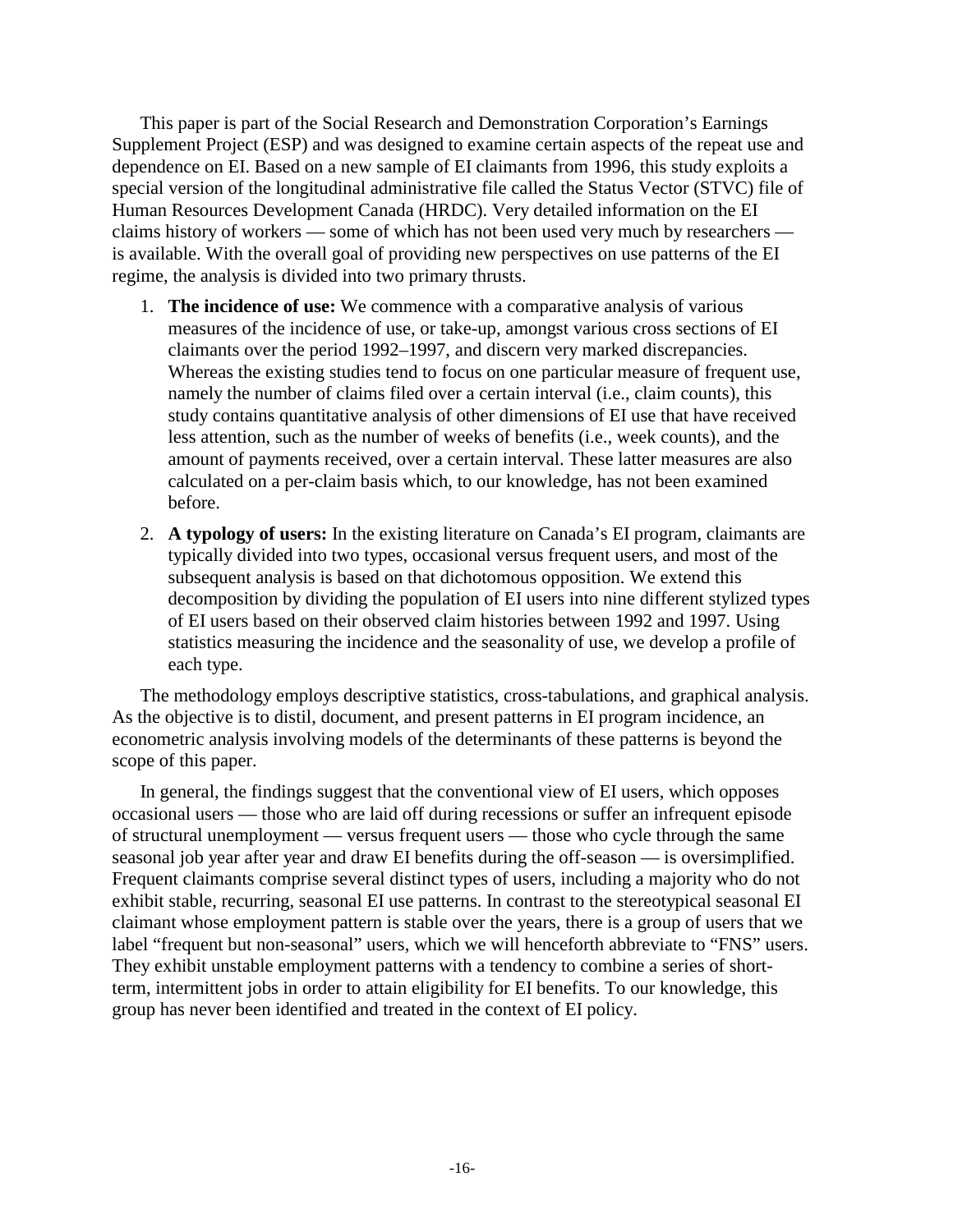Our analysis dovetails with other studies suggesting the existence of a strong and prolonged dependency among a group of EI claimants. Two points regarding the interacting patterns of employment and EI use tend to be under-emphasized in the literature, however. First, they are extremely heterogeneous, which serves to complicate policy analysis and effective program design and reform. Second, the use patterns are characterized by an extremely unequal distribution of EI benefits among claimants. Our findings also support the claim that, on average, men draw greater benefits from the EI program than women, but this is primarily among frequent users. Finally, we find very strong seasonal patterns in EI program activity among all of the types of frequent users, despite the fact that, as individuals, a majority of them do not hold truly seasonal jobs.

#### **DESCRIPTION OF THE DATA SET**

l

The estimating sample is generated from the Status Vector (STVC) file of Human Resources Development Canada (HRDC), which is an administrative data set tracking EI program activity based on a 10 percent sample of the total population of all EI users. Our estimating sample is identical to the full sample collected for a special Statistics Canada survey created in 1998 called the Survey on Repeat Use of Employment Insurance (SRUEI)*.*  This particular sample was selected as a group of approximately 22,000 respondents who were observed to initiate an EI claim in 1996 and to subsequently collect at least \$1 in regular EI benefits. If an individual initiated a claim in 1996 but found work before the mandatory two-week waiting period was over, he or she was not sampled. Once this sample was identified, the individuals were matched to their history of EI program activity between 1992 and 1997 inclusive, which is contained in the STVC file.<sup>2</sup> The weighting scheme from the SRUEI is applied for all of the empirical analysis that is carried out in this paper in order to render the estimating sample representative of the population of EI claimants for the year 1996, so all findings should be interpreted within that confine. The labour market experienced growth in 1996, but one should not interpret 1996, or perhaps any other year, as a typical year for EI use. To note the distinction between the unweighted and the weighted estimating sample, the terminology that we adopt for the latter is "the population."

Our empirical analysis is obtained from a derived version of the STVC file which is the product of compilations and aggregations allowing us to focus on certain aspects of use patterns. Its structure consists of a longitudinal array of 313 weeks spanning the period of January 1992 to December 1997. It is thus possible to observe all transitions — entries into and exits from — the EI program over this period. With the exception of a few minor administrative coding issues covering a very small portion of the sample, the data array is very complete and accurate. It contains the following variables:

- A binary variable indicating whether an EI claim was active during that week; benefits may or may not have been paid;
- A binary variable indicating whether any EI benefits were paid that week;
- A binary variable indicating whether the claimant reported any earnings from employment during that week;

<sup>&</sup>lt;sup>2</sup>At the time that the empirical research was carried out, the data from the STVC file were not totally updated for the year of 1998. For that reason, our interval for empirical analysis of EI claim histories ends at 1997.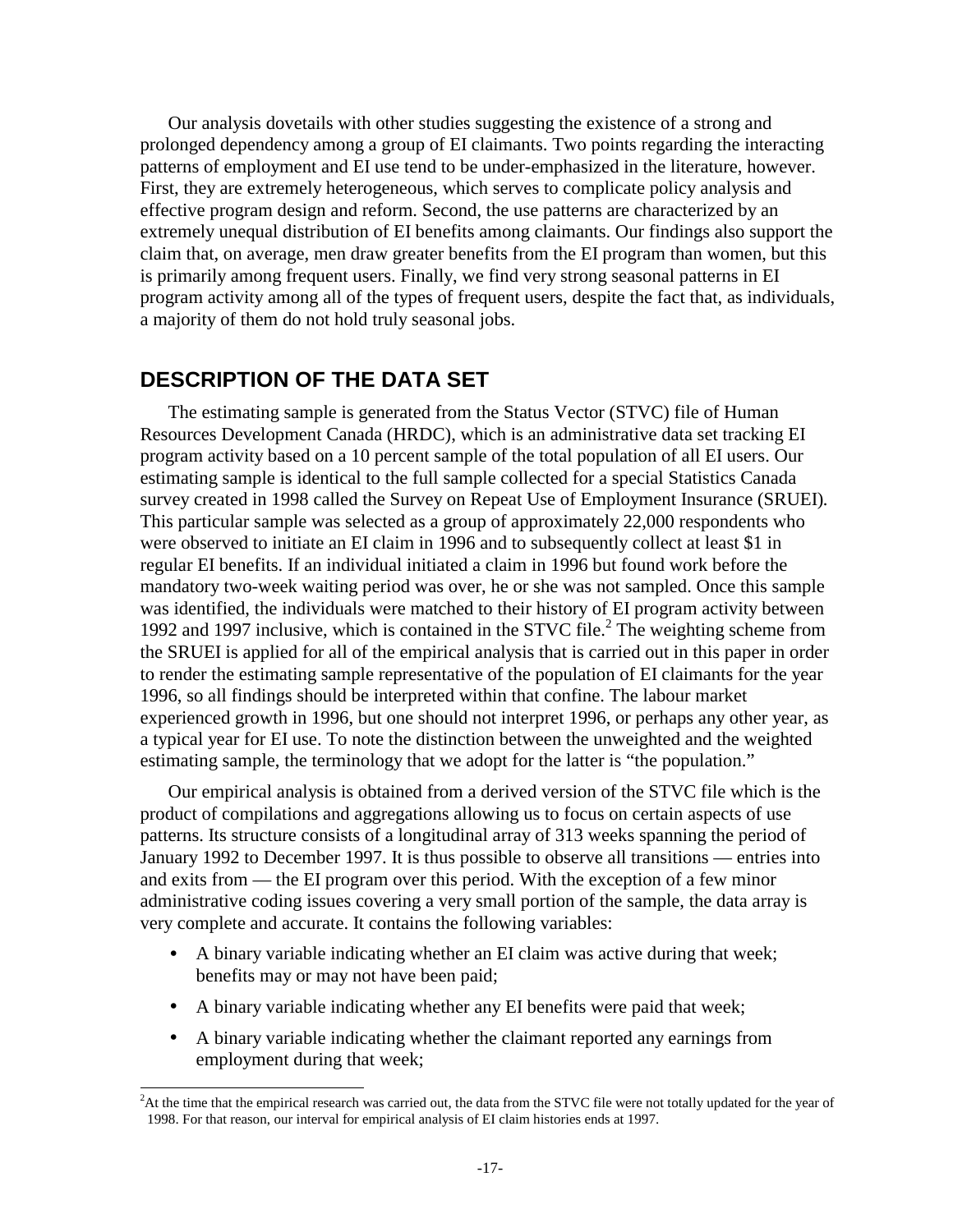- The amount of regular EI benefits that were paid in nominal dollars;
- A two-digit code variable indicating the type of EI benefit that was paid (i.e., regular versus non-regular benefits); and
- The amount of non-regular EI benefits that were paid in nominal dollars.

The types of non-regular benefits that are reported are sickness, training, retirement, maternity, parental, job creation, and self-employment. In many cases, the payment of nonregular EI benefits follows the expiration of eligibility for the payment of regular EI benefits. The two provisions are often administratively reported on the same EI claim, and we label this a "compound" claim. Overall we find that, for each gender, over 50 percent of all claims have this characteristic, although the string of regular benefits is much longer than the string of non-regular benefits. There are also a number of other special provisions that are not fully reported in our data set, such as fishing and work-sharing benefits. As mentioned above, in order to be sampled, the worker must have collected at least \$1 in regular EI benefits following the initiation of an EI claim in 1996. Once the worker had been sampled, all of his or her EI activity between 1992 and 1997 (involving any type of claim) was observed. If a worker received non-regular (especially fishing and work-sharing) benefits in 1996 that are not compounded with a string of regular EI benefits, he or she was not sampled. It is in these instances that certain spells of receipt of non-regular benefits will be omitted from our estimating sample, which is therefore not representative of the population of *non*-regular EI benefit recipients.

The accounting periods for measuring the incidence of EI use are the calendar years 1992–1997. Annual measures of program activity, such as the number of weeks in a given year during which EI benefits were received, or the amount of benefits that were received during a given year, can be calculated by summing. It is also easy to derive a count variable for the number of calendar years during which the respondent registered EI program activity.

Despite the simple structure of the data array, our initial probing revealed that the longitudinal structure of the histories of EI claims for many individuals is very complex. For instance, many workers did not exhibit a clean, abrupt pattern of consecutive weeks of EI receipt followed by a lengthy, uninterrupted spell of non-receipt. A significant minority of workers had numerous separate spells of EI receipt alternating with brief spells without receiving benefits. We cannot identify from our data set what portions of these spells reflect employment, labour force inactivity, and/or un-indemnified unemployment. Given a repeat pattern of EI claims, however, one can infer that a portion of the time spent not collecting EI benefits was spent working, and thus regaining eligibility. Another complication is the fact that EI claims can remain in an active state in which payments are suspended. Given these numerous discontinuities and claim renewals of EI program status, it is extremely difficult to conduct an analysis based on the duration of EI spells, and it is not straightforward to obtain a precise count of the number of claims over a period. On the other hand, measures of benefit-weeks or amounts received over a given time period are quite accurate and have an unambiguous interpretation.

The weekly frequency of the derived STVC file is ideal for analyzing the seasonality of EI use patterns. A portion of this paper is devoted to discerning and comparing the seasonal use patterns (or lack thereof) of the different types of EI users over the six-year interval of 1992–1997. This data set is quite suitable for analyzing time series usage patterns *within* any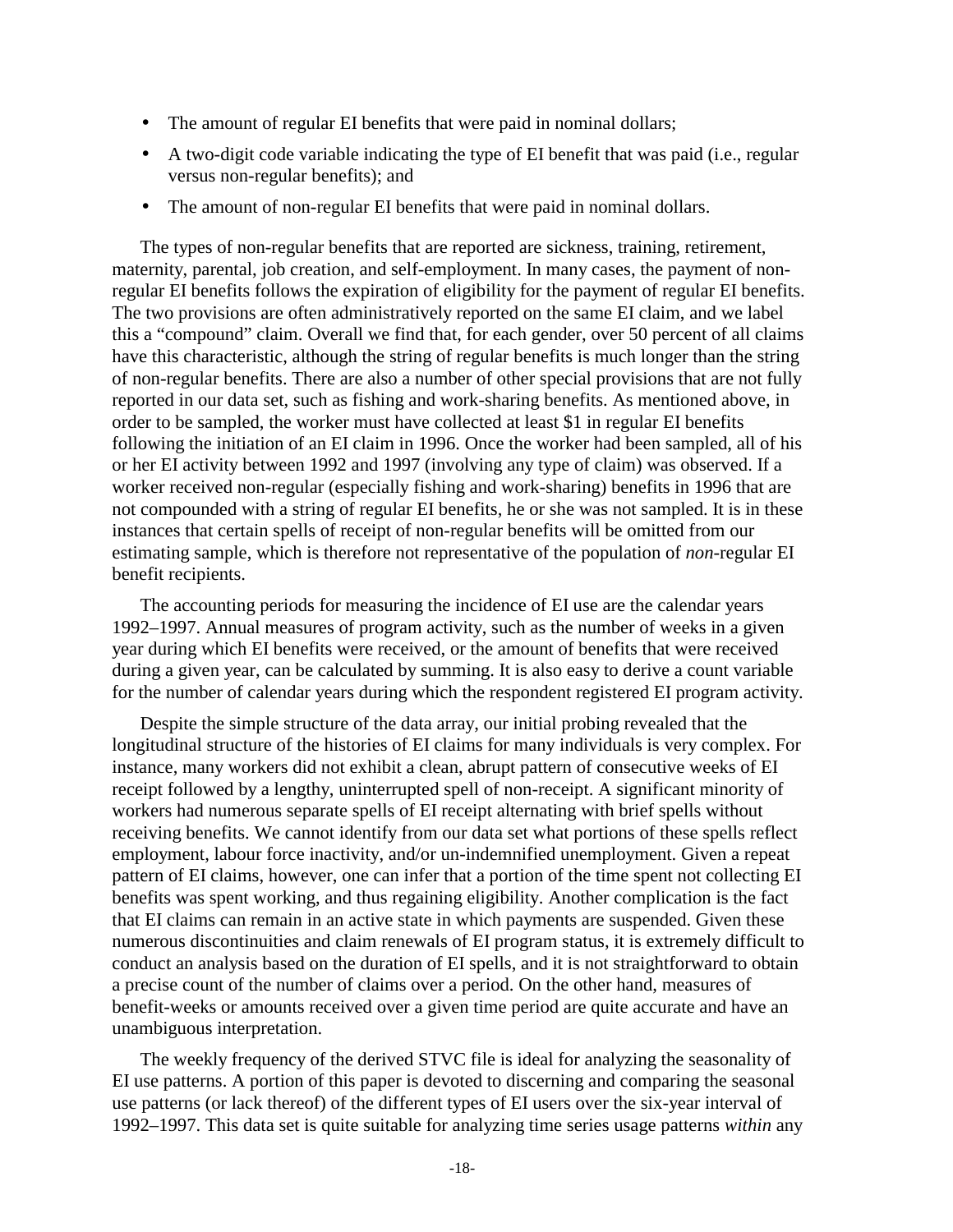given year, but it is not appropriate to assess secular or cyclical trends in EI usage *between* years over the six-year interval. This problem is due to the nature of the sampling scheme, which was triggered as an individual filed an EI claim in 1996 that involved regular benefits. Because of the way the sample was constructed, the subset of EI claimants who experienced *exactly* one claim over this entire interval filed a claim in 1996. This implies that any worker who experienced exactly one claim between 1992 and 1997 during any year other than 1996 is not sampled. The presence of one-claim individuals in our population is not balanced by the presence of one-claim individuals in 1992, 1993, 1994, 1995, or 1997. The former group thus constitutes a specific cohort, and as they filed their claim in 1996, a sizeable jump in the incidence of EI use in 1996 (compared with previous years) is observed for the overall sample.<sup>3</sup> What at first glance appears to be a rising secular trend of EI incidence, which reached a peak in 1996 and then declined in 1997, actually reflects a compositional effect stemming from the group of one-claim individuals, all of whom emerged in 1996. For this reason, almost all of the analysis that we present is either based on cross-sectional variation or seasonal variation within a given year.

As is well known, after over a decade of relative stability of program parameters and regulations, there were a series of substantial revisions to the Unemployment Insurance (UI) system over the 1990s, which coincides with the period covered by our data set. Most of them were motivated by the fiscal concern of reducing expenditures of the UI account. For instance, in 1993, individuals who quit their jobs voluntarily or were fired for cause, were completely dis-entitled from benefits except in exceptional circumstances. In 1994, further changes to the *Unemployment Insurance Act* raised entrance requirements and substantially reduced the duration of benefit eligibility.<sup>4</sup> The reforms legislated in 1995, which were implemented in 1996, involved the renaming of the regime from UI to Employment Insurance (EI). In addition to a renaming of the system, it involved a dramatic change in the program's structure. One of the most important changes was that the basis for eligibility was switched from the number of prior *weeks* of work to the number of prior *hours* of work. Premiums were paid and eligibility for benefits was accumulated for all hours worked in a new provision called "first hour coverage." Previously, many part-time jobs were not covered by the UI regime, as premiums were not collected and benefits were not available. Another modification within the 1995 reforms was the so-called "intensity rule," which applies slight penalties for repeat use in an effort to reduce long-term dependence on the system. These penalties probably had little impact in the period under study because workers would have had to alter their behaviour in anticipation of the constraint. Finally, a clawback mechanism applying to UI payments collected after a certain threshold of income was reached was introduced; this modification might have affected the behaviour of high-income claimants. Many of these policy changes, however, took years to fully impact the functioning of the system, both because of gradual learning by workers and firms, and because some aspects were gradually phased in or had cumulative effects. Although it is unlikely that these

l

<sup>&</sup>lt;sup>3</sup>In 1992, 43 percent of the men and 37 percent of the women in the population initiated a claim for EI benefits. In 1993, 45 percent of the men and 39 percent of the women initiated a claim for EI benefits. In 1994, 46 percent of the men and

<sup>41</sup> percent of the women did so while, in 1995, the incidence rate rose to 52 percent for men and to 46 percent for women.

In 1996, 100 percent of both the men and the women did so but, in 1997, the incidence rate fell to 49 percent for men and to 41 percent for women.

<sup>&</sup>lt;sup>4</sup>See Kuhn and Sweetman, 1998a, for a description of the changes in the provisions regarding quitting and being fired for cause as well as an analysis of the impact on the behaviour of claimants. See Kuhn and Sweetman, 1998b, for an analysis of worker and firm responses to the more stringent requirements for eligibility.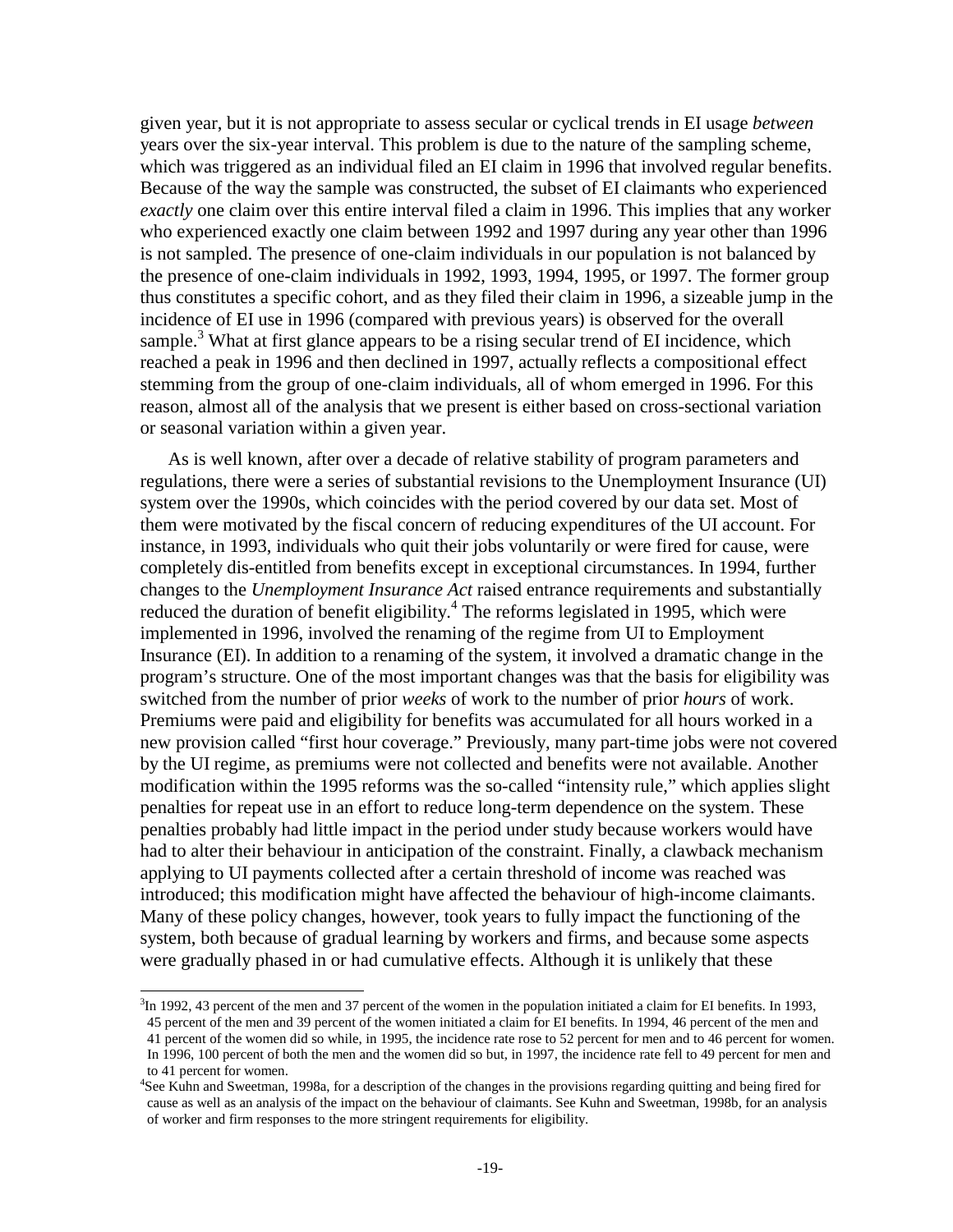legislative changes have a large impact on our principal findings, the findings are subject to the caveat that the program parameters were not constant throughout the period upon which the empirical analysis is based.

## **EMPIRICAL FINDINGS**

The primary focus of this paper is the analysis of a typology of users of EI. Before we develop these types of users and decompose the population of EI claimants accordingly, we first provide a descriptive analysis of the overall population in order to present some stylized facts regarding EI program activity. We introduce and illustrate the various quantitative indicators that are used to measure use patterns, including a comparison between women and men.

## **Incidence or Propensity to Use Measures for the Entire Population of EI Users**

The individual worker is the unit of observation for all of the analysis. There are three types of program incidence measures, each reflecting a different facet of repeat use, which are calculated in order to draw comparisons among the population:

- 1. The **frequency of use** is measured by counts of the number of claims (i.e., claim counts) as well as the number of calendar years during which EI benefits were claimed over the period from 1992 to 1997.
- 2. The **length of use** is measured by the number of weeks (i.e., week counts) during either the year of 1996 or the interval 1992–1997 during which EI benefits were collected. These numbers are interpreted in relation to the maximum number of weeks during 1996 (52) or during the interval 1992–1997 (313).
- 3. The **benefit amount** variable is reported as the nominal amount of benefits paid out during 1996 and between 1992 and 1997.

For some of the claimants in our sample, a spell of EI receipt can be identified and measured fairly easily by inspecting the longitudinal data array described above. For many of the frequent users and those who also claimed non-regular benefits, however, it is sometimes problematic to delineate their EI spells because they tended to have very complex and discontinuous EI program histories. In these cases, often there is not a consecutive sequence of benefit-weeks that delimits an EI spell with a well-defined beginning and end. Many spells of EI receipt were interrupted by brief spells of employment and then subsequently renewed.

Given the several different plausible ways of defining a "claim," we typically define a regular EI claim as one starting after the two-week waiting period common for most regular benefit claims. There are a number of other detailed issues that stem from the administrative intricacies of the way in which claims are reported. Further discussion and illustration is contained in the appendix.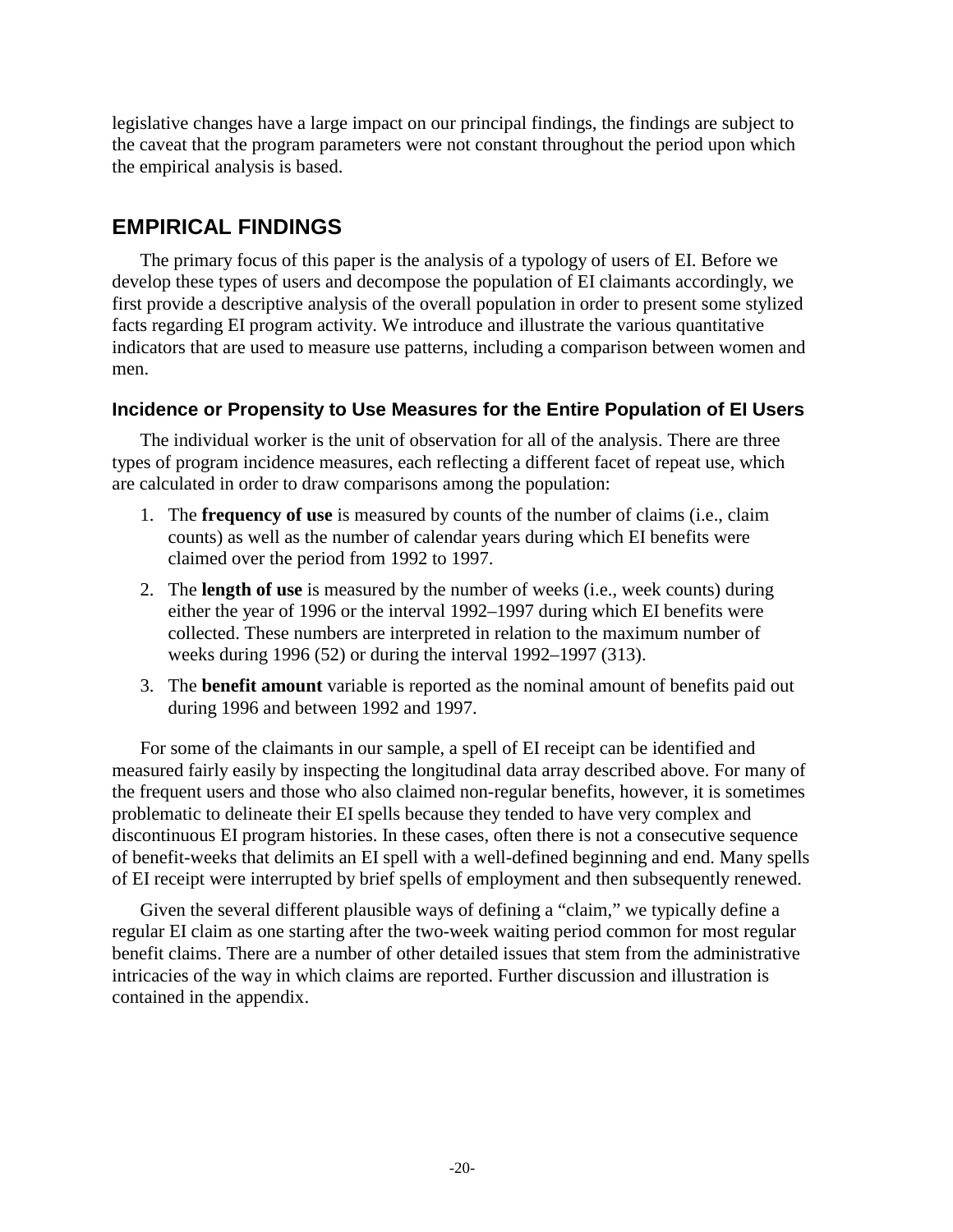The relative frequencies for the count of EI claims variable defined in this fashion are reported in Table 1. Note that these frequencies incorporate the survey weights, so they are reflective of the population of EI users in 1996. Consistent with the prior studies cited above, as well as the work presented in the first volume of this project, they reveal that repeat use of EI is a pervasive phenomenon. Table 1 shows that 31.6 percent of the women (column 1) and 39 percent of the men (column 3) had more than four claims involving regular benefits from 1992 to 1997, while 42.4 percent of the women and 52 percent of the men made more than three claims. Repeat usage for non-regular benefits is much less widespread: only 14 percent of the women (column 2) and 11.1 percent of the men (column 4) claimed non-regular benefits more than once.<sup>5</sup>

|                                         |                          | Female                |                          | <b>Male</b>                  |  |
|-----------------------------------------|--------------------------|-----------------------|--------------------------|------------------------------|--|
| <b>Number of El Claims</b><br>1992-1997 | (1)<br><b>Regular El</b> | (2)<br>Non-regular El | (3)<br><b>Regular El</b> | (4)<br><b>Non-regular El</b> |  |
| 0                                       |                          | 56.6                  |                          | 64.2                         |  |
|                                         | 18.1                     | 29.4                  | 14.1                     | 24.7                         |  |
| 2                                       | 22.6                     | 10.5                  | 17.9                     | 7.9                          |  |
| 3                                       | 16.9                     | 2.8                   | 16.0                     | 2.4                          |  |
| 4                                       | 10.8                     | 0.6                   | 13.0                     | 0.6                          |  |
| 5                                       | 10.0                     | 0.1                   | 12.2                     | 0.2                          |  |
| 6                                       | 10.8                     |                       | 14.3                     |                              |  |
|                                         | 9.1                      |                       | 11.1                     |                              |  |
| 8 or more                               | 1.7                      |                       | 1.4                      |                              |  |
| Average value                           | 3.5                      | 0.6                   | 3.9                      | 0.5                          |  |
| Standard deviation                      | 2.0                      | 0.8                   | 2.0                      | 0.8                          |  |
| Share of population of claimants        | 40.9                     |                       | 59.1                     |                              |  |
| Sample size (unweighted)                |                          | 9,031                 | 13,293                   |                              |  |
| Sample size (weighted)                  |                          | 9,138                 | 13,186                   |                              |  |

|  | Table 1: Frequency of Regular and Non-regular El Benefit Claims Between 1992 and 1997 |  |  |
|--|---------------------------------------------------------------------------------------|--|--|
|  |                                                                                       |  |  |

**Notes:** Population frequencies are expressed in percentages, and sum to 100 for each column. The numbers for each of the four columns reflect marginal distributions across the entire population of EI users. For instance, in column 2, 57 percent of the population have no claims involving non-regular benefits, 29 percent have one such claim, 11 percent have two such claims, etc. The unweighted sample size refers to the raw number of observations of each type that appear in the estimating sample. The weighted sample size refers to the sample sizes of male and female observations after the survey's weights have been applied. The survey's weighting scheme is designed to render the sample representative of the population of EI users in the year 1996. Since this scheme has little impact on the proportions of the sample who are men and women, the estimating sample was already representative of this population as far as gender shares are concerned.

A different sort of count measure is reported in Table 2, namely the number of calendar years during the interval 1992–1997 (i.e., six years maximum) during which an EI claim was observed. The numbers appearing in the first (second) row indicate the average over the population of the number of years during which regular (any type of) EI benefits were *received.* The mean values for receipt of regular benefits are 3.6 years for women (column 1) and 3.9 years for men (column 3), with slightly less dispersion among men. The numbers appearing in the third (fourth) row indicate the average over the sample of the number of years during which regular (any type of) EI benefits were *initiated.* These numbers are somewhat lower because EI benefits initiated in one year often involved benefits spread over

l

<sup>&</sup>lt;sup>5</sup>Part of the discrepancy between the recourse to non-regular EI benefits between male and female claimants is attributable to the inclusion of maternity benefits in this measure.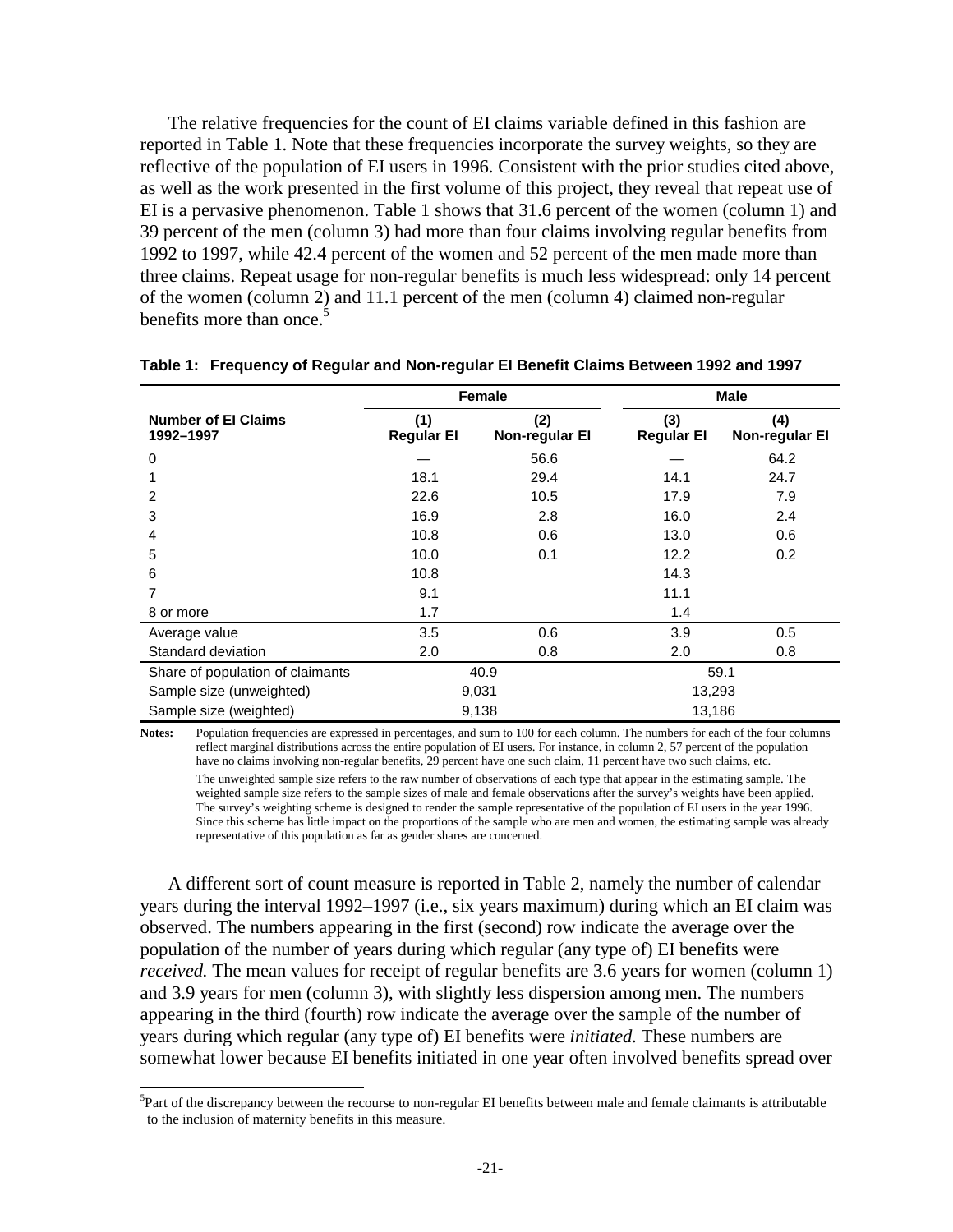two years. The mean values are 3.0 years for women and 3.3 years for men with, again, slightly less dispersion among men.

|                                   |             | <b>Female</b>                    | <b>Male</b>   |                                  |  |
|-----------------------------------|-------------|----------------------------------|---------------|----------------------------------|--|
| <b>Incidence Measure</b>          | (1)<br>Mean | (2)<br><b>Standard Deviation</b> | (3)<br>Mean   | (4)<br><b>Standard Deviation</b> |  |
| Year counts (max. 6)              |             |                                  |               |                                  |  |
| Receive regular                   | 3.6         | 1.77                             | 3.9           | 1.78                             |  |
| Receive any                       | 3.7         | 2.02                             | 4.0           | 2.01                             |  |
| Initiate regular                  | 3.0         | 1.78                             | 3.3           | 1.75                             |  |
| Initiate any                      | 3.1         | 1.89                             | $3.4^{\circ}$ | 1.83                             |  |
| Week total for 1996 (max. 52)     |             |                                  |               |                                  |  |
| Regular                           | 16.1        | 10.8                             | 15.9          | 10.5                             |  |
| Non-regular                       | 1.9         | 5.3                              | 1.0           | 3.8                              |  |
| Week total for 1992-97 (max. 313) |             |                                  |               |                                  |  |
| Regular                           | 62.0        | 47.5                             | 71.8          | 50.4                             |  |
| Non-regular                       | 8.6         | 15.1                             | 6.0           | 13.6                             |  |
| Active claim                      | 113.0       | 76.6                             | 130.0         | 83.4                             |  |
| Earnings reported                 | 35.6        | 49.1                             | 37.3          | 47.3                             |  |
| Amount totals (nominal \$)        |             |                                  |               |                                  |  |
| Regular, 1992-97                  | 12,457      | 10,964                           | 21,596        | 18,203                           |  |
| Non-regular, 1992-97              | 1,964       | 3,779                            | 1,685         | 4,112                            |  |
| Regular, 1996                     | 3,247       | 2,683                            | 4,660         | 3,694                            |  |
| Non-regular, 1996                 | 426         | 1,317                            | 291           | 1,126                            |  |

|  |  | Table 2: Summary of El Incidence Measures by Gender |  |  |
|--|--|-----------------------------------------------------|--|--|
|--|--|-----------------------------------------------------|--|--|

The count measures discussed above weight claims equally regardless of their length, but suggest the existence of frequent use. The next set of incidence measures, reported in rows 5 through 10 of Table 2, are the week count measures, which capture the length of EI claims in addition to the frequency of claims. Note that they do not reflect durations of uninterrupted claims, but they are very accurate measures of the cumulative number of weeks during which a certain EI program status was observed. In this paper, the term "week counts" is employed to denote the cumulative number of weeks reported during an interval of calendar time of having either an active claim, receiving payment of regular benefits, or receiving payment of non-regular benefits.

In this table, as well as elsewhere in this paper, the statistics for the year 1996 are reported since that is the year for which our estimating sample is most representative of the population of EI users. During 1996, men and women received approximately the same length of regular benefits, while women received almost twice as many weeks of non-regular benefits (which includes maternity benefits). Over the period 1992–1997 men, on average, received 72 weeks of regular benefits and six weeks of non-regular benefits out of a maximum possible number of 313 weeks (i.e., the men received benefits  $((72+6)/313)*100\%$  $=$  25 percent of the time), while women received 62 weeks of regular benefits and nine weeks of non-regular benefits, including maternity benefits (on average 23 percent of the time). Over the period 1992–1997 men, on average, had an active claim for 130 weeks out of a maximum possible number of 313 weeks, while women had an active claim for 113 weeks.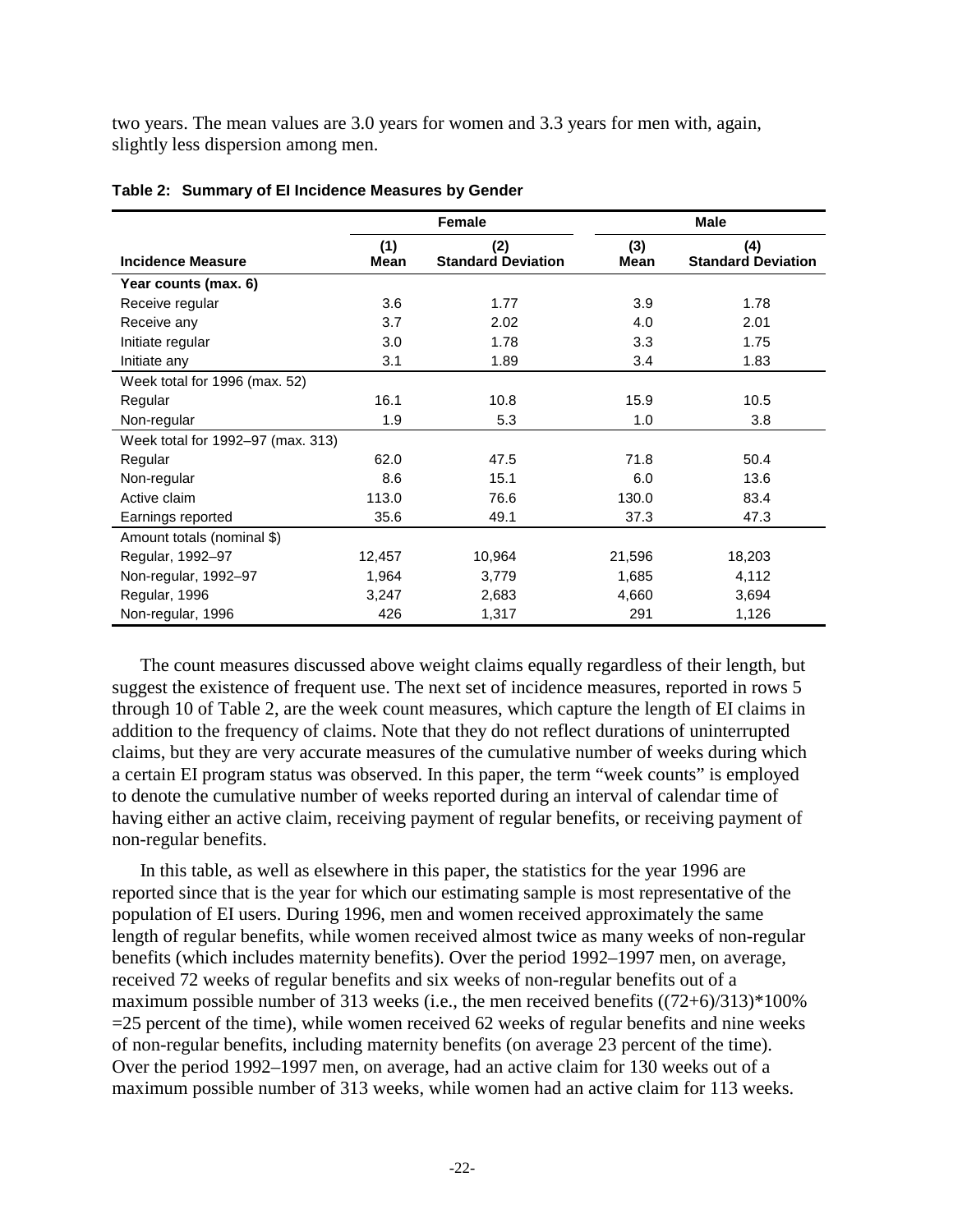The high standard deviations, which are reported in columns 2 and 4, reflect a very high degree of dispersion of incidence for both genders, particularly for the non-regular benefits.

Before discussing the numbers for earnings reported in row 11 of Table 2, it is necessary to describe a particular provision of the EI regime that has a rather important impact on use patterns. Claimants receiving regular benefits may legitimately work part time while receiving EI benefits, provided that they report all earnings on their bi-weekly "report cards." Under the so-called "EI disregard rule," in any week they may earn up to either \$50 or up to 25 percent of their weekly benefit — whichever is higher — without any reduction in benefits. Any earnings above that maximum threshold, however, trigger a dollar for dollar reduction in the EI benefit paid. Furthermore, no benefits can be claimed if the person is working full time, regardless of the level of earnings. In that case, the EI claim is suspended. More importantly, a person who finds full-time work before a claim is exhausted may renew the original claim in the event that the new job is terminated, which turns out to be a frequent event.<sup>6</sup> Furthermore, employment associated with earnings received during a suspended claim (as well as those situations when the "disregard rule" is applied) count as insurable hours towards obtaining eligibility for a subsequent claim. Unfortunately, claim renewals are difficult to identify in the STVC file because entries are frequently backdated, and no indicator for renewals is maintained on file. All that one can observe is the state of receiving earnings while on an active yet suspended claim.

The statistics reported in the third section of Table 2 illustrate that it is common for both men and women to earn wages instead of receiving benefits while an EI claim is still active yet suspended. We mentioned that men had an average of about 130 weeks of active EI claim status over this period, while women averaged a total of 113 weeks of active EI claim status (row 9). Over the same six-year period, on average, men (women) collected regular EI benefits (row 7) and non-regular benefits (row 8) for much shorter periods — approximately 78 (71) weeks. Another noteworthy point is that for a period of approximately 12 percent of the total interval of 313 weeks between 1992 and 1997, many of these workers were gainfully employed during the course of an active EI claim. Men (women) earned and reported wages for an average of 37.3 (35.6) weeks.

At the bottom of Table 2, the third measure of incidence is reported, namely benefit amounts. The average amount of regular benefits for men during the year 1996 was \$4,660 and \$291 in non-regular benefits, while women received an average of \$3,247 in regular benefits and \$426 in non-regular benefits. The average cumulative amount of benefits for men was \$21,596 in regular benefits and \$1,685 in non-regular benefits over the period 1992–1997, while women received an average of \$12,457 in regular benefits and \$1,964 in non-regular benefits. Over the period 1992–1997, men thus received 73 percent greater regular EI benefits than women, despite the fact that they collected benefits over periods that were only 16 percent longer. Much of this remarkable discrepancy reflects substantially higher earnings received by EI male claimants — a differential which greatly exceeds any

l

<sup>6</sup> For example, if a person has 10 weeks remaining on a claim when a job is found, the claim is suspended. If that job lasts only three weeks, then he or she can renew that original claim without a new waiting period and with an entitlement to 10 weeks of benefits remaining rather than having to initiate a new claim. However, a person has only one year to claim all benefits associated with any particular EI claim. Therefore, if the renewal displaces the 10 weeks such that some of those benefit-weeks extend beyond one year after the initiation of the original claim, then those weeks of benefits will not be paid.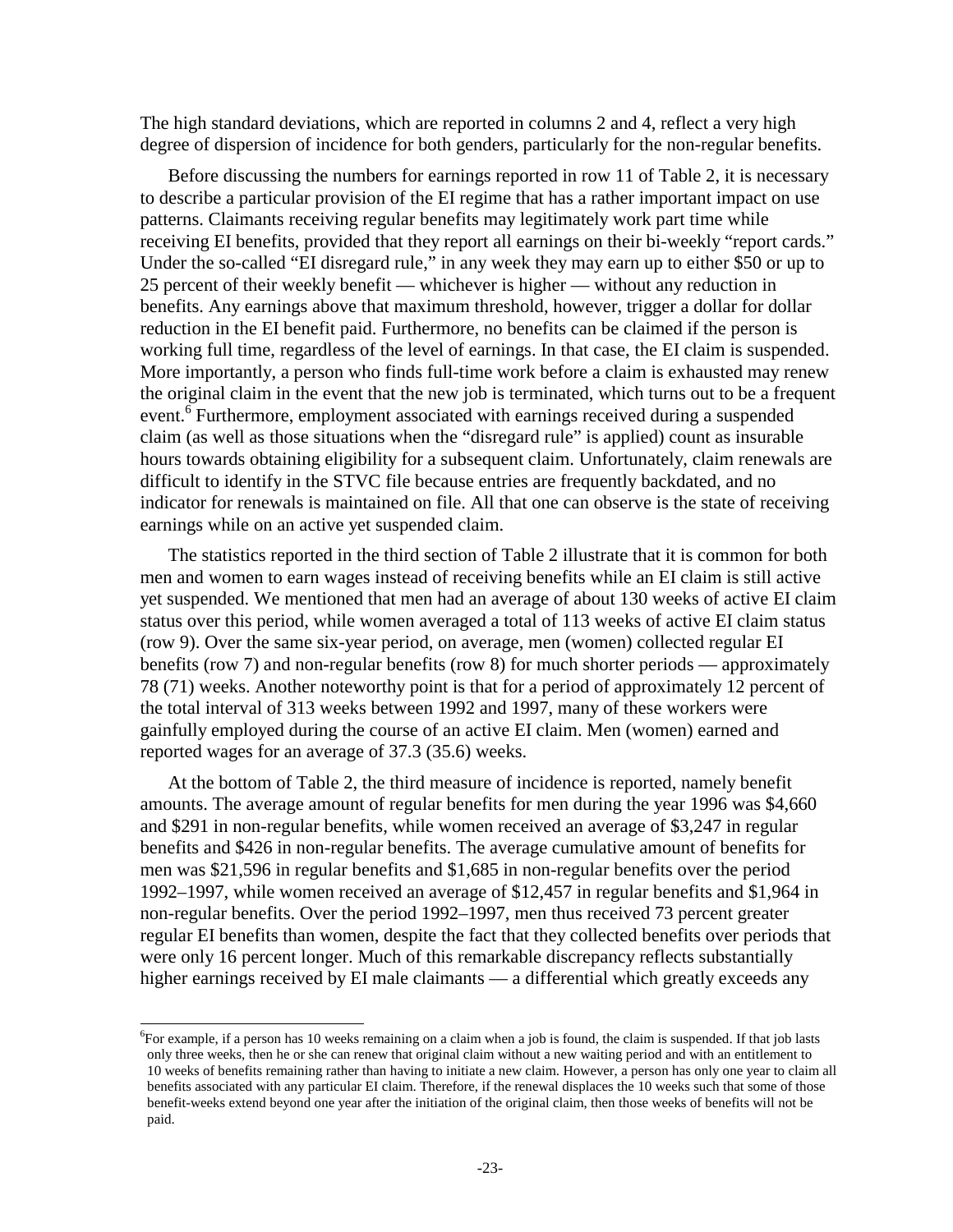estimate of the average gender earnings differential for the Canadian labour force.<sup>7</sup> A likely explanation for this wide difference between genders lies in the occupational composition of the population of EI claimants. The tendency for male (female) EI claimants to work in highwage (low-wage) occupations is stronger among the population of EI users than among the entire Canadian labour force.

In summary of the statistics presented in Table 2, with the exception of non-regular EI benefits, on average men draw more resources from the EI program — in terms of year counts, the week counts (except for the year 1996), and especially the value of benefits than women. Another recurrent statistical pattern is that the distribution of these three variables has a very high degree of variation, suggesting the existence of heterogeneous employment and EI use patterns.

To supplement the summary statistics that are presented in Table 2, histograms of the entire distributions of the EI program activity variables across individuals over the 1992– 1997 interval are presented in Figure 1 for men and Figure 2 for women. These diagrams furnish descriptions beyond the simple means and standard deviations appearing in Table 2. For each figure, the number of weeks of EI program activity reported between 1992 and 1997 is calculated as a percentage of the maximum total of 313 weeks, and this measure appears on the horizontal axis.<sup>8</sup> The fraction of the population of EI users within each band along the horizontal axis is read from the vertical axis.

The first diagram in figures 1 and 2 shows the histogram for the number of weeks of active claim status as a proportion of the maximum number of elapsed weeks for men and women, respectively. The median value for men (the proportion of 313 calendar weeks during which the worker had an active claim) is 36 percent, while the histogram for women has a similar shape but lies somewhat to the left, with a median of 29 percent. Despite these relatively low values for the medians, note the existence of remarkable clusters of workers at very high values. For both genders, between one and two percent of individuals had an active claim during *every single* week of that six-year interval. Approximately 10 percent of the women and 15 percent of the men had an active claim for over 80 percent of the weeks during the interval 1992–1997.

The second diagram in figures 1 and 2 shows the histogram for the number of weeks of regular EI benefits received as a proportion of the maximum (divided by 313 and multiplied by 100) for men and women, respectively. For men, the maximum value is 74 percent, and the median is about 19 percent; for women, the maximum value is 77 percent, and the median is 16 percent. Again the medians do not reveal the right tail of the distribution: approximately 11 percent of the male claimants and nine percent of the female claimants collected benefits for over 50 percent of weeks of the six-year interval. The histogram for women has a similar shape to the one for men but lies to the left of it.

The third diagram in figures 1 and 2 shows the histogram for the number of weeks of non-regular benefits received (divided by 313 and then multiplied by 100) for men and

l

<sup>7</sup> Citing evidence in 1994, Benjamin, Gunderson, and Riddell, 1998, indicate that when only full-time workers are concerned, estimates of the raw hourly wage differential tend to be roughly in the range of 25 percent so that, on average, women earn approximately 75 percent of the level of earnings for men (p. 426). When adjustments are made for variables such as human capital, experience, and marital status, the estimates for the wage differential diminish.

<sup>8</sup> For instance, a value of 50 reflects 50 percent of the maximum total of 313 weeks, or 156.5 weeks. A value of 33.3 reflects 33.3 percent of the maximum total of 313 weeks, or 104 weeks.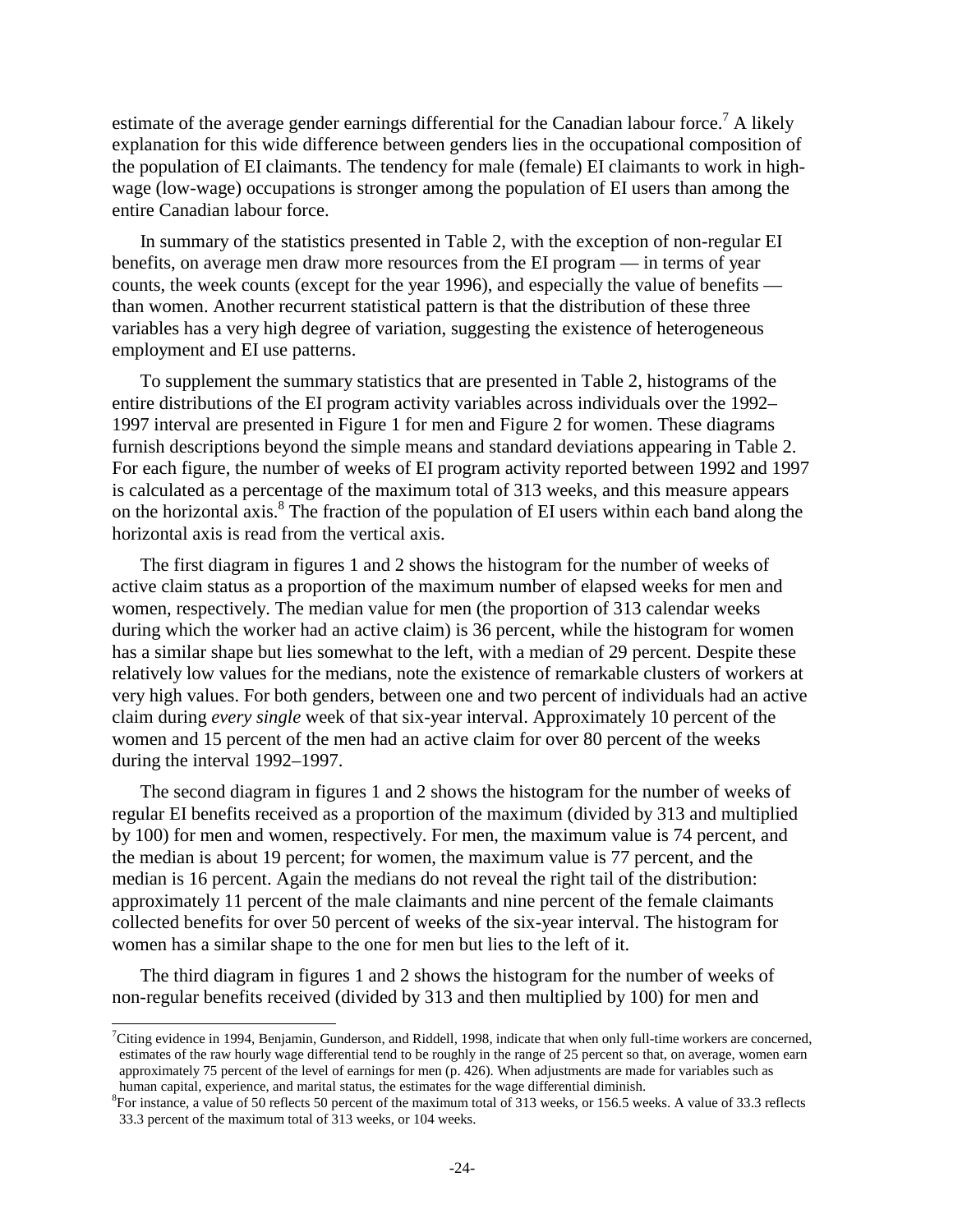women, respectively. For men, the maximum value is approximately 45 percent, but three quarters of the histogram is clustered at or below five percent. For women, the histogram lies to the right of the one for men, reflecting the greater use of these provisions by women.



**Figure 1: Distributions for Male 1996 EI Claimants** 

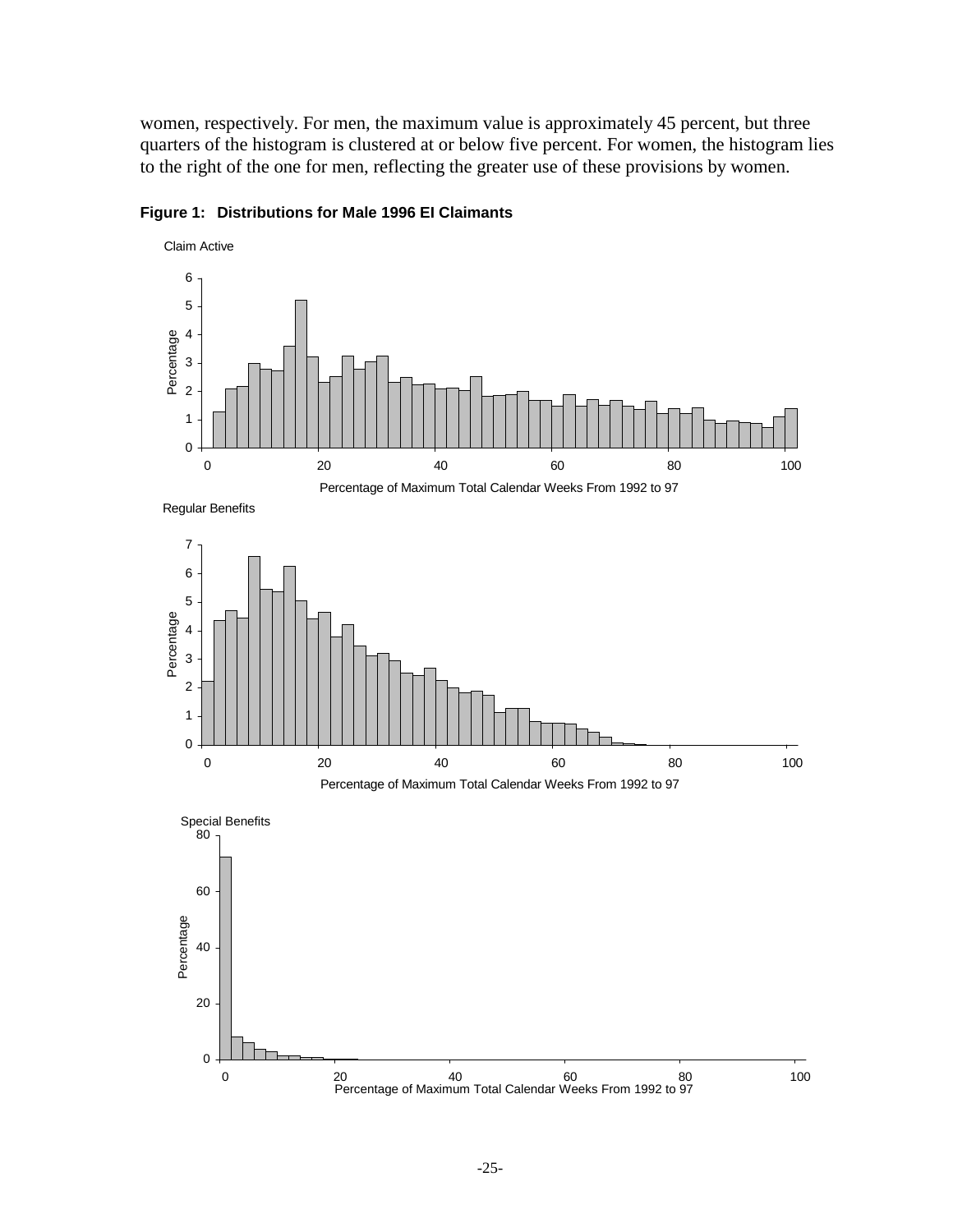









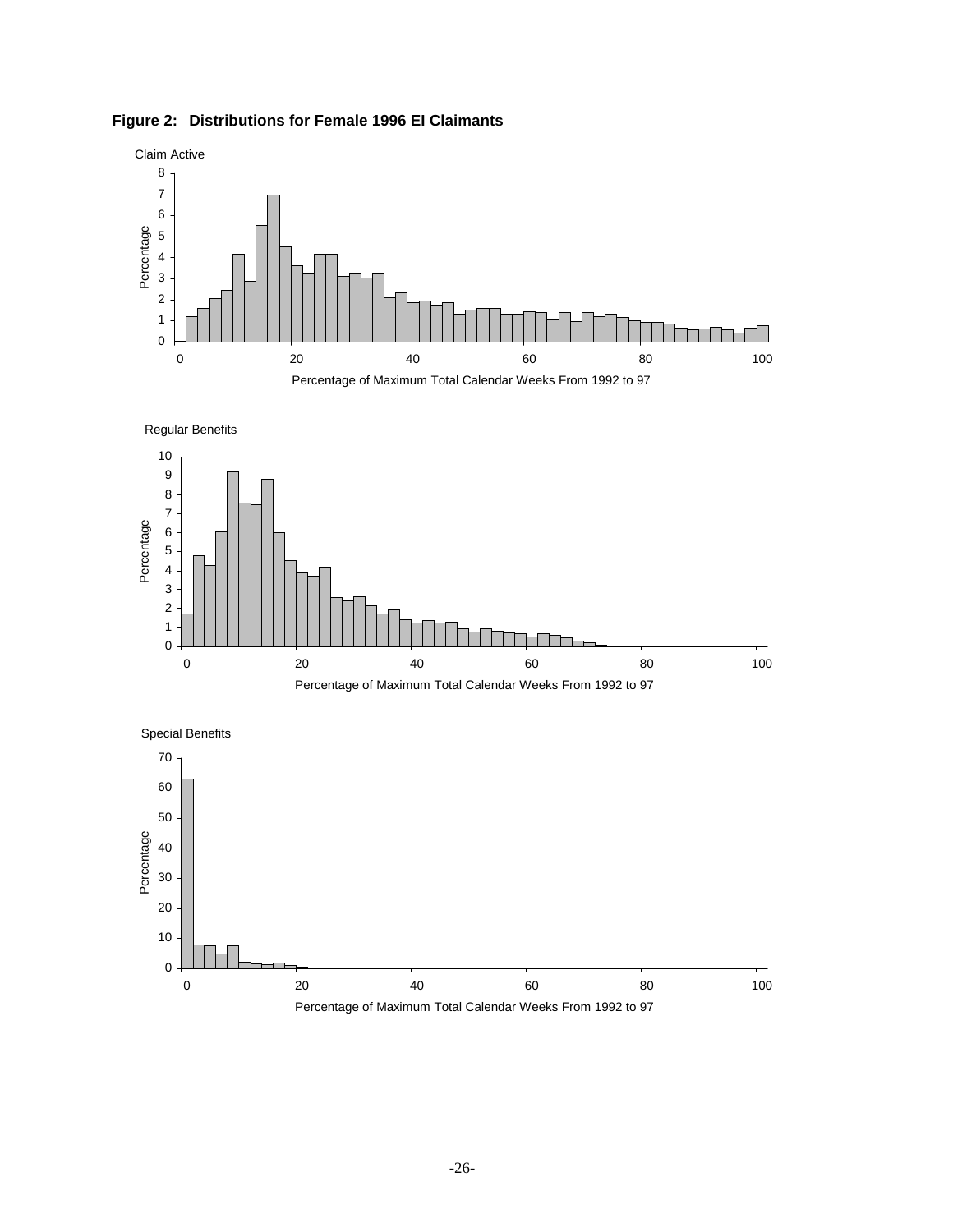These diagrams reveal the important discrepancy between the indicators of weeks of active claim status and weeks of benefit receipt status. Histograms for the latter (the second diagram in figures 1 and 2) lie far to the left of the histograms for the former (the first diagram in figures 1 and 2). The difference is due largely to weeks during which EI claims were active and earnings were reported, thereby negating the entitlement to receiving benefits that week. Figure 3 shows the histograms for the variable of total weeks during which earnings were reported during the 313 weeks of the interval 1992–1997. Like figures 1 and 2, it is expressed as a percentage. The histograms for women (top panel) and men (bottom panel) are both are heavily skewed to the left. The median (mean) value for men is 18 weeks (37 weeks), but 10 percent of the men have more than 100 weeks (corresponding to about 33 percent on the graph), and the corresponding values for women are only slightly lower. Although the values are not shown in a graph, for approximately one half of the population, 25 percent or more of the total weeks spent on an active EI claim are accounted for by employment activity.<sup>9</sup> It is argued below that this phenomenon plays an important role in shaping the EI usage patterns of some of the repeat users.





 $^{9}$ In contrast to the diagrams shown in Figure 3, which indicate the proportion of total number of calendar weeks (i.e., the 313 weeks between 1992 and 1997 inclusive) during which an EI claim was active and earnings were reported, this ratio is expressed as the cumulative number of weeks between 1992 and 1997 during which earnings were reported, divided by the cumulative number of weeks of active benefit status.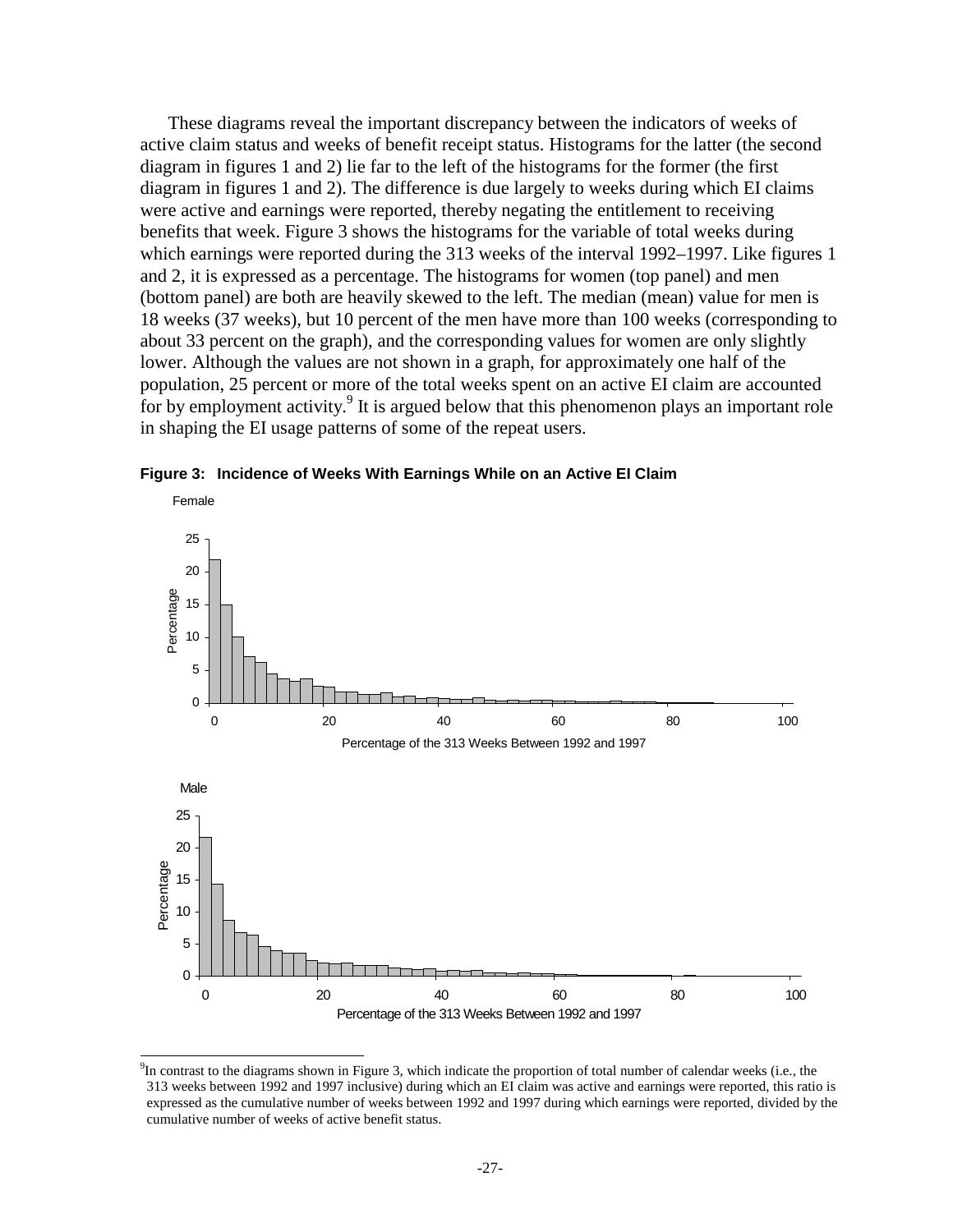Table 3 contains the results of a cross-tabulation between the number of claims filed between 1992 and 1997 and EI benefit amounts. Columns 1 and 2 (for women), and 5 and 6 (for men) show the relationship between the number of EI claims filed and the total amount of regular and non-regular benefits received between 1992 and 1997. The generally increasing relationship discerned between frequency of EI claims and the total amount of regular benefits received is to be expected as, by definition, each distinct claim involves a separate entitlement and an independent set of weeks of regular benefits. Those with a high number of claims for *regular* benefits, however, tended to have lower total levels of *nonregular* benefits than infrequent claimants, which indicates that the most frequent users of EI tended to rely less heavily on non-regular EI benefits than did occasional users.

The numbers presented in columns 3, 4, 7, and 8 refer only to benefits received in 1996, during which, because of the way the sample was constructed, each individual initiated an EI claim. The amount of regular EI benefits received in 1996 — when all individuals had roughly the same time frame in order to attain entitlements — tended to rise with the number of claims filed from 1992 to 1997. This indicates that frequent users had substantially higher regular benefits during that particular year, but this pattern is much more marked for men than for women.

|                                 | Female                 |                             |                  |                          |  | <b>Male</b>            |                             |                  |                          |
|---------------------------------|------------------------|-----------------------------|------------------|--------------------------|--|------------------------|-----------------------------|------------------|--------------------------|
|                                 | (1)                    | (2)                         | (3)              | (4)                      |  | (5)                    | (6)                         | (7)              | (8)                      |
| Number of<br>Claims,<br>1992-97 | Regular,<br>1992-97    | Non-<br>regular,<br>1992-97 | Regular,<br>1996 | Non-<br>regular,<br>1996 |  | Regular,<br>1992-97    | Non-<br>regular,<br>1992-97 | Regular,<br>1996 | Non-<br>regular,<br>1996 |
| 1                               | 4,665                  | 1,919                       | 3,043            | 691                      |  | 4.847                  | 1,250                       | 3,026            | 371                      |
| $\overline{c}$                  | 7,486                  | 2,051                       | 2,976            | 504                      |  | 9,010                  | 1,401                       | 3,393            | 299                      |
| 3                               | 10,092                 | 2,429                       | 3,193            | 467                      |  | 13,705                 | 2,159                       | 3,983            | 379                      |
| 4                               | 13,440                 | 2,274                       | 3,179            | 309                      |  | 19.649                 | 2,176                       | 4,314            | 314                      |
| 5                               | 16,986                 | 2,276                       | 3,256            | 321                      |  | 27,817                 | 2,125                       | 5,030            | 255                      |
| 6                               | 20,390                 | 1,357                       | 3,363            | 189                      |  | 37,115                 | 1,630                       | 6,140            | 202                      |
| $\overline{7}$                  | 27,525                 | 1,178                       | 4,343            | 203                      |  | 47,438                 | 1,088                       | 7,605            | 196                      |
| 8                               | 23,144                 | 1,105                       | 3,588            | 274                      |  | 42,931                 | 1,063                       | 6,791            | 136                      |
| 9                               | 14,220                 | 407                         | 2,398            | 24                       |  | 31,585                 | 1,840                       | 5,050            | 181                      |
|                                 | <b>Costs per Claim</b> |                             |                  | Not Applicable           |  | <b>Costs per Claim</b> | Not Applicable              |                  |                          |
|                                 | (9)                    | (10)                        |                  |                          |  | (11)                   | (12)                        |                  |                          |
| 1                               | 4,665                  | 1,919                       |                  |                          |  | 4,847                  | 1,250                       |                  |                          |
| 2                               | 3,743                  | 1,026                       |                  |                          |  | 4,505                  | 700                         |                  |                          |
| 3                               | 3,364                  | 810                         |                  |                          |  | 4,568                  | 720                         |                  |                          |
| 4                               | 3,360                  | 568                         |                  |                          |  | 4,912                  | 544                         |                  |                          |
| 5                               | 3,397                  | 455                         |                  |                          |  | 5,563                  | 425                         |                  |                          |
| 6                               | 3,398                  | 226                         |                  |                          |  | 6,186                  | 272                         |                  |                          |
| $\overline{7}$                  | 3,932                  | 168                         |                  |                          |  | 6,777                  | 155                         |                  |                          |
| 8                               | 2,893                  | 138                         |                  |                          |  | 5,366                  | 133                         |                  |                          |
| 9                               | 1,580                  | 45                          |                  |                          |  | 3,509                  | 204                         |                  |                          |

**Table 3: Average EI Benefit Amounts Cross-Tabulated With the Number of Claims Made From 1992 to 1997** 

**Notes:** All dollar values are in nominal terms.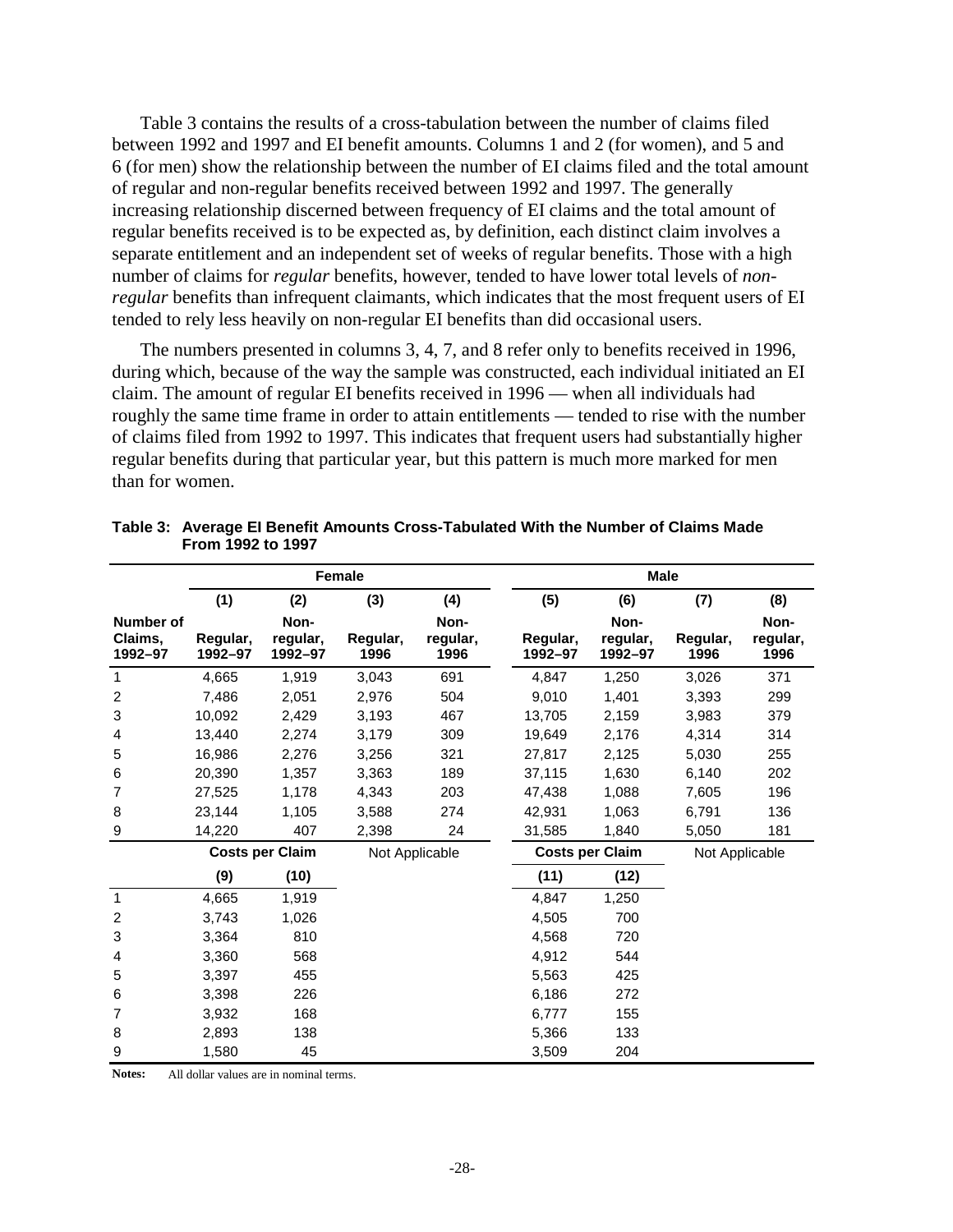The bottom panel of Table 3 shows the benefit amounts *per claim* filed. For men, from the second claim until the seventh claim, total regular benefits *per claim* rose with the number of claims filed over the period 1992–1997, while total regular benefits per claim remained fairly stable for women after the first claim was filed. For both genders, total nonregular benefits per claim fell monotonically with the number of claims filed, indicating again that frequent users do not receive non-regular benefits recurrently. The main result for Table 3 is that among men, the amount of regular EI benefits *per claim filed* is much greater among frequent users than is the case for non-frequent users.

### **Typology Analysis of EI Users**

l

Although the existing literature treating the repeat use of EI employs several definitions of what constitutes frequent use, most of the studies are oriented around a dichotomy between occasional users (typically defined as those having one or two claims within a fiveyear period) and frequent users (typically defined as those having three or more claims in a five-year period). Our definition of repeat use, which we use only at a later stage of this paper, is slightly less restrictive: three or more claims in six years.10 It is likely that whatever criterion is employed, both of these groups are composed of several different types of users, each with distinct employment and EI use patterns that are masked when incidence statistics are estimated for the aggregated groups of frequent and occasional users. In order to examine this heterogeneity more closely, we decompose the occasional users into two types — "classic-displaced" and "twice-unlucky" users. Frequent users are divided into five finer categories according to their history of EI claims — the "strictly seasonal" user, the "mostly seasonal" user, the "frequent but non-seasonal" user (abbreviated "FNS"), the "mostly frequent but non-seasonal" user (abbreviated "mostly FNS") and the "perpetual" user. In addition to these seven types, which are described below, we also identify two types for which the frequent versus occasional user classification is ambiguous — the new entrants into the labour force and the miscellaneous users. The entire population of EI users is partitioned into these nine exhaustive and mutually exclusive categories.

Our strategy in developing the categorization scheme is first to appeal to theoretical prototypes of EI users. Having described the prototype's labour market pattern, including employment, unemployment (i.e., cyclical, structural, or seasonal), and EI outcomes, we then search the database for the observed statistical patterns that most closely correspond to the theoretical scenario. From the STVC file, we have extensive information from the history of EI claims indicating program activity and, by implication, some information pertaining to pre-claim employment activity. From the SRUEI, there is information on the employment and unemployment outcomes, but it is limited to the year 1997. For the other years of our interval — 1992 through 1996 — we observe only the claims history. The taxonomy of user types is therefore based mostly on EI claims history.

The primary drawback of this procedure of sorting the types of users into categories lies in the fact that the EI claims history is missing important information. Specifically, in the case of

 $10$ We decided to make use of as many years of data as were available. Had we not included the year 1997 in our analysis, our definition of repeat use would have been three claims in the five-year period of 1992 to 1996. Since we base our analysis on less aggregated categories than occasional versus frequent users, however, the precise definition of repeat use is immaterial to our study. At the time that this work was carried out, the data for 1998 had not been fully revised, so we elected not to incorporate in into our work.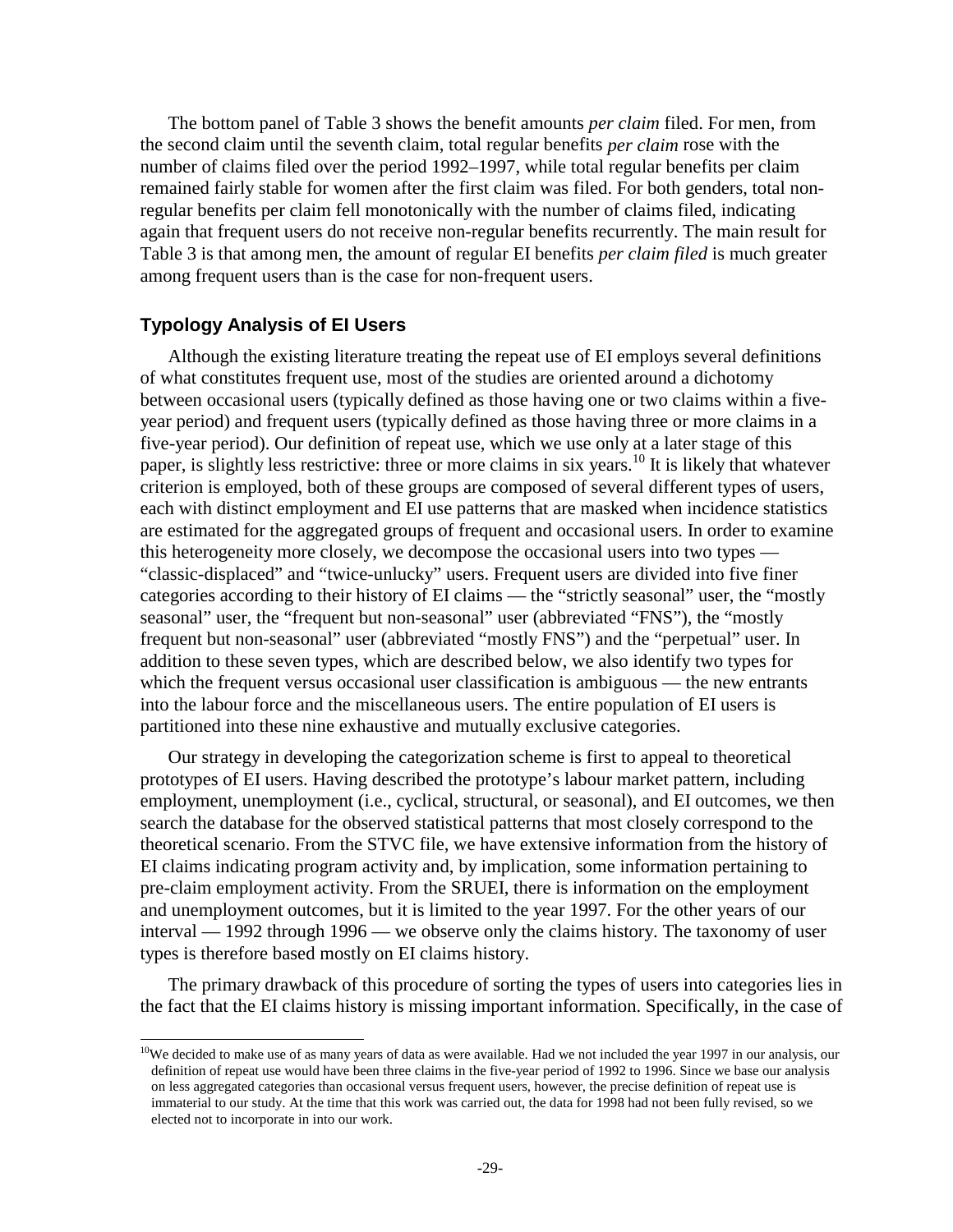occasional users in particular, one cannot account for much of the time spent off-claim. If an occasional user is displaced and finds work quickly, no EI claim is observed, but from a policy perspective this lacuna is not important. If an occasional user is displaced, but is unable to amass the number of weeks of employment required to qualify for benefits, the episode of unemployment is not indemnified and is not observed. There is thus a strong risk of underestimating the unemployment experience of occasional users. Among frequent users, however, it is less likely that a significant spell of non-indemnified unemployment will occur. This is particularly true for EI users with high year counts because, for this group, much of the sampling window between 1992 and 1997 can be accounted for by either an active (and observed) EI claim or employment activity required to obtain eligibility for a claim.

We make conjectures regarding the predominant employment/unemployment pattern that each group of users is likely to display. We are forced to make assumptions regarding the behavioural factors that would serve to distinguish between the groups of users. This shortcoming is inherent to any typology analysis that, by definition, sorts subjects primarily according to observed behaviour. The propositions that follow are subject to the caveat that, due to data constraints, we are probably understating the amount of unemployment that occasional users of EI experience. On the other hand, the implications concerning the frequent users are more reliable.

## **Descriptions and Definitions of User Types**

- 1. The **classic-displaced user** is defined as one who claimed once between 1992 and 1997, and is thus an occasional user of EI. By the design of the SRUEI, this claim was initiated in 1996. This group is chosen to reflect the proto-typical displaced worker around which much of the existing research on displaced workers is oriented (i.e., someone who was displaced from a job at which he or she had some tenure, and who has a fairly high degree of labour force attachment). The nature of the layoff that incited this claim is unknown; it could be due to demand-deficient or structural reasons, and it could be permanent or temporary. It is possible that this group includes some workers who were laid off a number of times, but who were successful in claiming benefits only in  $1996$ .<sup>11</sup> Classic-displaced users constitute 14.1 percent of the population of EI users for women, and 9.8 percent for men.
- 2. The **perpetual user** is defined as one who had an active claim for over 90 percent of the period 1992–1997: 280 or more weeks out of a maximum total of 313. During many of these weeks, however, it is demonstrated below that he or she was not receiving benefits. They constitute 3.5 percent of the population for women and 5.5 percent for men. It is possible that the main distinction between a perpetual user and the other types of frequent users is of an administrative rather than an economic nature. However, as will be seen, they do have a very high level of earnings while they are on active claim status relative to the other groups, suggesting that there is some difference in labour market behaviour.
- 3. The **twice-unlucky user** had two claims over this period, and is thus considered to be an occasional user of EI. By survey design, one of the claims must have occurred in 1996. This group is chosen to reflect the profile of an occasional user

 $11By$  a similar token, a worker could have been laid off but found work so quickly that he or she never received EI benefits.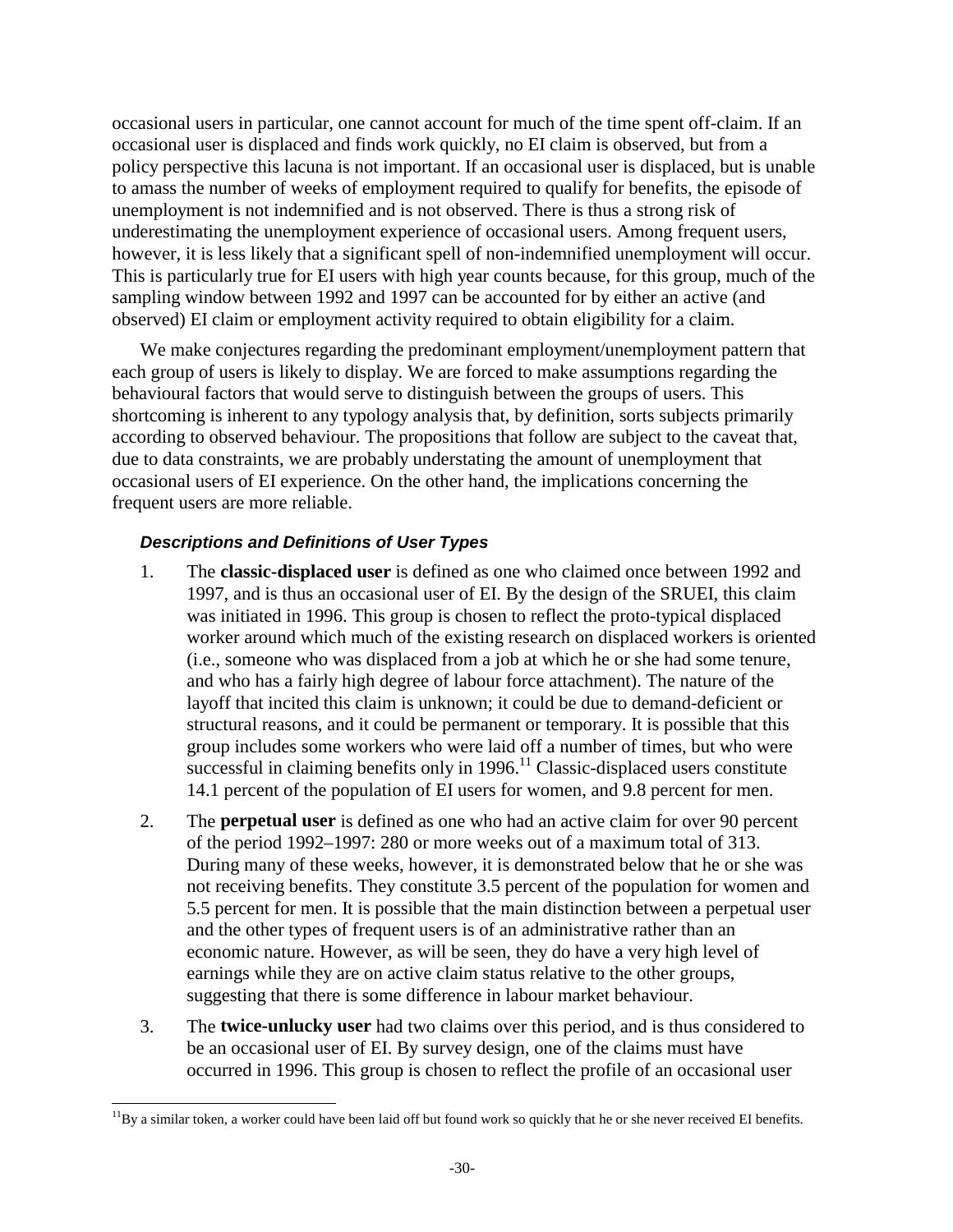of EI who likely has a high degree of labour force attachment and a fairly stable employment pattern, but who happened to be displaced at least twice during the interval 1992–1997. For example, such a worker might have been employed at a firm that went bankrupt in one instance, and might have been structurally unemployed for the other occasion. It is possible that some workers within this group were laid off more than twice, but failed to attain eligibility for benefits more than twice. They constitute 19 percent of the population for women and 13.7 percent for men.

- 4. The **strictly seasonal worker** is a frequent user who is identified as follows. We first take the point of initiation of the EI claim in 1996, around which we construct an eight-week window whose endpoints are four weeks before that point of time and four weeks after it. This was chosen as the reference year because all workers report an EI claim in 1996. This window serves as the benchmark for determining the precise timing of the seasonal pattern, provided that a recurring seasonal pattern exists. If the individual initiated an EI claim in every other year (1992, 1993, 1994, 1995, and 1997) within that particular eight-week window, he or she is classified as a strictly seasonal worker.<sup>12</sup> Note that we allow the workers within this category to have different seasonal patterns, although many of them work in the spring and summer months and collect EI benefits during the fall and winter months. They constitute 6.3 percent of the population for women and 4.1 percent for men. This number is remarkably low and suggests that seasonal patterns tend not to be very stable for a given individual over time. In the aggregate, employment in certain segments of the labour market is characterized by very marked patterns of seasonality, but at the level of individual workers, patterns are much more erratic. It could be argued that 1996 may be an extreme year, so that comparisons with it result in fewer such workers than if the same exercise were conducted using a different base year. While this is possible, it seems somewhat unlikely, and there is no evidence to support it in the time series graphs, which are presented below.
- 5. The **mostly seasonal worker** is a frequent user who is identified in a similar but less restrictive fashion than the strictly seasonal worker. We employ the same frame of reference for establishing the timing of the seasonal pattern: an eightweek window centred at the initiation point of their 1996 claim. If the individual initiated an EI claim in any three or four of the other five years during this period (1992, 1993, 1994, 1995, and 1997) within that eight-week window, he or she is classified as a mostly seasonal worker. They constitute 10.5 percent of the population for women and 10.8 percent for men.

 $12$ For workers who filed multiple claims in 1996, we use a very generous definition to determine seasonality. If either claim filed in the benchmark year of 1996 matches with any claim filed in another given search-year, say 1993, then 1993 is marked as one of the years during which the claimant was potentially seasonally employed. In other words, 1993 will count as a seasonal year if a claim filed in that year occurred during either window that was selected from 1996. If every non-benchmark year in the EI claims history (1992, 1993, 1994, 1995, 1997) is marked by this algorithm, then the worker is classified as a strictly seasonal user of EI. For example, an individual may have held a particular seasonal job in the summer of 1992, 1993, and 1996, held another particular seasonal job in the winter of 1994, 1995, 1996, and 1997, and filed an EI claim each time. For this individual, two windows of seasonality would be created. There would be three matches for the claim filed in the winter of 1996, and two matches for the claim filed in the summer of 1996. In each of the five years other than 1996, at least one match was made, so he or she would be classified as a strictly seasonal worker.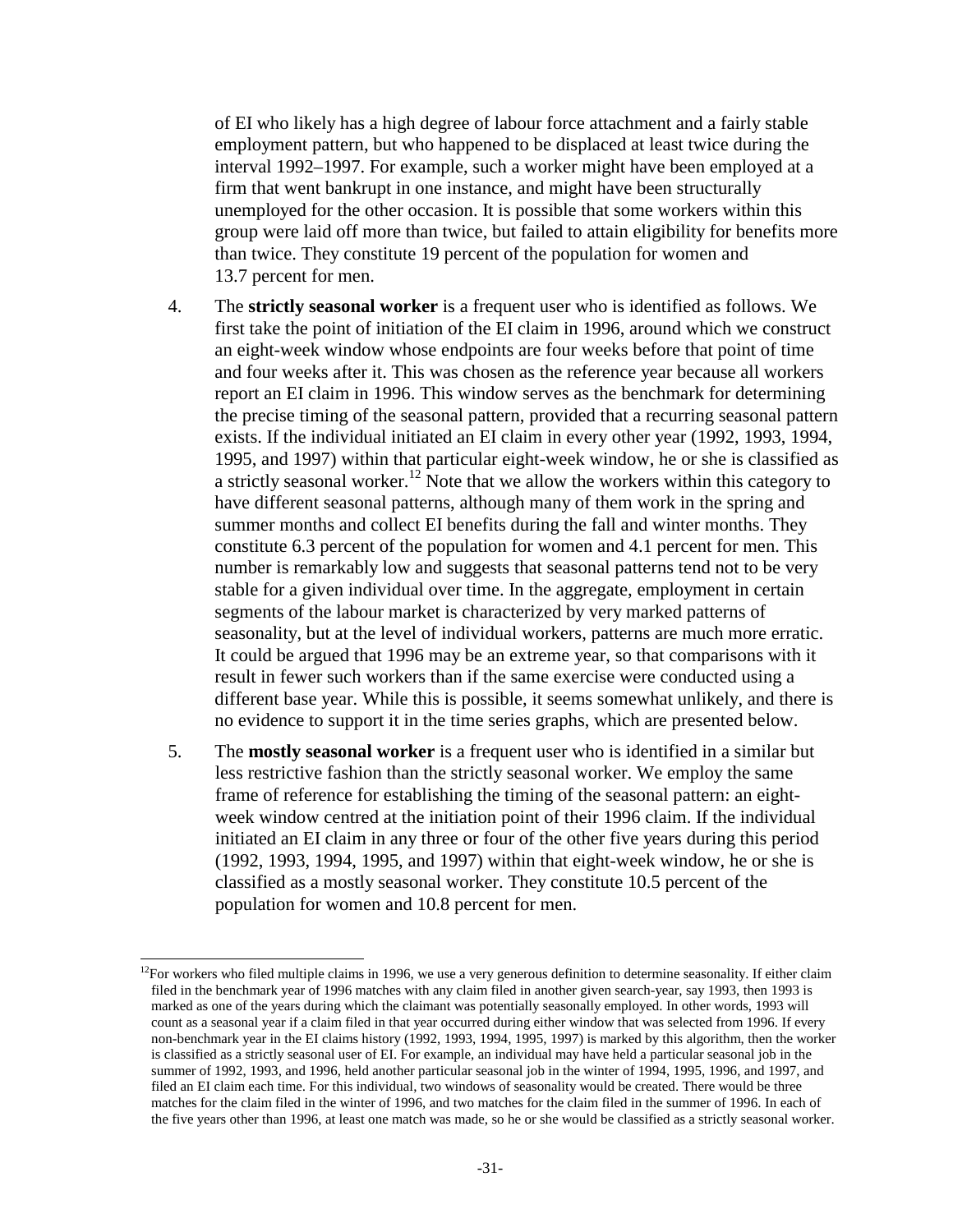- 6. The **relatively new entrant** to the labour market is defined as one who had fewer than five years of labour market experience in 1996. Experience is calculated (conservatively, given the nature of the education categories) as age - education - 7. Since many of them were only in the sample for two or three years, compared with six years for the other categories of users, they constitute a special cohort that is selected for a separate analysis. They constitute 10.9 percent of the population for women and 13.2 percent for men.
- 7. The **frequent but non-seasonal (FNS) user** is a type of repeat claimant who does not meet the description of the seasonal, nor of the mostly seasonal, nor of the perpetual user. The FNS *initiated* an EI claim in each of the six years; this is a much stronger condition than simply obtaining benefits in each calendar year. Despite the existence of many claims, no pattern of seasonality over the six-year period was discerned for any of these users. They constitute 2.4 percent of the population for women and 3.4 percent for men.
- 8. The **mostly frequent but non-seasonal (mostly FNS) user** is identified in a fashion similar to the frequent but non-seasonal users, but with less restrictive criteria. This type of individual is a repeat user who had a claim in four or five of the six years between 1992 and 1997, but for whom no pattern of seasonality was discerned. Since every worker in the sample filed an EI claim in 1996, this implies that he or she filed a claim in three of four of the following five years: 1992, 1993, 1994, 1995, and 1997. They constitute 12.8 percent of the population for women and 19 percent for men.
- 9. The **"other frequent" user** category, or miscellaneous user category, is a residual category of any user who does not meet the criteria for any of the eight other groups. Note that this implies that users in this group must have made EI claims in exactly three of the six years in the 1992–97 interval. (But more than one claim in a year is possible.) If a person filed claims in less than three years, he or she would be classified as either a classic-displaced user or a twice-unlucky user. If a user filed claims in more than three years, he or she would be classified in one of the previously defined frequent user categories. They thus constitute a group of frequent users that are heterogeneous and lack common, salient features. Given the rather fine, detailed breakdown of user types that we carry out, this group is surprisingly large, comprising 20 percent of the population for both genders.<sup>13</sup>

l  $13$ See Appendix B for a description of the sorting algorithm that was executed to create the groups and to ensure that they are both exhaustive and mutually exclusive.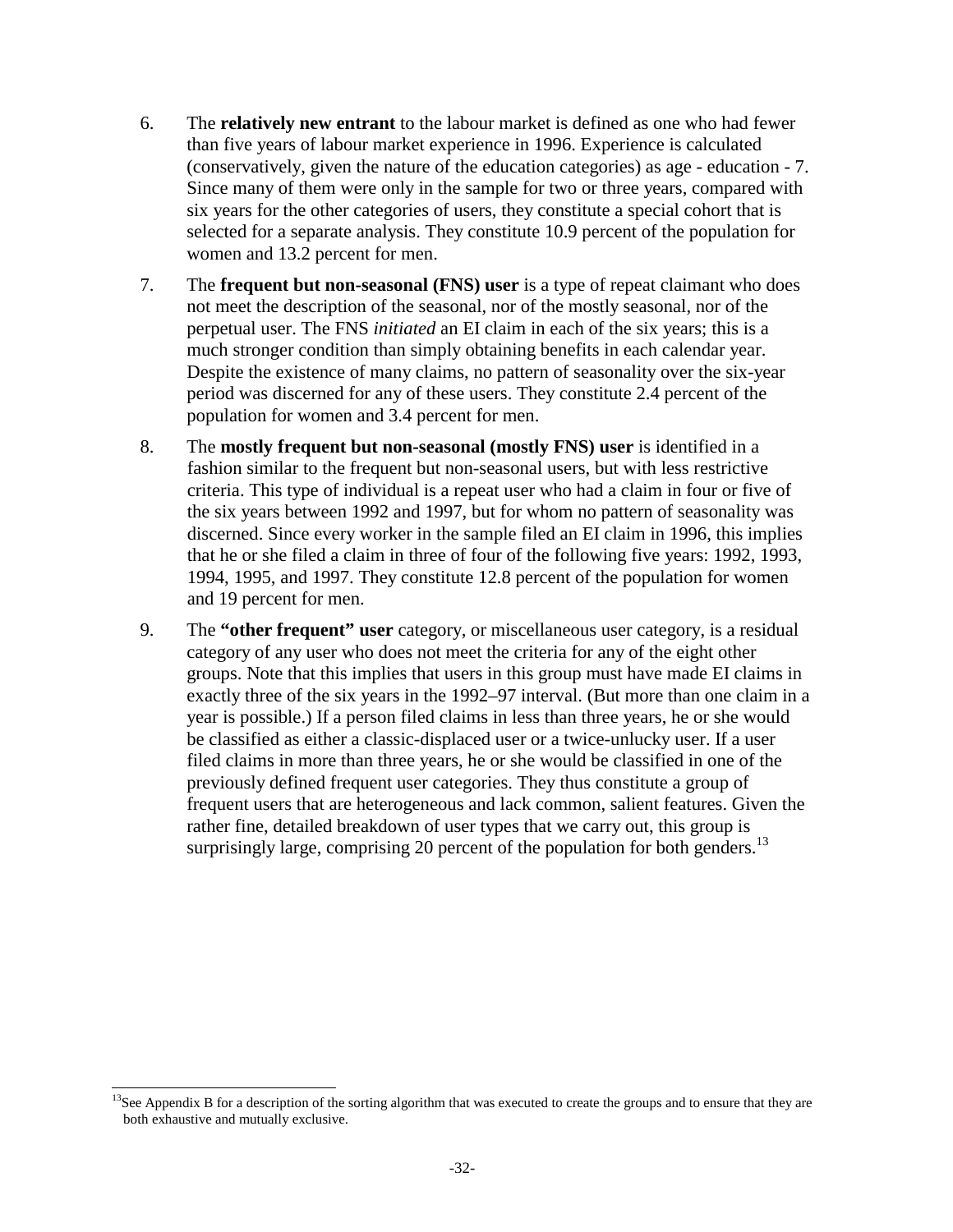#### **Statistical Results by User Type**

The statistical profile for each type of user has a cross-sectional aspect and a chronological one. First, for each of the nine types, we calculate the values for the three types of incidence statistics: (1) the frequency of recourse to the EI regime (i.e., claim counts), (2) the length of claim (i.e., week counts), and (3) the amount of the claim. This comparative analysis employs the same indicators that were used in the previous section, and is strictly cross-sectional. The estimates that are discussed below (tables 4a, 4b, and 4c) represent averages across the individuals within each type of user. When discussing the numbers presented in tables, we typically refer to average values without explicitly indicating so in order to avoid redundancy.

Second, for each of the nine groups, we present time series analyses with the aid of graphs ranging between 1992 and 1997. These series appear in figures 4 through 12. The primary objectives of the time series exercise are to examine seasonal patterns of usage as well as gender-based differences. As noted above, because of the way the sample was constructed, one cannot infer much in regards to year-over-year trends in overall EI use over the period 1992–1997. This is particularly true in the case of occasional users, who are clustered in the years 1996 and 1997.

|                           | (1)                                     | (2)                                      | (3)                                              | (4)                                        | (5)                                                | (6)                                     | (7)                                             |
|---------------------------|-----------------------------------------|------------------------------------------|--------------------------------------------------|--------------------------------------------|----------------------------------------------------|-----------------------------------------|-------------------------------------------------|
| Type of El<br><b>User</b> | <b>Population</b><br><b>Frequencies</b> | Share of<br>Weeks.<br>Regular<br>1992-97 | Share of<br>Weeks.<br>Non-<br>regular<br>1992-97 | Share of<br>Amount.<br>Regular,<br>1992-97 | Share of<br>Amount.<br>Non-<br>regular,<br>1992-97 | Share of<br>Amount.<br>Regular,<br>1996 | Share of<br>Amount,<br>Non-<br>regular,<br>1996 |
|                           |                                         |                                          |                                                  | <b>Female</b>                              |                                                    |                                         |                                                 |
| Classic                   | 14.1                                    | 5.5                                      | 14.0                                             | 5.8                                        | 15.5                                               | 14.8                                    | 26.3                                            |
| Perpetual                 | 3.5                                     | 7.4                                      | 2.0                                              | 7.2                                        | 2.0                                                | 4.5                                     | 1.5                                             |
| Twice-unlucky             | 19.0                                    | 11.5                                     | 20.4                                             | 11.8                                       | 21.2                                               | 17.5                                    | 23.3                                            |
| Seasonal                  | 6.3                                     | 8.6                                      | 2.4                                              | 9.4                                        | 2.7                                                | 5.9                                     | 1.8                                             |
| Mostly                    |                                         |                                          |                                                  |                                            |                                                    |                                         |                                                 |
| seasonal                  | 10.5                                    | 15.4                                     | 8.1                                              | 15.6                                       | 8.1                                                | 11.2                                    | 5.4                                             |
| New entry                 | 10.9                                    | 6.1                                      | 10.7                                             | 5.2                                        | 8.6                                                | 8.2                                     | 10.4                                            |
| <b>FNS</b>                | 2.4                                     | 6.1                                      | 1.4                                              | 6.4                                        | 1.5                                                | 3.5                                     | 1.3                                             |
| Mostly FNS                | 12.8                                    | 21.0                                     | 15.1                                             | 20.1                                       | 14.7                                               | 13.6                                    | 9.4                                             |
| Other frequent            | 20.3                                    | 18.6                                     | 25.8                                             | 18.3                                       | 25.7                                               | 20.7                                    | 20.6                                            |
|                           |                                         |                                          |                                                  | <b>Male</b>                                |                                                    |                                         |                                                 |
| Classic                   | 9.8                                     | 2.9                                      | 7.5                                              | 2.5                                        | 7.3                                                | 7.5                                     | 11.5                                            |
| Perpetual                 | 5.5                                     | 11.0                                     | 3.7                                              | 12.7                                       | 4.5                                                | 9.8                                     | 2.8                                             |
| Twice-unlucky             | 13.7                                    | 7.0                                      | 11.4                                             | 6.3                                        | 11.1                                               | 10.8                                    | 12.6                                            |
| Seasonal                  | 4.1                                     | 6.8                                      | 1.5                                              | 7.5                                        | 1.7                                                | 5.7                                     | 1.9                                             |
| Mostly                    |                                         |                                          |                                                  |                                            |                                                    |                                         |                                                 |
| seasonal                  | 10.8                                    | 16.6                                     | 7.9                                              | 17.3                                       | 8.9                                                | 14.0                                    | 7.4                                             |
| New entry                 | 13.2                                    | 6.8                                      | 16.3                                             | 4.9                                        | 12.9                                               | 7.8                                     | 19.7                                            |
| <b>FNS</b>                | 3.4                                     | 6.7                                      | 2.2                                              | 7.2                                        | 2.3                                                | 5.0                                     | 2.0                                             |
| Mostly FNS                | 19.0                                    | 26.0                                     | 21.9                                             | 26.6                                       | 24.0                                               | 21.5                                    | 18.0                                            |
| Other frequent            | 20.4                                    | 16.2                                     | 27.6                                             | 16.0                                       | 27.2                                               | 17.9                                    | 24.0                                            |

**Notes:** All dollar values are in nominal terms.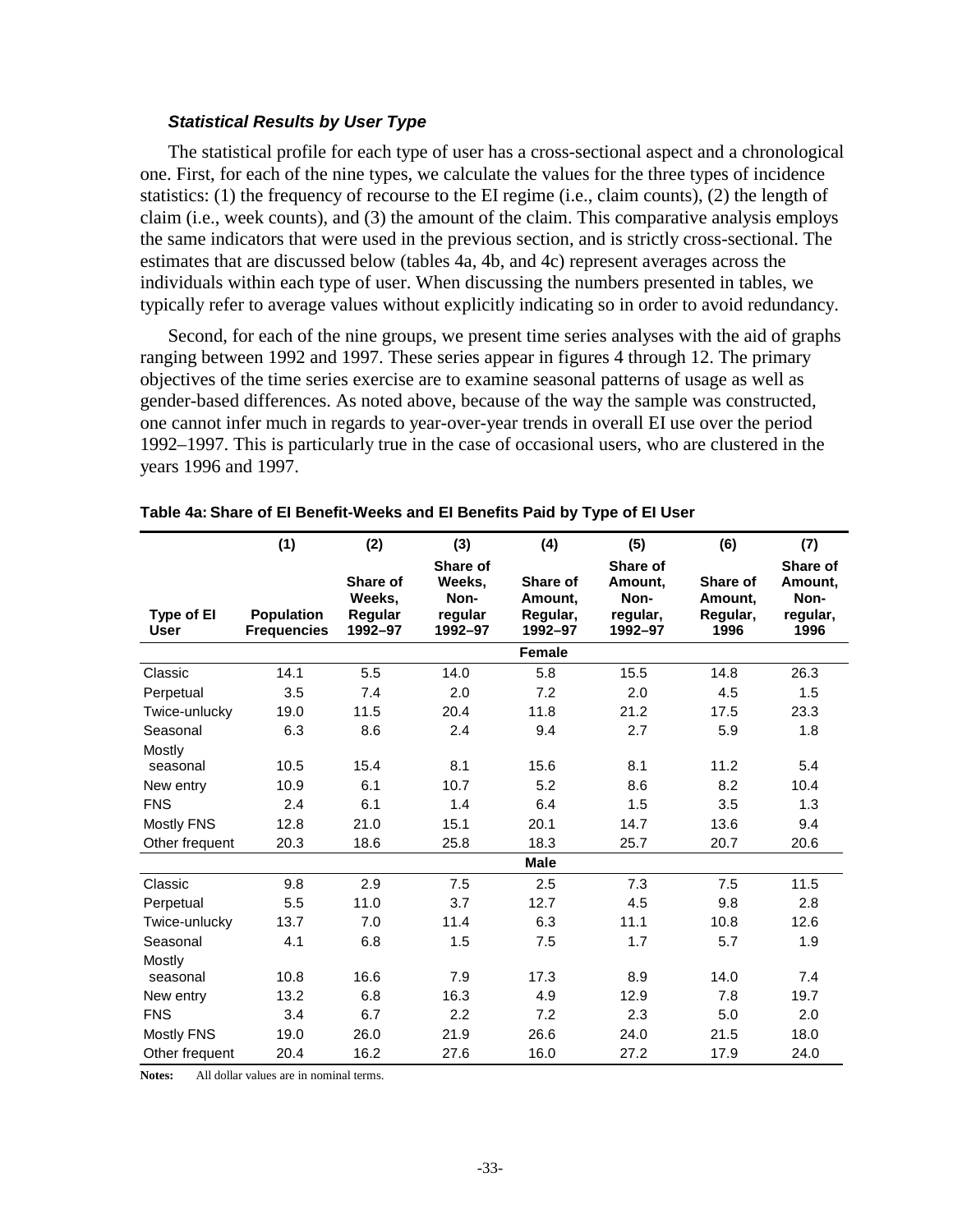|                           | (1)                                         | (2)                                                    | (3)                                                      | (4)                                             | (5)                                                 | (6)                                                                     |
|---------------------------|---------------------------------------------|--------------------------------------------------------|----------------------------------------------------------|-------------------------------------------------|-----------------------------------------------------|-------------------------------------------------------------------------|
| Type of El<br><b>User</b> | Number of<br>Claims,<br>1992-97,<br>Regular | <b>Number of</b><br>Claims,<br>1992-97,<br>Non-regular | <b>Total Weeks,</b><br><b>Active Claim</b><br>(Max. 313) | <b>Total</b><br>Weeks,<br>Regular<br>(Max. 313) | <b>Total</b><br>Weeks,<br>Non-regular<br>(Max. 313) | <b>Total Weeks,</b><br><b>Earnings</b><br><b>Reported</b><br>(Max. 313) |
|                           |                                             |                                                        | <b>Female</b>                                            |                                                 |                                                     |                                                                         |
| Classic                   | 1.0                                         | 0.5                                                    | 40                                                       | 24                                              | 8                                                   | $\overline{7}$                                                          |
| Perpetual                 | 6.9                                         | 0.7                                                    | 299                                                      | 133                                             | 5                                                   | 168                                                                     |
| Twice-                    |                                             |                                                        |                                                          |                                                 |                                                     |                                                                         |
| unlucky                   | 2.0                                         | 0.6                                                    | 66                                                       | 38                                              | 9                                                   | 15                                                                      |
| Seasonal                  | 6.6                                         | 0.4                                                    | 157                                                      | 84                                              | 3                                                   | 37                                                                      |
| Mostly                    |                                             |                                                        |                                                          |                                                 |                                                     |                                                                         |
| seasonal                  | 5.6                                         | 0.6                                                    | 165                                                      | 91                                              | $\overline{7}$                                      | 51                                                                      |
| New entry                 | 2.2                                         | 0.6                                                    | 64                                                       | 34                                              | 9                                                   | 21                                                                      |
| <b>FNS</b>                | 6.8                                         | 0.6                                                    | 233                                                      | 153                                             | 5                                                   | 71                                                                      |
| <b>Mostly FNS</b>         | 5.1                                         | 0.8                                                    | 180                                                      | 101                                             | 10                                                  | 63                                                                      |
| Other                     |                                             |                                                        |                                                          |                                                 |                                                     |                                                                         |
| frequent                  | 3.3                                         | 0.7                                                    | 104                                                      | 57                                              | 11                                                  | 30                                                                      |
|                           |                                             |                                                        | <b>Male</b>                                              |                                                 |                                                     |                                                                         |
| Classic                   | 1.0                                         | 0.3                                                    | 33                                                       | 21                                              | 5                                                   | 6                                                                       |
| Perpetual                 | 6.7                                         | 0.5                                                    | 300                                                      | 143                                             | $\overline{\mathbf{4}}$                             | 135                                                                     |
| Twice-                    |                                             |                                                        |                                                          |                                                 |                                                     |                                                                         |
| unlucky                   | 2.0                                         | 0.4                                                    | 61                                                       | 37                                              | 5                                                   | 11                                                                      |
| Seasonal                  | 6.7                                         | 0.3                                                    | 193                                                      | 119                                             | $\overline{2}$                                      | 43                                                                      |
| Mostly                    |                                             |                                                        |                                                          |                                                 |                                                     |                                                                         |
| seasonal                  | 5.9                                         | 0.5                                                    | 191                                                      | 110                                             | 4                                                   | 53                                                                      |
| New entry                 | 2.3                                         | 0.6                                                    | 71                                                       | 37                                              | $\overline{7}$                                      | 17                                                                      |
| <b>FNS</b>                | 6.7                                         | 0.5                                                    | 229                                                      | 142                                             | 4                                                   | 64                                                                      |
| <b>Mostly FNS</b>         | 5.1                                         | 0.6                                                    | 182                                                      | 98                                              | 7                                                   | 56                                                                      |
| Other                     |                                             |                                                        |                                                          |                                                 |                                                     |                                                                         |
| frequent                  | 3.4                                         | 0.6                                                    | 104                                                      | 57                                              | 8                                                   | 26                                                                      |

**Table 4b: Number of Claims and Benefit-Weeks by Type of EI User, 1992–1997** 

1. **The classic-displaced users** account for a much lower than proportionate share of the regular EI benefits received by this sample. Table 4a shows each user type's share of benefit-weeks and benefit amounts relative to the levels for the entire population. These shares thus sum to 100 across user types, and can be readily compared with the population frequencies in order to determine the degree of proportionality of use. For women, this group's share is under six percent either by value or by benefit-weeks, compared with a 14 percent share of the population. For men, it is around three percent either by value or by benefit-weeks compared with 10 percent of the population (columns 2 and 4). Table 4b displays the numbers for the claim counts and the week counts for each user type. By definition of the classic-displaced user, the number of claims for regular benefits for both genders is 1.0, which is the lowest among all types of EI users (Table 4b, column 1). Their total time of exposure to the EI program, as measured by the number weeks of active EI claim (Table 4b, column 3), is briefer than for any other type, and they received the lowest amounts of regular EI benefits among all user types (Table 4c, column 1). Table 4c has the same form as Table 4b, and lists the levels of benefits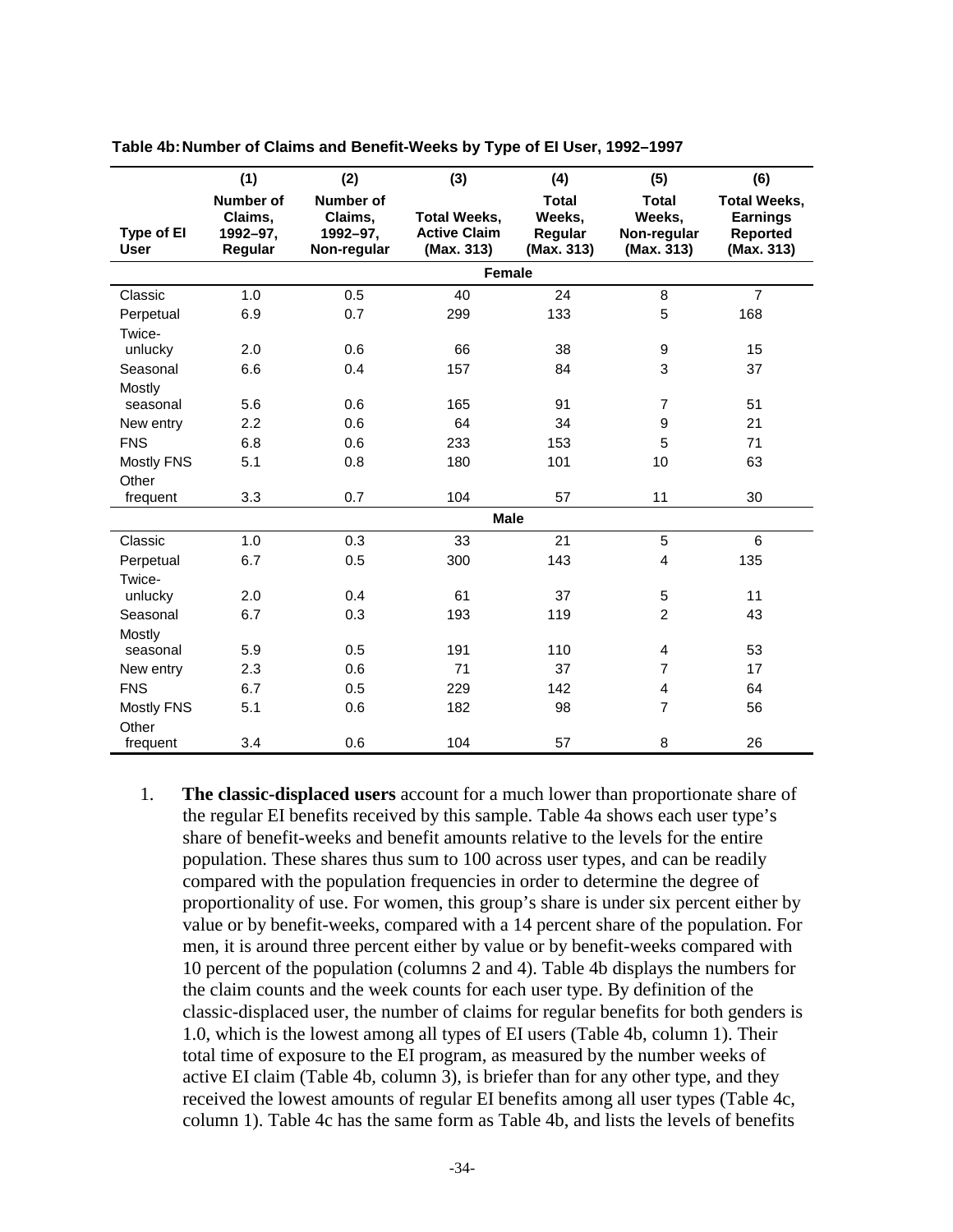received for the user types. For the entire period of 1992–1997 as well as for the year 1996, women received almost as much in terms of regular benefits as did men, and women received substantially higher amounts of non-regular EI benefits. Note that for every other type of user, men receive higher levels of regular EI benefits than women. Given its importance in discussions surrounding EI policy, the relatively small size of this group is remarkable.

|                        | (1)                  | (2)                                  | (3)                  | (4)                  |
|------------------------|----------------------|--------------------------------------|----------------------|----------------------|
|                        | <b>Total Amount,</b> | <b>Total Amount,</b><br>Non-regular, | <b>Total Amount,</b> | <b>Total Amount,</b> |
| <b>Type of El User</b> | Regular, 1992-97     | 1992-97                              | Regular, 1996        | Non-regular, 1996    |
|                        |                      | Female                               |                      |                      |
| Classic                | 5,151                | 2,157                                | 3,408                | 792                  |
| Perpetual              | 26,091               | 1,145                                | 4,264                | 190                  |
| Twice-unlucky          | 7,756                | 2,187                                | 2,990                | 521                  |
| Seasonal               | 18,508               | 843                                  | 3.032                | 122                  |
| Mostly seasonal        | 18,519               | 1,512                                | 3,458                | 218                  |
| New entry              | 5,950                | 1,535                                | 2,430                | 405                  |
| <b>FNS</b>             | 32,542               | 1,226                                | 4,669                | 229                  |
| Mostly FNS             | 19,523               | 2,253                                | 3.453                | 311                  |
| Other frequent         | 11,229               | 2,481                                | 3,297                | 431                  |
|                        |                      |                                      | <b>Male</b>          |                      |
| Classic                | 5,510                | 1,257                                | 3,550                | 343                  |
| Perpetual              | 49.513               | 1,356                                | 8.204                | 147                  |
| Twice-unlucky          | 9.912                | 1,370                                | 3,664                | 267                  |
| Seasonal               | 39,264               | 709                                  | 6,422                | 137                  |
| Mostly seasonal        | 34,496               | 1,383                                | 6,000                | 198                  |
| New entry              | 8,033                | 1,643                                | 2,763                | 436                  |
| <b>FNS</b>             | 45,756               | 1,167                                | 6,941                | 174                  |
| Mostly FNS             | 30,221               | 2,130                                | 5,279                | 275                  |
| Other frequent         | 15,870               | 2,249                                | 4,100                | 343                  |

#### **Table 4c: Amounts of EI Benefits Paid by Type of EI User (\$)**

**Notes:** All dollar values are in nominal terms.

The time series patterns for the classic-displaced user are presented in Figure 4. There is a set of two graphs for each type of user, and the one entitled "Start of Regular Benefits" gives the clearest perspective of the seasonality of the EI usage patterns. The abscissa on the horizontal axis corresponds to the week during which the EI benefits were *initiated*, and the ordinate on the vertical axis corresponds to the proportion of the type of user that initiated a claim during that particular week. In the first graph, one can obtain a sense of the timing of the start of benefits in the aggregate, which usually corresponds to a point of time two weeks after the separation. The second graph indicates the proportion of each group of users that received EI benefits during that particular week. One can obtain a sense of the duration of benefits from these graphs; an abrupt drop-off point in the graph corresponds, in many instances, with the beginning of new jobs for many of the users.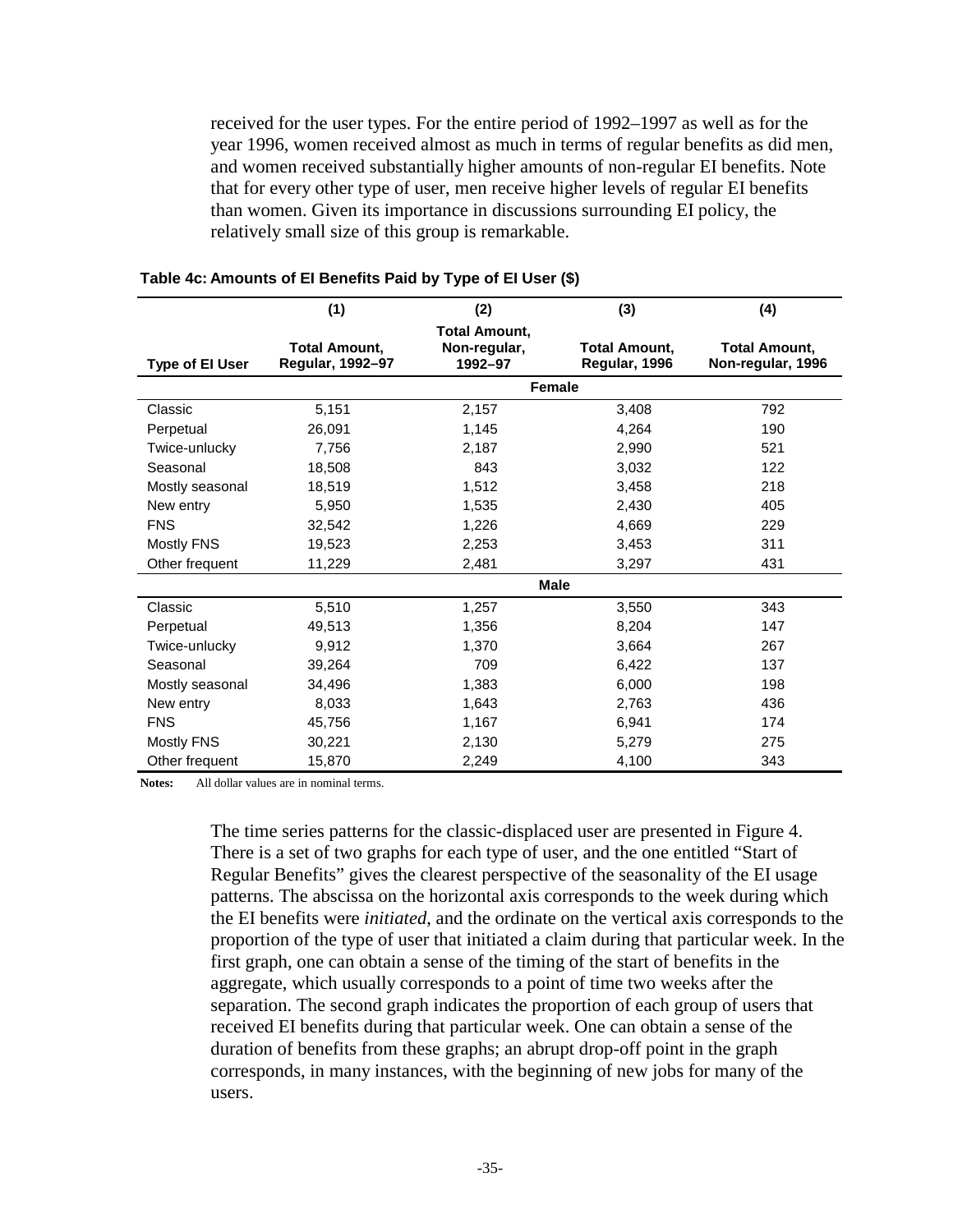#### **Figure 4: Classic-Displaced Users**



Classic-Displaced — Receipt of Regular Benefits



Because of the way the category of classic-displaced users was constructed, all of them initiated EI claims for regular benefits in 1996, so the first panel of Figure 4 shows that all observations occur in that year. Notice that there is no substantial and clear pattern of seasonality within the year 1996, whereas (as indicated below) there are strong seasonal patterns for many of the other types.

2. The **"perpetual" users** spent almost the entire six-year period on an active EI claim, as the total weeks spent in that status for both men and women is approximately 300 weeks out of a maximum of 313 weeks (column 3, Table 4b). Unsurprisingly, this group accounts for a very disproportionate level of EI usage. They account for about 3.5 percent of the female population but approximately seven percent of the regular EI benefits by value and by benefit-weeks; they account for approximately 5.5 percent of the male population, and 13 percent and 11 percent of the regular EI benefits by value and by benefit-weeks, respectively (Table 4a, columns 2 and 4). On the other hand, their shares for drawing on nonregular benefits tend to be disproportionately low. In 1996, the year during which all respondents filed an EI claim and faced the same time frame to amass benefits,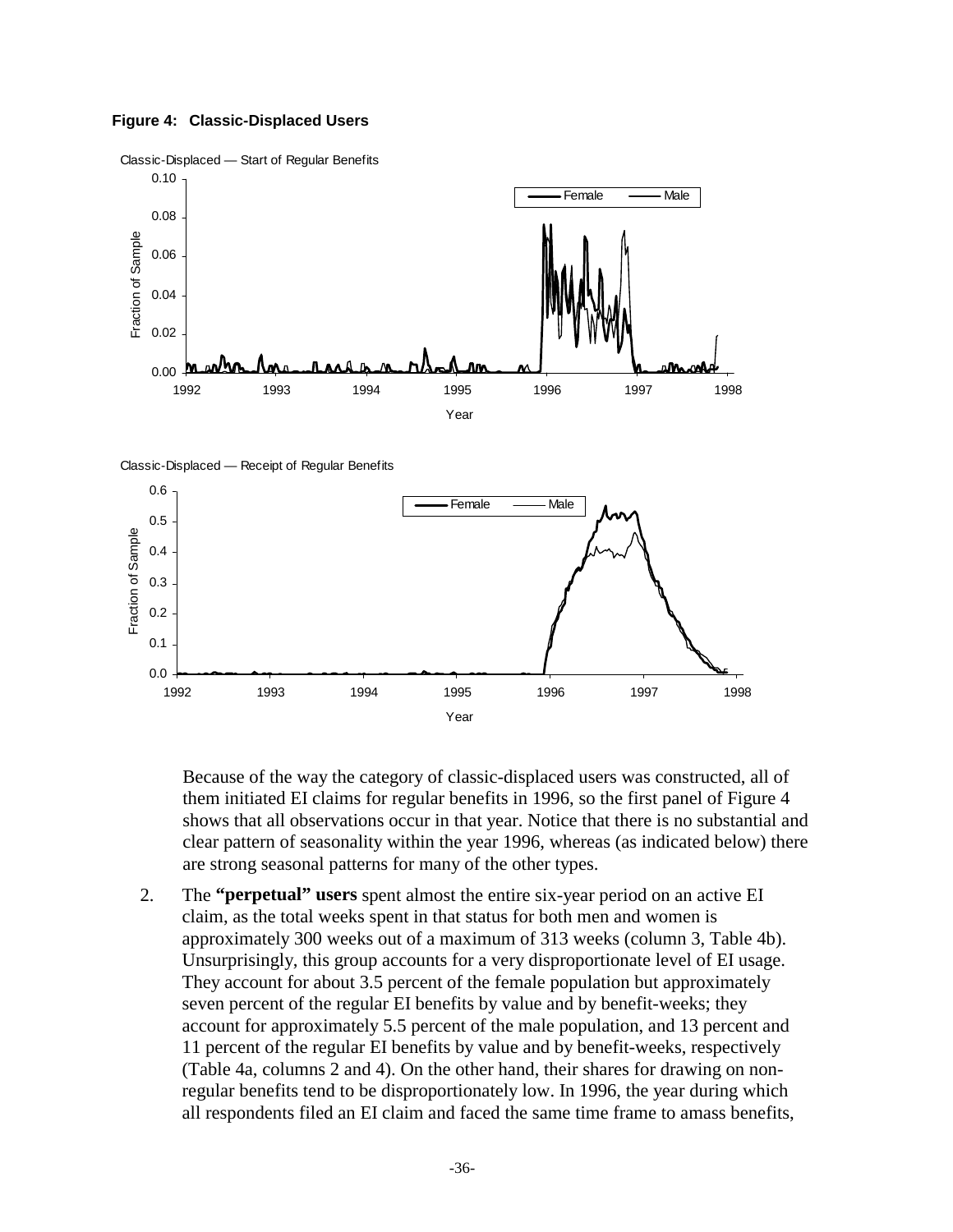male perpetual users received higher benefit levels than any other group (Table 4c, column 3), receiving nine times as much in EI benefits as the male classic-displaced users from 1992 to 1997 (Table 4c, column 1).

In comparison with the FNS user type, who were also very heavy users of the EI regime, women (men) among the perpetual users collected benefits for shorter (equally long) periods (Table 4b, column 4). The perpetual users appear to have had more fragmented employment patterns than the FNS users, as the former made heavy use of the regulation permitting claimants to be employed during the course of an active EI claim. For instance, male (female) perpetual users had an average of 135 (168) weeks of earnings reported during 300 (299) weeks of active claim status, while the male (female) FNS users had only 64 (71) weeks of earnings reported during 229 (233) weeks of active claim status (Table 4b, column 6).

In Figure 5, remarkable seasonal patterns are displayed for perpetual users, with a significant spike for men at the end of each calendar year. Women also displayed a marked pattern of seasonality, but their spike indicates that the point of initiation of benefits occurred in the middle of the year. As discussed below, these seasonal patterns, along with the discrepancy between men and women, resemble those exhibited by the other types of frequent users.





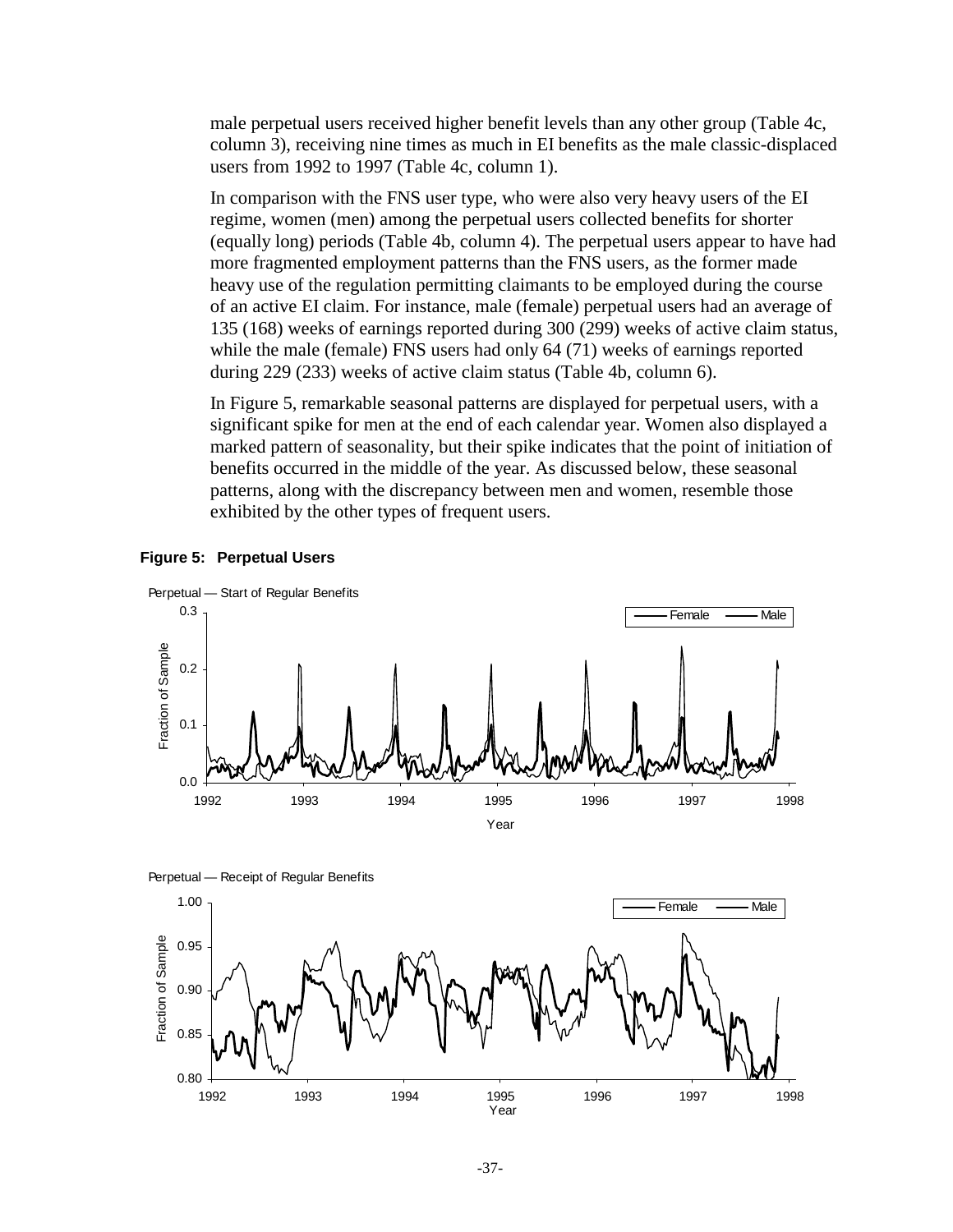3. The profiles for the **twice-unlucky** users resemble that of the other group of occasional users, the classic-displaced users. By definition, the number of claims for regular benefits for both genders was 2.0, which was the second lowest among all types of EI users (column 1, Table 4b). This category accounted for a less than proportionate share of regular EI benefits (around 12 percent either by value or by benefit-weeks compared with 19 percent of the population for women; 6–7 percent either by value or by benefit-weeks compared with 14 percent of the population for men; columns 1, 2 and 4, Table 4a). Their total time of exposure to the EI program, as measured by the number of weeks of active claim, was briefer than for any other group with the exception of the classic-displaced users (column 3, Table 4b). For the entire period of 1992 to 1997 as well as for the year 1996, men received somewhat higher amounts of regular benefits than women (Table 4c, columns 1 and 3), despite the fact that men and women have similar values for the length of regular EI benefits (Table 4b, column 3).

In Figure 6 it appears that, for the twice-unlucky users, the EI claim other than the one initiated in 1996 tends to occur in fairly uniform fashion in the remaining years 1992 to 1995, and 1997, and casual inspection does not suggest the existence of a strong seasonal pattern.



#### **Figure 6: Twice-Unlucky**

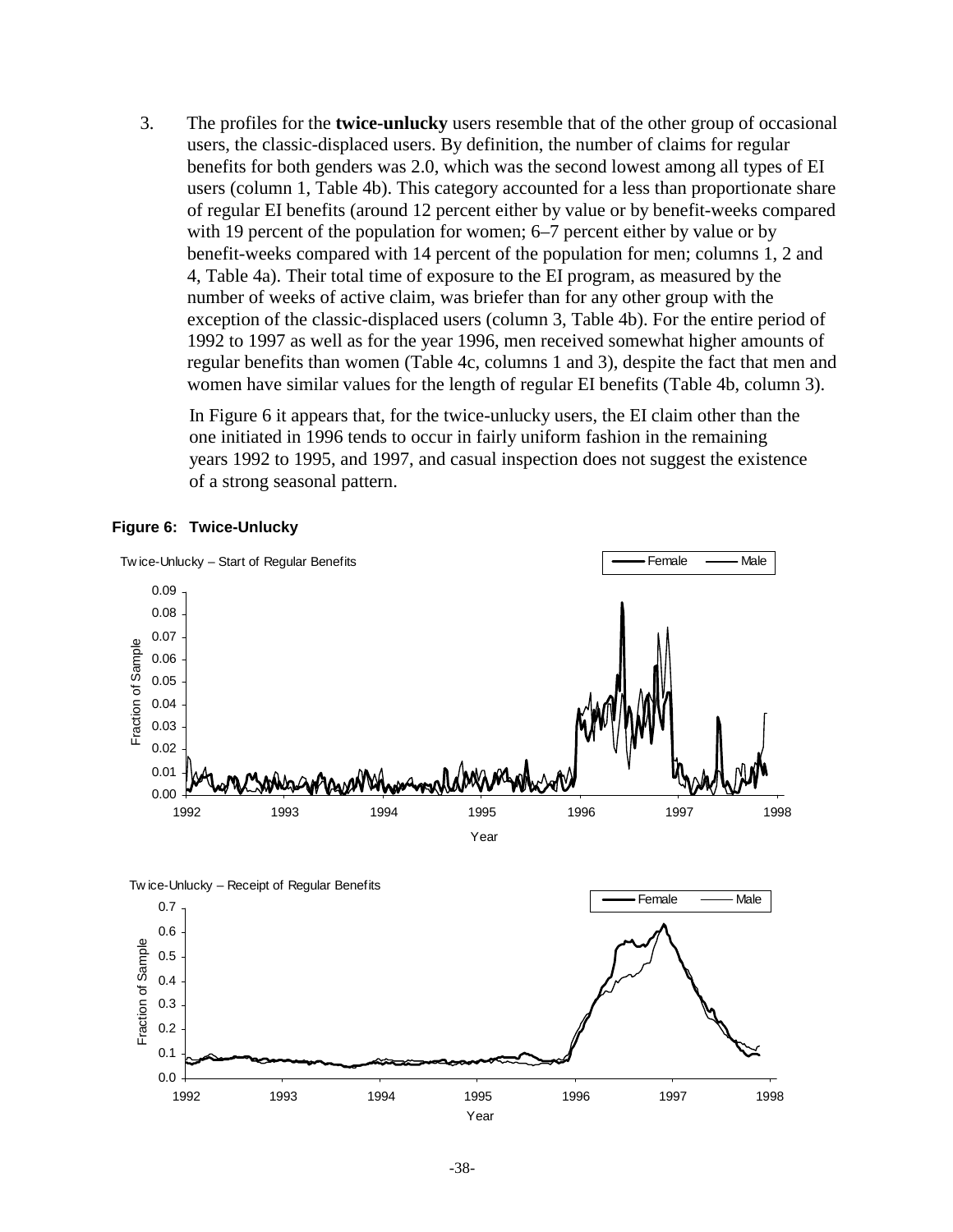4. The **strictly seasonal** type did not, perhaps unexpectedly, constitute a large share of the population of EI users: 6.3 percent for women and 4.1 percent for men. Unsurprisingly, they did account for a disproportionate share of the regular EI benefits: approximately nine percent of the total number of benefit-weeks and total amount of benefits paid for women, and 6.8–7.5 percent of each incidence measure for men (Table 4a, columns 2 and 4). Note that this degree of disproportion is not as high as is the case for the perpetual users. Strictly seasonal users also tended to receive benefits for relatively long periods of time: 84 weeks for women and 119 weeks for men (Table 4b, column 4). Despite the fact that the number of claims of the strictly seasonal users was almost equal to the claim count of the FNS users, the strictly seasonal workers had active claims and collected regular EI benefits for much shorter periods of time (Table 4b, columns 3 and 4), and collected substantially lower amounts in benefits, than did the FNS users (Table 4c, columns 1 and 3). Among the strictly seasonal users, men drew over twice as much in EI benefits than did women (Table 4c, column 1). This type of user draws relatively infrequently on non-regular benefits.

While one might expect a strong seasonal pattern for this group due to its definition, there is no mathematical reason why one must be generated. The timing of the seasonal job does not have to be aligned over the period for each worker, as explained in Footnote 13. Nevertheless, the graph shown in Figure 7 indicates very sharp seasonal patterns that vary little from year to year; clearly the industries and occupations associated with seasonal patterns exhibit similar seasonal hiring and layoff patterns with in each sex. It should be noted that, across the genders, the seasonal pattern is quite different. In the figure, the line for women displays a very sharp spike in the middle of the year, while the line for men displays a smaller and wider spike at the end of the year. This is clear evidence of gender segregation across industries and/or occupations. If similar graphs were drawn from a pooled male/female population, the seasonal pattern would be significantly blunted.



**Figure 7: Seasonal Users** 

Seasonal — Start of Regular Benefits

(continued)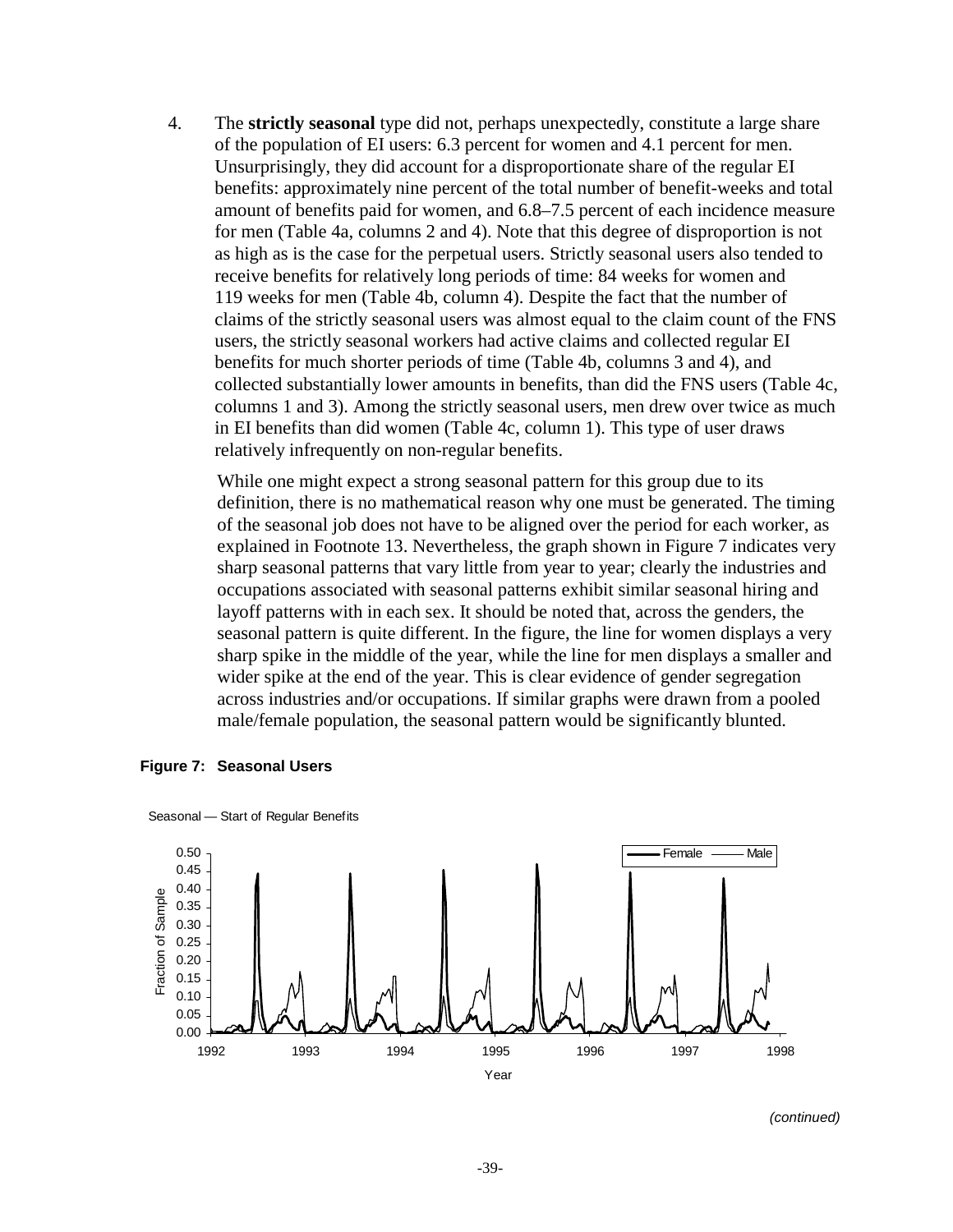



5. The **mostly seasonal** user type constitutes approximately 11 percent of the population for both men and women. By construction, they had approximately one or two fewer claims than the strictly seasonal group (column 1, Table 4b). Like the strictly seasonal users, they account for a disproportionate share of the total benefit-weeks of EI and the total amount of EI benefits paid over the period 1992– 1997 (Table 4a, columns 2,4). Despite having fewer claims than the strictly seasonal users, the female mostly seasonal users had slightly longer periods of active claims and benefit-weeks (Table 4b, columns 3 and 4), and almost equal payments of regular EI benefits (Table 4c, column 1) than their counterparts among the strictly seasonal users. On the other hand, the male mostly seasonal users had slightly lower week counts (Table 4b, columns 3,4), and somewhat lower payments of regular EI benefits (Table 4c, column 1), than did their counterparts among the strictly seasonal users. One feature that differentiates the strictly seasonal from and the mostly seasonal users is that the latter exhibit a greater recourse to non-regular benefits (Table 4c, column 2; Table 4b, column 5).

The graph shown in Figure 8 indicates very sharp seasonal patterns that have very similar forms to those of the strictly seasonal users. Women's claims were very densely concentrated in June, while men's claims, although clustered in the late fall, tended to be less concentrated. The second graph indicates that there was a difference between the genders in the benefit-week counts.

6. The cohort of **new entrants** into the labour market is a significant group, comprising 11 percent of the women and 13 percent of the men in the population of EI users. Some of their incidence statistics point to frequent use, while others are more associated with occasional use. The claim counts of 2.2 for women and 2.3 for men might be interpreted as high, since many workers within the recententry cohort had fewer than the full six years of the period 1992–1997 to amass these numbers. There are many users within this group who were repeaters — 35.8 percent of the men and 31.3 percent of the women had three or more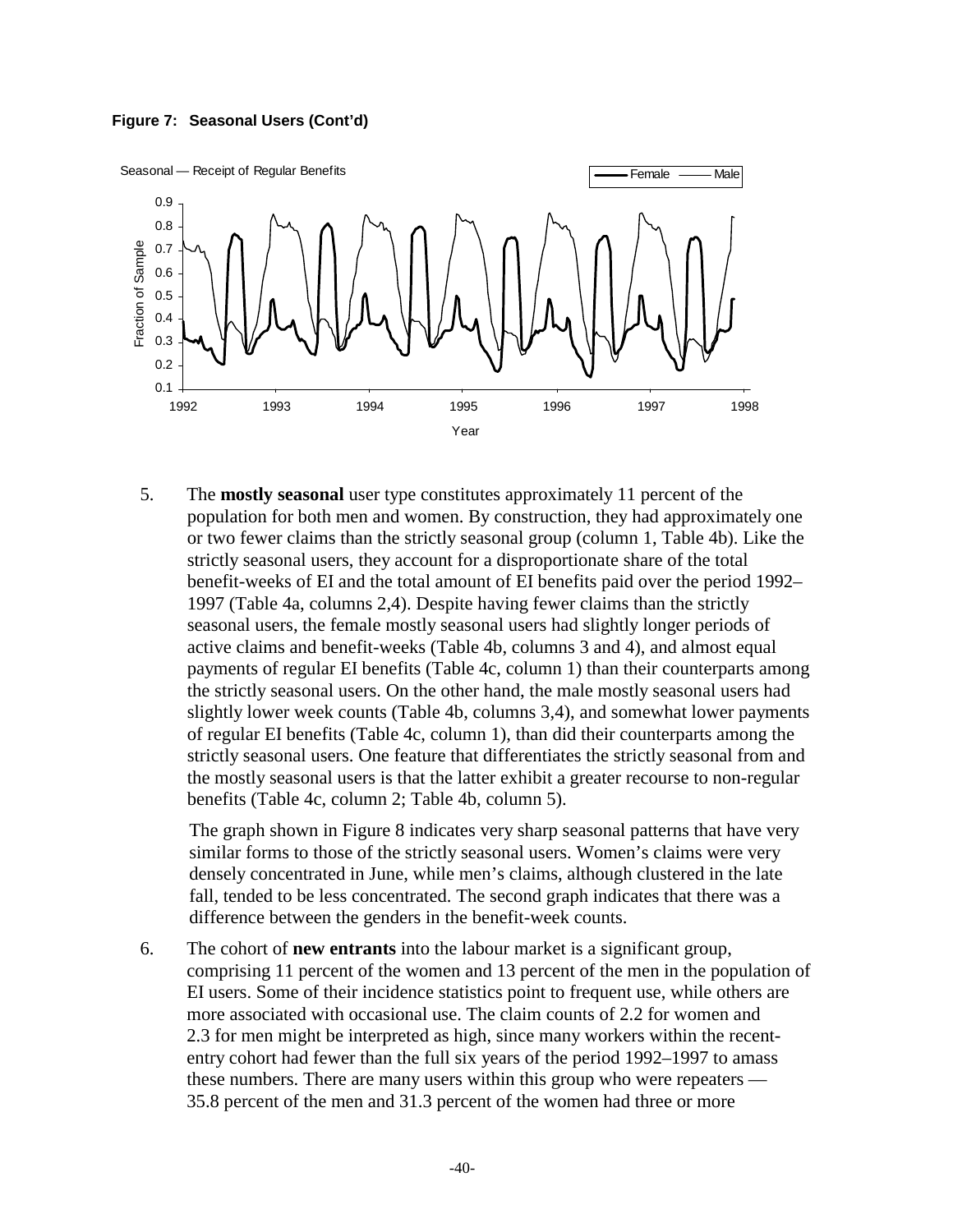claims — and others who probably became repeaters in the years immediately following the interval of 1992 to 1997.









Other indicators of EI usage for the group of new entrants, however, are associated with occasional use. The new entrants accounted for a disproportionately low share of benefit-weeks and amounts claimed over the period 1992–1997 and for the year 1996 (Table 4a). With the exception of the classic-displaced users, they received lower amounts of regular EI benefits between 1992 and 1997 than any other category of user (Table 4c, column 1). During the year 1996, this category of users received lower amounts than any other group (Table 4c, column 3). Their shares of the non-regular benefits are approximately in proportion with their population frequency. The group of new entrants had approximately the same week counts for regular EI benefits as the twice-unlucky type of users (Table 4b, column 4), and have slightly higher claim counts (Table 4b, column 1), but they collected lower benefit amounts, which is probably due to lower wages earned by this group of less experienced workers.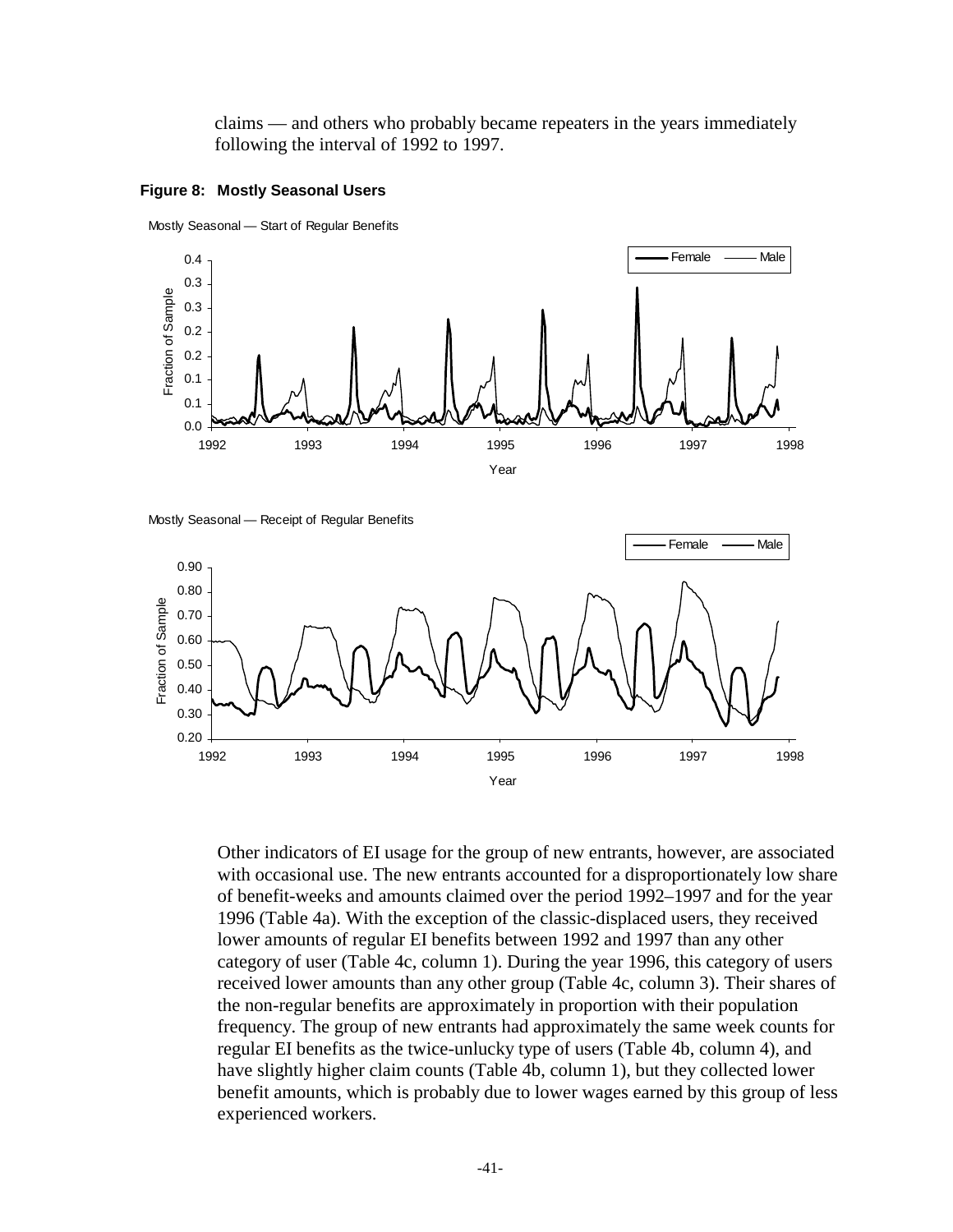The graphs showing the time series patterns of EI activity for the new entry type are displayed in Figure 9. No seasonal pattern is apparent. As mentioned above, many workers in this sample were not in the labour force during the early years of the period 1992–1997. The slightly upward trend visible before 1996 probably reflects entry of a cohort into the labour market (spread over several years) rather than a trend of increased propensity to claim EI benefits. The huge hump in 1996 stems from the sampling criterion, and this is followed by much lower incidence of use in 1997. All of this group were present in the sample during the year 1997, but may not have had an opportunity to re-establish eligibility to file an EI claim in 1997. It would be interesting to observe the claims history of this cohort for 1998 and 1999 in order to assess their propensity to make frequent use of the EI program. A relevant question for future research is the degree to which this group of EI users eventually become seasonal, FNS, or perpetual users of the EI regime.





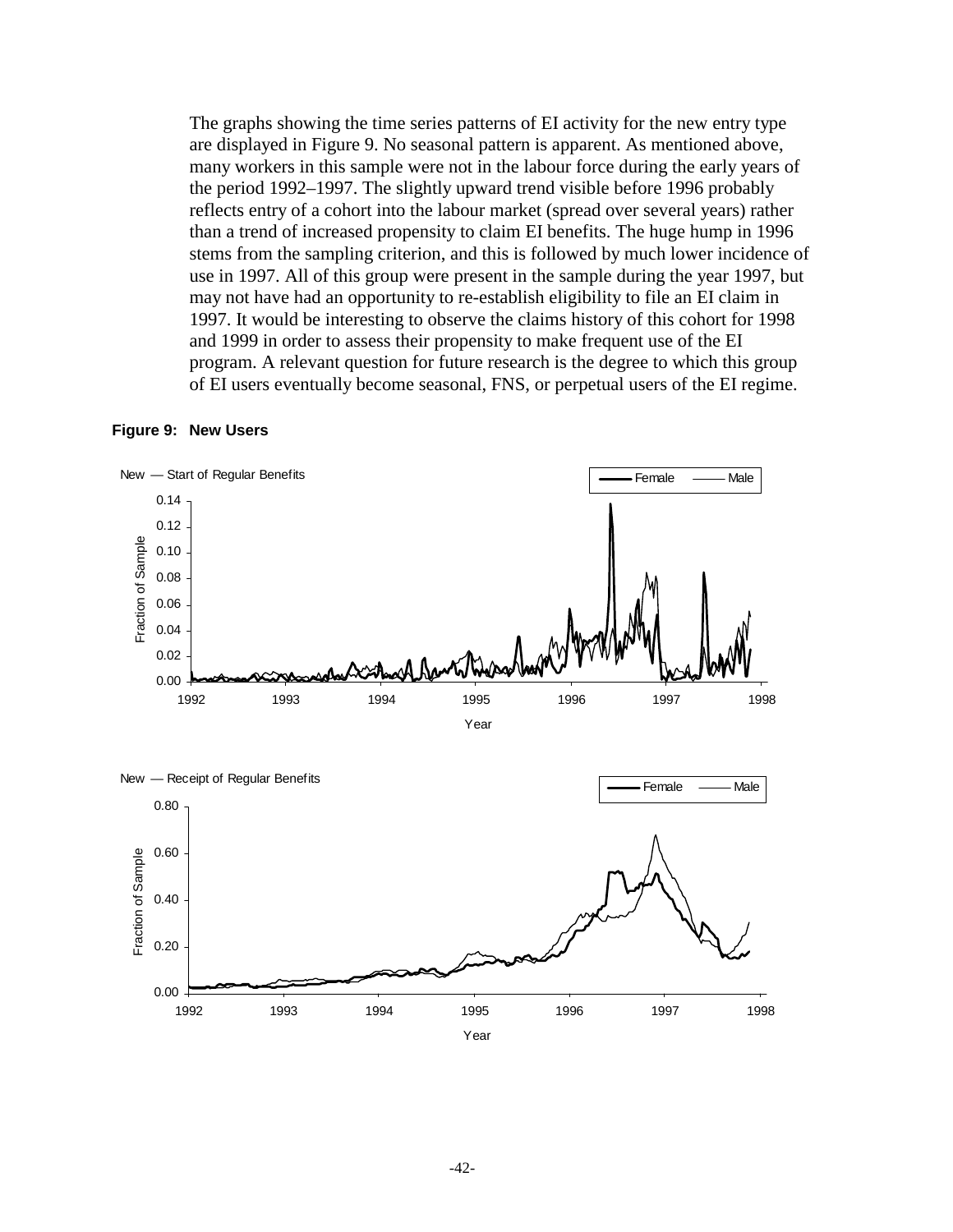7. The **frequent but non-seasonal users (FNS)** are the counterpart to the group of the strictly seasonal users. Both groups have nearly identical average claim counts (Table 4b, column 1) and broadly similar distributions of claim counts (not shown), but the FNS users are all of the very frequent users (except for the perpetual users) who did not exhibit recurring seasonal claim patterns. Like the strictly seasonal users, they did not draw very heavily on the special benefit provisions. Using the restrictive criterion for defining this group, they comprise only 2.4 percent of the female population and 3.4 percent of the male population. They had distinctive usage patterns, which include a very disproportionate share of regular EI benefits (Table 4a, columns 2 and 4). The FNS users had much longer periods of active claims (the highest values among all groups with the exception of the perpetual users), much higher counts for benefit-weeks (Table 4b, column 4), and much higher benefit amounts (Table 4c, column 1) than the strictly seasonal users. The women in this FNS category claimed more benefit-weeks and higher amounts of benefits than even the perpetual users. In 1996, when respondents of all types filed an EI claim, female strictly FNS users received a higher amount of regular EI benefits than any other type of user (Table 4c, column 3).

The distinction between the strictly seasonal users and the FNS users is particularly sharp in the case of women, and it consists primarily of the higher frequency of interruptions over the course of the EI claim history of the FNS type. This is reflected, in part, by the fact that FNS users experience many more weeks of declaring employment earnings while maintaining an active EI claim. For instance, over the period 1992–1997, male (female) FNS users declared 64 (71) such weeks, compared with 43 (37) weeks for the category of strictly seasonal users.

Although the FNS users are identified on an individual basis by the absence of seasonality of their EI claims over the period 1992–1997, the graphs in Figure 10 reveal that, in the aggregate, the usage patterns are highly seasonal. Although the curves are smoother, they have the same general form as those for the strictly seasonal users; a cluster for women in the summer and one for men in the late fall. This result emerging through the aggregation process suggests that the group of FNS users is composed of individuals with quite heterogeneous user profiles.



#### **Figure 10: Frequent Non-seasonal Users**

Frequent Non-seasonal Users — Start of Regular Benefits

<sup>(</sup>continued)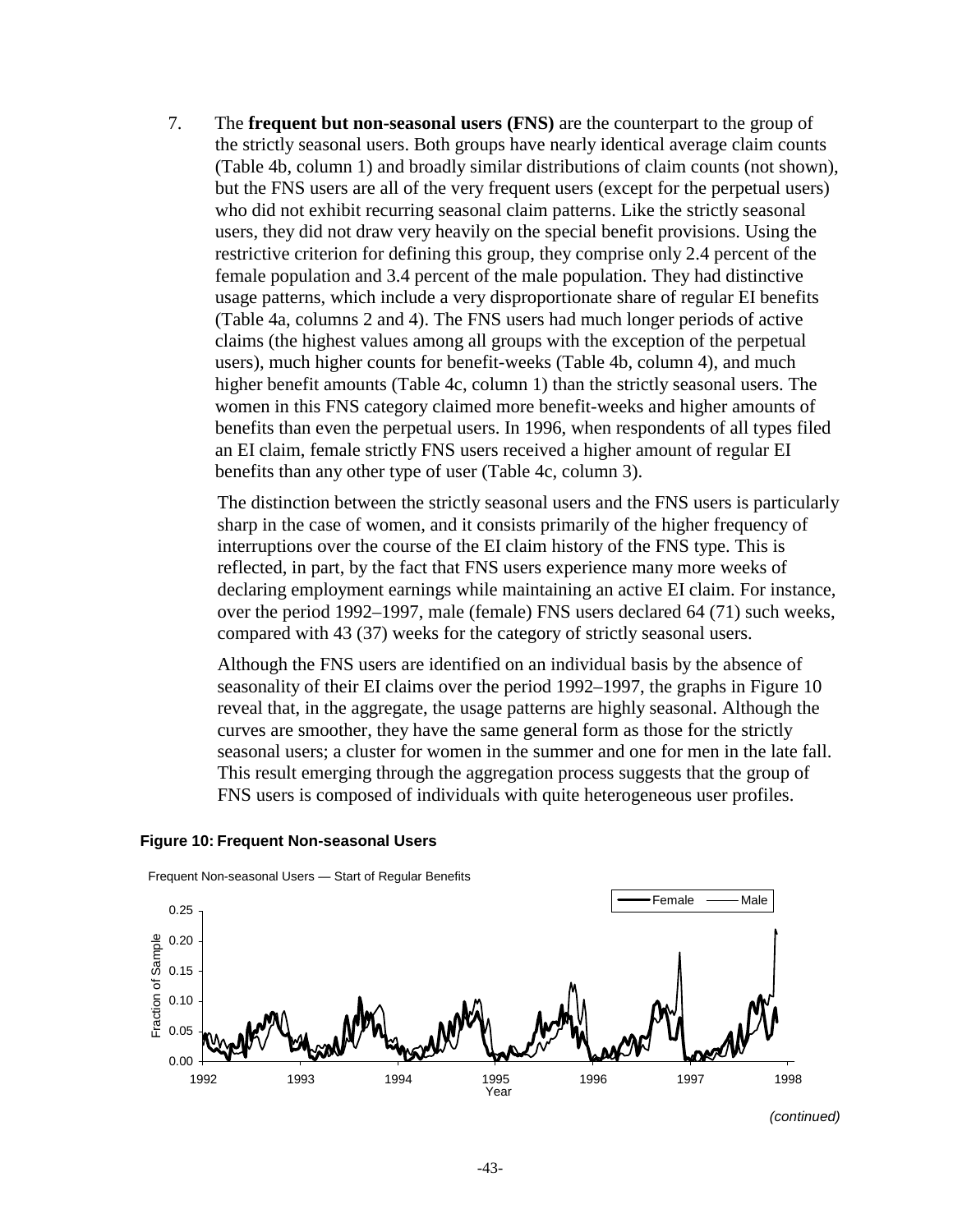



8. The **mostly frequent but non-seasonal (FNS) users** comprise a sizeable group; among males they account for 19 percent of the total population, while the share for females is 13 percent. When the criteria of the claim count that defines the group of frequent but non-seasonal users (six claims in six years) is loosened to four or five claims in six years, the number of selected workers increases greatly. This type of claimant exhibited the same usage characteristics as the FNS type, albeit with lower magnitudes. They tended to rely heavily on the renewal provision allowing them to declare earnings while on an active claim, and they accounted for a very disproportionate number of the benefit-weeks and the total amount of benefits paid (Table 4a, columns 2 and 4). The mostly FNS users did tend to make greater use of the non-regular EI benefits than the FNS users. Comparing the mostly-FNS users with the mostly seasonal workers, the former have lower claim counts (Table 4b, column 1). The week counts (Table 4b, column 4) and the cumulative amount of regular EI benefits (Table 4c, column 1) are fairly similar: among women, they are slightly higher for the mostly-FNS users, while the reverse applies for men.

Although the mostly-FNS users are identified on an individual basis by the absence of seasonality of their EI claims over the period 1992–1997, the graphs in Figure 11 reveal the same phenomenon that was discerned for the strictly FNS users. In the aggregate, the usage patterns are seasonal, although compared with the mostly seasonal users, the peaks and the valleys of seasonality are attenuated.

-44-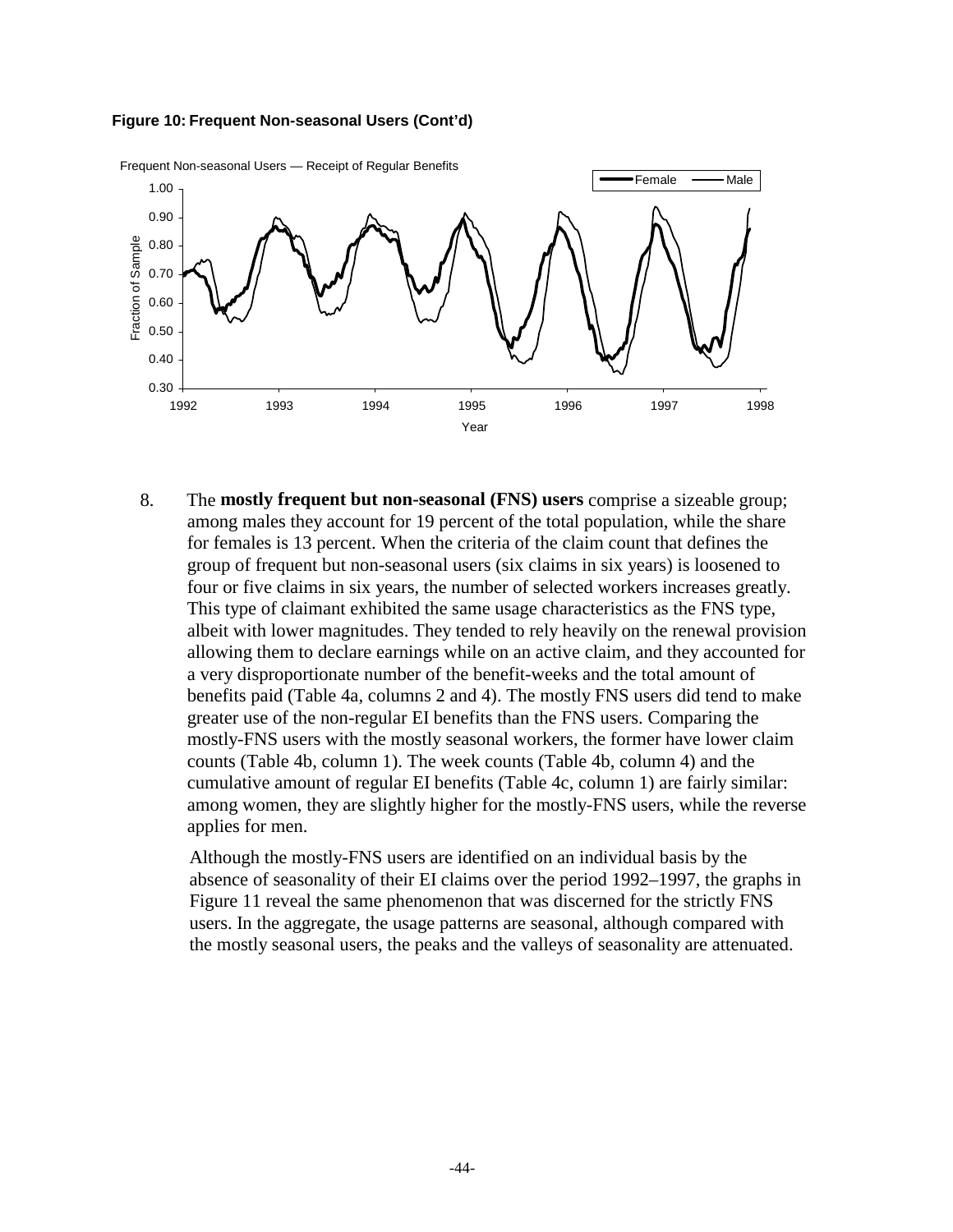





9. The group labelled **other frequent users** is constructed as the residual category. This miscellaneous category of EI users is numerically important, as it represents over 20 percent of both the male and the female populations. Unlike some of the categories that we construct, there does not appear to be a corresponding theoretical employment/unemployment pattern. This group is likely composed of individuals with very heterogeneous labour market outcomes. On one hand, they might be considered as frequent users based on our definition of three or more claims within six years, as the women (men) had 3.3 (3.4) claims within a six-year period (Table 4b, column 1). Thirty-seven percent of the men and 28 percent of the women had more than three claims between 1992 and 1997. On the other hand, according to all of the other incidence statistics, they make less use of the EI program than any of the five groups of frequent users: perpetual, strictly seasonal, mostly seasonal, FNS, and mostly FNS. Their shares of total benefits weeks and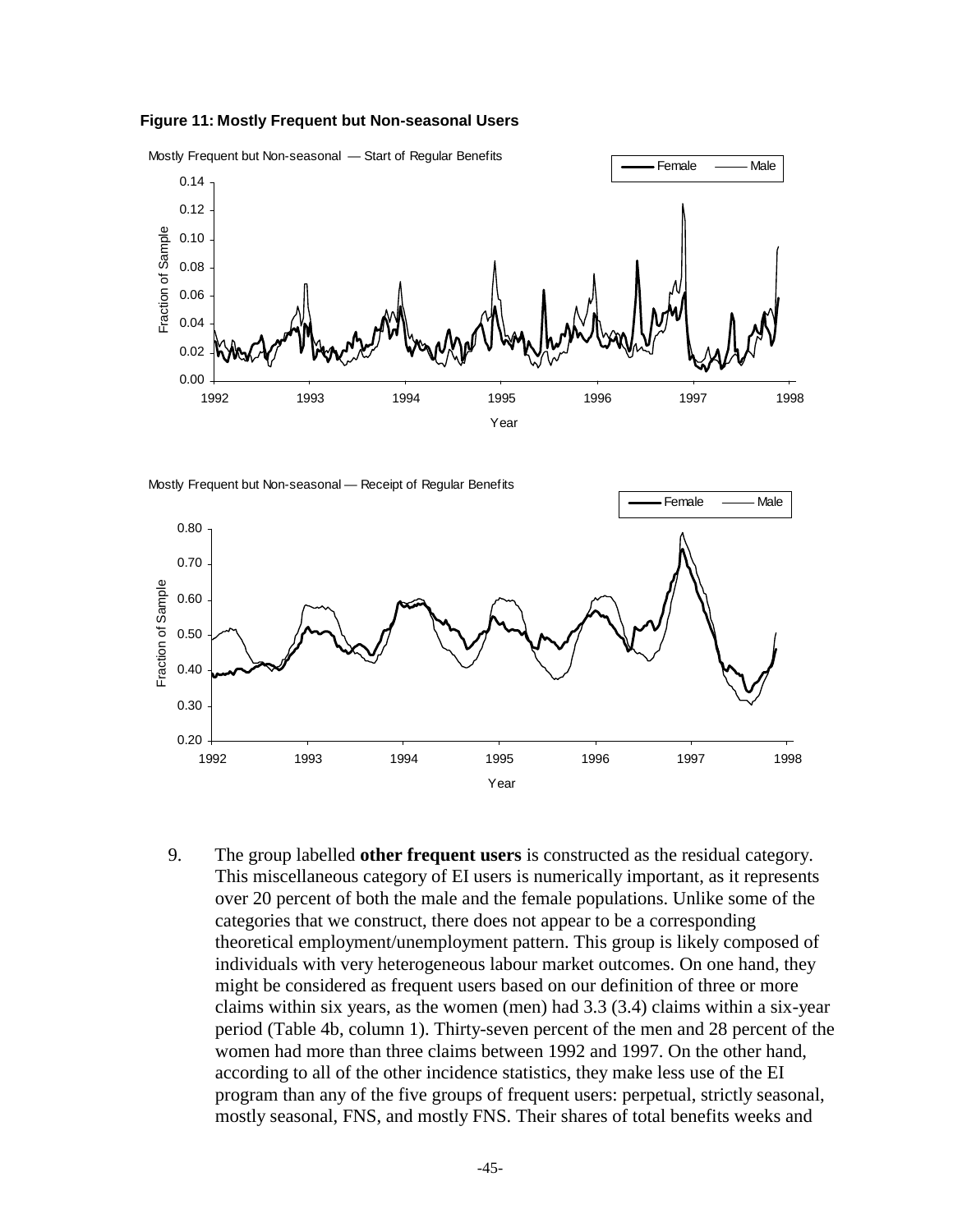total benefits paid are disproportionately low; 19 percent and 18 percent, respectively, for the women, and 16 percent for both measures among men (Table 4a, columns 2 and 4). The values of the incidence statistics are similar for men and women. The other frequent users type drew relatively heavily on nonregular EI benefits, receiving more benefit-weeks and higher amounts than any other type.

The time series graphs appear in Figure 12. There appears to have been a pattern of low amplitude seasonality for final three years of the interval. There also was little EI program activity before 1995.

#### **Figure 12: Other Users**



0.10 1992 1993 1994 1995 1996 1997 1998 Year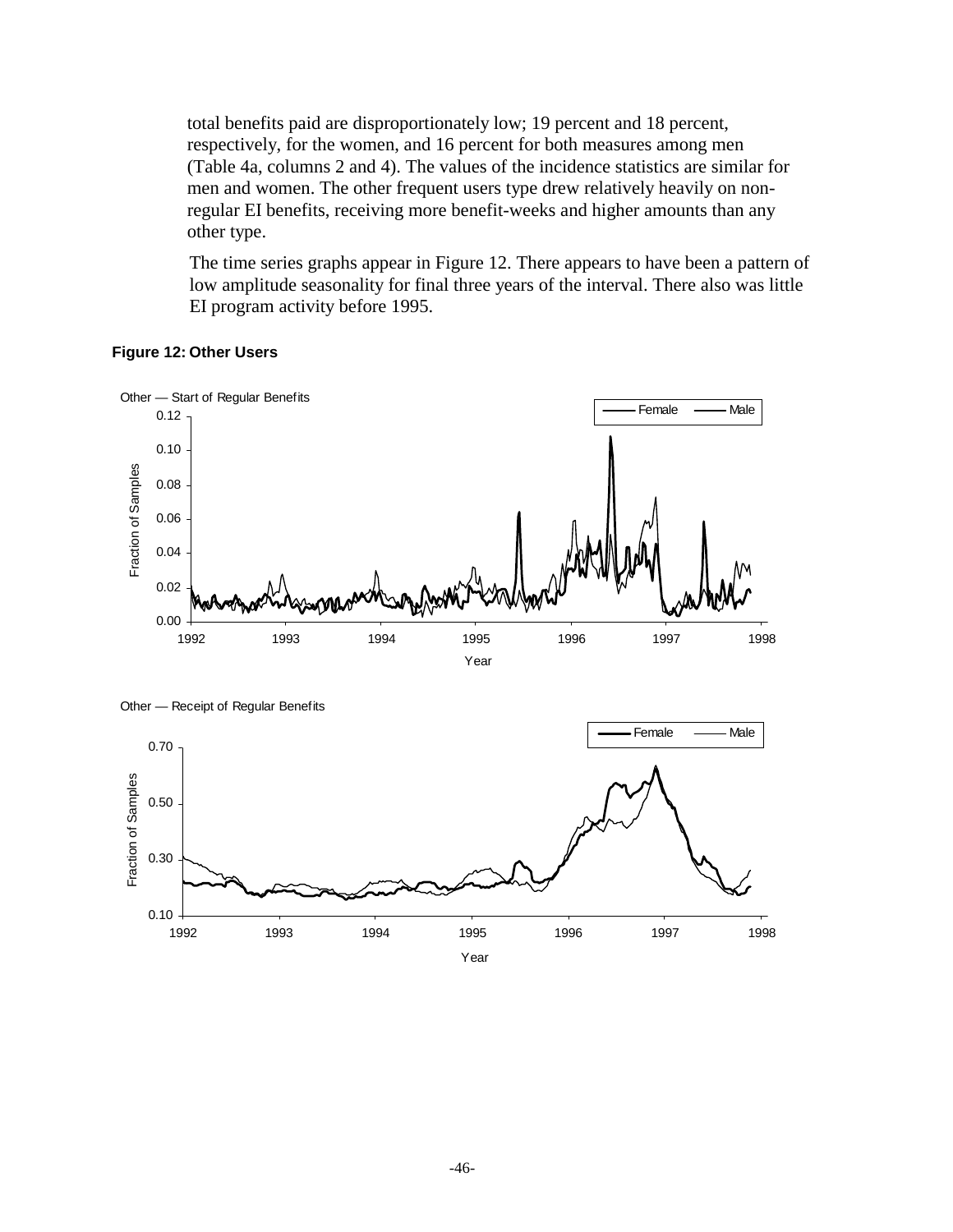#### **Economic Interpretation of EI Use Patterns**

The purpose of this section of the typology analysis is to suggest economic interpretations of the more distinctive EI use patterns that were discerned for certain categories of users. For the cases of occasional users (i.e., the classic-displaced and the twiceunlucky user), the layoffs are often expected to be permanent. A social insurance model stipulating indemnification, particularly in instances that involve structural adjustment stemming from changes in technology or international trade patterns, is typically applied. In the cases of the strictly seasonal and the mostly seasonal EI users, the layoffs are expected to be temporary, as the bonds between the employer and the employee tend to be long-term. As Green and Riddell (1997) and Baker and Rae (1997) have suggested, the implicit contract framework associated with Baily (1974) and Azariadis (1975) is typically applied. By the definition of these two user types, the workers have attained eligibility to EI benefits (through employment prior to the claim) in almost every year that we have observed them. These workers have a very high degree of attachment to the labour force and appear to have a fairly high degree of job security on a seasonally recurring basis. According to Green and Sargent (1998), seasonal jobs tend to be "tailored" to the parameters of the EI system to maximize entitlement for benefits. In effect, the EI system works in order to subsidize a labour-hoarding equilibrium involving a higher rate of temporary layoffs (and subsequent recalls) than what would be the case in the absence of the EI regime.<sup>14</sup> Nevertheless, because researchers can observe only the equilibrium employment patterns, which are generated jointly by the choices of firms and workers, one cannot isolate demand-side effects from supply-side effects.

In the case of perpetual, FNS, and mostly FNS users, we appeal to pre-conceptions in the absence of an established paradigm for interpreting these highly unstable employment relationships and concomitant EI receipt patterns. In the analysis above, it was determined that the perpetual users have incidence rates that are fairly similar to those of the FNS users; they both exhibit a high degree of dependence on the EI regime. Both of these categories of users are identified by the absence of seasonality in their EI claims histories. From the EI claims histories, we inferred a high instability of employment patterns, and we uncover direct evidence of that from the other data file, namely the SRUEI (see below).

There are at least two conceptual approaches to modelling the labour market that might apply for these types of users. According to one perspective, the workers may face extreme rationing in a depressed labour market, working intermittent, casual jobs with low pay and a low level of job security. In this case, labour supply considerations would play a minor role, and one would be more concerned about the safety net aspects of the EI regime than about distortionary effects of the EI program parameters on employment patterns. Drawing from data on employment spells found in the Labour Market Activity Survey, Green and Sargent (1998) provide some support for this view, claiming that the effects of the EI program parameters on the duration of *non*-seasonal jobs are economically unimportant. According to an alternative perspective, many of these EI claimants are facing frequent interruptions that

 $14$ Labour hoarding refers to the practice of employers retaining workers over periods of time in which they are either inactive or under-utilized by the firm. Normally, this occurs during periods of slack demand. Employers might have an incentive not to permanently lay off workers if they expect a recovery in demand and if hiring/training costs are high. Labour hoarding becomes a policy issue only to the extent that some of the remuneration that the worker receives during these low-activity periods comes from the EI regime.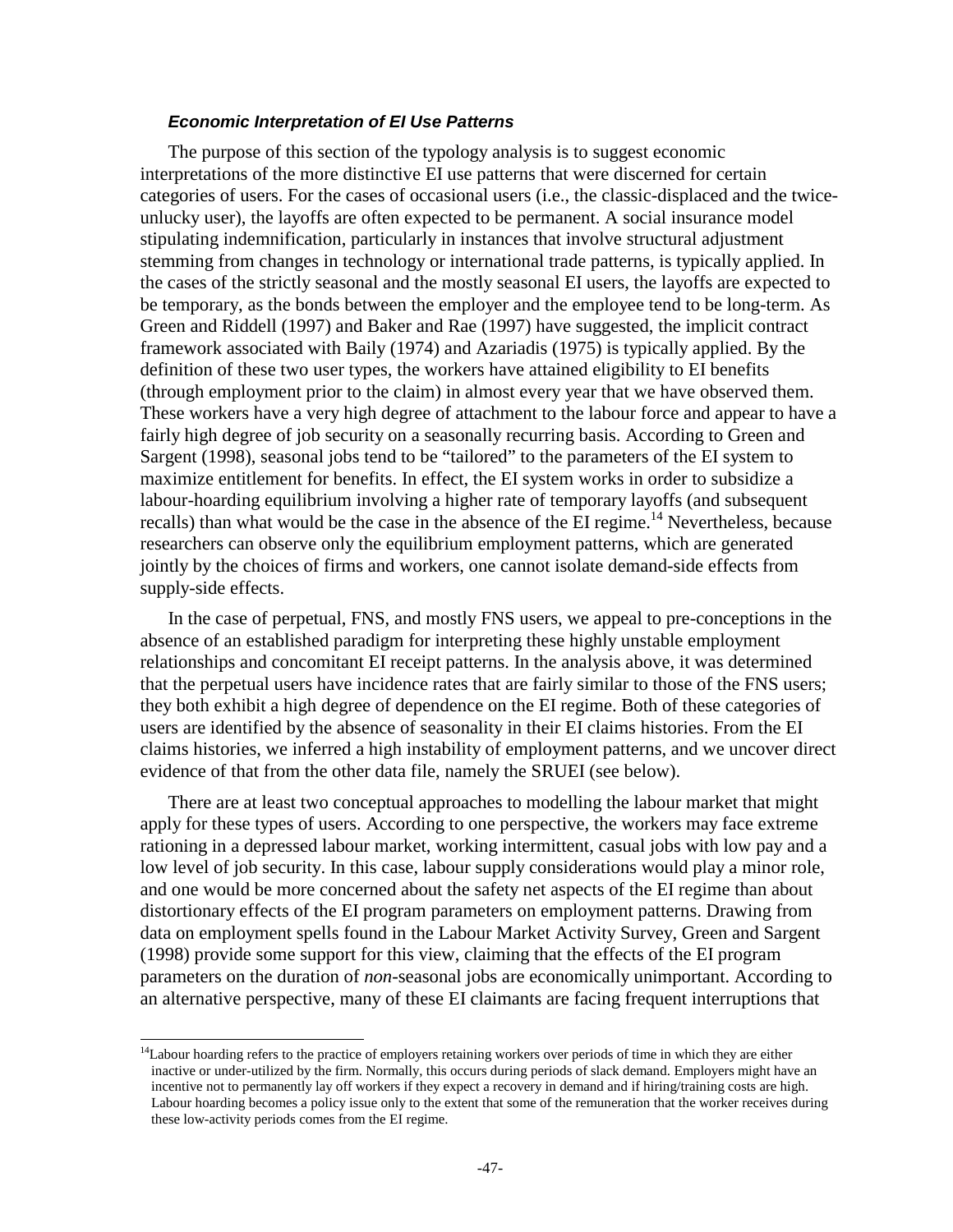are anticipated and recurring, albeit not on a seasonal basis. Under this scenario, labour supply as well as labour demand choices are affected by the eligibility conditions for EI benefits. There is strong evidence to suggest that frequent layoffs from one employer and subsequent engagements with another are the norm in certain sectors, such as construction, and the inherent job insecurity is often associated with compensating wage differentials. In this case, the policy implications are similar to the case of the seasonal users — the EI regime is subsidizing labour hoarding and encouraging an inefficiently high level of temporary layoffs and extended absences from long term employment relationships As the STVC file lacks the information that would be helpful in assessing the relative validity of these two competing views, we suggest in the conclusion that this question should be the focus of further empirical research.

It appears that a major difference between the perpetual users and the FNS users lies not in the amount of benefits received nor in the length of time during which they collect benefits, but rather in the administrative configuration of EI claims and the corresponding qualifying periods of employment. Perhaps the perpetual users can anticipate their job interruptions and the timing of their employment spells to such an extent that they maintain an active EI claim at almost all times, whereas the timing of the jobs and the extended absences are less predictable for the FNS users. This behaviour would be consistent with our empirical finding that it is much more common for the perpetual users to take on short-term jobs while an EI claim is suspended than is the case for the FNS users.

### **Evidence From the Survey of Repeat Use of EI: Work Histories of the Types of Users**

The primary objective of this sub-section is to compare and contrast the strictly seasonal users and the FNS users by examining differences in their *employment* histories. Although the statistics pertaining to all groups are presented, most of the discussion that follows deals with seasonal and FNS users. While both are frequent users of EI, by construction the latter group does not exhibit seasonal claims patterns. The prior expectation is that seasonal users tend to have a higher degree of job security. Although seasonal workers experience extended absences during which they typically collect EI benefits, they are attached over several years (with a fairly high probability of recall) to one employer. On the other hand, our prior expectation for the FNS users is that they have a lower degree of job stability and attachment to regular employers. They are more likely to work for a series of different employers on an interim and/or casual basis, and are less likely than seasonal users to return to the same employer over a period of several years.

The SRUEI contains detailed information on each EI user's employment pattern in 1997, and a few pieces of information for 1995 and 1996. The indicators that are extracted for this analysis concern job interruptions; they are tabulated by user type and reported in tables 5 and 6. In the first column of Table 5, the proportion of each type of EI user who held no job at all in 1997 is reported. It is apparent that the rates of joblessness (lasting the entire year) in 1997 are dramatically higher for the occasional users than for all other types of users. The rates of joblessness among the frequent users is quite low, ranging from one to four percent for men (with the exception of 8.3 percent for the other frequent user category), while the rates for the classic-displaced and the twice-unlucky user groups are in the range of 15 to 16 percent for men and 24 to 26 percent for women. These joblessness rates imply a very high degree of labour force attachment for the former groups. The relatively high joblessness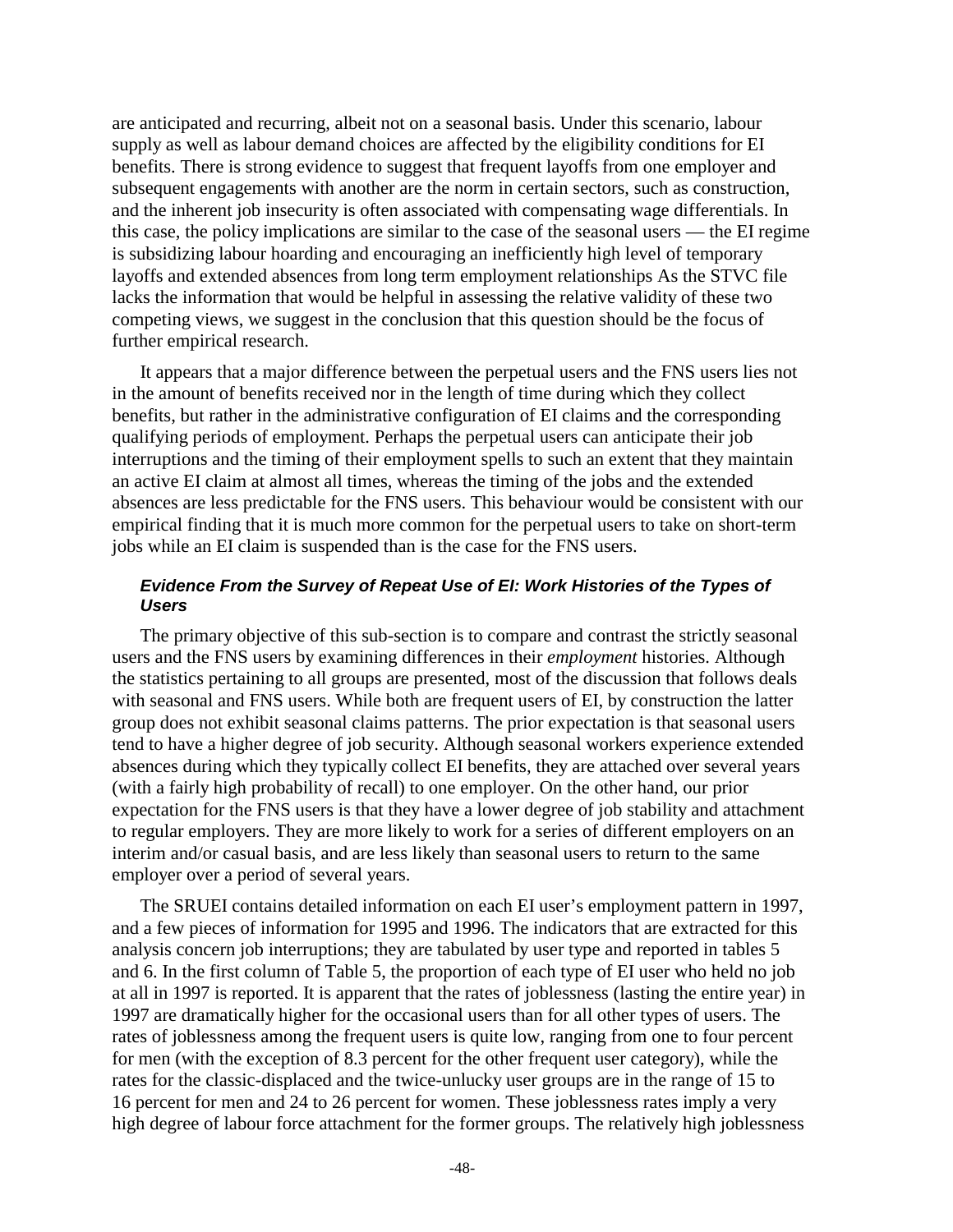rates observed for the occasional users is surprising given that the EI program is supposed to be targeted mostly to them. Its putative primary function is to alleviate the financial hardship of occasional users and to facilitate their return to work, but in 1997 the latter objective was not attained for a sizeable minority of them. Although part of the high joblessness rate observed among the female occasional users probably reflects labour force withdrawal, most of the jobless men, and some of the jobless women, within this group exhausted the EI benefits that they were observed to receive in 1996 or 1997, and failed to find gainful employment in 1997.

|                           | (1)                                                   | (2)                                                      | (3)                                                                      | (4)                                               | (5)                                    |
|---------------------------|-------------------------------------------------------|----------------------------------------------------------|--------------------------------------------------------------------------|---------------------------------------------------|----------------------------------------|
| Type of El<br><b>User</b> | Proportion<br><b>Holding No</b><br><b>Job in 1997</b> | Proportion<br><b>Working for One</b><br>Employer in 1997 | <b>Proportion Working</b><br>for Two or More<br><b>Employers in 1997</b> | <b>Mean Number</b><br>of Employers<br>During 1997 | Average<br>Age in<br><b>Early 1998</b> |
|                           |                                                       |                                                          | Female                                                                   |                                                   |                                        |
| Classic                   | 26.0                                                  | 56.7                                                     | 17.4                                                                     | 1.31                                              | 41.0                                   |
| Perpetual                 | 1.1                                                   | 85.3                                                     | 13.7                                                                     | 1.20                                              | 44.8                                   |
| Twice-unlucky             | 23.7                                                  | 57.6                                                     | 18.8                                                                     | 1.31                                              | 41.4                                   |
| Seasonal                  | 0.5                                                   | 90.6                                                     | 9.0                                                                      | 1.10                                              | 45.7                                   |
| Mostly                    |                                                       |                                                          |                                                                          |                                                   |                                        |
| seasonal                  | 5.4                                                   | 79.7                                                     | 14.9                                                                     | 1.19                                              | 43.7                                   |
| New entry                 | 7.0                                                   | 53.7                                                     | 39.4                                                                     | 1.61                                              | 24.1                                   |
| <b>FNS</b>                | 1.5                                                   | 75.3                                                     | 23.2                                                                     | 1.29                                              | 44.0                                   |
| <b>Mostly FNS</b>         | 9.6                                                   | 68.5                                                     | 21.9                                                                     | 1.34                                              | 42.1                                   |
| Other                     |                                                       |                                                          |                                                                          |                                                   |                                        |
| frequent                  | 11.3                                                  | 66.7                                                     | 22.1                                                                     | 1.33                                              | 40.2                                   |
|                           |                                                       |                                                          | <b>Male</b>                                                              |                                                   |                                        |
| Classic                   | 15.7                                                  | 62.9                                                     | 21.4                                                                     | 1.31                                              | 40.3                                   |
| Perpetual                 | 0.9                                                   | 70.0                                                     | 29.1                                                                     | 1.47                                              | 43.5                                   |
| Twice-unlucky             | 14.8                                                  | 62.0                                                     | 23.3                                                                     | 1.35                                              | 39.9                                   |
| Seasonal                  | 1.2                                                   | 84.4                                                     | 14.4                                                                     | 1.18                                              | 43.9                                   |
| Mostly                    |                                                       |                                                          |                                                                          |                                                   |                                        |
| seasonal                  | 3.4                                                   | 73.6                                                     | 23.1                                                                     | 1.32                                              | 42.2                                   |
| New entry                 | 3.3                                                   | 55.5                                                     | 41.3                                                                     | 1.63                                              | 23.0                                   |
| <b>FNS</b>                | 1.7                                                   | 73.2                                                     | 25.2                                                                     | 1.43                                              | 41.5                                   |
| <b>Mostly FNS</b>         | 4.1                                                   | 66.4                                                     | 29.6                                                                     | 1.46                                              | 40.6                                   |
| Other                     |                                                       |                                                          |                                                                          |                                                   |                                        |
| frequent                  | 8.3                                                   | 64.9                                                     | 26.9                                                                     | 1.41                                              | 39.3                                   |

|  | Table 5: Work Histories in 1997 by Type of El User |  |  |  |
|--|----------------------------------------------------|--|--|--|
|--|----------------------------------------------------|--|--|--|

**Notes:** Columns 1, 2, and 3 may not sum exactly to 100 percent due to rounding.

In columns 2 and 3, the proportions of the population having a single employer or multiple employers are reported by user category. The expectation that the strictly seasonal EI users are more likely than the FNS users and the perpetual users to work for one employer is realized for both genders. The numbers also indicate that the mostly seasonal EI users are more likely than the mostly FNS users to work for one employer, and are consequently less likely to work for several employers. In column 4, the mean number of distinct employers reported for the year 1997 is presented. The expectation that the strictly seasonal EI users have a lower mean than the FNS users and the perpetual users is realized for both men and women, and the mostly seasonal EI users have a lower mean than the mostly FNS users.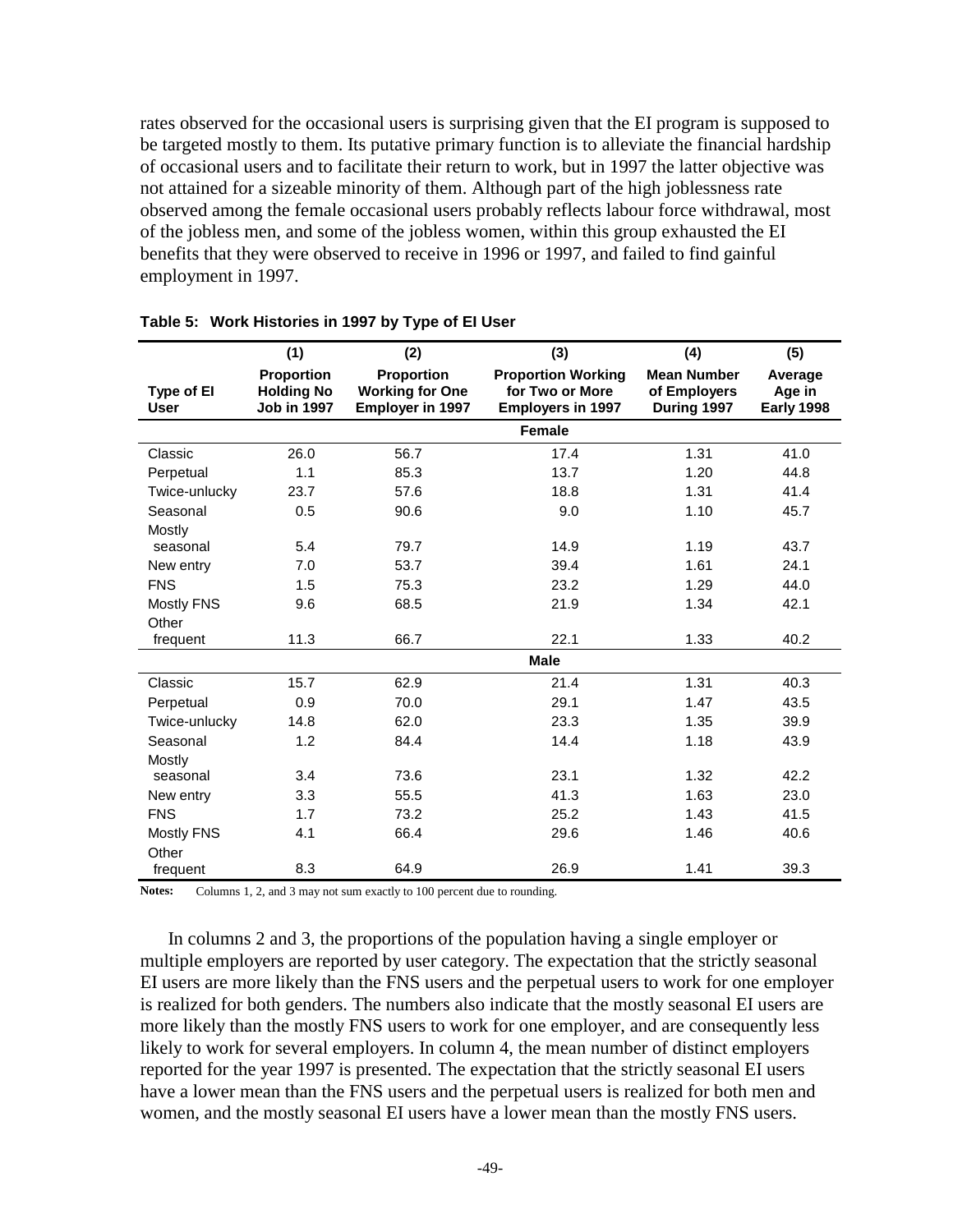|                        | (1)                                                                                                | (2)                                                                    | (3)                                                                                           |
|------------------------|----------------------------------------------------------------------------------------------------|------------------------------------------------------------------------|-----------------------------------------------------------------------------------------------|
| <b>Type of El User</b> | Proportion for Whom an<br>Employer in 1997 Was Also an<br>Employer in a Previous Year <sup>a</sup> | <b>Potential Tenure</b><br><b>With a 1997</b><br>Employer <sup>b</sup> | <b>Proportion Who Worked for</b><br>the Same Employer in<br>1995, 1996, and 1997 <sup>c</sup> |
|                        |                                                                                                    | Female                                                                 |                                                                                               |
| Classic                | 59.9                                                                                               | 5.5                                                                    | 16                                                                                            |
| Perpetual              | 97.9                                                                                               | 10.4                                                                   | 87                                                                                            |
| Twice-unlucky          | 63.6                                                                                               | 5.2                                                                    | 17                                                                                            |
| Seasonal               | 98.2                                                                                               | 12.0                                                                   | 90                                                                                            |
| Mostly seasonal        | 93.2                                                                                               | 9.0                                                                    | 73                                                                                            |
| New entry              | 73.2                                                                                               | 2.6                                                                    | 14                                                                                            |
| <b>FNS</b>             | 94.6                                                                                               | 9.7                                                                    | 79                                                                                            |
| <b>Mostly FNS</b>      | 85.4                                                                                               | 6.9                                                                    | 49                                                                                            |
| Other frequent         | 72.2                                                                                               | 5.2                                                                    | 26                                                                                            |
|                        |                                                                                                    | Male                                                                   |                                                                                               |
| Classic                | 62.7                                                                                               | 6.0                                                                    | 18                                                                                            |
| Perpetual              | 90.9                                                                                               | 10.3                                                                   | 72                                                                                            |
| Twice-unlucky          | 64.8                                                                                               | 5.9                                                                    | 20                                                                                            |
| Seasonal               | 95.3                                                                                               | 11.7                                                                   | 85                                                                                            |
| Mostly seasonal        | 88.9                                                                                               | 8.9                                                                    | 64                                                                                            |
| New entry              | 64.9                                                                                               | 2.8                                                                    | 13                                                                                            |
| <b>FNS</b>             | 92.4                                                                                               | 8.5                                                                    | 68                                                                                            |
| Mostly FNS             | 82.6                                                                                               | 7.5                                                                    | 46                                                                                            |
| Other frequent         | 72.8                                                                                               | 6.1                                                                    | 25                                                                                            |

#### **Table 6: Work Histories From 1995–1997 by Type of User**

**Notes:** <sup>a</sup>The response is affirmative if they have worked for the primary employer before, or if they have worked for the secondary employer (if there was one) before, of if they worked for the third most important employer of 1997 before (if there was one). <sup>b</sup>The greatest value for potential tenure among the three most important employers of 1997.

c The response is affirmative if they worked for any of their three most important 1997 employers in 1995, 1996, and 1997.

In the last column of Table 5, the mean age of each user type in early 1998 is reported. The economic literature on labour turnover within a firm indicates that younger workers tend to exhibit much higher rates of separation than older workers, as the former tend to "shop for jobs" via a trial and error procedure. Picot, Lin, and Pyper (1998) indicate that, in the Canadian labour market, the separation rate is the highest among the 15–24 year age group, and lowest among the 45–54 year group. Against this backdrop, one might expect that repeat EI use tends to be concentrated among younger workers, who subsequently advance to better firm-worker matches with more secure employment opportunities. Such a scenario would allow them to reduce their dependency on the EI system. Our empirical finding that frequent as well as occasional users tend to be comprised of prime-age workers stands in sharp contradiction to that view. This result is consistent with the finding of Wesa (1995), which is based on a different methodology and a different EI incidence statistic. With the exception of the category of new entrants, who by definition are bound to be quite young, almost every other group is, on average, at least 40 years of age. We examine the question of age in relation to EI use patterns using a different technique below.

Although the SRUEI is primarily a cross section of information pertaining to 1997, it contains a bit of longitudinal information concerning employment patterns over the years 1995 to 1997. In column 1 of Table 6, the proportion of individuals within each EI user category who had worked in either 1995 or 1996 for at least one of their 1997 employers is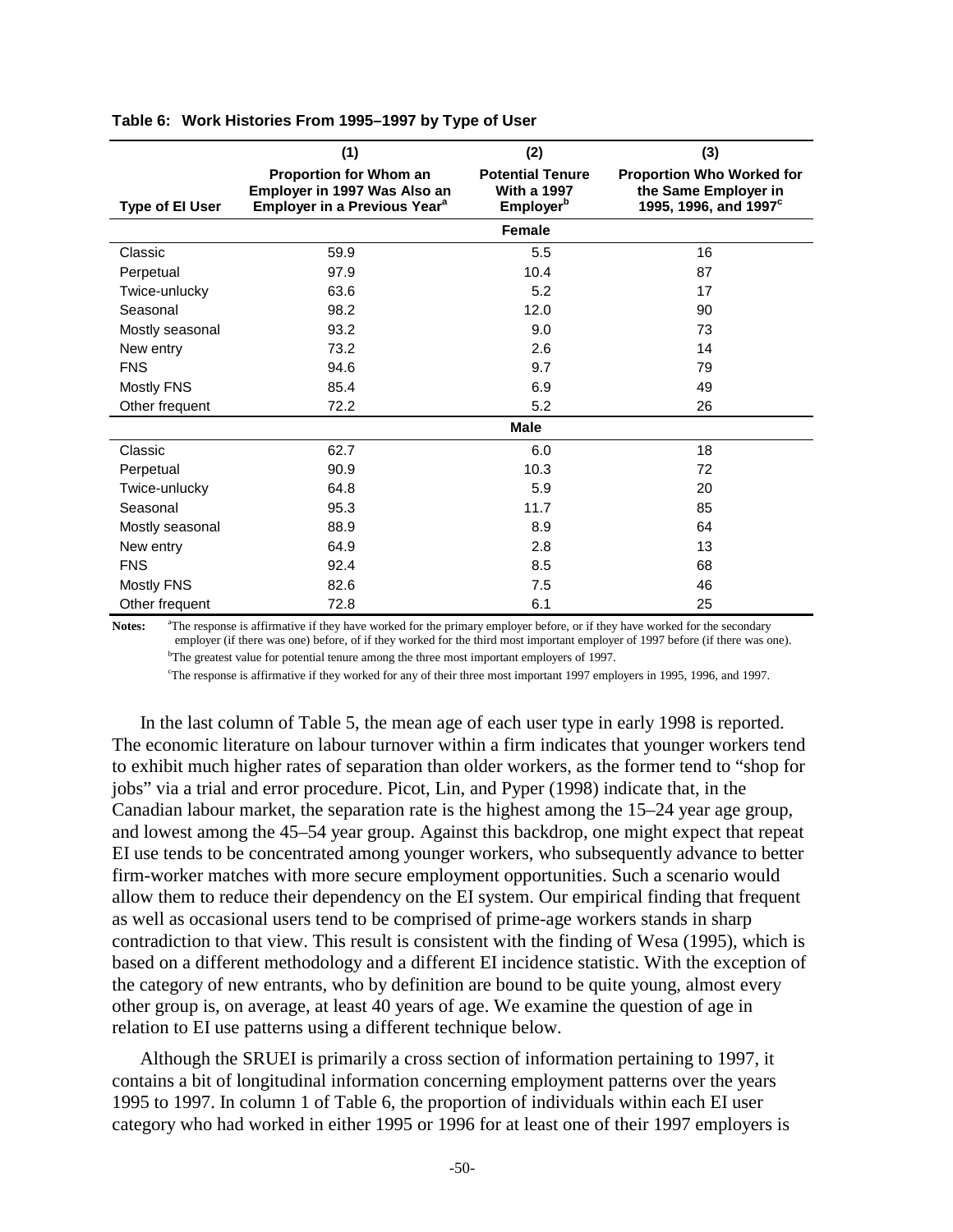reported. The most noticeable pattern is that this number is quite high — between 83 percent and 98 percent — for all of the frequent users relative to the occasional users. The numbers listed in column 2 refer to the maximum *potential* tenure that an EI user could have had with any one of his or her 1997 employers.<sup>15</sup> As expected, the strictly seasonal users have higher values than the FNS users and the perpetual users for both genders, and the mostly seasonal users have higher values than the mostly FNS users. All five of the groups of frequent users have much higher values of potential tenure than the two groups of occasional users. In column 3, the proportion of each user type that returned to the same employer in 1995, 1996, and 1997 is reported. For both genders, the strictly seasonal users have higher values than the FNS users and the perpetual users, and the mostly seasonal users have higher values than the mostly FNS users.

Although the information drawn from the SRUEI on the employment patterns of the various types of EI users is not very extensive, the empirical patterns support the conjecture that the FNS users and the perpetual users have the most fragmented employment patterns characterized by a series of intermittent jobs with different employers. Despite the numerous and frequent job interruptions, however, all of the groups of frequent users, including the FNS users and the mostly FNS users (but excluding the other frequent users), have a much greater degree of attachment to a single employer than either the classic-displaced users and the twice-unlucky users between 1995 and 1997. For the latter groups, it appears that separations are usually permanent.

Table 7 contains information on the distribution of the various types of users within each of Canada's 10 provinces. The shares for the entire population of EI users, which appear in Table 4a, column 1, are replicated in the first column of Table 7. The numbers in the table reflect the shares of each of the nine categories of users within each province; each column of each panel thus sums to 100. For example, among men, classic-displaced users account for 9.8 percent of the population of EI users across Canada, but only 2.5 percent of the EI users in Newfoundland and Prince Edward Island, and 14.1 percent of EI users in Ontario. Among women, the mostly FNS users of EI account for 12.8 percent of the population of EI users, but only 5.5 percent of the EI users in Alberta. The general pattern indicates the existence of disproportionately high shares in the provinces east of the Ontario–Quebec border for the perpetual, seasonal, mostly seasonal, FNS, and mostly FNS claimants, and disproportionately high shares in the provinces west of the Ontario–Quebec border for the classic-displaced and twice-unlucky EI users. The provinces with the strongest labour markets (i.e., Ontario, Manitoba, Alberta, and B.C.) have the highest shares of the other frequent category of users, perhaps indicating a higher degree of heterogeneity among EI claimants in these provinces. The shares of the new entrant cohort of EI users show much less variation across provinces.

 $15$ The SRUEI does not contain any direct questions regarding job tenure, but it does list the year during which the respondent first worked for each of the 1997 employers. It is not known whether the respondent separated from an employer in the interlude and then subsequently returned. The potential tenure is derived as the difference between 1997 and that first year of employment, and does not necessarily reflect continuous service.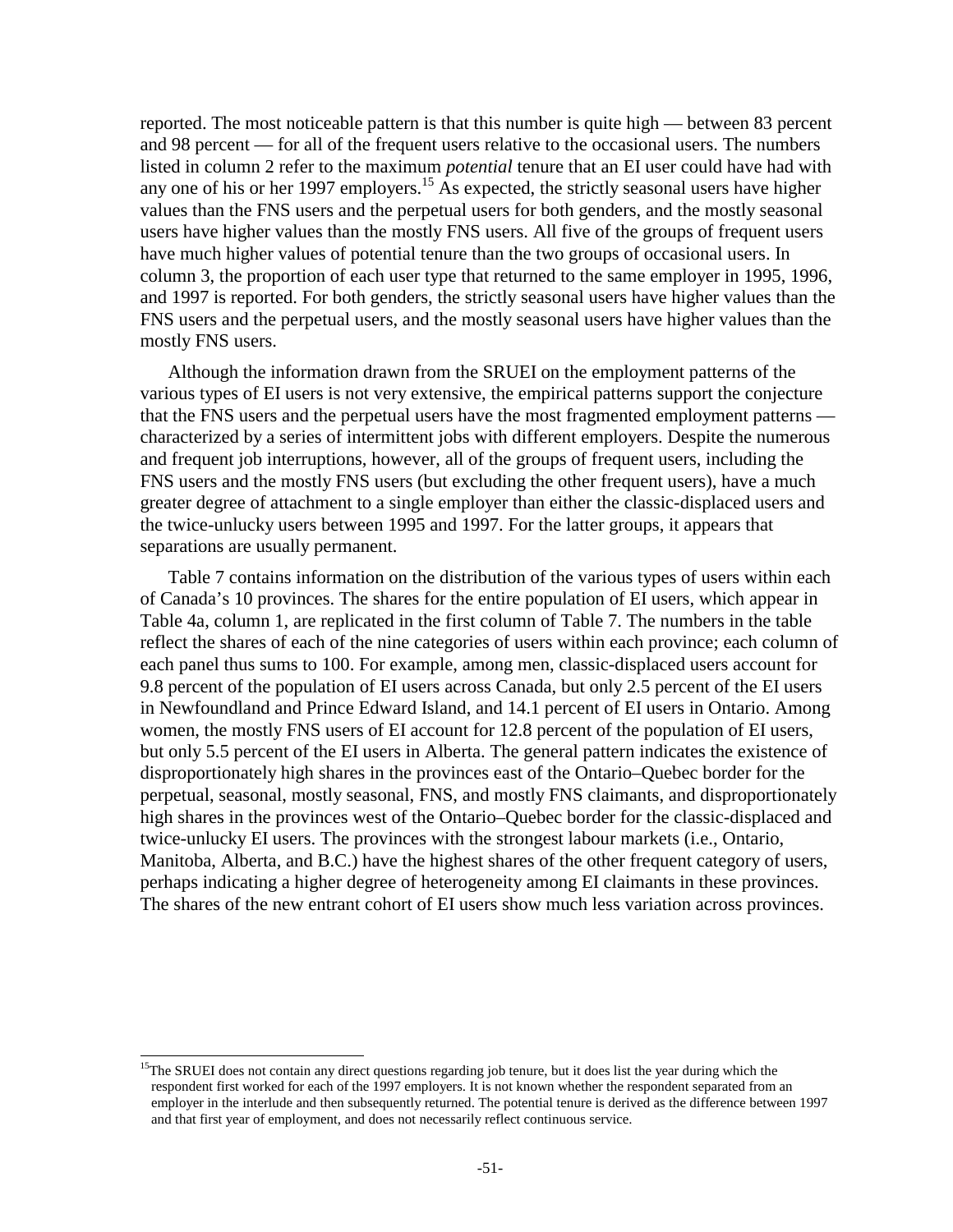|                        | (1)       | (2)       | (3)       | (4)       | (5)       | (6)         | (7)  | (8)  | (9)       | (10)      | (11)      |
|------------------------|-----------|-----------|-----------|-----------|-----------|-------------|------|------|-----------|-----------|-----------|
|                        | Share for |           |           |           |           |             |      |      |           |           |           |
| <b>Type of El User</b> | Canada    | <b>NF</b> | <b>PE</b> | <b>NS</b> | <b>NB</b> | QC          | ON   | MВ   | <b>SK</b> | <b>AB</b> | <b>BC</b> |
|                        |           |           |           |           |           | Female      |      |      |           |           |           |
| Classic                | 14.1      | 5.0       | 3.8       | 9.9       | 6.4       | 8.0         | 20.3 | 15.9 | 19.5      | 24.0      | 18.5      |
| Perpetual              | 3.5       | 8.4       | 6.0       | 7.5       | 10.4      | 5.3         | 0.7  | 1.0  | 0.6       | 0.2       | 1.3       |
| Twice-unlucky          | 19.0      | 10.1      | 7.2       | 13.1      | 9.0       | 16.2        | 23.3 | 21.4 | 19.1      | 29.1      | 21.0      |
| Seasonal               | 6.3       | 4.7       | 10.4      | 7.2       | 6.8       | 6.0         | 7.5  | 10.9 | 9.4       | 3.1       | 4.3       |
| Mostly seasonal        | 10.5      | 10.3      | 17.9      | 12.2      | 13.8      | 12.2        | 8.7  | 10.4 | 12.1      | 6.5       | 9.5       |
| New entry              | 10.9      | 13.1      | 11.6      | 11.1      | 11.5      | 11.1        | 10.1 | 12.2 | 15.2      | 10.9      | 10.6      |
| <b>FNS</b>             | 2.4       | 7.1       | 10.0      | 4.0       | 7.5       | 2.7         | 0.9  | 1.1  | 1.0       | 0.5       | 1.9       |
| Mostly FNS             | 12.8      | 25.5      | 21.4      | 17.3      | 19.4      | 16.9        | 8.2  | 7.3  | 4.3       | 5.4       | 9.8       |
| Other frequent         | 20.3      | 15.9      | 11.6      | 17.7      | 15.3      | 21.4        | 20.4 | 19.9 | 18.8      | 20.5      | 23.1      |
|                        |           |           |           |           |           | <b>Male</b> |      |      |           |           |           |
| Classic                | 9.8       | 2.5       | 2.5       | 5.3       | 3.9       | 7.9         | 14.1 | 12.7 | 10.7      | 13.9      | 10.6      |
| Perpetual              | 5.5       | 14.1      | 5.6       | 7.0       | 9.9       | 9.2         | 1.6  | 1.5  | 1.6       | 1.4       | 2.2       |
| Twice-unlucky          | 13.7      | 4.9       | 3.8       | 10.1      | 7.1       | 10.9        | 18.7 | 13.9 | 12.6      | 17.3      | 17.9      |
| Seasonal               | 4.1       | 5.5       | 6.2       | 4.4       | 6.6       | 5.2         | 2.9  | 5.0  | 7.9       | 2.1       | 2.1       |
| Mostly seasonal        | 10.8      | 15.5      | 20.6      | 12.9      | 14.9      | 12.1        | 8.8  | 13.1 | 13.3      | 7.0       | 7.5       |
| New entry              | 13.2      | 11.4      | 15.4      | 13.9      | 13.5      | 13.6        | 12.5 | 15.3 | 14.0      | 13.6      | 12.8      |
| <b>FNS</b>             | 3.4       | 8.8       | 11.3      | 5.7       | 8.1       | 3.4         | 2.0  | 2.9  | 2.5       | 1.4       | 2.1       |
| Mostly FNS             | 19.0      | 24.4      | 24.6      | 25.2      | 23.0      | 18.6        | 16.6 | 14.1 | 19.1      | 17.9      | 20.3      |
| Other frequent         | 20.4      | 12.8      | 10.2      | 15.7      | 13.1      | 19.1        | 23.0 | 21.6 | 18.5      | 25.4      | 24.6      |

**Table 7: Shares of EI User Types Within Each Province** 

**Notes:** Shares within each province sum to approximately 100, and can be compared with the Canada-wide share of each type of user.

#### **Further Analysis of Seasonality**

The analysis presented above indicates the existence of at least six types of users within the broad category of frequent users of EI: perpetual, strictly seasonal, mostly seasonal, strictly FNS, mostly FNS, and the category of other frequent users. With the exception of the latter, a common trait among these distinct types is a seasonal pattern of EI claims, albeit to different degrees. Given the importance of this variable in affecting EI use patterns, this exercise involves a dichotomous decomposition of the entire population into seasonal versus non-seasonal claimants. Note the contrast between this demarcation and the one that is typically adopted in the literature on the Canadian EI program, which is frequent versus occasional users. The purpose of this exercise is to facilitate a simple, albeit broad, comparison of the major EI incidence statistics adopted in this paper along the single dimension of seasonality.

Unlike the typology analysis presented above, the criterion for categorizing the individuals is not a function of their EI claim histories. We employ a *self-reported* measure of seasonality which is contained in the SRUEI. There is a series of three questions which address whether the first, second, and third most important job held during the year 1997 was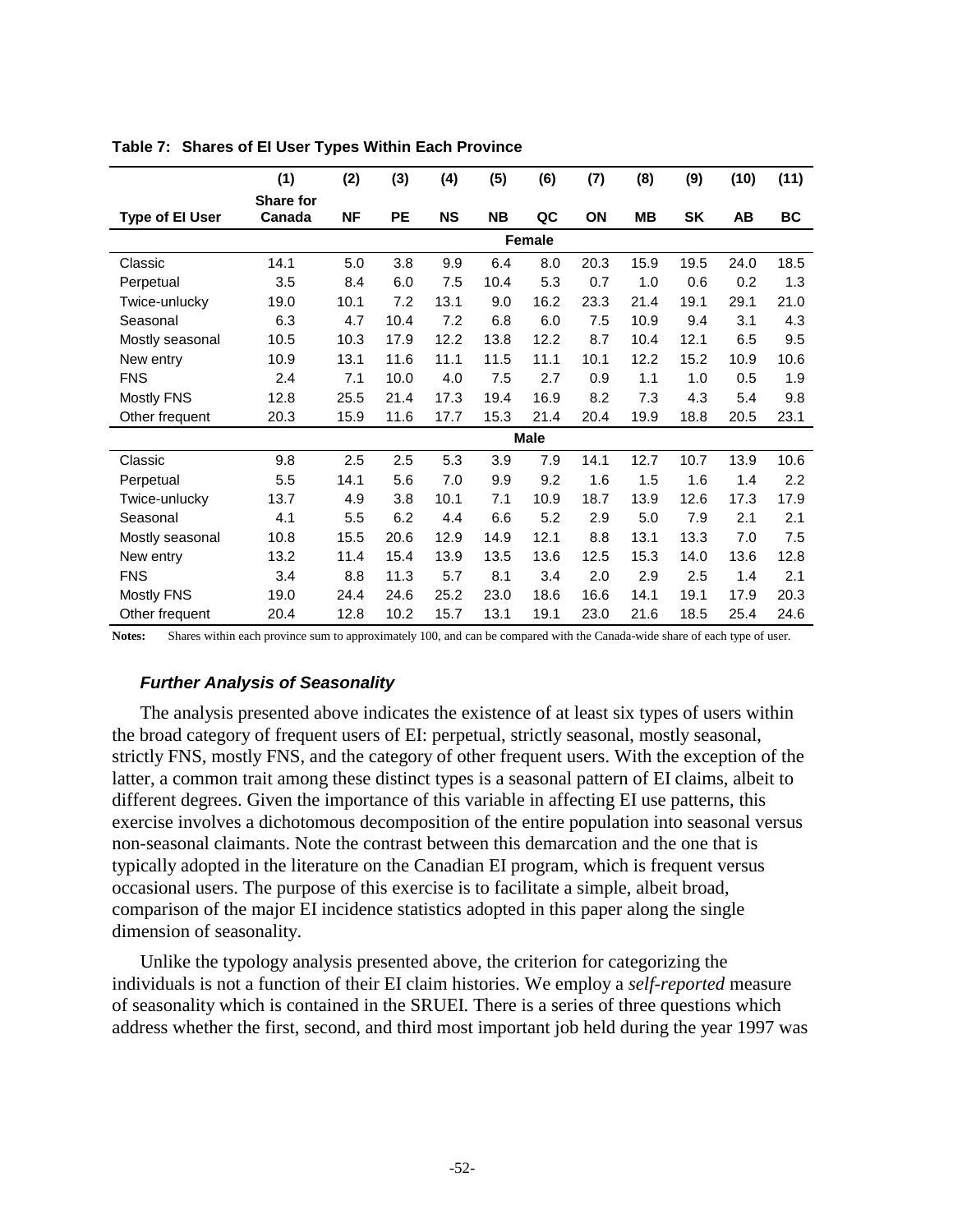a seasonal position.<sup>16</sup> If the respondent indicated that any of these jobs was seasonal, he or she is classified as a self-reported seasonal worker.

The results from this exercise are reported in Table 8. Approximately 32 percent of the women and 46 percent of the men were seasonal users, which seems to be a large gender discrepancy. These numbers referring to the seasonality of the jobs held in 1997 are broadly comparable to the estimates for the seasonality based on the EI claims history over the 1992– 1997 period. The sum of the shares for the five types of users who displayed some seasonality in usage patterns — the perpetual, strictly seasonal, mostly seasonal, FNS, and mostly FNS users — is 35.5 percent for women and 42.8 percent for men. For both genders, the workers who reported themselves to be seasonally employed for 1997 tended to have about 50 percent more claims and from 40 to 60 percent greater week counts for active claims. As far as the number of benefit-weeks and the amount of regular benefits received are concerned, the discrepancy between seasonal and non-seasonal users among males (females) was almost 80 percent (60 percent). Note that the gap between seasonal and non-seasonal users is especially high among men. In contrast to the situation for regular EI benefits, nonseasonal workers tended to draw higher levels of non-regular EI benefits than did seasonal workers.

|                                      | <b>Female</b> |                 | <b>Male</b>  |          |
|--------------------------------------|---------------|-----------------|--------------|----------|
|                                      | (2)<br>(1)    |                 | (3)          | (4)      |
|                                      | Non-seasonal  | <b>Seasonal</b> | Non-seasonal | Seasonal |
| Population frequency                 | 68.5          | 31.5            | 53.9         | 46.1     |
| Total claim count                    | 3.1           | 4.7             | 3.2          | 4.8      |
| Claim count, regular                 | 3.0           | 4.6             | 3.1          | 4.7      |
| Claim count, non-regular             | 0.6           | 0.6             | 0.5          | 0.5      |
| Total weeks, active claim            | 100           | 142             | 104          | 161      |
| Total weeks, regular                 | 53            | 82              | 55           | 92       |
| Total weeks, non-regular             | 9             | 7               | 6            | 5        |
| Total weeks, earnings                | 33            | 42              | 31           | 45       |
| Benefit amount, regular, 1992-97     | 10,561        | 16,582          | 15,791       | 28,373   |
| Benefit amount, non-regular, 1992-97 | 2,191         | 1,471           | 1,788        | 1,565    |
| Benefit amount, regular, 1996        | 3,179         | 3,393           | 4,081        | 5,336    |
| Benefit amount, non-regular, 1996    | 501           | 261             | 339          | 235      |

**Table 8: Measures of EI Incidence, Comparison of (Self-Reported) Seasonal Users Versus Non-seasonal Users** 

The numbers for the year 1996 are instructive, because all respondents filed an EI claim in that year. Men who were seasonally employed received substantially higher benefits during that year than their non-seasonal male counterparts received, but when non-regular EI benefits are considered as well as regular EI benefits, seasonal women did not draw higher benefits than their non-seasonal counterparts in 1996.

<sup>&</sup>lt;sup>16</sup>Out of the approximately 22,500 respondents to the SRUEI, approximately 1,605 did not have a job in 1997, and they are categorized as non-seasonal users. Approximately 20,176 workers held at least one job in 1997, approximately 5,438 held at least two jobs in 1997, and approximately 1,434 held at least three jobs in 1997.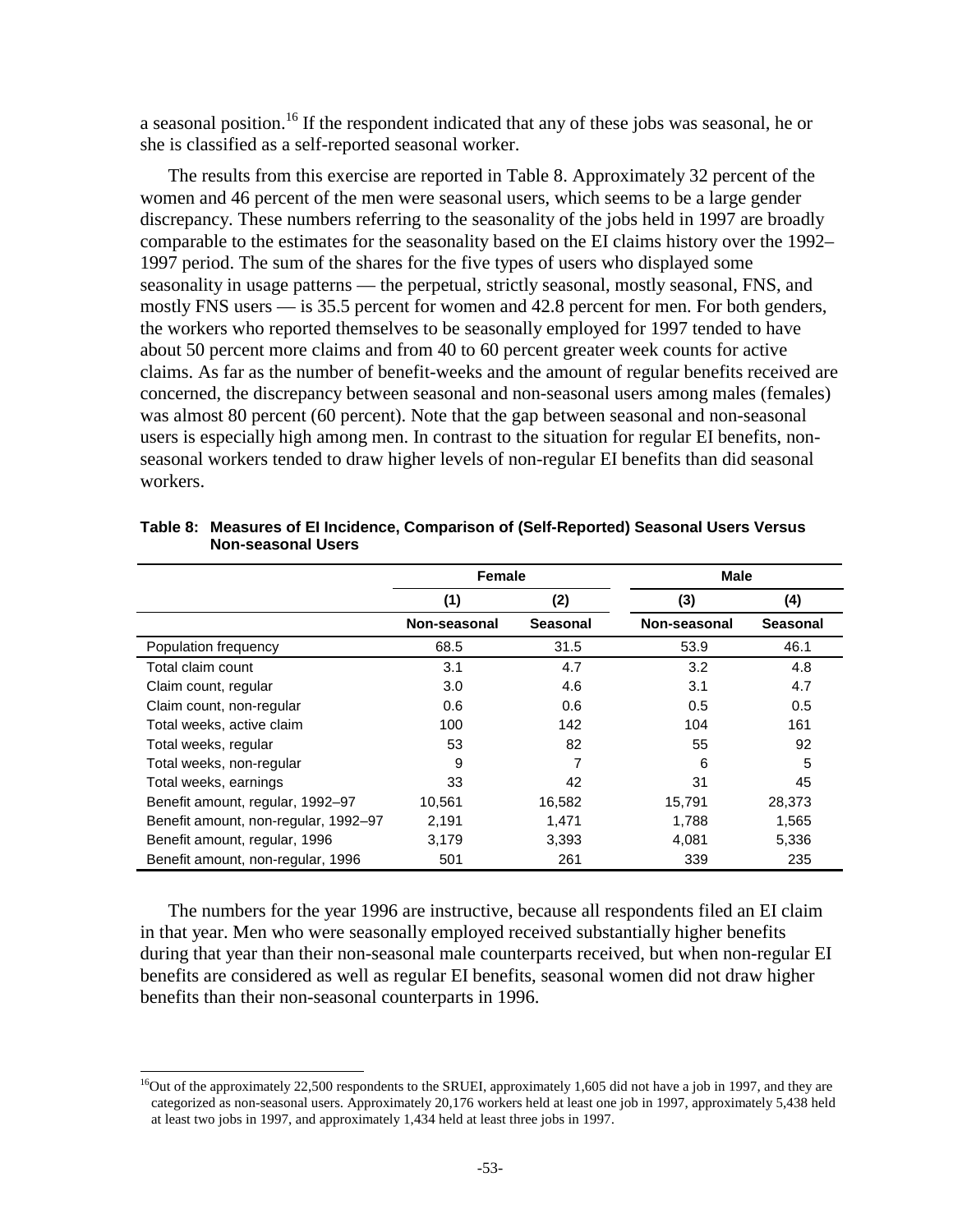### **Age Profiles of EI Users**

l

The final part of the empirical analysis consists of a further examination of the role of age in determining EI use patterns. In the preceding typology analysis it was shown that, with the exception of the group of new entrants, there was not a significant difference in the average ages of the categories of EI users, with the obvious exception of the new entrants. More importantly, the *average* age of all of the groups of frequent users was approximately 40 years. In order to examine from another perspective the influence of a worker's age in shaping EI outcomes, all of the types of EI users are pooled into the global population of EI users, which is then separated into fairly fine age brackets. The objective is to describe an empirical age-EI use profile for the entire population of EI claimants. One of the important policy issues is the EI program's impact on the employment patterns of younger workers. Concerns have been raised by Lemieux and MacLeod (2000) and others that entry-level workers accessing the EI program at an early stage of their working lives are less likely to pursue strategies for occupational and/or regional adjustment, and thus more likely to become dependent on the EI program. It has been suggested that once certain youthful workers have drawn EI benefits, they learn about accessing the EI regime and become acclimated to the labour market and its interface with the program parameters. This phenomenon would be associated with a tendency for high incidence rates to persist well into a worker's career.<sup>17</sup>

In Table A.1, the measures of EI incidence are cross-tabulated with the age bracket of the individual. The population of women was slightly older than the population of men — 40 versus 38.4 years. The values presented in this table indicate the claim counts, the week counts, and the benefit amounts for the population of EI users, conditional on having filed a claim in 1996; they do not refer to the entire labour force. In general, the numbers indicate that cumulative EI usage over the interval 1992–1997 tended to rise rather rapidly as the age of the group of EI claimants reached their mid-20s. This effect levels off after age 40 for women, but at a much later age for men. Note that the numbers for the 21–25 year old group are difficult to interpret, as many of them were not in the labour force during the entire interval 1992–1997. EI users in their 40s and 50s, although numerically less important in the case of men (44 percent of the women and 35 percent of the men were between 40 and 60 years of age), tended to have the highest levels of usage of regular EI benefits, both during the year 1996 and over the interval 1992–1997. At no age range over 30 years — even among those approaching retirement — did the incidence of use decline very much from the peak levels associated with prime-age EI claimants. Overall, it appears that there was little variation in the incidence of EI use across age categories for EI claimants older than 30. All of the analysis carried out in this paper indicates that, among those who drew EI benefits in 1996, the distribution across age groups is fairly uniform.

 $17$ Technically this is not a life-cycle approach because we do not follow individuals over time and measure their EI activity at different stages in their careers. Our analysis is cross-sectional. In order to thoroughly evaluate the degree to which entry-level workers become frequent users of the EI program, and how long they remain frequent users, it is necessary to carry out detailed longitudinal analysis of cohorts of younger workers. Such an exercise, carried out with data from the 1970s and 1980s by Lemieux and MacLeod, 2000, is beyond the scope of this paper.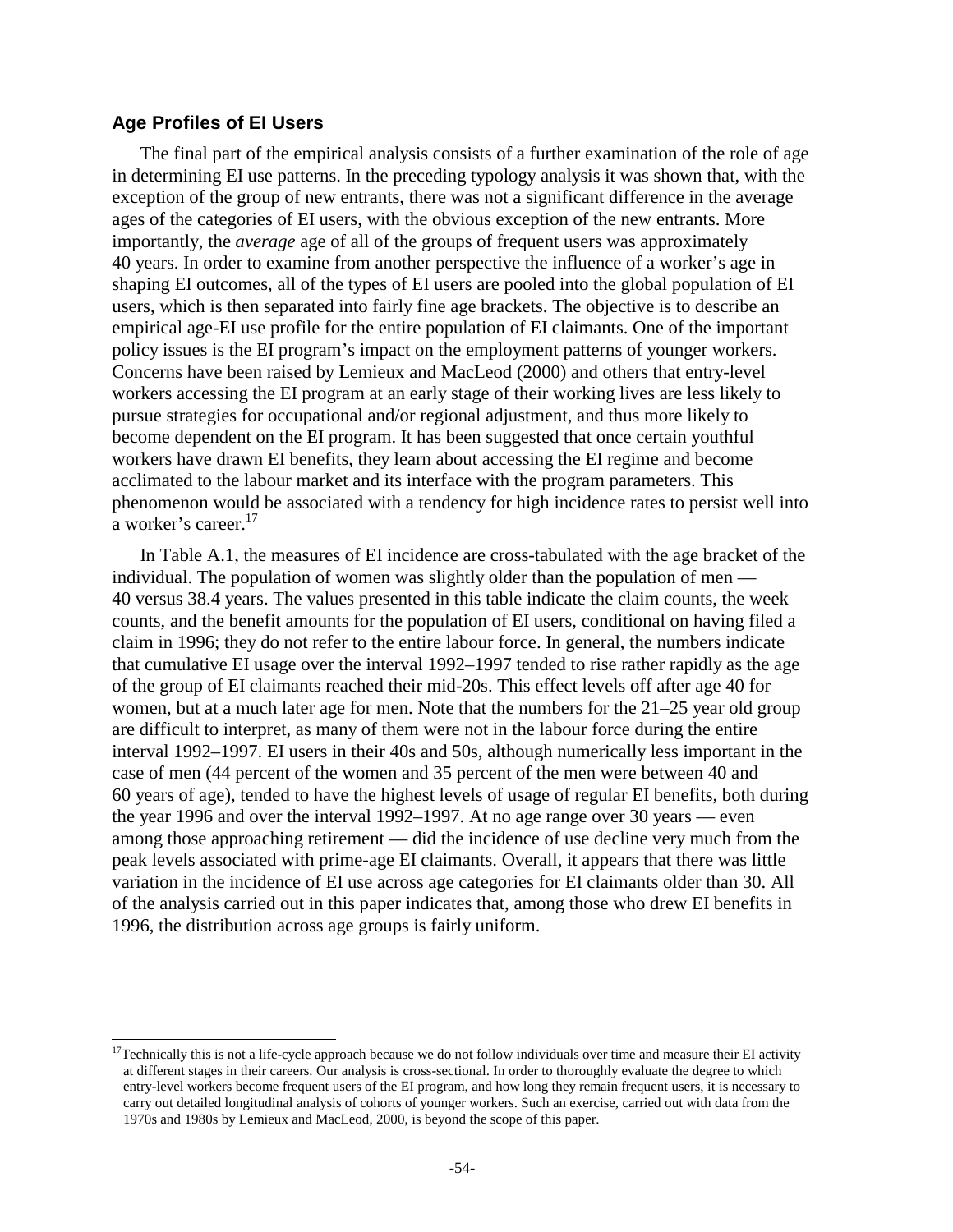## **CONCLUSIONS**

The primary objective of this paper is to explore less often explored dimensions of use of Canada's EI program. Drawing on the administrative, longitudinal Status Vector (STVC) file of Human Resources Development Canada, we have examined the EI claims histories of the respondents of the Survey of Repeat Use of EI (SRUEI). An array of EI program incidence statistics, such as claim counts, length of benefit periods (i.e., week counts), and measures of benefit amounts, are calculated and compared across strata within the population of EI users. Some of the major findings are listed below.

- 1. It is well known that frequent or repeat use of the EI program exists, but there exists a considerable amount of heterogeneity of EI use patterns and the interacting employment patterns. Approximately 15 percent of the female users of EI and 22 percent of the male users of EI can be characterized as very habitual but *nonseasonal* users of the EI program. This group, which we label "frequent but nonseasonal" users, tends to exhibit very unstable, fragmented, and perhaps uncertain employment patterns, and tends to combine multiple intermittent jobs in order to attain eligibility for EI benefits.
- 2. Approximately five percent of the population of EI claimants in 1996 had an active EI claim for virtually the entire six-year period between 1992 and 1996, although they were not receiving benefits during every week of this period.
- 3. The so-called "10–40 seasonal" worker, who works for the same employer every year for the same three-month period on a recurring basis, and collects EI benefits for the remainder of the year, is a prototype that characterizes only about 15 percent of the population of EI users in 1996.
- 4. Among the occasional users of the EI regime, gender discrepancies are not very sharp. On the other hand, among the frequent users, almost all the incidence measures indicate that men benefit from the EI regime to a far greater extent than women.
- 5. Among the population of male EI claimants, the amounts of regular benefits received *per EI claim* are higher for frequent users than for occasional users. In a similar vein, during the year 1996, during which every worker in the sample filed an EI claim, the frequent users received higher benefits. These findings suggest that higher frequency of recourse is associated with longer EI claims as well as higher benefit levels per calendar year or per claim.
- 6. Despite the fact that many of the frequent users of EI do not display seasonal claim patterns on an individual basis, a very high degree of seasonality emerges when the claim histories are aggregated across the samples of frequent users.
- 7. Classic-displaced users are relatively rare, despite the fact that the unemployment insurance program was originally designed and developed to accommodate their risks of unemployment. Furthermore, occasional users who exhausted their benefits in 1996 or in early 1997 displayed a disturbingly high rate of joblessness for the remainder of 1997.
- 8. Frequent users of EI did not exhibit a heavy recourse to the special provisions of EI.
- 9. Among the population of EI users, repeat use was common among all age groups.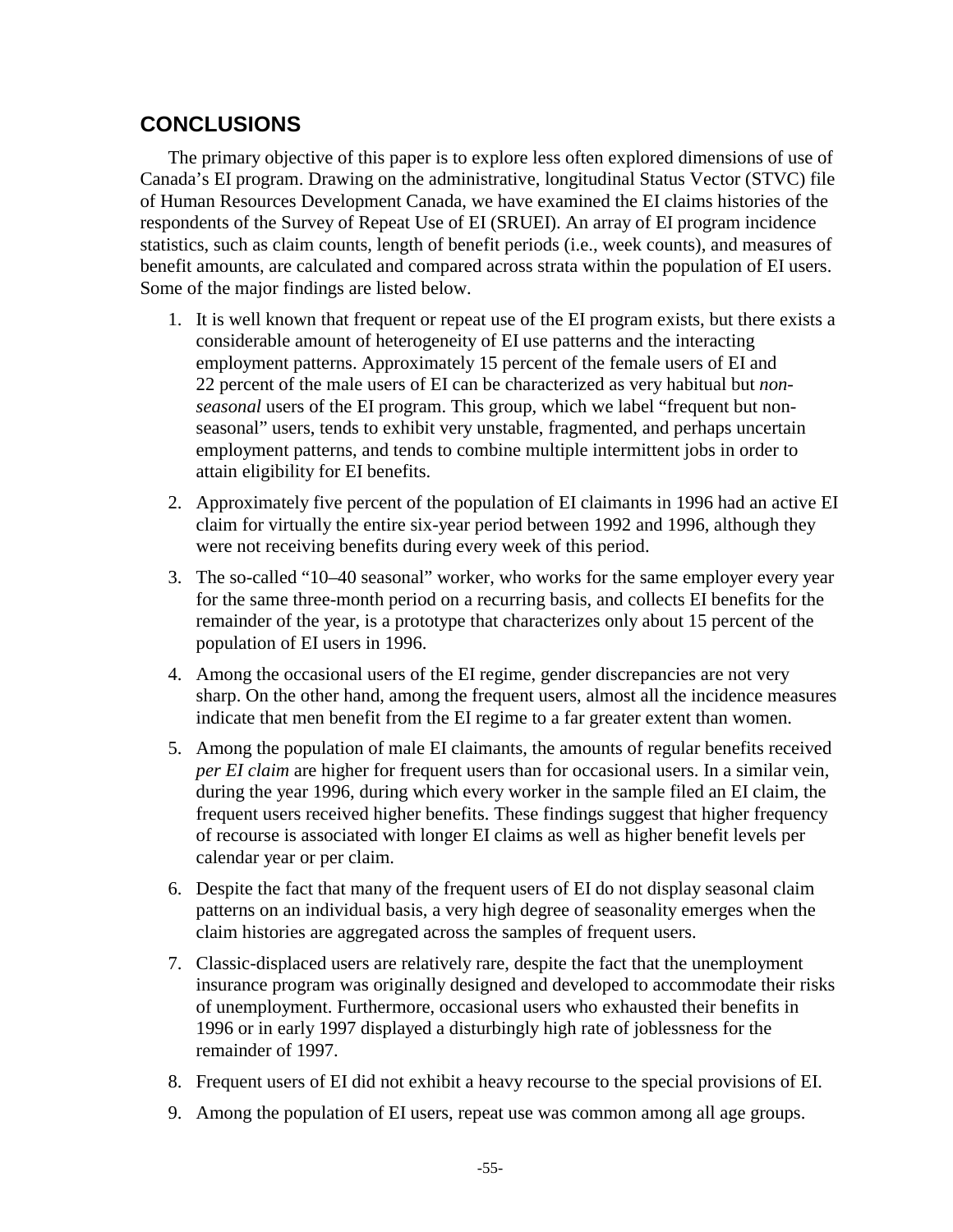There are a number of implications that might flow from the research presented in this paper. First, there is a multiplicity of groups of claimants making different and distinctive uses of the EI programs. This heterogeneity of cases does not facilitate the identification and targeting of groups for more effective policy responses. Second, the itineraries of transitions between the states of EI receipt and employment — as well as possibly other states which we cannot observe — of many of the frequent users is very complex. This renders analysis of their labour market situation and possible policy interventions problematic. The EI program regulation concerning renewals (that permits users to take short term jobs while maintaining an active EI claim and gaining eligibility for future benefits) contributes to the analytical complexity. The effects of this provision on EI use and employment patterns should be examined thoroughly. Third, in our view, the extreme variation in the incidence of use raises important equity concerns. The justification for the public provision of unemployment insurance is based on the unemployment risks faced by occasional users, but these categories of users receive a very low share of the EI benefits, and in 1997 they display low reemployment rates relative to frequent users. It is noteworthy that the EI regime appears to be nearly gender-neutral when only occasional users are examined. The factors underlying the use patterns of female frequent users deserve much more study. To address this question, as well as to investigate the forces that give rise to the non-seasonal repeat use of EI benefits, it is desirable to match EI claims histories with information on the firms.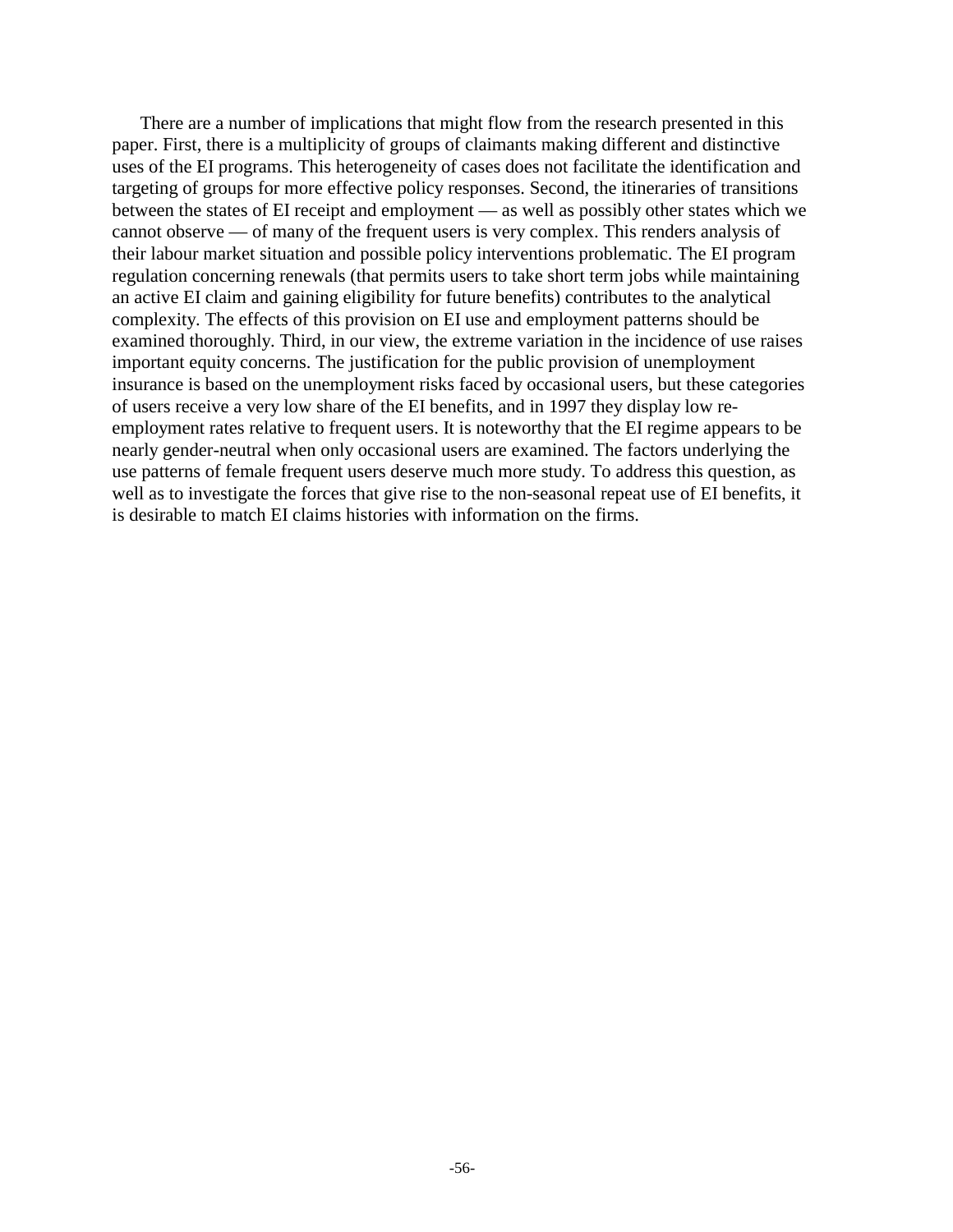# **Appendix A: Identifying EI Claims From the STVC Administrative Base**

Given the several different plausible ways of defining an "claim," we define a regular EI claim in terms of any of the three following events: (1) a sequence of weeks of active claim status following the two-week waiting period common for most regular benefit claims, or (2) as an active claim that starts without a waiting period after a period in which no active claim was observed, or (3) as a sequence of regular benefit-weeks following a spell of non-regular benefits. Note that the act of having an active claim does not mean that benefits were paid. We differentiate between regular program claims and non-regular program claims (e.g., fishing, maternity, injury/illness, training, self-employment assistance, etc.). We count the latter separately and treat them as a single class of special benefits for the purposes of this study. Individual stretches of benefit receipt that combine regular and non-regular benefits are counted as both a regular claim and a non-regular claim. For example, if a person started an illness/injury claim, then moved into regular benefits, and finally took training benefits (all in a sequence without breaks), then it would be counted as one regular claim and one non-regular claim. We also keep a count of "total" claims that avoids this double counting, but it is not discussed much in this report as the discrepancy is not large. Overall, we estimate that, for each gender, over 50 percent of all claims are "mixed" or "compound" claims in that they contain weeks of both regular and non-regular benefits although, on average, the regular benefits are paid for much longer periods.<sup>1</sup> The fact that half of all EI claims have this characteristic is surprising, and it might be worth studying the nature and prevalence of compound claims in future research. The current sample, however, is probably not best suited for this purpose since it is selected based on regular claims only.

|                       | Women                                            |                                              |                                              |                                  |                                                  | Men                                          |                                         |                                  |  |  |
|-----------------------|--------------------------------------------------|----------------------------------------------|----------------------------------------------|----------------------------------|--------------------------------------------------|----------------------------------------------|-----------------------------------------|----------------------------------|--|--|
| Age<br><b>Bracket</b> | <b>Share</b><br>of the<br>Labour<br><b>Force</b> | Share of<br>the 1996 El<br><b>Population</b> | Amount.<br>Regular,<br>$1992 - 97(\text{S})$ | Amount.<br>Regular,<br>1996 (\$) | <b>Share</b><br>of the<br>Labour<br><b>Force</b> | Share of<br>the 1996 El<br><b>Population</b> | Amount.<br>Regular,<br>$1992 - 97($ \$) | Amount.<br>Regular,<br>1996 (\$) |  |  |
| $21 - 25$             | 9.25                                             | 8.4                                          | 5.440                                        | 2,170                            | 8.29                                             | 12.8                                         | 9.664                                   | 2,888                            |  |  |
| $25 - 30$             | 15.57                                            | 13.5                                         | 10.224                                       | 3,036                            | 14.88                                            | 15.6                                         | 17.459                                  | 4.044                            |  |  |
| $31 - 35$             | 15.92                                            | 14.1                                         | 12.492                                       | 3.263                            | 15.93                                            | 15.7                                         | 22,201                                  | 4,639                            |  |  |
| $36 - 40$             | 16.14                                            | 16.4                                         | 13.476                                       | 3,347                            | 15.62                                            | 14.9                                         | 24,007                                  | 4,902                            |  |  |
| $41 - 45$             | 14.93                                            | 15.6                                         | 13.452                                       | 3.417                            | 14.09                                            | 12.3                                         | 26.131                                  | 5,401                            |  |  |
| $46 - 50$             | 12.54                                            | 13.5                                         | 14.741                                       | 3,496                            | 12.55                                            | 9.6                                          | 27,463                                  | 5,426                            |  |  |
| $51 - 55$             | 8.55                                             | 8.8                                          | 14.087                                       | 3.516                            | 9.22                                             | 7.2                                          | 26,278                                  | 5.525                            |  |  |
| $56 - 60$             | 4.81                                             | 5.9                                          | 14.320                                       | 3.416                            | 6.04                                             | 5.4                                          | 28.270                                  | 5,806                            |  |  |
| $61 - 65$             | 2.29                                             | 2.5                                          | 14,692                                       | 3,459                            | 3.40                                             | 4.0                                          | 25,144                                  | 5,494                            |  |  |
|                       |                                                  |                                              |                                              |                                  |                                                  |                                              |                                         | (continued)                      |  |  |

**Table A.1: EI Program Incidence Measures Cross-Tabulated With Age Categories — Claim Counts, Number of Benefit-Weeks, and Benefit Amounts** 

<sup>1</sup>There is also a small number of claims of unknown type. If some fraction of a claim does not have its type of benefit identified, then the entire claim is assigned the type that is observed, and the unknown type code is effectively ignored. It is thus classified as a claim for non-regular benefits. This probably causes us to slightly undercount claims that are "mixed."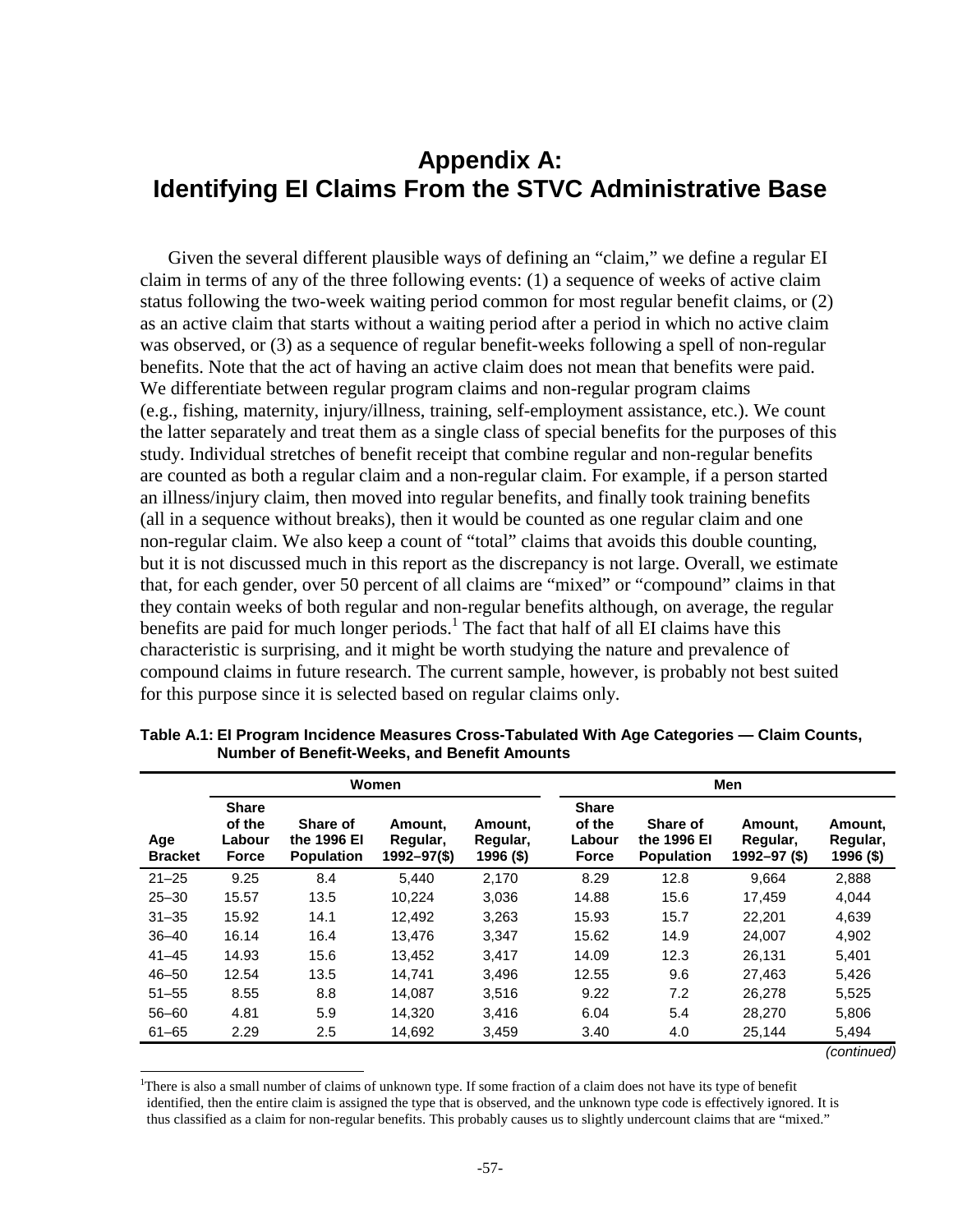|                       |                                             | Women                                                             | Men                                                    |                                             |                                                                    |                                                         |  |
|-----------------------|---------------------------------------------|-------------------------------------------------------------------|--------------------------------------------------------|---------------------------------------------|--------------------------------------------------------------------|---------------------------------------------------------|--|
| Age<br><b>Bracket</b> | (1)<br><b>Number</b><br>of<br><b>Claims</b> | (2)<br><b>Total Weeks</b><br><b>Regular, 1992-97</b><br>(Max 313) | (3)<br><b>Total Weeks</b><br>Regular, 1996<br>(Max 52) | (4)<br><b>Number</b><br>οf<br><b>Claims</b> | (5)<br><b>Total Weeks</b><br><b>Regular, 1992-97</b><br>(Max. 313) | (6)<br><b>Total Weeks</b><br>Regular, 1996<br>(Max. 52) |  |
| $21 - 25$             | 2.1                                         | 35.8                                                              | 14.2                                                   | 2.6                                         | 44.1                                                               | 13.3                                                    |  |
| $25 - 30$             | 3.0                                         | 51.9                                                              | 14.9                                                   | 3.6                                         | 65.3                                                               | 15.1                                                    |  |
| $31 - 35$             | 3.4                                         | 59.9                                                              | 15.5                                                   | 4.1                                         | 75.6                                                               | 15.9                                                    |  |
| $36 - 40$             | 3.6                                         | 65.2                                                              | 16.2                                                   | 4.2                                         | 76.6                                                               | 15.7                                                    |  |
| $41 - 45$             | 3.7                                         | 65.2                                                              | 16.2                                                   | 4.3                                         | 80.1                                                               | 16.7                                                    |  |
| $46 - 50$             | 4.0                                         | 70.6                                                              | 16.5                                                   | 4.4                                         | 83.4                                                               | 16.9                                                    |  |
| $51 - 55$             | 4.0                                         | 70.9                                                              | 17.7                                                   | 4.2                                         | 78.8                                                               | 16.8                                                    |  |
| $56 - 60$             | 4.0                                         | 75.6                                                              | 18.3                                                   | 4.4                                         | 86.4                                                               | 18.2                                                    |  |
| $61 - 65$             | 3.9                                         | 75.0                                                              | 16.4                                                   | 4.0                                         | 81.7                                                               | 18.3                                                    |  |

#### **Table A.1: EI Program Incidence Measures Cross-Tabulated With Age Categories — Claim Counts, Number of Benefit-Weeks, and Benefit Amounts (Cont'd)**

**Notes:** All dollar values reported in the top panel are in nominal terms.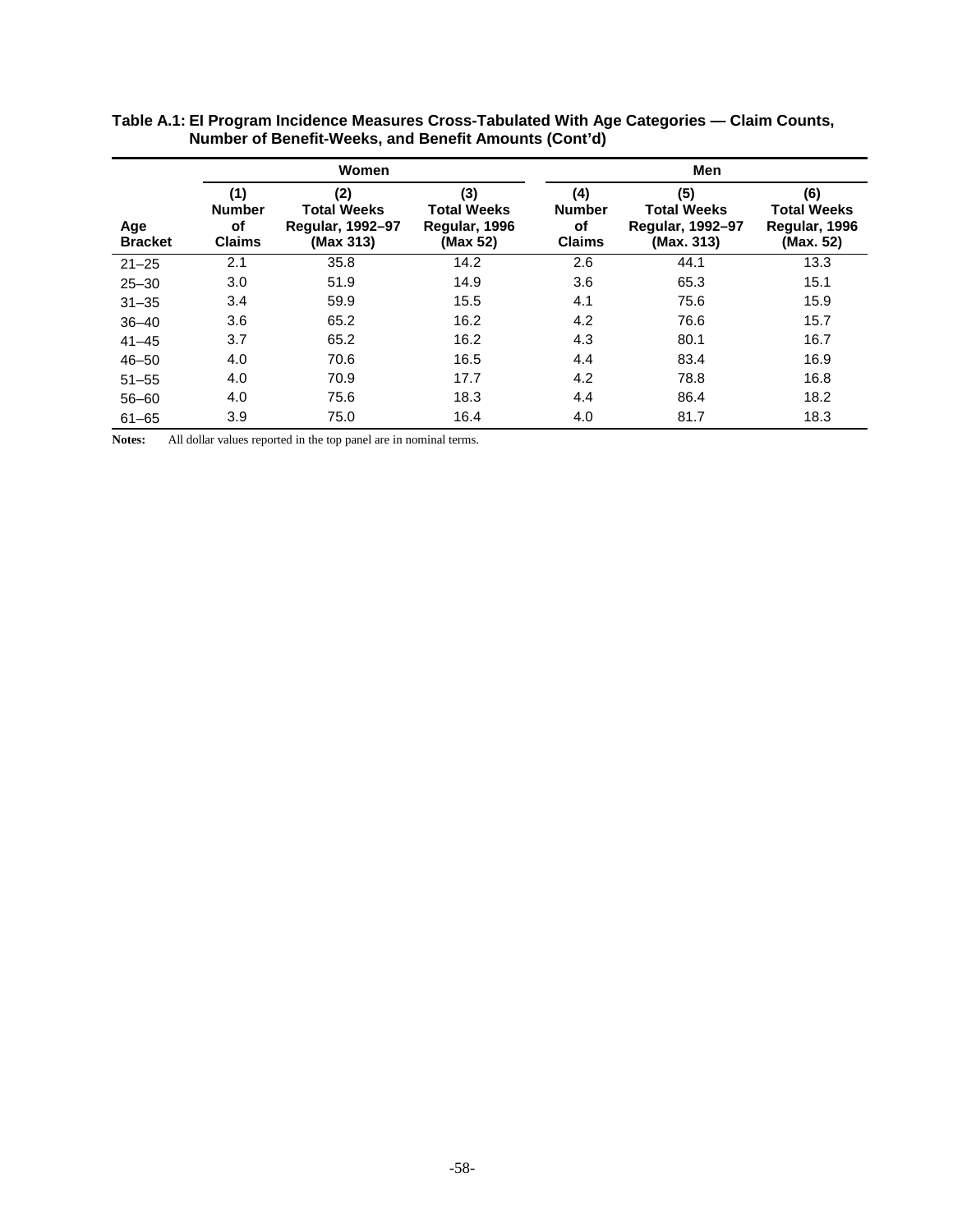# **Appendix B: The Sorting Algorithm**

The following describes the sequence of the sorting algorithm that was executed to create the groups and to ensure that they are both exhaustive and mutually exclusive.

Once a group has been selected, its members are removed from the pool, and thus cannot be assigned to any other group. (1) Starting from the entire population, the first group that is sorted out is the new-entry users. They are identified solely on the basis of their labour market experience, and can have any number of claims. (2) Classic-displaced users have one EI claim. (3) Perpetual users are identified solely on the basis of the number of weeks of active claim, and can have any number of claims. (4) Seasonal users are identified in a fashion described in the text above. (5) Mostly seasonal users are identified in a fashion described above. (6) Twice-unlucky users are selected as those having two claims. (7) Frequent but non-seasonal users are those who received regular EI benefits in every single year, and who are not seasonal. (8) Mostly frequent but non-seasonal users are those who received regular EI benefits in almost every single year, and who are not mostly seasonal. (9) Other frequent users are selected as the residual group.

Allocating EI claimants to a single group is useful in this type of analysis. In the absence of our sequential algorithm for assigning claimants a unique type, our definitions would cause some respondents to be placed into multiple groups. For example, 355 of the females and 576 of the males who are assigned to the "new" category would also be categorized as "classic" were they not excluded from the possibility of being labelled "classic" by having previously been labelled "new."

More important are the potential overlaps between the perpetual, seasonal, and FNS types. For example, about 65 percent of the females and 61 percent of the males who are categorized as perpetual would be classified as seasonal or mostly seasonal were membership in multiple types permitted. Recall, however, that our definitions of seasonal and mostly seasonal are very broad; each requires only that one claim (one out of multiple claims in a year in many of these cases) commence in the same two-month window each year (or, for workers with multiple claims in 1996, a similarly wide window for *each* claim).

We believe that, as is seen in tables 4a, 4b, and 4c, there are behavioural differences between the groups. Therefore, differentiating between them is useful. However, the overlap also makes the arbitrariness of the categorization obvious. What is crucial is not the details of our choices, but the broad range of "types" that exist.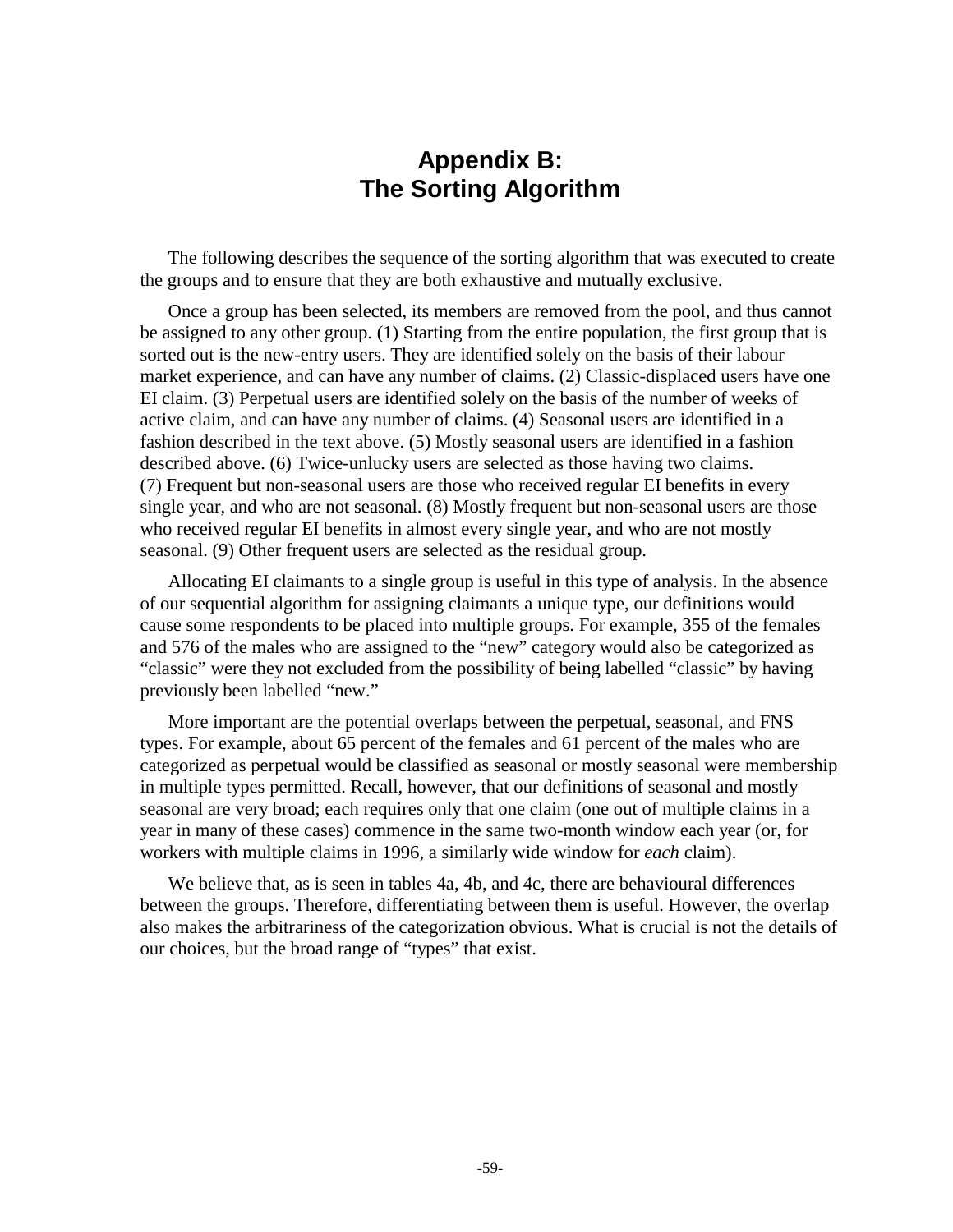## **References**

- Azariadas, C. 1975. "Implicit Contracts and Under Employment Equilibria." *Journal of Political Economy* 83: 1183–1202.
- Baker, M., and S. Rae. 1997. "Employment Spells and Unemployment Insurance Eligibility." *Review of Economics and Statistics* 80,1: 80–94.
- Baily, M. 1974. "Wages and Employment Under Uncertain Demand." *Review of Economic Studies* 41: 37–50.
- Benjamin, D., M. Gunderson, and C. Riddell. 1998. *Labour Market Economics: Theory, Evidence, and Policy in Canada*. 3rd ed. Toronto: McGraw-Hill Ryerson Publishers.
- Corak, M. 1993a. "Unemployment Insurance Once Again: The Incidence of Repeat Participation in the Canadian UI Program." *Canadian Public Policy* 29: 162–176.

———. 1993b. "Is Unemployment Insurance Addictive? Evidence from the Benefit Durations of Repeat Users." *Industrial and Labour Relations Review* 47,1: 62–73.

- Green, C. 1994. "What Should We Do With the UI System?" In *The Social Policy Challenge*. Edited by J. Richards and W. Watson. Toronto: CD Howe Institute.
- Green, D., and C. Riddell. 1997. "Qualifying for Unemployment Insurance: An Empirical Analysis." *Economic Journal* 107: 17–35.
- Green, D., and T. Sargent. 1998. "Unemployment Insurance and Job Durations: Seasonal and Non-Seasonal Jobs." *Canadian Journal of Economics* 31: 247–278.
- Kuhn, P., and A. Sweetman. 1998a. "Unemployment Insurance and Quits in Canada." *Canadian Journal of Economics* 31: 549–72.
- ———. 1998b. *Pre-Separation Job Durations and Unemployment Insurance Eligibility: Evaluation Brief #41.* Ottawa: Human Resources Development Canada.
- Lemieux, T., and B. MacLeod. 2000. "Supply Side Hysteresis: The Case of the Canadian Unemployment Insurance System." *The Journal of Public Economics* 78: 139–170.
- May, D., and A. Hollett. 1995. "The Rock in a Hard Place: Atlantic Canada and the UI Trap." In *The Social Policy Challenge* #9. Edited by J. Richards and W. Watson. Toronto: C.D. Howe Institute.

Nakamura, A. 1995. "New Directions for UI, Social Welfare, and Vocational Education and Training." *Canadian Journal of Economics* 54: 731–752.

- ———. 1996. "Employment Insurance: A Framework for Real Reform." *C.D. Howe Institute Commentary 85.* Toronto: C.D. Howe Institute.
- Nakamura, A., J. Cragg, and K. Sayers. 1994. "The Case of Disentangling the Insurance and Income Assistance Roles of Unemployment Insurance." *Canadian Business Economics* 3: 46–53.
- Nakamura, A., and W. E. Diewert. 1997. *Unemployment Insurance in Canada: Problems and Recent Reforms*. Mimeographed.
- Picot, G., Z. Lin, and W. Pyper. 1998. "Permanent Layoffs in Canada: Overview and Longitudinal Analysis." *Canadian Journal of Economics* 31,5: 1154–1178.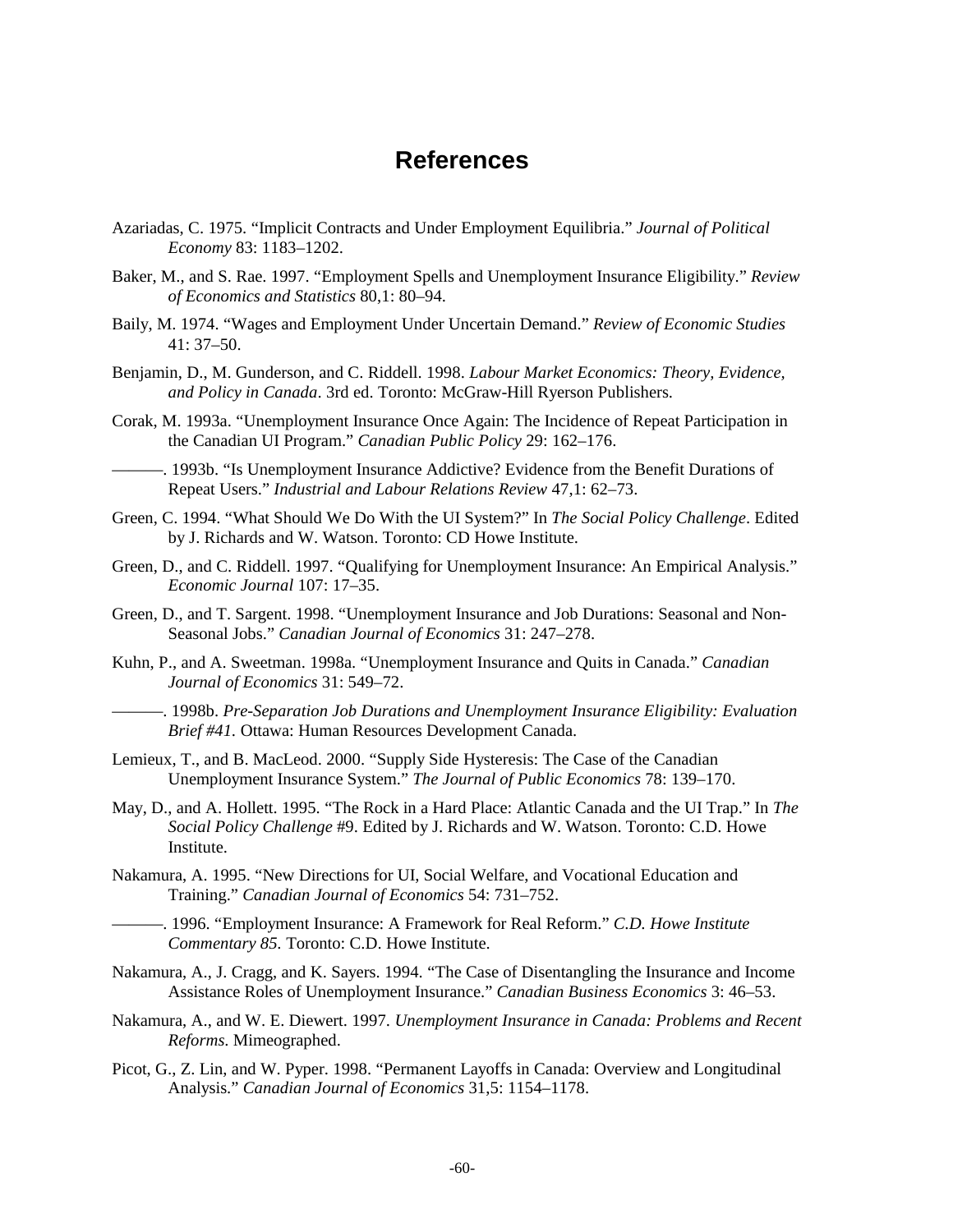Wesa, L. 1995. *Seasonal Employment and the Repeat Use of Unemployment Insurance: Evaluation Brief #24.* Ottawa: Human Resources Development Canada.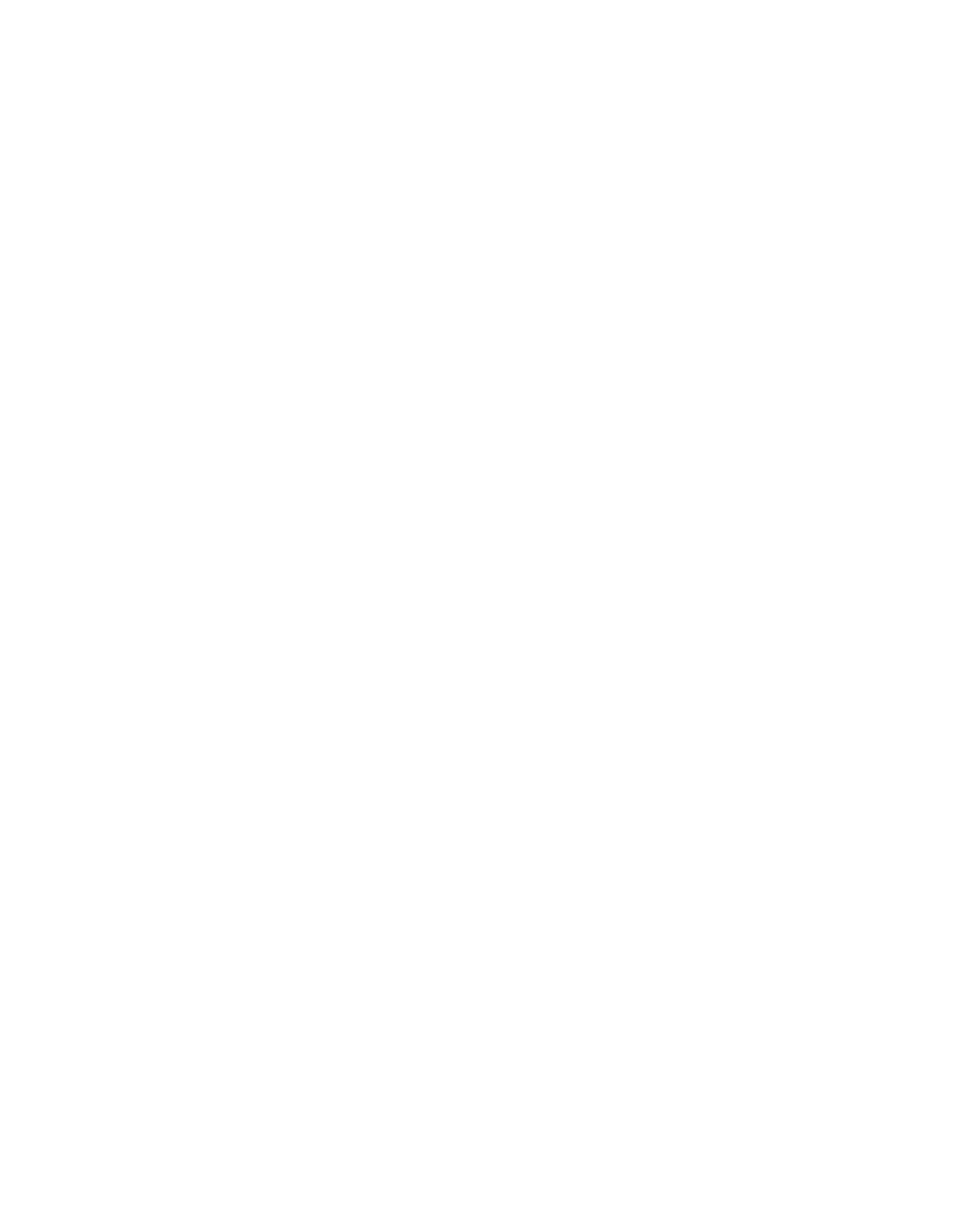# **Reservation Wages and Job-Search Behaviour: Evidence From the Survey on Repeat Use of Employment Insurance**

**Stephen R. G. Jones\* (McMaster University and CILN)** 

## **INTRODUCTION**

l

The analysis of the behaviour of persons out of work, and particularly of the job-search behaviour of the unemployed, is often hampered by a lack of suitable data. Many of the central elements in economists' theoretical conceptualization of such behaviour, such as the reservation wage and the level of search effort, are not readily observed, and considerable effort and ingenuity has gone into the development of appropriate econometric techniques to overcome this paucity of data.<sup>1</sup> Concurrent with this advance in research techniques and results, a small amount of literature has developed that regards a broader range of searchrelated data as of potential use. In particular, this strand of investigation employs selfreported measures of magnitudes — "the desire for work," "the lowest wage you would accept in a new job," "how much take home pay you expect to be able to earn in a new job," "the number of hours spent engaged in job search" — in an attempt to overcome the strong reliance on structural modelling assumptions necessitated by the customary data deficiencies.<sup>2</sup> This paper furthers this latter research program by investigating the structure and determinants of self-reported reservation wages using data collected in a recent survey of users of the Canadian employment insurance system $3$ — the 1998 Survey on Repeat Use of Employment Insurance (SRUEI).

The SRUEI arose primarily as a consequence of major problems encountered by the Earnings Supplement Project (ESP), an innovative randomized experiment implemented by Human Resources Development Canada (HRDC) in seven Canadian provinces in 1995–96.<sup>4</sup> Under ESP, Employment Insurance (EI) claimants who found jobs within a fairly short time frame<sup>5</sup> were eligible for a wage supplement, provided their new job paid less than their

<sup>\*</sup>I would like to thank Jeff Smith, Abdurrahman Aydemir, and Saul Schwartz for their thoughtful and careful reading of an earlier draft. This paper was written with financial support provided by SRDC.

<sup>&</sup>lt;sup>1</sup>Leading examples of this type of analysis include Kiefer and Neumann, 1979; Wolpin, 1987; Eckstein and Wolpin, 1990; and Van Den Berg and Ridder, 1998. A recent survey of empirical analysis of equilibrium search models is provided by Van Den Berg, 1999.

 ${}^{2}$ Examples of work using these four respective magnitudes are Jones and Riddell, 1999a; Feldstein and Poterba, 1984; Lancaster and Chesher, 1983; and Jones, 1989b. Many of the earlier contributions to the literature on the analysis of selfreported reservation wages are surveyed in Devine and Kiefer, 1991 (Ch. 4).

 $3$ On July 1, 1996, Unemployment Insurance (UI) was changed to Employment Insurance (EI). For simplicity, the term "EI" is used when referring to the program.

<sup>&</sup>lt;sup>4</sup>On the implementation of ESP, see Bloom, Fink, Lui-Gurr, Bancroft, and Tattrie, 1997. Results are reported in Bloom, Schwartz, Lui-Gurr, and Lee, 1999, for the displaced worker sample, and in Tattrie, 1999, for the repeat user sample. <sup>5</sup>Individuals offered the potential of a supplement had a maximum of only 12 weeks to find a qualifying job, to stop receipt of unemployment benefits, and to register for the supplementary payments (Tattrie, 1999, p. 6).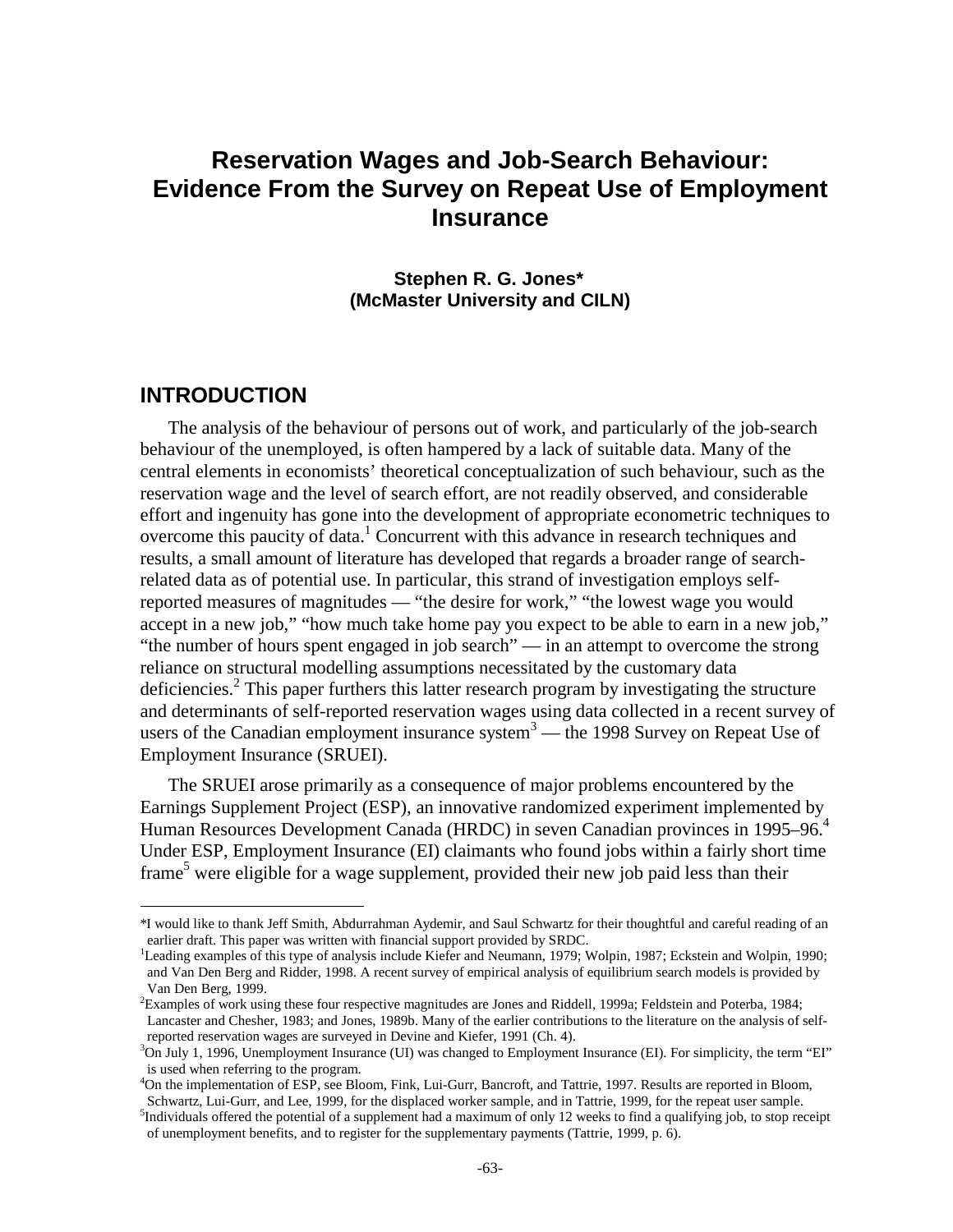previous job. This supplement, which could have made up 75 percent of the difference between the old wage and the new, and which could have been paid for a period of up to two years, was intended to encourage re-employment. Specifically, for the displaced worker<sup>6</sup> component of the target population of ESP, the goal was to generate a more rapid adjustment of future wage expectations and to compensate for short-term economic losses following displacement. For the repeat user<sup>7</sup> sample, the goal was to promote year-round employment patterns and to stimulate "off-season" employment by encouraging lower reservation wages. In both cases, of course, an important subsidiary goal was to move these unemployed individuals into productive employment and hence reduce the cost of EI benefit provision.<sup>8</sup> More generally, the project can be interpreted as part of the broader move away from passive and towards active labour market policies that was embodied in the move from Unemployment Insurance (UI) to EI in 1996.

With regard to the present research, an issue of particular significance in the ESP results concerned the behaviour of the repeat user group.<sup>9</sup> Based on the stringent definition of a repeat user noted above — including the provision that the individual had filed a EI claim in *each* of the preceding three years — the ESP found that only 41 percent of those eligible chose to enrol, and that, after random assignment to supplement and control groups, over 95 percent of those in the supplement group received *no payments* under ESP (Tattrie 1999, pp. 8–11). The vast majority of the sample, therefore, neither returned to work nor took a wage loss within the required time period, and hence were essentially unaffected by the ESP. Tattrie (1999, p. 17) notes that a substantial number of the supplement group (88 percent) expected to be able to return to their former employer, and suggests that ESP may have offered insufficient incentives to break such a long-term relationship for more insecure yearround or off-season employment. In addition, the incentive structure in ESP may have been inadequate to compensate for the loss of non-market time, perhaps owing to the noninsurability of the supplement payments themselves, and hence may have been insufficient to induce a large enough adjustment in reservation wages to generate any significant reemployment in these alternative types of jobs.

With this background arising from the disappointing take-up of ESP there is, naturally, reason to examine the determinants of reservation wages and their role in job-search behaviour and, specifically, to assess whether there are differences that are significant in the reservation wages reported by repeat users and non-repeat users. Of course, a finding of a difference between repeat and non-repeat users would not directly imply that ESP would have worked for non-repeat users, but it would highlight a potentially important distinction

<sup>&</sup>lt;sup>6</sup>The definition of a "displaced worker" is subject to some debate. For the ESP, the final set of criteria included only claimants with (i) continuous employment during the past 36 months (one or more employers), and (ii) no regular EI receipt (other than for temporary layoffs ending in a return to the old employer). See Bloom, Schwartz, Lui-Gurr, and Lee, 1999 (p. 10).

<sup>&</sup>lt;sup>7</sup>The exact criteria used to generate the ESP repeat user sample were that individuals had (i) filed a regular EI claim in the relevant period at one of the four intake sites, (ii) had filed a paying regular EI claim in *each* of the past three years, and (iii) had not received a benefit payment in the preceding 12 weeks if the most recent claim was a renewal. See Tattrie, 1999 (p. 8). Later in this paper, I discuss below the relatively stringent nature of criterion ii.

<sup>&</sup>lt;sup>8</sup>It is also worth noting that the supplementary payments were *not* insurable for EI purposes, so future EI benefit levels could be compromised by acceptance of a low wage together with the supplement offer (Tattrie, 1999, p. 6). This may have been a particularly important consideration for individuals with a pattern of regular EI use, that is, for the targets of the ESP.

<sup>&</sup>lt;sup>9</sup>There has been considerable analysis of repeat users of the Canadian EI system and some of the provisions introduced in the initial EI reforms, specifically the "intensity provision" that reduces replacement rates for repeat users of EI, arose directly from this work. See, for example, Corak, 1993; and Lemieux and MacLeod, 1998. Based on an apparent absence of incentive effects, however, public policy is now considering the abandonment of these intensity provisions.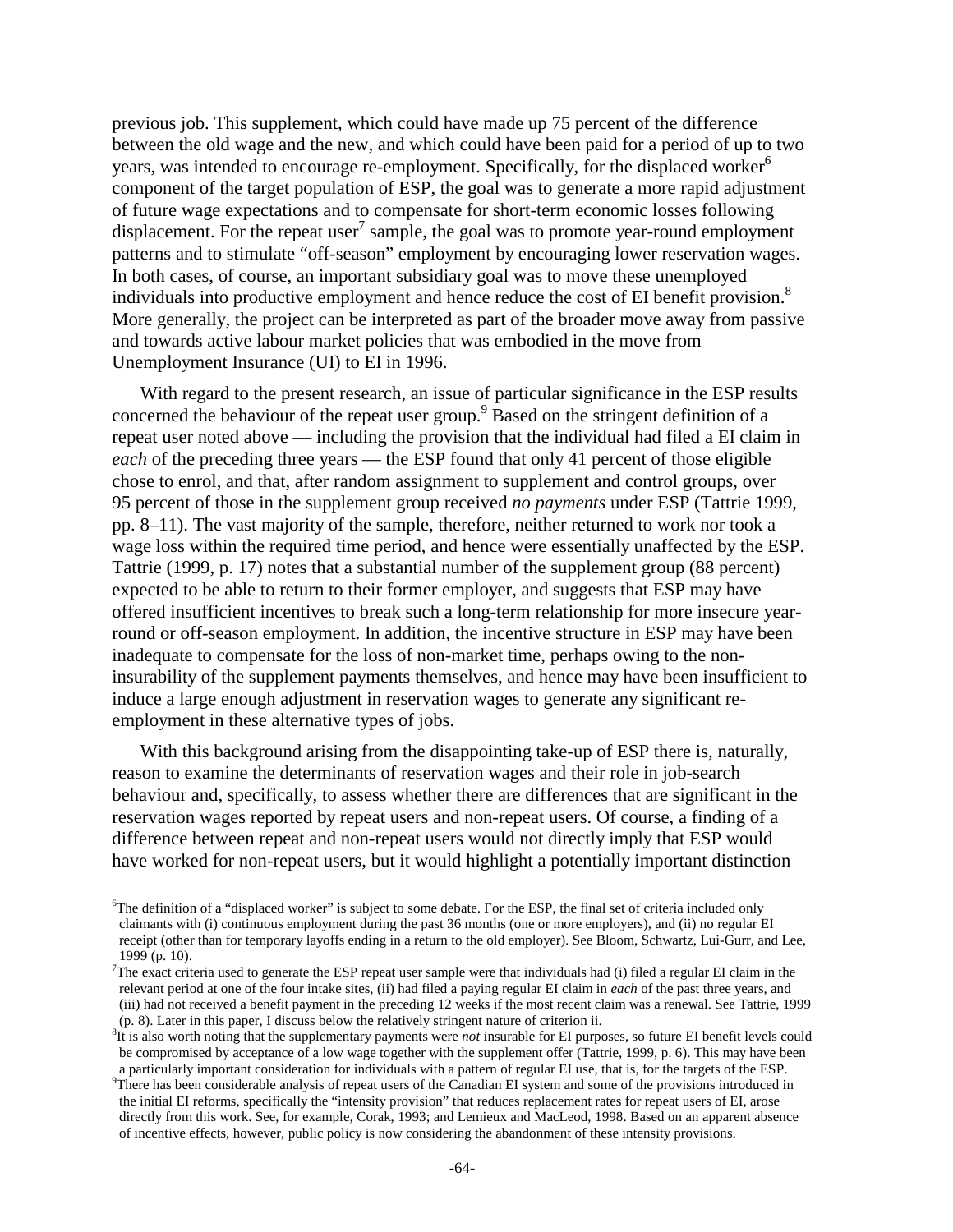between the two groups. This paper tackles questions relating to reservation wages and jobsearch behaviour using the rich data available from the SRUEI.

I first examine the reservation wage data themselves, describing the properties of these self-reports and addressing how they compare with past wage levels, either based on a maximum observed past wage (in some time period) or based on the most recently observed wage. This work builds naturally on the study of "reservation wage ratios" developed in Feldstein and Poterba (1984) and employs comparative analysis from surveys with similarly worded questions to assess whether the patterns of responses in the SRUEI data are unusual. In particular, I examine the key hypothesis of whether the ratio of reservation wages to past wages is *higher* for repeat users of EI than for non-repeat users. I will hence examine whether such behavioural differences between the two groups may have played a role in determining the lack of interest in ESP exhibited by a repeat user population.<sup>10</sup>

I also address the comparative reservation wage behaviour of the employed population, compared with the job-search decisions of the unemployed. This provides some evidence that bears upon the comparative efficiency of employed vs. unemployed job search, a question which, though important to many theories and models in both labour and macroeconomics, has received relatively limited empirical investigation.<sup>11</sup> In part, this gap in research arises owing to a lack of reservation wage data for those employed. The SRUEI does have such self-reports, however, so that I can compare reported reservation wages for the employed and unemployed groups in the population, and hence address the question of whether these two groups differ significantly in this dimension. In addition, an auxiliary hypothesis arises from comparison of repeaters and non-repeaters and amounts to assessing whether the behaviour of the former group is more akin to the behaviour of the employed, with the strong ties to a *former* employer for a repeat user operating in the same way as ties to an *existing* employer for an employed searcher.

Given this, I go on to address the determinants of these reservation wages, compared with the determinants of past wage levels, examining the role of family demographics, education levels, health limitations, and other key variables. The SRUEI also permits some investigation of the relationship between self-reported reservation wages and responses to a battery of "attitudinal" questions concerning orientation to the labour market. While one cannot unravel the direction of causation between attitudes and behaviour from a single survey instrument (with no longitudinal structure to the data), these correlations are nonetheless of some interest. Again, one central focus, given the ESP, is whether the structure of the factors determining wages and reservation wages differs significantly for repeat and non-repeat users.

 $10$ A related question is whether the past wage is a good indicator of the current earnings capacity of the individual in

question. I return to this point later in this paper.<br><sup>11</sup>Some key contributions to the study of the relative effectiveness of employed and unemployed job search are Kahn and Low, 1984; Holzer, 1987; Blau and Robins, 1990; Blau, 1992; and Jones and Kuhn, 1997.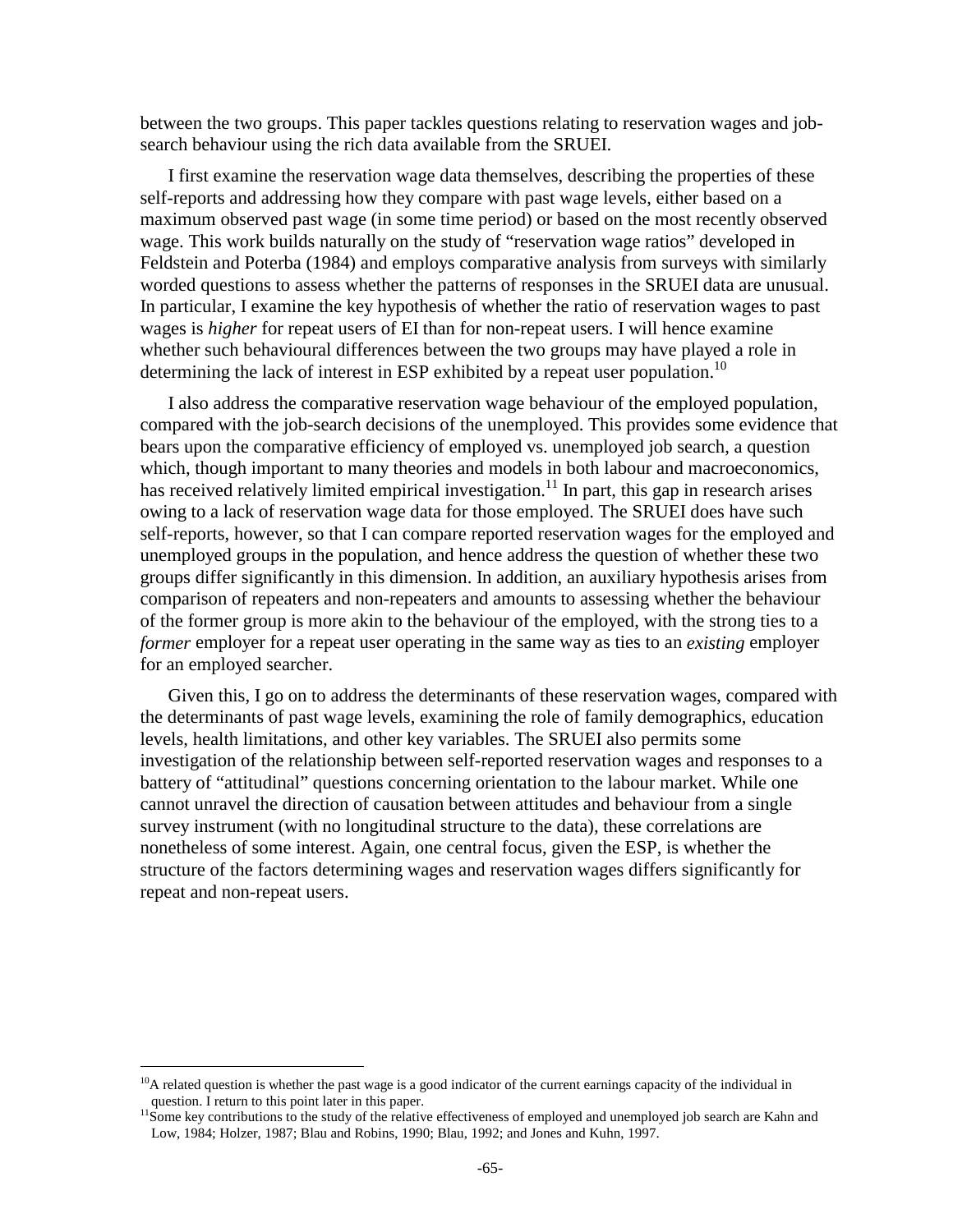# **THE STRUCTURE OF RESERVATION WAGES**

I begin the analysis of self-reported reservation wages from the SRUEI by discussing the nature of the data. The SRUEI was a survey of two types of users of EI, repeat users and nonrepeat users, conducted by Statistics Canada for HRDC in the first three months of 1998. The professed goal of the survey was to develop a typology of repeat EI users, in light of the issues arising from the ESP discussed above, so the non-repeat sample is present as a comparison group. The target group was EI claimants in 1996, with the twin qualifying criteria of (i) having filed a new claim in that year and (ii) having received some regular EI benefits as a consequence. Sampling was based on the 10 percent Status Vector file of HRDC and, in the case of potential multiple claims within a calendar year, was based only on the *last* claim filed by the individual in 1996. To meet the desire for appropriate sample sizes at the provincial level and with regard to the amount of past EI usage, the sampling was *stratified* according to province and years of EI receipt, so that the final sample is not random with respect to the underlying population. Weighting and survey-based statistical techniques appropriate to the use of data from such stratified sampling are hence appropriate.

Overall, the target sample size was about 30,000, with cell sizes in the {province  $\times$  years of EI receipt} sampling frame ranging from 206 (one year of EI receipt in PEI) to 1,328 (three years of EI receipt in Quebec); details are provided in Statistics Canada (1999, Table 5.2.1, p. 9). The response rate for the survey was 75 percent overall, with provincial variation from 70 to 80 percent and with variation by number of past EI claims (in the window 1992– 96) from 72 to 80 percent. Thus, the overall final sample size was somewhat over 22,000, distributed by cells reasonably closely to the design in the planned stratification.

The nature of the SRUEI data is summarized in Table 1. I report both unweighted and weighted data to give a better idea of the population characteristics of persons with an EI claim in 1996, and to permit comparison of the two columns so as to give an idea of the effects of stratification. Focussing initially on the weighted data, the working-age sample is nearly 60 percent male, has an average age of nearly 40, and 70 percent had a spouse present in 1997. Canadian-born individuals account for 85 percent of the sample and 55 percent own their residence. Almost 75 percent of those surveyed recorded EI receipt in 1997, though only eight percent recorded Social Assistance receipt in that year and 10 percent recorded Pension Plan income. Education levels are concentrated around "less than secondary" (23 percent), "completed secondary" (28 percent), and "less than college" (38 percent). In terms of reported job-search behaviour, over 70 percent reported some non-employed job search, while 39 percent reported some employed job search. On average, individuals recorded about 11 hours of search per week (with variation from 2.5 to 35 hours), which is a fairly high average level compared with some past work, though in line with more recent evidence for the Canadian labour market of the  $1990s$ .<sup>12</sup> The job-search methods most commonly used are through Canada Employment Centres (CECs) (75 percent), through

 $12$ Jones, 1989b (p. 280), reports an average of 5.8 hours of search in his 1982 British sample, drawn from a very depressed labour market, although Barron and Mellow, 1981 (p. 432), report a somewhat higher average figure. For more recent Canadian comparators, see Crémieux, Fortin, Storer, and van Audenode, 1995a (Fig. 2a, p. 24), where the average jobsearch intensity as reported in the 1993 Canadian Out of Employment Panel lies between 10 and 20 hours per week at almost every elapsed duration of unemployment. See also their broader "intensity index" as discussed in Crémieux, Fortin, Storer, and Audenrode, 1995b, and the related work in Jones, 1995.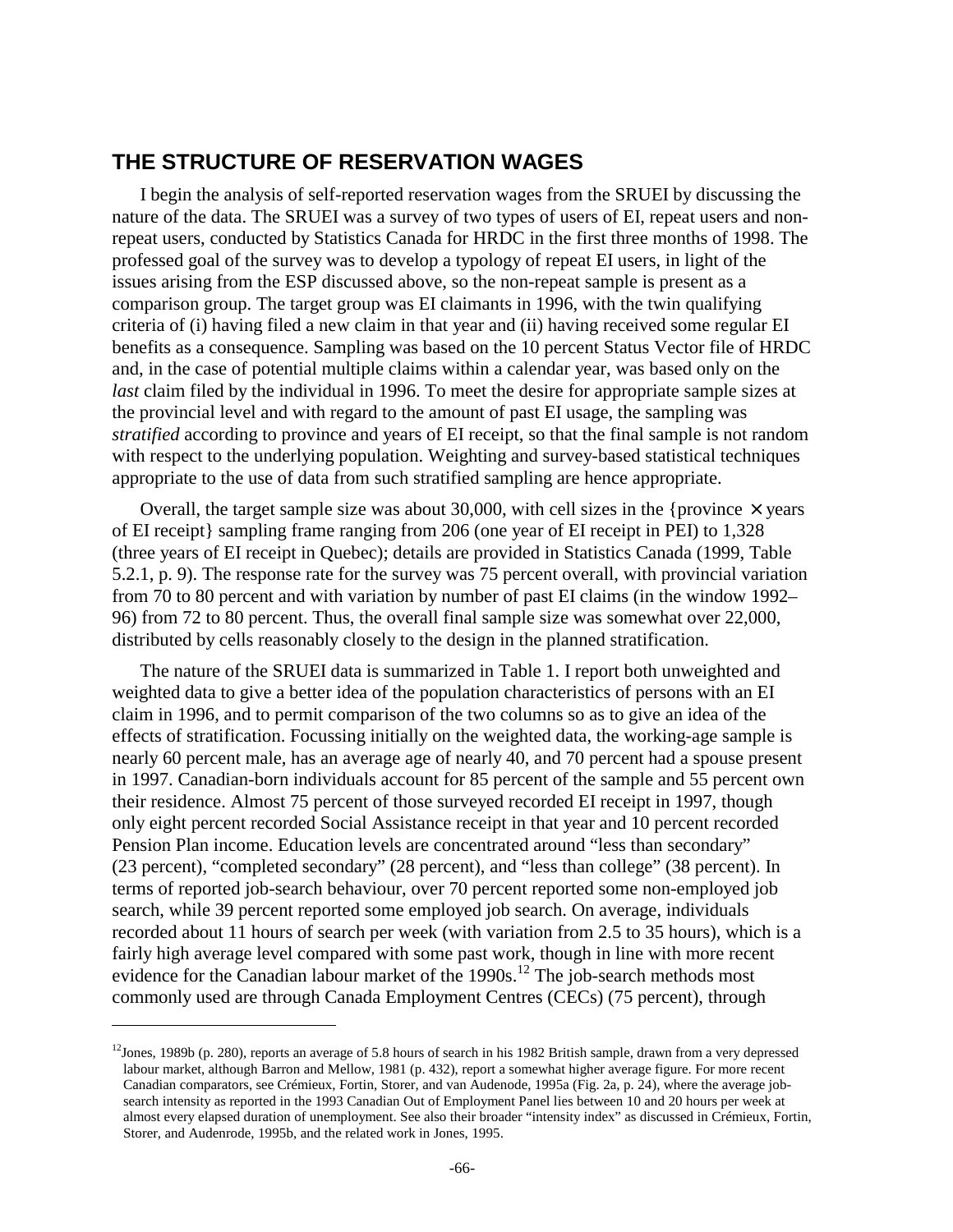employers (90 percent), and through friends (80 percent), although a majority (61 percent) also reported searching for a job by looking at ads, which is often regarded as a "passive" job-search method in the view that it could not alone generate a job offer.<sup>13</sup> Overall, it is worth noting that the weighting owing to the stratified sample makes only small differences to most of these summary statistics.

|                                      |                    |       | <b>Unweighted</b>                   |             |                                     | Weighted    |              |
|--------------------------------------|--------------------|-------|-------------------------------------|-------------|-------------------------------------|-------------|--------------|
| Variable                             | <b>Observation</b> | Mean  | <b>Standard</b><br><b>Deviation</b> | <b>Mean</b> | <b>Standard</b><br><b>Deviation</b> | Min.        | Max.         |
| Male                                 | 22,152             | 0.59  | 0.49                                | 0.59        | 0.49                                | 0           | 1            |
| Age                                  | 22,347             | 39.40 | 10.89                               | 38.80       | 11.11                               | 18          | 65           |
| Spouse in 1997                       | 22,195             | 0.70  | 0.46                                | 0.68        | 0.47                                | 0           | 1            |
| <b>Health limits</b>                 | 22,168             | 0.08  | 0.27                                | 0.08        | 0.28                                | $\Omega$    | 1            |
| Canadian-born                        | 22,246             | 0.88  | 0.32                                | 0.85        | 0.36                                | 0           | 1            |
| Rent                                 | 22,347             | 0.31  | 0.46                                | 0.36        | 0.48                                | 0           | 1            |
| Own                                  | 22,347             | 0.61  | 0.49                                | 0.55        | 0.50                                | 0           | 1            |
| Children aged 0-1                    | 22,342             | 0.07  | 0.27                                | 0.08        | 0.28                                | 0           | 2            |
| Children aged 2-5                    | 22,110             | 0.16  | 0.44                                | 0.15        | 0.44                                | 0           | 5            |
| Children aged 6-12                   | 22,105             | 0.31  | 0.66                                | 0.29        | 0.64                                | 0           | 6            |
| Children aged 13-17                  | 22,333             | 0.26  | 0.57                                | 0.24        | 0.55                                | 0           | 5            |
| Social assistance in 1997            | 21,961             | 0.07  | 0.25                                | 0.08        | 0.27                                | 0           | $\mathbf{1}$ |
| EI in 1997                           | 21,896             | 0.77  | 0.42                                | 0.74        | 0.44                                | $\Omega$    | 1            |
| Pension plan income in 1997          | 21,986             | 0.11  | 0.31                                | 0.10        | 0.30                                | 0           | $\mathbf{1}$ |
| El benefits in 1997                  | 10,334             | 3,263 | 2,729                               | 3,370       | 2,825                               | 1           | 21,476       |
| EI weeks in 1997                     | 11,439             | 13.99 | 10.13                               | 14.45       | 10.54                               | 1           | 52           |
| Less than elementary<br>education    | 22,147             | 0.06  | 0.25                                | 0.06        | 0.23                                | 0           | 1            |
| Completed elementary<br>education    | 22,147             | 0.04  | 0.19                                | 0.03        | 0.17                                | 0           | 1            |
| Less than secondary<br>education     | 22,147             | 0.25  | 0.43                                | 0.23        | 0.42                                | 0           | 1            |
| Complete secondary<br>education      | 22,147             | 0.29  | 0.46                                | 0.28        | 0.45                                | 0           | 1            |
| Less than college education          | 15,621             | 0.35  | 0.48                                | 0.38        | 0.48                                | 0           | 1            |
| Completed college education          | 22,147             | 0.09  | 0.29                                | 0.11        | 0.32                                | 0           | 1            |
| Diploma                              | 22,347             | 0.35  | 0.48                                | 0.36        | 0.48                                | 0           | 1            |
| Job search when non-<br>employed     | 19,478             | 0.70  | 0.46                                | 0.71        | 0.46                                | $\mathsf 0$ | 1            |
| Job search when employed             | 20,671             | 0.38  | 0.49                                | 0.39        | 0.49                                | 0           | 1            |
| Job-search hours                     | 13,412             | 10.02 | 8.56                                | 10.85       | 8.98                                | 2.5         | 35           |
| Job search through CEC               | 15,333             | 0.77  | 0.42                                | 0.75        | 0.43                                | 0           | 1            |
| Job search through private<br>agency | 15,312             | 0.17  | 0.37                                | 0.19        | 0.39                                | 0           | 1            |
|                                      |                    |       |                                     |             |                                     |             | (continued)  |

### **Table 1: Summary Statistics From SRUEI**

<sup>&</sup>lt;sup>13</sup>If the justification for the "active" vs. "passive" job-search distinction lies in the ability of the former and not the latter to generate a job offer, then a case might also be made that search through contacts with friends is also a passive type of jobsearch method. For more on these issues, see Jones and Riddell, 1999b.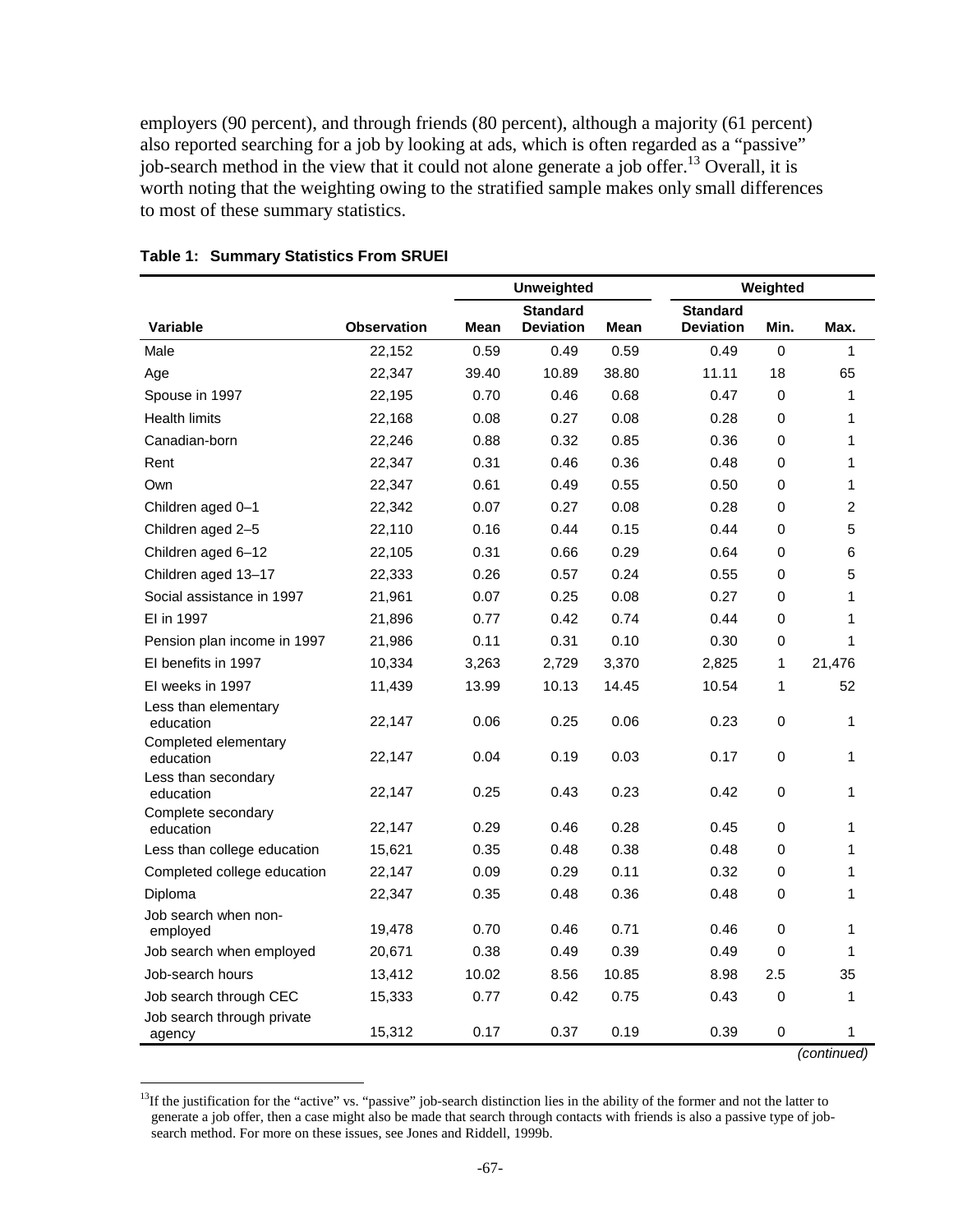#### **Table 1: Summary Statistics From SRUEI (Cont'd)**

|                                          |                    | Unweighted |                                     |      | Weighted                            |          |      |
|------------------------------------------|--------------------|------------|-------------------------------------|------|-------------------------------------|----------|------|
| Variable                                 | <b>Observation</b> | Mean       | <b>Standard</b><br><b>Deviation</b> | Mean | <b>Standard</b><br><b>Deviation</b> | Min.     | Max. |
| Job search through union                 | 15,337             | 0.15       | 0.36                                | 0.12 | 0.33                                | 0        |      |
| Job search directly through<br>employers | 15,337             | 0.89       | 0.32                                | 0.90 | 0.30                                | $\Omega$ | 1    |
| Job search through friends               | 15.341             | 0.80       | 0.40                                | 0.80 | 0.40                                | 0        | 1    |
| Job search through ads                   | 15.292             | 0.58       | 0.49                                | 0.61 | 0.49                                | 0        | 1    |
| Job search – count of<br>methods used    | 15.364             | 3.36       | 1.17                                | 3.36 | 1.16                                | $\Omega$ | 6    |

Note: All results are based on the author's calculations using weighted data from the SRUEI. For statistical results, ~ denotes a coefficient that is statistically different from zero at the five percent level and \* denotes a coefficient that is statistically different from zero at the one percent level.

I next address the reported reservation wage data, based on responses to the question "What is the lowest salary that you would accept to take a job, either part-time or full-time?" (Statistics Canada 1999, p. 194). For both unemployed and employed individuals, I have compared this self-reported value with two individual-based past wages. The first approach is to assess the reservation wage relative to the individual's *highest* past wage over the observation period, while the second comparator is the wage of the job *most recently held*. Both options do seek to control for the many observed and unobserved individual characteristics that determine the wage in a way that comparison with, say, the predicted wage from a wage regression, might not. The highest wage may reflect the individual's longterm earnings capacity, unless the high wage was earned only on a temporary job (perhaps with unusual job characteristics), while the last wage may represent a better indicator of immediate labour market performance.

### **Unemployed Sample**

l

Using all of the available data for the unemployed population, the Reservation Wage Ratio (RWR) — the ratio of the reservation to the past wage — has a mean of 0.899 based on the maximum wage and 0.937 based on the (lower) last wage, numbers that both lie close to their respective medians. However, these average results stem from including some very extreme values for the RWR, values that are reasonably interpreted as misreporting or misunderstanding the survey questions. After considerable experimentation and investigation, I decided to drop from the data all observations for which the computed RWR is less than 0.25 or greater than 4, and I refer to the resulting RWR data as trimmed. For the highest wage measure, this amounts to dropping 28 observations, while 26 are dropped for the last wage figures. There is essentially no effect on the medians from this trimming, of course, but the means fall to 0.895 and 0.924 respectively. Compared with the means for the RWRs that range from 0.98 to 1.09 for various unemployed labour market groups reported in Feldstein and Poterba (1984, p. 148), for example, these SRUEI figures appear quite low.<sup>14</sup>

 $14$ Jones, 1989a (p. 229), reports a sample RWR of 1.045 overall in his 1982 British data, based on the (indexed) past wage, with prime age males having the lowest mean RWR (0.989). These U.K. figures are closer to those of Feldstein and Poterba, 1984, than to the SRUEI results.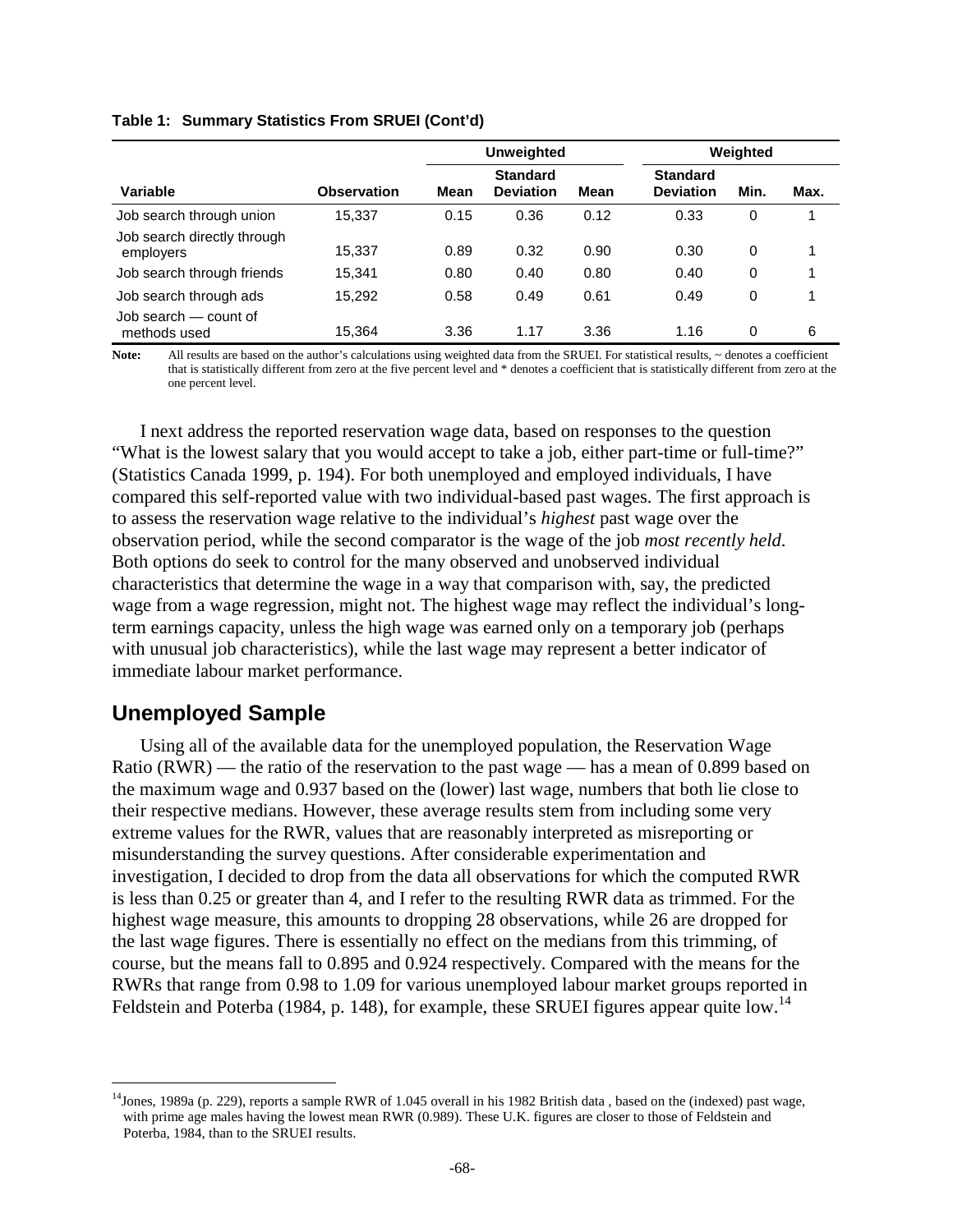Henceforth, I concentrate on the trimmed RWR data using the highest wage observation as the comparator, and results for this measure, for both the unemployed and employed samples, are reported in Table 2. I discuss these results for several interesting sub-samples: repeat vs. non-repeat users, individuals with a broader definition of past patterns of EI usage, women vs. men, regional differences, and for individuals with reported differences in jobsearch inputs or in job-search methods employed. In so doing, I respect the stratified sampling framework used in the SRUEI and calculate the sample means and standard errors for these RWR measures using statistical procedures that explicitly allow for the {province  $\times$  years of EI use} sample structure.<sup>15</sup> This structure means that weights must be applied to arrive at population averages, and that the level of stratification must be recognized to arrive at appropriate measures of standard errors (since sampling is not purely random and independent in this case).

|                         | <b>Unemployed</b> |                       |             | <b>Employed</b>       |
|-------------------------|-------------------|-----------------------|-------------|-----------------------|
|                         | Mean              | <b>Standard Error</b> | <b>Mean</b> | <b>Standard Error</b> |
| Overall                 | 0.895             | 0.004                 | 0.855       | 0.004                 |
| Non-repeater            | 0.919             | 0.015                 | 0.869       | 0.008                 |
| Repeater                | 0.890             | 0.004                 | 0.849       | 0.004                 |
| Equality test statistic | p=0.0556          |                       | p=0.0239    |                       |
| ESP non-repeater        | 0.908             | 0.009                 | 0.863       | 0.006                 |
| <b>ESP</b> repeater     | 0.888             | 0.004                 | 0.846       | 0.003                 |
| Equality test statistic | p=0.0460          |                       | p=0.0118    |                       |
| New claim in 1996       | 0.919             | 0.015                 | 0.869       | 0.008                 |
| 2 claims                | 0.897             | 0.011                 | 0.855       | 0.008                 |
| 3 claims                | 0.888             | 0.008                 | 0.848       | 0.006                 |
| 4 claims                | 0.884             | 0.006                 | 0.845       | 0.007                 |
| 5 claims                | 0.891             | 0.005                 | 0.843       | 0.005                 |
| Female                  | 0.879             | 0.007                 | 0.846       | 0.005                 |
| Male                    | 0.901             | 0.005                 | 0.862       | 0.005                 |
| Equality test statistic | p=0.0083          |                       | p=0.0257    |                       |
| Female non-repeater     | 0.880             | 0.020                 | 0.853       | 0.010                 |
| Female repeater         | 0.879             | 0.007                 | 0.843       | 0.006                 |
| Male non-repeater       | 0.941             | 0.020                 | 0.883       | 0.013                 |
| Male repeater           | 0.894             | 0.004                 | 0.853       | 0.004                 |
| Female ESP non-repeater | 0.879             | 0.014                 | 0.852       | 0.008                 |
| Female ESP repeater     | 0.879             | 0.006                 | 0.838       | 0.006                 |
| Male ESP non-repeater   | 0.922             | 0.012                 | 0.872       | 0.009                 |
| Male ESP repeater       | 0.891             | 0.004                 | 0.851       | 0.004                 |
|                         |                   |                       |             | (continued)           |

#### **Table 2: Summary Statistics on RWR for Unemployed and Employed Samples**

 $15$ See, for example, Scheaffer, Mendenhall, and Ott, 1996, and, for the implementation used in this work, StataCorp, 1999.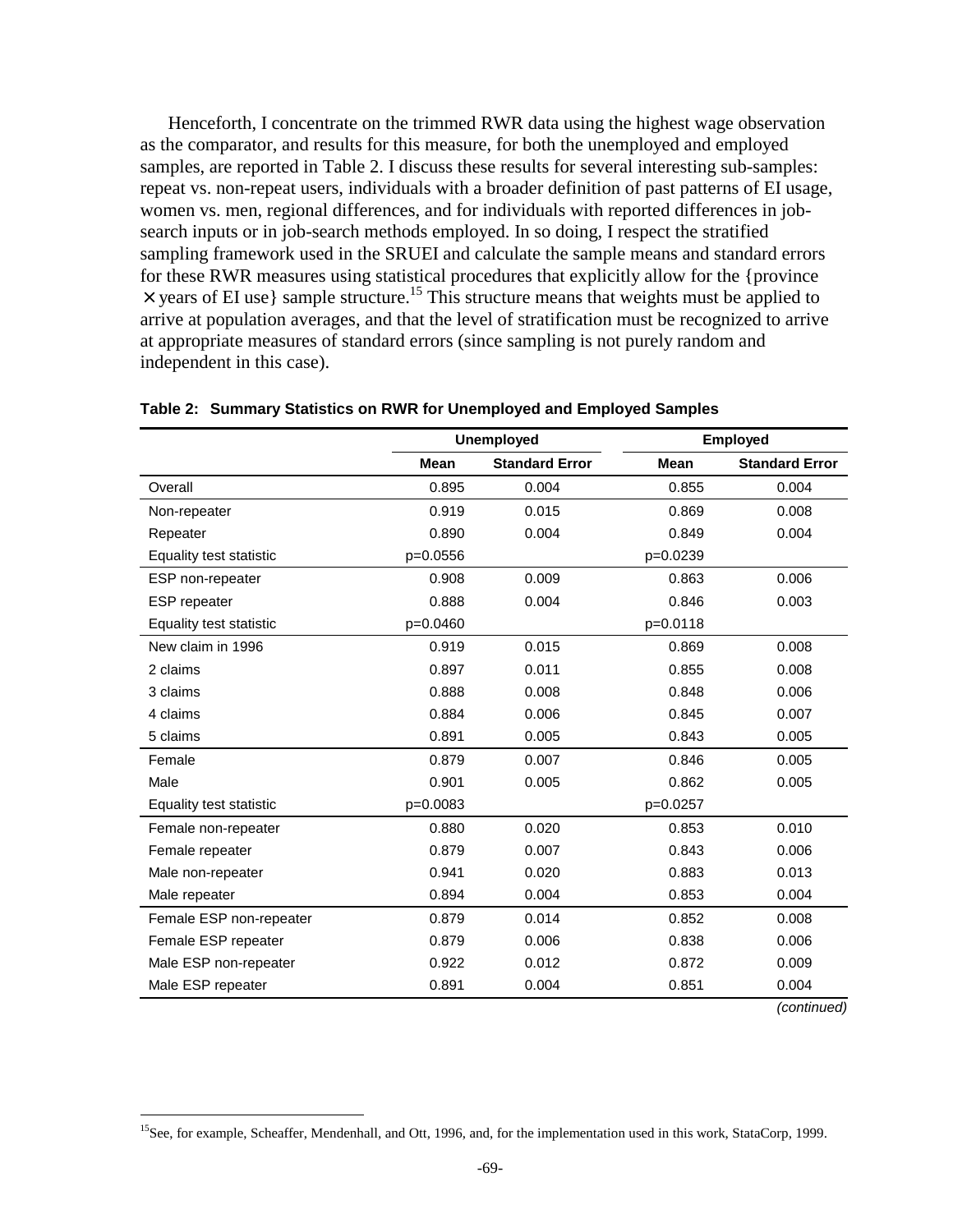|                                       | <b>Unemployed</b> |                       |             | <b>Employed</b>       |
|---------------------------------------|-------------------|-----------------------|-------------|-----------------------|
|                                       | <b>Mean</b>       | <b>Standard Error</b> | <b>Mean</b> | <b>Standard Error</b> |
| Newfoundland                          | 0.896             | 0.009                 | 0.834       | 0.009                 |
| P.E.I.                                | 0.930             | 0.010                 | 0.863       | 0.011                 |
| Nova Scotia                           | 0.911             | 0.009                 | 0.865       | 0.008                 |
| <b>New Brunswick</b>                  | 0.941             | 0.009                 | 0.877       | 0.009                 |
| Quebec                                | 0.901             | 0.008                 | 0.868       | 0.007                 |
| Ontario                               | 0.902             | 0.012                 | 0.852       | 0.007                 |
| Manitoba                              | 0.857             | 0.011                 | 0.830       | 0.008                 |
| Saskatchewan                          | 0.874             | 0.012                 | 0.831       | 0.008                 |
| Alberta                               | 0.865             | 0.015                 | 0.863       | 0.007                 |
| B.C.                                  | 0.842             | 0.010                 | 0.822       | 0.008                 |
| Young (25 and under)                  | 0.919             | 0.016                 | 0.843       | 0.010                 |
| Prime age (25-50)                     | 0.887             | 0.004                 | 0.851       | 0.004                 |
| Older (over 50)                       | 0.905             | 0.008                 | 0.884       | 0.010                 |
| 0-5 search hours                      | 0.882             | 0.007                 | 0.840       | 0.008                 |
| 6-10 search hours                     | 0.885             | 0.009                 | 0.841       | 0.008                 |
| 11-15 search hours                    | 0.890             | 0.020                 | 0.850       | 0.013                 |
| 16-20 search hours                    | 0.854             | 0.012                 | 0.854       | 0.011                 |
| More than 20 search hours             | 0.899             | 0.017                 | 0.887       | 0.019                 |
| Some search through CEC               | 0.881             | 0.006                 | 0.846       | 0.005                 |
| Some search through private<br>agency | 0.887             | 0.015                 | 0.876       | 0.013                 |
| Some search through union             | 0.810             | 0.009                 | 0.789       | 0.010                 |
| Some search through employers         | 0.881             | 0.005                 | 0.851       | 0.005                 |
| Some search through friends           | 0.880             | 0.005                 | 0.850       | 0.005                 |
| Some search through ads               | 0.874             | 0.007                 | 0.848       | 0.006                 |

#### **Table 2: Summary Statistics on RWR for Unemployed and Employed Samples (Cont'd)**

Note: All results are based on the author's calculations using weighted data from the SRUEI. For statistical results,  $\sim$  denotes a coefficient that is statistically different from zero at the five percent level and \* denotes a coefficient that is statistically different from zero at the one percent level.

Among the unemployed group, I address two types of repeat use measures. The first, termed "Repeater" is a measure of whether the individual had recorded a claim in *any* other year (1992 onwards) prior to the 1996 claim that put the individual in the sampling frame. The second, termed "ESP Repeater," is an attempt to be closer to the repeat user criterion that was actually implemented in the ESP, the relevant provision being that the individual had filed a EI claim in *each* of the preceding three years. Accordingly, an individual is classified in this analysis as an ESP repeater if he or she had three or more years of EI receipt (defined as initiating new claims in each year), and as an ESP non-repeater otherwise.<sup>16</sup> For the simple repeat use measure, the mean RWR drop from 0.919 for non-repeaters to 0.890 for repeaters, with analogous drops of the median, but for the ESP measure — whereby fewer individuals are classified as repeaters — the drop is less sizeable for both of these measures of central tendency. Based on this first inspection of the RWRs in the data, there is no apparent reason

<sup>16</sup>Note that this criterion of three or more claims within the five calendar years in the 1992–96 window does *not* match exactly the three claims in the *preceding* three years used by ESP, however.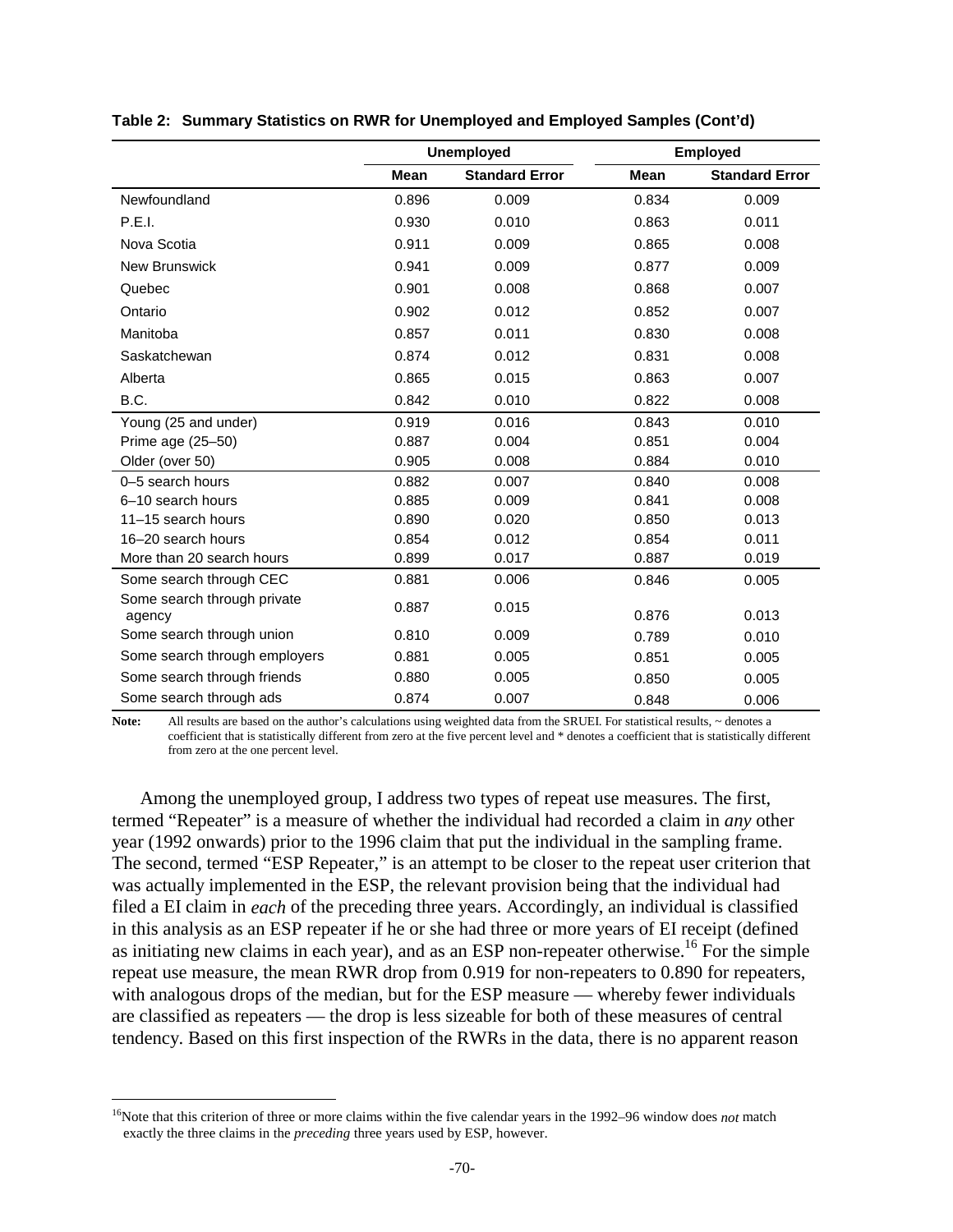to think that repeat users are more reluctant to lower their reservation wages than nonrepeaters. If anything, it appears the converse may be true.

The disaggregated data based on the past EI claim record reinforces this conclusion, with unemployed individuals with a new claim in 1996 having the highest mean RWR, and with lower RWRs on average for those with 2–5 past claims; the decline in the RWR, however, is not monotonic in the number of past claims, and is probably better viewed as being essentially flat in the number of claims, given that more than one claim has been made.

Variation by sex indicates that unemployed men have a higher mean RWR than unemployed women, a difference that is statistically significant. When I focus on repeat use for each sex group, the interesting result is that *all* of the difference according to the repeat use measures derives from the men while, for women, the mean RWRs are the same for the repeater/non-repeater groups (and for those following the ESP-based definitions). In no case, though, do unemployed repeat users of EI have lower average RWRs than the non-repeat users in the same population sub-group.

The provincial variation in Table 2 is also quite modest for the unemployed sample, ranging from 0.842 in B.C. to 0.941 in New Brunswick, with a weak pattern of lower reservation wage ratios as one moves west. By age, the young and the old portions of the population have higher RWRs than the middle prime age unemployed group, differences that are statistically significant.

Finally among the unemployed group, I compare the mean RWRs according to various realized dimensions of the job-search process. First, I examine the reported average weekly hours spent engaged in job search and I study RWRs for five groupings of these hours. For the three lowest groupings  $(0-5$  hours,  $6-10$  hours, and  $11-15$  hours), there is essentially no difference in the average RWRs. However, the mean RWR is lowest for the group with 16– 20 hours of reported job search but highest for the top group with over 20 hours of search. Of course, *both* the reservation wage *and* the number of hours of job search are properly viewed as endogenous variables, jointly chosen by the individual searcher, and in general the theory of optimal job search does not give a prediction on what the relationship between these two variables would be in equilibrium. $17$ 

Second, I examine whether the RWR is different for unemployed individuals who use different job-search methods, noting that an individual can report use of more than one such method. In fact, in the SRUEI data, the mean number of methods used, of the six listed in Table 2, is 3.36, so the statistics for the mean RWRs are certainly not independent.<sup>18</sup> Given this, it is not surprising that the RWR means are quite close to one another, the only exception being job-search through a union, a method that is actually the least used in these data. Again, one should note that these choices of RWR and search method are both properly viewed as endogenous, and do not correspond to the effect on the RWR of, say, requiring a person randomly chosen from the population to use a particular job-search method.

<sup>&</sup>lt;sup>17</sup>Similarly, Jones, 1989b (p. 283), found little apparent relationship between RWRs and reported hours of job search in a study using British data from 1982.<br><sup>18</sup>Holzer, 1987 (p. 604), reports a mean of 3.3 methods used by his unemployed searchers sample.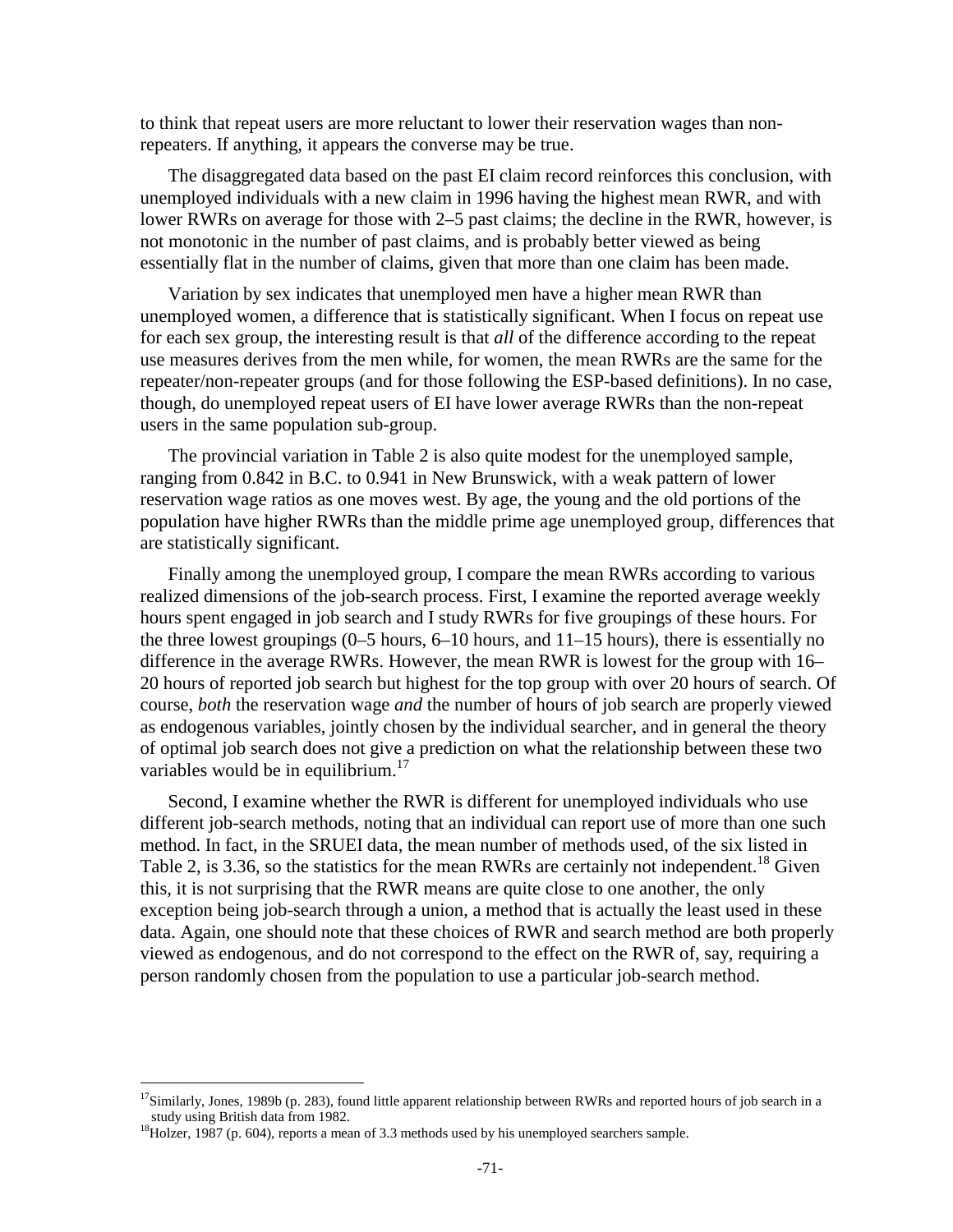### **Employed Sample**

l

A related issue concerning reservation wage behaviour that can be addressed using the SRUEI is comparison of the job-search strategies of the employed and the unemployed. The idea that a significant amount of aggregate unemployment can be explained by workers' optimal job-search decisions permeates much of modern labour and macroeconomics. However, this notion depends critically on the assumption that searching for a new job is more effective while unemployed than while employed. If employed job search were more effective, one would expect unemployed workers to accept even low-quality employment early in a jobless spell, and then continue job search from employment. Most job search would then occur from employment, and workers would have little incentive to remain unemployed while waiting for better job offers than are currently available.

One key difficulty in the assessment of relative job-search efficacy is the difficulty of making inferences about the underlying structural features of interest for job-search models (namely the relative unit job-search costs and technologies in the employed and unemployed job-search regimes) from limited data on job-search outcomes, data that are usually confined to job-finding rates.<sup>19</sup> Unfortunately, most existing empirical studies have paid relatively little attention to this problem, and have simply interpreted higher overall job-finding rates as greater overall job-search "effectiveness." This is not, however, the parameter of interest for most equilibrium job-search models.

Some other difficulties with existing studies of employed and unemployed job search arise whenever there are any unobserved differences in job-search costs or abilities across individuals. Whenever such differences exist, at least two kinds of selection bias can affect the interpretation of differences in job-search outcomes between employed and unemployed searchers. First, since (controlling for observables) individuals who are better job searchers are more likely to be employed at any given time, any sample of the *stock* of employed workers is likely to be composed disproportionately of these better searchers. This could lead to higher job-finding rates among employed than unemployed workers even if the job-search technologies in the two regimes were identical. Second, whenever (as is usually the case) the analysis of employed job search is confined to the sample of employed workers who report that they engaged in any job search, this subsample of employed workers is also likely to differ in unobserved ways from the sample of all employed workers. For example, if only employed workers with the best prospects search for a job, the sample of *searching*, employed workers will be even more positively selected than employed workers in general. More generally, the behaviour and outcomes of the relatively small proportion of employed

 $19B$ lau and Robins, 1990, reported that employed job search was, on average, more productive than unemployed job search, a finding that appeared robust both to endogenous choice of job-search methods and to observed differences between the employed and unemployed searchers. Relatedly, Kahn and Low, 1984, examined employed and unemployed job search and inferred from an ordered logit specification that unemployed search intensity was greater, although this does not speak directly to the question of effectiveness per unit of job-search effort. Holzer, 1987, presented a number of direct measures suggesting a greater effectiveness of unemployed search. Using the NLS-Youth Cohort for 1981, he found that unemployed job searchers used more job-search methods and spent more time in job search than their employed counterparts, and that the unemployed group had lower self-reported reservation wages. Further, these differences played a key role in explaining subsequent reported outcomes such as receipt of a job offer, acceptance of an offer, and the acceptance wage of subsequent employment. Jones and Kuhn, 1997, used data on employed workers under advance notice of layoff to compare job-search behaviour of the employed and the unemployed when both groups have similar future prospects.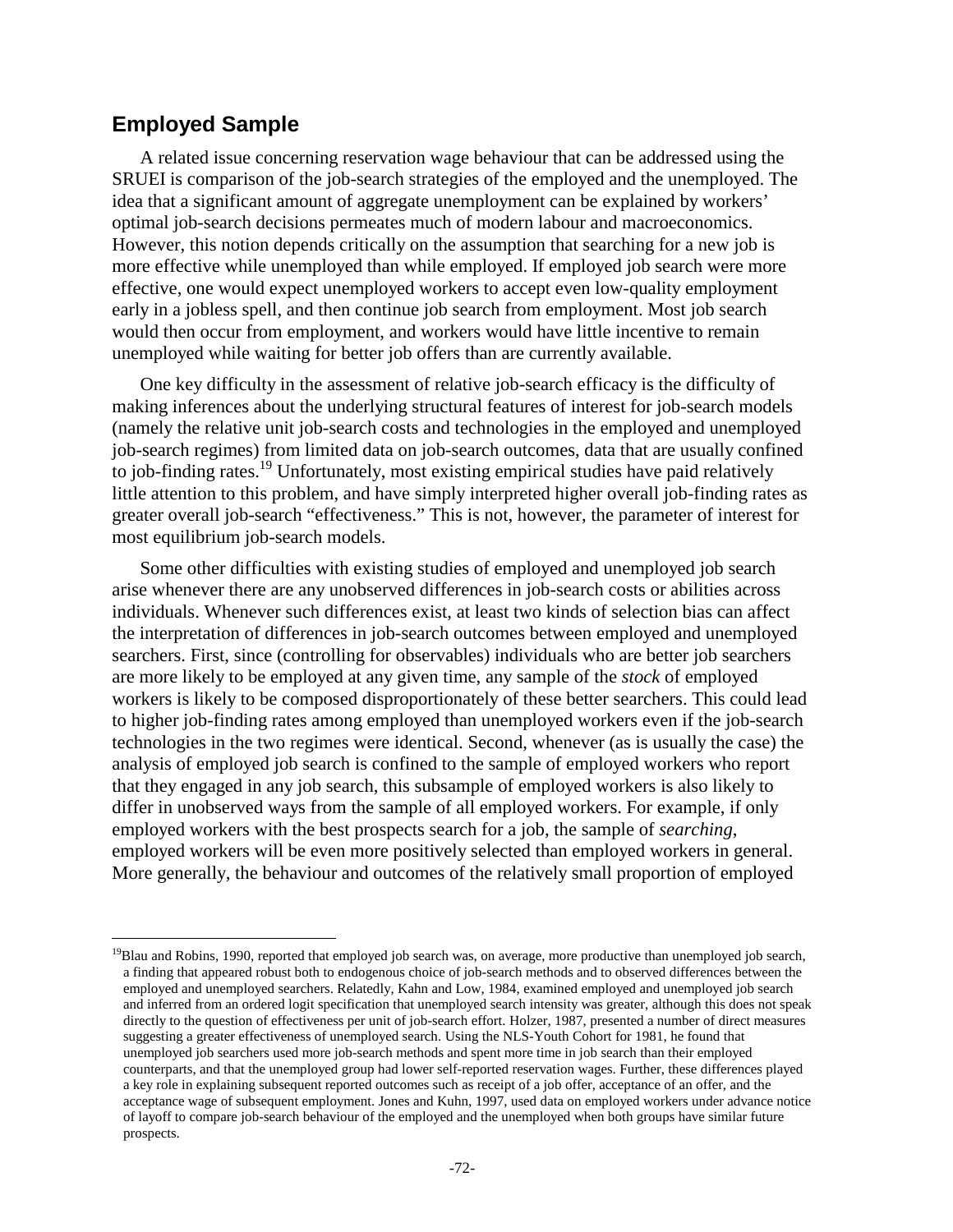workers who *voluntarily choose* to search for a job may be a poor representation of the likely effectiveness of employed job search for a typical member of the sample population.

The particular contribution that the SRUEI can make to this literature stems from the fact that, unusually, this survey yields direct observations on self-reported reservation wages for both the employed and the unemployed samples. The discussion is thus closest to the earlier work by Holzer (1987) in that it uses self-reported reservation wage data although, unlike Holzer, we do not have follow-up information subsequent to the survey to match up these self-reports with realized outcomes.

In the final two columns of Table 2, therefore, I present a variety of sample statistics on RWRs reported by the employed sample, analogous to those discussed for the unemployed group. The mean of 0.855 lies well below one and is also clearly below the level for the unemployed sample (0.895). There are small but significant differences between the repeater and non-repeater groups in this population, and similar differences for the ESP-repeater and ESP-non-repeater groups. On both definitions, the employed repeat users have lower RWRs than the non-repeat users, as previously found for the unemployed group. Looking at the breakdown of these groups, it is apparent that most of the differences in mean RWR by past claim history — which underlies the two repeater definitions, of course — stems from the higher RWR of those who had *never* had a EI claim in the 1992–96 period, with little apparent difference among those groups with 2–5 claims. This is similar to findings from the unemployed sample.

With regard to the other subsamples, women have somewhat lower RWRs than men, echoing the finding from the unemployed RWRs, and the difference between repeaters and non-repeaters is markedly more pronounced for men than for women. Provincially, the survey-based means do not display any strong pattern for the employed sample.

Across different levels and types of reported job search, there is little indication that employed RWRs vary a lot by job-search hours, the possible exception being that RWRs are highest for those in the highest level of job search (over 20 hours per week). As with the unemployed statistics, the lowest RWR is associated with search through a union but, as in the unemployed case more generally, there is little difference of RWRs across the various job-search methods reported.

### **Distributions of RWRs**

Lastly, I also report evidence on the overall distribution of the RWRs for both the unemployed and the employed samples. The reason for doing this is that the shapes of the distribution on RWRs could influence behaviour in an important way, even if the means were the same; one such example would occur if one distribution were much more tightly concentrated than another. Table 3 gives the distribution of RWRs for the repeat user and the non-repeat user samples, using both definitions of repeat use and for both the unemployed and employed samples. I report five percentiles from the empirical cumulative distribution function (c.d.f.) of the RWR for these four groups (non-repeat, repeat, ESP non-repeat, ESP repeat). For the measure of any repeat usage, the c.d.f. for the non-repeat users lies above that for the repeaters, except at the very bottom of the distribution, and the same pattern is evident for the ESP-repeater measure. However, the differences at the various percentiles are quite small. Figures 1 and 2 graph estimated kernel densities for the RWRs for these groups, and the closeness of the two functions in each case is apparent. Both types of repeaters tend to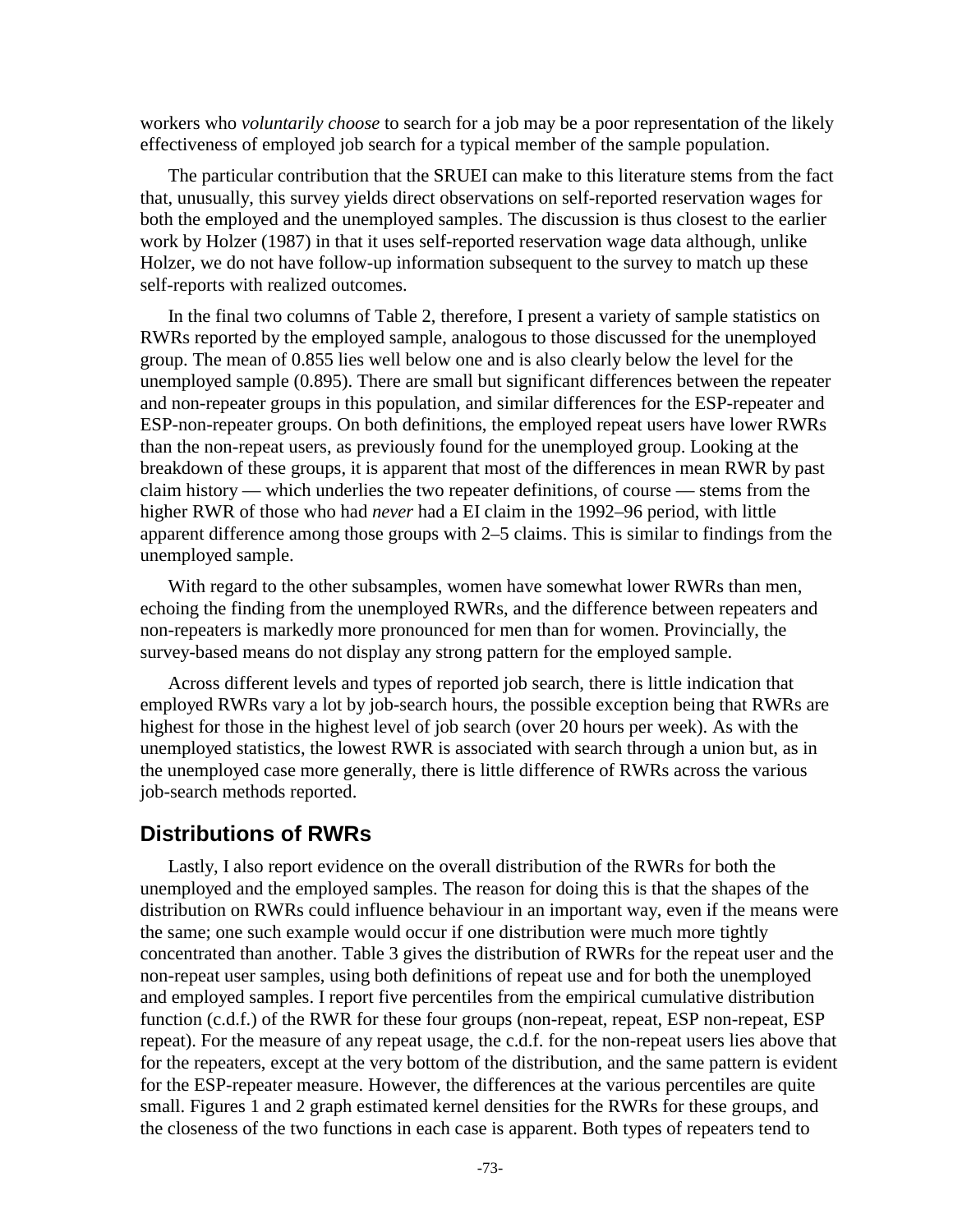have slightly higher densities in the region for RWR<1.0, and slightly lower densities above 1.0, but the differences are never large. Again, there is no clear evidence that the repeat users have higher RWRs than the rest of the population. For the employed group, similar conclusions are apparent for both repeat user definitions.

|                          |       |       | <b>Percentile</b> |       |       |
|--------------------------|-------|-------|-------------------|-------|-------|
| Variable                 | 10    | 25    | 50                | 75    | 90    |
| <b>Unemployed Sample</b> |       |       |                   |       |       |
| Non-repeat user          | 0.607 | 0.765 | 0.923             | 1.000 | 1.200 |
| Repeat user              | 0.603 | 0.750 | 0.899             | 1.000 | 1.111 |
| ESP non-repeater         | 0.615 | 0.762 | 0.905             | 1.000 | 1.200 |
| <b>ESP</b> repeater      | 0.600 | 0.741 | 0.900             | 1.000 | 1.100 |
| <b>Employed Sample</b>   |       |       |                   |       |       |
| Non-repeat user          | 0.583 | 0.727 | 0.891             | 1.000 | 1.099 |
| Repeat user              | 0.550 | 0.705 | 0.864             | 1.000 | 1.025 |
| ESP non-repeater         | 0.571 | 0.724 | 0.884             | 1.000 | 1.067 |
| <b>ESP</b> repeater      | 0.556 | 0.700 | 0.857             | 1.000 | 1.015 |

#### **Table 3: Empirical c.d.f. of RWR**

Note: All results are based on the author's calculations using weighted data from the SRUEI. For statistical results, ~ denotes a coefficient that is statistically different from zero at the five percent level and \* denotes a coefficient that is statistically different from zero at the one percent level.



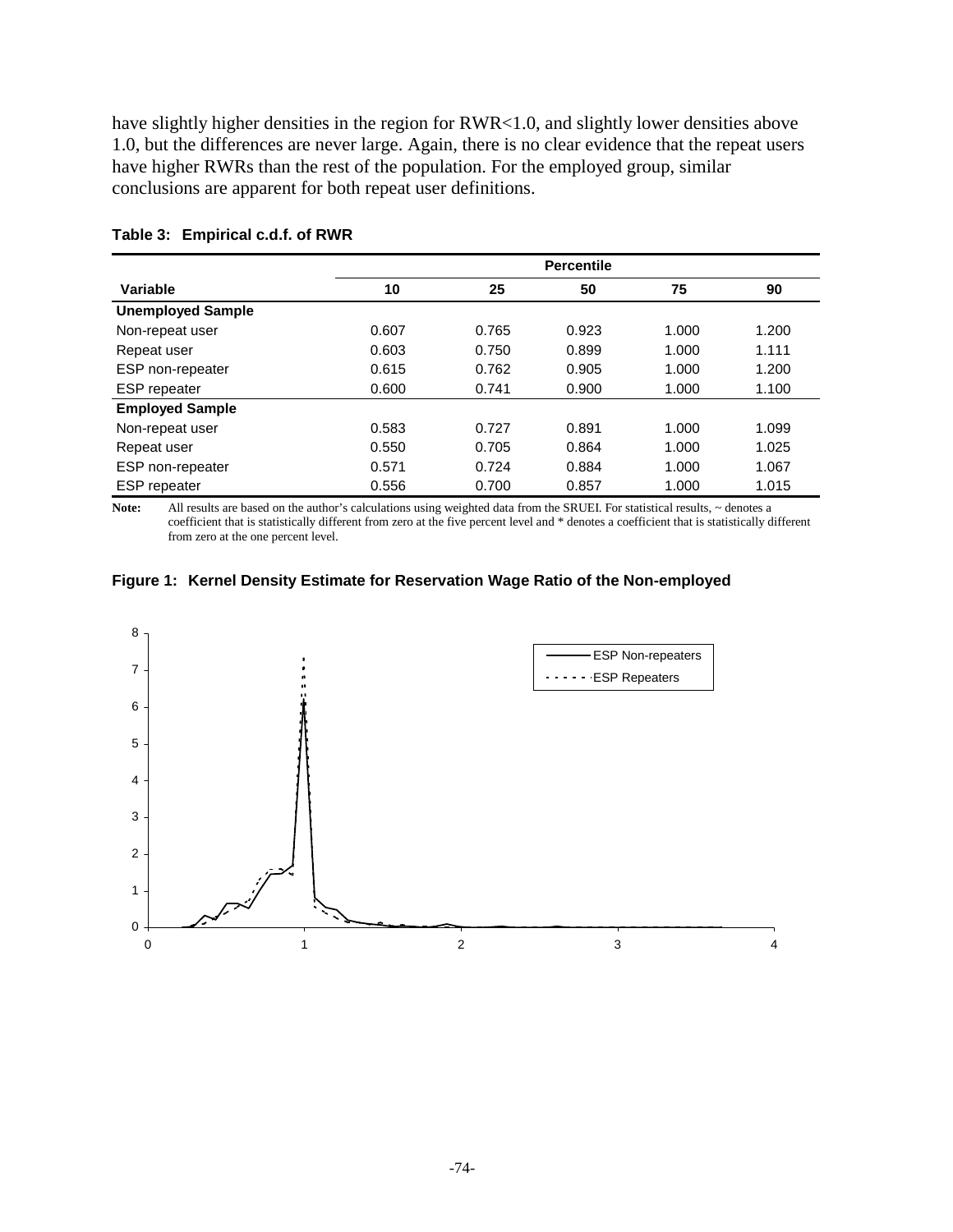**Figure 2: Kernel Density Estimate for Reservation Wage Ratio of the Non-employed** 



In addition, I have graphed the density estimate for the employed sample together with that for the unemployed sample. These estimates are presented in Figure 3. Both densities are highly concentrated at and just below 1.0, with almost equal height peaks just below 1.0. The employed group density is slightly higher at almost all estimated points in the 0.25–1.0 range, offset by clearly lower densities in the 1.0–1.5 range, and at higher values of the densities' support there are just a few outliers and essentially no difference between the two samples. This finding of lower employed RWRs contrasts with that of Holzer, and may be the result of different sampling schemes in the two studies.

**Figure 3: Kernel Density Estimate for Reservation Wage Ratio — Employed and Unemployed Samples** 

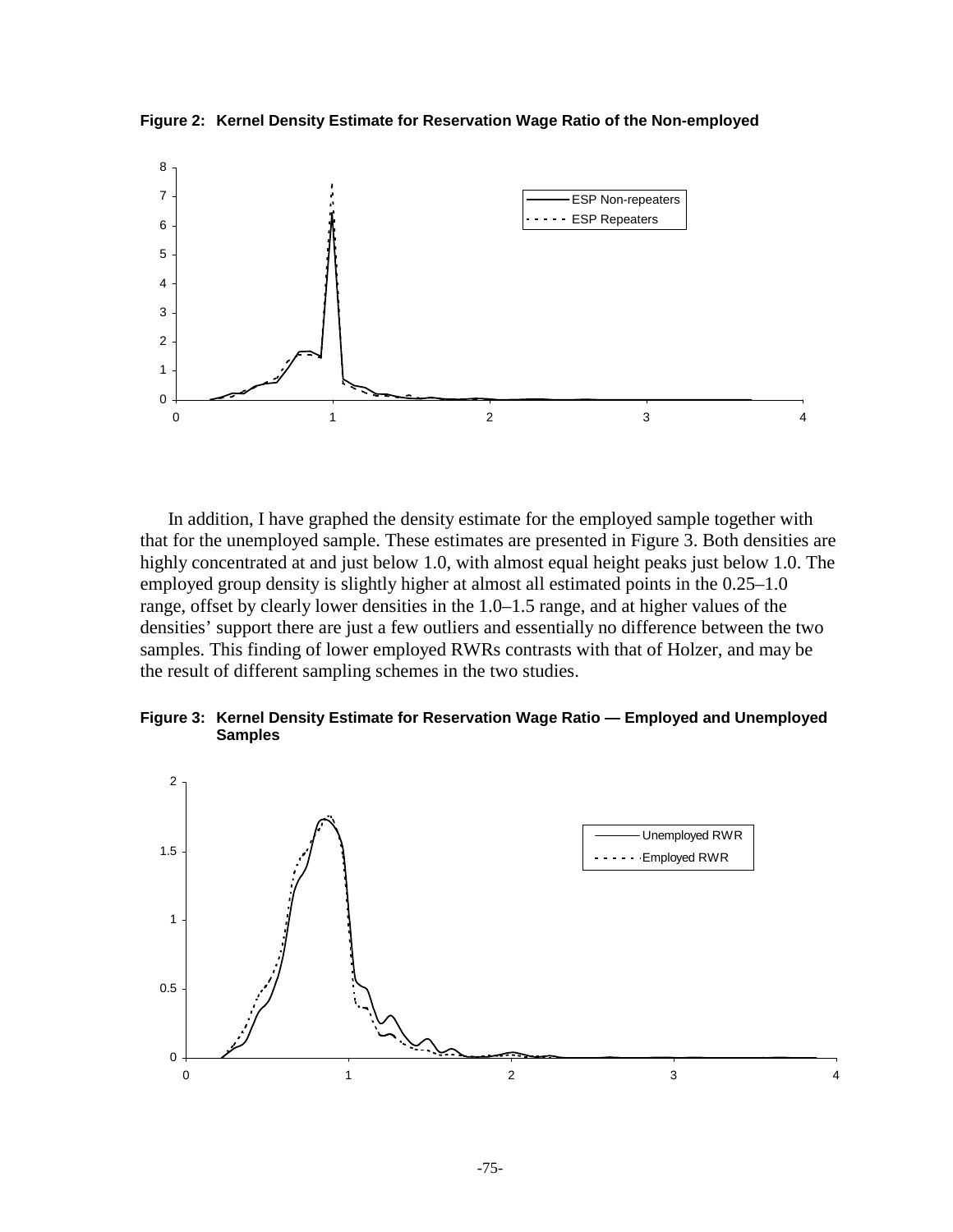### **THE DETERMINANTS OF RESERVATION WAGES**

I now turn to investigate the determinants of reservation wages. It is instructive to compare the structure of reservation wages with those of market wages — as represented here by the individual's own past wage observation — as well as to examine the determinants of their ratio, the RWR as discussed above. At the outset, we should note that any standard model of optimal job search<sup>20</sup> will have the property that *all* factors in the model contribute to the determination of the optimal reservation wage. This general result hence includes anything that affects the nature of the perceived wage offer distribution, such as region or education level, as well as anything that affects the agent's decisions, given that offer distribution, such as the "cost" of job search and of being unemployed, the discount rate, and the perceived arrival rate of job offers. If the cost of job search and of being unemployed depends on past experience (and on repeat use of EI), it may prove difficult to think that such cost represents a set of exogenous regressors, however, and the results should be interpreted with this caveat in mind.

My basic strategy is to regress the RWR, the self-reported reservation wage, and the individual's past wage, on a set of explanatory variables. Throughout these results, I use the common sample whereby these three dependent variables (and any explanatory variables used) are observed, so the samples are the same for the three columns in any one Table of these results. Also, I use survey-based regression techniques that allow for the stratified and weighted nature of the sample (StataCorp, 1999). Finally I, for the most part, report here the results from estimating these models in levels, although I have also investigated a variety of other specifications, including estimation in logarithms with and without imposing that the logarithm of the past wage has a coefficient of one. Where important, I also comment on the results from the log reservation wage specification in the discussion below.<sup>21</sup>

I begin by regressing the RWR, the reservation wage itself, and the past wage, on a dummy variable for repeater status, and these results are summarized in Table 4. The repeater variable has a positive coefficient in both wage level equations, with a larger effect for the past wage equation than for the reservation wage itself. This tendency to find similar effects in the two equations, models 2 and 3 respectively in Table 4, is a common one in this work, and it is typically accompanied by the reservation wage displaying *attenuated coefficients*, so that the slope of each respective effect is flatter in model 2. When I look at the ratio, that is the RWR in model 1 of the Table, the net effect is slightly negative, but this effect from repeater status is not significant at the five percent level. Note also that all three equations explain only a small fraction of the observed variation in the data, as evidenced by the small R-squared values.

Repeating this initial investigation for the ESP-repeater variable, which embodies a more stringent notion of repeater status requiring multiple past years of claims, the effects are very similar and are reported in Table 5. Both wage equations have a positive and significant coefficient on ESP repeater, the reservation wage variable has a smaller overall effect, and

<sup>&</sup>lt;sup>20</sup>See, for example, the exposition of a straightforward case in Jones, 1989a (pp. 230–1), the stationary model in Jones, 1988,

the simultaneous model of Lancaster, 1985, and the survey in Devine and Kiefer, 1991.<br><sup>21</sup>This logarithmic specification corresponds more closely to that in Jones, 1989a, while the levels and ratio specifications follow those of Feldstein and Poterba, 1984. I give some example results using the logarithmic models below.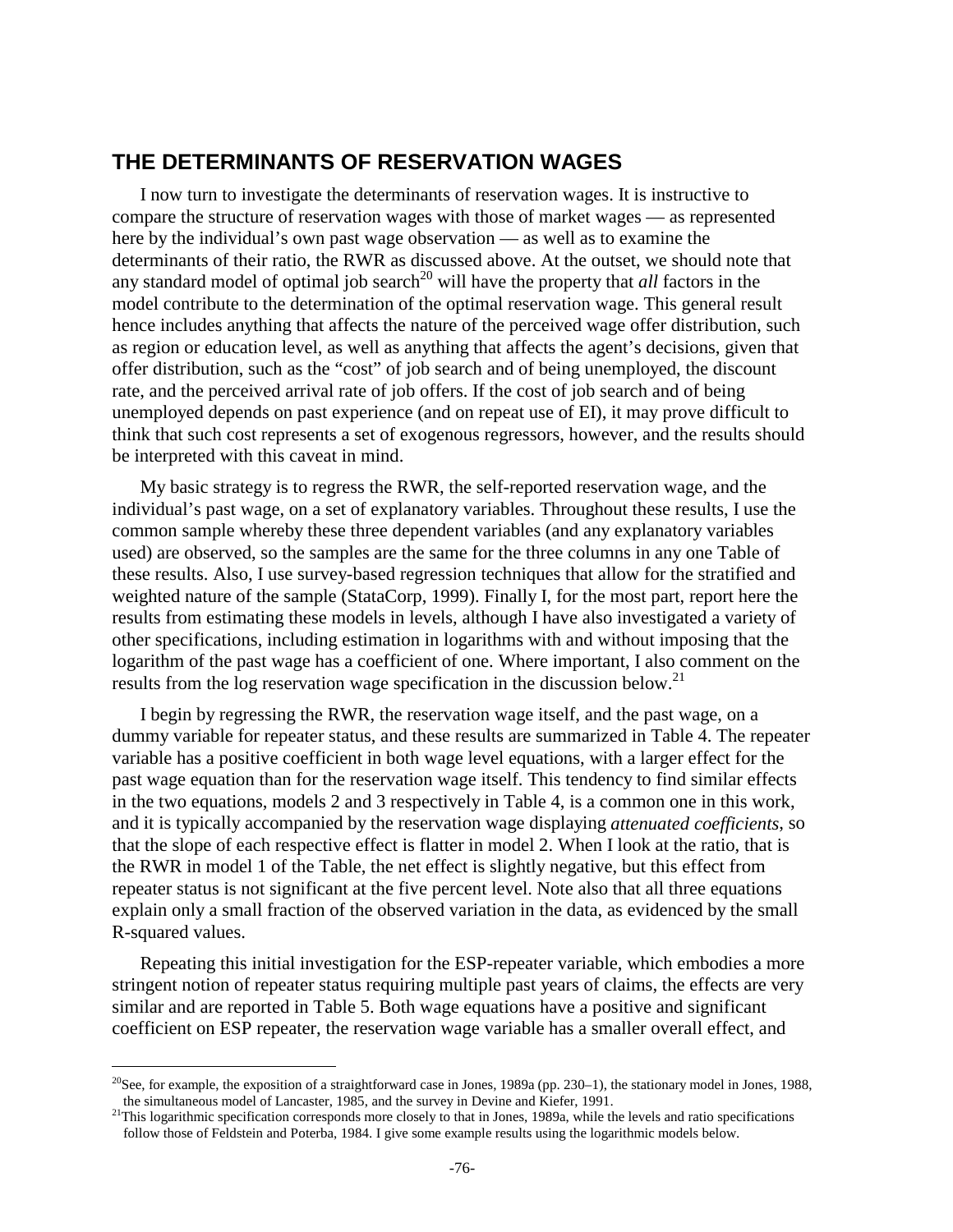the RWR has a small, negative but marginally insignificant coefficient. Again, little of the variation in these variables is explained by the ESP-repeater variable.

| Model              |            | 2                | 3         |
|--------------------|------------|------------------|-----------|
| N                  | 7,737      | 7,737            | 7,737     |
| Dependent variable | <b>RWR</b> | Reservation wage | Past wage |
| Constant           | $0.919$ *  | 10.160 *         | 11.669 *  |
|                    | (0.015)    | (0.237)          | (0.293)   |
| Repeater           | $-0.028$   | $1.789$ *        | $2.467$ * |
|                    | (0.015)    | (0.250)          | (0.309)   |
| R-squared          | 0.002      | 0.019            | 0.023     |

#### **Table 4: Determinants of Unemployed RWRs, Reservation Wages, and Past Wages — Basic Model for Repeaters**

Note: All results are based on the author's calculations using weighted data from the SRUEI. For statistical results, ~ denotes a coefficient that is statistically different from zero at the five percent level and \* denotes a coefficient that is statistically different from zero at the one percent level.

#### **Table 5: Determinants of Unemployed RWRs, Reservation Wages, and Past Wages — Basic Model for ESP Repeaters**

| Model               |            | 2                | 3          |  |
|---------------------|------------|------------------|------------|--|
| N                   | 7,737      | 7,737            | 7,737      |  |
| Dependent variable  | <b>RWR</b> | Reservation wage | Past wage  |  |
| Constant            | $0.908$ *  | $10.583$ *       | $12.277$ * |  |
|                     | (0.009)    | (0.179)          | (0.221)    |  |
| <b>ESP Repeater</b> | $-0.019$   | $1.620$ *        | $2.195$ *  |  |
|                     | (0.010)    | (0.192)          | (0.239)    |  |
| R-squared           | 0.001      | 0.024            | 0.028      |  |

Note: All results are based on the author's calculations using weighted data from the SRUEI. For statistical results,  $\sim$  denotes a coefficient that is statistically different from zero at the five percent level and \* denotes a coefficient that is statistically different from zero at the one percent level.

In the analogous logarithmic models (the results of which are not reported in detail here but which are available upon request), when the dependent variable is the log of the RWR, the repeater effect and the ESP-repeater effect are both negative and insignificantly different from zero. When the dependent variable is the log reservation wage and the log past wage is included as an explanatory variable, the unconstrained coefficient on the past wage variable is about 0.69, rather than the 1.00 implied by the RWR specification.<sup>22</sup> In each case, the coefficient on the repeater variable (and on the ESP-repeater variable) is small but positive and, as in the levels results, is larger in the equation for the logarithm of the past wage.

 $^{22}$ A referee has suggested that this result of a 0.69 coefficient on the past wage variable be interpreted as a test of the RWR specification, which implicitly imposes a coefficient of 1.00. My view on this is agnostic, which is why I also report some logarithmic specification results below. Since much of the literature has focussed on the nature of the RWRs themselves, however, I also wanted to report a direct investigation of their determinants in the ratios model.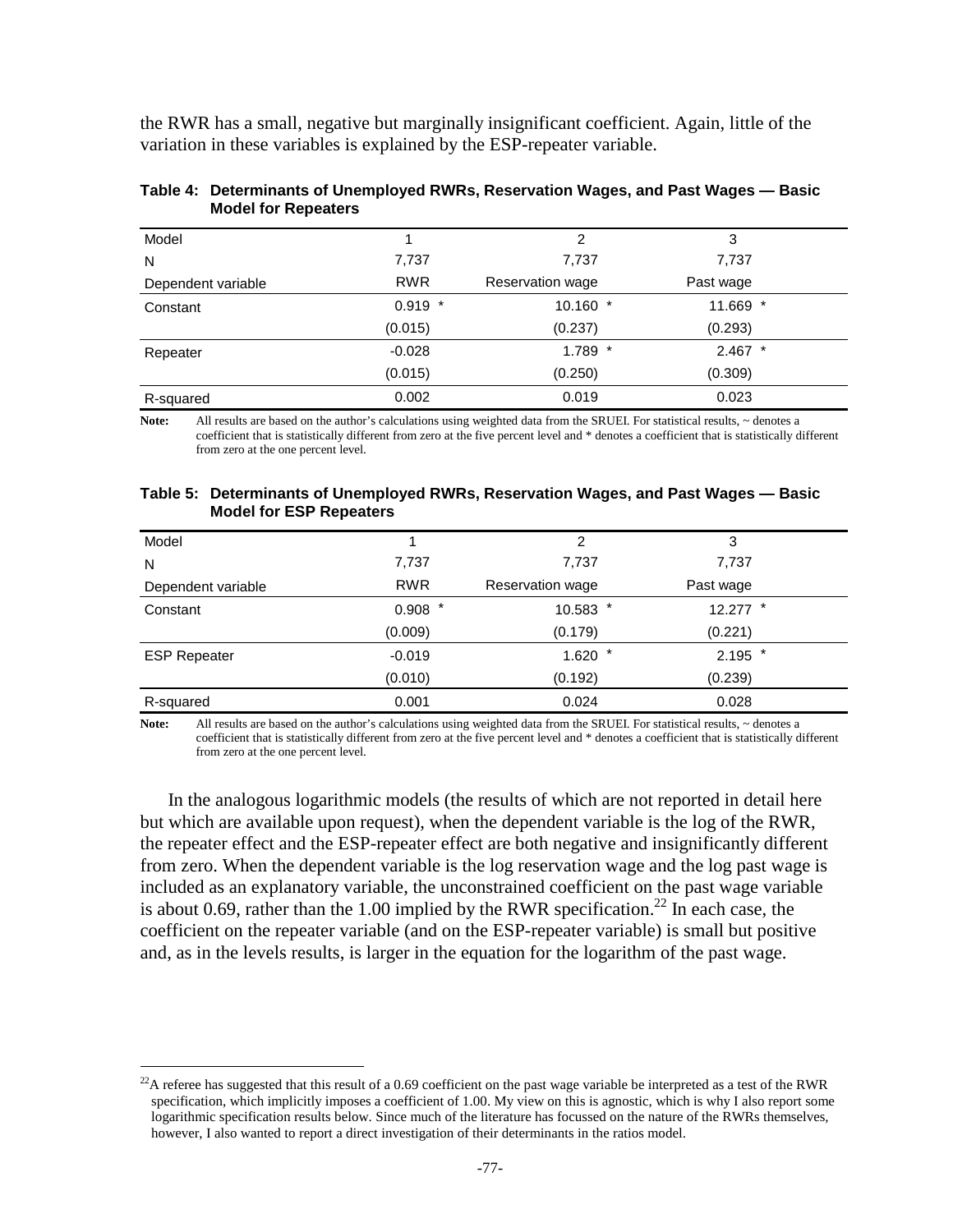I also estimate models based on the number of years of past EI receipt, rather than forcing the effect from repeat usage to be either 0 or 1, and the results are again similar. Years of past use have a positive and significant coefficient in both levels wages equations in Table 6 (and also in the analogous logarithmic models), with a larger effect on the past wage than on the reservation wage, but the effect on the RWR is small, negative, and not significantly different from zero at the five percent level.

| Model              |            | 2                | 3         |  |
|--------------------|------------|------------------|-----------|--|
| N                  | 7,737      | 7,737            | 7,737     |  |
| Dependent variable | <b>RWR</b> | Reservation wage | Past wage |  |
| Constant           | $0.914$ *  | $9.879$ *        | 11.388 *  |  |
|                    | (0.013)    | (0.234)          | (0.290)   |  |
| Years of El        | $-0.006$   | $0.539$ *        | $0.711$ * |  |
|                    | (0.003)    | (0.057)          | (0.071)   |  |
| R-squared          | 0.001      | 0.026            | 0.028     |  |

| Table 6: Determinants of Unemployed RWRs, Reservation Wages, and Past Wages - Basic |  |  |
|-------------------------------------------------------------------------------------|--|--|
| <b>Model for Years of El Receipt</b>                                                |  |  |

Note: All results are based on the author's calculations using weighted data from the SRUEI. For statistical results, ~ denotes a coefficient that is statistically different from zero at the five percent level and \* denotes a coefficient that is statistically different from zero at the one percent level.

I next examine whether these results differ once a richer set of controls is introduced. The first such specification has a standard set of family-based demographics, in addition to the repeater or ESP-repeater variables, and are reported in tables 7 and 8. With these controls, the repeater effect is now negative and on the margin of significance at the five percent level, being just significant in Table 7 (using the weaker definition of repeater) but just insignificant in Table 8 (using the ESP-based definition that requires multiple past years of claims). This finding is consistent with the evidence that showed lower RWRs for individuals with past claims. The fact that this effect persists when these demographic controls are present means that the effect is not driven exclusively by the particular observed demographics of the repeater population. Again, it raises some questions about an analysis based on inflexible reservation wage behaviour of the repeater group. Of the demographic controls, age and being male both exert a positive effect on the past wage and the reservation wage, with the coefficients in the past wage equation being slightly larger than those in the reservation wage model, but the effect of children in the household is apparently small. These results also hold up in the logarithmic models, with the coefficients being clearly larger in the log past wage specification than in the reservation wage equation, and with the repeater effects being negative and just insignificant at the five percent level.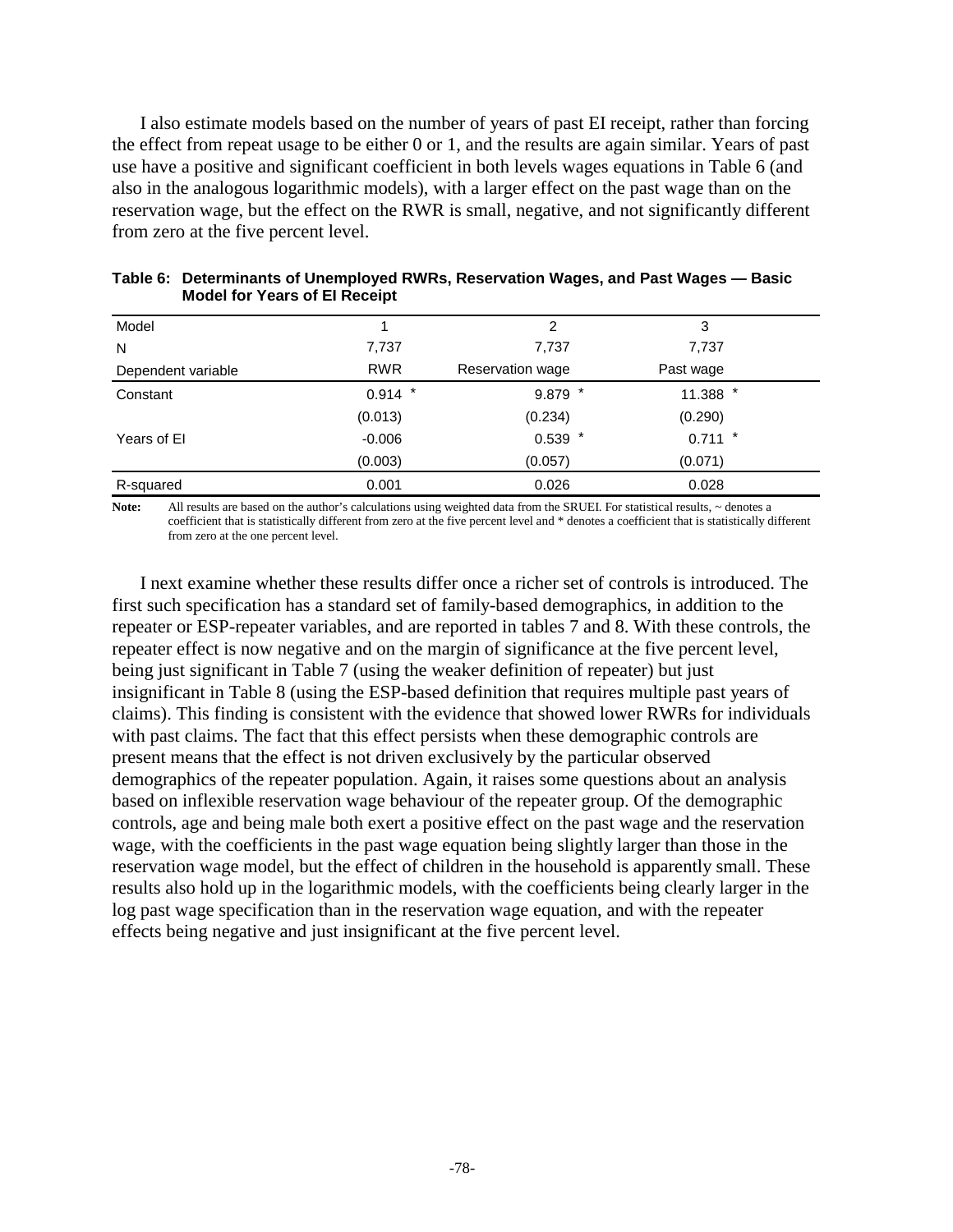| Model                | 1          | $\overline{2}$   | 3         |
|----------------------|------------|------------------|-----------|
| N                    | 7,544      | 7,544            | 7,544     |
| Dependent variable   | <b>RWR</b> | Reservation wage | Past wage |
| Constant             | $0.901$ *  | $5.055$ *        | 6.159 $*$ |
|                      | (0.023)    | (0.335)          | (0.459)   |
| Repeater             | $-0.032 -$ | $0.925$ *        | $1.505$ * |
|                      | (0.016)    | (0.260)          | (0.334)   |
| Age                  | 0.000      | $0.064$ *        | $0.065$ * |
|                      | (0.000)    | (0.008)          | (0.010)   |
| Male                 | $0.022 -$  | 4.034 *          | 4.313 $*$ |
|                      | (0.009)    | (0.139)          | (0.199)   |
| Spouse 1996          | 0.004      | $1.066 -$        | 1.008     |
|                      | (0.020)    | (0.460)          | (0.545)   |
| Spouse 1997          | $-0.019$   | $-0.489$         | $-0.078$  |
|                      | (0.020)    | (0.463)          | (0.543)   |
| Children $<$ 2 years | 0.025      | $0.651 -$        | 0.252     |
|                      | (0.017)    | (0.265)          | (0.324)   |
| Children 2-5 years   | $-0.008$   | 0.029            | 0.191     |
|                      | (0.009)    | (0.154)          | (0.221)   |
| Children 6-12 years  | $-0.002$   | 0.121            | 0.152     |
|                      | (0.006)    | (0.106)          | (0.138)   |
| Children 13-17 years | $-0.006$   | 0.001            | 0.135     |
|                      | (0.008)    | (0.118)          | (0.159)   |
| R-squared            | 0.006      | 0.166            | 0.13      |

#### **Table 7: Determinants of Unemployed RWRs, Reservation Wages, and Past Wages — Basic Model for Repeater With Demographics**

Note: All results are based on the author's calculations using weighted data from the SRUEI. For statistical results,  $\sim$  denotes a coefficient that is statistically different from zero at the five percent level and \* denotes a coefficient that is statistically different from zero at the one percent level.

#### **Table 8: Determinants of Unemployed RWRs, Reservation Wages, and Past Wages — Basic Model for ESP Repeater With Demographics**

| Model                | 1          | $\overline{2}$               | 3         |
|----------------------|------------|------------------------------|-----------|
| N                    | 7,544      | 7,544                        | 7,544     |
| Dependent variable   | <b>RWR</b> | Reservation wage             | Past wage |
| Constant             | $0.888*$   | $5.441$ *                    | 6.789 $*$ |
|                      | (0.020)    | (0.299)                      | (0.415)   |
| <b>ESP</b> repeater  | $-0.020$   | $0.784$ *                    | $1.247$ * |
|                      | (0.010)    | (0.207)                      | (0.263)   |
| Age                  | 0.000      | 0.061<br>$\boldsymbol{\ast}$ | $0.061$ * |
|                      | (0.000)    | (0.008)                      | (0.011)   |
| Male                 | $0.022 -$  | 4.015 $*$                    | 4.285 *   |
|                      | (0.009)    | (0.144)                      | (0.204)   |
| Spouse 1996          | 0.004      | $1.038 -$                    | 0.962     |
|                      | (0.019)    | (0.467)                      | (0.543)   |
| Spouse 1997          | $-0.020$   | $-0.476$                     | $-0.054$  |
|                      | (0.019)    | (0.468)                      | (0.542)   |
| Children $<$ 2 years | 0.025      | $0.646 -$                    | 0.243     |
|                      | (0.017)    | (0.266)                      | (0.325)   |

(continued)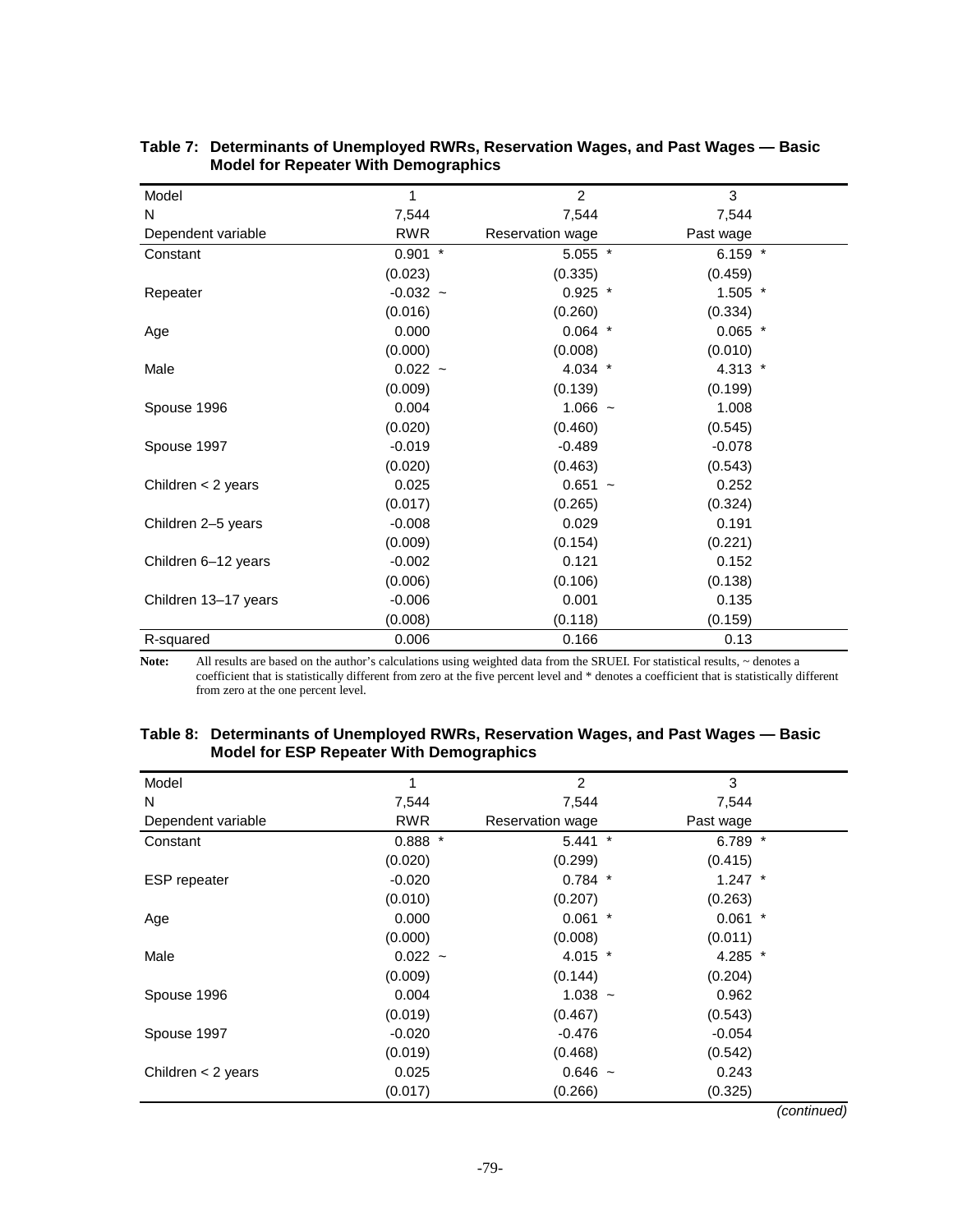| Model                |            | 2                | 3         |  |
|----------------------|------------|------------------|-----------|--|
| N                    | 7.544      | 7,544            | 7.544     |  |
| Dependent variable   | <b>RWR</b> | Reservation wage | Past wage |  |
| Children 2-5 years   | $-0.008$   | 0.004            | 0.153     |  |
|                      | (0.009)    | (0.156)          | (0.223)   |  |
| Children 6-12 years  | $-0.002$   | 0.116            | 0.143     |  |
|                      | (0.006)    | (0.108)          | (0.140)   |  |
| Children 13-17 years | $-0.006$   | $-0.002$         | 0.129     |  |
|                      | (0.008)    | (0.118)          | (0.156)   |  |
| R-squared            | 0.005      | 0.166            | 0.13      |  |

#### **Table 8: Determinants of Unemployed RWRs, Reservation Wages, and Past Wages — Basic Model for ESP Repeater With Demographics (Cont'd)**

Note: All results are based on the author's calculations using weighted data from the SRUEI. For statistical results, ~ denotes a coefficient that is statistically different from zero at the five percent level and \* denotes a coefficient that is statistically different from zero at the one percent level.

When I add a set of educational control variables, a dummy for the Canadian-born, and an indicator of whether (self-reported) health limitations restrict employment activities, the results with these "expanded demographics" are shown in Table 9. Analogous results were obtained for the ESP-repeater measure and, for brevity, those additional results are not reported in full here. Relative to the previous set of results, the addition of these variables (with completed secondary education being the omitted category) acts to raise the repeater (and the ESP-repeater) coefficient, but still with a larger effect on the past wage than on the reservation wage. Thus, the RWR ends up being negatively affected by repeater status, significantly on the weak definition of repeater in Table 9 (and insignificantly on the stronger ESP-based definition). Interestingly, in both logarithmic models, the repeater/ESP-repeater effect is negative in the reservation wage equation, controlling for the log of the past wage. Of the new control variables in this table, lower levels of education exert a strong negative effect on the reservation wage, effects that are more significant than those in the past wage equation, while health limitations have a clear negative effect on both past and reservation wages. Most of these effects are fairly equal in size in the two levels equations, though, so they do not add up to a large effect on the RWR overall.

| Model              |            | 2                | 3         |
|--------------------|------------|------------------|-----------|
| N                  | 5,274      | 5,274            | 5,274     |
| Dependent variable | <b>RWR</b> | Reservation wage | Past wage |
| Constant           | $1.018$ *  | $5.369$ *        | 4.951 *   |
|                    | (0.072)    | (0.821)          | (1.104)   |
| Repeater           | $-0.027 -$ | $1.340*$         | $2.045$ * |
|                    | (0.017)    | (0.302)          | (0.411)   |
| Age                | 0.000      | $0.078$ *        | $0.086$ * |
|                    | (0.001)    | (0.010)          | (0.013)   |
| Male               | $0.026 -$  | $4.224$ *        | 4.472 $*$ |
|                    | (0.010)    | (0.177)          | (0.241)   |
| Spouse 1996        | 0.005      | $1.417 -$        | $1.487 -$ |
|                    | (0.024)    | (0.591)          | (0.651)   |

#### **Table 9: Determinants of Unemployed RWRs, Reservation Wages, and Past Wages — Basic Model for Repeater With Expanded Demographics**

(continued)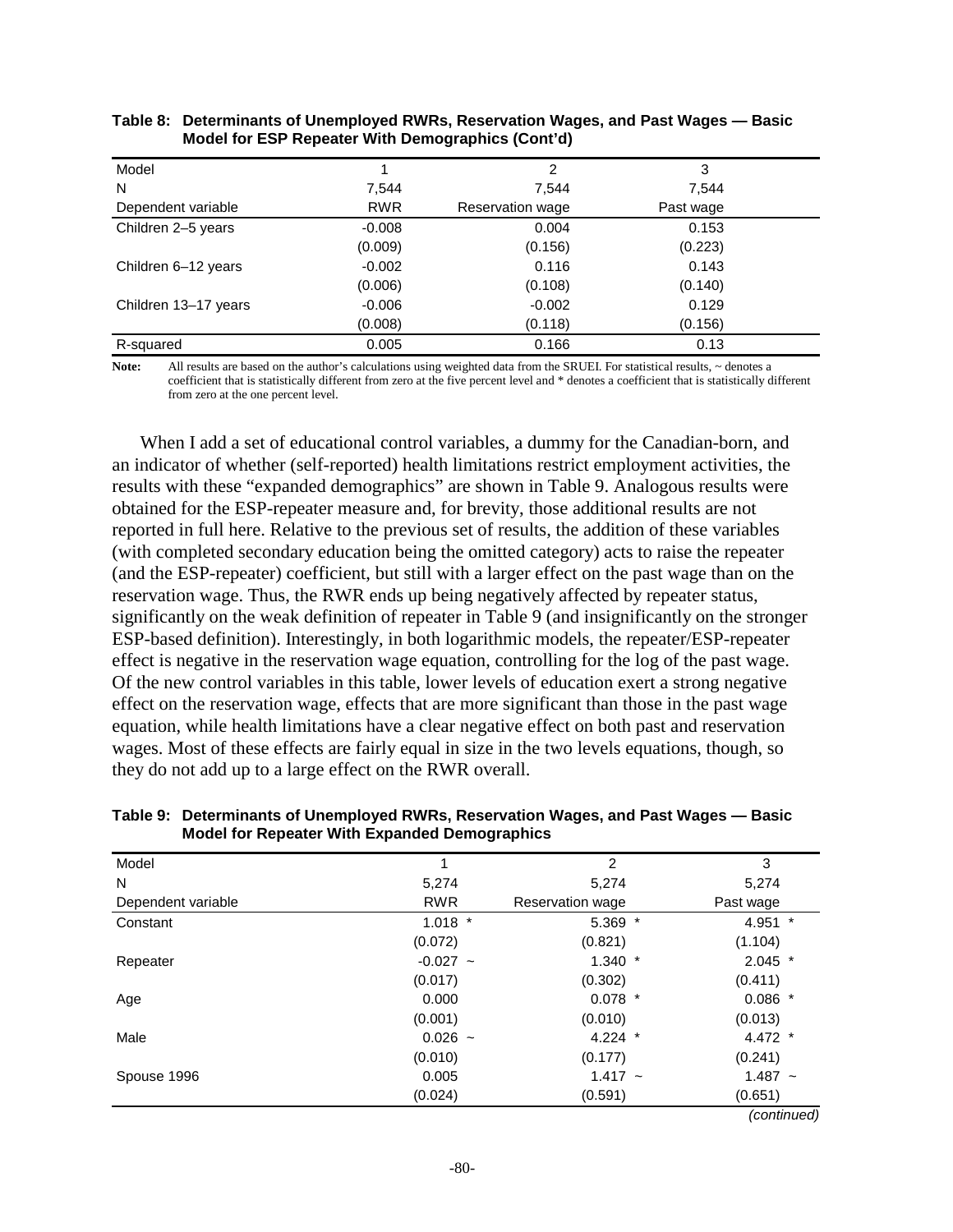| Model                              | 1          | $\overline{2}$   | 3          |
|------------------------------------|------------|------------------|------------|
| N                                  | 5,274      | 5,274            | 5,274      |
| Dependent variable                 | <b>RWR</b> | Reservation wage | Past wage  |
| Spouse 1997                        | $-0.024$   | $-0.683$         | $-0.249$   |
|                                    | (0.025)    | (0.604)          | (0.663)    |
| Children $<$ 2 years               | $0.057$ *  | $0.770 -$        | $-0.043$   |
|                                    | (0.021)    | (0.309)          | (0.388)    |
| Children 2-5 years                 | $-0.011$   | $-0.016$         | 0.215      |
|                                    | (0.010)    | (0.189)          | (0.306)    |
| Children 6-12 years                | $-0.001$   | 0.249            | 0.246      |
|                                    | (0.006)    | (0.134)          | (0.169)    |
| Children 13-17 years               | $-0.013$   | $-0.020$         | 0.245      |
|                                    | (0.007)    | (0.137)          | (0.189)    |
| Less than elementary education     | $-0.071$   | $-2.499$ *       | $-2.433$ * |
|                                    | (0.063)    | (0.677)          | (0.937)    |
| Completed elementary education     | $-0.077$   | $-1.959*$        | $-1.765$   |
|                                    | (0.064)    | (0.692)          | (0.960)    |
| Less than secondary education      | $-0.107$   | $-1.923$ *       | $-1.174$   |
|                                    | (0.064)    | (0.649)          | (0.911)    |
| Less than college education        | $-0.121$   | $-0.528$         | 0.737      |
|                                    | (0.065)    | (0.666)          | (0.929)    |
| Completed college education        | $-0.116$   | 1.092            | $3.097 -$  |
|                                    | (0.068)    | (0.902)          | (1.234)    |
| Canadian-born                      | $-0.010$   | $-0.026$         | 0.213      |
|                                    | (0.015)    | (0.263)          | (0.328)    |
| Health limitations on job/activity | 0.006      | $-1.251$ *       | $-1.424$ * |
|                                    | (0.017)    | (0.264)          | (0.364)    |
| R-squared                          | 0.017      | 0.192            | 0.159      |

| Table 9: Determinants of Unemployed RWRs, Reservation Wages, and Past Wages — Basic |
|-------------------------------------------------------------------------------------|
| Model for Repeater With Expanded Demographics (Cont'd)                              |

Note: All results are based on the author's calculations using weighted data from the SRUEI. For statistical results, ~ denotes a coefficient that is statistically different from zero at the five percent level and \* denotes a coefficient that is statistically different from zero at the one percent level.

I next estimate a comprehensive model that includes the controls used to date, together with a broad set of attitudinal variables (the definitions of which are summarized in Table A.1). This approach, similar to that used in Jones (1989a) for example, looks at the *correlates* of attitudinal variables, without necessarily inferring causation from this static structure. That is, it may be impossible to tell if a person has a low RWR because of a discouraged attitude towards job search, or if there is some other factor that operates to cause both outcomes: attitudes are likely endogenous, in other words. Of the battery of information on respondents' attitudes and orientations towards the labour market in the SRUEI, I employ the three questions concerning an individual's willingness to accept a new job at a new employer, or at a very different job, or in a different province (d emp1-3). I also use aggregators of some of the other attitudinal variables to construct indices of attitudes towards "new things" and towards EI receipt. Specifically, the attitudinal indicator towards "new things," Op\_new, is measured as the average of variables: "don't like to try new things," "prefer to stick with what I know," "can't change many important things in life," and "things" are changing too fast today" (op\_01, op\_03, op\_04 and op\_07 as defined in Table A.1). In addition, the attitudinal index towards EI, Op\_EI, is the average of variables: "can always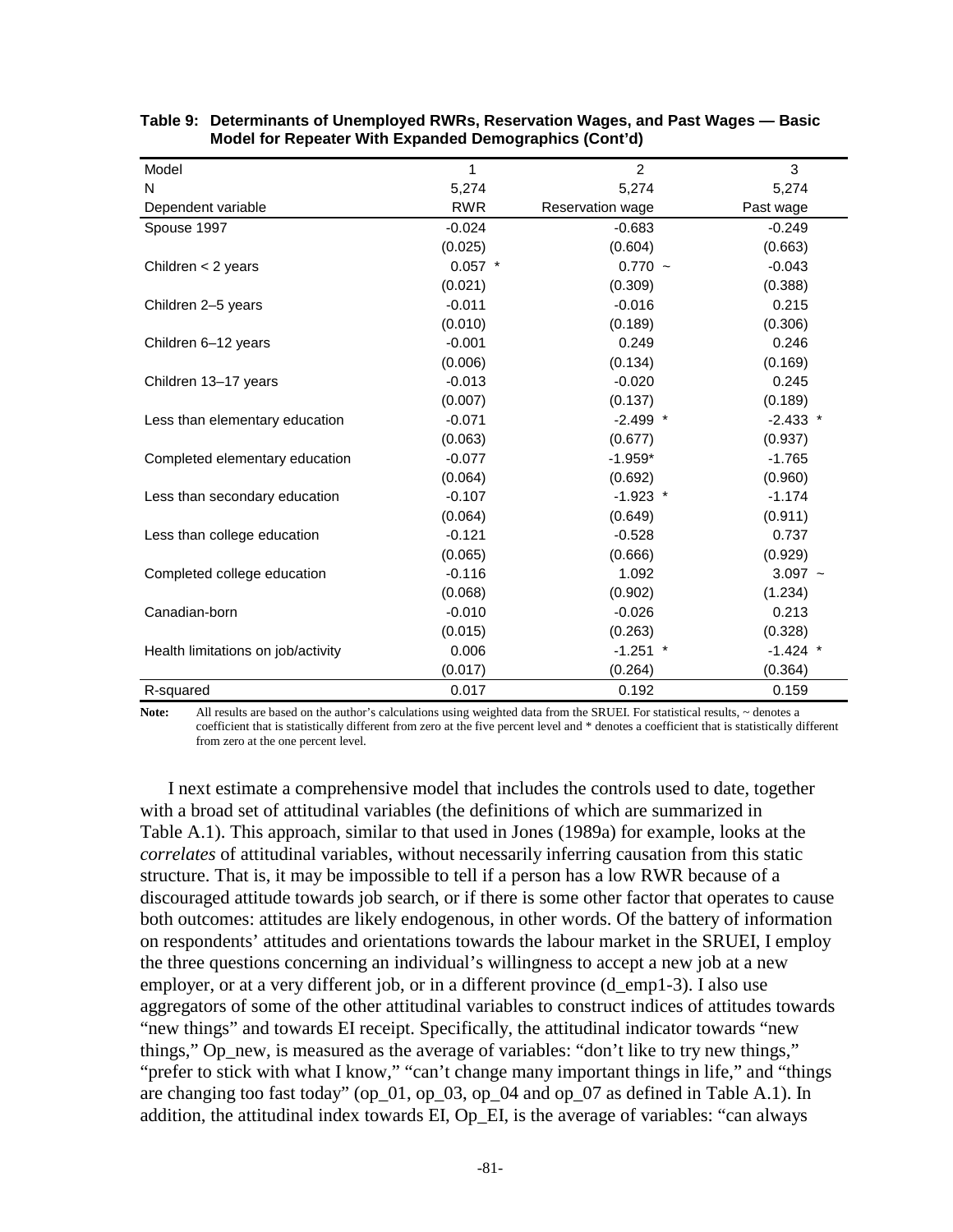depend on EI," "kind of work I do means EI is just fact of life," "deserve all EI weeks, I paid into it," "can't do much to avoid using EI in future," and "deserve all EI weeks, since no jobs around" (op\_09, op\_10, op\_13, op\_14 and op\_16 in Table A.1).<sup>23</sup> Using the basic repeater definition, the results from this estimation are given in Table 10.

| Model                              | 1          | $\overline{c}$   | 3           |
|------------------------------------|------------|------------------|-------------|
| N                                  | 4,051      | 4,051            | 4,051       |
| Dependent variable                 | <b>RWR</b> | Reservation wage | Past wage   |
| Constant                           | $1.056$ *  | 4.415 *          | $3.405$ *   |
|                                    | $(-0.094)$ | $(-1.088)$       | $(-1.295)$  |
| Repeater                           | $-0.018$   | $0.952$ *        | $1.490$ *   |
|                                    | $(-0.018)$ | $(-0.348)$       | $(-0.446)$  |
| Age                                | 0.000      | $0.081$ *        | $0.089$ *   |
|                                    | $(-0.001)$ | $(-0.011)$       | $(-0.013)$  |
| Male                               | $0.049$ *  | $3.774$ *        | $3.543$ *   |
|                                    | $(-0.012)$ | $(-0.196)$       | $(-0.266)$  |
| Spouse 1996                        | 0.013      | $1.540 -$        | $1.384 -$   |
|                                    | $(-0.024)$ | $(-0.667)$       | $(-0.676)$  |
| Spouse 1997                        | $-0.035$   | $-1.290$         | $-0.638$    |
|                                    | $(-0.024)$ | $(-0.681)$       | $(-0.680)$  |
| Children < 2 years                 | $0.053 -$  | $0.895$ *        | 0.213       |
|                                    | $(-0.026)$ | $(-0.331)$       | $(-0.422)$  |
| Children 2-5 years                 | $-0.008$   | $-0.047$         | 0.185       |
|                                    | $(-0.010)$ | $(-0.204)$       | $(-0.322)$  |
| Children 6-12 years                | 0.006      | $0.401$ *        | 0.253       |
|                                    | $(-0.007)$ | $(-0.136)$       | $(-0.164)$  |
| Children 13-17 years               | $-0.012$   | $-0.064$         | 0.176       |
|                                    | $(-0.008)$ | $(-0.154)$       | $(-0.200)$  |
| Less than elementary education     | $-0.111$   | $-2.319$ *       | $-1.776$ ~* |
|                                    | $(-0.079)$ | $(-0.771)$       | $(-1.020)$  |
| Completed elementary education     | $-0.131$   | $-1.704 -$       | $-0.789$    |
|                                    | $(-0.080)$ | $(-0.781)$       | $(-1.048)$  |
| Less than secondary education      | $-0.141$   | $-2.086$ *       | $-1.017$    |
|                                    | $(-0.080)$ | $(-0.724)$       | $(-0.988)$  |
| Less than college education        | $-0.152$   | $-0.960$         | 0.546       |
|                                    | $(-0.082)$ | $(-0.739)$       | $(-1.013)$  |
| Completed college education        | $-0.164$   | 0.423            | $2.970 -$   |
|                                    | $(-0.085)$ | $(-1.022)$       | $(-1.350)$  |
| Canadian born                      | $-0.005$   | $-0.266$         | $-0.119$    |
|                                    | $(-0.018)$ | $(-0.315)$       | $(-0.378)$  |
| Health limitations on job/activity | $-0.018$   | $-1.343$ *       | $-1.119$ *  |
|                                    | $(-0.019)$ | $(-0.275)$       | $(-0.365)$  |
| Union member or covered            | $-0.116$ * | 2.999 *          | $5.447$ *   |
|                                    | $(-0.011)$ | $(-0.265)$       | $(-0.327)$  |

**Table 10: Determinants of Unemployed RWRs, Reservation Wages, and Past Wages — Comprehensive Model for Repeater** 

(continued)

 $23I$  have also investigated a number of models where these various attitudinal variables are used individually, rather than by being aggregated into two broad groupings. The pattern of results for the repeater effects is unchanged in this specification.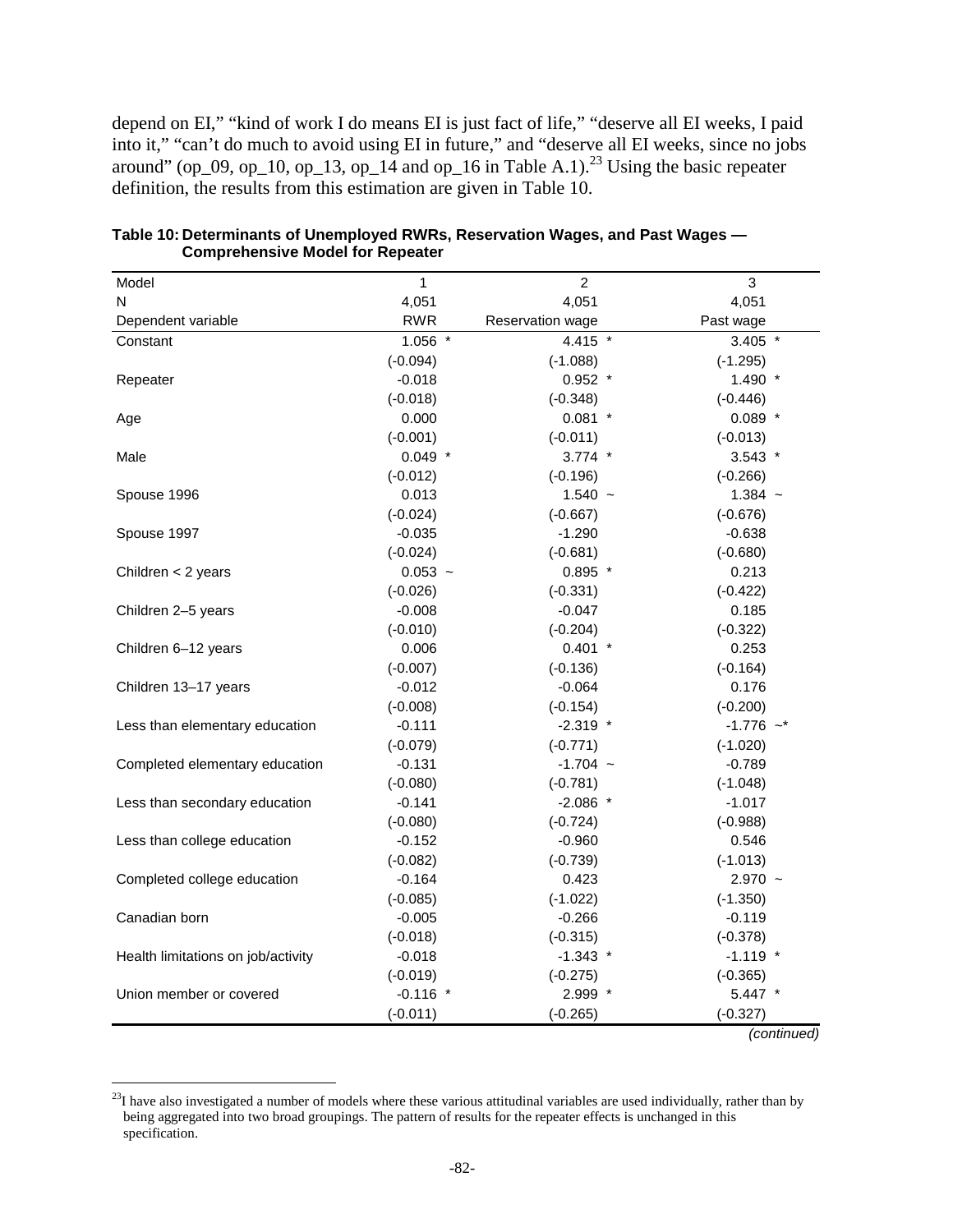| Model              |            | 2                | 3          |
|--------------------|------------|------------------|------------|
| N                  | 4051       | 4051             | 4051       |
| Dependent variable | <b>RWR</b> | Reservation wage | Past wage  |
| D_emp1             | 0.005      | $-0.503$ *       | $-0.570$ * |
|                    | $(-0.008)$ | $(-0.132)$       | $(-0.182)$ |
| $D$ _emp2          | $0.022$ *  | $0.758$ *        | $0.514$ *  |
|                    | $(-0.007)$ | $(-0.138)$       | $(-0.171)$ |
| $D$ emp3           | 0.005      | $-0.050$         | $-0.202$   |
|                    | $(-0.005)$ | $(-0.084)$       | $(-0.109)$ |
| Op_new             | $-0.015$ * | $0.230 -$        | $0.505$ *  |
|                    | $(-0.006)$ | $(-0.104)$       | $(-0.126)$ |
| $Op_E$             | 0.001      | 0.019            | 0.031      |
|                    | $(-0.006)$ | $(-0.119)$       | $(-0.148)$ |
| R-squared          | 0.079      | 0.281            | 0.317      |

| Table 10: Determinants of Unemployed RWRs, Reservation Wages, and Past Wages — |
|--------------------------------------------------------------------------------|
| <b>Comprehensive Model for Repeater (Cont'd)</b>                               |

Note: All results are based on the author's calculations using weighted data from the SRUEI. For statistical results, ~ denotes a coefficient that is statistically different from zero at the five percent level and \* denotes a coefficient that is statistically different from zero at the one percent level.

The repeater coefficient in this model is always a significantly positive determinant of reservation and past wages, the former coefficient always being less than the latter. Moreover, these two effects combine so that the overall effect on the RWR always has a negative point estimate; however, it is insignificantly different from zero. This conclusion on the lack of a clear effect from repeater status is robust through all of the models I have estimated (and also holds for the ESP-repeater models), and is present both unconditionally and when a large variety of conditioning variables is incorporated. It is also maintained in the various logarithmic specifications I have estimated. The major conclusion is thus that repeater status is *not* associated with inflexible reservation wages, as would have been indicated by high values of the RWR for repeaters or by significantly positive coefficients on the repeat coefficient in the estimated equation for the determination of the RWR. Rather, repeater status has a weak but negative effect on the reservation wage, given the individual's past wage.

Turning to the effects of the set of flexibility/attitudinal variables, I focus here primarily on the effects of these magnitudes on the RWR. The d\_emp2 variable, for which smaller values (scaled from 1 to 4) indicate a greater likelihood of accepting a new job with *very different characteristics* than the old job, has a significantly positive coefficient for both the reservation wage and the RWR equations. Individuals with less reported flexibility of this type tend to have higher reservation wages and RWRs, conditional on other factors, accentuating the overall degree of inflexibility. Neither of the other "flexibility" variables (d\_emp1 and d\_emp3) had a significant effect on the RWR, however.

Addressing the indices of the attitudinal statements themselves, the Op\_new variable plays a significant role in the estimated equations for both reservation and past wages. It is also significantly different from zero, with a negative point estimate, in the RWR equation. Individuals with a high score for the indicator (who, for example, "do not like to try new things") have a lower RWR than individuals with a low score for Op\_new and are apparently prepared to accept lower wages as a consequence. In contrast, the attitudinal variable Op\_EI is never significant in the three estimated equations. Overall, it remains striking that this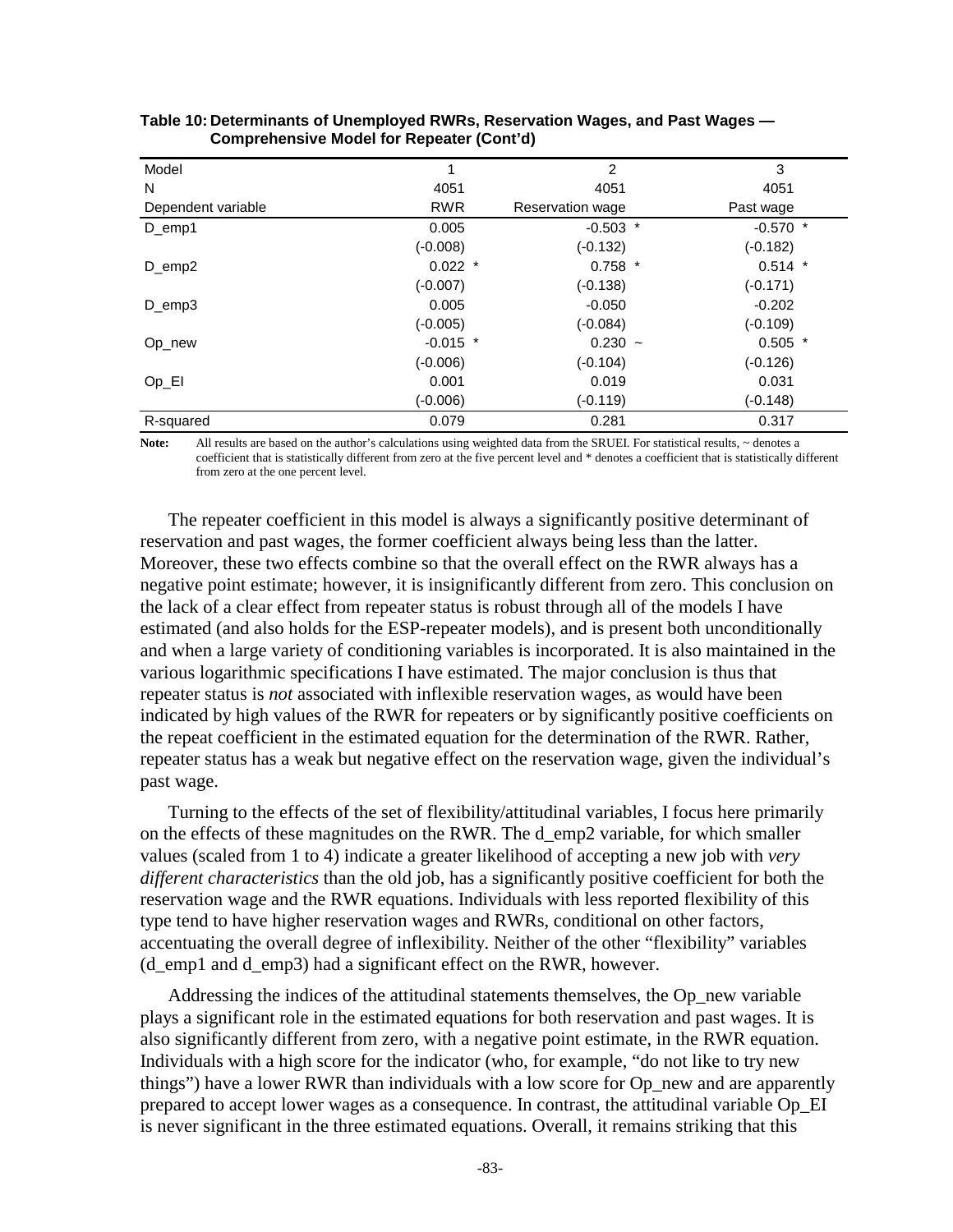comprehensive model, including such a range of attitudinal and other variables, explains only a modest amount of the observed variation in past and reservation wages, and explains but a small part of the overall variation in the RWR.

Finally, I have also augmented these respective models of the determinants of RWRs, reservation wages, and past wages by a set of measures of inputs in the job-search process. Specifically, I employ the reported number of job-search methods and the average level of weekly hours of job search as explanatory variables. These factors are *chosen* by the agent concerned, of course, in a joint process that also determines the reservation wage, so one cannot think of the regression of one on the other to be anything but a reduced form representation that does not have a structural interpretation. Nonetheless, the results hold some interest since they highlight the nature of these joint choices. In addition, it is certainly important to assess whether the results on the repeater status variable are robust to consideration of the differing levels of job-search intensity reported in these data.

For contrast with the earlier results, I report here the summary results of these models using the basic logarithmic specification; nothing, however, hinges on this difference. Table 11 records the point estimates for the main variables of interest in the model with expanded demographic controls, while Table 12 does the same, adding the set of attitudinal indices to the broad set of controls used. In both cases, two main conclusions are apparent. First, while job-search hours never has a significant coefficient in the log RWR specification, the job-search methods variable has a robust negative estimated coefficient. The interpretation is that agents who employ more methods of job search also tend to have lower log reservation and log RWRs. Agents do not compensate for a low RWR by using few methods, in other words; rather, they search actively and have low RWRs at the same time. This effect is somewhat smaller in the larger model (Table 12), but remains significant even in that case. Moreover, these results also obtain in the analogous ESP-repeater models which are not reported in full here.

| Model              |            | 2                       | 3                |
|--------------------|------------|-------------------------|------------------|
| N                  | 3,554      | 3,554                   | 3,554            |
| Dependent variable | Log of RWR | Log of reservation wage | Log of past wage |
| Constant           | 0.083      | $0.827$ *               | $1.835$ *        |
|                    | $(-0.075)$ | (-0.068)                | $(-0.108)$       |
| Repeater           | $-0.050 -$ | 0.008                   | $0.144$ *        |
|                    | (-0.021)   | (-0.018)                | $(-0.028)$       |
| Search methods     | $-0.023$ * | $-0.015$ *              | $0.018$ ~*       |
|                    | (-0.006) * | (-0.005)                | $(-0.009)$       |
| Search hours       | 0.001      | 0.000                   | $-0.003 -$       |
|                    | (-0.001)   | (-0.001)                | (-0.001)         |
| Log of past wage   |            | $0.594$ *               |                  |
|                    |            | (-0.019)                |                  |
| R-squared          | 0.030      | 0.601                   | 0.187            |

**Table 11: Determinants of Unemployed RWRs, Reservation Wages, and Past Wages — Logarithmic Model With Search Inputs and Expanded Demographics** 

**Notes:** All models also include controls for demographics as in Table 14.

All results are based on the author's calculations using weighted data from the SRUEI. For statistical results, ~ denotes a coefficient that is statistically different from zero at the five percent level and \* denotes a coefficient that is statistically different from zero at the one percent level.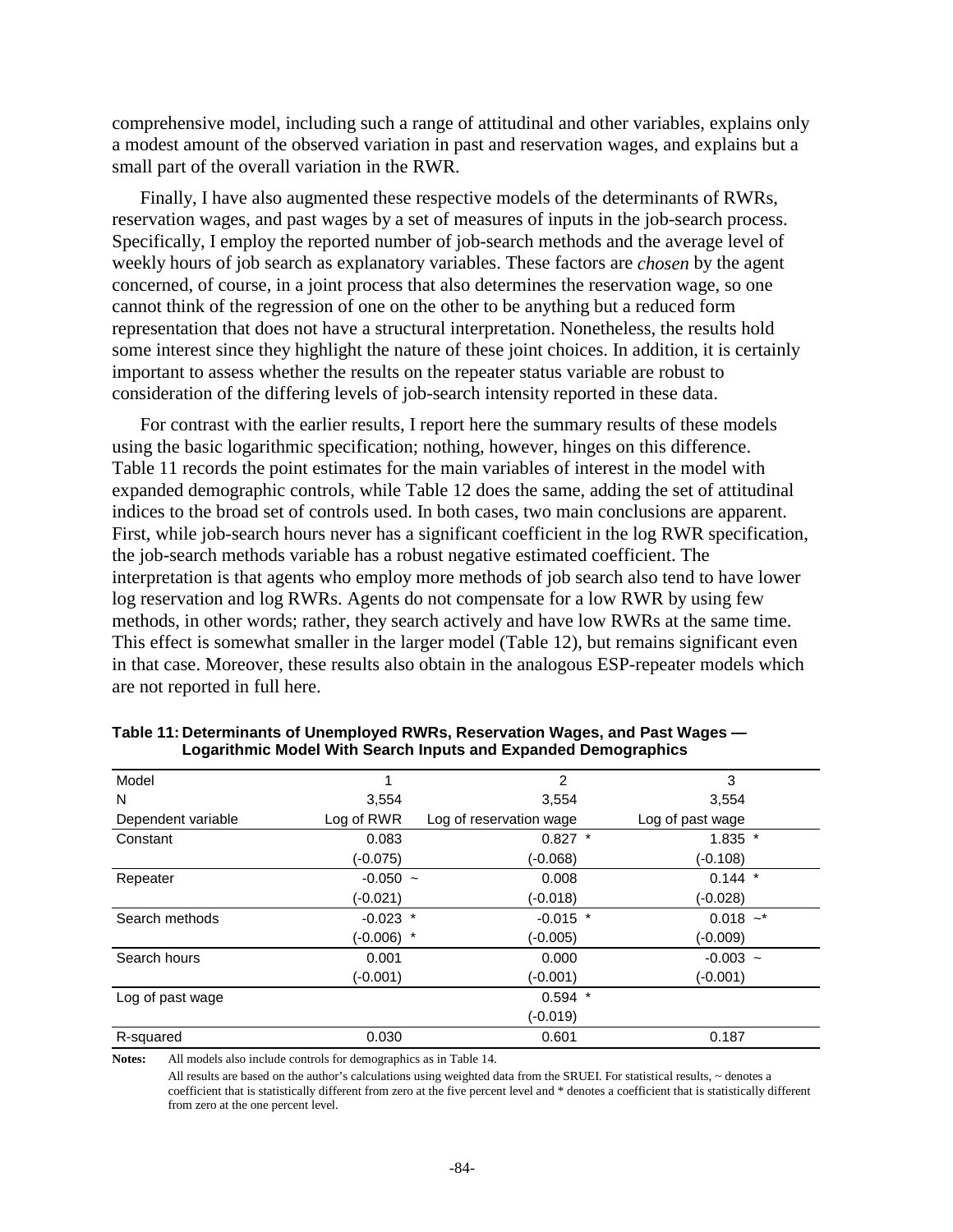| Model              | 1          | $\overline{2}$          | 3                |
|--------------------|------------|-------------------------|------------------|
| N                  | 2,814      | 2,814                   | 2,814            |
| Dependent variable | Log RWR    | Log of reservation wage | Log of past wage |
| Constant           | 0.065      | $0.783*$                | $1.786$ *        |
|                    | (0.010)    | (0.090)                 | (0.128)          |
| Repeater           | $-0.041 -$ | $0.003 -$               | $0.109*$         |
|                    | (0.022)    | (0.020)                 | (0.030)          |
| Search methods     | $-0.012$ * | $-0.012 -$              | 0.000            |
|                    | (0.006)    | (0.006)                 | (0.010)          |
| Search hours       | 0.000      | $-0.001$                | $-0.001$         |
|                    | (0.001)    | $(-0.001)$              | (0.001)          |
| Log of past wage   |            | $0.598$ *               |                  |
|                    |            | (0.024)                 |                  |
| R-squared          | 0.111      | 0.609                   | 0.359            |

#### **Table 12: Determinants of Unemployed RWRs, Reservation Wages, and Past Wages — Logarithmic Model With Search Inputs and Expanded Demographics**

**Note:** All models also include controls for demographic variables as in Table 9.

All results are based on the author's calculations using weighted data from the SRUEI. For statistical results,  $\sim$  denotes a coefficient that is statistically different from zero at the five percent level and \* denotes a coefficient that is statistically different from zero at the one percent level.

Second, across both tables, the repeater effect is small, negative, and significant at the five percent level. (The ESP-repeater effect operates similarly in the analogous estimated models.) This underlines the earlier conclusion that repeater status is *not* associated with relatively high reservation wages, as large values of the RWR for repeaters or significantly positive coefficients on the repeat coefficient might have shown. Rather, these logarithmic models with controls for job-search inputs confirm that repeater status has a small, negative effect on the reservation wage, given the past wage.

# **CONCLUSION**

This paper has studied self-reported RWRs from the SRUEI, examining their characteristics for the unemployed and the employed samples, and studying the determinants of the reservation wages among the unemployed. Using two alternative definitions of repeat user of EI, my principal conclusion is that the repeat user group does *not* have more inflexible reservation wages, relative to past wage levels, than the non-repeat user groups. Since a central motivation for the SRUEI itself was the lack of interest in the ESP by repeat users (based on the stringent notion of a repeat user from the ESP itself), it is important to record that self-reported reservation wages are *not* higher for repeat users in this sample. Such findings hold unconditionally, and in a variety of models of the determinants of reservation wages where several different statistical specifications and many different sets of control variables are employed.

Two major open questions remain at the end of this study. First, despite the evidence for repeaters and non-repeaters, there is the issue of whether the repeaters' RWRs reported in these data were nonetheless unreasonably high, relative to a realistic assessment of the job prospects facing these particular individuals. The idea of this argument is that, for members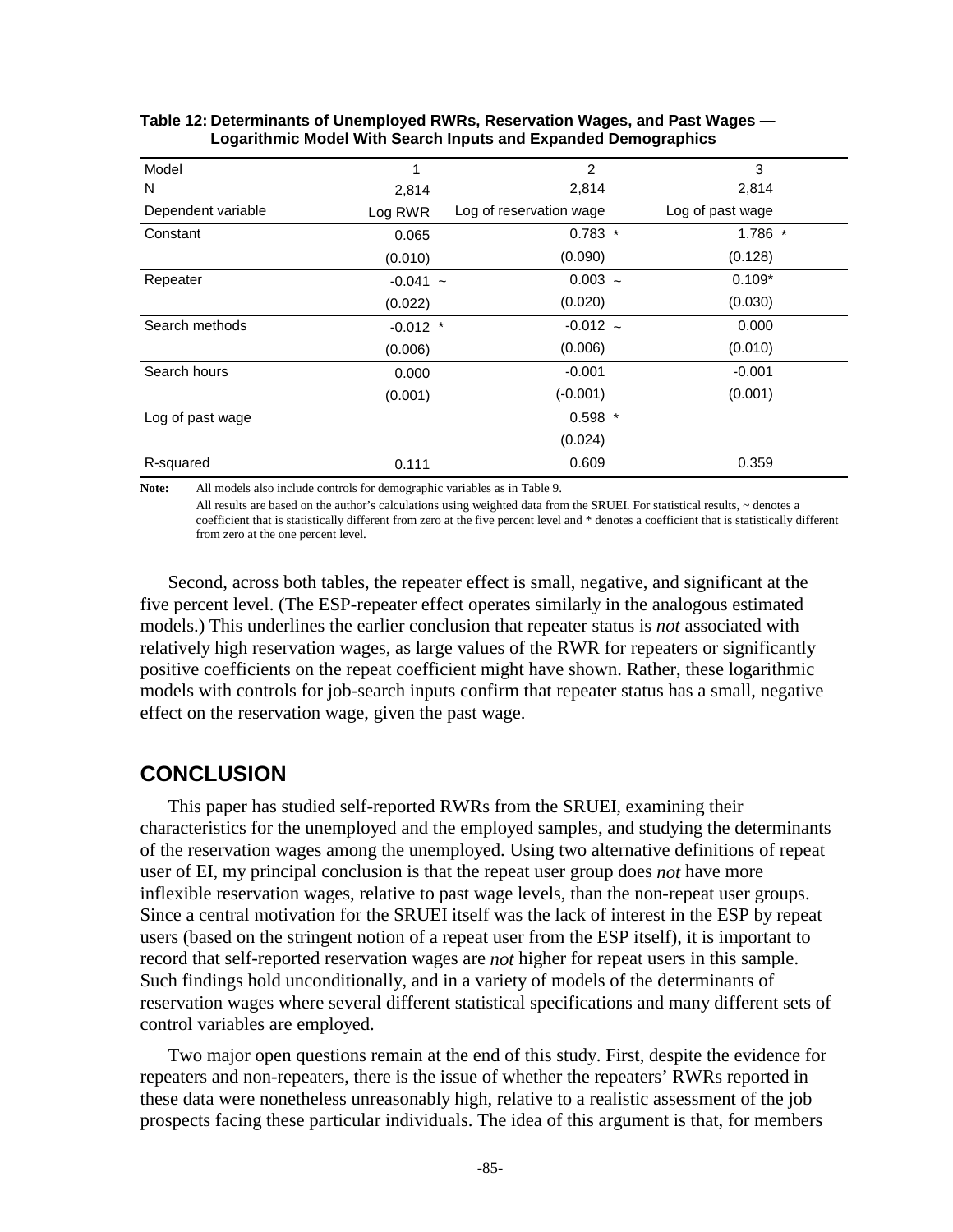of this group, the past wage may have been quite high, relative to their current individual earning capacity, perhaps driven by rents, unionized bargaining, firm size, or the effects of particularly long job tenures on wages. Topel (1991), for example, notes that displaced workers typically take a wage drop of the order of 14 percent following job separation. If valid for the repeat users in the SRUEI sample, this magnitude of wage drop might suggest that an RWR of even, say, 0.890 — the mean for the unemployed repeat user sample here would be too high. That is, repeat users might have similar RWRs to non-repeat users, but if their job prospects are significantly worse than those for the non-repeat users, then such similarity of RWRs would mask a failure of the repeaters' RWRs to adapt to the realities of their own job market. Essentially, this argument would rely on the structure of past wages being very different for repeat and non-repeat users, with such past wages being a much better guide for future job prospects among the non-repeat user group.

Second, although the pattern of these self-reported reservation wages is fairly consistent, in a number of senses — internally across samples, with reference to the common structure shared by reservation and past wages, and relative to other evidence — one cannot prove that such reports correspond, with any precision, to the theoretical notion of a reservation wage from job-search theory. In particular, one nagging issue that permeates work with selfreported reservation wage data, or with much self-reported "subjective" data of this type, is the extent to which such reports have *observable behavioural consequences*. In Jones and Riddell (1999a), for example, the worth of responses to the survey question "Do you want work?" was established not by *a priori* argument but by evidence that different answers to the question had significant implications for *subsequent labour market behaviour*. Persons who "wanted work," although not searching for it, ended up getting jobs significantly faster than equivalent persons who did not report "wanting work." Similarly, in the present context, one would like to be able to assess whether different answers to these reservation wage questions had different consequences for future observed behaviour. Unfortunately, the SRUEI was a one-time survey with no longitudinal or panel structure, and observations on reservation wages are not followed by any subsequent behaviour that we can observe. Whether the observed differences in reservation wages, say between the repeat and the nonrepeat user groups, have implications for unemployment durations and job acquisition rates is not therefore a question that can be answered with these data.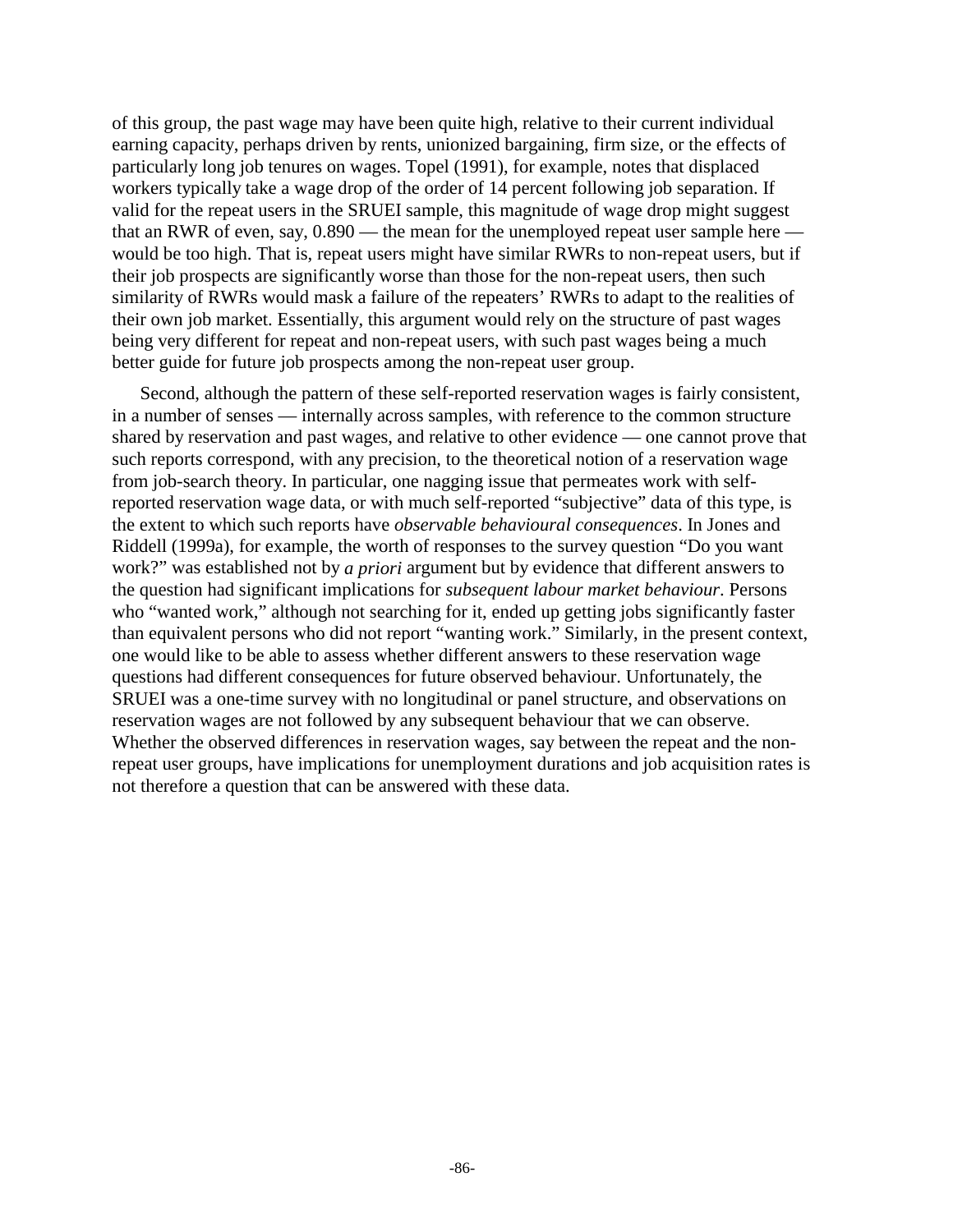# **Appendix: Definitions of Attitudinal Variables**

### **Table A.1: Definitions of Attitudinal Variables**

| Variable Name<br>in Tables | Short Definition and Scale of Responses (see Statistics<br>Canada, 1999, for full wording) | Variable Name in<br><b>SRUEI</b> |
|----------------------------|--------------------------------------------------------------------------------------------|----------------------------------|
| d_emp1                     | "likely/unlikely: accept job at new employer?" 1–4                                         | [dq1x]                           |
| d_emp2                     | "likely/unlikely:accept same pay very different job" 1-4                                   | [dq1y]                           |
| d_emp3                     | "likely/unlikely:accept same pay different province" 1-4                                   | [dq1z]                           |
| $op_01$                    | "agree/disagree: don't like to try new things" 1-5                                         | [dq5 ]                           |
| $op_02$                    | "agree/disagree:work always available with my skills" 1-5                                  | [dq6 ]                           |
| $op_03$                    | "agree/disagree: prefer to stick with what I know" 1–5                                     | [dq7 ]                           |
| $op_04$                    | "agree/disagree: can't change many important things in life" 1-5                           | [dq8 ]                           |
| $op_05$                    | "agree/disagree: take risks with job opportunities" 1-5                                    | [dq9 ]                           |
| $op_06$                    | "agree/disagree: want to change kind of work I do" 1-5                                     | $\left[ dq10 \right]$            |
| $op_07$                    | "agree/disagree: things are changing too fast today" 1-5                                   | [dq11]                           |
| $op_08$                    | "agree/disagree: enjoy being first to try something new" 1–5                               | [dq12]                           |
| $op_09$                    | "agree/disagree: can always depend on El" 1-5                                              | $\left[ dq13\right]$             |
| $op_10$                    | "agree/disagree: kind of work I do means EI is just fact of life" 1-5                      | [dq14]                           |
| $op_11$                    | "agree/disagree: would not want friends to know of EI" 1-5                                 | $\left[ dq15\right]$             |
| $op_12$                    | "agree/disagree: getting EI is real hassle" 1-5                                            | [dq16]                           |
| $op_13$                    | "agree/disagree: deserve all EI weeks, I paid into it" 1-5                                 | [dq17]                           |
| $op_14$                    | "agree/disagree: can't do much to avoid using EI in future" 1–5                            | [dq18]                           |
| $op_15$                    | "agree/disagree: I am worried EI program will stop" 1-5                                    | [dq19]                           |
| $op_16$                    | "agree/disagree: deserve all EI weeks, since no jobs around" 1-5                           | [ $dq20$ ]                       |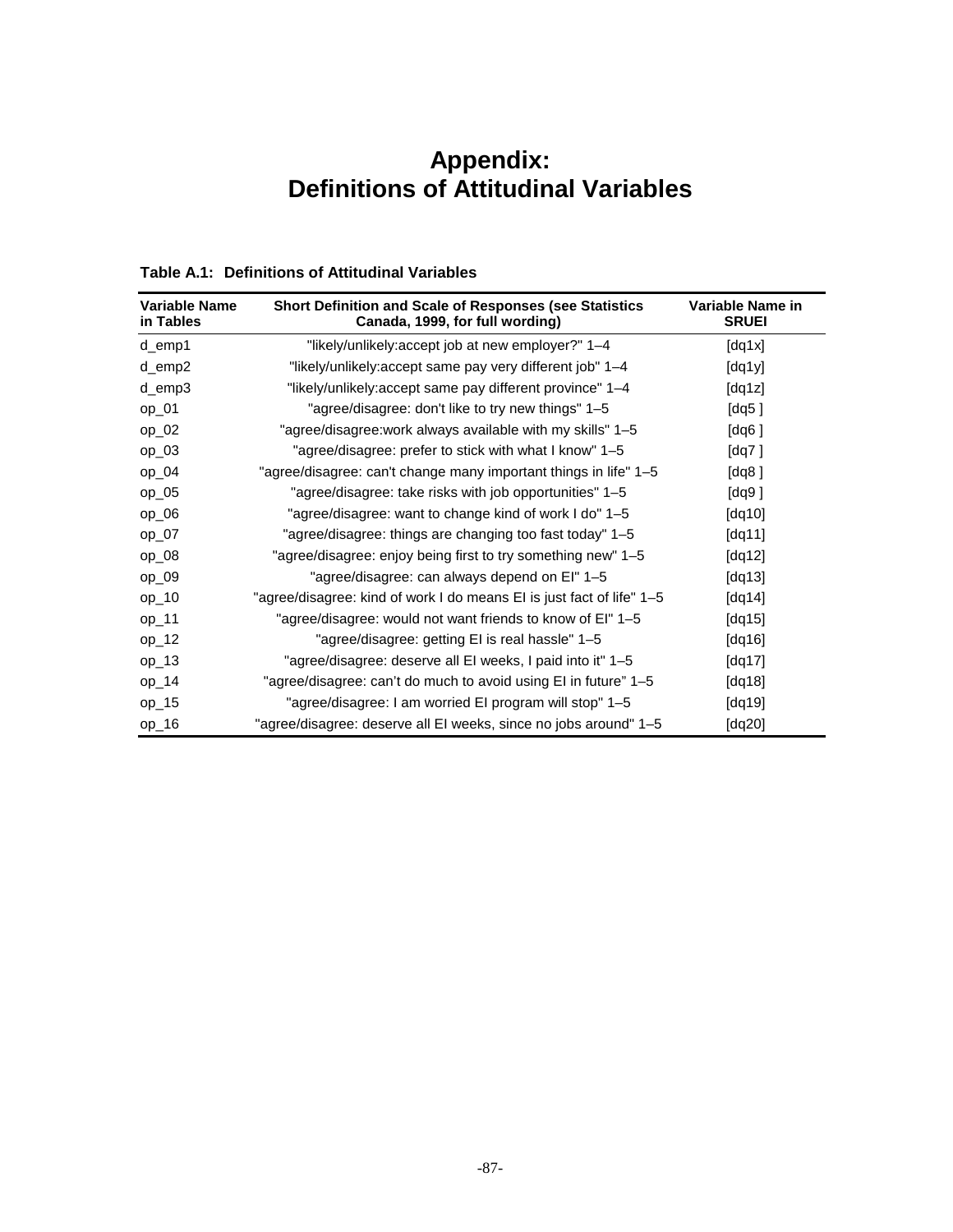# **References**

- Barron, J.M., and W. Mellow. 1979. "Search Effort in the Labor Market." *Journal of Human Resources* 14: 389–404.
	- ———. 1981. "Changes in Labor Force Status Amongst the Unemployed." *Journal of Human Resources* 16: 427–41.
- Blau, David M. 1992. "An Empirical Analysis of Employed and Unemployed Job Search Behavior." *Industrial and Labor Relations Review* 45: 738–52.
- Blau, David M., and Philip K. Robins. 1990. "Job Search Outcomes for the Employed and Unemployed." *Journal of Political Economy* 98: 637–55.
- Bloom, Howard, Barbara Fink, Susanna Lui-Gurr, Wendy Bancroft, and Doug Tattrie. 1997. *Implementing the Earnings Supplement Project: A Test of a Re-employment Incentive*. Ottawa: Social Research and Demonstration Corporation.
- Bloom, Howard, Saul Schwartz, Susanna Lui-Gurr, and Suk-Won Lee. 1999. *Testing a Reemployment Incentive for Displaced Workers: The Earnings Supplement Project*. Ottawa: Social Research and Demonstration Corporation.
- Corak, Miles. 1993. "Unemployment Insurance Once Again: The Incidence of Repeat Participation in the Canadian UI Program." *Canadian Public Policy* 19: 162–76.
- Crémieux, Pierre-Yves, Pierre Fortin, Paul Storer, and Marc van Audenrode. 1995a. *The Impact of Unemployment Insurance on Wages, Search Intensity and the Probability of Re-employment: Evaluation Brief #27*. Ottawa: Human Resources Development Canada.
- ———. 1995b. *Unemployment Insurance and Job Search Productivity: Evaluation Brief 3*. Ottawa: Human Resources Development Canada.
- Devine, Theresa J., and Nicholas M. Kiefer. 1991. *Empirical Labor Economics: The Search Approach*. New York: Oxford University Press.
- Eckstein, Zvi, and Kenneth I. Wolpin. 1990. "Estimating a Market Equilibrium Search Model from Panel Data on Individuals." *Econometrica* 58: 783–808.
- Feldstein, Martin, and James Poterba. 1984. "Unemployment Insurance and Reservation Wages." *Journal of Public Economics* 23: 141–67.
- Holzer, Harry J. 1987. "Job Search by Employed and Unemployed Youth." *Industrial and Labor Relations Review* 40: 601–11.
- Jones, Stephen R.G. 1988. "The Relationship between Unemployment Spells and Reservation Wages as a Test of Search Theory." *Quarterly Journal of Economics* 103: 741–65.
- ———. 1989a. "Reservation Wages and the Cost of Unemployment." *Economica* 56: 225–46.
- ———. 1989b. "Job Search Methods, Intensity and Effects." *Oxford Bulletin of Economics and Statistics* 51: 277–96.

———. 1995. *Effects of Benefit Rate Reduction and Changes in Entitlement (Bill C-113) on Unemployment, Job Search Behaviour and New Job Quality: Evaluation Brief #20*. Ottawa: Human Resources Development Canada.

Jones, Stephen R.G., and Peter J. Kuhn. 1997. "Is Employed Job Search Really More Effective?" McMaster University. Mimeographed.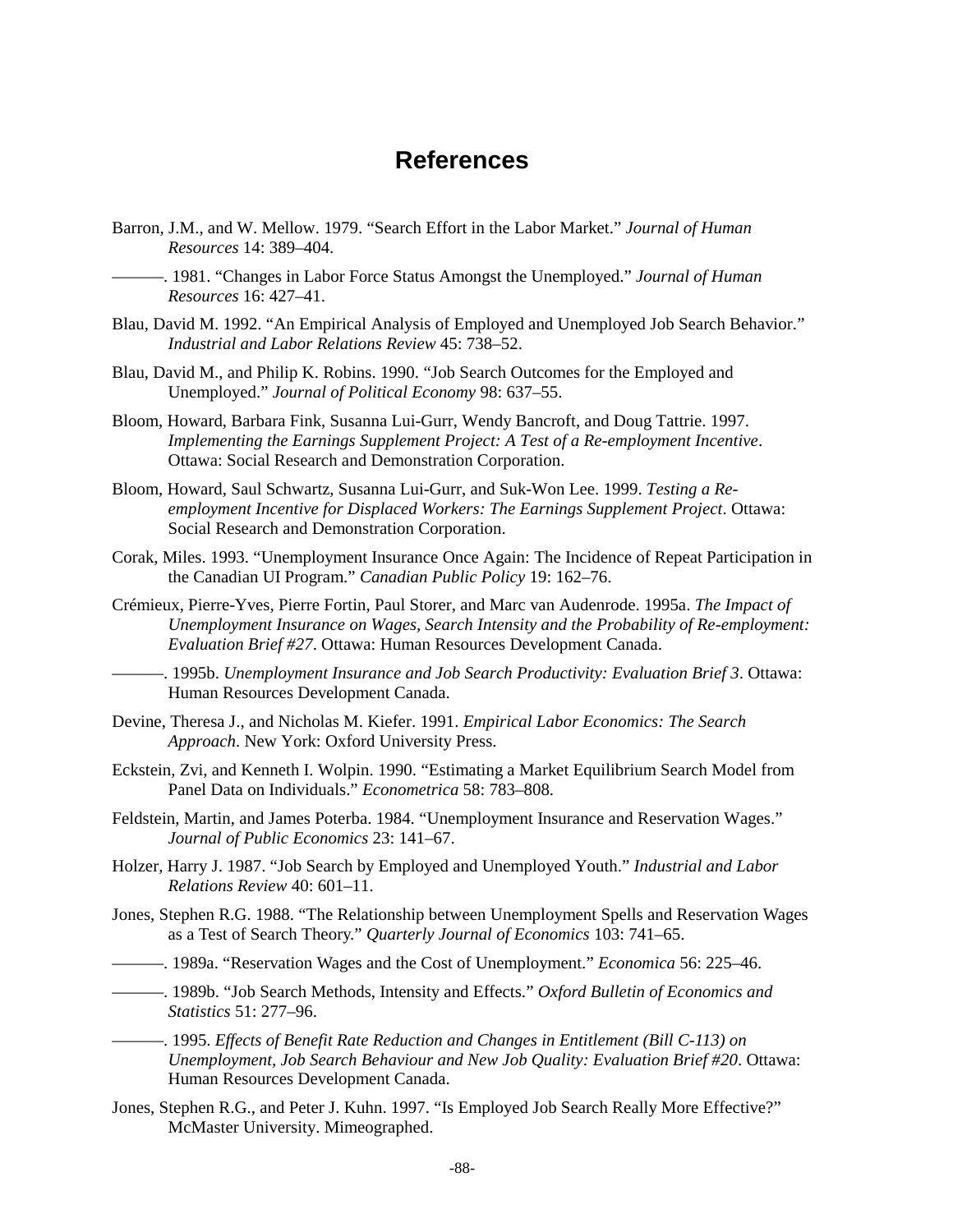- Jones, Stephen R.G., and W. Craig Riddell. 1999a. "The Measurement of Unemployment: An Empirical Approach." *Econometrica* 67: 147–61.
- ———. 1999b. *Unemployment and Labour Force Attachment: A Study of Canadian Experience 1997–1999*. McMaster University. Mimeographed.
- Kahn, Lawrence M., and Stuart A. Low. 1984. "An Empirical Model of Employed Search, Unemployed Search, and Nonsearch." *Journal of Human Resources* 19: 104–17.
- Kiefer, Nicholas M., and George R. Neumann. 1979. "An Empirical Job Search Model, with a Test of the Constant Reservation Wage Hypothesis." *Journal of Political Economy* 87: 89–104.
- Lancaster, Tony. 1985. "Simultaneous Equations Models in Applied Search Theory." *Journal of Econometrics* 28: 113–26.
- Lancaster, Tony, and Andrew Chesher. 1983. "An Econometric Analysis of Reservation Wages." *Econometrica* 51: 1661–76.
- Lemieux, Thomas, and W. Bentley MacLeod. 1998. *Supply Side Hysteresis: The Case of the Canadian Unemployment Insurance System*. NBER Working Paper No.W6732. Chestnut Hill, MA: Boston College Department of Economics.
- Scheaffer, R.L., W. Mendenhall, and L. Ott. 1996. *Elementary Survey Sampling*, 5th ed. Boston: Duxbury Press.
- StataCorp. 1999. *Stata Reference Manual, Release 6, Volume 4*, College Station, TX: Stata Press.
- Statistics Canada. 1999. *Survey on Repeat Use of Employment Insurance: Data Sharing File Microdata Documentation*, May 1999.
- Tattrie, Doug. 1999. *A Financial Incentive to Encourage Employment among Repeat Users of Employment Insurance: The Earnings Supplement Project*. Ottawa: Social Research and Demonstration Corporation.
- Topel, Robert H. 1991. "Specific Capital, Mobility, and Wages: Wages Rise with Job Seniority." *Journal of Political Economy*, 99: 145–176.
- Wolpin, Kenneth I. 1987. "Estimating a Structural Job Search Model: The Transition from School to Work." *Econometrica* 55: 801–18.
- Van Den Berg, Gerard J. 1999. "Empirical Inference with Equilibrium Search Models of the Labour Market." *Economic Journal* 109: F283–F306.
- Van Den Berg, Gerard J., and Geert Ridder. 1998. "An Empirical Equilibrium Search Model of the Labor Market." *Econometrica* 66: 1183–221.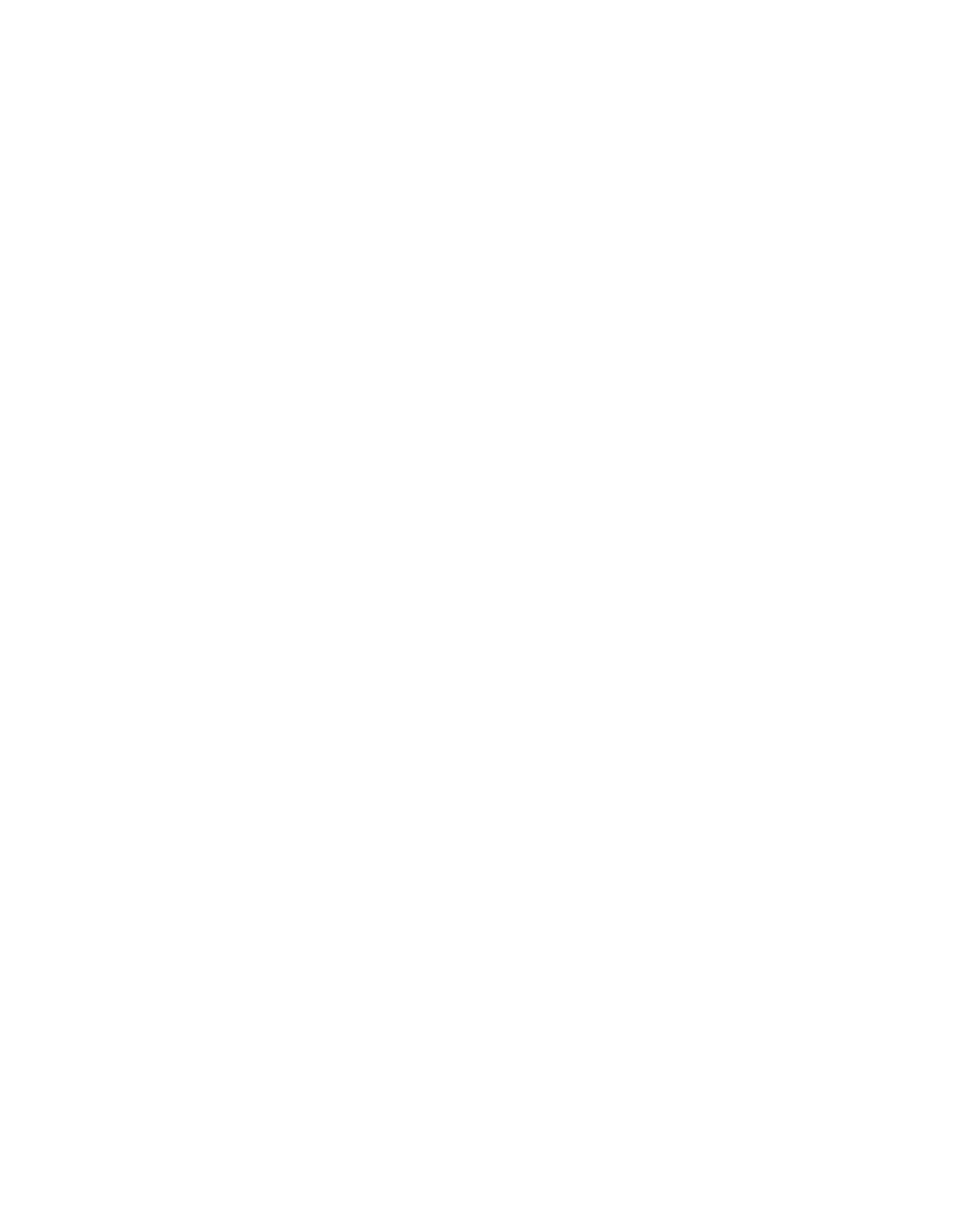# **The Impact of Regional Ties and Workers' Attitudes Toward Job Search on EI Receipt**

**David Gray Department of Economics University of Ottawa**

### **INTRODUCTION**

l

Much of the displaced worker literature is oriented around job-search outcomes of individuals who have a relatively high degree of labour force attachment (as measured by perhaps two or three years of tenure at their pre-displacement job) and who are *permanently*  displaced with little prospect of recall.<sup>1</sup> While some displaced workers in Canada match that prototype, it is well known that many others experience frequent and numerous transitions into and out of unemployment. Such labour market behaviour gives rise to the repeat use of unemployment insurance (UI) by the same individual, which is a pervasive phenomenon in Canada. Repeat users of UI are often involved in long-term employment relationships characterized by recurring spells of temporary though perhaps extended layoff, which constitutes a very different labour market pattern than that of the displaced worker described above.

In the United States, there is also evidence that the labour market itinerary of the prototypical displaced worker — who transits (albeit with financial hardship) from one stable job to another — may be common but is by no means the only case. Farber (1997) and Huff-Stevens (1997) point out that some workers in the U.S. suffer multiple displacements, holding unstable jobs and transiting frequently between employment and unemployment. Analyzing the jobless outcomes of that type of displaced worker is thus a relevant area for research in both countries.

The topic of this paper is usage patterns of UI (the Canadian program was called "Unemployment Insurance" prior to July 1, 1996 then renamed "Employment Insurance," and is henceforth abbreviated "UI/EI"). Although it is motivated by the phenomenon of frequent and/or repeat use of the UI/EI program, the analysis also includes occasional users of UI/EI for comparative purposes. The empirical analysis consists of a model of UI/EI incidence rates by individual workers in 1997 and 1998, and has two main thrusts. The first objective is to examine systematic differences in the UI/EI receipt outcomes between two categories of workers: occasional users and repeat users (defined below). The second objective is to examine the impact on UI/EI usage outcomes of two novel sets of latent variables that are thought to affect job-search and UI/EI receipt behaviour but have seldom been available for prior studies. A newly created Statistics Canada survey (1998) called the

<sup>&</sup>lt;sup>1</sup>For recent surveys of the huge literature covering the itineraries of displaced workers in the United States, see Kletzer, 1998; Fallick, 1996; and Farber, 1997.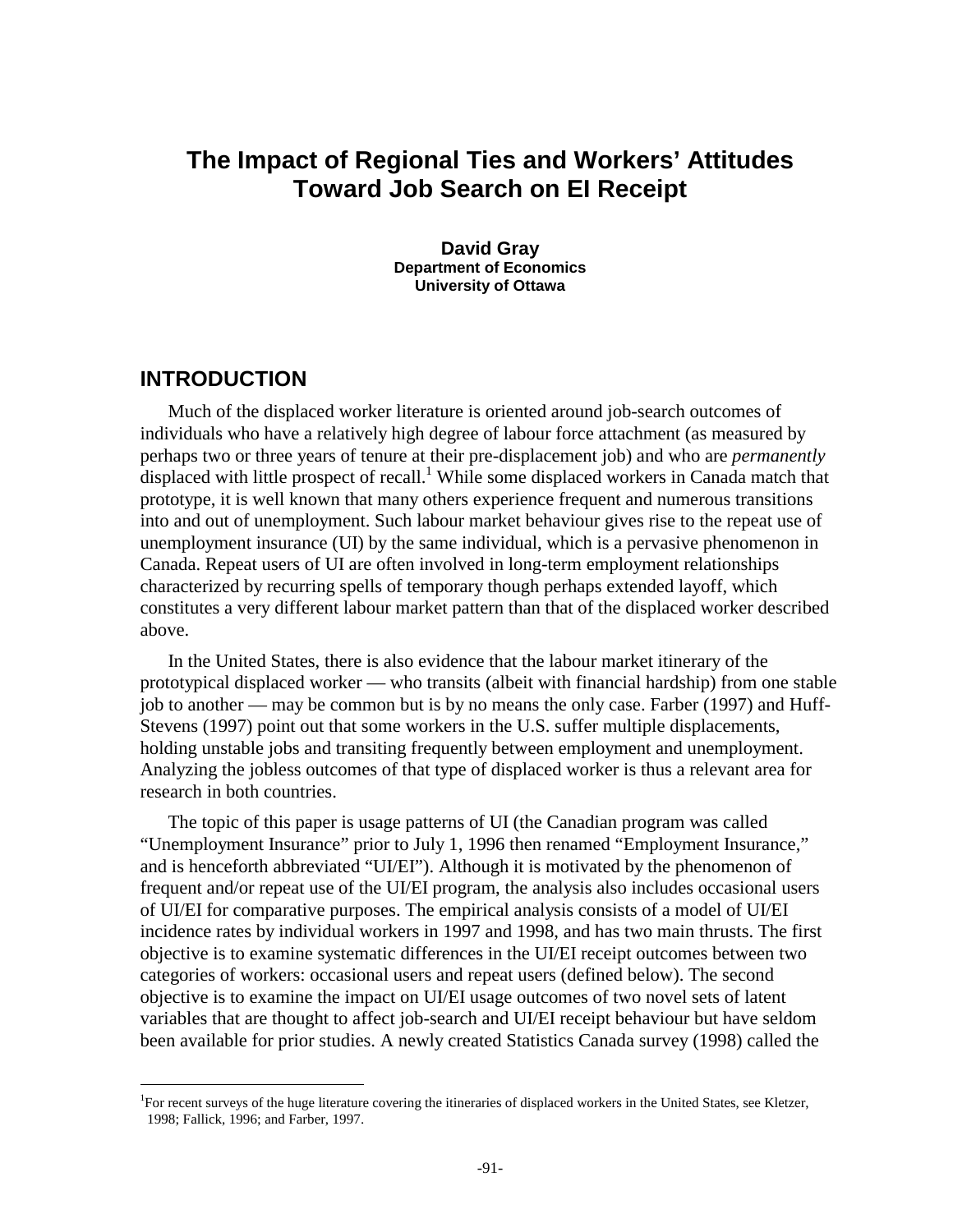Survey on Repeat Use of Employment Insurance (SRUEI) is a very rich micro-data source containing some information that, to my knowledge, does not appear in the displaced worker literature for any other country. First, there is a series of questions designed to assess workers' attitudes and perceptions regarding job search and UI/EI receipt. Second, there is a series of questions pertaining to the worker's familiarity with the UI/EI system and his or her social ties to a geographical area. $2$ 

# **SURVEY OF THE LITERATURE**

### **Unemployment Insurance Policy Reform**

Although there is agreement that a UI regime is an essential element of an advanced industrialized economy such as Canada's, concerns about behavioural effects have been raised for the past two decades, inciting much debate over the reform of the UI program.<sup>3</sup> Research from the U.S. indicates that UI benefits tend to prolong the job-search period and raise reservation wages of displaced workers. Other studies treating firm behaviour indicate that UI benefits tend to raise the separation rate, reinforcing a pattern of temporary layoffs and recall.

In Canada, much of the policy analysis has focussed on the impact of the UI/EI program on the incidence of joblessness and long term dependence on UI/EI. In particular, the two provisions that are coupled together in regions of high unemployment, "regional extended benefits" and "variable entry requirements," which create the so-called "maximum entitlement" regions, are criticized by economists. There is widespread agreement that the UI/EI program parameters in effect in those regions have adverse impacts on the supply choices of workers and the demand choices of firms, working to raise the propensity to claim UI/EI benefits.

In a series of papers (Nakamura, 1995, 1996; Nakamura, Cragg, and Sayers, 1994; Nakamura and Diewert, 1997), Nakamura surveys the advantages and the disadvantages of Canada's UI/EI program in the context of the reform package of Bill C-12 passed in 1995. This rich economic analysis can be summarized succinctly: in high unemployment areas in which the qualification thresholds are low and the length of benefits is potentially long, both firms and workers have a strong incentive to engage in a recurrent pattern of intermittent, seasonal, and (sometimes) part-time employment alternating with spells of unemployment. In such regions, the UI/EI program functions more as a permanent income maintenance regime rather than the insurance regime that was originally intended. Until recently, the employment pattern of the prototypical "repeat user" was often characterized as having as few as 12 weeks of remunerated employment followed by up to 40 weeks of benefits. By subsidizing this pattern, the UI/EI program in "maximum entitlement" regions tends to discourage occupational and regional mobility, foster long-term dependency on UI/EI benefits, and possibly hinder upgrading of job skills.

<sup>&</sup>lt;sup>2</sup>An important and related question is the proportion of EI users involved in stable long-term employment relationships, stable yet seasonal relationships, and unstable sequences of short-term, intermittent jobs. This topic is addressed in another paper that is part of this volume.

<sup>&</sup>lt;sup>3</sup>Early policy analyses were carried out by Kesselman, 1983, and the Forget Commission.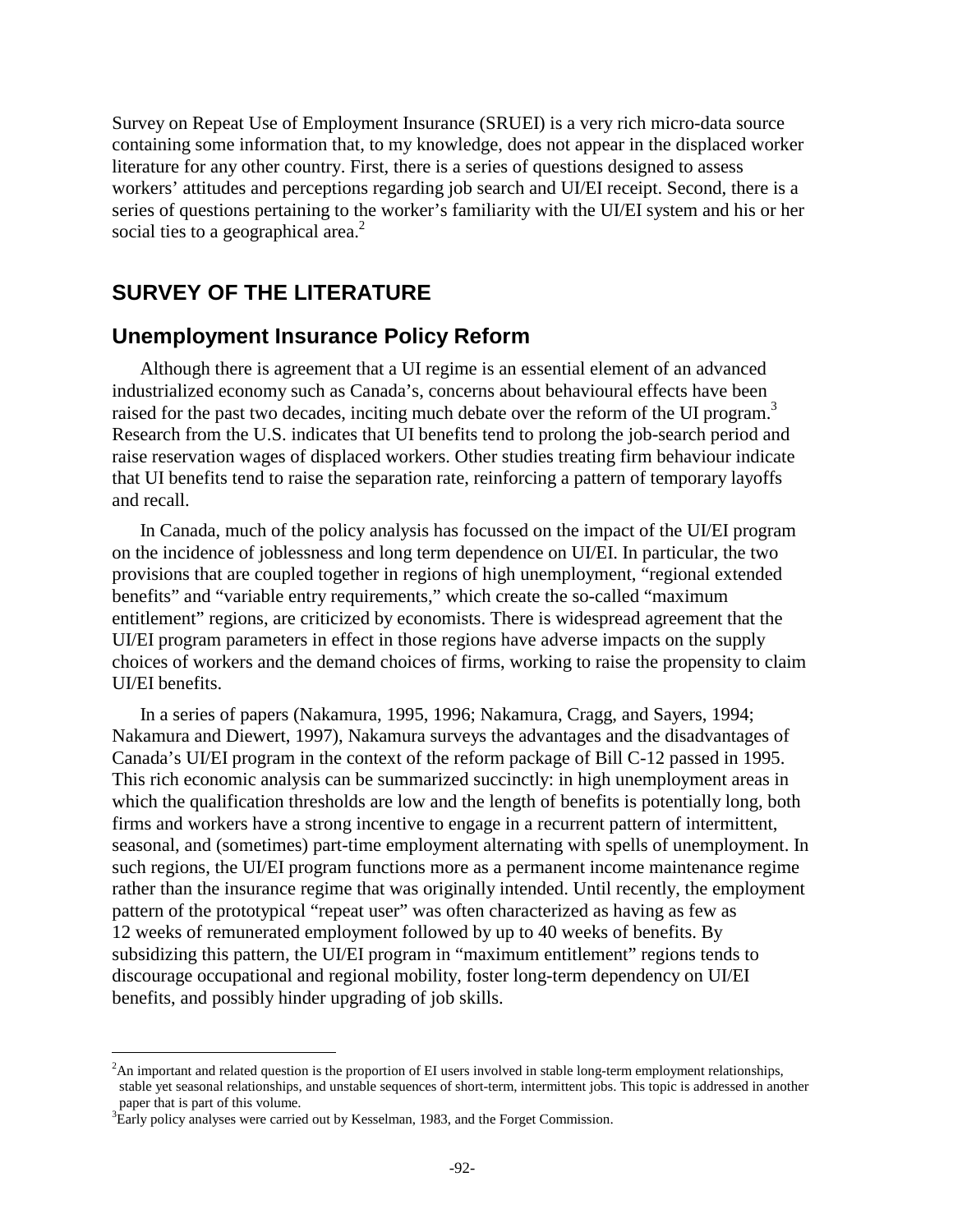Corak (1993a, 1993b) was one of the first authors to exploit longitudinal administrative data on UI/EI claims to measure the extent of repeat use of UI/EI benefits by the same worker. These studies inspired further work by Lemieux and MacLeod (2000), and Wesa (1995), which was part of a thorough, systematic project for the UI/EI program undertaken by the Evaluation Branch of Human Resources Development Canada (HRDC).<sup>4</sup> The definition of repeat use is admittedly somewhat subjective — HRDC tends to define a "repeat user" as one having three claims over a five-year period. Using several statistical measures and different intervals, all authors find that repeat use is common. Although the occasional users outnumber the repeat users at any point in time, a majority of the spells are accounted for by repeat users.

Corak, and Lemieux and Macleod, have also uncovered a phenomenon of occurrence dependence, whereby first time use of the UI/EI program significantly increases the probability of receiving UI/EI in future years. This trend can lead to a cycle of UI/EI receipt coupled with intermittent employment patterns, sometimes labelled "the UI trap." After demonstrating the existence of occurrence dependence, Lemieux and Macleod attempt to probe the underlying causes, which they conjecture are related to "learning effects" concerning the UI/EI program parameters and its interaction with the local labour market. They stress the importance of the dynamics of a series of UI/EI claims. Workers adjust their choices in subsequent years in reaction to options and constraints created by the UI/EI program, of which workers may have little knowledge until they actually gain experience using the system. Within an insular group of workers, the diffusion of information concerning social programs and the concomitant employment channels that might push workers into UI/EI recipiency might constitute an example of a social capital effect applied to UI/EI usage patterns.

### **"Social Capital" Literature**

l

One of the early works to incorporate the "social capital" approach into the economics literature is a formal model by Montgomery (1991) dealing with the role of social networking in the hiring process. The basic idea is that social ties among individuals generate referrals that are influential in determining labour market outcomes. This approach has given rise to some empirical applications involving participation in social assistance programs in the U.S. Borjas (1995), and Bertrand, Luttmer, and Mullainathan (1998) employ U.S. census data permitting the individual's participation status in social assistance programs to be linked to attributes of his or her spatial unit (i.e., neighbourhood), such as the proportion of the inhabitants that speak the individual's language and the usage rate of social assistance of that linguistic group.

Interpreting the "social capital" approach in this context, the UI/EI program status of an individual is influenced by characteristics of his or her spatial unit, which is labelled the neighbourhood or the *social network*. This element typically consists of groups of workers (and perhaps labour unions) working seasonal and/or intermittent jobs in "maximum entitlement" regions. The key economic variable is information spillovers regarding UI/EI

<sup>&</sup>lt;sup>4</sup>Some analysts, such as Green, 1994; Green and Sargent, 1998; and May and Hollett, 1995, have examined the less stable, less continuous employment patterns using different data sets and modelling outcomes other than UI receipt, and have commented on the policy aspects.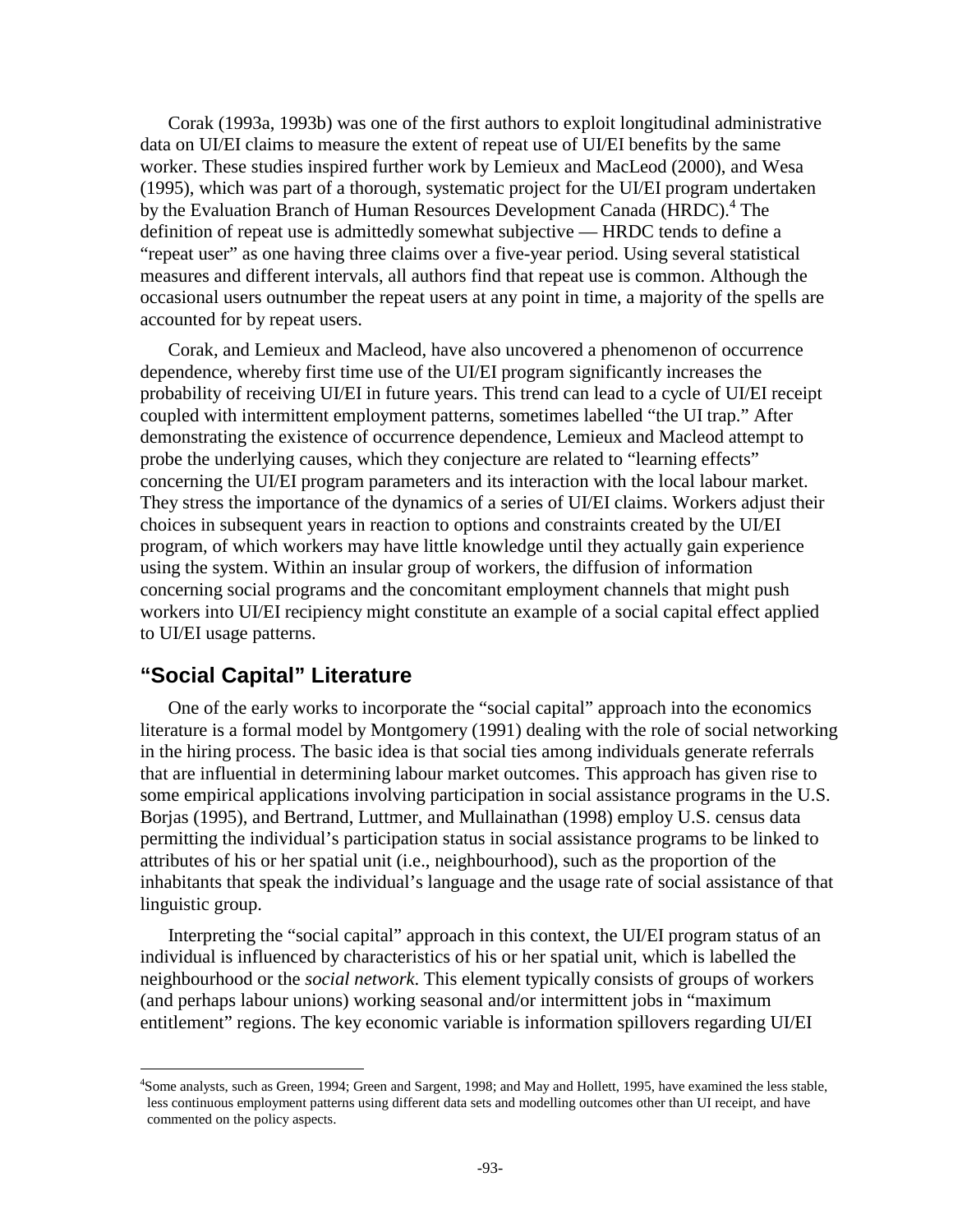eligibility, job availability, and social mores passing through the social network.<sup>5</sup> Not only is knowledge of the program parameters useful, but UI/EI claimants also benefit from communications with those employers who tailor their hiring and separation policies in order to help more workers qualify for UI/EI benefits.<sup>6</sup> Eligibility for UI/EI benefits can also be spread among workers who are sharing a non-seasonal job, and such a scheme would require close social ties among partners.

Although the SRUEI does contain some variables which are in the spirit of the "social capital" approach, that data set does not possess the regional disaggregation required to identify empirically "social capital" effects. In this application, it is problematic to specify the channels through which the appertaining information is transmitted. Nevertheless, there are a number of variables, primarily associated with a worker's ties to a region, that are included in the estimating equations, and these covariates can be loosely related to the "social capital" approach.

# **INTRODUCTION OF THE DATA SETS**

The data set consists of two merged files. First, there is the Survey on Repeat Use of Employment Insurance (SRUEI) produced by the Special Surveys Division of Statistics Canada. Second, there is the derived version the HRDC's 10% Status Vector (STVC) file, which is an administrative database containing information on all UI/EI claims made by a one-in-ten sample of claimants.

The SRUEI was administered in early 1998 to a sample of individuals selected from the 10% STVC. Almost all of the information is reported by the worker. The target population was UI/EI claimants who initiated a UI/EI claim for regular benefits in 1996 and collected at least \$1 in regular benefits. Detailed questions were posed about the characteristics of the jobs that were held during the course of 1997 (e.g., sector, wage, and weeks and hours worked), the circumstances surrounding any jobs lost or left (i.e., duration of jobs held, duration of interruptions to employment), activities undertaken (including job search) during periods of joblessness, demographic characteristics, and personal attachments to the job and community.<sup>7</sup> Because all individuals in the working sample initiated a UI/EI claim in 1996, workers who rarely claim UI/EI benefits are unlikely to be sampled. Frequent users of the program are intentionally over-sampled, but occasional users are sampled as well. For example, out of a working sample of 22,056 workers, 15,282 are classified as repeaters (having made three or more claims between the years 1992 and 1996 inclusive), and 6,848 are classified as occasional users of UI/EI (having made one or two claims between the years 1992 and 1996 inclusive).<sup>8</sup> When the survey's weights are applied, it is very

<sup>5</sup> Although Lemieux and Macleod, 2000, deal with learning effects in the context of Canada's EI program, they do not appeal directly to the social capital approach in their work. One difference between their work and the social capital approach is that in Lemieux and Macleod workers are self-taught.

<sup>6</sup> Green and Riddell, 1997, provide persuasive evidence that many employers adjust these practices in such a fashion. 7 For a detailed presentation of the descriptive statistics from the SRUEI file, see the companion to this volume, *The* 

*Frequent Use of Unemployment Insurance in Canada.* 

 ${}^{8}$ The sample is stratified according to two variables, the province and the number of EI claims over the 1992–1996 period, in order to create 50 cells. Survey weights are assigned to each of these cells. Out of 22,586 records, 7,335 come from Atlantic Canada; 3,826 from Quebec; 3,530 from Ontario; 5,487 from the Prairies; and 2,408 from B.C. In the global sample, 6,089 individuals made claims in every year between 1992 and 1996, while 3,619 claimed EI benefits only in 1996. Approximately 9,500 individuals claimed EI benefits in either three or four of the years spanning that interval.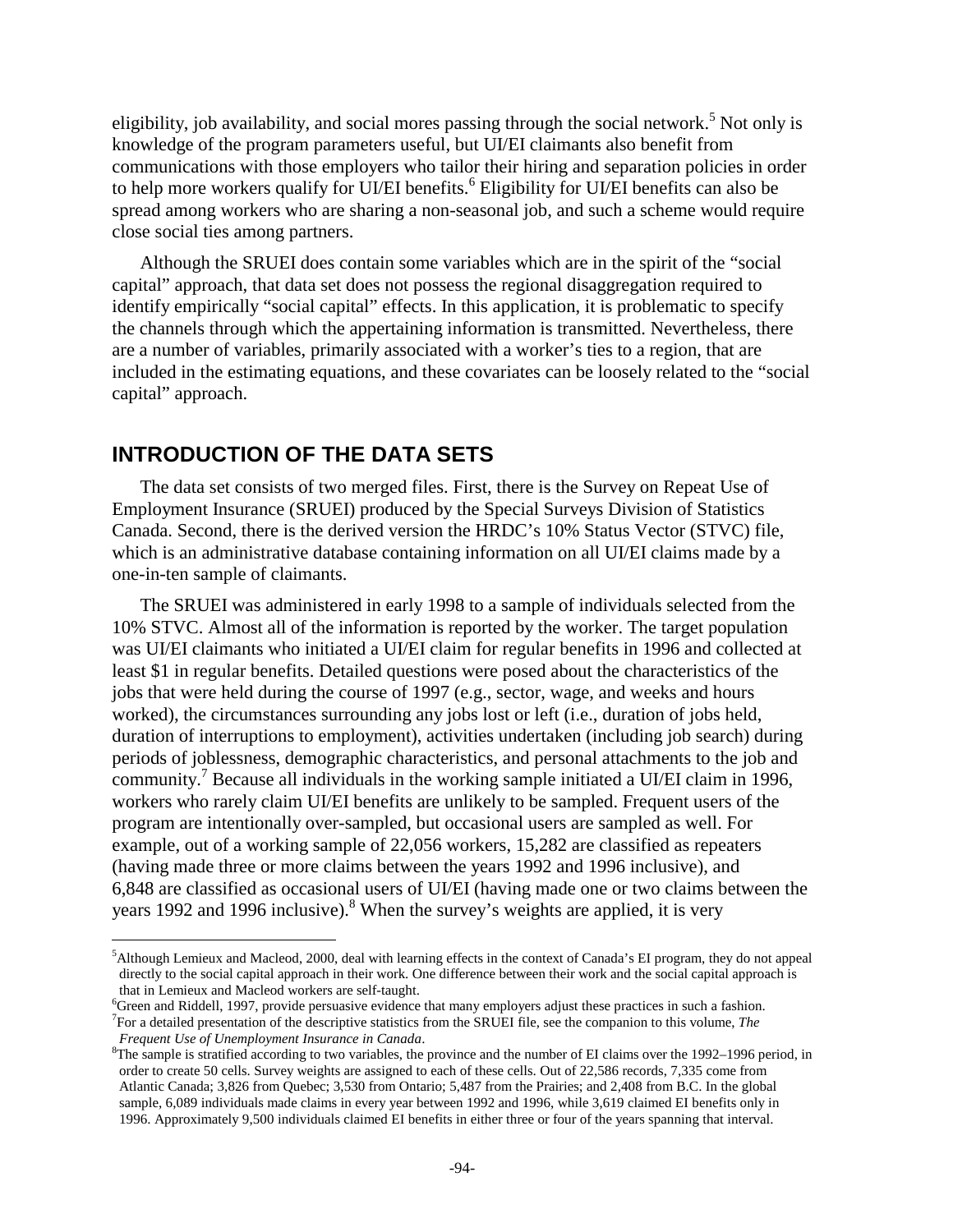representative of the population of UI/EI claimants in 1996, with a balanced presence of both genders and the various age groups.<sup>9</sup>

The survey is designed to collect information about the unstable and/or intermittent employment patterns. Information is recorded for the first four jobs that an individual held during 1997, as well as up to four interruptions for each of these jobs. Transitions between the states of joblessness, labour force withdrawal, and employment over the course of 1997 are reported in retrospective fashion. Despite the wide scope of the survey, its structure is primarily cross-sectional. It is problematic to construct a weekly or monthly array of the various states of labour market activity during the brief window of 1997 because of problems such as non-response and measurement error, filtering, left censoring, and the great complexity of the employment patterns for certain workers.

The advantage of the SRUEI file is that the cross-sectional attributes of the individual workers are thorough and reliable. This study exploits primarily the attributes of the workers — as measured for 1997 — in order to link them to UI/EI outcomes extracted from the STVC file. The records from the SRUEI file are matched very accurately to the UI/EI program participation history in the STVC file using social insurance numbers.

The SRUEI has a very large sample size, almost all of which is included in the estimating sample. In those instances in which interviewees did not give responses, indicated that they did not know, or gave responses that are difficult to interpret, I typically created binary variables. This step ensures that such individuals — and in particular the valid responses that they gave to dozens of other questions — are retained in the estimating sample.<sup>10</sup>

The STVC file is an administrative, longitudinal file of weekly frequency which gives the workers' UI/EI program status in every single week from the beginning of 1992 to the end of 1998. From this array, one can construct very reliable measures of UI/EI program activity, such as measures of UI/EI incidence, including the number of weeks that an individual collected over a certain period and the frequency of recourse to the UI/EI regime.

<sup>&</sup>lt;sup>9</sup>There is a drawback in the sampling procedure. Individuals must have had at least one EI spell that occurred in one *particular* year, namely 1996. This implies that the underlying population is workers who participated during 1996. The weighting scheme, however, is based on the number of EI spells between 1992 and 1996, which would imply that the underlying population consists of workers who had at least one EI spell during *any* year between 1992 and 1996. One discrepancy between the distributions of these two populations concerns workers who had only one spell during the period; within the estimating sample, it must have occurred in 1996. The distribution of EI spells in 1997 and 1998 for workers in the estimating sample (i.e., conditional on having one spell between 1992 and 1996 which must have occurred in 1996) may be slightly different from the distribution of EI spells in 1997 and 1998 for the population of EI users who experienced one spell sometime over the period 1992–1996. Ideally, the sampling selection criteria should have been broadened to include those who had at least one spell in *any* year between 1992 and 1996. That criterion would also have had its own drawback, however. Workers experiencing a single spell early during this interval would be harder to track and include in the SRUEI, which was taken in 1998, so the attrition rate would probably have been higher.

 $10$ If every individual failing to respond to any question associated with an exogenous variable was to be deleted from the estimating sample (so that only those individuals providing a response to every question were included), 33.5 percent of the individuals would be omitted.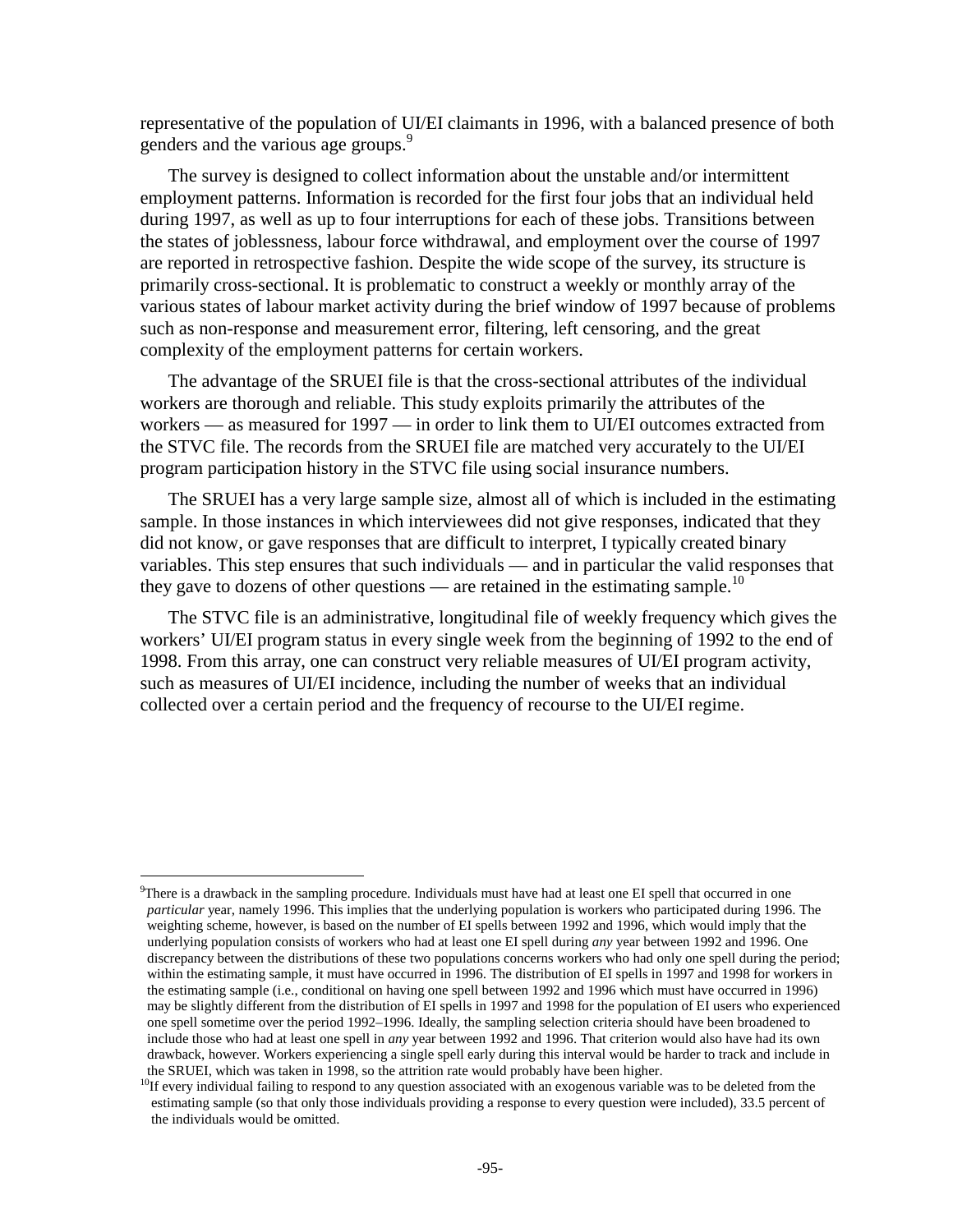# **EMPIRICAL MODELS OF UI/EI RECEIPT**

# **Endogenous Variable and Estimating Technique**

Although the question of the individual worker's propensity to use UI has not received much attention in the U.S. literature, there are studies that seek to model the incidence of joblessness. In his survey of displaced workers in the U.S., Farber (1997) estimates discrete choice models of the underlying probability of a worker experiencing displacement within a given year. The STVC file contains analogous information on whether an individual initiated a UI/EI claim during each calendar year between 1992 and 1998. It also contains the number of weeks during which an individual worker collected UI/EI benefits in each year from 1992 to 1998. The values of this discrete variable, which range from 0 to 50, reflect two types of information: the incidence of UI/EI participation and the total length of the spell(s) of UI/EI receipt.

All of the empirical analysis in this paper is cross-sectional, and two types of empirical models are estimated:

- **Discrete choice models of the probability of initiating a UI/EI claim.** The endogenous variables (labelled EIR97 and EIR98) assume a value of unity if the individual initiated a claim for UI/EI benefits during the years 1997 and 1998, respectively. Both logit and probit equations are estimated but, due to space constraints, the latter are not presented.
- **Linear least squares models of the lengths of UI/EI claims.** The endogenous variables (labelled RWEEKS97 and RWEEKS98) measure the number of weeks that the individual received UI/EI benefits during 1997 and 1998, respectively. These equations are also estimated using the Tobit technique in order to examine the robustness of the linear least squares approach but, due to space constraints, these results are not presented.<sup>11</sup>

One shortcoming of using the endogenous variables EIR97 and RWEEKS97 is the strong possibility that the attitudinal variables, which are reported in early 1998, are jointly determined with UI/EI outcomes. It seems reasonable to assume that the attitudes of many individuals toward their labour market prospects are shaped by their prior experience. In order to reduce the severity of this reverse causality problem, the empirical analysis focusses on the endogenous variables EIR 98 and RWEEKS98. This does not resolve the issue of reverse causality, but the values for the attitudinal measures are at least predetermined.

# **Sample Selection**

l

The estimating sample contains 20,426 observations, which includes virtually all of the 22,573 observations (sampled by virtue of having initiated a UI/EI claim during 1996) that appear in the SRUEI survey. The omissions consist of workers who were under 19 and over 64 years of age in 1997. At the time of the survey (early 1998), 1,605 workers had not worked since January 1997, which constitutes about seven percent of the survey's observations. There is thus no information on the jobs that they held during 1997, and they

<sup>&</sup>lt;sup>11</sup>The Tobit technique is used by Ruhm (1991a, 1991b) in his analysis of an analogous measure: the incidence of joblessness, given as the number of weeks of joblessness of U.S. workers in a given year.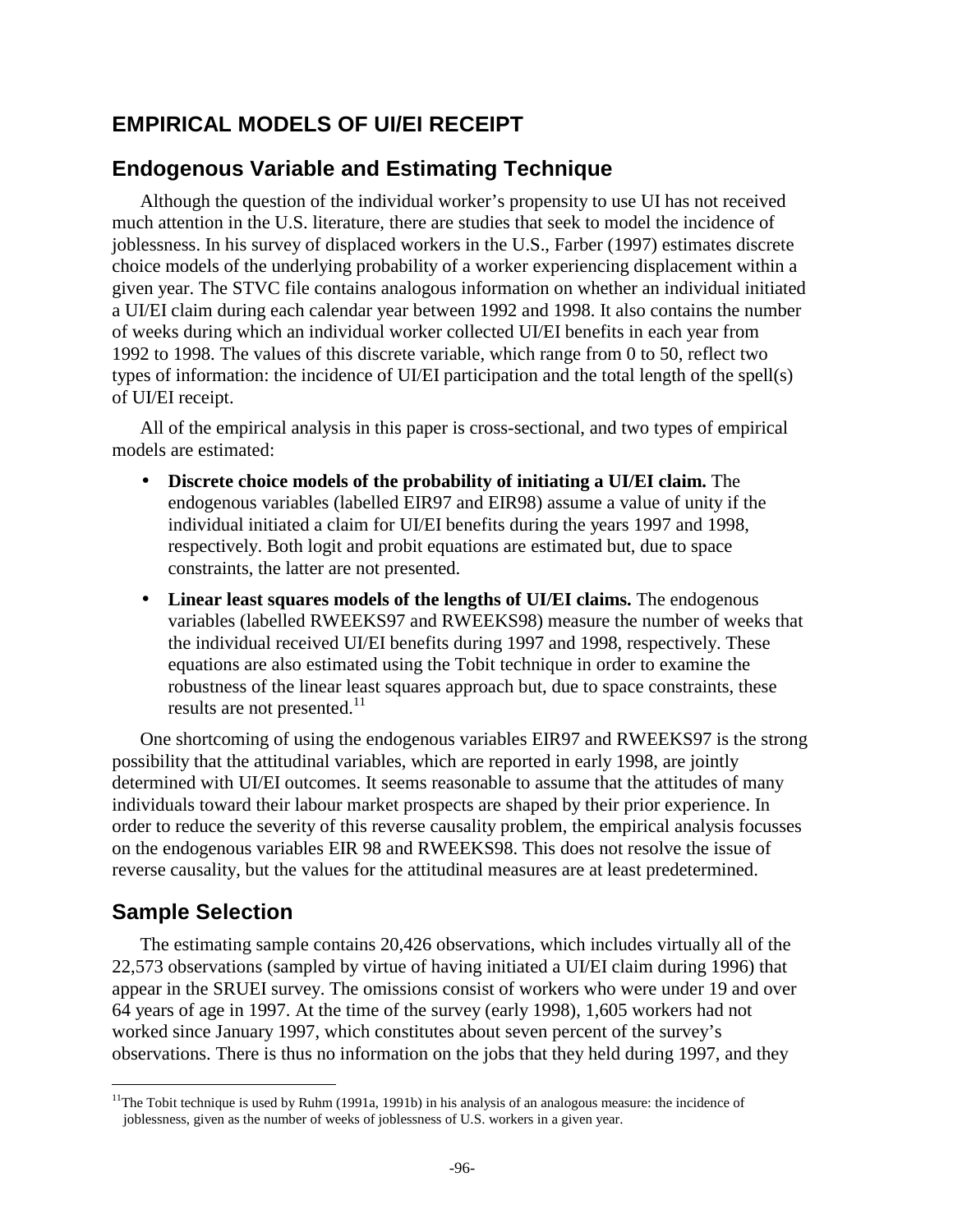could not have qualified for UI/EI benefits in 1998. Due to this missing information and the fact that most of the empirical analysis deals with UI/EI outcomes in 1998, they are excluded from the estimating sample. Unfortunately, this exclusion does slightly undermine the sample's representativeness of the population of all UI/EI users in 1996. Seven hundred and seventy-eight workers identified themselves as self-employed for the primary job that they held in 1997. Like the individuals who reported being jobless for all of 1997, this group is unlikely to have qualified for regular UI/EI benefits in 1998. They are included in the estimating sample and are identified by the regressor SELF EMPLOYED. Combining these two groups, approximately 10 percent of the survey's observations did not have an employer in 1997. Approximately 6,000 workers found jobs in 1997 and retained them for the remainder of the 1997, implying that about 14,900 individuals out of an estimating sample of 20,426 experienced at least one job interruption in 1997.

### **Sample Decomposition**

All of the equations are estimated for the overall sample as well as for several decomposed samples. As is typically done in labour economics research, the sample is partitioned into men versus women. In addition, one of the foci in this study is systematic differences in UI/EI outcomes between those classified as repeat users and those classified as occasional users of the UI/EI program. The overall sample is decomposed along this dimension as well, and tests for differences in estimated parameters are carried out. This decomposition does pose an issue of choice-based sampling, as the endogenous variables — UI/EI outcomes observed in 1997 and 1998 — are affected in part by prior UI/EI outcomes observed from 1992 to 1996. The separating variable of UI/EI user type is predetermined, however. Furthermore, while the sample decomposition by UI/EI user type may cast doubt on tests of behavioural hypotheses, the empirical patterns may serve to identify firm and/or worker characteristics and labour market conditions that are associated with frequent use of the UI/EI program.

# **Exogenous Variables**

l

**Sectoral and other job-related indicators:** Although the SRUEI contains a fair amount of information concerning firm attributes, such as the size of the plant and the reason for the job interruptions, most of these variables are not included in the empirical models. This omission is due to reporting discrepancies between this survey and the STVC file, and to the fact that these attributes can vary over the SRUEI window of 1997. As mentioned above, the job-related questions of the SRUEI are grouped around each of the one to four jobs held during 1997, and information can be reported for up to four interruptions for each job held. Of the approximately 20,000 respondents who were employed at a firm for at least part of 1997, 5,600 held at least two jobs, and 1,500 held at least three jobs. Most of the information from this part of the survey is job-specific, such as whether each job was unionized, or the wage that was paid. It is unfeasible to match this information to the UI/EI claim information extracted from the STVC file.<sup>12</sup> This incompatibility is unfortunate, as many separations are

*(continued)* 

<sup>&</sup>lt;sup>12</sup>One has no way of knowing with accuracy which separation reported in the SRUEI corresponds to an EI claim and, often, an EI claim can refer to two or more separations. For instance, each EI claim commences as a result of an initial separation, but a few months (or even weeks) later the worker could be recalled to the same employer or obtain a very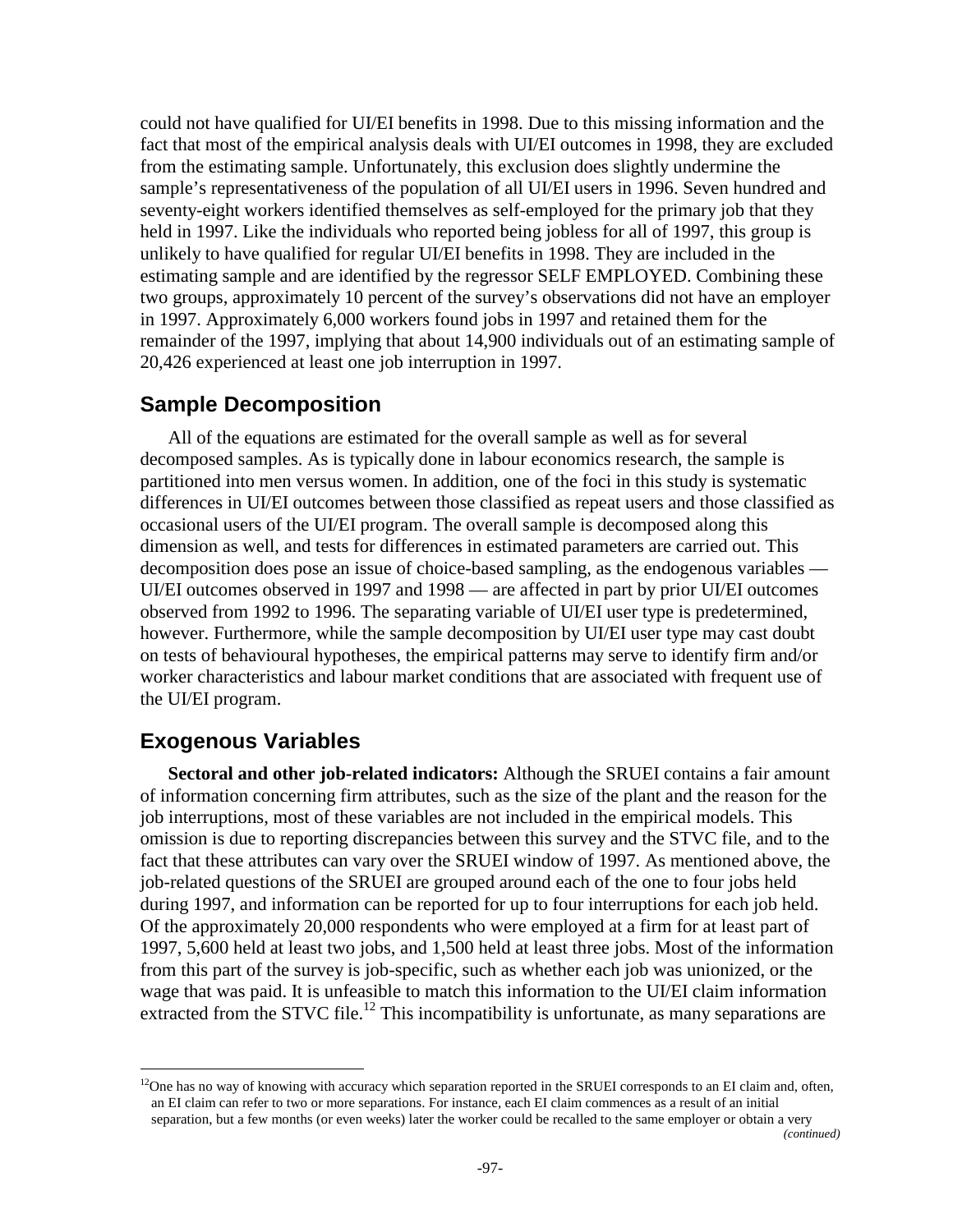caused by factors very specific to the firm, such as profitability and demand prospects (usually unobservable), detailed Standard Industrial Classification (SIC) code, firm size, and the age of the firm.

There are a few firm characteristics, however, which are included. First, there is a block of binary regressors relating to the broad industrial sector in which the respondent worked, which are: TRADE AND FINANCE, AGRICULTURAL AND PRIMARY, PUBLIC SERVICE, TRANSPORTATION AND COMMUNICATIONS AND UTILITIES, and CONSTRUCTION (the omitted category). These variables are measured for the "primary" job of the worker in 1997. The estimated coefficient is interpreted as the effect of having worked in that broad sector for the primary job, regardless of the sectors of the subsequent jobs (if any were held). The only measurement problem would arise in those cases in which the secondary job was in a different broad sector, which is probably an infrequent case. SEASONAL is a binary regressor that assumes a value of unity if the primary job held in 1997 was seasonal, as reported by the worker. A zero value could reflect either of two disparate cases: a stable, year-round job, or a series of intermittent, precarious, short-term jobs. SEASONAL is expected to have a strong, positive effect on UI/EI receipt.<sup>13</sup>

**Demographic indicators:** Most of the explanatory variables in the regression model pertain to personal attributes that are time-invariant and, thus, can be matched accurately to UI/EI outcomes. PARTNER IN 97 assumes a value of unity if the respondent reported residing with a spouse or partner in 1997. This measure typically has a negative effect (for men) on jobless durations in the displaced worker literature, perhaps reflecting a positive supply-side effect involving familial responsibilities. The immigration status is reflected in the regressor IMMIGRANT, which assumes a value of unity if the respondent was not born in Canada. The number of dependent children is reflected by a discrete measure NUMBER CHILDREN. ENGLISH and FRENCH assume a value of unity if the respondent speaks only English or only French, respectively, while BILINGUAL assumes a value of unity if the respondent is bilingual. The omitted linguistic category is those who speak neither official language, so the parameter of interest is not the point estimates in absolute terms but rather the discrepancy between the estimates for ENGLISH and FRENCH. The age of the respondent in 1997 (AGE, CONTINUOUS) is a continuous variable.

The human capital variables reflect the highest level of education that the respondent received, and there are five categories: elementary school (ELEMENTARY), high school (the omitted category), some college and/or technical training (SOME COLLEGE), a university degree (COMP. UNIVERSITY), and other unclassified educational certificates (OTHER ED.). One might expect a negative relationship between the level of educational attainment and the incidence of UI/EI use.

**Provincial indicators:** There is a set of 10 binary regressors reflecting the province in which the respondent resided at the time of the UI/EI claim in 1996. The omitted category is Ontario. As one generally associates the provinces to the east of Ontario with less favourable labour market outcomes, the parameters for those five provinces are expected to be positive.

brief employment contract from another firm. The EI claim is suspended until the worker experiences a second separation,

at which time payments can resume.<br><sup>13</sup>Since this measure pertains only to the primary job held in 1997, there is some potential for measurement error, with some non-seasonal employment patterns in 1997 being misclassified as seasonal patterns and vice versa. It should be a reasonably good indicator, however, of whether the individual was engaged in seasonal employment patterns during 1997.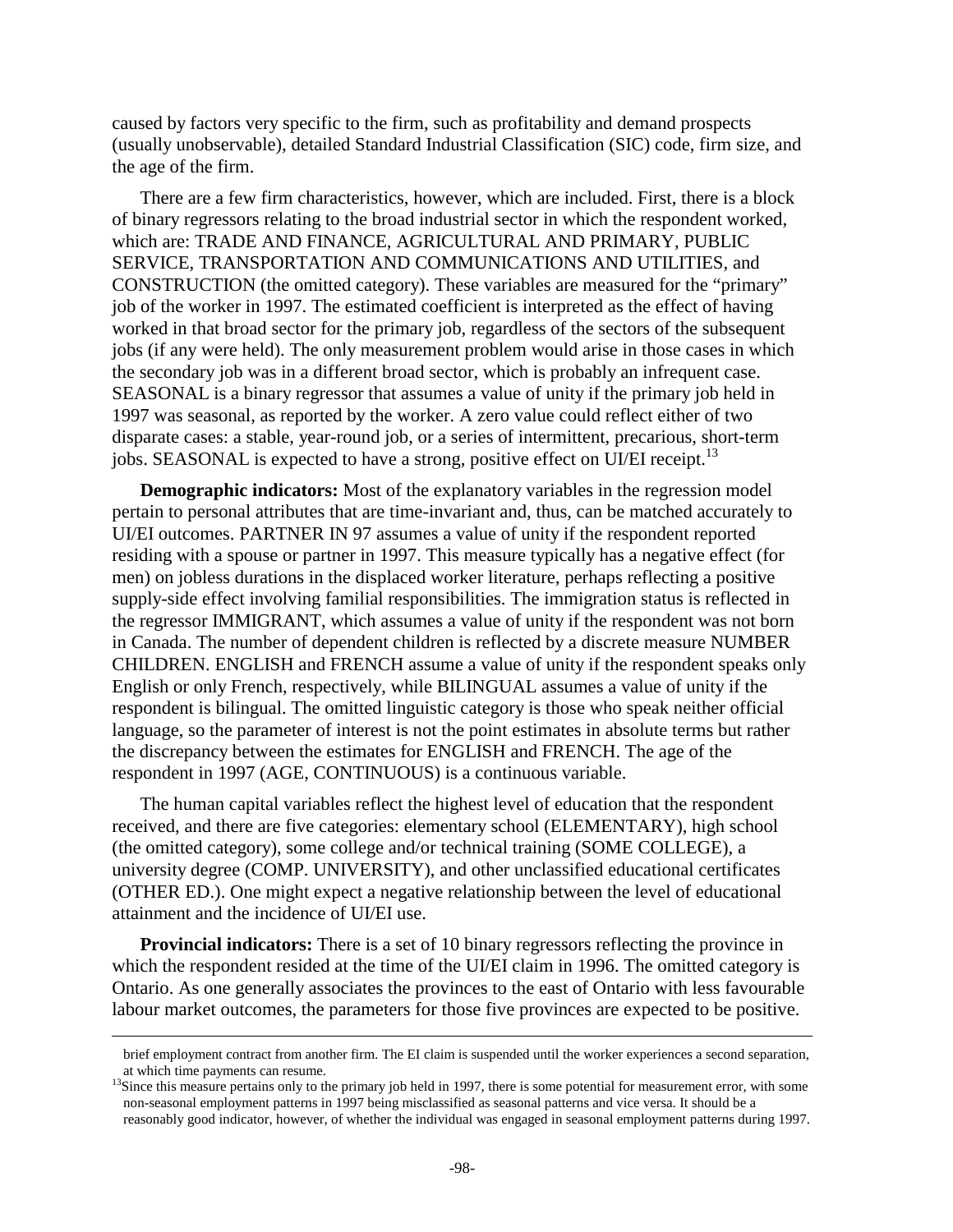In addition, almost all of the "maximum entitlement" areas for UI/EI are located in those provinces, which would reinforce that effect. The Alberta (B.C.) labour market was strong (weak) relative to most of the other provinces in the late 1990s, so that coefficient might be expected to be negative (positive).

**Locational factors:** CITY is a binary variable that assumes a value of unity if the respondent resided in either an "urban core" area or an "urban fringe" area. This information was derived from the postal code of the respondent at the time of the interview. As urban areas tend to have denser labour markets with more activity, one would expect a negative coefficient for CITY. MOVED IN 1997 is a binary variable assuming a value of unity if the respondent moved to another city located more than 150 kilometres away. The expected effect of this covariate in 1997 depends on whether or not the move preceded a separation, so the effect for 1997 is ambiguous. For 1998, however, one would expect such a move to lower the incidence of collecting UI/EI benefits. SPOUSE WORKED 97 is a binary variable taking on a value of unity if the respondent's spouse worked during 1997. This attribute would be expected to reduce labour mobility, which might raise the propensity to claim UI/EI benefits.

**Occupational indicators:** Each individual is categorized into four very broad "occupational prestige" variables: SELF EMPLOYED, WHITE COLLAR, UNSKILLED BLUE COLLAR, and SKILLED BLUE-COLLAR WORKERS which serves as the omitted category. These categories are aggregated from a list of 16 categories drawn from the classification scheme PINEO  $\widetilde{\text{SOC80}}$ .<sup>14</sup> These indicators are measured for the primary employer in 1997. WHITE COLLAR is expected to have a negative impact on UI/EI receipt, while UNSKILLED BLUE COLLAR is expected to have a positive effect. Apart from any intrinsic effect of being self-employed on experiencing a job separation, the measure SELF EMPLOYED will capture a mechanical effect, namely that workers who were self-employed for part of 1997 would have difficulty gaining eligibility for UI/EI benefits in 1998.

**"Social capital" type variables:** One might expect these indicators to have a greater influence on the propensity of making a UI/EI claim than on influencing the length of subsequent UI/EI claim(s). Authors such as Borjas (1995) have pointed out that the economic interpretation of statistical correlations between individuals' outcomes (such as receipt of social assistance benefits) and neighbourhood attributes could be generated by unobserved factors affecting the individual and the aggregate unit jointly rather than to "social capital" effects. Individuals may share unobserved personal attributes or characteristics of the employment environment with others in the spatial unit. Since the data do not permit an identification of the "social capital" effects, in this application the estimates of the "social capital" indicators can only be interpreted as statistical correlations between attributes of individuals and UI/EI outcomes.

Four covariates that pertain to familiarity, social mores, and perceptions surrounding the UI/EI program are labelled FAMILY EI, STIGMA-FRIENDS, UNION, and EI WILL BE ABOLISHED. FAMILY EI assumes a value of unity if anyone among the respondent's family and/or close friends has made a UI/EI claim within the past five years. This might positively influence the propensity to make a UI/EI claim. STIGMA-FRIENDS refers to the

<sup>&</sup>lt;sup>14</sup>The SRUEI contains an alternative and slightly more detailed standardized occupational breakdown with 21 categories (OCC24 SOC80), but the more aggregated PINEO SOC80 scheme was adopted in the interest of a parsimonious specification.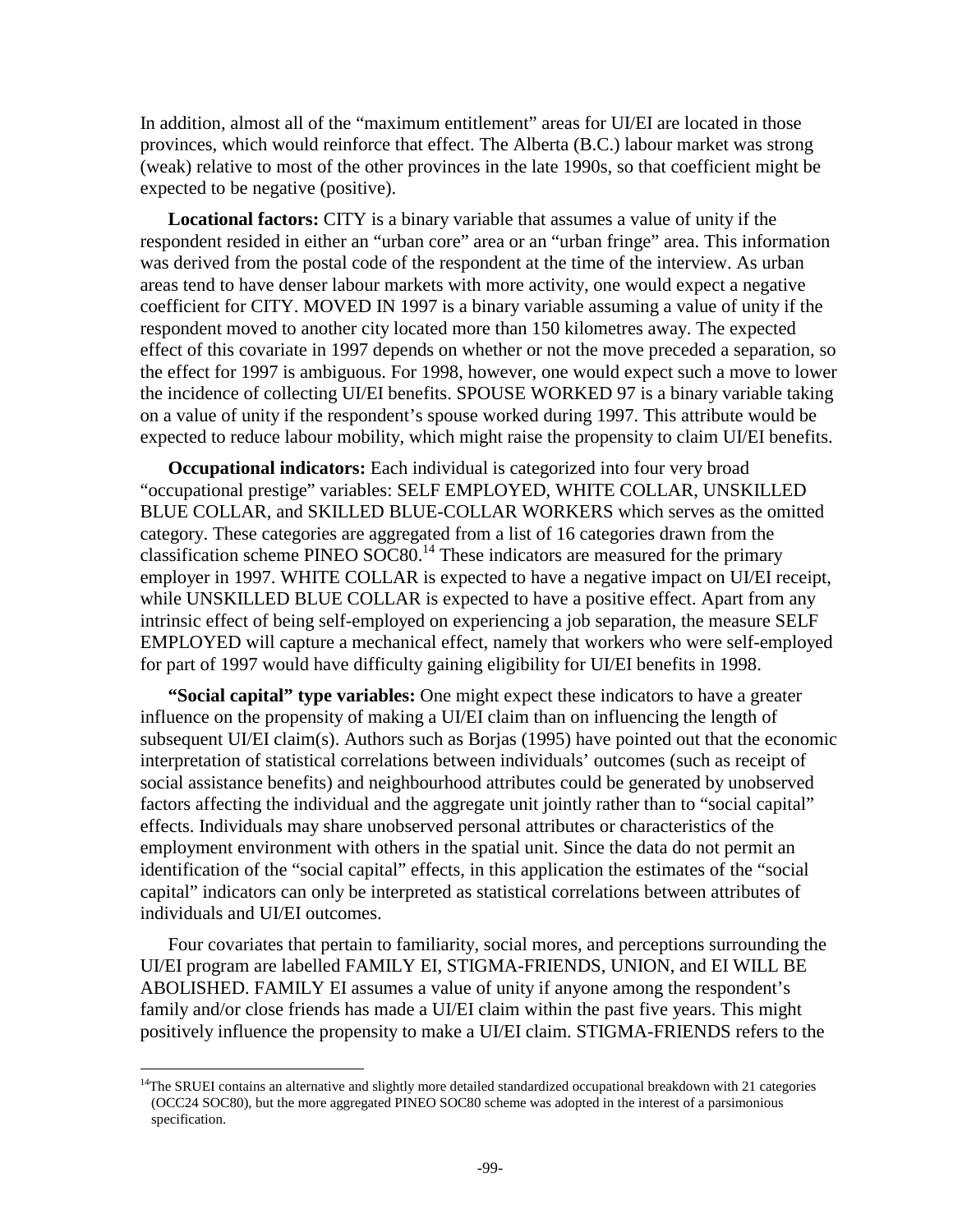survey question "If I were collecting EI, I would not want my friends to know," while the third covariate consists of the response to the question "I am worried that it might not be too long before there is no EI program." An affirmative answer could indicate an attitude of resignation by an individual who is heavily dependent on the UI/EI program, in which case EI WILL BE ABOLISHED could be indirectly capturing discouraged worker behaviour, generating a positive effect.<sup>15</sup> UNION assumes a value of unity if the primary job held during the course of 1997 was unionized. Labour unions play an important role of providing information about the UI/EI program to workers and are well situated to co-ordinate the distribution of jobs which give rise to UI/EI program eligibility; a positive impact is expected.

The remainder of the "social capital" indicators are associated with the worker's ties to the geographical area. FAMILY IN AREA assumes a value of unity if other family members or relatives live within 150 kilometres of the respondent's residence. The presence of family in the area may reduce labour mobility, and a positive effect is expected. Four categorical variables correspond to the length of time that the individual has lived in his or her current residence: UNDER 1 YR RESIDENCE, 2–5 YRS RESIDENCE, 6–10 YRS RESIDENCE, and the omitted category is for longer than 10 years spent at the same residence. The expected signs for these estimated coefficients are not clear, but one might expect a pattern of longer-term residents exhibiting lower labour mobility, which in turn would raise the propensity to claim UI/EI benefits. OWNHOME is a regressor that assumes a value of unity if the respondent owns their residence. It is likely to be highly correlated with the previous set of regressors, and a positive effect is expected. LIVED IN REGION ALWAYS takes on a value of unity if the respondent has spent either "most of my life" or more than 10 years in the region, again defined as within 150 kilometres of the residence. This attribute might be expected to lower labour mobility and also strengthen the links to the social network, which would work to raise the propensity to claim UI/EI benefits.

**Attitudinal variables:** Most of the following questions from the attitudinal module of the survey pertain to the respondent's perceptions of his or her labour market prospects or his or her job-search activity. Unlike the "social capital" variables, which are thought to influence primarily the propensity to claim UI/EI benefits, some of these variables may also have an influence on the number of weeks of UI/EI benefits claimed. Each of these indicators takes the form of a statement; they assume a value of unity if the respondent indicates either strong agreement, moderate agreement, or neutrality, and assumes a value of zero otherwise.

• **"Assuming that you are laid off from a job and that you** *might* **be recalled, are you likely to accept similar work with a different employer?" (ACCEPT SIMILAR WORK).** This is one of the three questions that address the reservation wage strategy of the worker. The expected sign may be ambiguous. According to jobsearch theory, if the worker has a high propensity to accept a job offer, the duration of joblessness is shortened, leading one to expect a negative effect. On the other hand, if a worker is receiving UI/EI benefits, he or she is required by program regulations to be available for other job opportunities, giving the UI/EI recipient a strong incentive to respond affirmatively. According to this interpretation, a positive effect for this

 $15$ An affirmative response could also be consistent with a choice by a forward-looking individual to engage in retraining to strengthen his or her human capital, or possibly relocate to another region.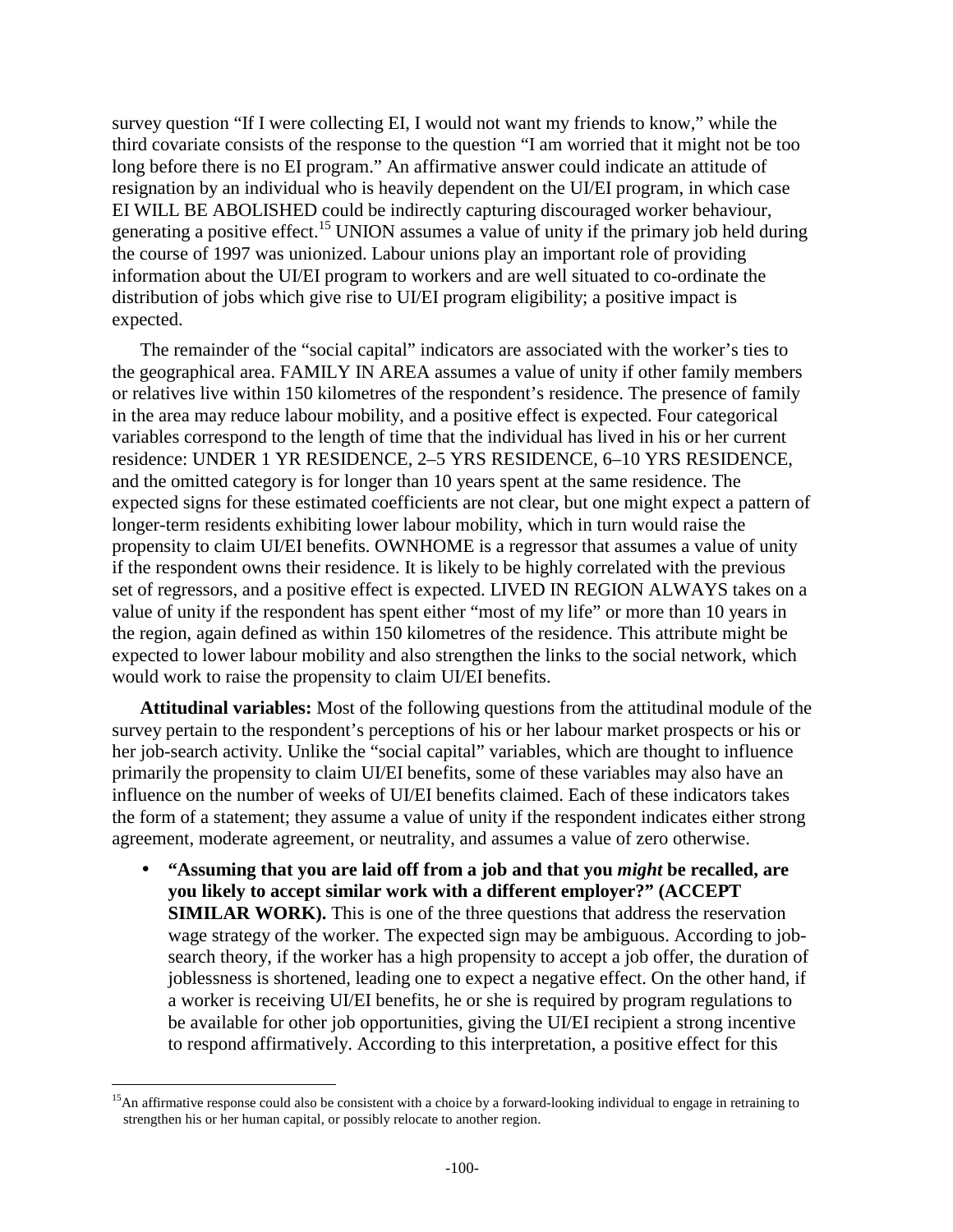regressor might be expected, which would be associated with a relatively high propensity to make a UI/EI claim.

- **"Assuming that you are laid off from a job and that you** *might* **be recalled, are you likely to accept different work with a different employer?" (ACCEPT DIFFERENT WORK).** This question is similar to the preceding one, although it addresses the occupational mobility of the worker and thus widens the scope for job search. Despite this discrepancy, the prior expectations for this covariate are similar.
- **"Assuming that you are laid off from a job and that you** *might* **be recalled, are you likely to accept similar work in a different province?***"* **(ACCEPT DIFF. LOCATION).** This question addresses the geographical mobility of the worker and thus widens the scope for job search. In contrast with the two preceding cases, workers collecting UI/EI claims are not required to be available for job opportunities in other regions, so a frequent user of UI/EI does not have an incentive to respond affirmatively to that question. This covariate, therefore, may not have an influence on the propensity to make a UI/EI claim.
- **"There will always be enough work for people with my skills" (ENOUGH WORK).** This question appears to deal with occupational mobility and the worker's perceived need to retrain in order to strengthen his or her long-term employability. If the perception that sufficient work is forthcoming is justified because the respondent has a set of marketable skills, one would expect a negative coefficient. If that perception turns out to be incorrect in the short run, a positive correlation could then be generated. The expectation for the sign of this covariate seems to be ambiguous.
- *"***There is not much that I can do to avoid using EI in the future***"* **(CANNOT AVOID EI).** This and the following question pertain to the discouraged worker effect. According to the job-search paradigm, displaced workers who are pessimistic about their job prospects experience longer durations of joblessness. This attribute is also likely to increase the propensity to claim UI/EI benefits, because the worker is less likely to relocate, gain higher levels of human capital, or change occupations. Both of these effects work in the same direction, so a positive correlation is expected
- **"I deserve to collect all my weeks of EI because there are no jobs around" (THERE ARE NO JOBS).**

The mean values for all of these exogenous variables are presented in Table 1. The first column lists the average values for the pooled sample. The means for the female and male samples are listed in columns 2 and 3, respectively, while the means for the sample of occasional users and repeat users are listed in columns 4 and 5, respectively. The overall sample (including the weights) is divided nearly evenly between occasional and repeat users, while men account for approximately 59 percent of the estimating sample.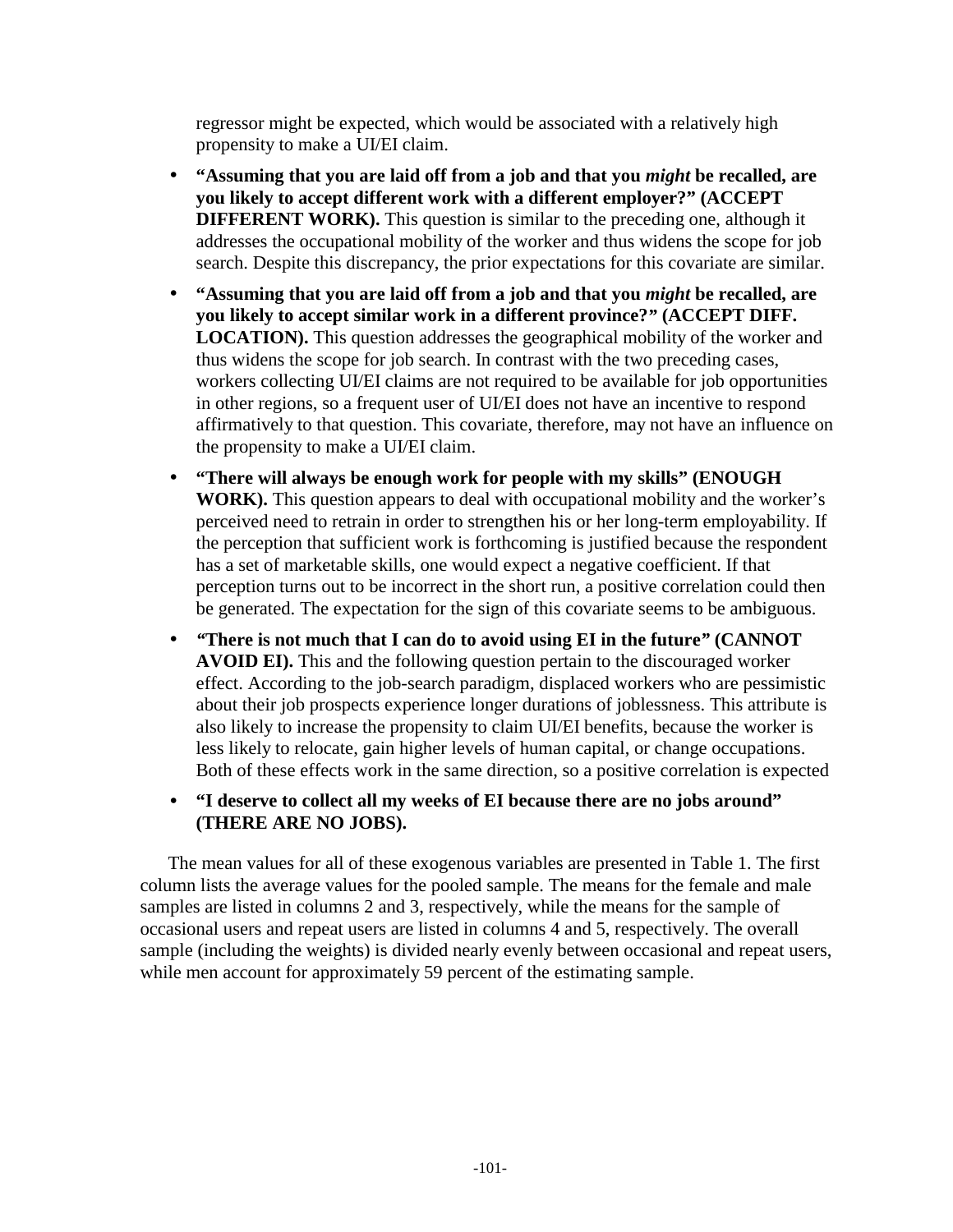### **Table 1: Descriptive Statistics, Mean**

|                              | All   | Female | Male  | Non-repeater | Repeater |
|------------------------------|-------|--------|-------|--------------|----------|
| <b>REPEATER</b>              | 0.49  | 0.44   | 0.53  | 0.00         | 1.00     |
| <b>MALE</b>                  | 0.59  | 0.00   | 1.00  | 0.55         | 0.64     |
| SEASONAL                     | 0.36  | 0.29   | 0.41  | 0.21         | 0.52     |
| <b>ACCEPT SIMILAR JOB</b>    | 0.87  | 0.87   | 0.87  | 0.86         | 0.88     |
| <b>ACCEPT DIFFERENT JOB</b>  | 0.77  | 0.78   | 0.77  | 0.76         | 0.78     |
| ACCEPT DIFF. LOCATION        | 0.22  | 0.13   | 0.29  | 0.23         | 0.21     |
| <b>ENOUGH WORK</b>           | 0.60  | 0.57   | 0.63  | 0.60         | 0.61     |
| THERE ARE NO JOBS            | 0.50  | 0.50   | 0.51  | 0.44         | 0.57     |
| <b>CANNOT AVOID EI</b>       | 0.47  | 0.45   | 0.49  | 0.41         | 0.54     |
| MOVED IN 1997                | 0.04  | 0.04   | 0.04  | 0.05         | 0.03     |
| <b>FAMILY EI</b>             | 0.45  | 0.43   | 0.47  | 0.40         | 0.51     |
| UNDER 1 YR RESIDENCE         | 0.25  | 0.24   | 0.25  | 0.30         | 0.19     |
| 2-5 YRS RESIDENCE            | 0.30  | 0.30   | 0.30  | 0.33         | 0.27     |
| 6-10 YRS RESIDENCE           | 0.16  | 0.17   | 0.15  | 0.14         | 0.18     |
| <b>OWNHOME</b>               | 0.55  | 0.61   | 0.51  | 0.45         | 0.65     |
| LIVED IN REGION ALWAYS       | 0.71  | 0.69   | 0.72  | 0.64         | 0.79     |
| <b>FAMILY IN AREA</b>        | 0.82  | 0.80   | 0.84  | 0.79         | 0.85     |
| STIGMA-FRIENDS               | 0.17  | 0.16   | 0.18  | 0.19         | 0.16     |
| EI WILL BE ABOLISHED         | 0.60  | 0.63   | 0.58  | 0.56         | 0.64     |
| <b>UNION</b>                 |       |        |       |              |          |
| <b>CITY</b>                  | 0.61  | 0.63   | 0.59  | 0.71         | 0.50     |
| SPOUSE WORKED 97             | 0.51  | 0.61   | 0.44  | 0.48         | 0.53     |
| <b>NFLD</b>                  | 0.04  | 0.04   | 0.04  | 0.02         | 0.06     |
| PEI                          | 0.01  | 0.01   | 0.01  | 0.01         | 0.02     |
| <b>NS</b>                    | 0.05  | 0.05   | 0.05  | 0.03         | 0.06     |
| <b>NB</b>                    | 0.05  | 0.05   | 0.06  | 0.03         | 0.08     |
| QUEBEC                       | 0.34  | 0.33   | 0.34  | 0.29         | 0.38     |
| <b>MAN</b>                   | 0.03  | 0.03   | 0.03  | 0.03         | 0.02     |
| <b>SASK</b>                  | 0.02  | 0.02   | 0.02  | 0.02         | 0.02     |
| <b>ALTA</b>                  | 0.07  | 0.07   | 0.07  | 0.09         | 0.05     |
| <b>BC</b>                    | 0.12  | 0.12   | 0.12  | 0.14         | 0.10     |
| PARTNER IN 1997              | 0.67  | 0.72   | 0.64  | 0.62         | 0.73     |
| <b>ENGLISH</b>               | 0.78  | 0.78   | 0.78  | 0.84         | 0.73     |
| <b>FRENCH</b>                | 0.41  | 0.41   | 0.42  | 0.36         | 0.47     |
| <b>BILINGUAL</b>             | 0.22  | 0.21   | 0.22  | 0.23         | 0.21     |
| AGE, CONTINUOUS              | 38.84 | 39.81  | 38.16 | 36.78        | 40.98    |
| <b>ELEMENTARY</b>            | 0.32  | 0.23   | 0.38  | 0.23         | 0.41     |
| SOME COLLEGE                 | 0.15  | 0.18   | 0.13  | 0.18         | 0.12     |
| COMP. UNIVERSITY             | 0.11  | 0.15   | 0.08  | 0.15         | 0.08     |
| OTHER ED.                    | 0.02  | 0.02   | 0.01  | 0.02         | 0.01     |
| <b>IMMIGRANT</b>             | 0.15  | 0.17   | 0.14  | 0.19         | 0.11     |
| NUMBER CHILDREN              | 0.75  | 0.80   | 0.71  | 0.72         | 0.78     |
| <b>SELF EMPLOYED</b>         | 0.04  | 0.03   | 0.05  | 0.05         | 0.03     |
| <b>WHITE COLLAR</b>          | 0.19  | 0.27   | 0.13  | 0.22         | 0.16     |
| UNSKILLED BLUE COLLAR        | 0.51  | 0.48   | 0.53  | 0.47         | 0.55     |
| <b>TRADE AND FINANCE</b>     | 0.13  | 0.14   | 0.11  | 0.17         | 0.08     |
| AGRICULTURAL AND PRIMARY     | 0.08  | 0.04   | 0.11  | 0.05         | 0.11     |
| PUBLIC SERVICE               | 0.33  | 0.51   | 0.21  | 0.35         | 0.31     |
| <b>TRANSPORTATION AND</b>    |       |        |       |              |          |
| COMMUNICATIONS AND UTILITIES | 0.06  | 0.04   | 0.08  | 0.05         | 0.07     |
| <b>MANUFACTURING</b>         | 0.16  | 0.12   | 0.18  | 0.16         | 0.15     |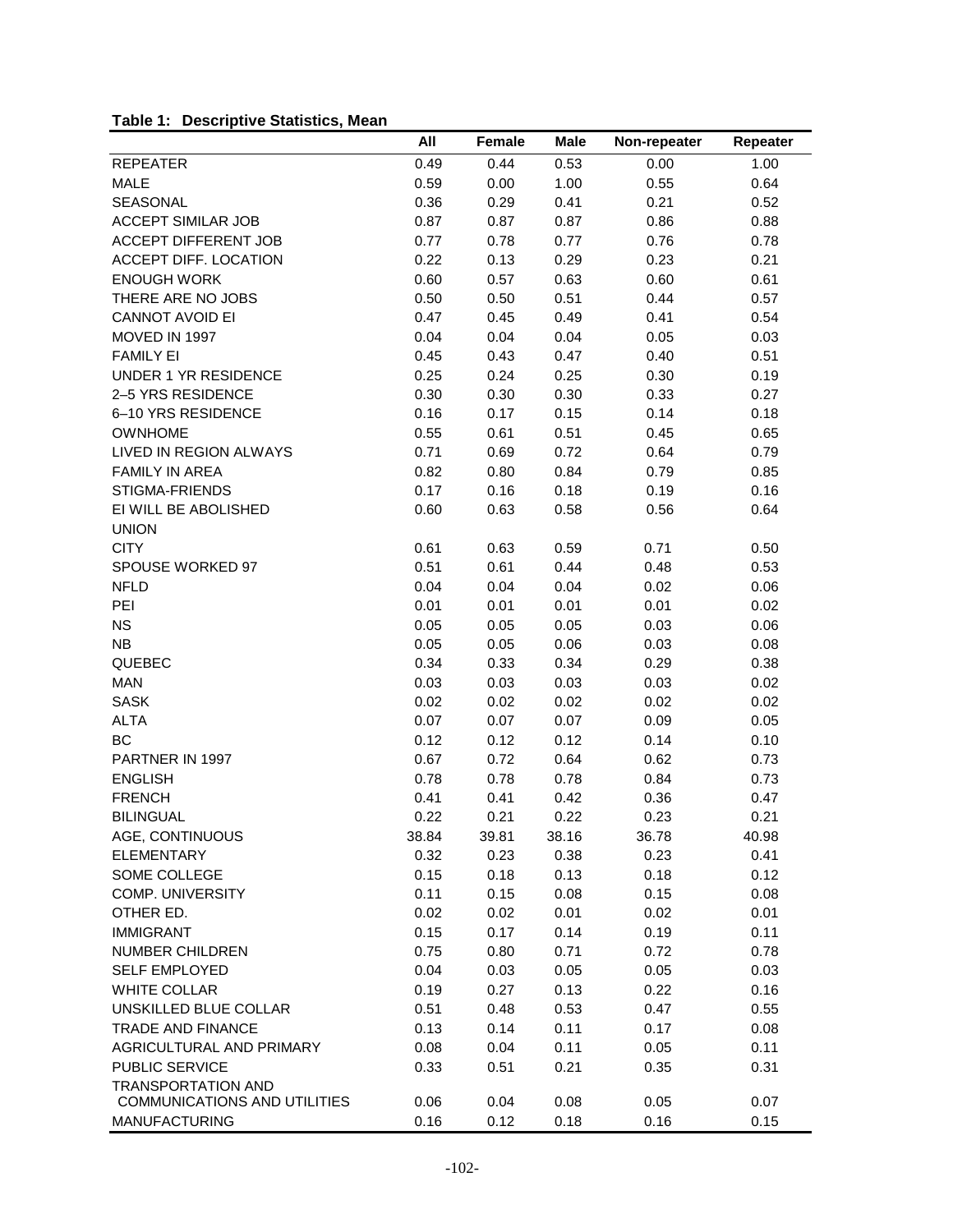A much more elaborate discussion of the descriptive statistics is contained in the companion to this volume, *The Frequent Use of Unemployment Insurance in Canada*. These descriptive statistics can shed some light on compositional differences between sub-samples; to the extent that the effects of these differences are not totally captured in the included variables due to the presence of non-linearities or interactive effects, biases might be imparted on some of the estimated structural differences between the separated equations. For instance, repeat users are on average four years older than occasional users. This discrepancy, however, should not generate a different cohort or life-cycle effect across the two groups because the difference is not large and because a continuous age measure is included in every equation. The proportion of men within the repeater group is 0.64, while the figure for the occasional group is 0.55. The group of repeat users tends to be less educated (21 percent have education beyond the high school level versus 35 percent of the occasional users) and less skilled (55 percent of the repeaters are unskilled blue-collar workers versus 47 percent of the occasional users).

## **REGRESSION RESULTS — DISCRETE CHOICE MODEL OF PROBABILITY OF CLAIMING UI/EI**

The basic regression model for this section is a logit model of the event of initiating a claim for regular UI/EI benefits in 1997 (EIR97) and 1998 (EIR98). Both variables assume a value of unity if the respondent initiated a claim during that calendar year, and zero otherwise. There is a separate equation for each year. Due to the high number of regressors and the two dimensions of sample decomposition, there is a tremendous amount of empirical detail. All of the equations have the same set of exogenous variables. In order to examine the robustness of the results, the probit form is estimated as well, but on a qualitative level, the findings are not sensitive to this change in functional form. Due to space constraints, the probit results are not presented.

The results for the logit model estimated from the overall sample, in which men are pooled with women and repeaters are pooled with occasional users, are presented in Table 2. In the first (last) two columns, the estimated coefficients for the year of 1997 (1998) are reported. Many of the estimated effects are statistically insignificant, but the signs are usually in accordance with prior expectations.

In 1997, men were slightly less likely to receive UI/EI benefits, but the effect is insignificant in 1998. The impact of being a repeat user on the probability of making a claim is positive and significant in both years. Workers reporting at least some seasonal employment were more likely to claim UI/EI benefits in both years. As there is substantial overlap between the two criteria of seasonality and repeater status, it is difficult to disentangle these two estimated effects; they may best be interpreted jointly as indicators of unstable employment patterns.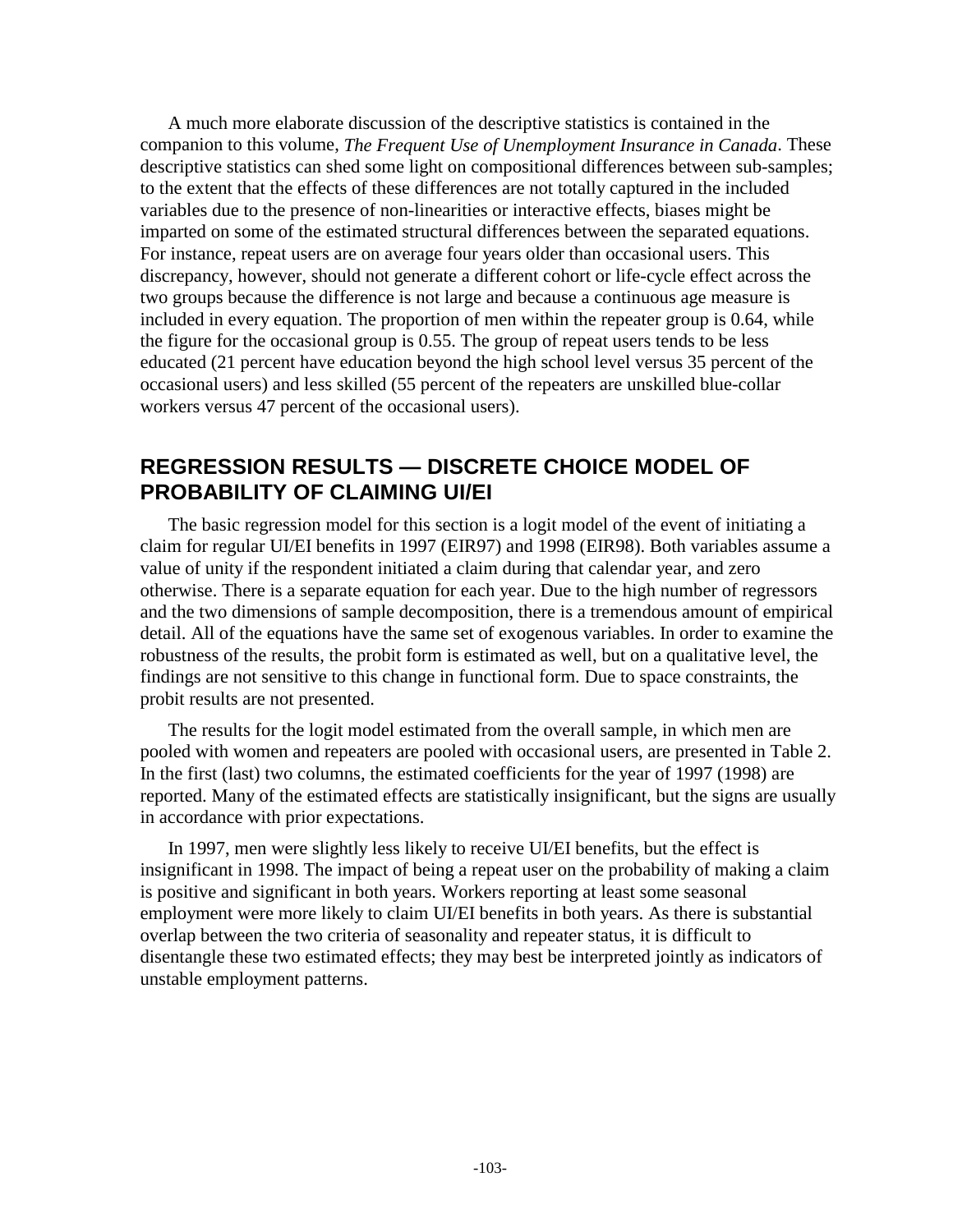|                                       | 1997                                     |      | 1998                      |                       |
|---------------------------------------|------------------------------------------|------|---------------------------|-----------------------|
|                                       | <b>Parameter Estimate Standard Error</b> |      | <b>Parameter Estimate</b> | <b>Standard Error</b> |
| <b>INTERCEPT</b>                      | 0.45                                     | 0.24 | $-1.23**$                 | 0.22                  |
| <b>REPEATER</b>                       | $0.67**$                                 | 0.04 | $0.78**$                  | 0.04                  |
| <b>MALE</b>                           | $-0.12**$                                | 0.04 | 0.06                      | 0.04                  |
| <b>SEASONAL</b>                       | $1.12**$                                 | 0.05 | $1.19**$                  | 0.04                  |
| <b>ACCEPT SIMILAR JOB</b>             | 0.12                                     | 0.08 | 0.05                      | 0.07                  |
| <b>ACCEPT DIFFERENT</b><br><b>JOB</b> | 0.05                                     | 0.06 | $0.19**$                  | 0.05                  |
| ACCEPT DIFF.                          |                                          |      |                           |                       |
| <b>LOCATION</b><br><b>ENOUGH WORK</b> | $-0.10*$                                 | 0.05 | 0.05                      | 0.04                  |
|                                       | $-0.21**$                                | 0.04 | $-0.16**$                 | 0.04                  |
| THERE ARE NO JOBS                     | $0.22**$                                 | 0.04 | $0.15**$                  | 0.04                  |
| <b>CANNOT AVOID EI</b>                | 0.06                                     | 0.04 | $0.24***$                 | 0.04                  |
| MOVED IN 1997                         | $0.23*$                                  | 0.10 | $-0.20*$                  | 0.09                  |
| <b>FAMILY EI</b>                      | 0.00                                     | 0.04 | $0.14**$                  | 0.04                  |
| <b>UNDER 1 YR</b><br><b>RESIDENCE</b> | $-0.02$                                  | 0.06 | $-0.01$                   | 0.06                  |
| 2-5 YRS RESIDENCE                     | $-0.04$                                  | 0.06 | $-0.04$                   | 0.05                  |
| 6-10 YRS RESIDENCE                    | $-0.02$                                  | 0.06 | $-0.02$                   | 0.05                  |
| OWNHOME                               | $-0.01$                                  | 0.05 | $-0.10*$                  | 0.04                  |
| <b>LIVED IN REGION</b>                |                                          |      |                           |                       |
| ALWAYS                                | 0.05                                     | 0.05 | $0.20**$                  | 0.04                  |
| <b>FAMILY IN AREA</b>                 | $-0.01$                                  | 0.05 | 0.07                      | 0.05                  |
| STIGMA-FRIENDS                        | $-0.04$                                  | 0.05 | $-0.05$                   | 0.05                  |
| EI WILL BE ABOLISHED                  | $-0.03$                                  | 0.04 | $0.11**$                  | 0.04                  |
| <b>UNION</b>                          | $0.12***$                                | 0.04 | $0.21**$                  | 0.04                  |
| <b>CITY</b>                           | $-0.14**$                                | 0.04 | $-0.31***$                | 0.04                  |
| SPOUSE WORKED 97                      | 0.00                                     | 0.06 | 0.04                      | 0.05                  |
| <b>NFLD</b>                           | $1.05**$                                 | 0.13 | $1.05**$                  | 0.10                  |
| PEI                                   | $1.15**$                                 | 0.26 | $0.98**$                  | 0.17                  |
| <b>NS</b>                             | $0.72**$                                 | 0.11 | $0.74***$                 | 0.09                  |
| <b>NB</b>                             | $0.65**$                                 | 0.11 | $0.81**$                  | 0.09                  |
| QUEBEC                                | $0.25***$                                | 0.08 | $0.44**$                  | 0.07                  |
| <b>MAN</b>                            | 0.05                                     | 0.10 | 0.11                      | 0.10                  |
| <b>SASK</b>                           | 0.02                                     | 0.12 | 0.10                      | 0.11                  |
| <b>ALTA</b>                           | $-0.30**$                                | 0.07 | $-0.32**$                 | 0.07                  |
| BC                                    | $0.26**$                                 | 0.06 | $0.42**$                  | 0.06                  |
| PARTNER IN 97                         | $-0.07$                                  | 0.07 | $-0.08$                   | 0.06                  |
| <b>ENGLISH</b>                        | 0.05                                     | 0.17 | $-0.42*$                  | 0.17                  |
| <b>FRENCH</b>                         | $0.60**$                                 | 0.19 | 0.24                      | 0.18                  |
| <b>BILINGUAL</b>                      | $-0.44*$                                 | 0.19 | 0.01                      | 0.17                  |
| AGE, CONTINUOUS                       | $0.01**$                                 | 0.00 | $0.01**$                  | 0.00                  |
| <b>ELEMENTARY</b>                     | 0.02                                     | 0.05 | 0.08                      | 0.04                  |
| SOME COLLEGE                          | $-0.15**$                                | 0.05 | 0.00                      | 0.05                  |
| <b>COMP. UNIVERSITY</b>               | 0.00                                     | 0.06 | $-0.27**$                 | 0.06                  |
| OTHER ED.                             | $-0.07$                                  | 0.14 | 0.09                      | 0.14                  |
| <b>IMMIGRANT</b>                      | $-0.08$                                  | 0.05 | 0.08                      | 0.05                  |

### **Table 2: Total Sample, Logit Regressions Dependent Variable: Number of Weeks of UI/EI Benefits Received**

(continued)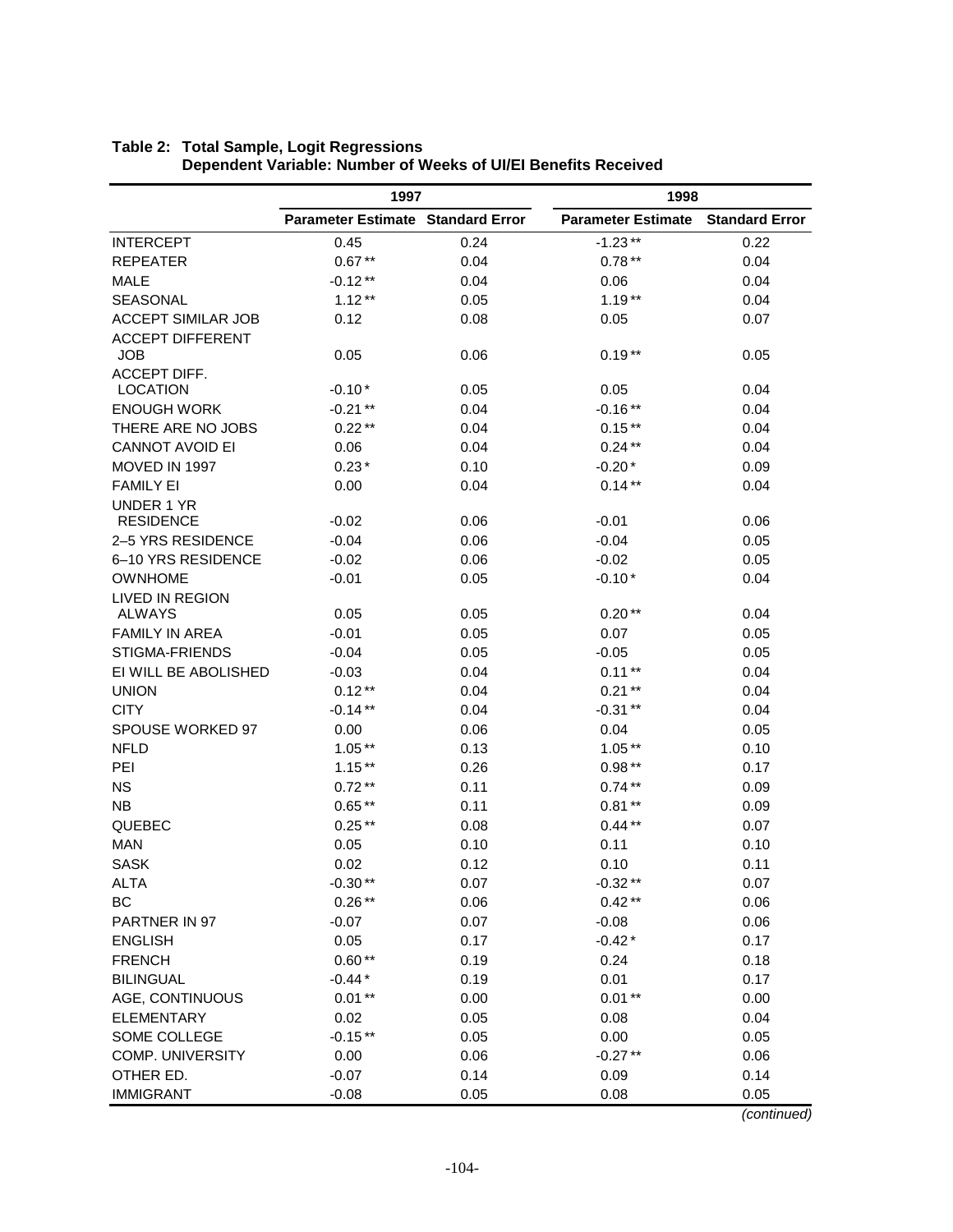|                           | 1997                                     |      | 1998                      |                       |
|---------------------------|------------------------------------------|------|---------------------------|-----------------------|
|                           | <b>Parameter Estimate Standard Error</b> |      | <b>Parameter Estimate</b> | <b>Standard Error</b> |
| NUMBER CHILDREN           | 0.01                                     | 0.02 | 0.03                      | 0.02                  |
| <b>SELF EMPLOYED</b>      | $-0.11$                                  | 0.08 | $-1.38**$                 | 0.10                  |
| <b>WHITE COLLAR</b>       | $-0.20**$                                | 0.06 | $0.13*$                   | 0.06                  |
| UNSKILLED BLUE            |                                          |      |                           |                       |
| <b>COLLAR</b>             | $-0.04$                                  | 0.05 | $0.15***$                 | 0.04                  |
| TRADE AND FINANCE         | $-0.51**$                                | 0.08 | $-1.17**$                 | 0.07                  |
| <b>AGRICULTURAL AND</b>   |                                          |      |                           |                       |
| <b>PRIMARY</b>            | $-0.21*$                                 | 0.10 | $-0.13$                   | 0.08                  |
| <b>PUBLIC SERVICE</b>     | $-0.43**$                                | 0.07 | $-0.60**$                 | 0.06                  |
| TRANSPORTATION AND        |                                          |      |                           |                       |
| <b>COMMUNICATIONS AND</b> |                                          |      |                           |                       |
| <b>UTILITIES</b>          | $-0.36**$                                | 0.09 | $-0.63**$                 | 0.08                  |
| <b>MANUFACTURING</b>      | $-0.64**$                                | 0.07 | $-0.65**$                 | 0.06                  |
| Sample size               | 20,597                                   |      | 20,597                    |                       |
| Number who received no    |                                          |      |                           |                       |
| UI/EI benefits            | 3,546                                    |      | 7,890                     |                       |

#### **Table 2: Total Sample, Logit Regressions Dependent Variable: Number of Weeks of UI/EI Benefits Received (Cont'd)**

**Note:** One asterisk indicates statistical significance at the five percent level, two asterisks at the one percent level.

Turning now to the attitudinal questions, the willingness to accept a job offer for a different type of work (ACCEPT DIFFERENT WORK) has a small but positive estimate. This result probably does not capture a direct behavioural effect, but rather the fact that users have an incentive to state their willingness to accept job offers. Those who believe that there will always be enough work for workers with their skills appear to exhibit a slightly lower propensity to claim (ENOUGH WORK). Perhaps the most noteworthy results are the fairly strong and positive effects of the indicators for discouraged worker behaviour, THERE ARE NO JOBS and CANNOT AVOID EI.

Turning now to the "social capital" type variables, if someone within the worker's family collected UI/EI benefits (FAMEI), there is a small, positive, significant effect on the incidence of UI/EI receipt in 1998. Most of the regressors that are associated with the workers' ties to the geographical region do not have significant and robust estimates in both 1997 and 1998. For instance, LIVED IN REGION ALWAYS has a positive effect in only 1998. These findings are somewhat surprising given the anecdotal evidence, which suggests that such ties dampen regional mobility. Indeed, these social ties form part of the rationale for regional equalization policies and the regional extended benefits provision of the UI/EI regime. STIGMA-FRIENDS (one would not want their peers to know about UI/EI receipt) was estimated to have no influence, and the result for EI WILL BE ABOLISHED is significant only in 1998. The impact of the union indicator UNION is positive and significant, which dovetails with the interpretation that unions diffuse information on opportunities to claim UI/EI. The possibility that the mostly insignificant results that are obtained for the social capital variables are masking opposing effects for men and women is addressed below.

The attitudinal indicators and some of the "social capital" variables are likely to be collinear, which will tend to generate imprecise estimates for the coefficients of the individual regressors. In order to test for the explanatory power of these groups of variables,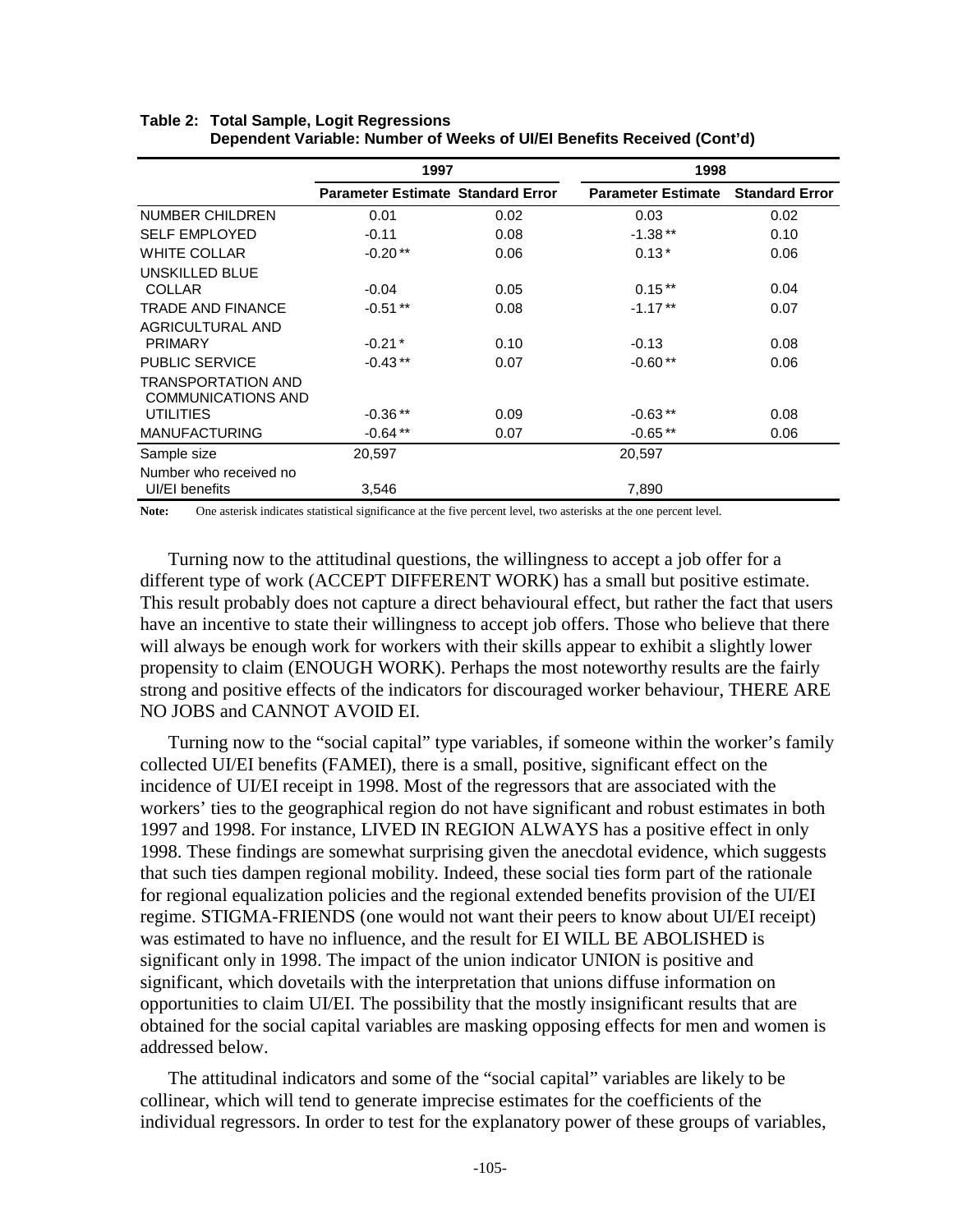likelihood ratio tests for the joint significance of each group were carried out. When the attitudinal variables are excluded from the equation, the chi-squared statistics are higher (85 for the equation modelling EIR97, 140 for the equation modelling EIR98) than is the case for the exclusion of the "social capital" variables (33 for EIR97, 122 for EIR98). These large chi-squared values might be expected given the large sample size, and the null hypothesis of no joint effects is rejected handily in all cases.<sup>16</sup>

A consistent finding with the locational variables throughout this analysis is that workers in urban areas have less of a propensity to claim (CITY). As expected, workers who moved in 1997 had a lower likelihood of claiming UI/EI benefits in 1998 (MOVED IN 97).

The provincial indicators have a high degree of explanatory power, and the estimates are quite robust between 1997 and 1998. As expected, there is a tendency of a monotonic, decreasing pattern as one moves from the East Coast to the Prairie provinces. All comparisons are made with Ontario, with Alberta having the lowest probability of UI/EI program participation.

Among the demographic variables, perhaps the most notable result is that in 1998, exclusively Anglophone individuals have a lower propensity to claim UI/EI than exclusively Francophone ones. Note that the equation accounts for the difference between Quebec, with its largely Francophone workforce, and the remaining provinces. Higher levels of education tend to be associated with lower incidences of UI/EI receipt, as one would expect, but the estimated magnitudes are low and non-robust. There is a positive and significant association with the age variable throughout this empirical analysis.

The results for the occupational indicators are mixed; individuals who were selfemployed in 1997 exhibited a substantially lower incidence of UI/EI receipt in 1998 (SELF EMPLOYED). Much of that effect could reflect a reduced eligibility for UI/EI benefits in 1998. Relative to skilled blue-collar workers, unskilled blue-collar workers were slightly more likely to receive UI/EI benefits in 1998, but the estimated magnitudes are not very large and are somewhat non-robust.

The sectoral indicators have a greater degree of explanatory power than either the occupational or the demographic indicators. The estimated effects relative to the construction industry are negative, indicating a lower incidence of UI/EI usage in all of the sectors whose parameters are included. Overall, in addition to SEASONAL and REPEATER, the provincial and the sectoral indicators are the two most influential categories of regressors.<sup>17</sup>

## **The Logit Equation — Men Versus Women**

l

In order to examine whether certain estimates generated from the overall sample are masking gender-specific effects, the estimating sample is partitioned into the male and female observations. Due to space constraints, the discussion dwells on the results for 1998 (regressand EIR98), and the results are presented in Table 3. Note that due to the non-linear form of the estimating equation and the fact that the mean value for the probability of UI/EI

<sup>&</sup>lt;sup>16</sup>For a 95 percent confidence level, the critical values are 18.31 for the social capital variables (with 10 dof), and 12.6 for the attitudinal variables (with 6 dof).<br><sup>17</sup>The SAS output for the logit model produces calculations of the marginal impact of each covariate on the logarithm of the

odds of claiming EI benefits. These calculations give some idea of the relative magnitudes of the estimated effects. These figures are not shown.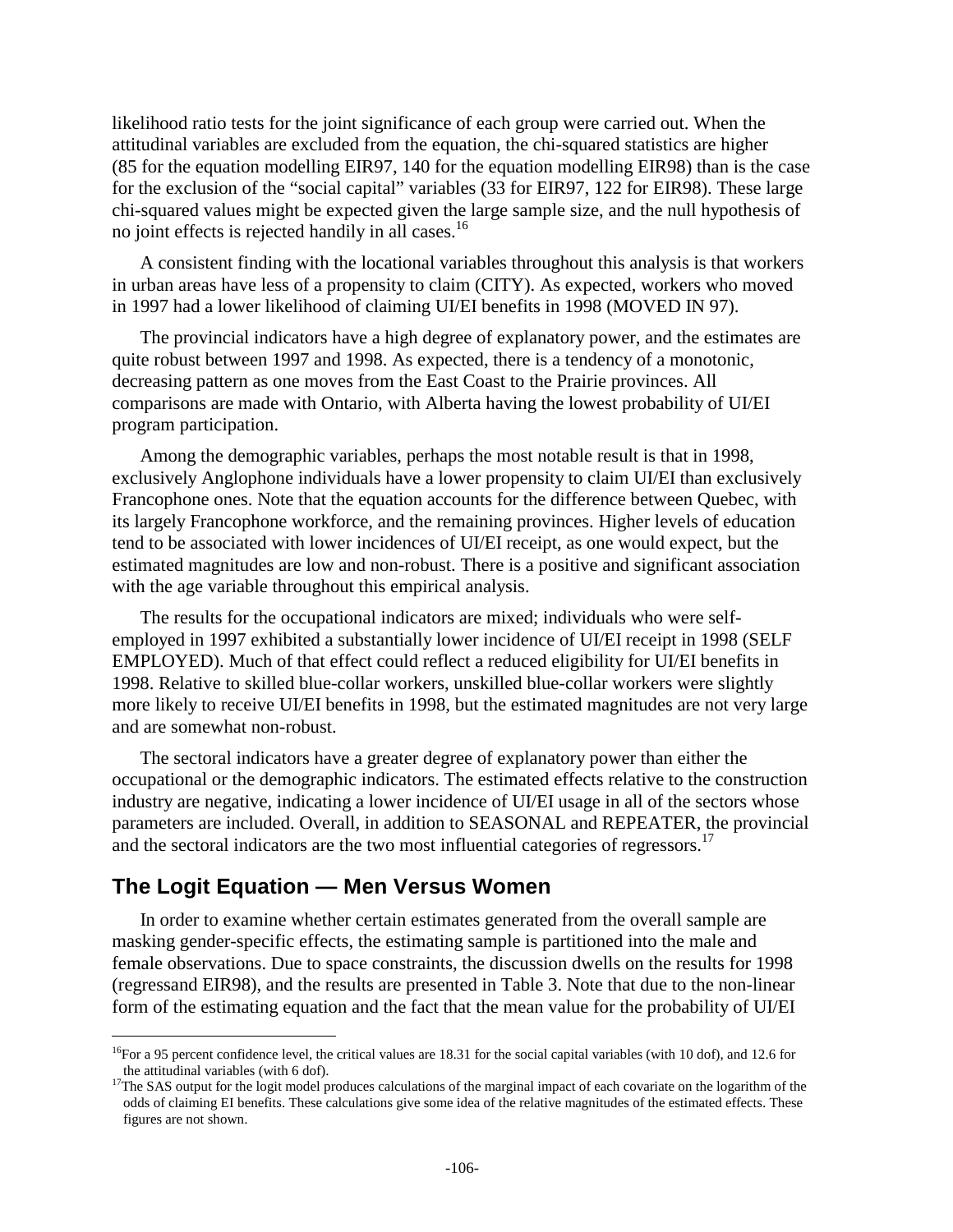receipt is not the same for the male and female sample, one cannot directly compare the magnitudes of the estimated coefficients. The joint null hypothesis that there is no difference between the vector of parameters for the male equation and the vector of parameters for the female equation is rejected handily using a likelihood ratio test (a chi-squared statistic of about 196 compared with a critical value of 18.5). Nevertheless, a casual inspection of the discrepancies between the estimates listed in columns 1 and 2 (women) and those in columns 3 and 4 (men) indicates there are not major qualitative differences between the results of the pooled and the separated regressions; the pattern of significance and signs are similar. The pooling of men and women apparently does not obscure many empirical patterns. For instance, the positive impact of being a repeat user of UI/EI benefits (REPEATER) is similar in magnitude.

|                             | 1998, Women                                  |       | 1998, Men                                    |       | 1998, Occasional                             |       | 1998, Repeater                        |       |
|-----------------------------|----------------------------------------------|-------|----------------------------------------------|-------|----------------------------------------------|-------|---------------------------------------|-------|
|                             | <b>Parameter Standard</b><br><b>Estimate</b> | Error | <b>Parameter Standard</b><br><b>Estimate</b> | Error | <b>Parameter Standard</b><br><b>Estimate</b> | Error | Parameter Standard<br><b>Estimate</b> | Error |
| <b>INTERCEPT</b>            | $-0.80*$                                     | 0.38  | $-1.27**$                                    | 0.30  | $-1.42**$                                    | 0.39  | $-0.24$                               | 0.31  |
| <b>REPEATER</b>             | $0.86**$                                     | 0.06  | $0.73**$                                     | 0.05  |                                              |       |                                       |       |
| <b>MALE</b>                 |                                              |       |                                              |       | 0.11                                         | 0.07  | 0.00                                  | 0.05  |
| <b>SEASONAL</b>             | $1.03***$                                    | 0.06  | $1.30**$                                     | 0.05  | $1.13***$                                    | 0.07  | $1.25***$                             | 0.05  |
| <b>ACCEPT SIMILAR</b>       |                                              |       |                                              |       |                                              |       |                                       |       |
| <b>JOB</b>                  | $-0.07$                                      | 0.11  | 0.14                                         | 0.09  | 0.01                                         | 0.12  | 0.15                                  | 0.09  |
| <b>ACCEPT</b>               |                                              |       |                                              |       |                                              |       |                                       |       |
| DIFFERENT JOB               | $0.20*$                                      | 0.08  | $0.17*$                                      | 0.07  | $0.27**$                                     | 0.09  | 0.11                                  | 0.07  |
| <b>ACCEPT DIFF.</b>         |                                              |       |                                              |       |                                              |       |                                       |       |
| <b>LOCATION</b>             | 0.03                                         | 0.08  | 0.07                                         | 0.05  | 0.07                                         | 0.07  | 0.01                                  | 0.05  |
| <b>ENOUGH WORK</b>          | $-0.11$                                      | 0.06  | $-0.21**$                                    | 0.05  | $-0.18**$                                    | 0.07  | $-0.15**$                             | 0.05  |
| THERE ARE NO<br><b>JOBS</b> |                                              |       |                                              |       |                                              |       |                                       |       |
| <b>CANNOT AVOID EI</b>      | $0.18**$<br>$0.26**$                         | 0.06  | $0.13**$                                     | 0.05  | $0.14*$                                      | 0.07  | $0.16**$                              | 0.05  |
| MOVED IN 1997               |                                              | 0.06  | $0.22**$                                     | 0.05  | 0.13                                         | 0.07  | $0.37**$                              | 0.05  |
| <b>FAMILY EI</b>            | $-0.10$                                      | 0.15  | $-0.25*$                                     | 0.12  | $-0.24$                                      | 0.15  | $-0.18$                               | 0.13  |
| <b>UNDER 1 YR</b>           | 0.10                                         | 0.06  | $0.19**$                                     | 0.05  | $0.19***$                                    | 0.07  | 0.08                                  | 0.05  |
| <b>RESIDENCE</b>            | $-0.08$                                      | 0.09  | 0.07                                         | 0.07  | $0.20*$                                      | 0.10  | $-0.20**$                             | 0.07  |
| $2-5$ YRS                   |                                              |       |                                              |       |                                              |       |                                       |       |
| <b>RESIDENCE</b>            | $-0.15$                                      | 0.08  | 0.06                                         | 0.06  | 0.15                                         | 0.09  | $-0.18**$                             | 0.06  |
| 6-10 YRS                    |                                              |       |                                              |       |                                              |       |                                       |       |
| <b>RESIDENCE</b>            | 0.00                                         | 0.08  | $-0.02$                                      | 0.07  | 0.17                                         | 0.11  | $-0.13*$                              | 0.06  |
| <b>OWNHOME</b>              | $-0.04$                                      | 0.07  | $-0.16**$                                    | 0.06  | $-0.23**$                                    | 0.08  | 0.03                                  | 0.05  |
| <b>LIVED IN REGION</b>      |                                              |       |                                              |       |                                              |       |                                       |       |
| <b>ALWAYS</b>               | $0.24**$                                     | 0.07  | $0.18**$                                     | 0.06  | $0.19*$                                      | 0.08  | $0.23**$                              | 0.06  |
| <b>FAMILY IN AREA</b>       | 0.12                                         | 0.07  | 0.01                                         | 0.07  | $0.17*$                                      | 0.09  | $-0.06$                               | 0.06  |
| <b>STIGMA-FRIENDS</b>       | $-0.02$                                      | 0.07  | $-0.05$                                      | 0.06  | $-0.01$                                      | 0.08  | $-0.11$                               | 0.06  |
| EI WILL BE                  |                                              |       |                                              |       |                                              |       |                                       |       |
| <b>ABOLISHED</b>            | $0.16**$                                     | 0.06  | 0.08                                         | 0.05  | 0.12                                         | 0.07  | $0.10*$                               | 0.05  |
| <b>UNION</b>                | $0.19**$                                     | 0.06  | $0.24***$                                    | 0.05  | $0.22**$                                     | 0.07  | $0.21**$                              | 0.04  |
| <b>CITY</b>                 | $-0.40**$                                    | 0.06  | $-0.26**$                                    | 0.05  | $-0.45**$                                    | 0.07  | $-0.17**$                             | 0.05  |
| <b>SPOUSE</b>               |                                              |       |                                              |       |                                              |       |                                       |       |
| <b>WORKED 97</b>            | 0.17                                         | 0.10  | $-0.04$                                      | 0.06  | $-0.09$                                      | 0.10  | $0.15*$                               | 0.06  |

| Table 3: Men/Women - Occasional/Repeater Decomposed Samples, Logit Regressions |
|--------------------------------------------------------------------------------|
| Dependent Variable: Number of Weeks of UI/EI Benefits Received                 |

(continued)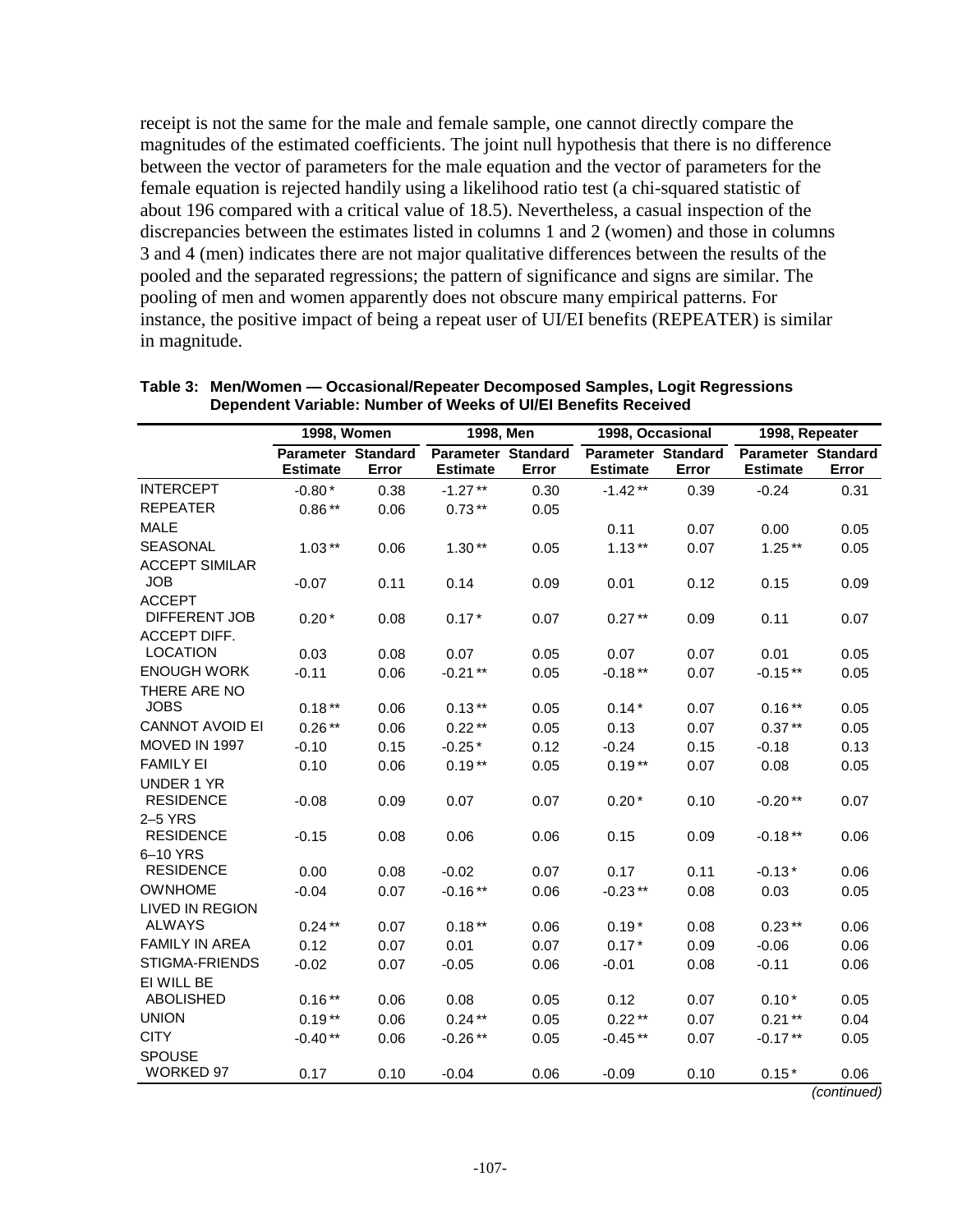|                                                    | <b>1998, Women</b>                           |       | 1998, Men                                    |       | 1998, Occasional                             |       | 1998, Repeater                               |       |
|----------------------------------------------------|----------------------------------------------|-------|----------------------------------------------|-------|----------------------------------------------|-------|----------------------------------------------|-------|
|                                                    | <b>Parameter Standard</b><br><b>Estimate</b> | Error | <b>Parameter Standard</b><br><b>Estimate</b> | Error | <b>Parameter Standard</b><br><b>Estimate</b> | Error | <b>Parameter Standard</b><br><b>Estimate</b> | Error |
| <b>NFLD</b>                                        | $0.96**$                                     | 0.15  | $1.14***$                                    | 0.13  | $1.13***$                                    | 0.20  | $0.93***$                                    | 0.11  |
| PEI                                                | $1.00**$                                     | 0.26  | $0.96**$                                     | 0.23  | $1.06**$                                     | 0.38  | $0.87**$                                     | 0.18  |
| <b>NS</b>                                          | $0.76**$                                     | 0.14  | $0.75**$                                     | 0.11  | $0.76**$                                     | 0.16  | $0.70**$                                     | 0.10  |
| NB                                                 | $0.65**$                                     | 0.14  | $0.94**$                                     | 0.12  | $0.87**$                                     | 0.17  | $0.77**$                                     | 0.10  |
| QUEBEC                                             | $0.25*$                                      | 0.11  | $0.59**$                                     | 0.09  | $0.52**$                                     | 0.12  | $0.40**$                                     | 0.09  |
| <b>MAN</b>                                         | 0.16                                         | 0.16  | 0.06                                         | 0.13  | 0.10                                         | 0.18  | 0.12                                         | 0.13  |
| <b>SASK</b>                                        | $-0.11$                                      | 0.19  | 0.23                                         | 0.15  | 0.13                                         | 0.21  | 0.04                                         | 0.14  |
| <b>ALTA</b>                                        | $-0.35**$                                    | 0.12  | $-0.28**$                                    | 0.10  | $-0.17$                                      | 0.13  | $-0.49**$                                    | 0.09  |
| <b>BC</b>                                          | $0.55**$                                     | 0.09  | $0.38**$                                     | 0.08  | $0.56**$                                     | 0.10  | $0.28**$                                     | 0.08  |
| PARTNER IN 97                                      | $-0.21*$                                     | 0.11  | 0.02                                         | 0.07  | 0.06                                         | 0.11  | $-0.21**$                                    | 0.07  |
| <b>ENGLISH</b>                                     | $-0.25$                                      | 0.25  | $-0.52*$                                     | 0.23  | $-0.49$                                      | 0.28  | $-0.43$                                      | 0.24  |
| <b>FRENCH</b>                                      | 0.52                                         | 0.27  | 0.04                                         | 0.25  | 0.32                                         | 0.31  | 0.06                                         | 0.25  |
| <b>BILINGUAL</b>                                   | $-0.36$                                      | 0.26  | 0.27                                         | 0.24  | $-0.01$                                      | 0.30  | 0.12                                         | 0.25  |
| AGE, CONTINUOUS                                    | $0.01**$                                     | 0.00  | $0.01**$                                     | 0.00  | $0.01**$                                     | 0.00  | $0.01**$                                     | 0.00  |
| <b>ELEMENTARY</b>                                  | 0.03                                         | 0.08  | $0.12*$                                      | 0.05  | 0.01                                         | 0.08  | $0.13**$                                     | 0.05  |
| SOME COLLEGE                                       | $-0.11$                                      | 0.08  | 0.08                                         | 0.07  | 0.07                                         | 0.09  | $-0.06$                                      | 0.07  |
| <b>COMP. UNIVERSITY</b>                            | $-0.26**$                                    | 0.09  | $-0.33**$                                    | 0.09  | $-0.22*$                                     | 0.11  | $-0.35**$                                    | 0.08  |
| OTHER ED.                                          | $-0.30$                                      | 0.21  | $0.45*$                                      | 0.19  | 0.25                                         | 0.24  | $-0.08$                                      | 0.17  |
| <b>IMMIGRANT</b>                                   | $0.16*$                                      | 0.08  | 0.03                                         | 0.07  | 0.07                                         | 0.09  | 0.09                                         | 0.07  |
| <b>NUMBER CHILDREN</b>                             | $0.09**$                                     | 0.03  | $-0.03$                                      | 0.02  | 0.04                                         | 0.03  | 0.02                                         | 0.02  |
| <b>SELF EMPLOYED</b>                               | $-1.27**$                                    | 0.18  | $-1.39**$                                    | 0.13  | $-1.53**$                                    | 0.20  | $-1.25**$                                    | 0.12  |
| <b>WHITE COLLAR</b>                                | 0.17                                         | 0.09  | 0.00                                         | 0.08  | $0.22*$                                      | 0.11  | 0.02                                         | 0.07  |
| <b>UNSKILLED BLUE</b>                              |                                              |       |                                              |       |                                              |       |                                              |       |
| <b>COLLAR</b>                                      | 0.04                                         | 0.08  | $0.17***$                                    | 0.05  | 0.14                                         | 0.08  | $0.16**$                                     | 0.05  |
| <b>TRADE AND FINANCE</b>                           | $-1.70**$                                    | 0.20  | $-1.00**$                                    | 0.08  | $-1.33**$                                    | 0.13  | $-0.98**$                                    | 0.09  |
| <b>AGRICULTURAL AND</b>                            |                                              |       |                                              |       |                                              |       |                                              |       |
| <b>PRIMARY</b>                                     | $-0.30$                                      | 0.24  | $-0.14$                                      | 0.09  | $-0.09$                                      | 0.16  | $-0.14$                                      | 0.09  |
| PUBLIC SERVICE                                     | $-1.01**$                                    | 0.19  | $-0.50**$                                    | 0.07  | $-0.68**$                                    | 0.12  | $-0.57**$                                    | 0.07  |
| <b>TRANSPORTATION AND</b><br><b>COMMUNICATIONS</b> |                                              |       |                                              |       |                                              |       |                                              |       |
| AND UTILITIES                                      | $-0.77**$                                    | 0.22  | $-0.67**$                                    | 0.09  | $-0.79**$                                    | 0.16  | $-0.54**$                                    | 0.09  |
| <b>MANUFACTURING</b>                               | $-0.74**$                                    | 0.20  | $-0.73**$                                    | 0.07  | $-0.70**$                                    | 0.12  | $-0.63**$                                    | 0.07  |
| Sample size                                        | 8,123                                        |       | 12,474                                       |       | 6,036                                        |       | 14,561                                       |       |
| Number who received no                             |                                              |       |                                              |       |                                              |       |                                              |       |
| UI/EI benefits                                     | 3,509                                        |       | 4,381                                        |       | 3,729                                        |       | 4,161                                        |       |

**Table 3: Men/Women — Occasional/Repeater Decomposed Samples, Logit Regressions Dependent Variable: Number of Weeks of UI/EI Benefits Received (Cont'd)** 

**Note:** One asterisk indicates statistical significance at the five percent level, two asterisks at the one percent level.

Among the attitudinal variables, the estimates for the covariate ACCEPT DIFFERENT WORK are significant and positive for both genders. The negative influence of the covariate ENOUGH WORK appears to be stronger for men. The positive estimated coefficients of the covariates for worker discouragement, CANNOT AVOID EI and THERE ARE NO JOBS, are also similar for both men and women. The attitudinal variables appear to have greater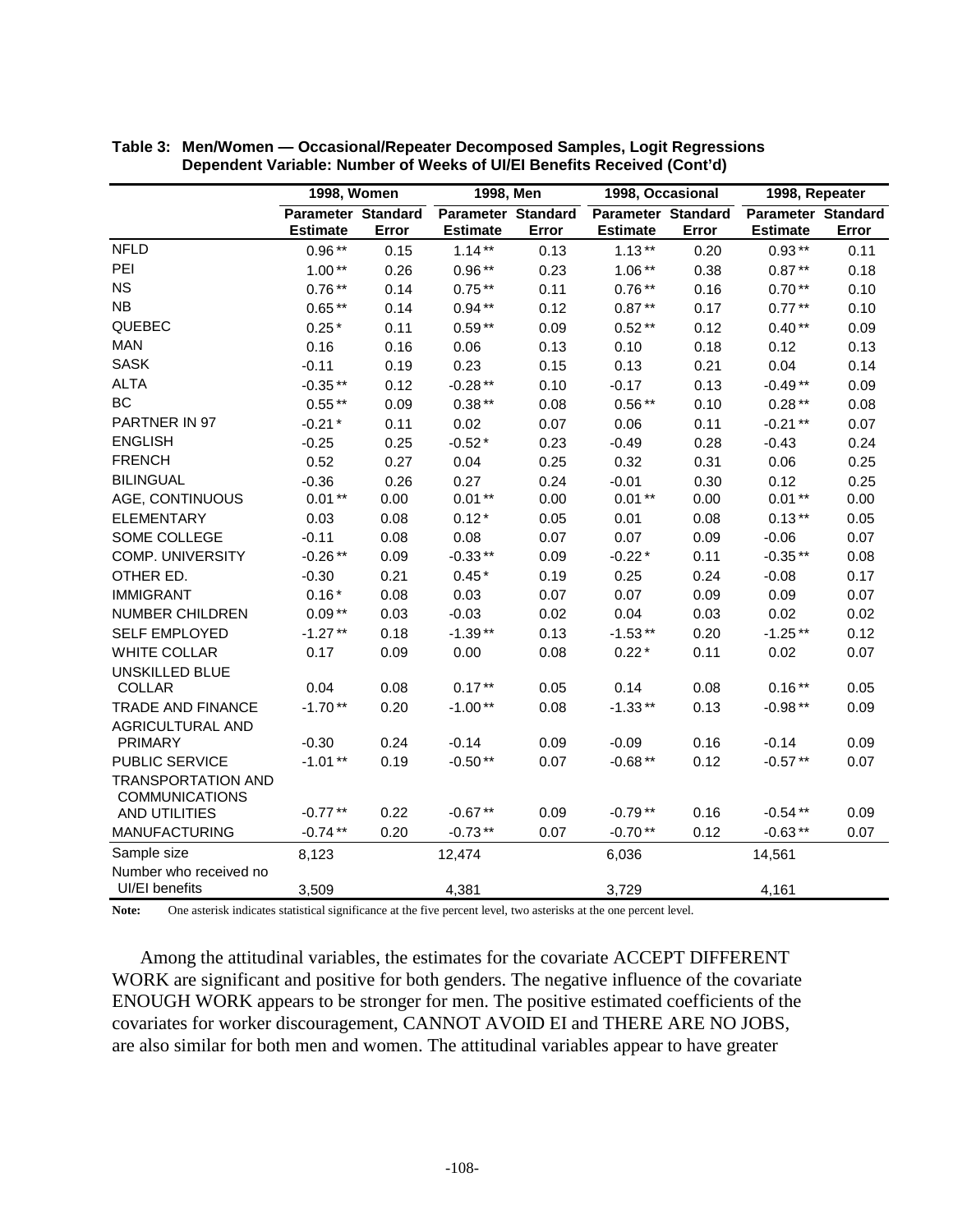joint explanatory for men, as measured by the significance levels for the likelihood ratio test.18

Most of the estimates for the "social capital" variables are insignificant for both genders in 1998. Two exceptions are the findings for the effect of having lived in the region for a lengthy period (LIVED IN REGION ALWAYS) and holding a unionized job (UNION) in 1997, which have significant and positive estimates for both genders. The positive effect of having a family member who received UI/EI benefits is positive and significant only for men (FAMEI), while the advantage of residing in an urban area (CITY) is present for both men and women.

There are few discrepancies across genders in the provincial effects. Among the demographic effects, the most notable difference concerns the impact of children which, unsurprisingly, has a slight positive effect on the likelihood that a woman will receive UI/EI benefits.

Unskilled blue-collar men display a higher tendency to receive UI/EI benefits, while the occupational variables are insignificant for women.

## **The Logit Equation — Repeaters Versus Occasional Users**

In order to examine whether certain estimates generated from the overall sample are masking effects that are different for repeat users and occasional users, the estimating sample is partitioned according to these types. The estimates for 1998 (regressand EIR98) are presented in columns 5 through 8 of Table 3. The joint null hypothesis that there is no difference between the vector of parameters for the equation of occasional users and the vector for the equation of repeat users is rejected handily using a likelihood ratio test (a chisquared statistic of about 161 compared with a critical value of 18.5). Most, but not all, of the regression results between the sample of occasional and the sample of frequent users are qualitatively similar.

There is no significant effect tied to gender for either the sample of occasional users or the sample of repeat users. The positive impact of having seasonal work in 1997 (SEASONAL) is similar for both groups.

Turning to the questions from the attitudinal module, the positive estimated effect of the willingness to accept an offer for a different type of work arises solely from the group of occasional users (ACCEPT DIFFERENT WORK). The advantage of having moved during 1997 (MOVED IN 1997) is estimated imprecisely for both groups. The likelihood ratio test for the joint significance of the attitudinal variables indicates that they are relevant for both groups, but have stronger explanatory power in the sample of repeat users.<sup>19</sup>

Among the "social capital" variables, the measures for the years at current residence do display different empirical patterns. Among the repeaters, those who have not lived for a relatively long time in the region are slightly less likely to receive UI/EI benefits, but the effects are mostly positive and insignificant for the occasional users. There is a slight positive

 $19$ The chi-squared statistic in 1998 for women when the social capital variables are excluded is 63, while the corresponding value for men in 1998 is 87. The chi-squared statistic in 1998 for women when the job-search variables are excluded is 51,

<sup>&</sup>lt;sup>19</sup>The chi-squared statistic is 140 for the sample of repeat users versus 36 for the sample of occasional users.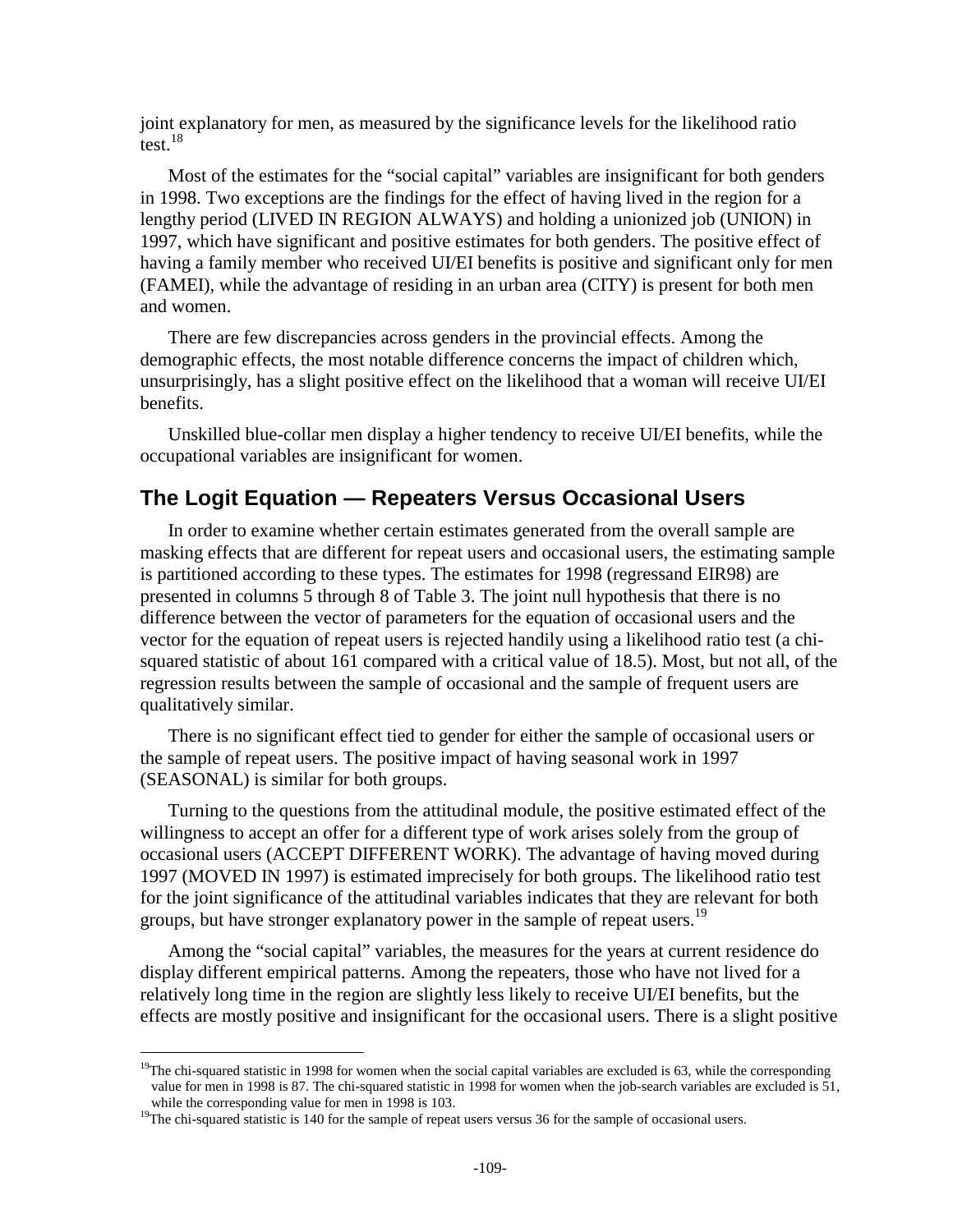effect for FAMILY EI among the occasional users that is not present among the repeat users. The likelihood ratio test for the joint significance of the "social capital" variables indicates that they have fairly strong explanatory power in both samples, with perhaps a bit more relevance in the sample of repeat users.<sup>20</sup>

The provincial effects have the same signs throughout this empirical analysis, but the estimated magnitudes (obtained from the measure of the effects on the odds ratio) suggest that the effects are slightly stronger for the occasional users. The same basic pattern applies to the demographic variables; most of the discrepancies are not notable, with the possible exception of the human capital variables. While holding a university degree is associated with a lower incidence of claiming UI/EI for both groups, not holding a high school diploma raises the incidence only for repeat users.

The advantage associated with being a white-collar worker is discerned only for the sample of occasional users. Finally, most of the sectoral effects appear to differ little between repeat users and occasional users.

## **REGRESSION RESULTS — WEEKS OF RECEIPT MEASURE**

Another measure of participation in the UI/EI program is the discrete but multi-valued length of UI/EI receipt variable. The endogenous variables for this set of equations are the number of weeks during 1997 (RWEEKS97) and 1998 (RWEEKS98) that an individual received UI/EI benefits. The primary empirical approach is a linear model estimated by least squares techniques. In order to test the robustness of the estimates to a change in functional form, a Tobit model of RWEEKS97 and RWEEKS98 estimated by maximum likelihood techniques. $^{21}$ 

Due to space constraints, the discussion which follows treats only the least squares estimates, as they are generated by the more general linear functional form, and the point estimates are easy to interpret. In addition, because almost all of the independent variables are categorical, the point estimates essentially reflect conditional mean values of the dependent variables RWEEKS97 and RWEEKS98. These predicted values are unlikely to fall beyond the bounds of 0 to 50. The least squares estimates are qualitatively very robust to the application of the Tobit procedure.

First, equations are estimated for the overall sample. The sample is then decomposed according to gender and subsequently according to repeater status. In addition to these two 2 way decompositions (men versus women and repeater versus occasional users), a four-way sample decomposition (male repeaters, female repeaters, male occasional users, and female occasional users) was analyzed. As these disaggregated results did not yield many new

<sup>&</sup>lt;sup>20</sup>The chi-squared statistic is 99 for the sample of repeat users versus 64 for the sample of occasional users.

<sup>&</sup>lt;sup>21</sup>The structure of the Tobit model allows for a non-linear component in order to take account of the fact that the process generating zero spells of EI receipt may be quite different than the process generating the length of positive spells. With the Tobit procedure, a strictly linear functional form is no longer imposed on a model encompassing two outcomes: the propensity to claim EI and the number of weeks of receipt. The disadvantages of the Tobit procedure are that the disturbances are heteroskedastic, and there is no method of adjusting for it. These disturbances can bias all of the estimated coefficients. In addition, the Tobit model is identified on the assumption of normality, which may well not apply to this empirical model. Finally, both the least squares procedure and the Tobit procedure share the disadvantage of imposing the same vector of coefficients to the factors determining the incidence of an EI claim and the number of weeks claimed.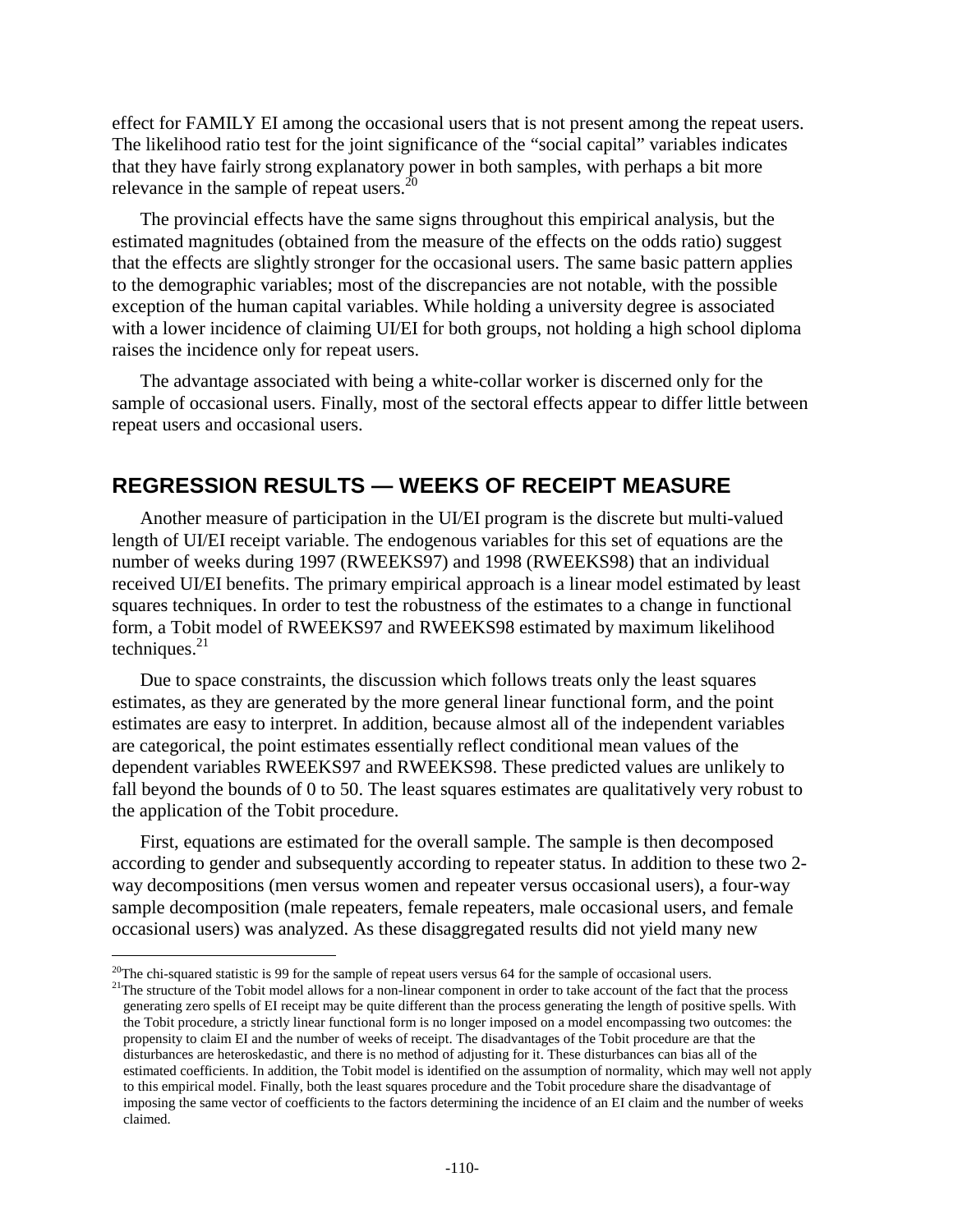insights and involved an enormous amount of empirical detail, they are not reported. The estimates for the year 1998 (endogenous variable RWEEKS98) are perhaps more reliable than those for 1997, as all of the regressors, and most importantly the attitudinal indicators and the geographical mobility measure, are pre-determined for that year.

This cross-sectional equation is heteroskedastic, particularly because the distributions of the endogenous variables are very skewed to the left. For instance, in 1997 (1998), 18 percent (42 percent) of the sample received no weeks of UI/EI benefits. In the absence of prior information concerning the nature of form of the heteroskedasticity, White's heteroskedasticity consistent estimation procedure is applied in order to generate consistent estimates of the standard errors.

## **The Linear Equation — Overall Sample**

l

The results for the estimating sample in which men are pooled with women and repeaters are pooled with occasional users are presented in Table 4. In the first column, the results for the year of 1997 are reported; the point estimates can be compared with a mean of 12.81 weeks of UI/EI benefits received. In the third column, the results for 1998 are reported; the point estimates can be compared with a mean of 8.82 weeks of UI/EI benefits received. The explanatory power for the 1997 equation is much lower than that of the 1998 equation, with adjusted coefficients of determination of 0.21 and 0.33, respectively, which reflects the fact that in 1998 UI/EI outcomes were less dispersed.<sup>22</sup>

|                           | 1997                      |                       | 1998                      |                       |
|---------------------------|---------------------------|-----------------------|---------------------------|-----------------------|
|                           | <b>Parameter Estimate</b> | <b>Standard Error</b> | <b>Parameter Estimate</b> | <b>Standard Error</b> |
| <b>INTERCEPT</b>          | $9.56***$                 | 0.94                  | $3.53**$                  | 0.85                  |
| <b>REPEATER</b>           | $1.48**$                  | 0.16                  | $2.59**$                  | 0.15                  |
| <b>MALE</b>               | $-0.24$                   | 0.17                  | 0.19                      | 0.15                  |
| <b>SEASONAL</b>           | $4.53**$                  | 0.16                  | 4.96**                    | 0.15                  |
| <b>ACCEPT SIMILAR JOB</b> | 0.27                      | 0.29                  | 0.51                      | 0.27                  |
| <b>ACCEPT DIFFERENT</b>   |                           |                       |                           |                       |
| <b>JOB</b>                | $0.86**$                  | 0.22                  | $0.96***$                 | 0.20                  |
| ACCEPT DIFF.              |                           |                       |                           |                       |
| <b>LOCATION</b>           | 0.11                      | 0.18                  | $0.39*$                   | 0.16                  |
| <b>ENOUGH WORK</b>        | $-1.35**$                 | 0.15                  | $-0.62**$                 | 0.14                  |
| THERE ARE NO JOBS         | $1.69**$                  | 0.16                  | $1.42**$                  | 0.14                  |
| <b>CANNOT AVOID EI</b>    | 0.30                      | 0.16                  | $0.67**$                  | 0.14                  |
| MOVED IN 1997             | 0.70                      | 0.38                  | $-0.67$                   | 0.35                  |
| <b>FAMILY EI</b>          | 0.00                      | 0.04                  | $0.14**$                  | 0.04                  |
| UNDER 1 YR                |                           |                       |                           |                       |
| <b>RESIDENCE</b>          | 0.15                      | 0.23                  | $-0.32$                   | 0.21                  |
|                           |                           |                       |                           | (continued)           |

#### **Table 4: Total Sample, OLS Regressions Dependent Variable: Number of Weeks of UI/EI Benefits Received**

 $22$ The fact that EI usage was much higher in 1997 than in 1998 is due partly to the sampling procedure. The estimating sample is representative of the population of all workers who initiated an EI claim in 1996. Many members of this cohort were still collecting some of their EI benefits in 1997. In 1998, all of those claims initiated in 1996 were terminated, and this cohort of EI users had incidence levels that were similar to their levels (in terms of number of weeks claimed) for the years 1992–1995.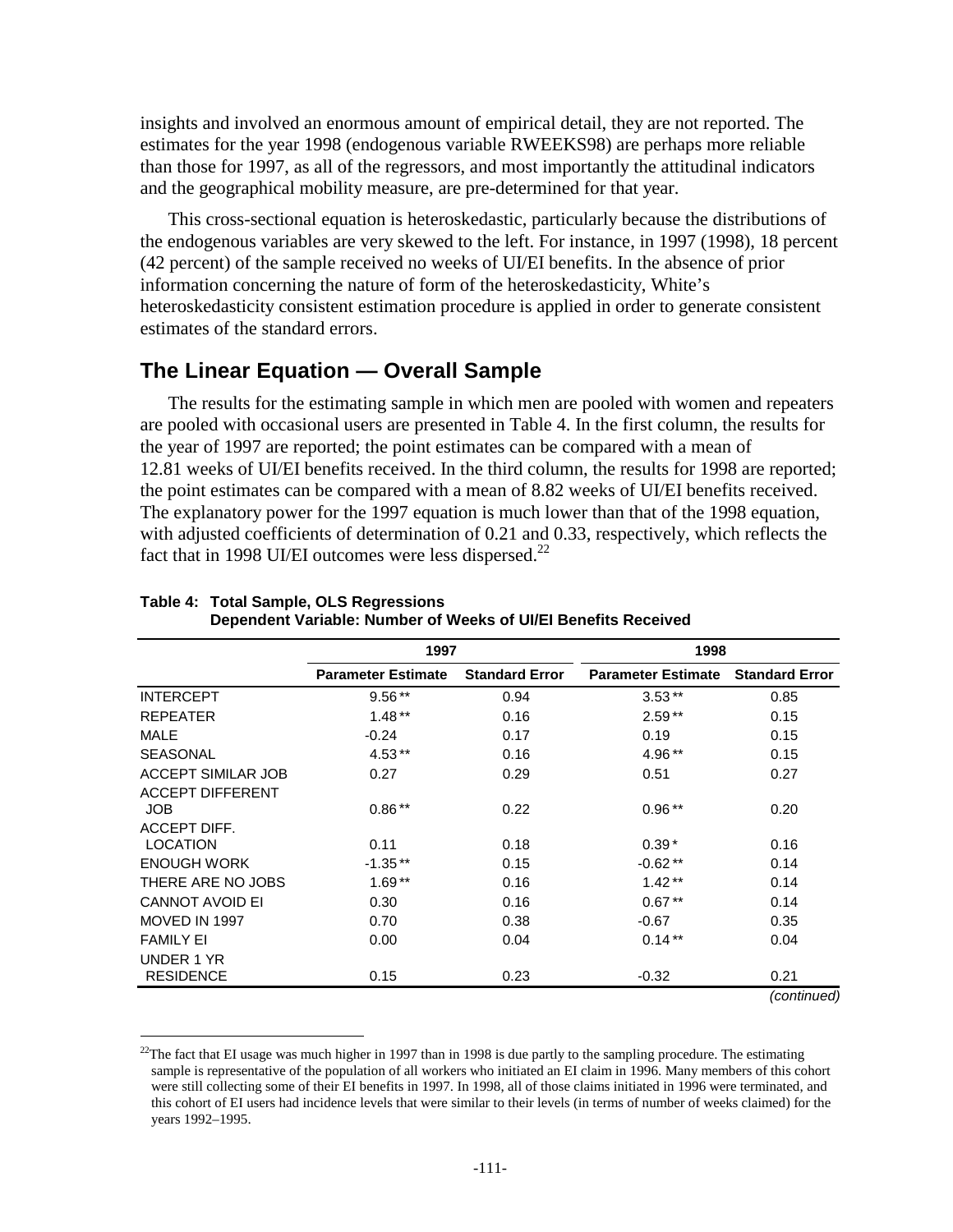|                                                        | 1997                      |                       | 1998                      |                       |  |
|--------------------------------------------------------|---------------------------|-----------------------|---------------------------|-----------------------|--|
|                                                        | <b>Parameter Estimate</b> | <b>Standard Error</b> | <b>Parameter Estimate</b> | <b>Standard Error</b> |  |
| 2-5 YRS RESIDENCE                                      | 0.07                      | 0.20                  | $-0.27$                   | 0.19                  |  |
| 6-10 YRS RESIDENCE                                     | $-0.06$                   | 0.23                  | $-0.11$                   | 0.20                  |  |
| <b>OWNHOME</b>                                         | $-0.45*$                  | 0.18                  | $-0.40*$                  | 0.16                  |  |
| <b>LIVED IN REGION</b>                                 |                           |                       |                           |                       |  |
| <b>ALWAYS</b>                                          | 0.31                      | 0.19                  | 0.14                      | 0.17                  |  |
| <b>FAMILY IN AREA</b>                                  | $-0.09$                   | 0.20                  | 0.20                      | 0.18                  |  |
| STIGMA-FRIENDS                                         | $-0.16$                   | 0.19                  | 0.03                      | 0.17                  |  |
| EI WILL BE ABOLISHED                                   | $-0.08$                   | 0.16                  | 0.22                      | 0.14                  |  |
| <b>UNION</b>                                           | $-1.06**$                 | 0.15                  | $-0.36**$                 | 0.14                  |  |
| <b>CITY</b>                                            | $-1.01**$                 | 0.16                  | $-1.74**$                 | 0.15                  |  |
| SPOUSE WORKED 97                                       | $-0.03$                   | 0.21                  | 0.03                      | 0.19                  |  |
| <b>NFLD</b>                                            | $8.40**$                  | 0.38                  | $8.85**$                  | 0.34                  |  |
| PEI                                                    | $7.49**$                  | 0.65                  | $8.19**$                  | 0.59                  |  |
| <b>NS</b>                                              | 4.56**                    | 0.36                  | 4.51**                    | 0.32                  |  |
| <b>NB</b>                                              | $4.57**$                  | 0.35                  | $5.50**$                  | 0.32                  |  |
| QUEBEC                                                 | $2.12**$                  | 0.29                  | $1.51**$                  | 0.27                  |  |
| <b>MAN</b>                                             | $-0.41$                   | 0.43                  | $-0.06$                   | 0.39                  |  |
| <b>SASK</b>                                            | $-0.93$                   | 0.48                  | $-0.23$                   | 0.44                  |  |
| <b>ALTA</b>                                            | $-2.08**$                 | 0.30                  | $-1.11**$                 | 0.27                  |  |
| <b>BC</b>                                              | 0.39                      | 0.25                  | $1.50**$                  | 0.23                  |  |
| PARTNER IN 97                                          | $-0.54*$                  | 0.24                  | $-0.40$                   | 0.22                  |  |
| <b>ENGLISH</b>                                         | $-1.66*$                  | 0.69                  | $-2.00**$                 | 0.63                  |  |
| <b>FRENCH</b>                                          | 0.07                      | 0.75                  | 1.12                      | 0.68                  |  |
| <b>BILINGUAL</b>                                       | 0.67                      | 0.73                  | 0.05                      | 0.66                  |  |
| AGE, CONTINUOUS                                        | $0.05**$                  | 0.01                  | $0.05**$                  | 0.01                  |  |
| <b>ELEMENTARY</b>                                      | $0.94**$                  | 0.18                  | $0.76**$                  | 0.16                  |  |
| SOME COLLEGE                                           | $-0.91**$                 | 0.21                  | $-0.25$                   | 0.19                  |  |
| <b>COMP. UNIVERSITY</b>                                | $-0.47$                   | 0.26                  | $-0.77**$                 | 0.24                  |  |
| OTHER ED.                                              | $1.41*$                   | 0.58                  | 0.28                      | 0.53                  |  |
| <b>IMMIGRANT</b>                                       | $-0.62**$                 | 0.23                  | 0.00                      | 0.21                  |  |
| <b>NUMBER CHILDREN</b>                                 | 0.04                      | 0.07                  | 0.03                      | 0.07                  |  |
| <b>SELF EMPLOYED</b>                                   | $1.08**$                  | 0.35                  | $-3.27**$                 | 0.32                  |  |
| <b>WHITE COLLAR</b>                                    | $-0.83**$                 | 0.25                  | $-0.27$                   | 0.22                  |  |
| UNSKILLED BLUE                                         |                           |                       |                           |                       |  |
| <b>COLLAR</b>                                          | $0.51**$                  | 0.18                  | $0.53**$                  | 0.17                  |  |
| <b>TRADE AND FINANCE</b>                               | $-1.18**$                 | 0.28                  | $-3.11**$                 | 0.26                  |  |
| <b>AGRICULTURAL AND</b>                                |                           |                       |                           |                       |  |
| <b>PRIMARY</b>                                         | $-0.07$                   | 0.30                  | 0.36                      | 0.28                  |  |
| PUBLIC SERVICE                                         | $-1.33**$                 | 0.25                  | $-2.43**$                 | 0.23                  |  |
| <b>TRANSPORTATION AND</b><br><b>COMMUNICATIONS AND</b> |                           |                       |                           |                       |  |
| <b>UTILITIES</b>                                       | $-1.52**$                 | 0.33                  | $-2.59**$                 | 0.30                  |  |
| <b>MANUFACTURING</b>                                   | $-2.65**$                 | 0.25                  | $-2.66**$                 | 0.23                  |  |
| $R^2$                                                  | 0.21                      |                       | 0.32                      |                       |  |
| Sample size                                            | 20,596                    |                       | 20,596                    |                       |  |

### **Table 4: Total Sample, OLS Regressions Dependent Variable: Number of Weeks of UI/EI Benefits Received (Cont'd)**

**Note:** One asterisk indicates statistical significance at the five percent level, two asterisks at the one percent level.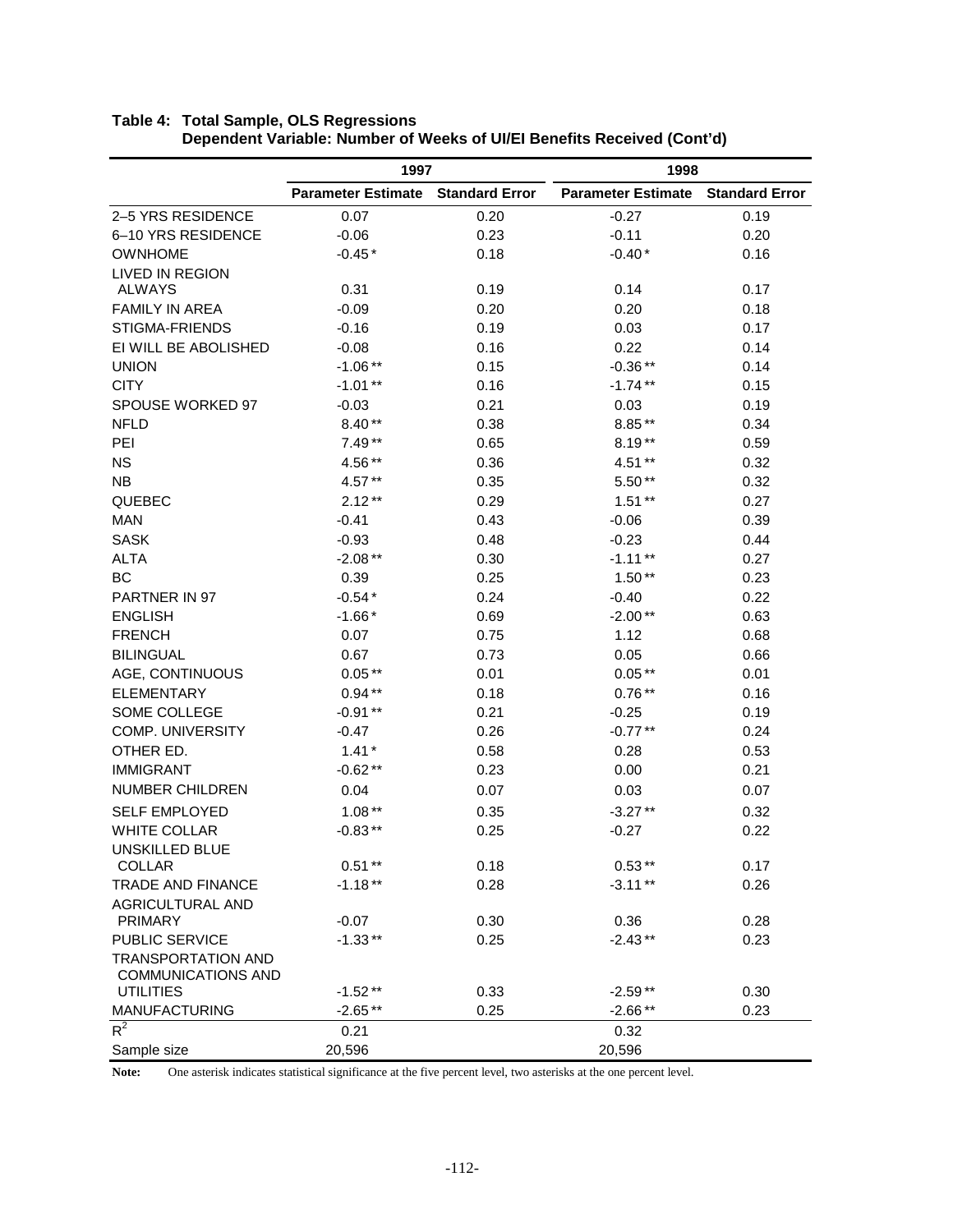While there is no significant difference in the intercept term between men and women, repeat users claimed, on average, approximately 2.6 more weeks of UI/EI benefits than occasional users in 1998 (REPEAT). Workers reporting at least some seasonal employment in 1997 claimed on average about 4.9 more weeks of UI/EI benefits in 1998 (SEASONAL). The effect of REPEAT may also be captured in some of the provincial indicators, rendering the interpretation of that estimate ambiguous.

As far as the signs of the estimates are concerned, there are few changes from the results generated by the discrete choice models of the incidence of UI/EI receipt. Despite the fact that the RWEEKS measures reflect the length of a UI/EI claim as well as its incidence, the direction of the effects of most of the covariates is the same. This discussion that follows will, therefore, concentrate on those results that change when the dependent variable is the length of benefits.

The indicator LIVED IN REGION ALWAYS has a small positive effect in the logit equation for 1998, but this effect is insignificant in the model of the number of UI/EI weeks claimed.<sup>23</sup> The impact of having a unionized job (UNION) is negative in 1998, which is the opposite sign that is obtained for the discrete choice models presented above. It appears that holding a unionized job may raise the propensity to file a UI/EI claim, but is associated with shorter UI/EI claims. A possible explanation for this discrepancy is that while union jobs may often involve layoffs, union jobs tend to be of longer duration and are less likely to be intermittent than is the case for non-union jobs, giving rise to fewer weeks of UI/EI benefits.

The empirical patterns for the provincial indicators are quite similar to those generated by the discrete choice equations. They have a high degree of explanatory power, and the estimates are quite robust between 1997 and 1998. As expected, there is a tendency of a monotonic, decreasing pattern as one moves from the East Coast to the West Coast. All comparisons are made with Ontario, with Alberta having the lowest number of weeks received. Higher levels of education tend to be associated with shorter UI/EI claims, as one would expect, but the estimated magnitudes are low.

The occupational and the educational attainment indicators tend to have the expected pattern of signs but somewhat imprecise estimates. Relative to skilled blue-collar workers, white-collar workers claimed fewer weeks (the results from the discrete choice equation in 1998 are insignificant), and unskilled blue-collar workers received more weeks of benefits. Relative to high school graduates, university graduates claimed fewer weeks while elementary school graduates claimed more weeks. The estimated magnitudes for almost all of these effects are not very large.

Concerning the sectoral indicators, with the exception of AGRICULTURAL AND PRIMARY whose estimate is insignificant, all the sectors are associated with substantially shorter UI/EI claims than the construction industry. The provincial indicators and the sectoral indicators are the most influential categories of regressors.

 $^{23}$ In order to test for the joint explanatory power of the attitudinal indicators and the social capital variables, F-tests for the joint significance of each group were carried out. When the attitudinal variables are excluded from the estimating equation, the F-statistics are much higher (43.4 for the equation modelling RWEEKS97, 38.9 for the equation modelling RWEEKS98) than is the case when the social capital variables are excluded (5.94 for RWEEKS97, 3.77 for RWEEKS98). Due to the low critical values resulting from the large sample size (for a 95 percent confidence level: approximately 1.83 for the social capital variables and 2.01 for the attitudinal variables), the null hypotheses of no joint effects is rejected for both the attitudinal variables and the social capital variables in 1998.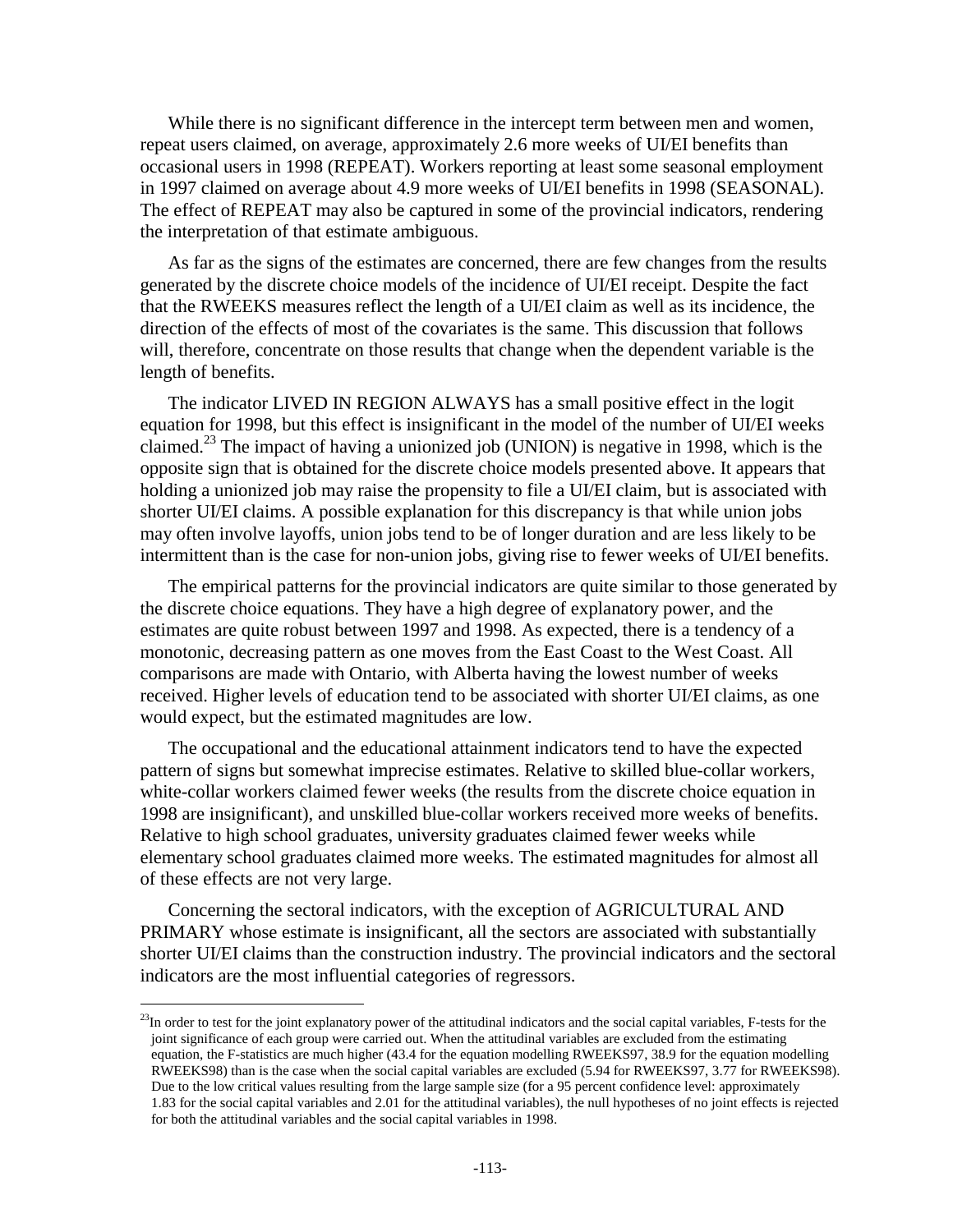### **The Linear Equation — Men Versus Women**

In order to examine whether certain estimates generated from the overall sample are masking effects that are gender-specific, the estimating sample is partitioned into the male and female observations. Due to space constraints, only the results for 1998 are presented in Table 5 (regressand RWEEKS98). There is a difference in the mean number of weeks of UI/EI benefits received during 1998 (7.56 for women and 9.65 for men). In order to examine structural differences in all of the estimated parameters between the pooled and the separated equations, a Chow test is carried out. The null hypothesis of equality is rejected.<sup>24</sup> Despite this finding, as is the case for the discrete choice equations, there are no major qualitative differences between these two versions, as the pattern of significance and signs are similar. A casual inspection of the discrepancies between the estimates listed in columns 1 and 2 (women) and those in columns 3 and 4 (men) indicates that most are unremarkable. For example, the positive impact of being a repeat user (REPEATER) of UI/EI benefits is an increase of about 2.6–2.7 weeks for both genders. The impact of holding a seasonal job (SEASONAL) is an increase of approximately 5.4 weeks for men versus 4.2 weeks for women. The overall explanatory power of the male and female regression equations is quite similar, as measured the adjusted coefficients of determination is approximately 0.32 for both.

|                                 | 1998, Women                         |                          | 1998, Men                           |                          | 1998, Occasional                             |       | 1998, Repeater                               |                    |
|---------------------------------|-------------------------------------|--------------------------|-------------------------------------|--------------------------|----------------------------------------------|-------|----------------------------------------------|--------------------|
|                                 | <b>Parameter</b><br><b>Estimate</b> | <b>Standard</b><br>Error | <b>Parameter</b><br><b>Estimate</b> | <b>Standard</b><br>Error | <b>Parameter Standard</b><br><b>Estimate</b> | Error | <b>Parameter Standard</b><br><b>Estimate</b> | Error              |
| <b>INTERCEPT</b>                | $6.60**$                            | 1.41                     | $2.50*$                             | 1.12                     | $4.03**$                                     | 1.33  | $6.19**$                                     | 1.19               |
| <b>REPEATER</b>                 | $2.72**$                            | 0.22                     | $2.56**$                            | 0.19                     |                                              |       |                                              |                    |
| <b>MALE</b>                     |                                     |                          |                                     |                          | 0.39                                         | 0.23  | 0.03                                         | 0.21               |
| <b>SEASONAL</b>                 | $4.22**$                            | 0.23                     | $5.41**$                            | 0.19                     | $4.46**$                                     | 0.26  | $5.30**$                                     | 0.18               |
| <b>ACCEPT</b><br>SIMILAR JOB    | 0.03                                | 0.41                     | $0.81*$                             | 0.35                     | 0.10                                         | 0.42  | $0.89*$                                      | 0.36               |
| <b>ACCEPT</b><br>DIFFERENT JOB  | $0.90**$                            | 0.31                     | $0.95**$                            | 0.26                     | $1.17***$                                    | 0.31  | $0.78**$                                     | 0.27               |
| ACCEPT DIFF.<br><b>LOCATION</b> | $-0.41$                             | 0.29                     | $0.69**$                            | 0.19                     | 0.37                                         | 0.26  | $0.46*$                                      | 0.21               |
| <b>ENOUGH WORK</b>              | $-0.41$                             | 0.21                     | $-0.84**$                           | 0.18                     | $-0.36$                                      | 0.23  | $-0.87**$                                    | 0.18               |
| THERE ARE NO<br><b>JOBS</b>     | $1.44**$                            | 0.22                     | $1.33**$                            | 0.19                     | $0.90**$                                     | 0.24  | $1.91**$                                     | 0.19               |
| <b>CANNOT AVOID</b><br>EI       | $0.44*$                             | 0.21                     | $0.83**$                            | 0.19                     | $0.50*$                                      | 0.23  | $0.89**$                                     | 0.18               |
| MOVED IN 1997                   | 0.07                                | 0.54                     | $-1.03*$                            | 0.45                     | $-0.55$                                      | 0.49  | $-0.75$                                      | 0.55               |
| <b>FAMILY EI</b>                | $0.63***$                           | 0.22                     | $0.64***$                           | 0.19                     | $0.53*$                                      | 0.23  | $0.70**$                                     | 0.19               |
| UNDER 1 YR<br><b>RESIDENCE</b>  | $-0.36$                             | 0.34                     | $-0.25$                             | 0.27                     | 0.49                                         | 0.34  | $-1.08**$                                    | 0.28<br>$\sqrt{2}$ |

#### **Table 5: Men/Women — Occasional/Repeater Samples, OLS Regressions Dependent Variable: Number of Weeks of UI/EI Benefits Received**

<sup>(</sup>continued)

<sup>&</sup>lt;sup>24</sup>The F-statistic with 74 dof in the numerator and over 20,000 dof in the denominator is 5.12, which is compared with an extremely low critical value of 1.32.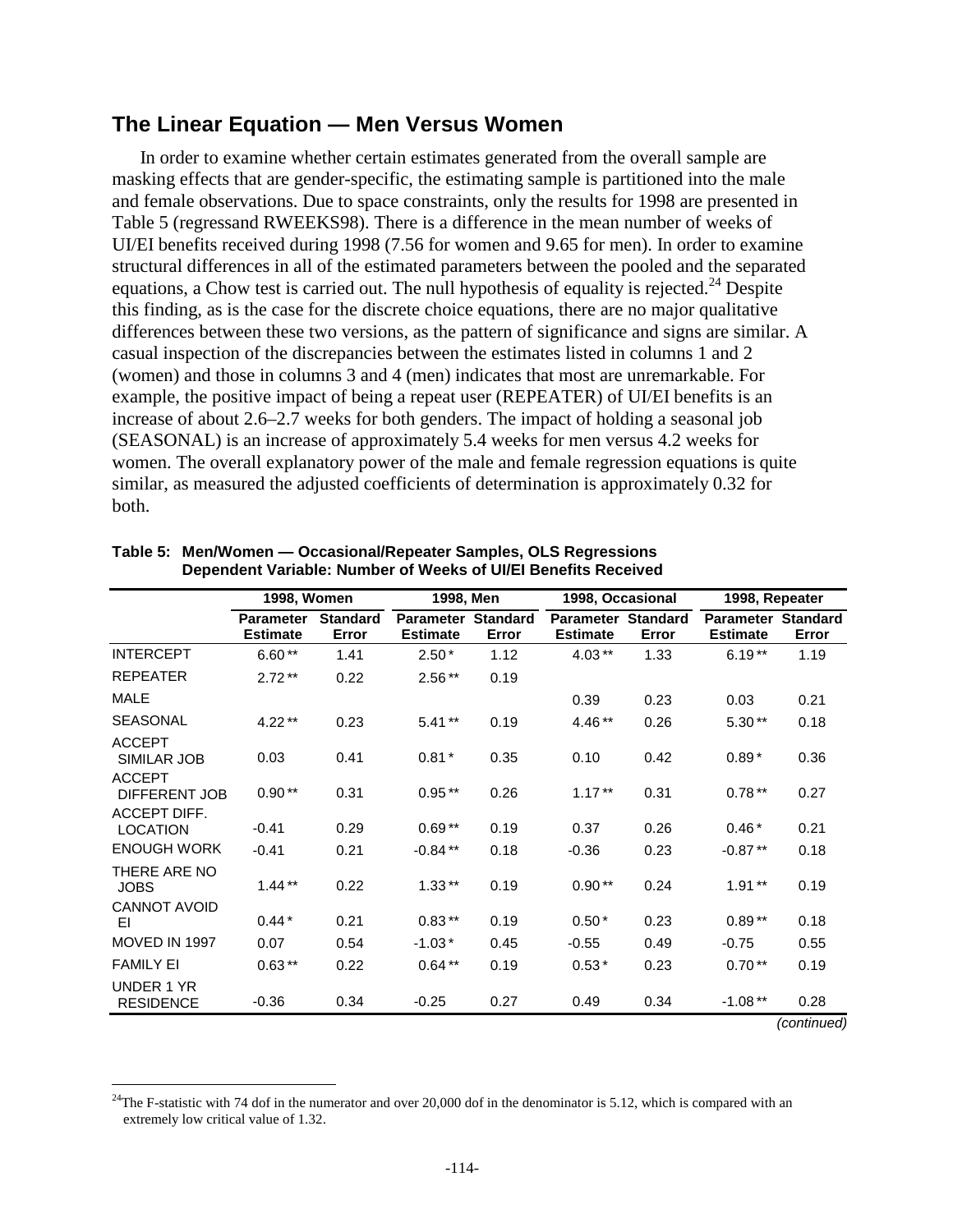|                                         | 1998, Women                                  |              | 1998, Men                                    |              | 1998, Occasional                             |              | 1998, Repeater                        |              |
|-----------------------------------------|----------------------------------------------|--------------|----------------------------------------------|--------------|----------------------------------------------|--------------|---------------------------------------|--------------|
|                                         | <b>Parameter Standard</b><br><b>Estimate</b> | Error        | <b>Parameter Standard</b><br><b>Estimate</b> | Error        | <b>Parameter Standard</b><br><b>Estimate</b> | Error        | Parameter Standard<br><b>Estimate</b> | Error        |
| 2-5 YRS                                 |                                              |              |                                              |              |                                              |              |                                       |              |
| <b>RESIDENCE</b>                        | $-0.61*$                                     | 0.29         | 0.02                                         | 0.24         | 0.29                                         | 0.32         | $-0.52*$                              | 0.24         |
| 6-10 YRS                                | $-0.26$                                      | 0.31         | 0.02                                         | 0.27         | 0.67                                         | 0.37         | $-0.53*$                              | 0.25         |
| <b>RESIDENCE</b><br><b>OWNHOME</b>      |                                              |              |                                              |              |                                              |              |                                       |              |
|                                         | 0.21                                         | 0.25         | $-0.89**$                                    | 0.21         | $-0.59*$                                     | 0.26         | $-0.26$                               | 0.22         |
| <b>LIVED IN REGION</b><br><b>ALWAYS</b> | 0.21                                         | 0.25         | 0.10                                         | 0.23         | 0.26                                         | 0.26         | 0.15                                  | 0.24         |
| <b>FAMILY IN AREA</b>                   | 0.50                                         | 0.26         | $-0.05$                                      | 0.25         | 0.31                                         | 0.28         | $-0.06$                               | 0.25         |
| STIGMA-FRIENDS                          | $-0.02$                                      | 0.27         | 0.08                                         | 0.22         | $-0.03$                                      | 0.27         | $-0.05$                               | 0.23         |
| EI WILL BE                              |                                              |              |                                              |              |                                              |              |                                       |              |
| <b>ABOLISHED</b>                        | 0.26                                         | 0.22         | 0.21                                         | 0.19         | 0.20                                         | 0.23         | 0.17                                  | 0.19         |
| <b>UNION</b>                            | $-1.04**$                                    | 0.22         | 0.21                                         | 0.18         | $-0.05$                                      | 0.24         | $-0.55**$                             | 0.18         |
| <b>CITY</b>                             | $-2.08**$                                    | 0.23         | $-1.53**$                                    | 0.19         | $-1.86**$                                    | 0.25         | $-1.50**$                             | 0.19         |
| <b>SPOUSE</b>                           |                                              |              |                                              |              |                                              |              |                                       |              |
| <b>WORKED 97</b>                        | $-0.26$                                      | 0.36         | $-0.06$                                      | 0.23         | $-0.41$                                      | 0.35         | 0.34                                  | 0.23         |
| <b>NFLD</b>                             | $8.37**$                                     | 0.53         | $9.04**$                                     | 0.45         | $6.18**$                                     | 0.70         | 10.02**                               | 0.40         |
| PEI                                     | $8.39**$                                     | 0.86         | $7.83**$                                     | 0.79         | $6.18**$                                     | 1.36         | $9.01**$                              | 0.64         |
| <b>NS</b>                               | 4.58**                                       | 0.49         | 4.34**                                       | 0.43         | $2.90**$                                     | 0.59         | $5.67**$                              | 0.39         |
| <b>NB</b>                               | $5.13**$                                     | 0.49         | $5.60**$                                     | 0.42         | 4.38**                                       | 0.62         | $6.25**$                              | 0.39         |
| <b>QUEBEC</b>                           | 0.62                                         | 0.40         | $2.00**$                                     | 0.36         | $0.89*$                                      | 0.42         | $2.57**$                              | 0.37         |
| <b>MAN</b>                              | $-0.50$                                      | 0.59         | 0.19                                         | 0.52         | $-0.29$                                      | 0.60         | 0.37                                  | 0.54         |
| <b>SASK</b>                             | $-1.23$                                      | 0.67         | 0.34                                         | 0.57         | $-0.24$                                      | 0.69         | $-0.01$                               | 0.59         |
| <b>ALTA</b>                             | $-0.83*$                                     | 0.42         | $-1.31**$                                    | 0.36         | $-0.77$                                      | 0.40         | $-1.74**$                             | 0.41         |
| BC                                      | $1.89**$                                     | 0.35         | $1.28**$                                     | 0.30         | $1.58**$                                     | 0.34         | $1.44**$                              | 0.32         |
| PARTNER IN 97                           | $-0.12$                                      | 0.39         | $-0.29$                                      | 0.27         | $-0.03$                                      | 0.38         | $-0.75**$                             | 0.28         |
| <b>ENGLISH</b>                          |                                              |              |                                              |              |                                              |              |                                       |              |
| <b>FRENCH</b>                           | $-1.98*$                                     | 0.91         | $-1.56$                                      | 0.86         | $-2.39*$                                     | 0.96         | $-2.07*$                              | 0.87         |
|                                         | 1.51                                         | 0.98         | 1.26                                         | 0.93         | 1.03                                         | 1.07         | 0.47                                  | 0.94         |
| <b>BILINGUAL</b>                        | $-0.42$                                      | 0.96         | $-0.04$                                      | 0.90         | $-0.08$                                      | 1.03         | 0.79                                  | 0.91         |
| AGE, CONTINUOUS                         | $0.04***$                                    | 0.01         | $0.06**$                                     | 0.01         | $0.05**$                                     | 0.01         | $0.05**$                              | 0.01         |
| <b>ELEMENTARY</b><br>SOME COLLEGE       | $1.30**$                                     | 0.27<br>0.28 | $0.49*$                                      | 0.21<br>0.27 | 0.49<br>0.25                                 | 0.29<br>0.29 | $0.75**$                              | 0.20<br>0.28 |
| <b>COMP. UNIVERSITY</b>                 | $-0.50$<br>$-0.11$                           | 0.32         | 0.06<br>$-1.56**$                            | 0.36         | $-0.29$                                      | 0.35         | $-0.78**$<br>$-1.83**$                | 0.36         |
| OTHER ED.                               | $-0.43$                                      | 0.75         | 0.93                                         | 0.74         | 1.58                                         | 0.82         | $-1.12$                               | 0.73         |
| <b>IMMIGRANT</b>                        | $-0.17$                                      | 0.30         | 0.13                                         | 0.28         | $-0.09$                                      | 0.31         | 0.17                                  | 0.30         |
| <b>NUMBER CHILDREN</b>                  | $0.39**$                                     | 0.10         | $-0.19*$                                     | 0.09         | $0.25*$                                      | 0.11         | $-0.15$                               | 0.09         |
| <b>SELF EMPLOYED</b>                    | $-3.04**$                                    | 0.52         | $-3.21**$                                    | 0.41         | $-3.09**$                                    | 0.46         | $-3.80**$                             | 0.50         |
| <b>WHITE COLLAR</b>                     | $-0.23$                                      | 0.33         | $-0.29$                                      | 0.32         | $-0.02$                                      | 0.35         | $-0.72*$                              | 0.31         |
| UNSKILLED BLUE                          |                                              |              |                                              |              |                                              |              |                                       |              |
| <b>COLLAR</b>                           | 0.44                                         | 0.30         | $0.41*$                                      | 0.20         | 0.21                                         | 0.28         | $0.80**$                              | 0.21         |
| <b>TRADE AND</b><br><b>FINANCE</b>      | $-6.08**$                                    | 0.69         | $-2.26**$                                    | 0.31         | $-3.30**$                                    | 0.44         | $-2.86**$                             | 0.36         |
| <b>AGRICULTURAL</b>                     |                                              |              |                                              |              |                                              |              |                                       |              |
| AND PRIMARY                             | $-0.61$                                      | 0.81         | 0.46                                         | 0.31         | 0.46                                         | 0.57         | 0.21                                  | 0.31         |
| PUBLIC SERVICE                          | $-4.82**$                                    | 0.67         | $-1.79**$                                    | 0.28         | $-2.52**$                                    | 0.43         | $-2.34**$                             | 0.28         |

| Table 5: Men/Women - Occasional/Repeater Samples, OLS Regressions       |
|-------------------------------------------------------------------------|
| Dependent Variable: Number of Weeks of UI/EI Benefits Received (Cont'd) |

(continued)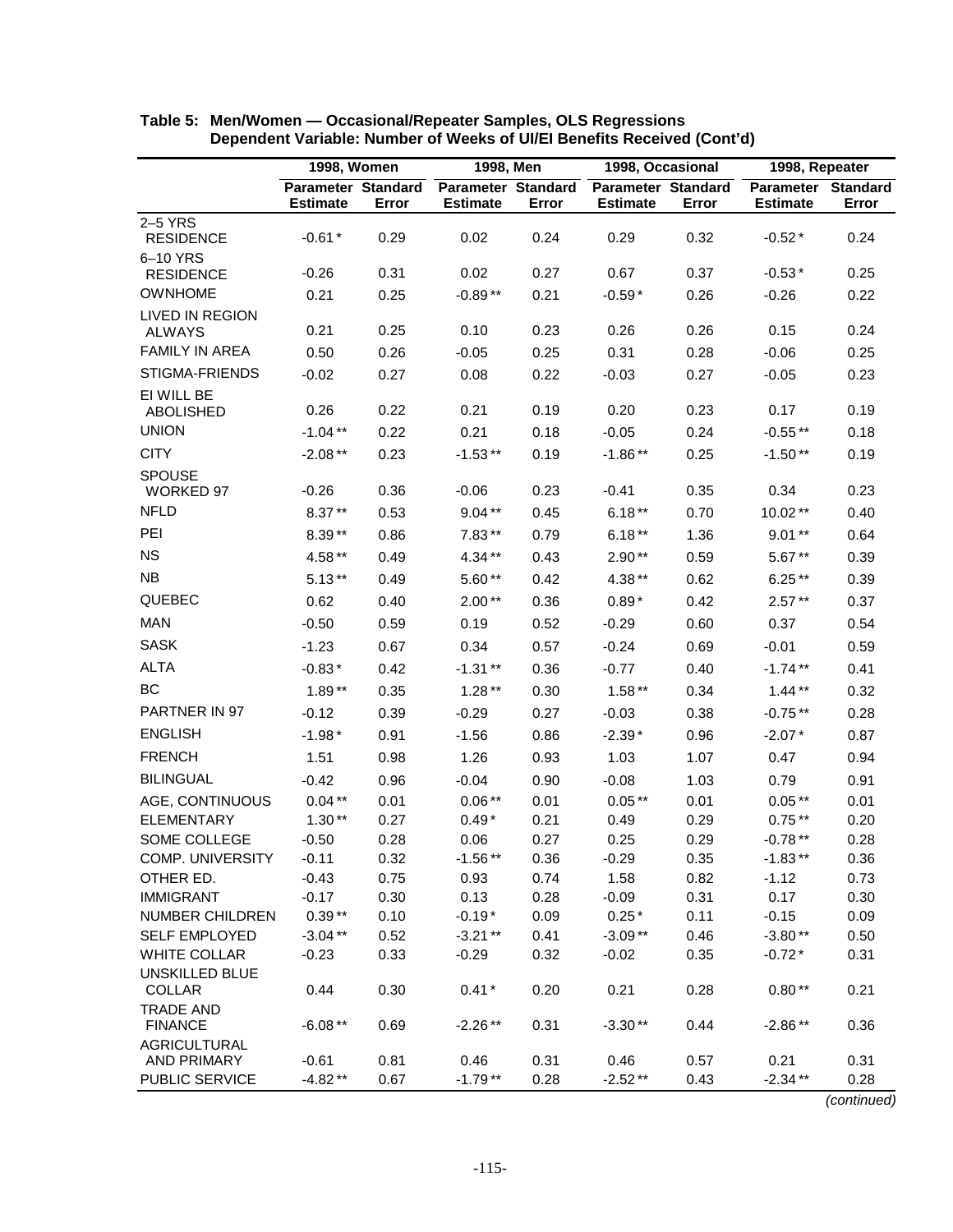|                                                | <b>1998, Women</b>                  |                          | 1998, Men                             |       | 1998, Occasional                    |                          | 1998, Repeater               |                          |
|------------------------------------------------|-------------------------------------|--------------------------|---------------------------------------|-------|-------------------------------------|--------------------------|------------------------------|--------------------------|
|                                                | <b>Parameter</b><br><b>Estimate</b> | <b>Standard</b><br>Error | Parameter Standard<br><b>Estimate</b> | Error | <b>Parameter</b><br><b>Estimate</b> | <b>Standard</b><br>Error | Parameter<br><b>Estimate</b> | <b>Standard</b><br>Error |
| <b>TRANSPORTATION</b><br><b>COMMUNICATIONS</b> |                                     |                          |                                       |       |                                     |                          |                              |                          |
| AND UTILITIES                                  | $-4.99**$                           | 0.80                     | $-2.20**$                             | 0.34  | $-2.54**$                           | 0.56                     | $-2.79**$                    | 0.35                     |
| <b>MANUFACTURING</b>                           | $-3.60**$                           | 0.70                     | $-3.00**$                             | 0.26  | $-2.73**$                           | 0.43                     | $-2.88**$                    | 0.28                     |
| Sample size<br>Number who received             | 0.32                                |                          | 0.32                                  |       | 0.19                                |                          | 0.27                         |                          |
| no UI/EI benefits                              | 8.122                               |                          | 12,473                                |       | 6,035                               |                          | 14,560                       |                          |

#### **Table 5: Men/Women — Occasional/Repeater Samples, OLS Regressions Dependent Variable: Number of Weeks of UI/EI Benefits Received (Cont'd)**

**Note:** One asterisk indicates statistical significance at the five percent level, two asterisks at the one percent level.

The attitudinal variables appear to have greater joint explanatory power in the case of men, while the opposite applies to the social capital variables.<sup>25</sup> The negative effect of having moved in 1997 is significant only for men, while the negative effect associated with holding a unionized job (UNION) is discerned only for women.

There are few discrepancies across genders in the provincial effects. Among the demographic effects, the most notable difference concerns the impact of children; unsurprisingly, a slight positive effect on the length of UI/EI claims is discerned only for women. Finally, the negative sectoral effects associated with TRADE AND FINANCE, PUBLIC SERVICE, and TRANSPORTATION AND COMMUNICATION AND UTILITIES are much stronger for women, which may be influenced by the gender composition of the labour forces in those sectors. Women are heavily represented in the first two, but not very present in the omitted category of construction.

## **The Linear Equation — Repeaters Versus Occasional Users**

In order to examine whether certain estimates generated from the overall sample are masking effects that are different for repeat users and occasional users, the estimating sample is partitioned. The estimates for 1998 (regressand RWEEKS98) are presented in Table 5. Occasional users received an average of 5.07 weeks of UI/EI benefits in 1998, while repeat users received 12.4 weeks. The explanatory power of the regression is significantly higher for the repeat users, with a coefficient of determination of 0.27 (versus 0.19 for occasional users), suggesting that this former group is more homogenous. As noted in the previous section, when REPEATER enters as a regressor in the pooled sample, the estimate of that intercept-shift effect is significantly different from zero. In order to examine structural differences between the entire vector of point estimates, the slope coefficients from the decomposed samples are compared with those from the pooled sample by using a Chow test. The null hypothesis of equality between all of the estimated parameters of two equations is rejected.26

 $^{25}$ The F-statistic in 1998 for women when the social capital variables are excluded is 4.65, while the corresponding value for men in 1998 is 3.09. The F-statistic in 1998 for women when the attitudinal variables are excluded is 12.61, while the

corresponding value for men in 1998 is 28.3.<br><sup>26</sup>The F-statistic with 74 dof in the numerator and over 20,000 dof in the denominator is 7.75, which is compared with an extremely low critical value of 1.32.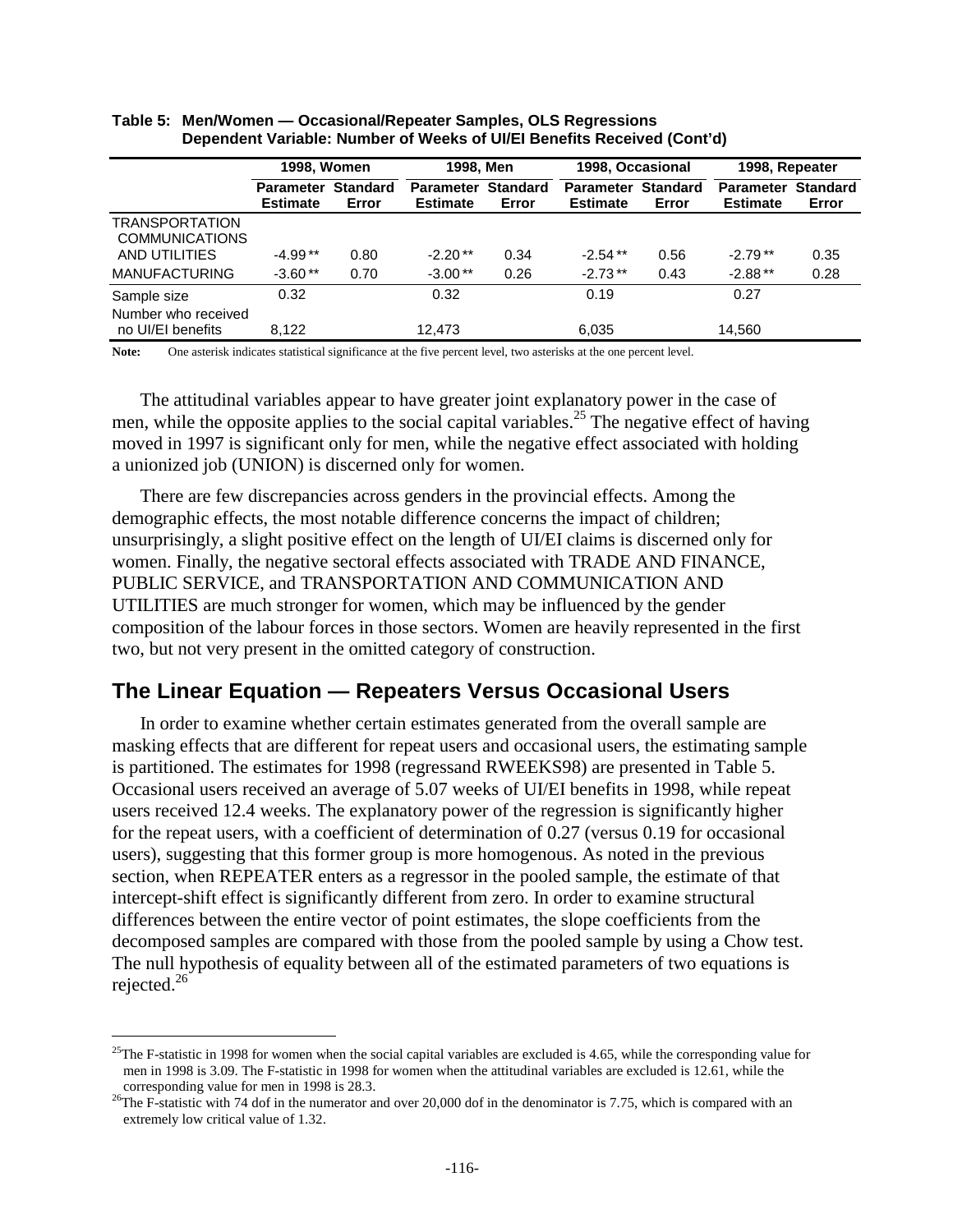The discussion below treats the notable discrepancies in results between the two groups of users. The effect of gender (MALE) on the number of weeks of UI/EI receipt is nil in both cases. The effect of holding a seasonal (SEASONAL) job in 1997 on the length of the UI/EI claim in 1998 is slightly higher for repeat users.

Turning to the questions from the attitudinal module of the survey, those who believe that there will always be enough work for someone with their skills tend to claim fewer weeks of UI/EI benefits, but this effect is significant only among the repeaters. The two indicators for worker discouragement, CANNOT AVOID EI and THERE ARE NO JOBS, tend to have stronger and more positive effects among the repeaters. For both samples, the test for the joint significance of the attitudinal variables rejects the null hypothesis of no effects, although the role is stronger among the sample of repeaters. $27$ 

Among the social capital variables, the measures for the years at current residence are significant only for the sample of repeaters. Although the pattern is not marked, workers who have not lived for a relatively long time at the current residence tend to claim slightly fewer weeks of UI/EI benefits. There is not a marked discrepancy between the two groups for the positive effect of having family members who received UI/EI benefits (FAMILY EI), although one might expect this informational effect to be somewhat stronger among the occasional users. For the occasional users, the effect of UNION is nil, so the negative impact of that covariate is generated only amongst the repeat users. Among the occasional users, the social capital variables have little joint explanatory power in 1998. Among the repeat users, however, the null hypothesis for the social capital variables is rejected. For both groups, the attitudinal indicators have a much greater degree of explanatory power than the social capital indicators

The provincial effects are of much higher magnitude for the repeat users, with the exception of the province of B.C. Although repeat users and occasional users tend to face similar UI/EI program parameters within a province, they exhibit distinctive patterns in UI/EI usage. Apparently, these groups tend not to face identical labour market conditions.

Among occasional users, the effects for the occupational indicators, as well as for most of the educational attainment indicators, are insignificant. In contrast, the estimates are significant and of the expected sign for the repeat users. Finally, most of the sectoral effects appear to differ little between repeat users and occasional users.

## **Further Examination of the Social Capital and Attitudinal Effects**

The effects of the social capital and the attitudinal indicators, as well as the impact of the influential covariates SEASONAL and REPEATER, could be partially captured in the estimates attributed to the provincial effects. This is particularly likely in the case of the Atlantic provinces, where the employment patterns (i.e., seasonal or intermittent jobs) associated with the "maximum entitlement" areas tend to occur. In order to investigate this possibility, the least squares equations were estimated without the provincial dummy

 $^{27}$ For the occasional users, the F-statistic for the social capital variables, with 10 dof in the numerator and 5,963 dof in the denominator, is 1.78. The F statistic for the attitudinal variables, with 6 dof in the numerator and 5,963 dof in the denominator, is 8.21. For the repeat users, the F-statistic for the social capital variables, with 10 dof in the numerator and 14,488 dof in the denominator, is 4.09. The F statistic for the attitudinal variables, with 6 dof in the numerator and 14,488 dof in the denominator, is 37.54.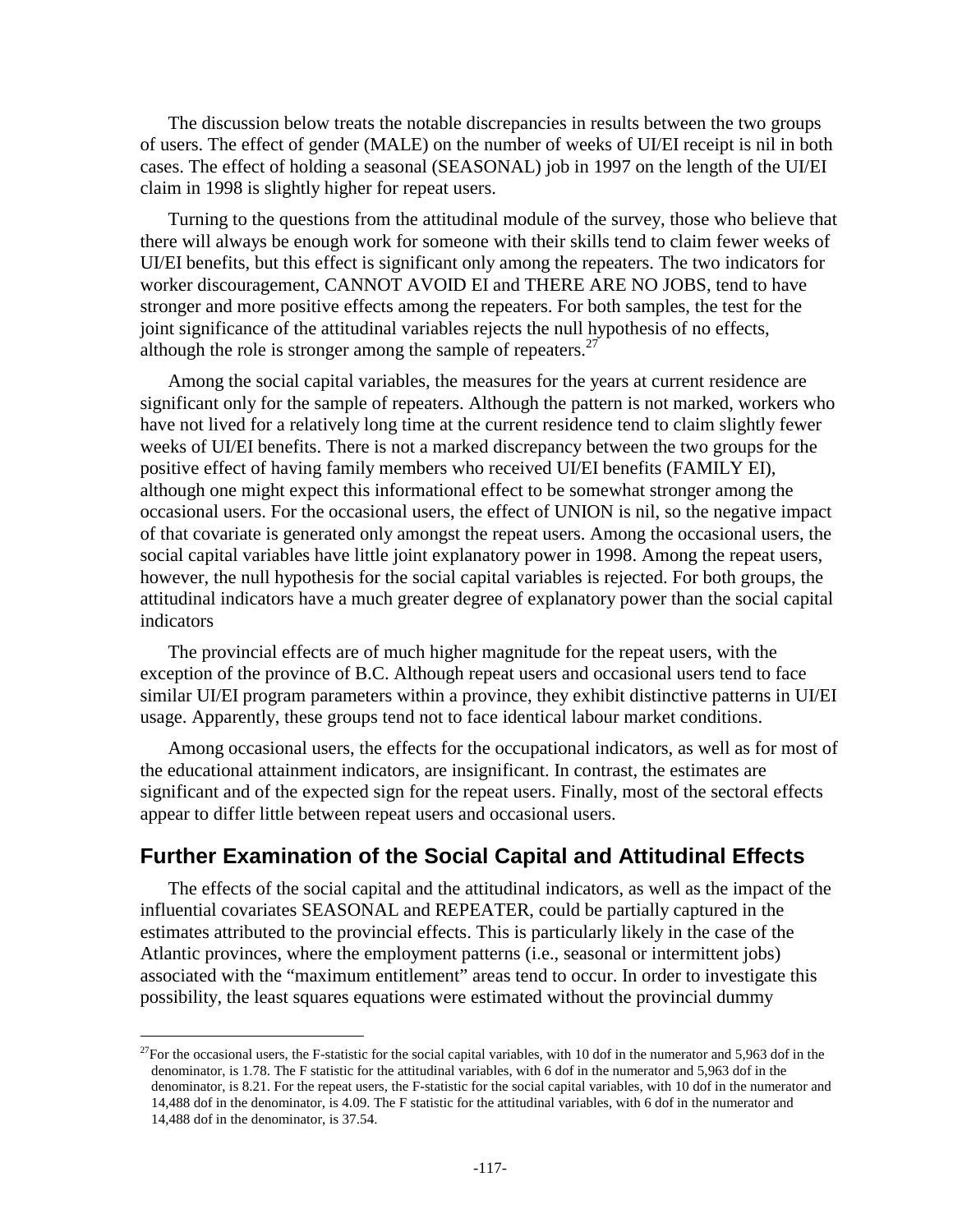variables. Due to space constraints, the results are not shown, but the changes are summarized as follows. In the pooled sample, the effect of REPEATER in 1998 is pretty robust to the exclusion of the provincial indicators, as it increases from 2.59 (Table 4) to 2.96. There is also little change in the estimated coefficient for SEASONAL. The discrepancy between solely Anglophone and solely Francophone individuals — with the latter claiming more weeks of benefits — widens when the provincial indicators for Quebec and the other provinces are dropped. For the sample of occasional users, there is some loss in explanatory power, but the estimates and their significance levels are robust to the exclusion of the provincial dummy variables. For the sample of repeat users, there is a great loss in explanatory power, and the estimates of the covariates ENOUGH WORK, CANNOT AVOID EI, FAMILY EI, the years in residence variables, and CITY increase in magnitude. The results from this exercise may suggest that in the full specification, the effects of certain social capital and attitudinal indicators may be partially captured in effects attributed to the provincial binary variables.

## **CONCLUSION**

This study has attempted to model the incidence of participation in Canada's UI/EI program, which is measured by an intensity indicator — the number of weeks that the respondent received UI/EI benefits in 1997 and 1998 — and by a frequency indicator — a binary measure of whether or not he or she received benefits during 1997 or 1998. Those UI/EI outcomes are linked to a rich array of worker-specific attributes, including novel information on the workers' attitudes, variables associated with their regional ties, as well as to certain firm attributes.

The propensity to claim UI/EI benefits appears to be driven to a substantial extent by region-specific factors. The provincial indicators, which capture a combination of local labour market conditions and parameters of the UI/EI program, have a high degree of explanatory power. Due to UI/EI program design, these two variables are jointly determined, and the specific effects attributed to each cannot be disentangled empirically. The jobspecific effects that can be specified in this model, such as the seasonality, the union status, and the sector of the primary job held by the worker, also have predictable and fairly important influences. In summary, provincial and sectoral attributes seem to account for a good part of the variation that is explained by the regression model. In contrast, most of the observable personal attributes, such as the demographic and human capital effects, do have signs that are consistent with the displaced workers' literature, but these indicators do not appear to play an important role in influencing patterns of UI/EI receipt.

The questions from the attitudinal module do yield mostly reasonable results: those associated with discouraged worker behaviour do have the expected effect. The stated willingness to accept an external job offer is positively but weakly correlated with UI/EI use. Nevertheless, the estimated magnitudes appear to be minor. One can certainly claim that the attitudes can be mismeasured and are jointly determined with UI/EI outcomes, so these findings are best interpreted as statistical correlations. Despite the probable infeasibility of instrumenting for these attitudinal variables, they are probably reflecting features of particular segments of the labour market and, in some cases, the cycle of UI/EI dependency.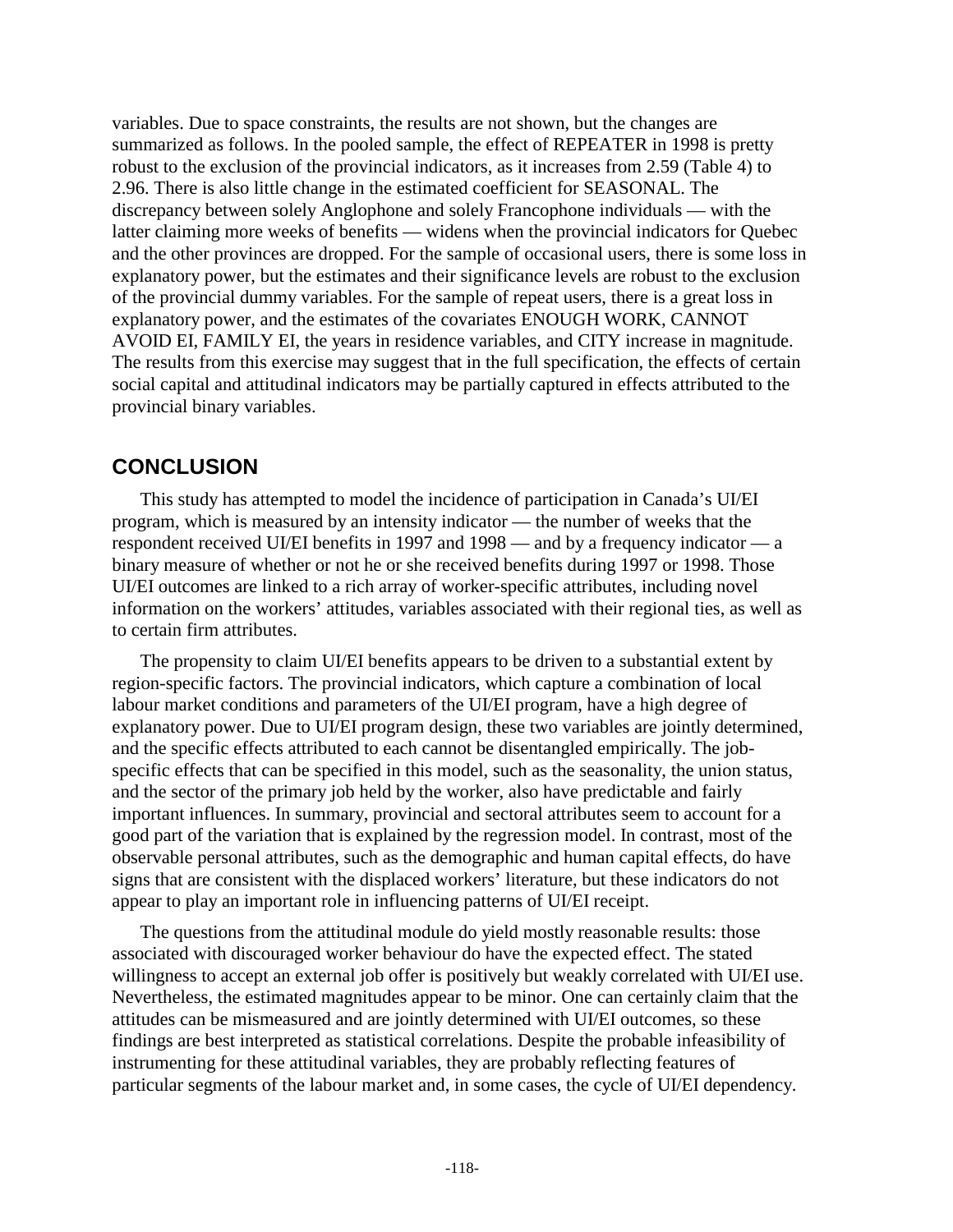The "social capital" variables appear to be less influential than the attitudinal variables. Somewhat surprisingly, most of the indicators pertaining to regional ties, such as whether the worker has spent a much of his or her life in the region or the presence of family in the area, seem to matter little. There is a small positive effect associated with having family members who have recently received UI/EI benefits.

Finally, the study has discerned some structural differences in the point estimates between the equation for frequent users and the equation for occasional users of UI/EI. In particular, repeat users exhibit longer lengths of UI/EI claims conditioned on the province, suggesting that it is meaningful to analyze frequent and infrequent users as distinct groups even when they face similar UI/EI program parameters. On the other hand, the discrepancies between the estimated parameters of the equations for men and women are typically not very remarkable.

The regression results are qualitatively very robust to the changes in functional form. Despite that robustness, the empirical model of the weeks-of-receipt variable could be made more flexible by applying the Heckit procedure, which permits the processes generating the event of making a UI/EI claim and of generating its length to be modelled separately. The explanatory power of the model could perhaps be improved if more detailed information on the region were to be introduced into the data set, or if more of the time-varying traits of the jobs held could be accurately linked to UI/EI outcomes.

Prior research such as that by Green and Riddell (1994), Corak and Pyper (1995), and others cited above suggest that the UI/EI program is heavily ingrained in labour demand choices in "maximum entitlement" regions. The very strong provincial patterns and marked sectoral patterns for UI/EI program incidence — and the much weaker and less robust patterns associated with educational attainment, skill level, and demographic factors — that are discerned in this study are consistent with that perspective. Furthermore, the relatively low degree of explanatory power of the attitudinal and social capital indicators may suggest the greater importance of demand-side factors relative to supply-side factors in determining UI/EI outcomes, but an improvement in the quality of those indicators might yield different empirical results. In the absence of a major change in the UI/EI program parameters that would reduce eligibility for seasonal and intermittent jobs, it may be useful to reinforce jobcounselling services in an attempt to boost sectoral and regional mobility, with an eye toward directing the participants to more stable and continuous employment patterns. Some of the unconstructive attitudes, especially those pertaining to the perceived availability of work, might be addressed by improved diffusion of labour market information and regional mobility grants.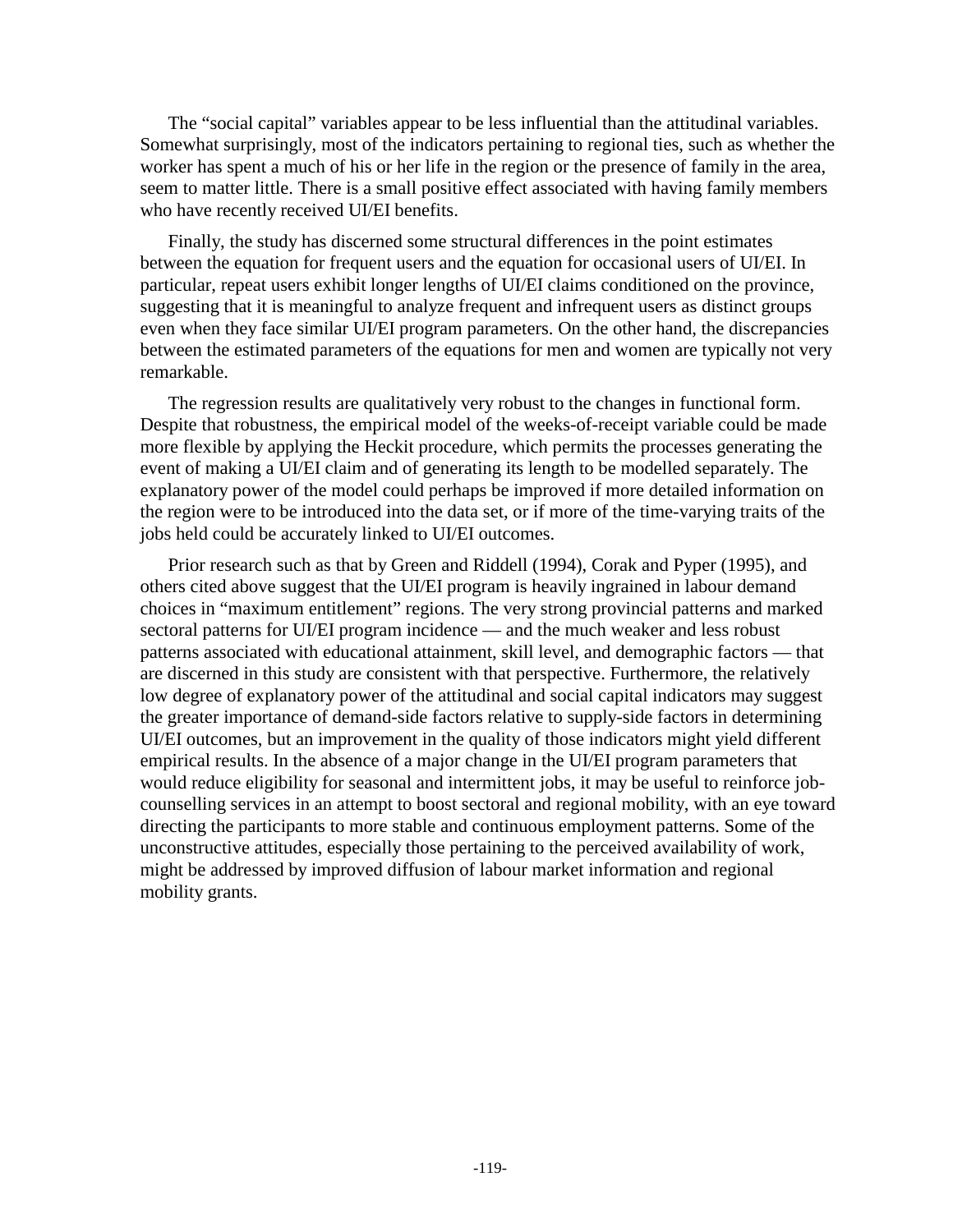# **Appendix**

Following the study by Lemieux and Macleod (1995), I appeal to a very simple, stylized labour supply approach incorporating three basic elements:

- The incentive structure that workers face as they interact with the UI/EI system, represented by the program parameters;
- The preferences of the workers regarding the value of leisure and/or home production (preferences); and
- The labour market productivity of workers, represented by the market wage.

Workers can end up in four possible states: (1) choosing full-time work with no UI/EI receipt; (2) choosing part-time work with UI/EI receipt but would work full time without UI/EI benefits; (3) choosing part-time work with UI/EI receipt but would withdraw from the labour force without UI/EI benefits; and (4) choosing to remain out of the labour force.

This perspective differs from the job-search approach in that it models separations and it assumes negligible job-search costs, thus implying that jobless workers do not face rationing on the job market and can choose their separation times. This perspective is distinct from the implicit contract approach in that it does not incorporate firm behaviour. This model is admittedly very simplified, and many analysts may question the validity of the assumption that jobs are not rationed. Its predictions, however, tend to be supported by stylized facts of UI/EI participation patterns, however, such as those with marginal labour force attachment raising their labour supply in "maximum entitlement" areas.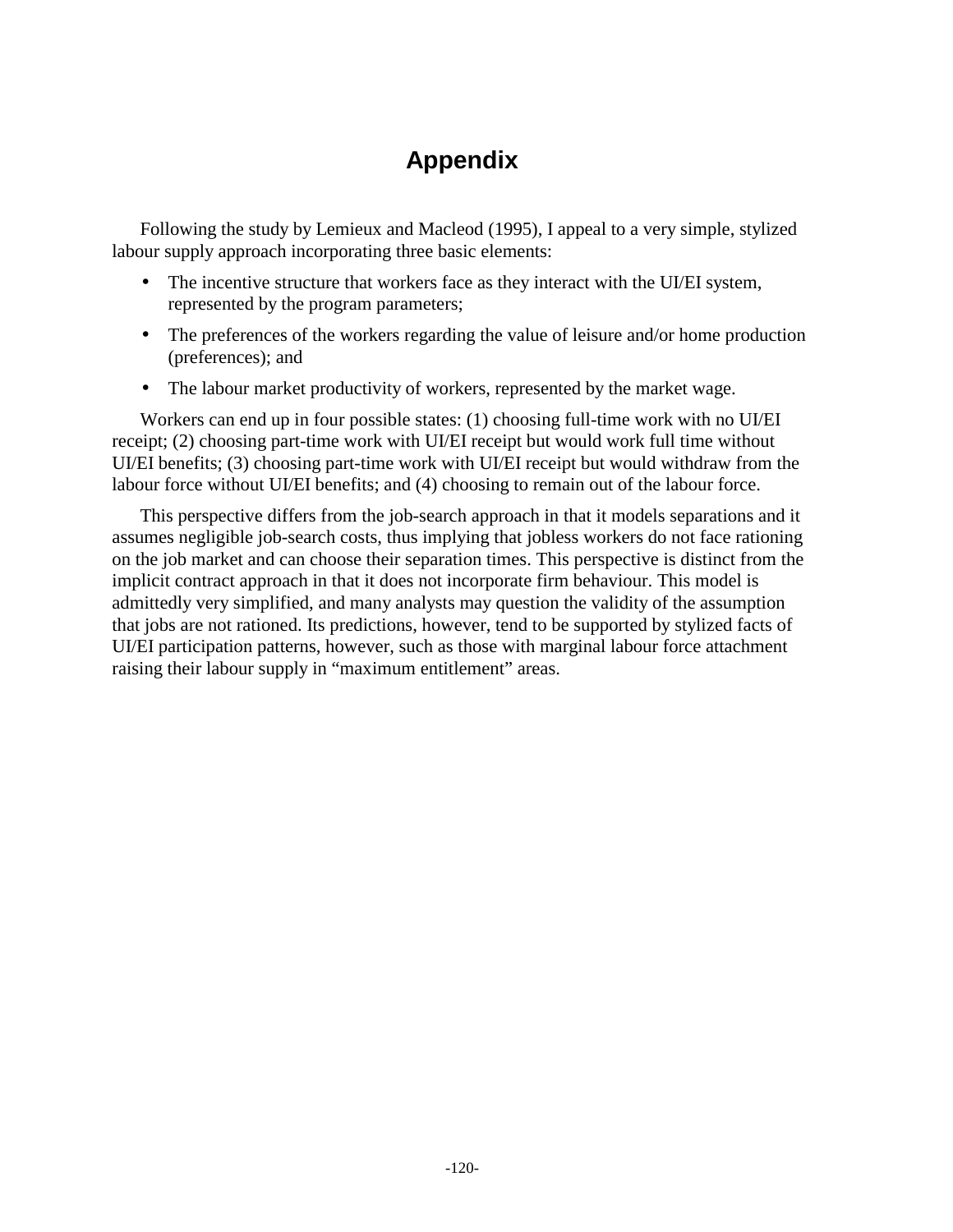## **References**

- Bertrand, M., E. Luttmer, and S. Mullainathan. 1998. *Network Effects and Welfare Cultures*. Working Paper No. 405. Princeton, NJ: Princeton University Industrial Relations Section.
- Borjas, G. 1995. "Ethnicity, Neighborhoods, and Human-Capital Externalities." *American Economic Review* 85: 365–390.
- Coleman, J. 1988. "Social Capital in the Formation of Human Capital." *American Journal of Sociology* 94: S95–S120.
- Corak, M. 1993a. "Unemployment Insurance Once Again: The Incidence of Repeat Participation in the Canadian UI Program." *Canadian Public Policy* 29: 162–176.
- ———. 1993b. "Is Unemployment Insurance Addictive? Evidence from the Benefit Durations of Repeat Users." *Industrial and Labour Relations Review* 47, 1: 62–73.
- ———. 1995. *Unemployment Insurance, Temporary Layoffs, and Recall Expectations: Evaluation Brief #8*. Ottawa: Human Resources Development Canada.
- Corak, M., and W. Pyper. 1995. *Firms, Industries, and Cross-subsidies: Patterns in the Distribution of UI Benefits and Taxes: Evaluation Brief #8*. Ottawa: Human Resources Development Canada.
- Crémieux, P-Y, P. Fortin, P. Storer, and M. Van Audenrode. 1995a. *Unemployment Insurance and Job-search Productivity: Evaluation Brief #3*. Ottawa: Human Resources Development Canada.

———. 1995b. *The Impact of Unemployment Insurance on Wages, Search Intensity, and the Probability of Re-Employment: Evaluation Brief #27*. Ottawa: Human Resources Development Canada.

- Fallick, B.C. 1996. "A Review of the Recent Empirical Literature on Displaced Workers." *Industrial and Labor Relations Review* 50: 5–16.
- Farber, H. 1997. "The Changing Face of Job Loss in the United States." *Brookings Papers On Economic Activity: Microeconomics*, pp. 55–142.
- Green, C. 1994. "What Should We Do With the UI System?" In *The Social Policy Challenge*. Edited by J. Richards and W. Watson. Toronto: CD Howe Institute.
- Green, D., and C. Riddell. 1997. "Qualifying for Unemployment Insurance: An Empirical Analysis." *Economic Journal* 107: 17–35.
- Green, D., and T. Sargent. 1998. "Unemployment Insurance and Job Durations: Seasonal and Non-Seasonal Jobs." *Canadian Journal of Economics* 31: 247–278.
- Huff-Stevens, Ann. 1997. "Persistent Effects of Job Displacement: The Importance of Multiple Job Losses." *The Journal of Labor Economics* 15: 165–188.
- Kesselman, J.R. 1983. *Financing Canadian Unemployment Insurance*, Toronto: Canadian Tax Foundation.
- Kletzer, L. 1998. "Job Displacement." *The Journal of Economic Perspectives* 12: 115–136.
- Lemieux, T., and B. MacLeod. 1995. *State Dependence and Unemployment Insurance: Evaluation Brief #4*. Ottawa: Human Resources Development Canada. Also forthcoming in *The Journal of Public Economics.*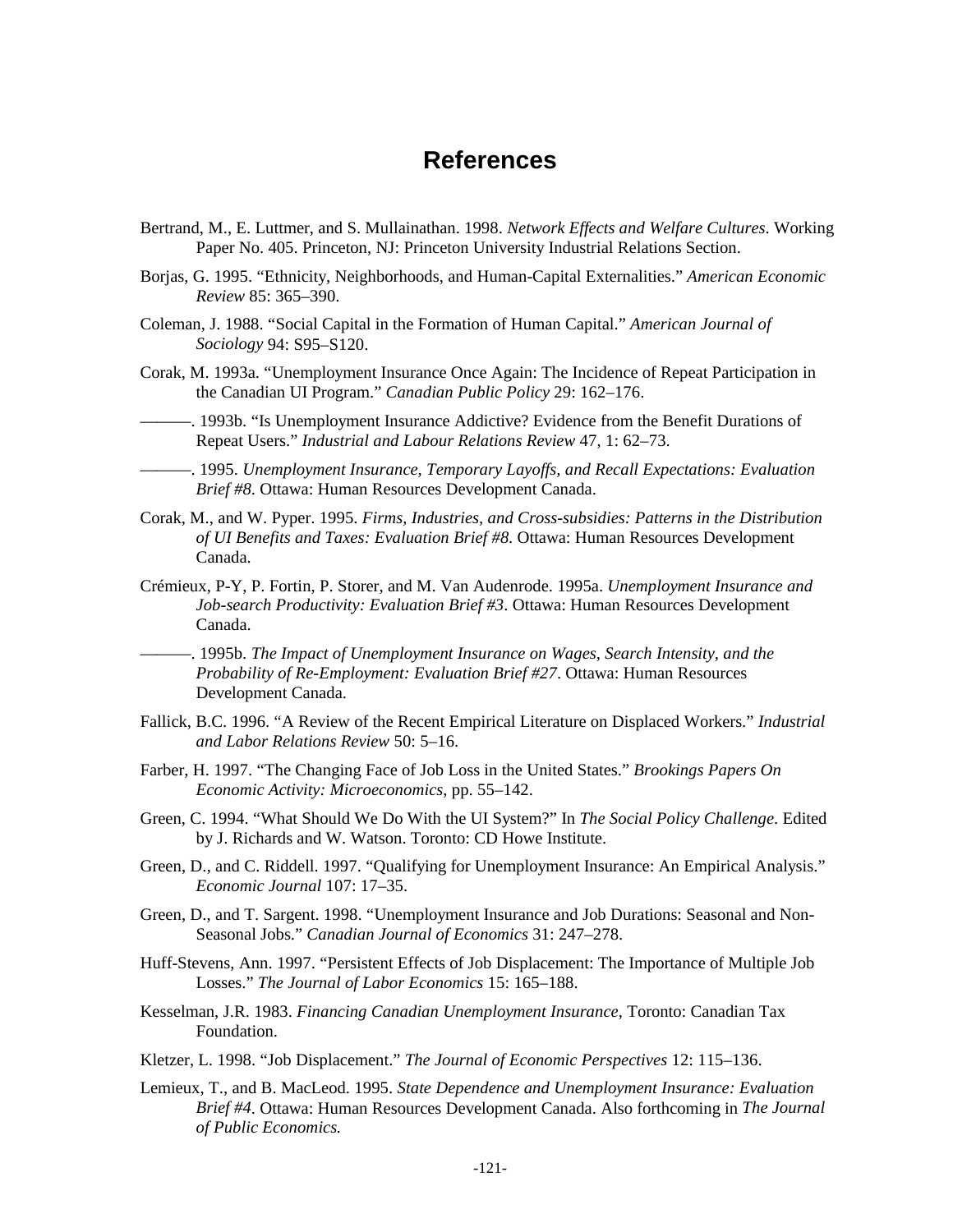———. 2000. "Supply Side Hysteresis: The Case of the Canadian Unemployment Insurance System." *The Journal of Public Economics* 78: 139–170.

- May, D., and A. Hollett. 1995. "The Rock in a Hard Place: Atlantic Canada and the UI Trap." In *The Social Policy Challenge* #9. Edited by J. Richards and W. Watson. Toronto: CD Howe Institute.
- Montgomery, J. 1991. "Social Networks and Labor-Market Outcomes: Toward an Economic Analysis." *American Economic Review* 81: 1408–1418.
- Mortensen, D. 1986. "Job Search and Labour Market Analysis." In *Handbook of Labor Economics*. Edited by O. Ashenfelter and R. Layard. Amsterdam: Elsevier Science Publishers.
- Nakamura, A. 1995. "New Directions for UI, Social Welfare, and Vocational Education and Training." *Canadian Journal of Economics* 54: 731–752.
- -. 1996. "Employment Insurance: A Framework for Real Reform." C.D. Howe Institute Commentary #85. Toronto: C.D. Howe Institute.
- Nakamura, A., J. Cragg, and K. Sayers. 1994. "The Case of Disentangling the Insurance and Income Assistance Roles of Unemployment Insurance." *Canadian Business Economics* 3: 46–53.
- Nakamura, A., and W. E. Diewert. 1997. *Unemployment Insurance in Canada: Problems and Recent Reforms.* Mimeographed.
- Ruhm, C. 1991a. "Are Workers Permanently Scarred by Job Displacements?" *American Economic Review* 81: 319–324.
- ———. 1991b. "Displacement Induced Joblessness." *Review of Economics and Statistics* 73,3: 517– 522.
- Statistics Canada. 1999. *Survey on Repeat Use of Employment Insurance: Data Sharing File Microdata Documentation*, May 1999.
- Wesa, L. 1995. *Seasonal Employment and Repeat Use of Unemployment Insurance: Evaluation Brief #24*. Ottawa: Human Resources Development Canada.
- Wong, G. 1995. *Job Separations and the Passage to Unemployment and Welfare Benefits: Evaluation Brief #9*. Ottawa: Human Resources Development Canada.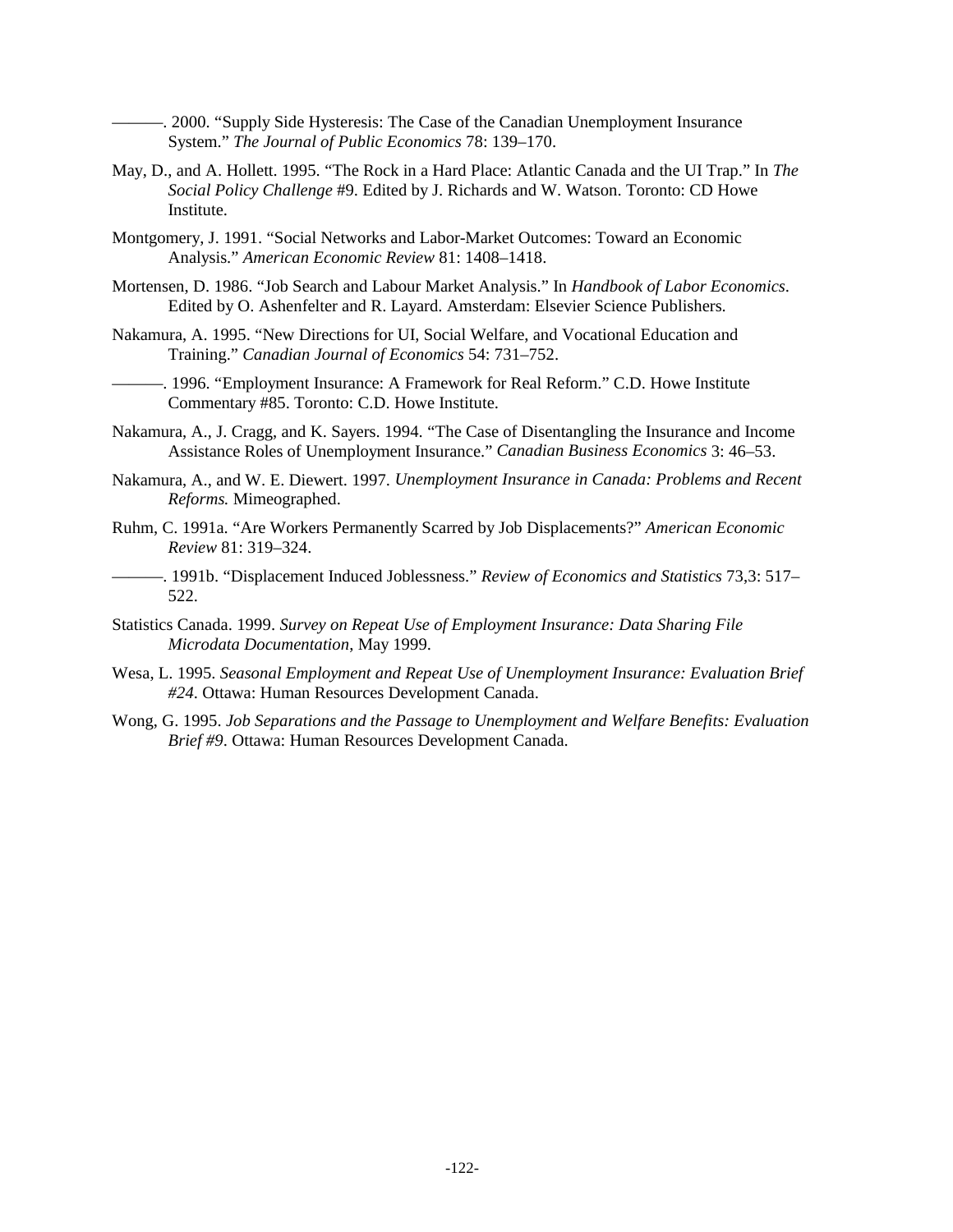## **Immigrants and Employment Insurance**

**Arthur Sweetman School of Policy Studies Queen's University** 

As citizens of a major immigrant-receiving country, Canadians are concerned with how those not born in the country access social services. One question of interest to Canadian policy-makers is the use immigrants make of Unemployment Insurance (UI) or, following July 1996, Employment Insurance (EI), which is one of Canada's largest and best known social programs.<sup>1</sup> This study seeks to document differences in the use of UI/EI by those born in Canada compared with those born elsewhere. It seems plausible that immigrants, especially recent immigrants, may have different experiences with UI/EI. They may have a different frequency of use, and different demographic and job-search characteristics, and therefore require a different package of services from Human Resources Development Canada (HRDC). Since very little work has been done on this topic in Canada, this study will survey several broad issues regarding immigrants' use of the UI/EI system.

Previous research on immigrant integration into the Canadian labour market has focussed almost exclusively on earnings and unemployment (e.g., Baker and Benjamin, 1994; Bloom, Grenier, and Gunderson, 1995; MacDonald and Worswick, 1997; Grant, 1999; and Schaafsma and Sweetman, 1999). The theoretical framework has relied on a few simple concepts, one of which is commonly traced to work by Chiswick (1978): immigrants may suffer a negative shock or "entry effect" on arrival as they get set up in a new environment, but this should be eliminated over time and immigrant employment outcomes, starting from below on average, should gradually approach those of the Canadian-born. Immigrants' outcomes may surpass those of the Canadian-born in time if immigrants are positively selected for employment attributes by the Canadian immigration system. A second strand in the literature, popularized by Borjas (1985, 1995) is that various immigrant landing cohorts (i.e., groups arriving in the same year or set of years) may have quite different labour market outcomes, on average, because of differences in English- or French-language ability or other characteristics. Borjas argues that the outcomes of successive arrival cohorts have declined over time in the  $U.S.<sup>2</sup>$ 

When thinking about social programs, other issues are also of concern. Unlike employment where much of the economic return to success or failure is internalized by the worker, social programs imply a transfer across workers, and some commentators in the popular press have suggested that immigrants benefit overly much from Canada's social safety net. While UI/EI is only one part of that net, understanding the use immigrants make of it is an important part of answering this policy challenge. Further, information deficits or other issues related to settlement may hinder immigrants in their job search, and

<sup>&</sup>lt;sup>1</sup>Note that EI is not simply UI renamed. This transition, which occurred in the midst of the period being considered by the paper, was a major redesign of the program.

<sup>&</sup>lt;sup>2</sup> Formally, Borjas measures fixed unobserved factors as declining since he controls for some observable demographics.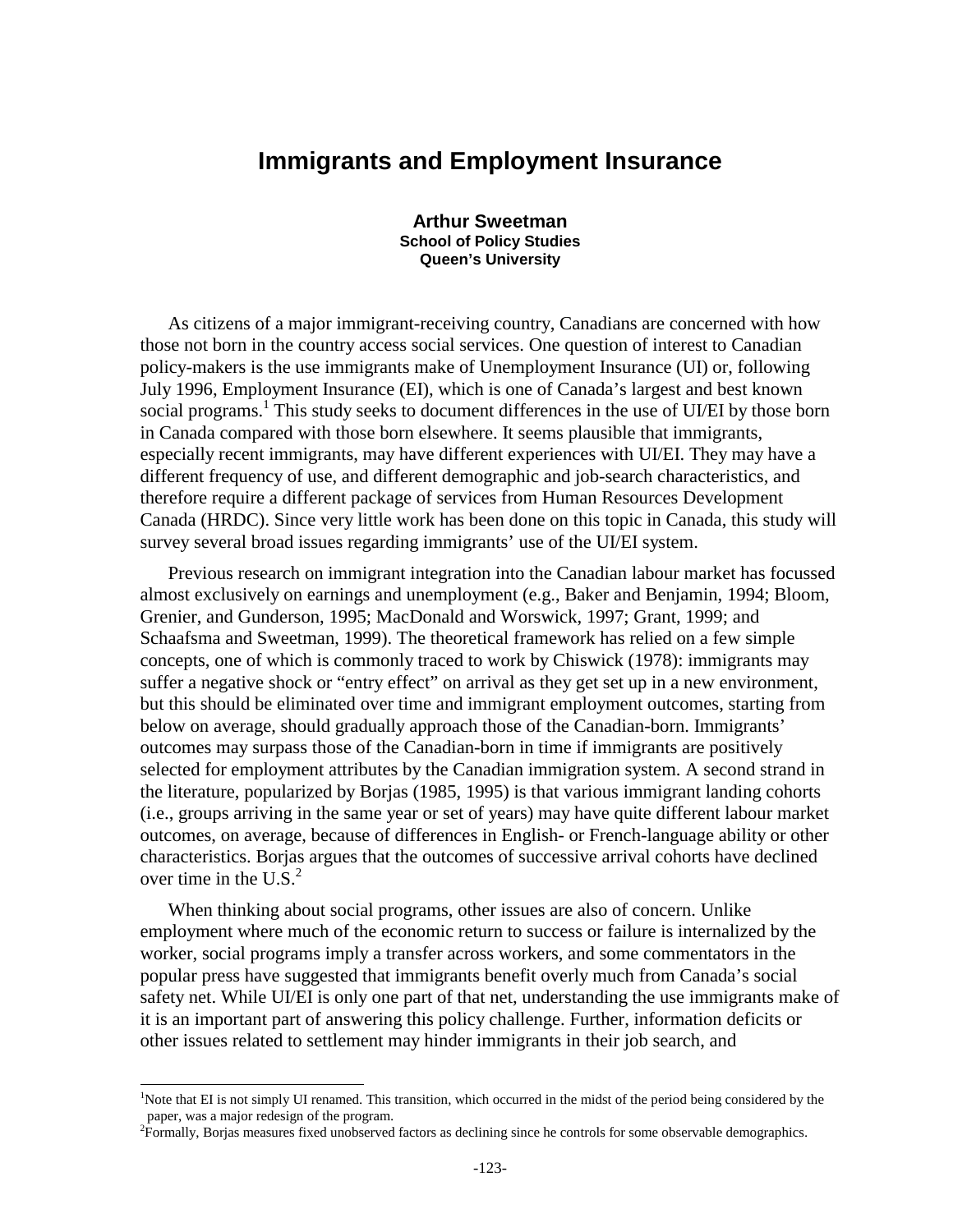understanding these and any other differences from the Canadian-born population can be useful in designing policies to aid immigrants in integrating economically.

One empirical study, using Canadian data, that looked at immigrant use of UI/EI focussed on the incidence of benefit receipt (i.e., the percentage of immigrants, relative to the Canadian-born, who receive benefits). In particular, it explored how the incidence varies as a function of years since migration and as a function of cohort-fixed effects. Crossley, McDonald, and Worswick (2000) use 13 years of data from Statistics Canada's survey of consumer finances and find that immigrants are somewhat less likely to receive UI/EI benefits, but that there is no consistent evidence of a trend in UI/EI with years since migration. In contrast to this, Citizenship and Immigration Canada (1999), using administrative data, finds that immigrants are more likely than the Canadian-born to claim UI/EI benefits in their first 10 years in Canada.

In contrast to these previous studies, the current paper employs data from a survey of UI/EI claimants, identified from HRDC administrative records, that focusses on issues related to UI/EI. While the incidence of UI/EI use is addressed in order to put the study in context and to try to reconcile the earlier results, this analysis goes much further. It exploits some of the features of a special survey of repeat users of UI/EI to look for any differences, relative to the Canadian-born, in the intensity of UI/EI use by immigrants, and also in re-employment outcomes, the nature of job search, and job-search methods. Since this is a first look at a relatively unknown topic, this paper provides simple descriptive statistics for both immigrants and non-immigrants. At this simple level, it may be possible to observe quite different behaviours and outcomes with respect to UI/EI use if they exist. Beyond this, since it is well known that the age distribution of immigrant and Canadian-born workers differs substantially, as do other demographic characteristics such as average education level, many results will statistically condition on these variables to provide a more satisfactory understanding of the differences between the two groups.

Overall, some interesting patterns emerge from the data. Immigrants were much less likely to claim UI/EI benefits than the Canadian-born — that is, their incidence of use was lower. Even recent immigrants, who are more likely to use the system than immigrants who have been in Canada longer, had a claim rate that was lower than that of the Canadian-born. Moreover, of those who did claim, their intensity of use, measured as weeks of benefit receipt and dollars received, was lower. Further, immigrant UI/EI claimants had quite dissimilar demographic characteristics from those born in the country. More importantly, the nature of their job search differed substantially. Immigrant users of UI/EI were much more likely to experience a permanent separation, whereas those born in Canada are very likely to be laid off temporarily and expect recall. This difference remains even when I account for differences in industry, occupation, education, and geography. Thus immigrants, on average, appear to have had a more difficult job search. However, immigrants also appear to have searched more intensely: they searched more hours, and regularly used more job-search methods. Further, unemployed immigrants, especially more recent immigrants, appear to have been willing to take jobs with wages that were lower than those that Canadian-born workers with similar observable characteristics were willing to take. At the survey date, immigrants were somewhat less likely to have been employed than the Canadian-born, but they were facing a more difficult challenge and were searching for employment more actively.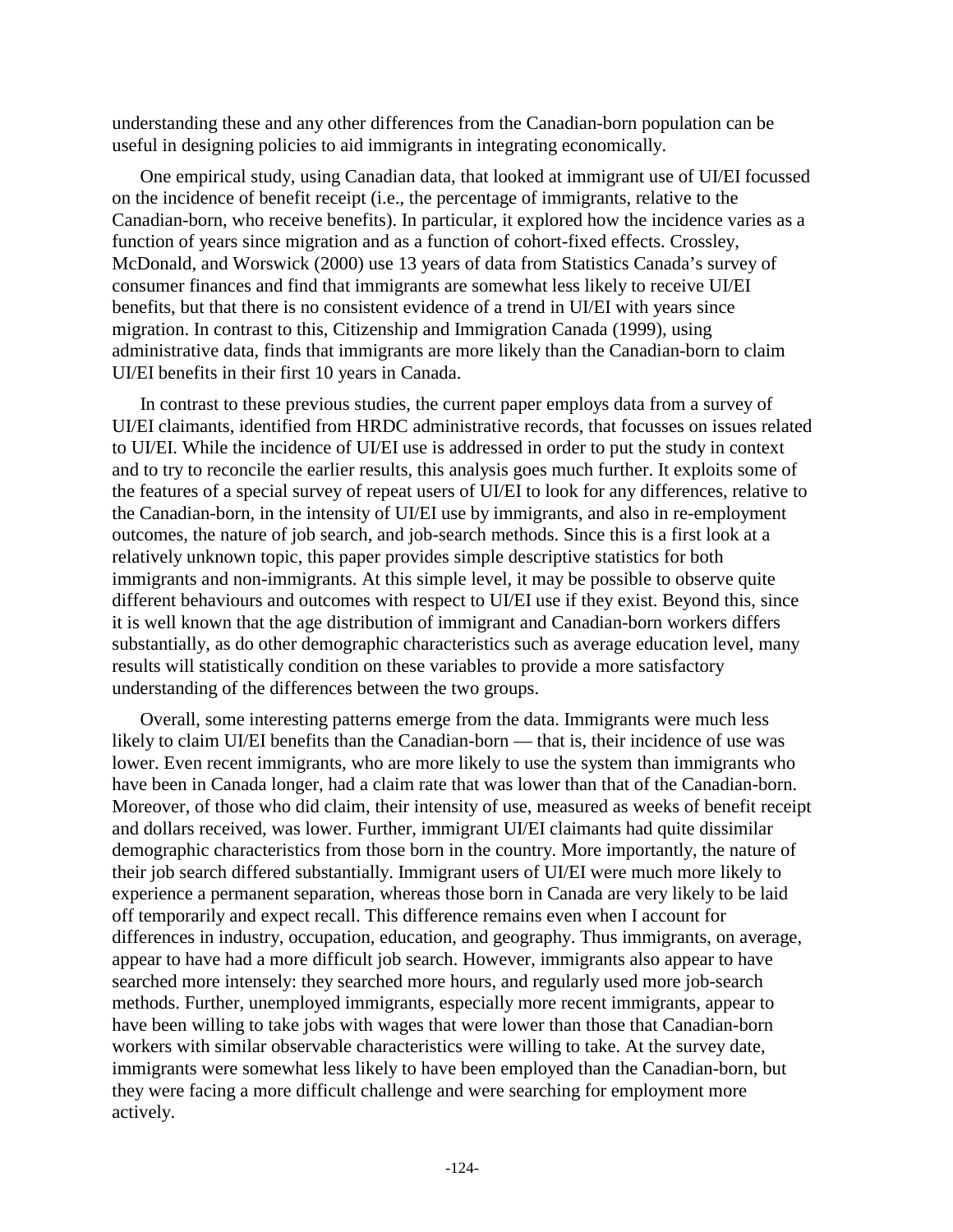This paper first describes the data that will be used for the study. It then looks at the two groups' UI/EI use; in this analysis and throughout the rest of the paper, males and females are studied separately and a four-way gender-immigrant status comparison is possible. Next, various aspects of re-employment are addressed, and differences in job-search techniques are explored. Finally, repeat UI/EI use is addressed.

## **DATA SOURCE AND METHODOLOGY**

From January to March 1998, Statistics Canada conducted telephone interviews for the Survey on Repeat Use of Employment Insurance (SRUEI) as part of a program conducted for HRDC by the Social Research and Demonstration Corporation (SRDC). The sampling frame consists of anyone who initiated a new UI/EI claim on which regular benefits were paid in 1996, and lived in one of the 10 provinces of Canada as determined from HRDC's administrative records. Information on re-employment, job search, and basic demographics were collected by the survey and, of particular relevance to this analysis, immigrant status and year of arrival into Canada were obtained. Almost all of the employment information collected refers to the 1997 calendar year, and detailed information is captured on up to three employers.<sup>3</sup> A limited set of information from HRDC's administrative records on UI/EI receipt is matched to the survey data.

The survey's response rate is about 75 percent, which is normal for this type of survey where individuals must be located by phone based on information in federal administrative records.<sup>4</sup> The nature of the non-response is, however, probably subject to important sample selection on some dimensions. For example, the tracing procedures are much less likely to locate individuals who move geographically than those who do not. While this issue must be borne in mind when interpreting the study's results, little can be done to address it formally within the confines of this analysis.

A more fundamental issue, one that applies to most data of this type, is that business cycle effects cannot be observed. The years 1995 and 1996 were ones of slow expansion; neither the peak of a boom, nor the depths of a recession. It is plausible that the types of workers who claim UI/EI benefits during this part of the business cycle are, on average, different from those who claim in other phases. Further, immigrant and Canadian-born workers might be differently impacted by the business cycle (e.g., their industrial and/or occupational distribution may differ). McDonald and Worswick (1998) argue that immigrants' earnings (perhaps like those of young workers who are also new entrants to the labour market) are more cyclically sensitive than those of the Canadian-born. Similarly, Crossley, McDonald, and Worswick (2000) find that the profile of immigrant UI/EI use with years since migration, relative to the Canadian-born, is very sensitive to the choice of the year in which the survey is conducted. Thus it is possible that immigrants may have been more severely hit by the recession of the early 1990s and had a more difficult time obtaining the hours of work required to qualify for benefits. As with the response rate, while this needs to be borne in mind, there is little formal analysis of this issue that is possible in a single cross section of data.

<sup>&</sup>lt;sup>3</sup>Some of the questions are, however, phrased in terms of the period from January 1997 to the survey date, which varies from 12 to about 15 months across individuals. For most of the purposes of this study, this will not be a serious problem as long as immigrant and Canadian-born respondents are approximately similarly distributed across the interview window.

<sup>&</sup>lt;sup>4</sup>HRDC's Canadian Out of Employment Panel (COEP) has a similar frame and a similar response rate.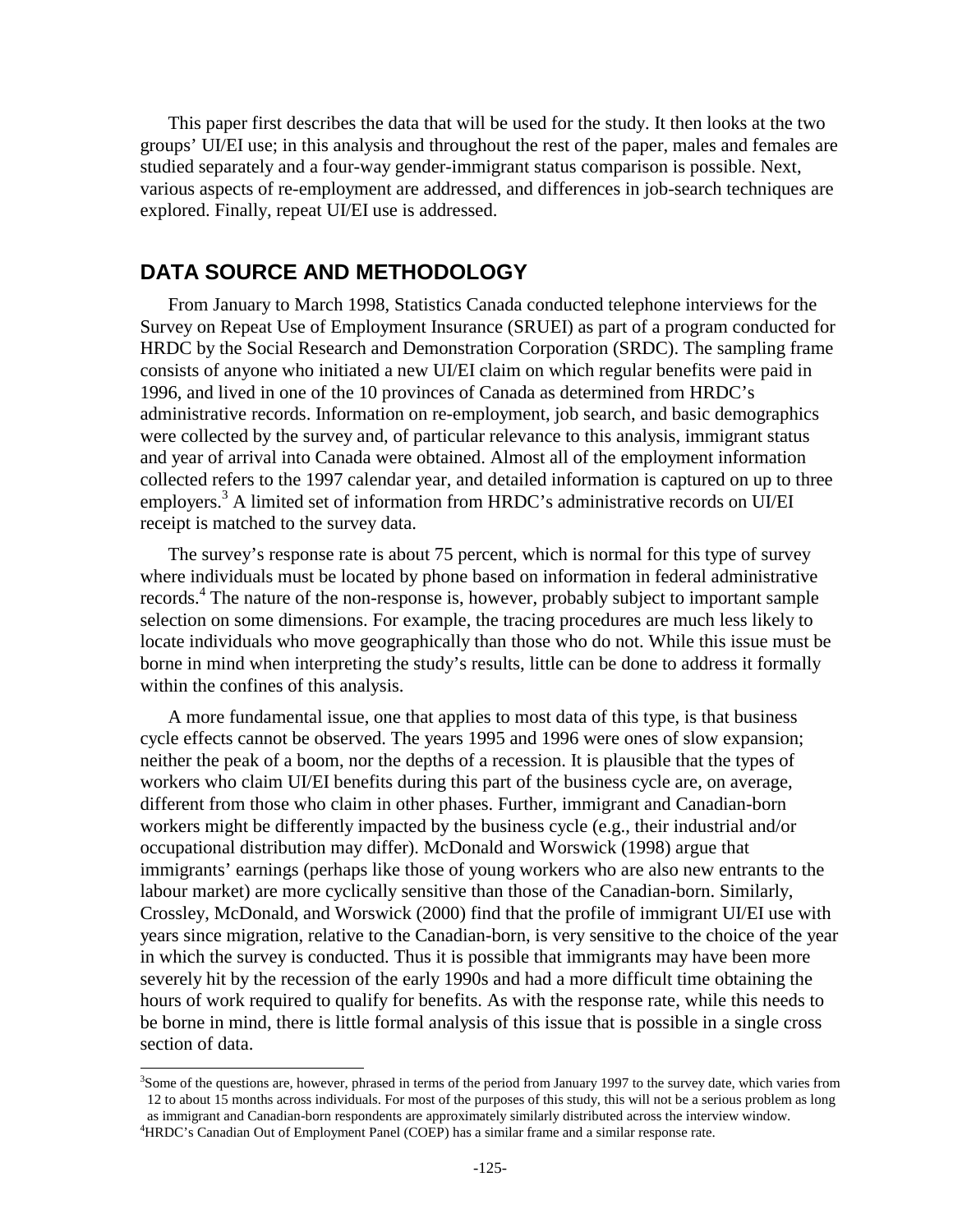Repeat users of UI/EI are intentionally oversampled in the SRUEI. The sampling strategy involves 50 strata with each stratum representing a province, times the number of years in which a new claim was initiated in the five years ending in  $1996$ .<sup>5</sup> This implies that the analyst must be very careful to employ the appropriate survey weights to recover the population parameters of interest (i.e., means, regressions, coefficients, etc.) and, perhaps less importantly, to correct the standard errors for the stratification. Throughout this study all means, standard errors, and other statistics are estimated while taking these issues into account.

In much of the analysis that follows, I explore differences among immigrants as a function of the date they migrated to Canada since, as has been observed frequently in the past (see, for example, Chiswick, 1978; Borjas, 1985, 1995; and, pertaining to Canada, Baker and Benjamin, 1994; Bloom, Grenier, and Gunderson, 1995; MacDonald and Worswick, 1997; Grant, 1999; and Schaafsma and Sweetman, 1999): first, immigrants integrate economically as their time in their new country increases and, second, arrival cohorts have different labour market outcomes because of factors such as language skills that, on average, vary with landing year. Note that since I am using only a single cross section of data here, as pointed out by Borjas (1985), it is not possible to distinguish between changes that occur as a result of economic integration over time, and changes in outcomes across subsequent arrival cohorts resulting from fixed differences in their composition.

The data set contains 22,577 observations. However, some are not used in the analysis because of non-response to a small number of crucial variables such as immigrant status, age, re-employment status, or gender. The final sample for analysis contains 1,395 immigrant males, 1,127 immigrant females, 11,799 Canadian-born males, and 7,844 Canadian-born females. Throughout the analysis, males and females are analyzed separately and each has their own set of regression coefficients. Within each gender though, immigrants and the Canadian-born are frequently assigned the same regression coefficients on many variables in the regression portion of the analysis.

## **EMPIRICAL ANALYSIS**

### **UI/EI Use**

l

It is worthwhile to put the analysis in context by first describing the differences in regular UI/EI usage rates across immigration-gender groups. These estimates are of interest since, as mentioned, it appears that only a few measures of UI/EI incidence exist in the Canadian literature, and there are no comparisons of weeks on claim and/or the value of benefits drawn (and almost all the research looks at males only, or at both sexes combined). In panel A of Table 1, immigrants are further categorized according to their year of immigration or, equivalently (given that this is a cross-sectional survey conducted in 1998), how long they have been in Canada; panel B looks at selected age groups. Since the SRUEI contains only UI/EI claimants, the population and labour force estimates in the upper panel of Table 1 are based on the 1996 Census and include all permanent residents between the ages of 15 and 65 who did not live in the territories. Column 1 (males), and 6 (females) present the fraction

<sup>&</sup>lt;sup>5</sup>The survey can, therefore, be thought of as a collection of 50 independent sub-populations (strata) since 50 identifiable groups are sampled independently. This has some desirable statistical properties. The survey design contains no clustering.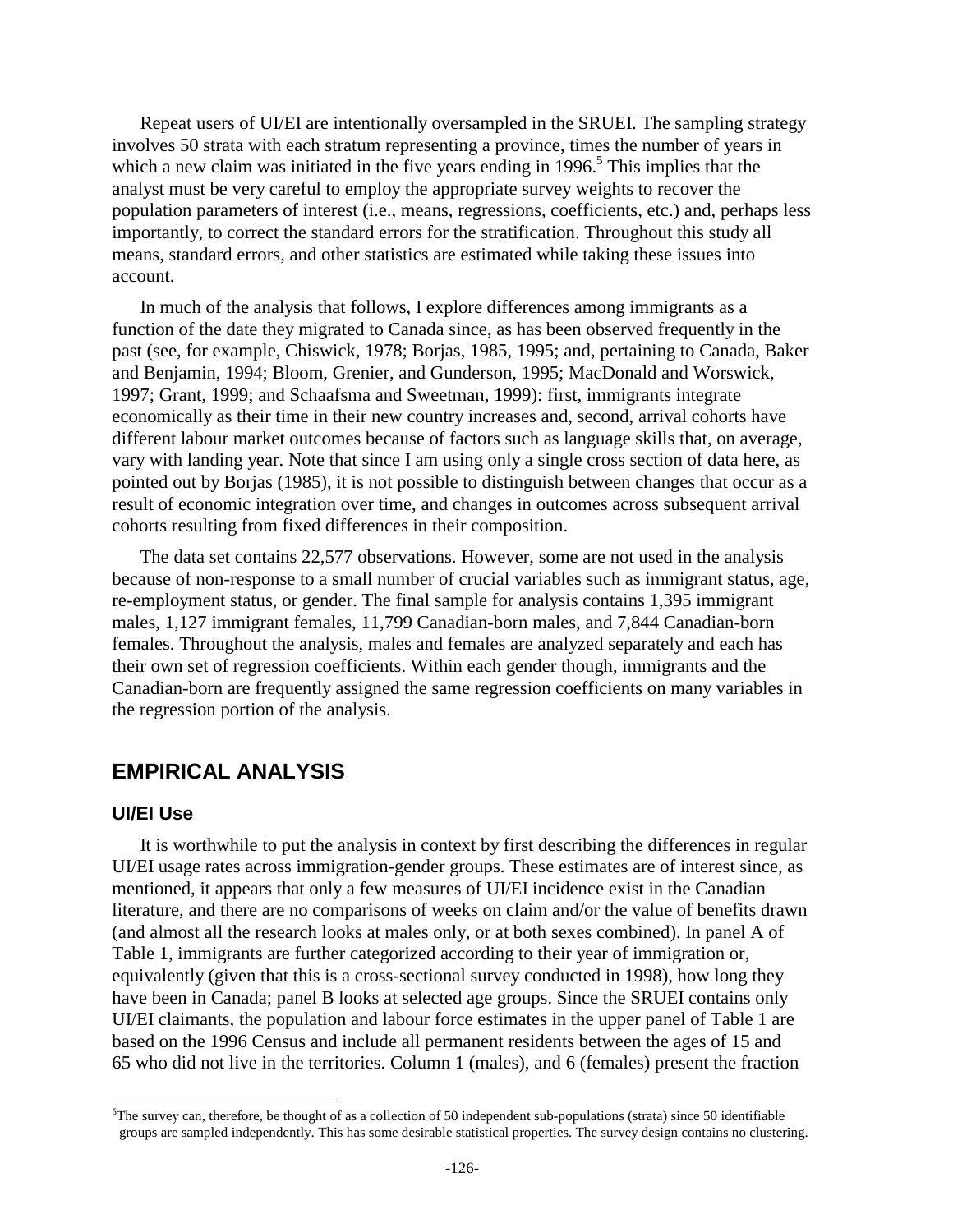of the Canadian labour force represented by each group. Thus Canadian-born males were 43 percent, and females 37 percent, of the labour force, and immigrant males and females were 11 percent and nine percent respectively (and  $43+37+11+9=100$  percent). By contrast, the population shares in columns 2 (males) and 7 (females) show that both Canadian-born and immigrant males were slightly over-represented in the labour force relative to females.<sup>6</sup>

|                                  | <b>Males</b>                     |                          |                          |                                  | <b>Females</b>              |                                  |                             |                          |                                  |                             |
|----------------------------------|----------------------------------|--------------------------|--------------------------|----------------------------------|-----------------------------|----------------------------------|-----------------------------|--------------------------|----------------------------------|-----------------------------|
|                                  | Labour<br><b>Force</b><br>$(\%)$ | <b>Population</b><br>(%) | UI/EI<br>Claim<br>$(\%)$ | Claim/<br>Labour<br><b>Force</b> | Claim/<br><b>Population</b> | Labour<br><b>Force</b><br>$(\%)$ | <b>Population</b><br>$(\%)$ | UI/EI<br>Claim<br>$(\%)$ | Claim/<br>Labour<br><b>Force</b> | Claim/<br><b>Population</b> |
|                                  | (1)                              | (2)                      | (3)                      | (4)                              | (5)                         | (6)                              | (7)                         | (8)                      | (9)                              | (10)                        |
| Panel A: Age 15 to 65            |                                  |                          |                          |                                  |                             |                                  |                             |                          |                                  |                             |
| Canadian-born                    | 43.27                            | 39.75                    | 50.58                    | 1.17                             | 1.27                        | 37.60                            | 40.46                       | 34.27                    | 0.91                             | 0.85                        |
| Immigrants                       | 10.39                            | 9.68                     | 8.34                     | 0.80                             | 0.86                        | 8.73                             | 10.10                       | 6.83                     | 0.78                             | 0.68                        |
| Immigrants by<br>year of arrival |                                  |                          |                          |                                  |                             |                                  |                             |                          |                                  |                             |
| pre-1961                         | 1.44                             | 1.45                     | 0.85                     | 0.59                             | 0.59                        | 1.03                             | 1.36                        | 0.78                     | 0.76                             | 0.57                        |
| 1961-70                          | 1.98                             | 1.72                     | 1.30                     | 0.66                             | 0.76                        | 1.61                             | 1.75                        | 1.16                     | 0.72                             | 0.66                        |
| 1971-80                          | 2.69                             | 2.29                     | 1.81                     | 0.67                             | 0.79                        | 2.36                             | 2.36                        | 1.62                     | 0.69                             | 0.69                        |
| 1981-90                          | 2.48                             | 2.32                     | 2.26                     | 0.91                             | 0.97                        | 2.15                             | 2.45                        | 1.65                     | 0.77                             | 0.67                        |
| 1991-96                          | 1.80                             | 1.91                     | 2.11                     | 1.17                             | 1.10                        | 1.59                             | 2.18                        | 1.62                     | 1.02                             | 0.74                        |
| Panel B: By Age Group            |                                  |                          |                          |                                  |                             |                                  |                             |                          |                                  |                             |
| Age 25-35                        |                                  |                          |                          |                                  |                             |                                  |                             |                          |                                  |                             |
| Canadian-                        |                                  |                          |                          |                                  |                             |                                  |                             |                          |                                  |                             |
| born                             | 44.20                            | 40.43                    | 54.14                    | 1.22                             | 1.34                        | 38.77                            | 41.48                       | 32.48                    | 0.84                             | 0.78                        |
| Immigrants                       | 9.06                             | 8.67                     | 7.71                     | 0.85                             | 0.89                        | 7.97                             | 9.42                        | 5.68                     | 0.71                             | 0.60                        |
| Age 36-45                        |                                  |                          |                          |                                  |                             |                                  |                             |                          |                                  |                             |
| Canadian-                        |                                  |                          |                          |                                  |                             |                                  |                             |                          |                                  |                             |
| born                             | 42.53                            | 39.36                    | 46.41                    | 1.09                             | 1.18                        | 38.10                            | 40.50                       | 37.70                    | 0.99                             | 0.93                        |
| Immigrants                       | 10.17                            | 9.66                     | 8.51                     | 0.84                             | 0.88                        | 9.20                             | 10.48                       | 7.38                     | 0.80                             | 0.70                        |
| Age 46-55                        |                                  |                          |                          |                                  |                             |                                  |                             |                          |                                  |                             |
| Canadian-                        |                                  |                          |                          |                                  |                             |                                  |                             |                          |                                  |                             |
| born                             | 40.71                            | 37.14                    | 42.65                    | 1.05                             | 1.15                        | 33.67                            | 37.47                       | 38.26                    | 1.14                             | 1.02                        |
| Immigrants                       | 14.06                            | 12.63                    | 9.43                     | 0.67                             | 0.75                        | 11.56                            | 12.76                       | 9.67                     | 0.84                             | 0.76                        |

|  |  |  | Table 1: Immigrant and Canadian-Born UI/EI Claim Rates |  |  |  |
|--|--|--|--------------------------------------------------------|--|--|--|
|--|--|--|--------------------------------------------------------|--|--|--|

Note: The population and labour force samples are from the 1996 Census and have sample sizes of 537,474 and 401,248 respectively. The SRUEI sample contains 1,395 immigrant males, 1,127 immigrant females, 11,799 Canadian-born males, and 7,844 Canadian-born females. **Source:** Calculations by the author using the SRUEI and the 1996 Canadian Census Individuals Microdata file.

The fraction of claimants represented by each group is presented in columns 3 and 8. Ratios of the claim rate to the labour force are given in columns 4 and 9, and the ratios relative to the population are in 5 and 10. Canadian-born males are the only group that is over represented among UI/EI claimants relative to their shares in both the labour force and population. They comprised 42.6 percent of the labour force, but 50.6 percent of all claims in the year, for a claim ratio of (50.6/42.6=)1.19. Canadian-born females are the next most likely to have claimed benefits, with a ratio of claims to labour force of 0.93. Immigrant males, in contrast, comprised about 11 percent of the labour force, but make only eight

<sup>6</sup> Since part-time workers were less likely to be covered by UI (although they are covered under EI), and females were much more likely to work in part-time jobs, the male-female comparison of UI/EI relative to the labour force needs to be interpreted carefully.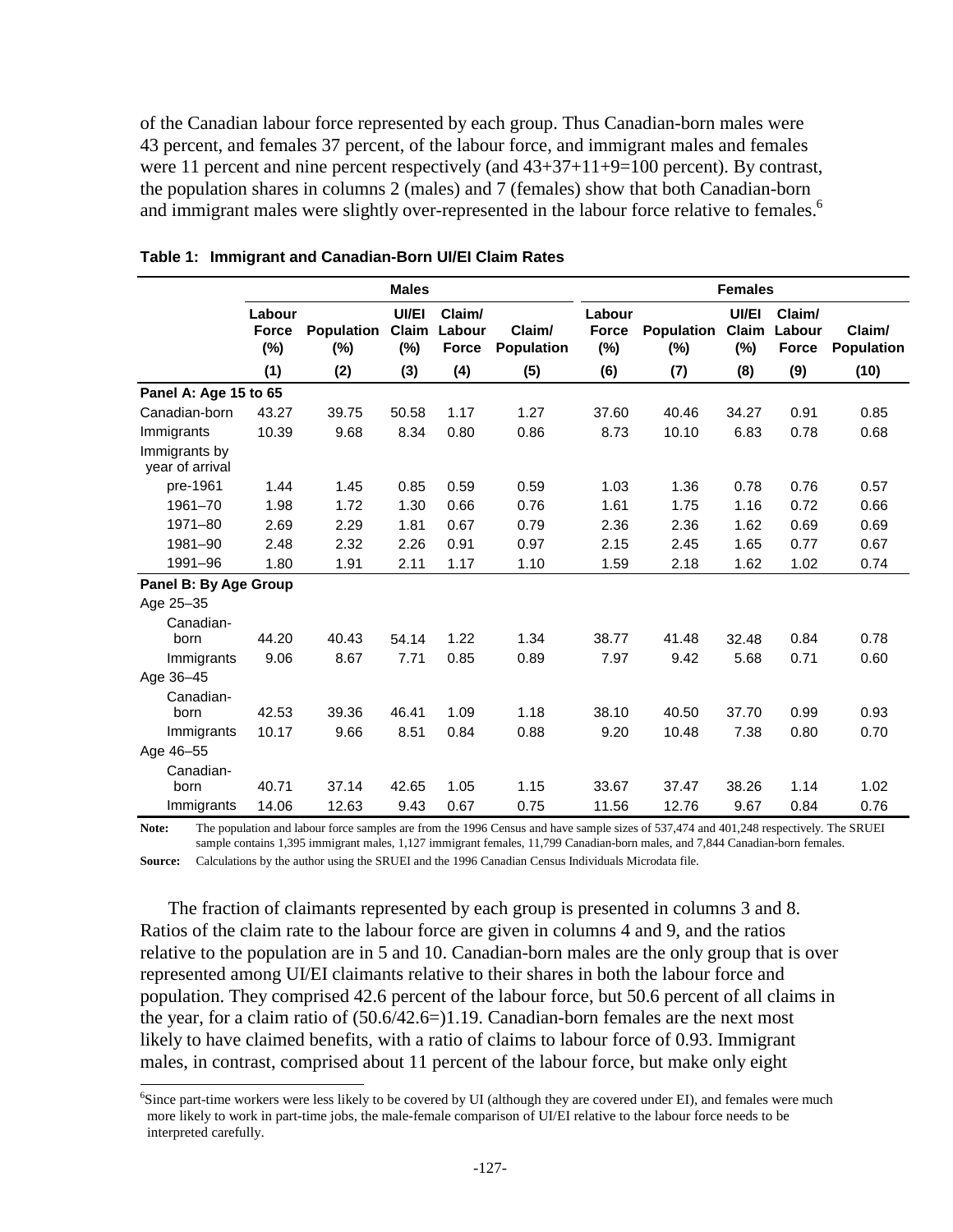percent of the claims, for a ratio of 0.75. Immigrant females had the lowest claim rate, with a ratio of 0.73, which is quite close to that of immigrant males. Overall, Canadian-born males appear to have made the heaviest use of UI/EI, with Canadian-born females having the next highest use rate.

Looking, in the lower part of panel A, at how UI/EI usage changes for immigrants as their time in Canada increases (i.e., across arrival cohorts), there is a clear trend in both columns 4 and 5 (males), and 9 and 10 (females), to less UI/EI use as time in Canada increases. This profile is steeper for males than for females. For immigrant men, their share of UI/EI usage drops from being slightly above their share of the population (1.03) to a ratio that indicates usage just over half of their share of the population (0.55). For women this ratio falls from 0.69 to 0.53. Even recent cohorts, however, did not have claim rates as high as that of Canadian males. Of course, those with more years in Canada were from different entry cohorts, and their characteristics and experiences may differ along a range of dimensions.

Chiswick's (1978) "classic" theory of immigrant economic integration makes predictions that are only partly in accord with the results observed here. Although he focusses on wages in his original work, researchers such as Baker and Benjamin (1995) have applied his ideas to social benefit receipt. His theory has immigrants starting with worse labour market outcomes than the Canadian-born due to shocks associated with entry and a lack of local knowledge, but moving towards the labour market outcomes of the Canadian-born as time in Canada increases (perhaps doing better than the Canadian-born eventually if immigrants are selected for positive labour market characteristics). While the coefficients estimated here pick up both integration and cohort-fixed effects so that it is not known how much of what is observed is the result of an economic integration, it appears that immigrants are initially more similar to the Canadian-born and become less so over time. However, the trend suggested by Chiswick is evident: immigrant labour market outcomes get "better" (i.e., UI/EI use decreases) with time in Canada.

It is worth comparing the results in Table 1 to other research results. Crossley, McDonald, and Worswick (2000) employ 13 cross sections and use a longitudinal methodology that attempts to isolate cohort-fixed effects from "pure" economic integration profiles in the incidence of UI/EI use. They are responding to a more limited study by Baker and Benjamin (1995) that found "economic assimilation" in the use of UI. The interpretation of Crossley, McDonald, and Worswick's results is thus quite different from that of the estimates in this paper since the profiles in Table 1 are a mixture of those effects. Using Statistics Canada's Survey of Consumer Finance, they find no consistent pattern in the incidence of immigrant UI/EI use, relative to that of comparable Canadian-born male workers (they do not look at females), with years since migration. However, in some sets of years, the profiles appear to be quite steep. They also find substantial differences in cohort-fixed effects, but these also vary across surveys. One explanation is that the relative labour market outcomes of immigrants and the Canadian-born vary across the business cycle, and/or that the immigrantfixed effects interact with the profiles in some way. Their work serves as a reminder of the limitations placed upon interpreting cross-sectional results.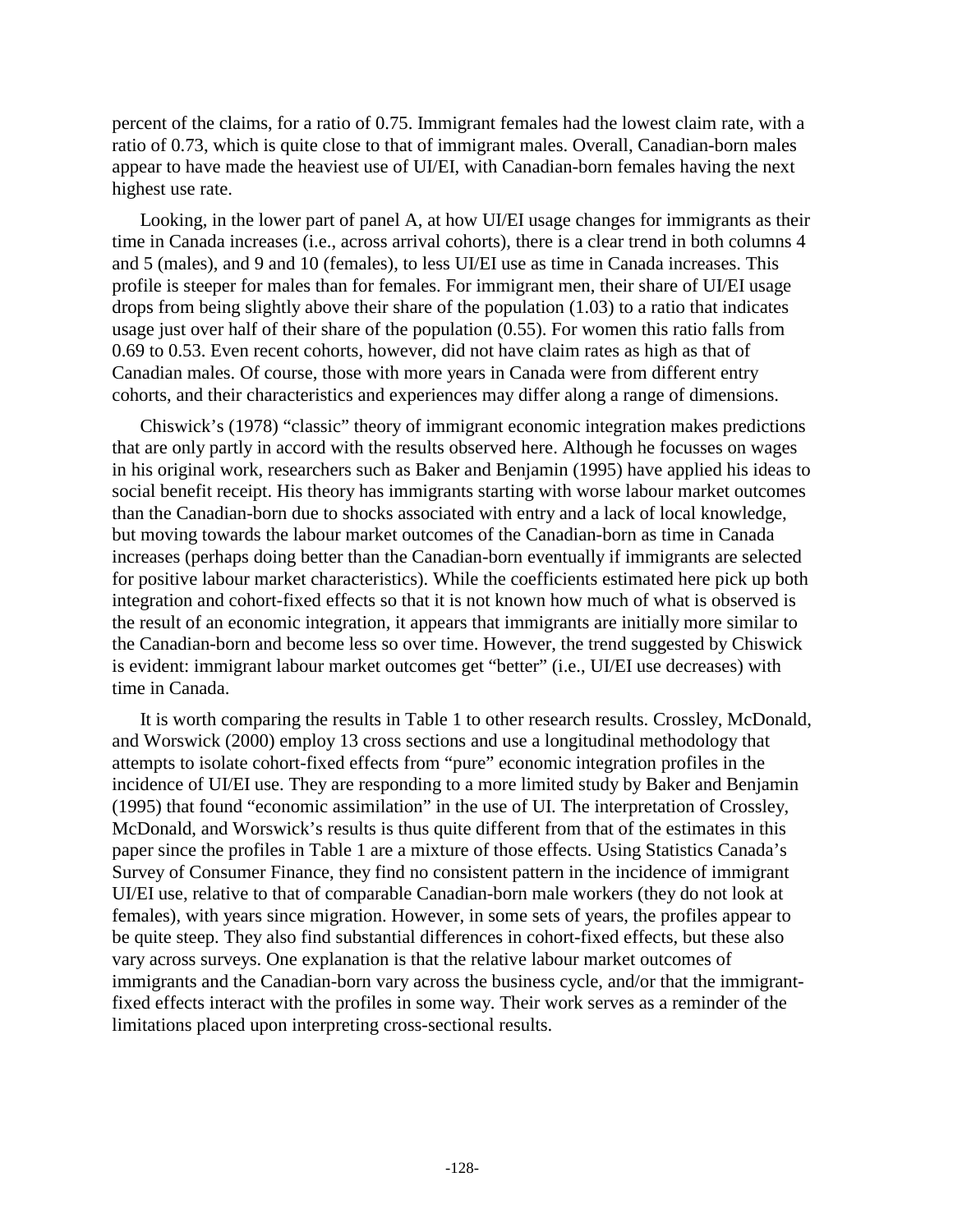Crossley, McDonald, and Worswick's most robust result, one that is consistent with that found in Baker and Benjamin (published in 1995 using a subset of the same data) and this study, is that the incidence of immigrant UI/EI use is lower than that of the Canadian-born. In contrast, recent work published in 1999 by Citizenship and Immigration Canada (CIC) using the Immigration Database (IMDB) finds results on the incidence of UI/EI claims by immigrants relative to that of the Canadian-born that are, at first glance, quite different. CIC's study combines both sexes and only includes immigrants who landed at age 18 or older. It uses a retrospective cross-sectional approach for its analysis, with a focus on UI receipt in 1995. Ignoring the landing year itself, which has a low claim rate, the study finds that, relative to all Canadian tax-filers age 20 and over, immigrants on average use UI/EI more frequently for about their first 10 years in the country.<sup>7</sup> At first glance, the higher UI/EI claim rate appears to contradict that observed both in this study and those by Baker and Benjamin, and Crossley, McDonald, and Worswick. However, the difference likely lies in the sample selection. Schaafsma and Sweetman (1999) show that immigrant earnings are a steep function of age at landing. Immigrants who arrive as children have much better earnings outcomes than those who arrive later in life. It seems plausible that this same effect (poorer labour market outcomes for those who land later in life) occurs for UI/EI use. By restricting the sample to those who landed as adults, CIC is dropping from the sample those immigrants with the best economic outcomes.

Returning to Table 1, panel B breaks the immigrant groups down by age since, as will be seen, the immigrant and Canadian-born age distributions differ. Interestingly, for both immigrant and Canadian-born males (columns 4 and 5), the claim rate decreases with age, but the reverse holds true for females (columns 9 and 10). In all cases immigrants make much less use of UI/EI than their Canadian-born counterparts.

Given that, as seen in Table 1, immigrants were less likely to receive benefits, a natural next question concerns the intensity of use of those who did claim. Table 2 looks at this question, one that is not addressed in the papers on immigrant UI/EI use discussed above, by a simple tabulation of the average weeks of benefit receipt and the dollar value of that receipt in 1996. Like many that follow, this table presents 95 percent confidence intervals, for each estimate, in square brackets to allow for evaluations of statistical differences across the four sex-immigration status groups. Overall, immigrants claimed for slightly fewer weeks — 1.0 for males, 1.4 for females — and these differences are strongly statistically significant as seen by gaps between the 95 percent confidence intervals. These gaps represent approximately 6.25 percent and 8.6 percent less use for males and females respectively. The value of benefits received are similarly lower for immigrants, although the overlapping 95 percent confidence intervals for females indicate that the difference is not statistically significant at the five percent level for them, although it is at the 10 percent level.

<sup>7</sup> CIC's work is one of the few studies to use annual cohorts, as opposed to the five- to ten-year groupings imposed by most public use data files. It clearly shows a very speedy integration of immigrants to UI use. The incidence is low in the year of arrival but, after an increase in the second year, it is relatively constant for a decade. This implies that the groupings do not severely distort the underlying data.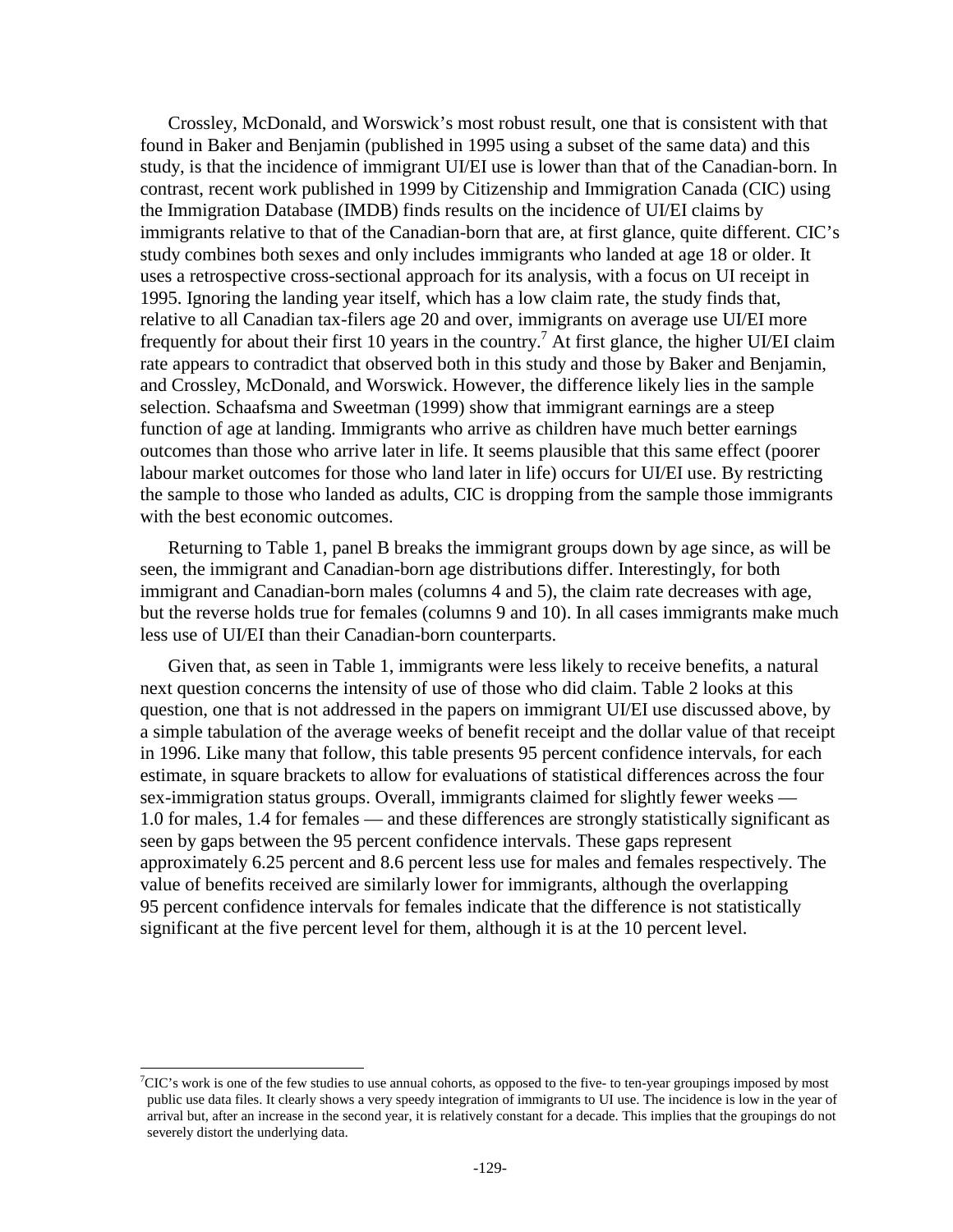|                               |              | <b>Males</b>        |              | <b>Females</b>      |
|-------------------------------|--------------|---------------------|--------------|---------------------|
|                               | <b>Weeks</b> | <b>Dollar Value</b> | <b>Weeks</b> | <b>Dollar Value</b> |
| Canadian-born                 | 16.0         | 4,715               | 16.3         | 3,270               |
|                               | [15.8; 16.2] | [4,648; 4,783]      | [16.1; 16.5] | [3,210; 3,330]      |
| <b>Immigrants</b>             |              |                     |              |                     |
| All                           | 15.0         | 4,312               | 14.9         | 3,085               |
|                               | [14.5; 15.6] | [4, 128; 4, 496]    | [14.3; 15.5] | [2,934; 3,237]      |
| Immigrants by year of arrival |              |                     |              |                     |
| pre-1961                      | 15.7         | 5,277               | 16.2         | 3,799               |
|                               | [14.1; 17.2] | [4,716; 5,838]      | [14.5; 17.9] | [3,255; 4,343]      |
| 1961-70                       | 15.7         | 5,393               | 14.5         | 3,119               |
|                               | [14.5; 17.0] | [4,942; 5,844]      | [13.2; 15.9] | [2,797; 3,441]      |
| 1971-80                       | 14.7         | 4,346               | 14.3         | 3,156               |
|                               | [13.7; 15.8] | [3,977; 4,715]      | [13.0; 15.5] | [2,830; 3,482]      |
| 1981-90                       | 15.7         | 4,255               | 15.0         | 3,083               |
|                               | [14.6; 16.8] | [3,914; 4,597]      | [13.7; 16.3] | [2,789; 3,377]      |
| 1991-96                       | 13.9         | 3,267               | 14.9         | 2,638               |
|                               | [12.6; 15.2] | [2,880; 3,655]      | [13.6; 16.2] | [2,372; 2,904]      |

### **Table 2: Average Weeks on Employment Insurance and Benefits Received in 1996 for Canadian-Born and Immigrants**

**Notes:** 95 percent confidence intervals are in brackets.

**Source:** Calculations by the author using the SRUEI.

Looking across entry years, immigrants who arrived longer ago claimed benefits for numbers of weeks that are closer to those of the Canadian-born, but more recent immigrants made much less intense use of the system. Moreover, the average dollar value to early immigrant cohorts is higher than that of the Canadian-born (although not significantly so for either gender).

Overall, immigrants were less likely to make use of the UI/EI system and, when they did, their use was slightly less intense as measured by weeks of benefits claimed and the dollar value of those benefits. Of course, these simple tabulations do not control for differences in demographics that may exist; this issue is, therefore, discussed later in the section entitled "Ongoing EI Use."

### **Descriptive Statistics**

Table 3 presents simple descriptive statistics comparing immigrant and Canadian-born UI/EI beneficiaries using the SRUEI data. Some very large differences are evident. As can be seen, immigrant males at 41.6 years, on average, were just under four years older than their Canadian-born counterparts, and females were just under three years older. Further, the male immigrant group had higher variance educational outcomes than the Canadian-born with almost twice as many university graduates, but also more individuals with only elementary education. While the two female distributions are more similar, there was a much larger group of immigrant women with only elementary schooling. These patterns are in accord with what one might expect given Canada's immigration policy. Immigrants arriving under the points system are screened in part for their educational outcomes, but each family chooses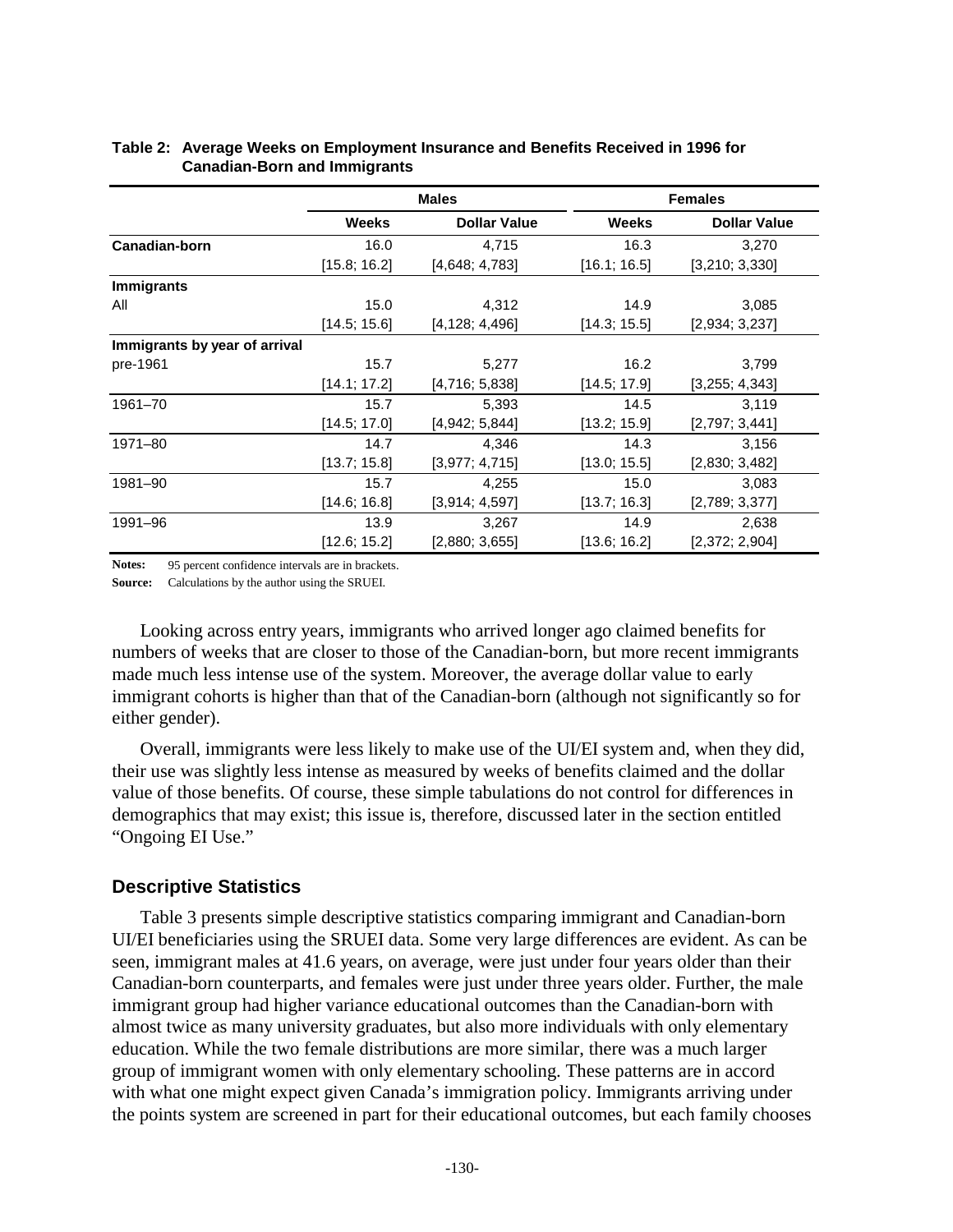only one person to be assessed, and empirically it is observed that the family tends to nominate the man. However, there are also large non-points-tested streams in the immigration process, and some individuals in these streams have relatively low educational credentials.

|                             |                          | <b>Males</b>                |                          | <b>Females</b>              |
|-----------------------------|--------------------------|-----------------------------|--------------------------|-----------------------------|
|                             | (1)<br><b>Immigrants</b> | (2)<br><b>Canadian-Born</b> | (3)<br><b>Immigrants</b> | (4)<br><b>Canadian-Born</b> |
| Age                         | 41.60<br>(0.31)          | 37.79<br>(0.11)             | 42.39<br>(0.32)          | 39.46<br>(0.12)             |
| Elementary                  | 0.14                     | 0.10                        | 0.14                     | 0.05                        |
| Some high school            | 0.18                     | 0.29                        | 0.14                     | 0.18                        |
| High school                 | 0.25                     | 0.29                        | 0.25                     | 0.28                        |
| Some college                | 0.09                     | 0.08                        | 0.11                     | 0.10                        |
| College                     | 0.16                     | 0.13                        | 0.15                     | 0.18                        |
| Some university             | 0.05                     | 0.04                        | 0.05                     | 0.06                        |
| University                  | 0.13                     | 0.07                        | 0.16                     | 0.15                        |
| English                     | 0.73                     | 0.54                        | 0.70                     | 0.55                        |
| French                      | 0.05                     | 0.22                        | 0.08                     | 0.22                        |
| <b>Both</b>                 | 0.15                     | 0.23                        | 0.15                     | 0.23                        |
| <b>Neither</b>              | 0.07                     | 0.00                        | 0.08                     | 0.00                        |
| Partner                     | 0.74                     | 0.63                        | 0.74                     | 0.72                        |
| Urban                       | 0.90                     | 0.61                        | 0.90                     | 0.65                        |
| Newfoundland                | 0.00                     | 0.05                        | 0.00                     | 0.05                        |
| <b>Prince Edward Island</b> | 0.00                     | 0.01                        | 0.00                     | 0.01                        |
| Nova Scotia                 | 0.01                     | 0.05                        | 0.01                     | 0.05                        |
| <b>New Brunswick</b>        | 0.01                     | 0.06                        | 0.01                     | 0.06                        |
| Quebec                      | 0.18                     | 0.37                        | 0.21                     | 0.35                        |
| Ontario                     | 0.48                     | 0.22                        | 0.47                     | 0.25                        |
| Manitoba                    | 0.03                     | 0.03                        | 0.02                     | 0.03                        |
| Saskatchewan                | 0.00                     | 0.03                        | 0.00                     | 0.02                        |
| Alberta                     | 0.08                     | 0.07                        | 0.07                     | 0.07                        |
| <b>British Columbia</b>     | 0.20                     | 0.11                        | 0.20                     | 0.09                        |
| Sample size                 | 1,395                    | 11,799                      | 1,127                    | 7,844                       |

|  |  |  |  | Table 3: Descriptive Statistics by Sex and Immigrant Status |
|--|--|--|--|-------------------------------------------------------------|
|--|--|--|--|-------------------------------------------------------------|

**Notes:** "Partner" implies that the person was married or had a common-law partner.

Standard errors for age are in parentheses. Some groupings may not sum to 1 because of rounding. **Source:** Calculations by the author using the SRUEI.

Substantial language ability differences can also be observed. About seven to eight percent of immigrants spoke neither English nor French and, of those who spoke one of Canada's official languages, they were much more likely to speak English than Canadianborn claimants. Additionally, immigrants were more likely to have a partner (e.g., be married) and were very heavily concentrated in urban areas with about 90 percent of them living there, whereas only 61–65 percent of Canadian-born claimants lived in an urban area. On a related point, immigrant UI/EI users were also much more concentrated in Ontario and British Columbia. Overall, it is evident that immigrant and Canadian-born UI/EI claimants had substantially different demographic characteristics. Sizeable differences between industry and occupation distributions also exist (see tables A.1 and A.2).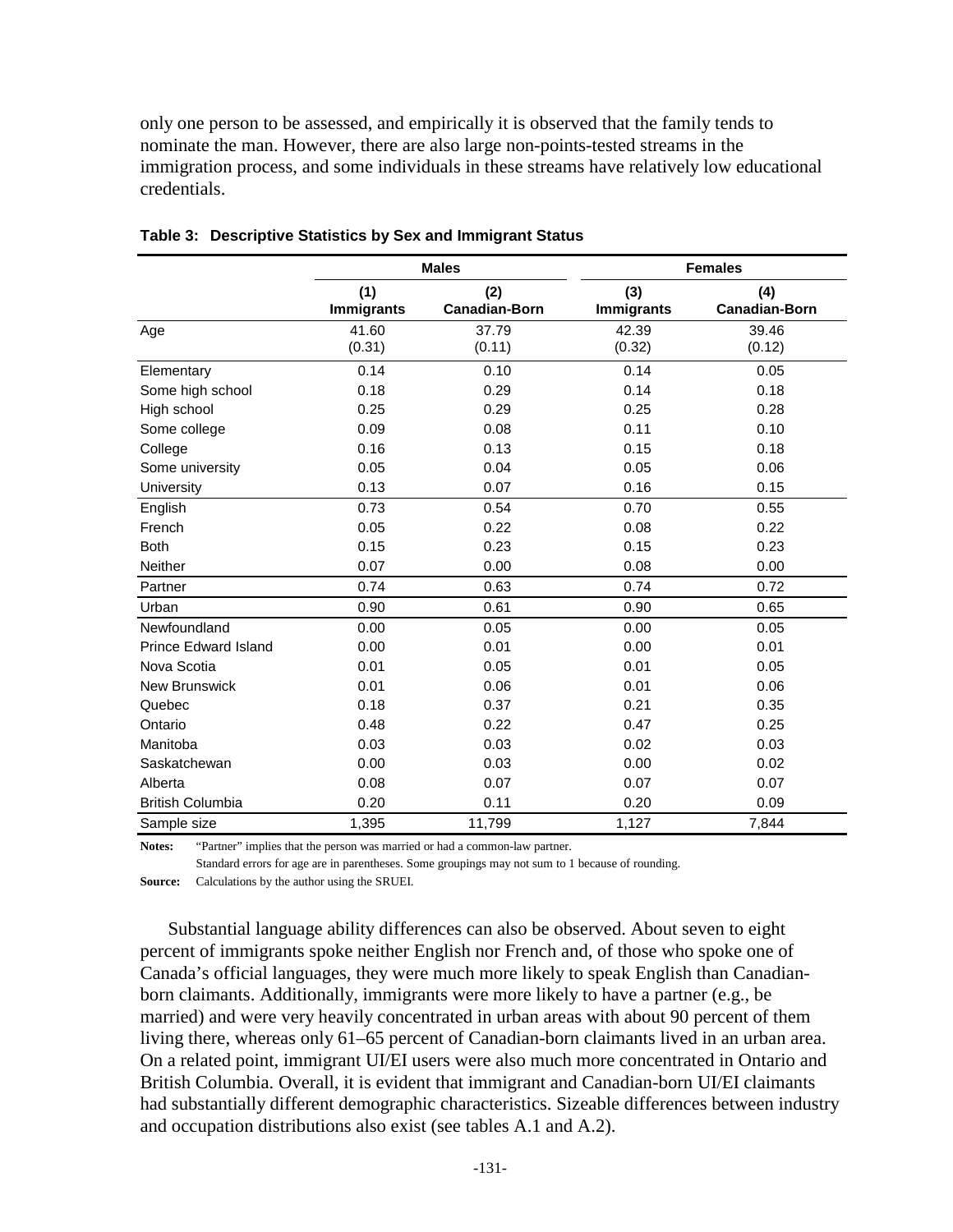### **Re-employment**

Employment at any time between January 1997 and the survey in early 1998, and the number of jobs held in that period, are examined in Table 4. It is clear that immigrants had a lower probability of obtaining employment than the Canadian-born; just over 10 percent of the male immigrants remained non-employed for the entire period compared with about six percent of the Canadian-born.<sup>8</sup> Similarly, approximately 18 percent of the female immigrants were continuously without jobs compared with 12 percent for the Canadian-born. This represents a substantial number of UI/EI claimants with extended non-employment spells. For each sex, the immigrant and Canadian-born re-employment rates clearly differ statistically since their confidence intervals do not overlap.

|                       |                          | <b>Males</b>                | <b>Females</b>           |                             |  |  |
|-----------------------|--------------------------|-----------------------------|--------------------------|-----------------------------|--|--|
| <b>Number of Jobs</b> | (1)<br><b>Immigrants</b> | (2)<br><b>Canadian-Born</b> | (3)<br><b>Immigrants</b> | (4)<br><b>Canadian-Born</b> |  |  |
| 0                     | 0.107                    | 0.064                       | 0.182                    | 0.121                       |  |  |
|                       | [0.083, 0.137]           | [0.057, 0.071]              | [0.150, 0.220]           | [0.110, 0.134]              |  |  |
| 1                     | 0.667                    | 0.654                       | 0.671                    | 0.658                       |  |  |
|                       | [0.631, 0.702]           | [0.642, 0.667]              | [0.631, 0.709]           | [0.642, 0.674]              |  |  |
| 2                     | 0.171                    | 0.201                       | 0.109                    | 0.168                       |  |  |
|                       | [0.146, 0.201]           | [0.191, 0.212]              | [0.089, 0.133]           | [0.156, 0.181]              |  |  |
| 3                     | 0.035                    | 0.057                       | 0.023                    | 0.038                       |  |  |
|                       | [0.023, 0.051]           | [0.051, 0.064]              | [0.014, 0.039]           | [0.033, 0.045]              |  |  |
| 4                     | 0.015                    | 0.015                       | 0.010                    | 0.010                       |  |  |
|                       | [0.009, 0.028]           | [0.012, 0.018]              | [0.005, 0.020]           | [0.007, 0.015]              |  |  |
| 5                     | 0.002                    | 0.006                       | 0.001                    | 0.004                       |  |  |
|                       | [0.001, 0.006]           | [0.004, 0.009]              | [0.000, 0.004]           | [0.002, 0.007]              |  |  |
| 6                     | 0.002                    | 0.003                       | 0.002                    | 0.000                       |  |  |
|                       | [0.001, 0.005]           | [0.002, 0.004]              | [0.000, 0.017]           | [0.000, 0.001]              |  |  |

#### **Table 4: Number of Jobs, January 1997 to Survey Date**

Notes: 95 percent confidence intervals are in brackets.

**Source:** Calculations by the author using the SRUEI.

l

Of the re-employed, the Canadian-born of both sexes appear to have been more likely to have multiple jobs by the survey date. Table 4 shows the number of jobs held during the time period. Immigrants appear to have been more likely to have a single job, and the Canadianborn to have multiple jobs, although the differences in the fractions with a single job are not statistically different in these simple tabulations.

As seen in Table 3, there are substantial differences between the Canadian-born and immigrants in observable characteristics, and it is appropriate to control for at least some of these to ensure that any differences that are observed in simple tabulations do not result from differences in, for example, the age distributions of the groups. Table 5 presents results from a series of logit regressions where, as an extension from Table 4, the dependent variable is 1 if the individual did not find a job, and 0 otherwise.<sup>9</sup> The format of this table is similar to

<sup>&</sup>lt;sup>8</sup>The term non-employed is used since each worker's labour force status during the entire period is not known.  $9$ <br>Potsils regarding the estimation and interpretation of regressions of verious times an be found in many e <sup>9</sup>Details regarding the estimation and interpretation of regressions of various types can be found in many econometrics textbooks. Green, 1996, is a standard reference.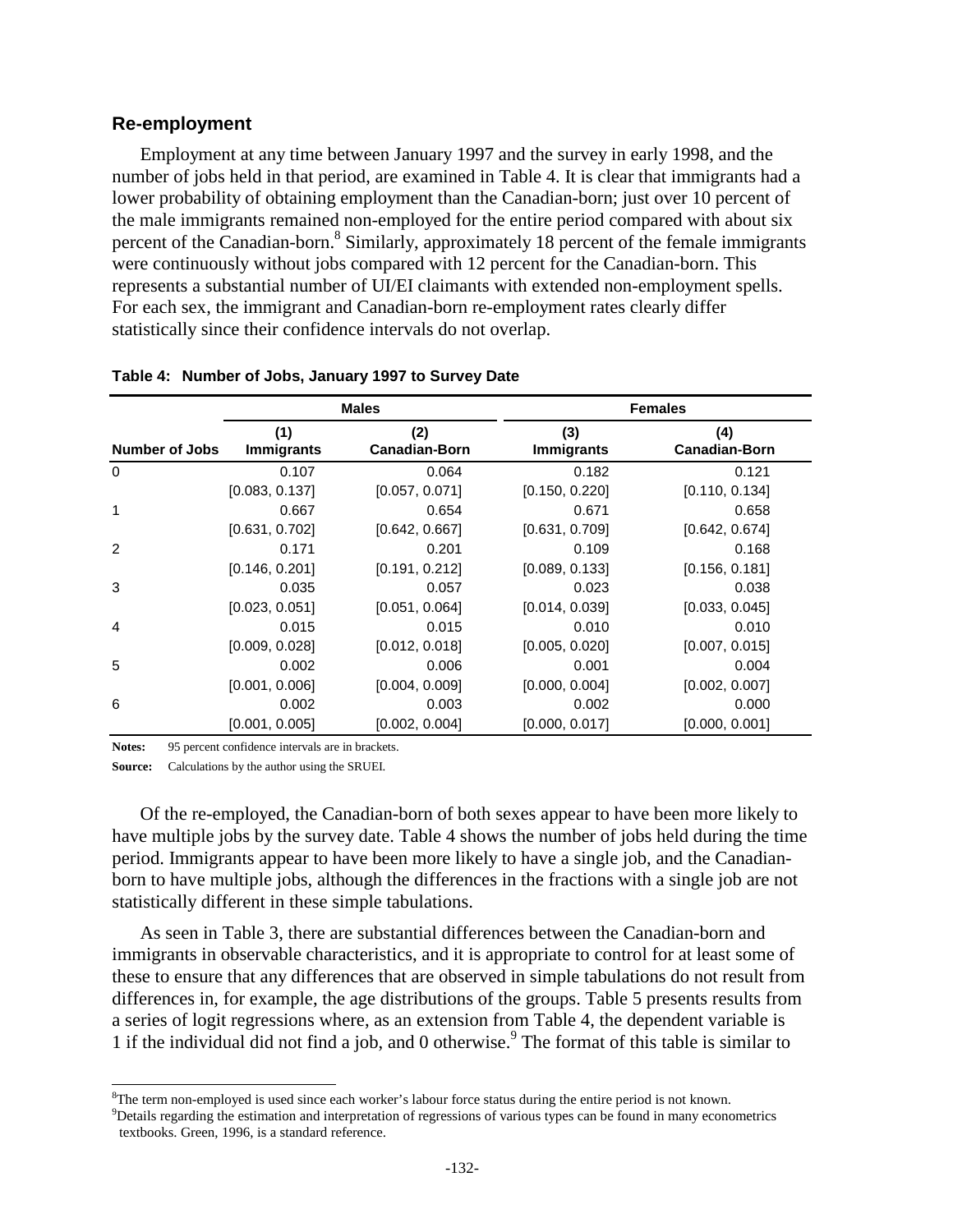others that follow. Columns 1 and 2 (males), and 5 and 6 (females), contain controls for a cubic polynomial in age, and the remaining four columns contain additional controls, usually education, urban status, province, and previous industry and occupation. The specification for each set of variables conforms to those shown in tables 3, A.1, and A.2. Coefficients for these additional control variables are not displayed to conserve space; see the notes under each regression for a detailed list of the control variables in each regression. The idea is, first, to see if immigrants and the Canadian-born of the same age, but ignoring other observable differences, have differences in outcomes, and, second, to see how those differences are affected by controlling for a range of demographics. The regressions frequently do not control for some factors that are too closely correlated with immigrant status in our data, for example, language. For the purposes of this study, differences in these characteristics can be thought of as reflecting part of what it is to be an immigrant and are subsumed in the immigrant indicator variable. Further, in many of the tables that follow both the overall average difference between immigrants and the Canadian-born, and that for different immigrant arrival cohorts, are examined separately.

|                                  | <b>Males</b>         |                      |                      |                     | <b>Females</b>        |                        |                        |                     |  |
|----------------------------------|----------------------|----------------------|----------------------|---------------------|-----------------------|------------------------|------------------------|---------------------|--|
|                                  | (1)                  | (2)                  | (3)                  | (4)                 | (5)                   | (6)                    | (7)                    | (8)                 |  |
| Immigrant                        |                      | $1.500**$<br>(0.245) |                      | 1.499 **<br>(0.272) |                       | $1.485$ ***<br>(0.208) |                        | $1.296*$<br>(0.200) |  |
| Immigrants by<br>year of arrival |                      |                      |                      |                     |                       |                        |                        |                     |  |
| pre-1961                         | 0.956<br>(0.318)     |                      | 1.120<br>(0.393)     |                     | 1.017<br>(0.324)      |                        | 0.824<br>(0.295)       |                     |  |
| 1961-70                          | $2.028**$<br>(0.624) |                      | $2.197**$<br>(0.730) |                     | 0.722<br>(0.266)      |                        | 0.718<br>(0.278)       |                     |  |
| 1971-80                          | 0.875<br>(0.337)     |                      | 0.806<br>(0.338)     |                     | 1.080<br>(0.312)      |                        | 0.982<br>(0.291)       |                     |  |
| 1981-90                          | 1.177<br>(0.401)     |                      | 1.155<br>(0.401)     |                     | 2.516 ***<br>(0.600)  |                        | $2.228$ ***<br>(0.535) |                     |  |
| 1991-96                          | 2.626 ***<br>(0.809) |                      | 2.497 ***<br>(0.851) |                     | $2.110***$<br>(0.547) |                        | $1.762**$<br>(0.492)   |                     |  |
| F                                | 30.65                | 56.23                | 10.15                | 6.54                | 15.12                 | 26.35                  | 4.54                   | 4.60                |  |
| P-value                          | 0.000                | 0.000                | 0.000                | 0.000               | 0.000                 | 0.000                  | 0.000                  | 0.000               |  |

#### **Table 5: Logit Regressions for Non-employment in 1997**

**Notes:** The dependent variable for the logistic regressions is 1 if the respondent was not employed at any time from January 1997 to early 1998, and 0 otherwise. The female regressions contain 8,971 observations, the males ones 13,194.

Some regressions do not use a small number of the observations since they contain combinations of variables that are perfectly collinear with the dependent variable.

The regressions in columns 1, 2, 5, and 6 include a third-order polynomial in age. Those in columns 3, 4, 7, and 8 additionally include one urban, six education, nine provincial, 27 industry, and 21 occupation indicators.

The F-statistics and associated p-values test the null hypothesis that all of the coefficients of the relevant model, except the intercept, are equal to zero.

One, two, and three asterisks represent statistical significance at the 10, 5, and 1 percent level respectively.

Output for the logit regressions, both here and subsequently, is presented not as regression coefficients, but as "odds ratios," which are much easier to interpret. In these regressions, the reported estimates are for indicator variables that are set to 1 if the condition (e.g., being an immigrant) is true, and 0 otherwise. Thus, the estimates are all relative to the omitted group, which in all of these regressions is the Canadian-born of the appropriate gender. Therefore, an odds ratio of 1.5 on an immigrant indicator variable, for example,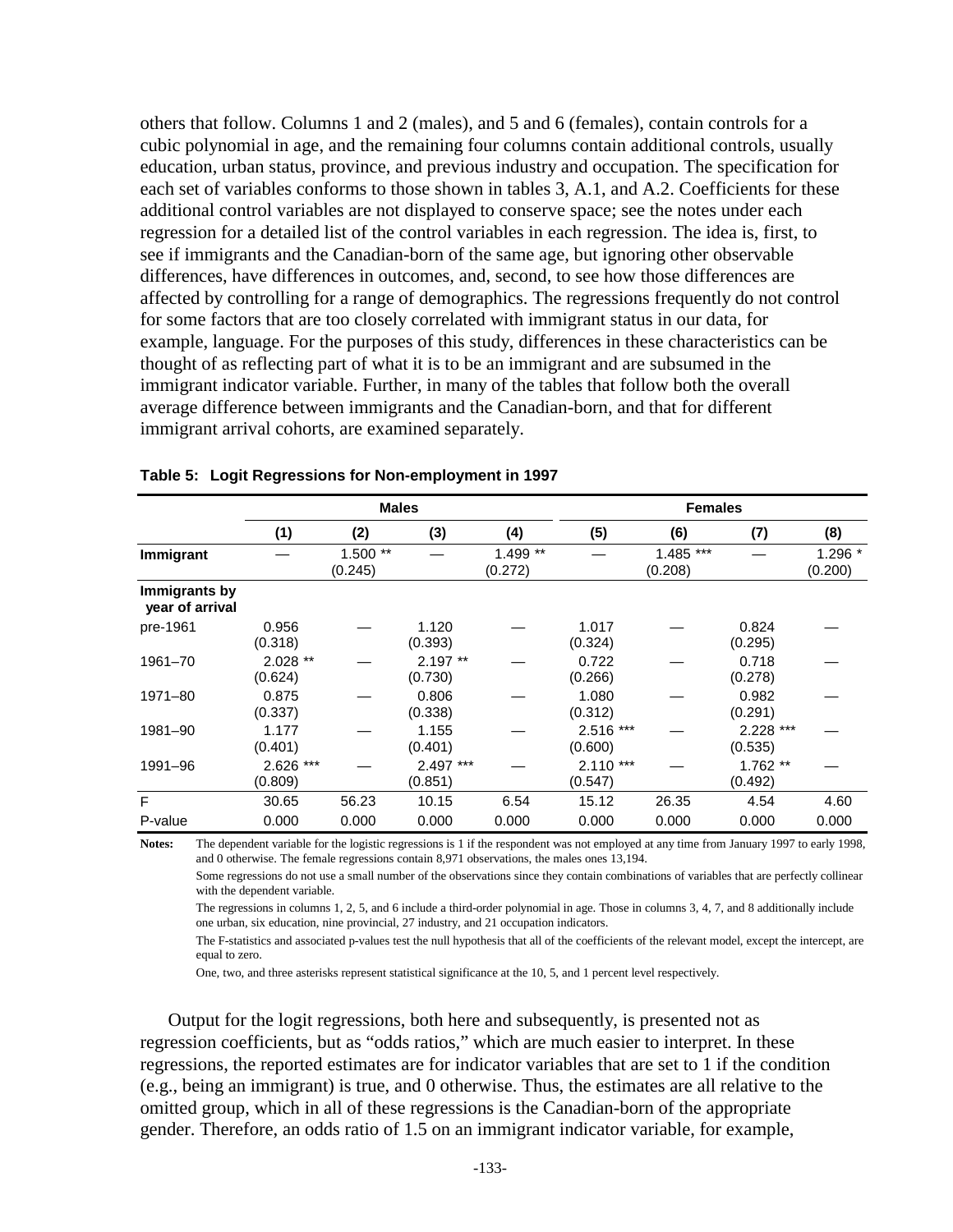implies that immigrants were 1.5 times more likely *not* to be re-employed ("not" since the dependent variable is set to 1 if the person was never employed in the period) than the Canadian-born (the omitted group). Similarly, an odds ratio of 0.8 would mean that immigrants were 20 percent more likely to be re-employed. The omitted group, Canadianborn, are normalized to 100 percent, or 1, and an odds ratio of 0.8 indicates that immigrants were less likely to be without a job.

As can be seen in columns 2 and 6 of Table 5, both male and female immigrants were about 50 percent more likely to be non-employed in the period under study. Although these estimates, which control for the differences in age between immigrants and the Canadianborn, are slightly larger than the estimates in Table 4, they are not dramatically different. One caveat that must be remembered in studying re-employment using this survey is that the time of the job loss is not captured and the data measures employment from January 1997. Thus the operative assumption is that the distribution of job-loss dates does not differ very much across the groups so that inferences can be drawn when comparing them. It seems reasonable to assume, however, that these gaps in outcomes result from differences in immigrant and Canadian-born job-finding rates, and not differences in the duration since the last job ended. Unfortunately, while very probable, this conjecture cannot be verified using the data at hand. Weeks of UI/EI benefit receipt are known, but this is a very unreliable estimator of weeks since job loss. As is well known, there are substantial differences across provinces in severance payments realized under provincial employment standards laws, and a recipient's UI/EI payments do not start until these payments (amortized at the recipient's usual weekly rate of pay) are exhausted. In principle, a reliable estimate of this duration could be obtained from federal administrative records (the Record of Employment (ROE)), but it has not been done for this survey since information from the ROE is not available.

Columns 1 and 5 of Table 5 illustrate important heterogeneity across arrival cohorts in the probability of remaining unemployed. In accord with Chiswick's theory, female immigrants who arrived substantially prior to the survey have re-employment rates that are indistinguishable from the Canadian-born, but those who arrived more recently were much more likely to remain non-employed and have odds ratios far above  $1<sup>10</sup>$  For male immigrants there is a deviation from a similar profile. Those who arrived between 1961 and 1970 are twice as likely to have been non-employed for the entire year than the Canadian-born. A deviation for this cohort will also be observed in some subsequent regressions. It is unclear what was causing it since previous work looking at years-since-migration profiles of economic outcomes using different data sets (McDonald and Worswick, 1998; Baker and Benjamin, 1995; Grant, 1999; and Schaafsma and Sweetman, 1999) has not observed an economic deviation in earnings and unemployment for this cohort. Although the odds ratio is large, as can be gauged by the estimates in columns 1 and 3, only a small percentage of the population of immigrant UI/EI claimants is represented by the deviation, probably under about  $2.5$  percent of the males.<sup>11</sup> Further and much more importantly, for both males and females, recent immigrants appear to have had some difficulty becoming re-

 $10$ Recall the identification problem that occurs in cross-sectional data. What is observed could be the results of time in

Canada and/or a cohort-specific effect.<br><sup>11</sup>The coefficient is statistically significant at the five percent level, which implies that there is a five percent chance that an extreme value such as this one might be observed by chance even if no "true" effect exists. Given the large number of estimates in a research study such as this one, it is extremely likely that some of them will be extreme estimates relative to the "truth." This may be one such estimate.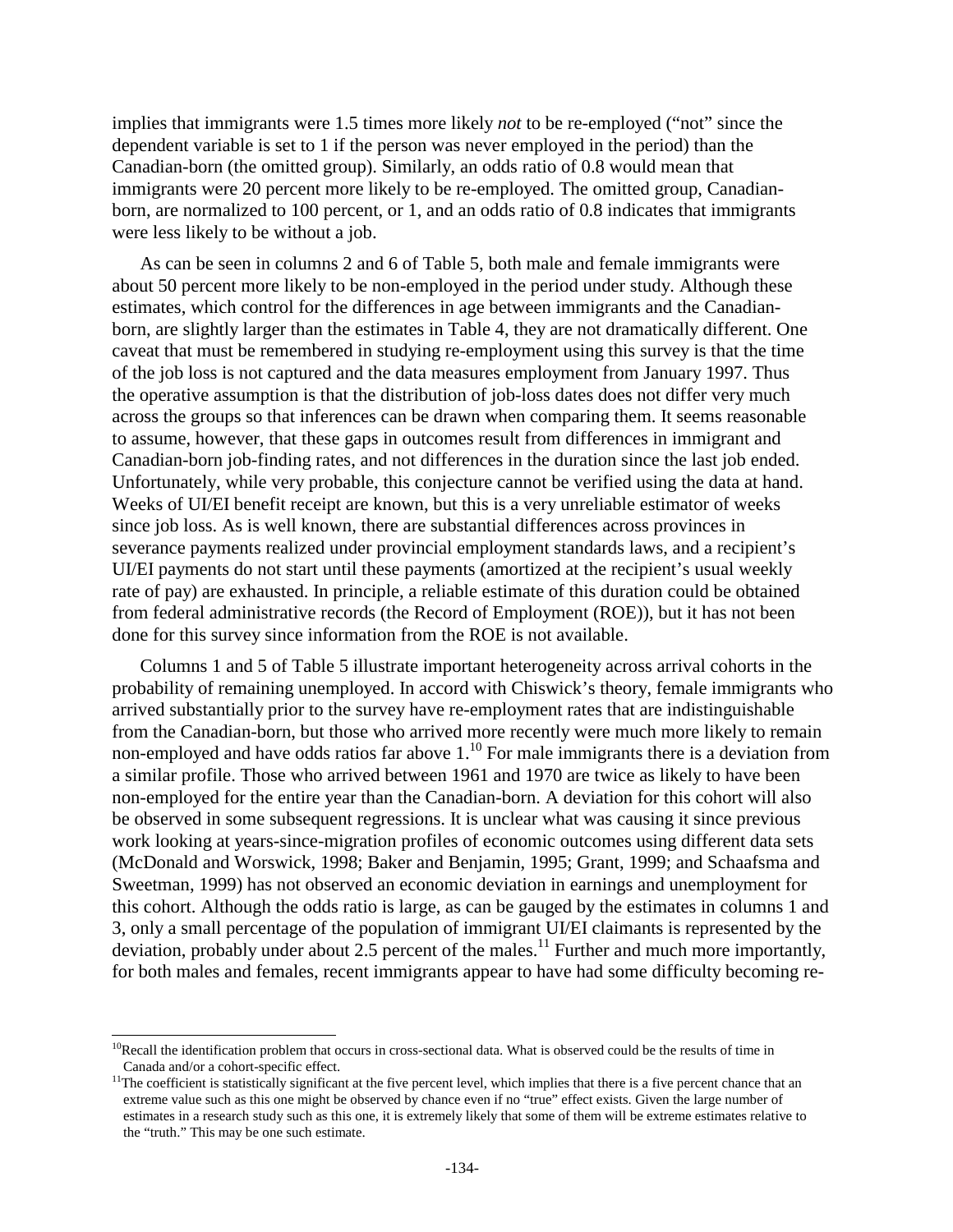employed. Given that this latter is observed for both sexes, and is broadly in accord with results from previous studies, it represents a more credible policy issue.

The regressions in columns 3, 4, 7, and 8 of Table 5 replicate those previously discussed, but add six education, one urban status, nine provincial, 27 industrial, and 21 occupational indicator variables as controls (industry and occupation are for the previous year). Surprisingly, and more strikingly for males, these additional variables do not change the immigrant estimates very much. The impact of immigrant status on re-employment does not appear to be correlated with differences in education, geography, industry, or occupation as measured by the survey, since, if it were, then controlling for these variables would change the value of the immigrant coefficient. There is some other, unmeasured, aspect of immigrant status that is responsible for the difference.

Job stability is explored in Table 6 in a set of logit regressions similar to those in Table 5. The sample for these regressions includes only the re-employed, and the dependent variable is set to 1 if the person had multiple jobs following the reference UI/EI claim and 0 otherwise. Thus, an odds ratio below 1 indicates that the relevant characteristic is associated with a lower probability of having multiple jobs relative to the omitted comparison group. Overall, for both males and females, immigrants appear to have been less likely to have multiple jobs as seen in the even numbered columns, although the estimate for males, controlling only for age, is not statistically significant. The probability of having multiple jobs is lower for more recent immigrants, and this is especially clear for females (there is also, once again, a deviation for the male 1961–70 arrival cohort).

|                                  | <b>Males</b>         |                  |                      |                      | <b>Females</b>         |                       |                        |                       |  |
|----------------------------------|----------------------|------------------|----------------------|----------------------|------------------------|-----------------------|------------------------|-----------------------|--|
|                                  | (1)                  | (2)              | (3)                  | (4)                  | (5)                    | (6)                   | (7)                    | (8)                   |  |
| Immigrant                        |                      | 0.871<br>(0.083) |                      | $0.783**$<br>(0.081) |                        | $0.731***$<br>(0.087) |                        | $0.607***$<br>(0.077) |  |
| Immigrants by<br>year of arrival |                      |                  |                      |                      |                        |                       |                        |                       |  |
| pre-1961                         | 1.024<br>(0.284)     |                  | 0.855<br>(0.257)     |                      | 0.922<br>(0.301)       |                       | 0.800<br>(0.271)       |                       |  |
| 1961-70                          | $1.667**$<br>(0.346) |                  | $1.571**$<br>(0.329) |                      | 0.926<br>(0.250)       |                       | 0.924<br>(0.258)       |                       |  |
| 1971-80                          | 0.659<br>(0.142)     |                  | $0.653**$<br>(0.124) |                      | 0.976<br>(0.190)       |                       | 0.831<br>(0.159)       |                       |  |
| 1981-90                          | $0.721 *$<br>(0.129) |                  | $0.656**$<br>(0.123) |                      | $0.528$ ***<br>(0.116) |                       | $0.399$ ***<br>(0.090) |                       |  |
| 1991-96                          | 0.782<br>(0.159)     |                  | 0.711<br>(0.151)     |                      | $0.535**$<br>(0.152)   |                       | $0.398$ ***<br>(0.111) |                       |  |
| F                                | 15.91                | 28.52            | 9.01                 | 6.02                 | 12.69                  | 24.00                 | 6.04                   | 6.16                  |  |
| P-value                          | 0.000                | 0.000            | 0.000                | 0.000                | 0.000                  | 0.000                 | 0.000                  | 0.000                 |  |

**Table 6: Logit Regressions Examining Having Multiple Jobs in 1997** 

**Notes:** The dependent variable for the logistic regressions is 1 if the respondent had a second or higher order job by the survey date, 0 otherwise. The female regressions contain 8,971 observations, the males ones 13,194.

Some regressions do not use a small number of the observations since they contain variables that are perfectly collinear with the dependent variable.

The regressions in columns 1, 2, 5, and 6 include a third-order polynomial in age. Those in columns 3, 4, 7, and 8 additionally include one urban, six education, nine provincial, 27 industry, and 21 occupation indicators.

The F-statistics and associated p-values test the null hypothesis that all of the coefficients of the relevant model, except the intercept, are equal to zero.

One, two, and three asterisks represent statistical significance at the 10, 5, and 1 percent level respectively.

**Source:** Calculations by the author using the SRUEI.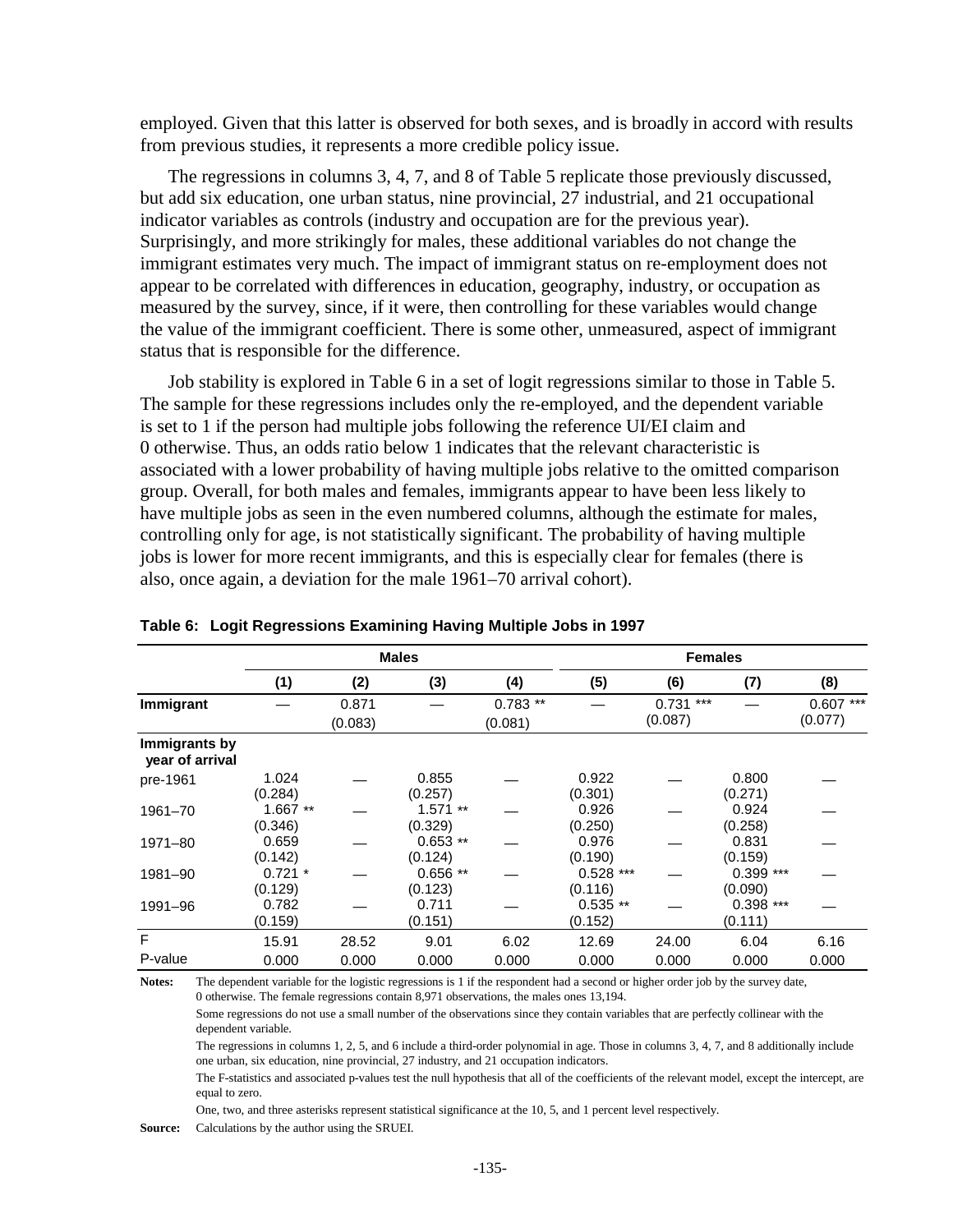The evidence to this point, and that which will follow, suggests that Canadian-born UI/EI claimants, on average, appear to have less stable employment patterns and this, at least in part, explains their greater propensity to use UI/EI than immigrants. Some might argue that, for example, seasonal workers who use UI/EI in the off-season and regularly return to the same employer, or perhaps are employed by a series of different employers in the same industry (as in construction), have a "stable" employment pattern. This is a reasonable interpretation. However, it is unclear whether this pattern would exist, or exist in the same form, without the UI/EI subsidy. Inasmuch as these workers are using UI/EI as a regular and economically substantial source of support, I am labelling the employment pattern as unstable: it involves periods of unemployment and needs the subsidy to exist in its present form. In a different context, a different use of the term "stable" might be more appropriate. Immigrants, as it will become clear, use somewhat less UI/EI and appear to work in jobs that rely less on UI/EI. Therefore, using this definition, they have more stable jobs.

To better understand the source of the differences in employment outcomes, Table 7 explores the types of employment undertaken after January 1997 by those who were reemployed at any point, and selected characteristics of those jobs. The top part of panel A displays responses to a series of questions that determine the fraction of time spent working in each of five mutually exclusive and exhaustive categories: paid employment, self employment, paid family employment, unpaid family employment, and volunteer employment.<sup>12</sup> It is clear from the table that the vast majority of those who worked in each immigrant-gender category, about 93–94 percent, spent most of their time in paid employment, and there are no statistically significant differences between any of the four groups. (Although not shown, this remains true when controlling for demographics in regressions akin to those in Table 5.) In fact, there are no significant differences in any of the five categories across the four immigrant-gender groups. Since the sample comprises only individuals who had claimed UI/EI in 1996, this is perhaps not surprising because only those who had been in paid employment were covered by UI/EI.

Panel B reports the fraction of the time respondents worked for pay, in 1997, in various circumstances. In the first row, both male and female immigrants are seen to have had an economically important, and statistically significant, greater propensity to work in jobs that are (self-reported to be) permanent. For males, the difference is over six percentage points, while for females it is over eight percentage points. Perhaps surprisingly, there is no difference in the propensity to hold union jobs among males, although there is a difference among females that is statistically significant at the 10 percent level. There is no difference, for either sex, in the percentage of work time that is on contract. But the Canadian-born, especially males, were more likely to work as temporary or term employees. Also, for both genders, the Canadian-born appear to have had just under a four-percentage-point-higher probability of working on call or casually, but the event itself is not very frequent with it being the most common for Canadian-born females at eight percentage points.

 $12$ Only volunteer work that the respondent classifies as being a "job" for an employer is considered in this categorization.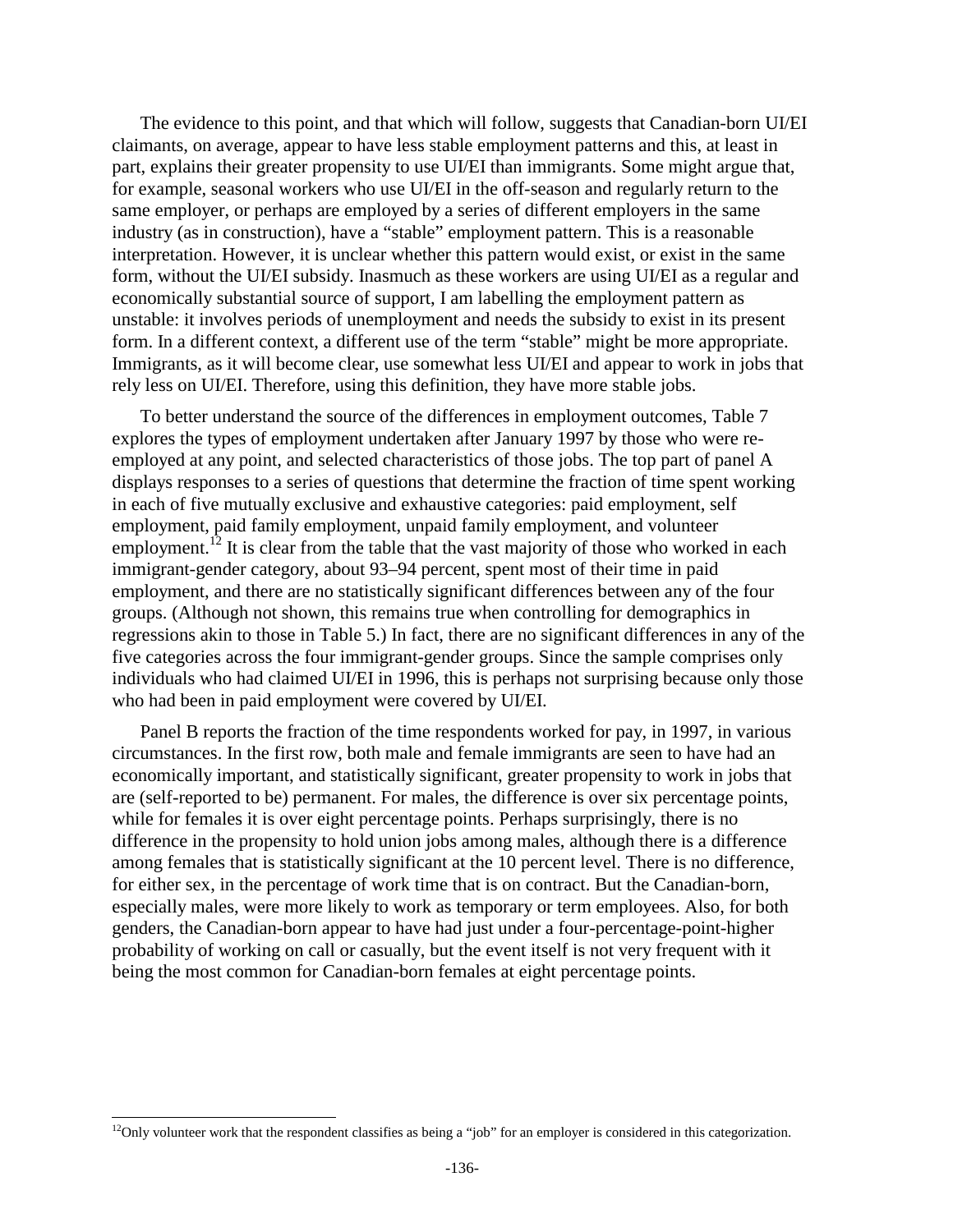|                                                                            |                          | <b>Males</b>                | <b>Females</b>    |                             |  |
|----------------------------------------------------------------------------|--------------------------|-----------------------------|-------------------|-----------------------------|--|
|                                                                            | (1)<br><b>Immigrants</b> | (2)<br><b>Canadian-Born</b> | (3)<br>Immigrants | (4)<br><b>Canadian-Born</b> |  |
| Panel A: Proportion of Time by Work Type in 1997                           |                          |                             |                   |                             |  |
| Paid employment                                                            | 0.926                    | 0.937                       | 0.943             | 0.941                       |  |
|                                                                            | [0.905, 0.947]           | [0.930, 0.944]              | [0.922, 0.965]    | [0.932, 0.950]              |  |
| Self employment                                                            | 0.058                    | 0.044                       | 0.039             | 0.036                       |  |
|                                                                            | [0.038, 0.077]           | [0.038, 0.050]              | [0.020, 0.059]    | [0.029, 0.043]              |  |
| Paid family employment                                                     | 0.016                    | 0.019                       | 0.017             | 0.023                       |  |
|                                                                            | [0.007, 0.024]           | [0.016, 0.023]              | [0.007, 0.027]    | [0.017, 0.028]              |  |
| Unpaid family employment                                                   | 0.000                    | 0.000                       | 0.001             | 0.001                       |  |
|                                                                            |                          |                             | [0.000, 0.003]    | [0.000, 0.002]              |  |
| Volunteer employment                                                       | 0.926                    | 0.937                       | 0.943             | 0.941                       |  |
|                                                                            | [0.905, 0.947]           | [0.930, 0.944]              | [0.922, 0.965]    | [0.932, 0.950]              |  |
| Panel B: Proportion of Work Time in 1997 in Job With Listed Characteristic |                          |                             |                   |                             |  |
| Permanent work                                                             | 0.792                    | 0.724                       | 0.777             | 0.691                       |  |
|                                                                            | [0.760, 0.824]           | [0.711, 0.736]              | [0.739, 0.814]    | [0.674, 0.707]              |  |
| Unionized employment                                                       | 0.392                    | 0.391                       | 0.315             | 0.368                       |  |
|                                                                            | [0.354, 0.431]           | [0.378, 0.405]              | [0.274, 0.355]    | [0.351, 0.386]              |  |
| On contract                                                                | 0.061                    | 0.056                       | 0.069             | 0.088                       |  |
|                                                                            | [0.039, 0.082]           | [0.049, 0.063]              | [0.048, 0.090]    | [0.077, 0.099]              |  |
| Temporary or term                                                          | 0.106                    | 0.132                       | 0.088             | 0.115                       |  |
|                                                                            | [0.083, 0.128]           | [0.127, 0.145]              | [0.061, 0.114]    | [0.105, 0.126]              |  |
| On call or casual                                                          | 0.028                    | 0.062                       | 0.043             | 0.080                       |  |
|                                                                            | [0.017, 0.039]           | [0.056, 0.068]              | [0.025, 0.061]    | [0.071, 0.089]              |  |
| Panel C: Selected Other Job Characteristics for 1997                       |                          |                             |                   |                             |  |
| Permanent 1st job                                                          | 0.736                    | 0.679                       | 0.742             | 0.645                       |  |
|                                                                            | [0.703, 0.769]           | [0.667, 0.692]              | [0.704, 0.780]    | [0.628, 0.662]              |  |
| Any seasonal job                                                           | 0.385                    | 0.515                       | 0.319             | 0.371                       |  |
|                                                                            | [0.350, 0.420]           | [0.502, 0.529]              | [0.282, 0.355]    | [0.355, 0.387]              |  |
| Multiple jobs at one time                                                  | 0.144                    | 0.174                       | 0.113             | 0.155                       |  |
|                                                                            | [0.116, 0.172]           | [0.163, 0.184]              | [0.088, 0.137]    | [0.142, 0.168]              |  |
| First job part-time                                                        | 0.080                    | 0.080                       | 0.231             | 0.315                       |  |
|                                                                            | [0.059, 0.100]           | [0.071, 0.088]              | [0.195, 0.267]    | [0.299, 0.332]              |  |
| Only job part-time                                                         | 0.072                    | 0.071                       | 0.189             | 0.269                       |  |
|                                                                            | [0.052, 0.092]           | [0.063, 0.079]              | [0.155, 0.222]    | [0.253, 0.284]              |  |

## **Table 7: Types of Employment**

**Notes:** Means are presented with 95 percent confidence intervals in brackets.

**Source:** Calculations by the author using the SRUEI.

Panel C looks at other job characteristics. In contrast to the measure of job permanence in panel B that looked at all work in the period, the first row of panel C presents the fraction of workers whose *primary* job in 1997 was permanent. Both measures, for both genders, show a statistically significant difference between immigrants and the Canadian-born. Immigrants were about seven or eight percent more likely to obtain a permanent first job. This is substantial. Part of the explanation for this is seen in the subsequent rows. Canadian-born UI/EI claimants, especially males, were much more likely to report working in seasonal jobs. This is consistent with the Canadian-born's greater propensity to work as a temporary or term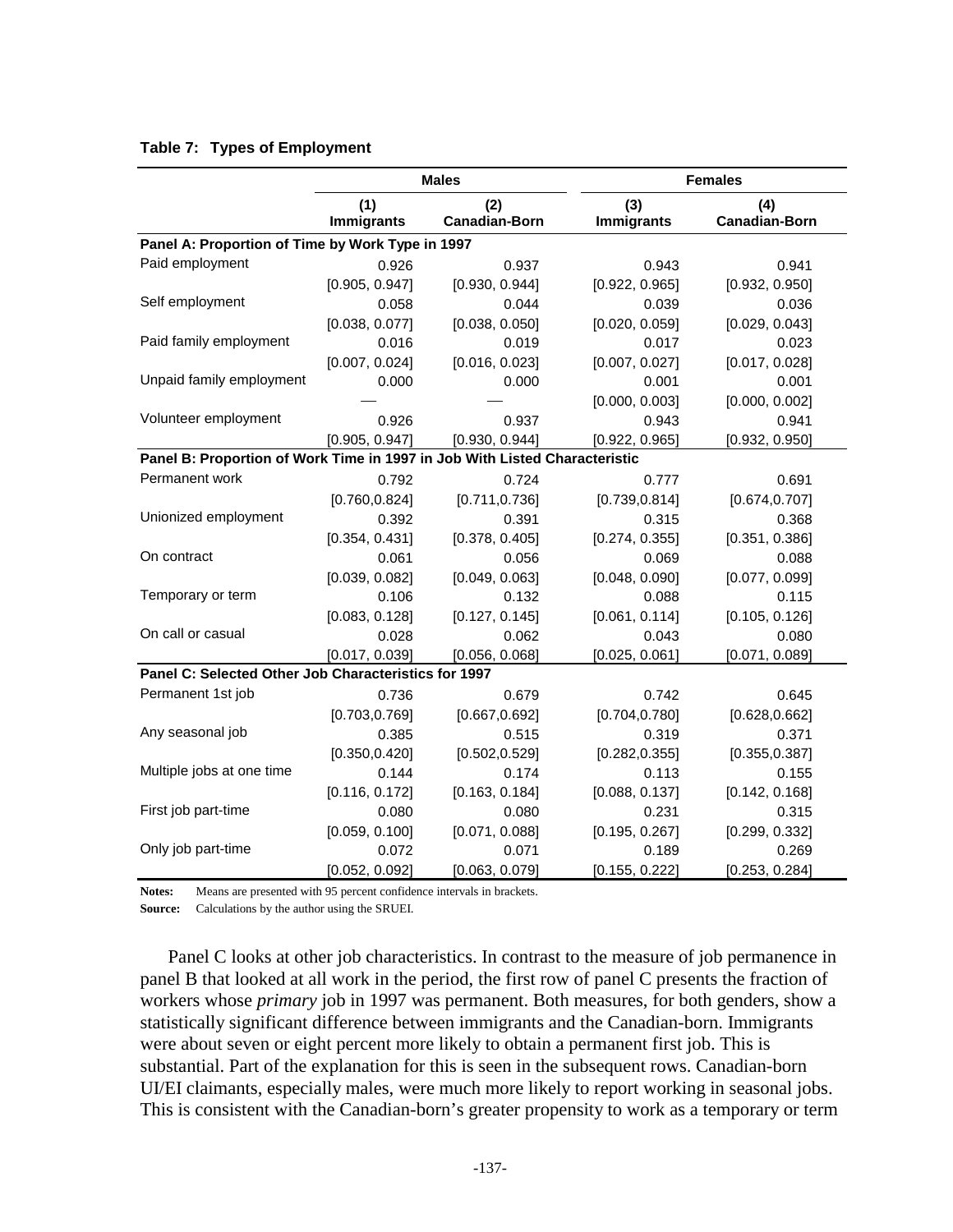employee, or on call, as seen in panel B. Together this evidence continues to suggest that immigrant UI/EI users appear to have had a lower re-employment rate, but those re-employed have more stable employment.

There is no observable difference in part-time employment between immigrant and Canadian-born males for either of the two measures presented. Females of both groups were much more likely to work part time than the males. More interestingly, Canadian-born females were more likely to hold a part-time job as their primary re-employment job, and they were more likely to have had a part-time job as their only job. In both cases the gaps are substantial. Immigrant females may have quite different needs than their Canadian-born counterparts; they appear to be more likely to want full-time jobs.

#### **Job Search**

Having looked at differences in re-employment, next differences in job-search behaviour between immigrants and the Canadian-born are explored. Table 8 looks at differences in a small set of variables that form a context for job search and are commonly thought to be associated with re-employment. One reason for multiple successive jobs might be that workers took a first job and then searched while employed for better employment. While about 35 to 40 percent of the re-employed did this, there do not appear to be any statistically significant differences across the immigrant-gender groups. However, the next rows show that the fraction of immigrants who moved geographically to obtain employment is much lower than for the Canadian-born, and the differences for both sexes are clearly statistically significant. Further, females were less likely to move than males. Finally, Canadian-born UI/EI claimants were also much more likely to be expecting recall to a previous employer than immigrants — this is clearly an extremely important issue that affects not only jobsearch intensity, but the probability of re-employment.<sup>13</sup> Jones and Riddell (1999), although not distinguishing between immigrants and the Canadian-born, show that expecting recall is associated with a very high rate of transition to employment.

|                                        |                          | <b>Males</b>                | <b>Females</b>           |                             |  |
|----------------------------------------|--------------------------|-----------------------------|--------------------------|-----------------------------|--|
|                                        | (1)<br><b>Immigrants</b> | (2)<br><b>Canadian-Born</b> | (3)<br><b>Immigrants</b> | (4)<br><b>Canadian-Born</b> |  |
| Engaged in job search<br>while working | 0.382                    | 0.382                       | 0.353                    | 0.411                       |  |
|                                        | [0.345, 0.420]           | [0.369, 0.395]              | [0.313, 0.394]           | [0.394, 0.428]              |  |
| Moved                                  | 0.053                    | 0.110                       | 0.012                    | 0.044                       |  |
|                                        | [0.041, 0.067]           | [0.102, 0.117]              | [0.007, 0.020]           | [0.037, 0.052]              |  |
| Recalled                               | 0.362                    | 0.486                       | 0.370                    | 0.437                       |  |
|                                        | [0.327, 0.396]           | [0.473, 0.499]              | [0.331, 0.410]           | [0.421, 0.454]              |  |

#### **Table 8: Job Search**

l

**Notes:** Means are presented with 95 percent confidence intervals in brackets.

**Source:** Calculations by the author using the SRUEI.

<sup>&</sup>lt;sup>13</sup>The measure of recall used is whether the claimant expected to be recalled in 1997 to one of his or her post-referenceclaim employers. A measure more tightly connected to the reference claim is not available in the survey data. The "moved" variable refers to relocating to obtain employment with an employer for whom the respondent worked in 1997.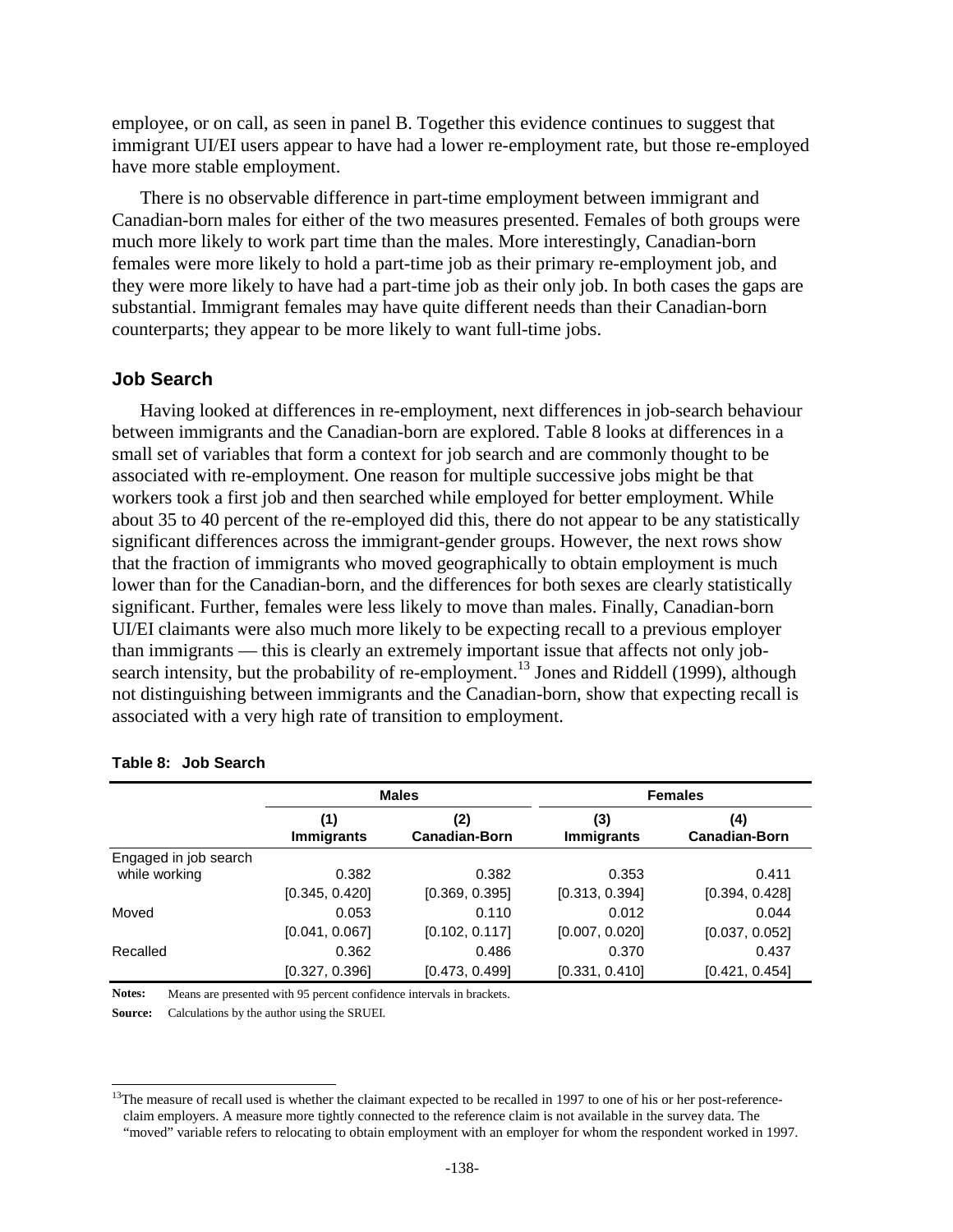Odds ratios from logistic regressions looking at geographic mobility are presented in Table 9. Unlike the previous tables, regressions controlling for a wide range of characteristics are not presented since, akin to tables 5 and 6, their inclusion has very little impact on the results of interest. In brief, the regressions indicate that male immigrants were only half as likely to move as the Canadian-born, and females were a full 70 percent less likely. Further, more recent immigrants appear to have been more constrained geographically. Given that geographic mobility (as seen in Table 8, the percentage of Canadian-born males that moved is about 11 percent) is an important mechanism for labour market adjustment on the margin, the gap between immigrants and the Canadian-born is substantive. It seems possible that since Canadian-born UI/EI users were much less urbanized (see Table 3), geographic mobility might have been more important, and more common, for them. However, when urban residence is included as a control variable (not shown), it has a strong and very statistically significant effect for males, but a statistically insignificant effect for females. More importantly, it has almost no impact on the coefficient of the immigrant dummy variable. Differences in rates of urbanization, as measured in the survey, have no effect on the incidence of geographic mobility as it relates to the immigrant–Canadian-born difference.

|                               |                        | <b>Males</b>           |                       | <b>Females</b>         |
|-------------------------------|------------------------|------------------------|-----------------------|------------------------|
|                               | (1)                    | (2)                    | (3)                   | (4)                    |
| <b>Immigrants</b>             |                        |                        |                       |                        |
| All                           |                        | $0.453$ ***<br>(0.063) |                       | $0.291$ ***<br>(0.082) |
| Immigrants by year of arrival |                        |                        |                       |                        |
| pre-1961                      | 0.811<br>(0.262)       |                        |                       |                        |
| 1961-70                       | 0.723<br>(0.270)       |                        | 0.453<br>(0.270)      |                        |
| 1971-80                       | $0.499$ ***<br>(0.119) |                        | 0.696<br>(0.254)      |                        |
| 1981-90                       | $0.434***$<br>(0.108)  |                        | $0.085***$<br>(0.052) |                        |
| 1991-96                       | $0.198***$<br>(0.067)  |                        | $0.181**$<br>(0.139)  |                        |
| F                             | 8.93                   | 14.66                  | 12.23                 | 20.84                  |
| P-value                       | 0.000                  | 0.000                  | 0.000                 | 0.000                  |

#### **Table 9: Logistic Regressions for Geographic Mobility**

**Notes:** The dependent variable for the logistic regressions is 1 if the respondent moved to find employment, 0 otherwise. The regressions also include controls for a third-order polynomial in age.

The F-statistics and associated p-values test the null hypothesis that all of the coefficients of the relevant model, except the intercept, are equal to zero.

One, two, and three asterisks represent statistical significance at the 10, 5, and 1 percent level respectively.

The female regressions contain 8,971 observations; the males ones 13,194. Some regressions do not use a small number of the observations since they contain variables that are perfectly collinear with the dependent variable.

**Source:** Calculations by the author using the SRUEI.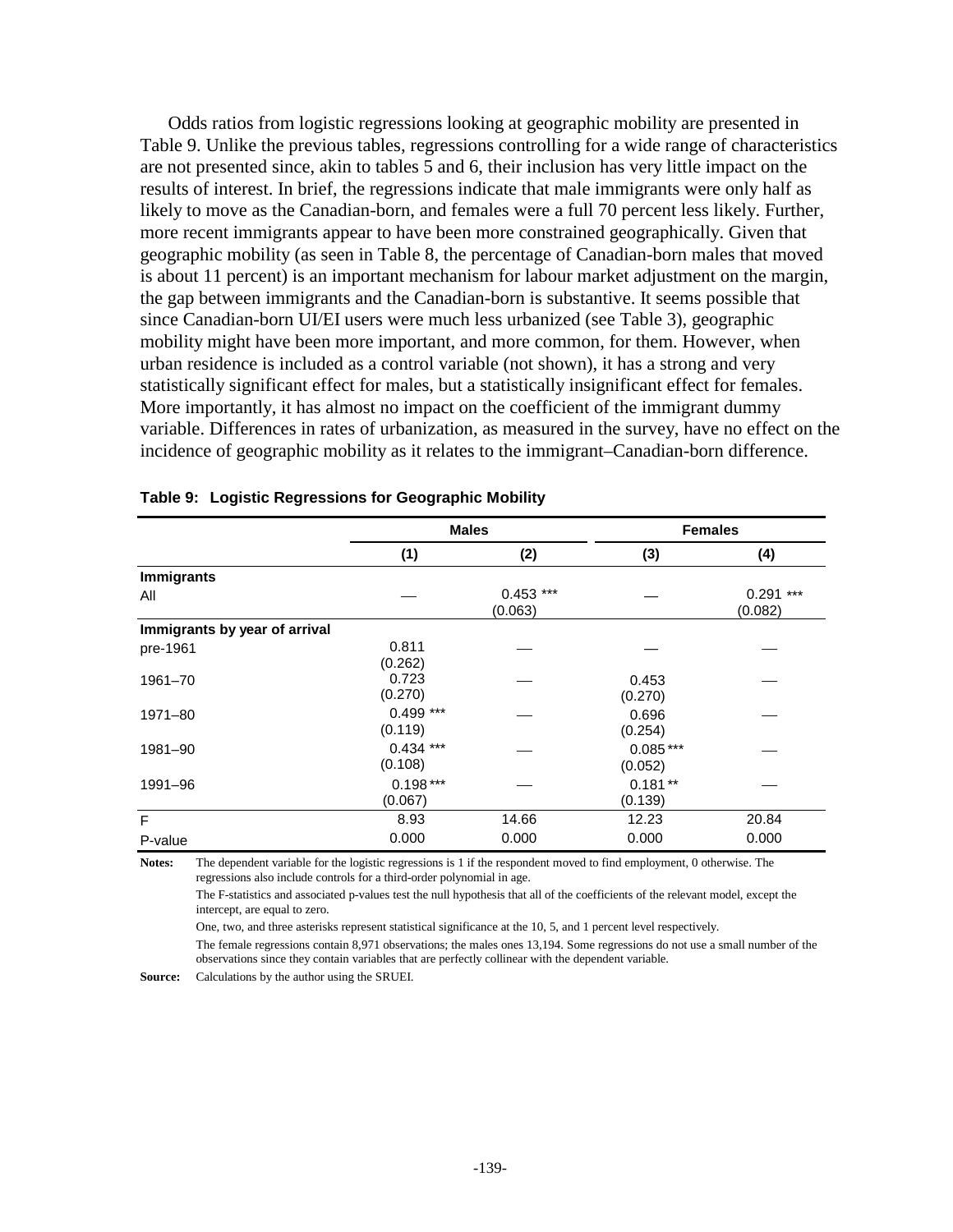Table 10 looks at recall and employs a similar format to the previous tables of logistic regressions. It uses the same measure of recall as Table 8. Overall, the estimates suggest that when the Canadian-born are laid off, they are *much* more likely to have an expectation of recall. Immigrant job separations are much more likely to be permanent. Further, among immigrants there does not appear to be any change in recall expectations with time in Canada. Older and more recent cohorts are equally less likely to be recalled. When a wide array of controls are added to these regressions, the immigrants' odds ratios become more like those of the Canadian-born (and the standard errors get bigger). The difference appears to be correlated with geography and education but immigrants remain, in all cases, less likely be affected by recall.<sup>14</sup> Recall expectations clearly have a large impact on both job search and reemployment and are an extremely important difference between immigrants and Canadianborn UI/EI claimants. It would be nice to explore the recall issue in more detail and to look at recall's relationship to re-employment more formally. Unfortunately, this is difficult to do since the worker's recall expectation for the separation that initiated the claim that, in turn, triggered his or her inclusion in the sample is not known. Rather, all that is known is that the recall expectation was in 1997 from a 1997 employer. It seems likely that similar differences existed in 1996 as well.

|                                  | <b>Males</b>           |                           |                        | <b>Females</b>         |                        |                        |                      |                       |
|----------------------------------|------------------------|---------------------------|------------------------|------------------------|------------------------|------------------------|----------------------|-----------------------|
|                                  | (1)                    | (2)                       | (3)                    | (4)                    | (5)                    | (6)                    | (7)                  | (8)                   |
| Immigrant                        |                        | $***$<br>0.544<br>(0.045) |                        | $0.773$ ***<br>(0.068) |                        | $0.707$ ***<br>(0.068) |                      | $0.765***$<br>(0.078) |
| Immigrants by<br>year of arrival |                        |                           |                        |                        |                        |                        |                      |                       |
| pre-1961                         | $0.546$ ***<br>(0.119) |                           | 0.855<br>(0.257)       |                        | 0.659<br>(0.146)       |                        | 0.727<br>(0.154)     |                       |
| 1961-70                          | $0.419***$<br>(0.073)  |                           | $1.571$ ***<br>(0.329) |                        | $0.673**$<br>(0.135)   |                        | 0.701<br>(0.143)     |                       |
| 1971-80                          | $0.556$ ***<br>(0.087) |                           | 0.653<br>(0.124)       |                        | $0.700**$<br>(0.119)   |                        | 0.756<br>(0.133)     |                       |
| 1981-90                          | $0.639***$<br>(0.095)  |                           | 0.656<br>(0.123)       |                        | $0.575$ ***<br>(0.110) |                        | $0.622**$<br>(0.121) |                       |
| 1991-96                          | $0.512***$<br>(0.096)  |                           | 0.711<br>(0.151)       |                        | 0.927<br>(0.201)       |                        | 1.034<br>(0.231)     |                       |
| F                                | 18.68                  | 35.74                     | 24.47                  | 28.9                   | 6.78                   | 11.84                  | 14.79                | 17.29                 |
| P-value                          | 0.000                  | 0.000                     | 0.000                  | 0.000                  | 0.000                  | 0.000                  | 0.000                | 0.000                 |

#### **Table 10: Logistic Regressions for Expectation of Recall, 1997**

**Notes:** The dependent variable for the logistic regressions is 1 if the respondent is recalled to a job held in 1997, 0 otherwise. The regressions in columns 1, 2, 5, and 6 include a third order polynomial in age. Those in columns 3, 4, 7, and 8 additionally include one urban, six education, and nine provincial indicator variables. The female regressions contain 8,971 observations, the males ones 13,194. Some regressions do not use a small number of the observations since they contain variables that are perfectly collinear with the dependent variable.

The F-statistics and associated p-values test the null hypothesis that all of the coefficients of the relevant model, except the intercept, are equal to zero.

One, two, and three asterisks represent statistical significance at the 10, 5, and 1 percent level respectively.

**Source:** Calculations by the author using the SRUEI.

l

 $<sup>14</sup>$ Of course, there is a difference between employers' and workers' perceptions of the expectation of recall, and in the</sup> realization. See Abe et al., 2000, for an empirical analysis of these issues. Workers' expectations, while not perfect, are reasonable predictors of recall.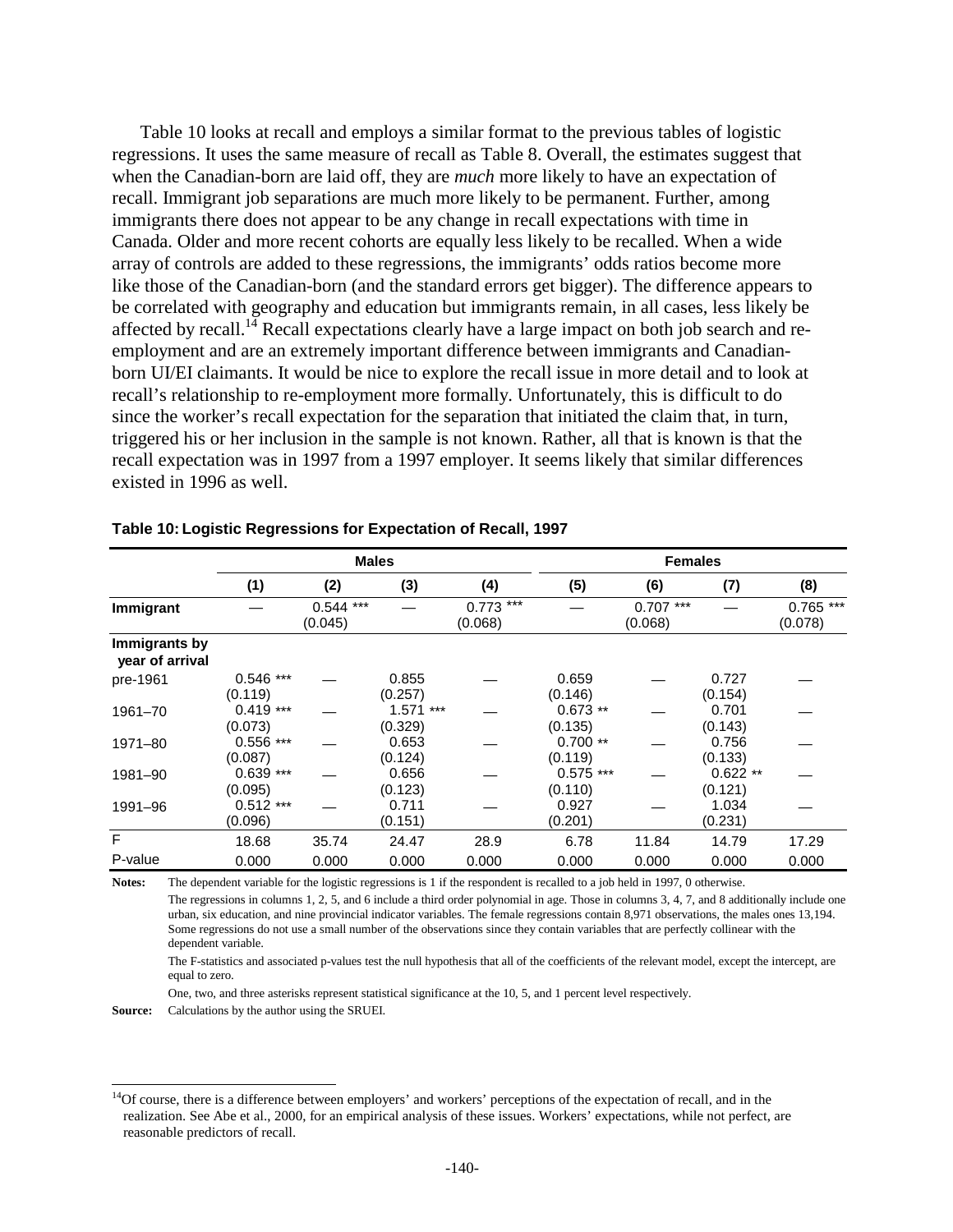Taken together, the differences in recall expectations and geographic mobility suggest the job searches of immigrants and the Canadian-born would have been very different. An aspect of job-search intensity is presented in Table 11, which looks at reported average weekly hours spent searching for a job for both immigrants and the Canadian-born. Panel A gives the average for all workers, those who were re-employed at some point in 1997, and those who were continuously unemployed. The percentage not searching for a job at any time in 1997, shown in the first row, is almost identical for each of the four groups; these are assigned zero search hours in panel A. For both sexes, on average, immigrants searched more hours per week, and the difference is statistically significant. There appears to be a large difference for those who were never re-employed, but the sample size is small enough that little can be said with confidence given the standard errors. Although not shown in the table, for those who were searching for a job while employed, immigrants reported searching about 20 percent more hours each week.

|                                                                                            |                          | <b>Males</b>                |                          | <b>Females</b>              |  |  |
|--------------------------------------------------------------------------------------------|--------------------------|-----------------------------|--------------------------|-----------------------------|--|--|
|                                                                                            | (1)<br><b>Immigrants</b> | (2)<br><b>Canadian-Born</b> | (3)<br><b>Immigrants</b> | (4)<br><b>Canadian-Born</b> |  |  |
| Panel A: Average Hours of Searching for All Claimants (Assigned 0 Hours if Did Not Search) |                          |                             |                          |                             |  |  |
| Percent not searching                                                                      | 33.6                     | 34.4                        | 34.5                     | 35.2                        |  |  |
| All                                                                                        | 9.18                     | 7.48                        | 8.42                     | 6.58                        |  |  |
|                                                                                            | [8.25, 10.12]            | [7.21, 7.75]                | [7.41, 9.42]             | [6.25, 6.91]                |  |  |
| Never re-employed                                                                          | 11.48                    | 7.22                        | 7.99                     | 6.39                        |  |  |
|                                                                                            | [7.63, 15.34]            | [6.08, 8.37]                | [5.57, 10.42]            | [5.39, 7.39]                |  |  |
| Re-employed                                                                                | 8.92                     | 7.50                        | 8.51                     | 6.60                        |  |  |
|                                                                                            | [7.98, 9.86]             | [7.22, 7.78]                | [7.41, 9.62]             | [6.25, 6.95]                |  |  |
| Panel B: Average Hours of Searching for Those Who Searched                                 |                          |                             |                          |                             |  |  |
| All                                                                                        | 14.36                    | 11.56                       | 13.11                    | 10.28                       |  |  |
|                                                                                            | [13.24, 15.40]           | [11.23, 11.89]              | [11.89, 14.33]           | [9.86, 10.71]               |  |  |
| Never re-employed                                                                          | 17.16                    | 12.62                       | 12.36                    | 10.44                       |  |  |
|                                                                                            | [12.65, 21.66]           | [11.07, 14.18]              | [9.37, 15.35]            | [9.10, 11.79]               |  |  |
| Re-employed                                                                                | 14.02                    | 11.50                       | 13.28                    | 10.26                       |  |  |
|                                                                                            | [12.89, 15.15]           | [11.15, 11.84]              | [11.94, 14.62]           | [9.81, 10.71]               |  |  |
| Panel C: Distribution of Hours Searching, All Claimants Who Searched                       |                          |                             |                          |                             |  |  |
| $0 - 5$                                                                                    | 0.242                    | 0.326                       | 0.282                    | 0.390                       |  |  |
|                                                                                            | [0.203, 0.285]           | [0.311, 0.342]              | [0.238, 0.330]           | [0.370, 0.410]              |  |  |
| $5 - 10$                                                                                   | 0.205                    | 0.263                       | 0.256                    | 0.259                       |  |  |
|                                                                                            | [0.170, 0.244]           | [0.248, 0.277]              | [0.214, 0.302]           | [0.240, 0.278]              |  |  |
| $10 - 15$                                                                                  | 0.108                    | 0.130                       | 0.100                    | 0.105                       |  |  |
|                                                                                            | [0.083, 0.140]           | [0.119, 0.142]              | [0.074, 0.134]           | [0.093, 0.119]              |  |  |
| $15 - 20$                                                                                  | 0.187                    | 0.137                       | 0.155                    | 0.118                       |  |  |
|                                                                                            | [0.151, 0.230]           | [0.126, 0.149]              | [0.118, 0.201]           | [0.104, 0.133]              |  |  |
| $20 - 25$                                                                                  | 0.069                    | 0.055                       | 0.058                    | 0.055                       |  |  |
|                                                                                            | [0.047, 0.098]           | [0.048, 0.064]              | [0.036, 0.092]           | [0.045, 0.067]              |  |  |
| $25 - 30$                                                                                  | 0.087                    | 0.048                       | 0.092                    | 0.036                       |  |  |
|                                                                                            | [0.061, 0.123]           | [0.042, 0.056]              | [0.063, 0.133]           | [0.028, 0.044]              |  |  |
| 30 or more                                                                                 | 0.102                    | 0.040                       | 0.056                    | 0.038                       |  |  |
|                                                                                            | [0.074, 0.139]           | [0.034, 0.048]              | [0.036, 0.086]           | [0.030, 0.048]              |  |  |

#### **Table 11: Hours Spent Searching for a Job**

**Source:** Calculations by the author using the SRUEI.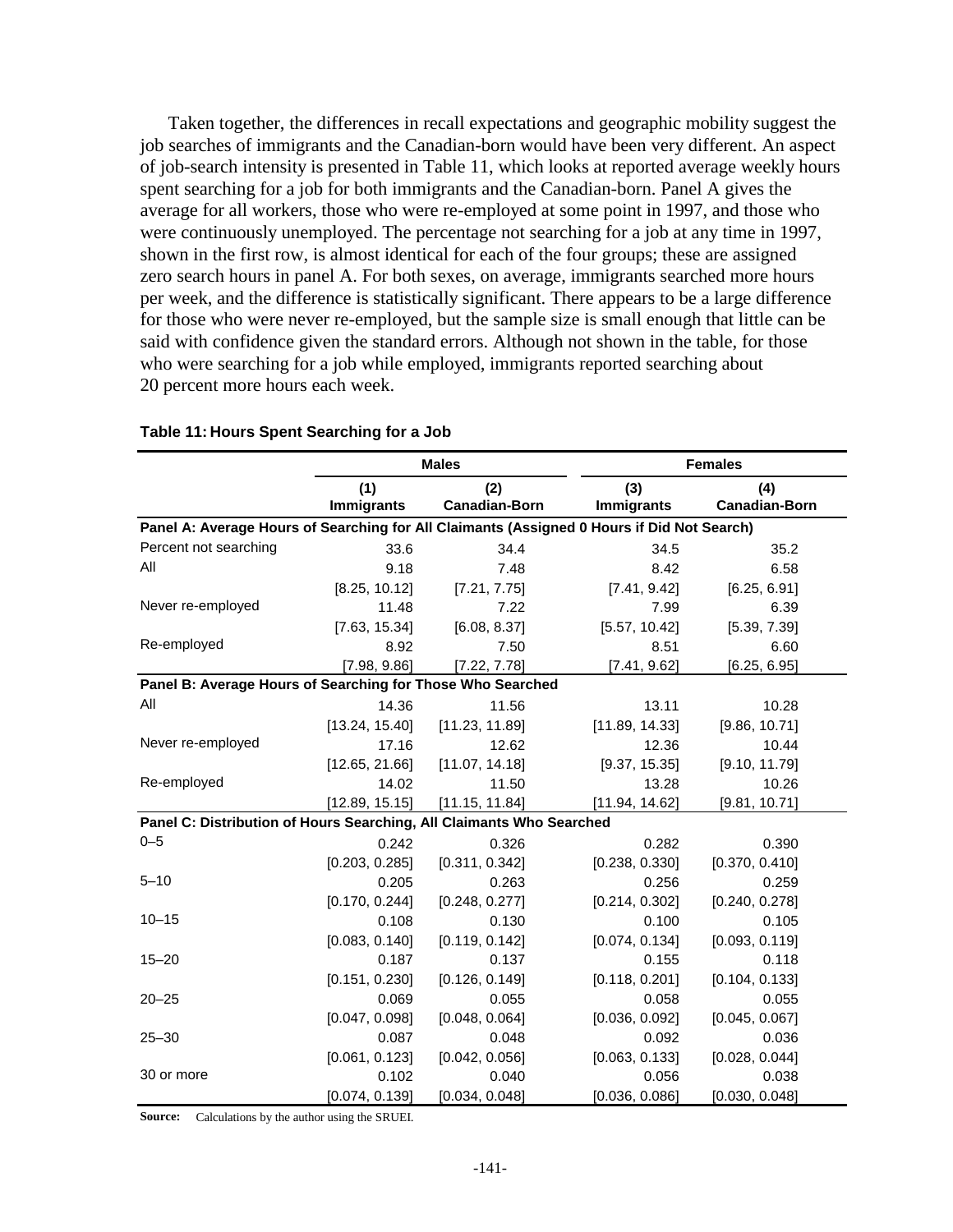Panel B looks at the means for the sample of those who engaged in job search — those who never searched for a job are excluded rather than set to zero. A very similar pattern emerges, but without the zeros the means are higher and the standard errors are smaller so that the substantial immigrant–Canadian-born gaps are statistically significant for the "all" and "re-employed" groups. In panel C, the distribution of job-search hours for the entire sample of searchers is presented. Each immigrant-gender group spans the full range of hours, and the largest fraction in each reports the fewest hours, zero to five per week, but fewer immigrants reported being in the lower job-search hours categories, and more were in the higher ones. Immigrants appear to have spent more time searching for a job no matter which way the numbers are viewed, but the estimates for the never re-employed group are very imprecise, in part because of the small sample size.

A series of interval regressions are run to explore differences in job-search hours, controlling for age and other characteristics. Including those who did not engage in job search makes little substantive difference to the pattern of the coefficients of interest — that is, the differences between immigrants and the Canadian-born and among different arrival cohorts of immigrants — so only results for those who engaged in job search are presented. Interval regression is a maximum-likelihood technique akin to an ordered probit regression, but the cutoff points delimiting each category are known and need not be estimated. The highest and lowest points are treated as unbounded extremes similar to the treatment in Tobit regression. Since the cutoff points, and hence the scale of measure, are known, the coefficients from interval regressions have the same interpretation as those from ordinary least squares (OLS). Table 12 presents coefficients reflecting hours of job searching by immigrant cohort. To conserve space, regressions with a single immigrant dummy variable are not presented; in all cases they are statistically significant and far in excess of one, indicating that immigrants searched more hours on average. Both the even-numbered columns that control only for age, and the odd-numbered ones that additionally control for urban status, education, and province of residence, give the same general results: immigrants engaged in job search more, and jobsearch hours decreased with time in Canada.

Further, Table 12 displays coefficients from regressions that are run separately for those who are re-employed and those who are not. With the exception of females who arrived prior to 1961 and, in some instances, for males who arrived between 1961 and 1970, all of the point estimates in Table 12 are positive, indicating that immigrants spent more hours searching for jobs than did the Canadian-born, on average. In particular, among the reemployed, more recent male immigrants searched a lot more. Among males who were not reemployed, searching for a job was even more intense, with immigrants searching up to 10 or 20 hours per week more than comparable Canadian-born individuals. The differences for females are not as large but, again, they show much more effort by immigrants to find reemployment. The large observed difference is not surprising. Immigrants were not as likely to be expecting recall (i.e., their separation was more likely permanent) and they must have, therefore, on average, searched more intensely.15 Further, more recent immigrants may have had less local knowledge and appear to have compensated by providing extra effort in job search.

l

 $15$ In principle, immigrants would not need to search more intensely if, on average, the arrival rate of job offers was faster for them than the Canadian-born, but this seems implausible.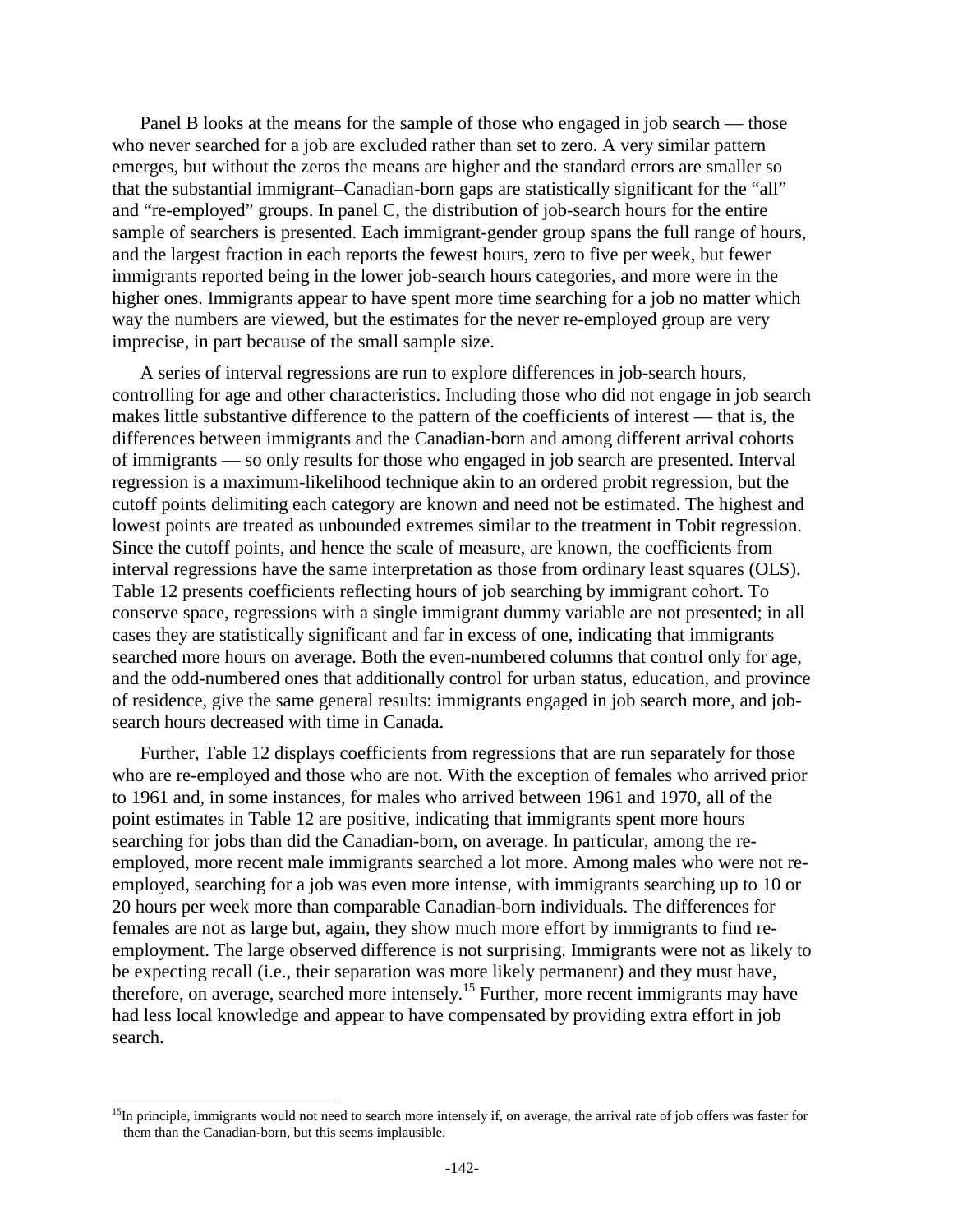|                                  | <b>Males</b>                          |            |                 | <b>Females</b> |           |                        |          |         |
|----------------------------------|---------------------------------------|------------|-----------------|----------------|-----------|------------------------|----------|---------|
|                                  | Re-employed<br><b>Not Re-employed</b> |            |                 | Re-employed    |           | <b>Not Re-employed</b> |          |         |
|                                  | (1)                                   | (2)        | (3)             | (4)            | (5)       | (6)                    | (7)      | (8)     |
| Immigrants by<br>year of arrival |                                       |            |                 |                |           |                        |          |         |
| pre-1961                         | 3.103                                 | 1.132      | 23.995 ***      | 24.206 ***     | 2.527     | 0.569                  | $-1.866$ | -2.367  |
|                                  | (2.144)                               | (1.993)    | (8.381)         | (7.968)        | (1.669)   | (1.559)                | (5.124)  | (5.073) |
| 1961-70                          | 0.434                                 | $-0.962$   | 3.956           | 3.673          | $2.848*$  | 1.616                  | 8.247    | 6.880   |
|                                  | (1.566)                               | (1.503)    | (4.661)         | (4.589)        | (1.550)   | (1.533)                | (6.607)  | (6.690) |
| 1971-80                          | $2.682**$                             | 0.941      | 10.281<br>$***$ | 10.430 ***     | $3.194**$ | 1.721                  | 4.749    | 3.609   |
|                                  | (1.112)                               | (1.102)    | (3.717)         | (3.845)        | (1.44)    | (1.425)                | (4.899)  | (4.610) |
| 1981-90                          | $3.445$ ***                           | 1.609      | 2.185           | 2.449          | 5.544 *** | $3.690$ ***            | 1.935    | 0.844   |
|                                  | (1.244)                               | (1.220)    | (2.243)         | (2.535)        | (1.345)   | (1.325)                | (2.092)  | (2.132) |
| 1991-96                          | $7.179$ ***                           | $5.316***$ | 11.497 ***      | $9.781**$      | 3.105     | 1.076                  | $6.246*$ | 5.604   |
|                                  | (1.435)                               | (1.429)    | (4.470)         | (4.172)        | (1.957)   | (1.908)                | (3.369)  | (3.666) |
| F                                | 6.60                                  | 9.98       | 4.56            | 2.64           | 4.01      | 10.25                  | 1.75     | 1.18    |
| P-value                          | 0.000                                 | 0.000      | 0.000           | 0.000          | 0.000     | 0.000                  | 0.084    | 0.250   |

**Table 12: Interval Regressions of Search Hours** 

**Notes:** The dependent variable is the grouped variable measuring hours of job search where the grouping is as in Table 10. The regressions in columns 1, 3, 5, and 7 also include controls for a third-order polynomial in age. Those in columns 2, 4, 6, and 8 additionally include one urban, six education, and nine provincial indicators.

The male re-employed regression has 7,647 observations, the not re-employed 386, the female re-employed has 4,832, the not-reemployed 460.

The F-statistics and associated p-values test the null hypothesis that all of the coefficients of the relevant model, except the intercept, are equal to zero.

One, two and, three asterisks represent statistical significance at the 10, 5, and 1 percent level respectively.

**Source:** Calculations by the author using the SRUEI.

Reservation wages are explored in Table 13. They are collected only for respondents who were not working at the survey date, and this places important restrictions on their interpretation. Still, they provide some information on the job-search process. Only two models are presented since the counterfactual of interest is a conditional one: controlling for age, education, and geographic location. Are the lowest wages that immigrants are willing to accept to take a (suitable) job lower than they are for the Canadian-born? Most strikingly, there is a clear profile in years since immigration. More recent immigrants were, on average, willing to accept a much lower wage than observationally equivalent Canadian-born workers, and immigrants who arrived earlier. New immigrants appear to have had not only greater jobsearch hours, but also lower wage thresholds for the acceptability for new jobs, holding observable personal characteristics constant. Their job search was clearly, on average, different from that of the Canadian-born. A related issue is explored in Table 14, which looks for differences in self-reported reasons for having not found a job among those never observed to be re-employed after the start of the UI/EI claim. In brief, the reasons are remarkably, and surprisingly, similar. Immigrants appear to have been adjusting on sufficient margins so that their outcomes are broadly similar to the Canadian-born in many dimensions despite facing a more challenging job search.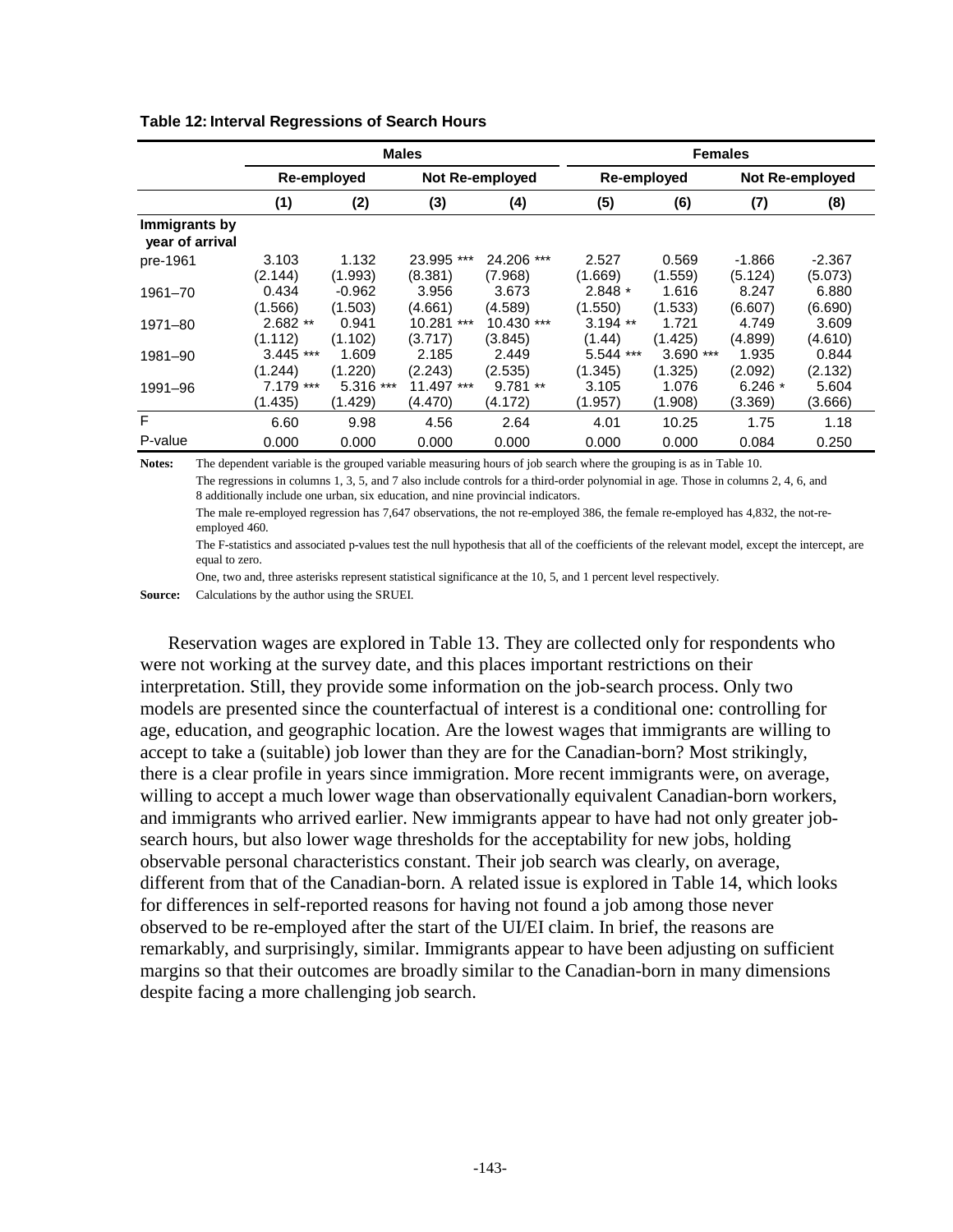#### **Table 13: Reservation Wages**

|                                      | <b>Males</b>           | <b>Females</b>         |
|--------------------------------------|------------------------|------------------------|
|                                      | (1)                    | (2)                    |
| <b>Immigrants by Year of Arrival</b> |                        |                        |
| pre-1961                             | $0.121***$<br>(0.047)  | 0.067<br>(0.053)       |
| 1961-70                              | 0.029<br>(0.046)       | $-0.033$<br>(0.038)    |
| 1971-80                              | $-0.026$<br>(0.047)    | $-0.064**$<br>(0.030)  |
| 1981-90                              | $-0.048$<br>(0.045)    | $-0.094***$<br>(0.033) |
| 1991-96                              | $-0.245***$<br>(0.033) | $-0.174***$<br>(0.056) |
| F                                    | 34.89                  | 21.78                  |
| P-value                              | 0.000                  | 0.000                  |
| R-squared                            | 0.133                  | 0.268                  |

**Notes:** The dependent variable is the logarithm of the reported reservation wage and includes one urban, six education, and nine provincial indicators.

One, two, and three asterisks represent statistical significance at the 10, 5, and 1 percent level respectively.

The F-statistics and associated p-values test the null hypothesis that all of the coefficients of the relevant model, except the intercept, are equal to zero.

The male regression has 5,899 observations and the female one has 2,313.

**Source:** Calculations by the author using the SRUEI.

#### **Table 14: Main Reason Why Non-employed Respondent Did Not Find a Job**

|                                | Male                       |                            | <b>Female</b>              |                            |
|--------------------------------|----------------------------|----------------------------|----------------------------|----------------------------|
|                                | <b>Canadian-Born</b>       | Immigrant                  | <b>Canadian-Born</b>       | Immigrant                  |
|                                | (1)                        | (2)                        | (3)                        | (4)                        |
| Too young/too old/age          | 0.2529                     | 0.2614                     | 0.1841                     | 0.1979                     |
|                                | [0.1881, 0.3310]           | [0.1407, 0.4333]           | [0.1338, 0.2478]           | [0.1108, 0.3283]           |
| No jobs available/             | 0.2913                     | 0.3093                     | 0.2904                     | 0.2959                     |
| shortage of jobs               | [0.2337, 0.3564]           | [0.1868, 0.4661]           | [0.2343, 0.3537]           | [0.1877, 0.4331]           |
| Not enough skills/             | 0.0820                     | 0.0130                     | 0.0997                     | 0.0846                     |
| education                      | [0.0499, 0.1319]           | [0.0027, 0.0610]           | [0.0629, 0.1545]           | [0.0407, 0.1676]           |
| Over qualified                 | 0.0211                     | 0.0374                     | 0.0075                     | 0.0207                     |
|                                | [0.0099, 0.0443]           | [0.0091, 0.1408]           | [0.0030, 0.0188]           | [0.0042, 0.0967]           |
| Own illness, sickness,         | 0.0509                     | 0.0346                     | 0.0449                     | 0.0344                     |
| injury, or disability          | [0.0250, 0.1009]           | [0.0075, 0.1448]           | [0.0221, 0.0890]           | [0.0077, 0.1401]           |
| No good jobs available/        | 0.0259                     | 0.1233                     | 0.0646                     | 0.0715                     |
| no suitable jobs               | [0.0101, 0.0648]           | [0.0478, 0.2828]           | [0.0357, 0.1140]           | [0.0295, 0.1631]           |
| No transportation              | 0.0231<br>[0.0063, 0.0802] | $\Omega$                   | 0.0201<br>[0.0064, 0.0620] | 0.0252<br>[0.0035, 0.1595] |
| Lack of adequate child<br>care | 0                          | $\Omega$                   | 0.0142<br>[0.0037, 0.0530] | $\Omega$                   |
| Low wages                      | 0.0256<br>[0.0103, 0.0620] | 0.0332<br>[0.0047, 0.2009] | 0.0297<br>[0.0119, 0.0721] | $\Omega$                   |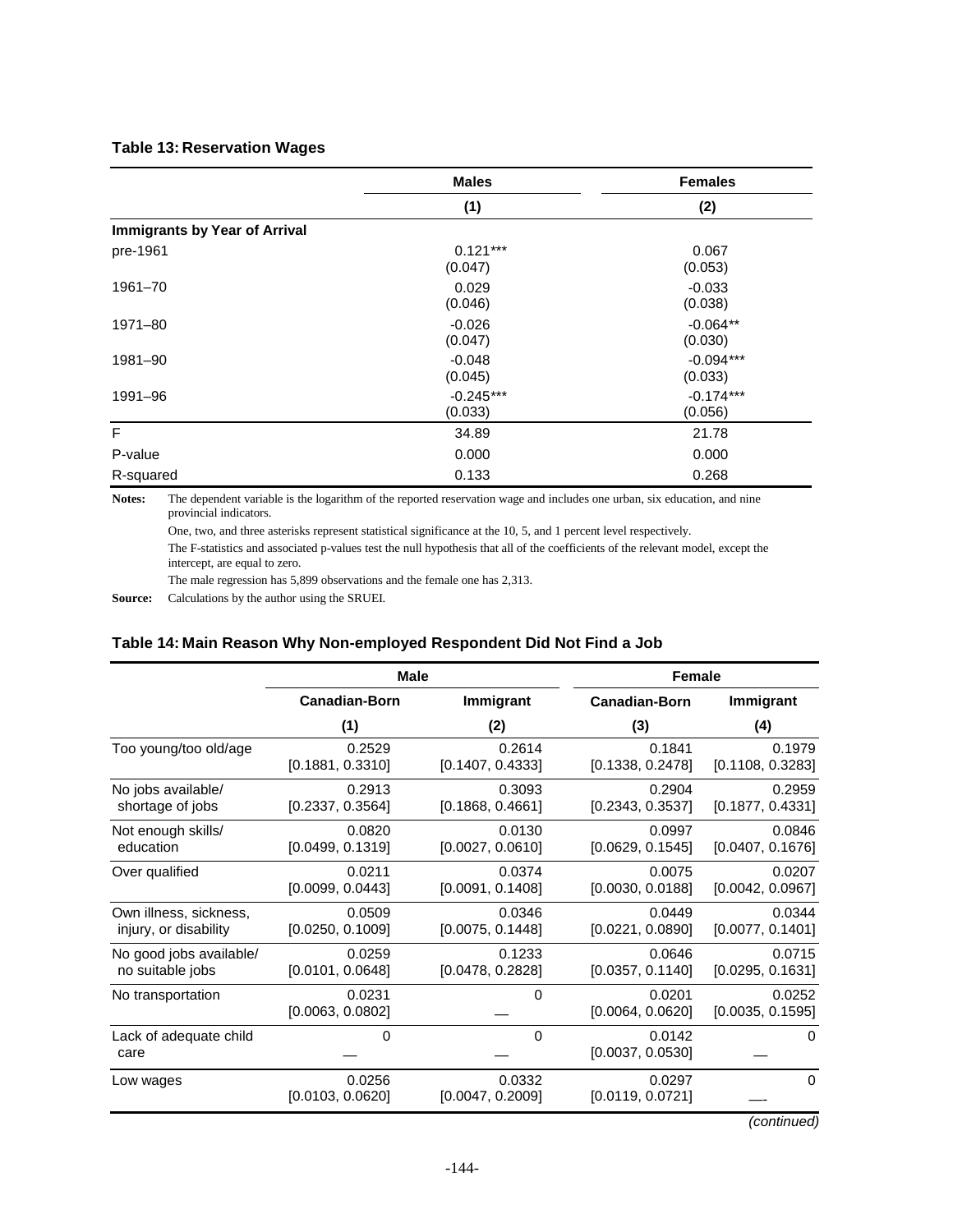|                                        | <b>Male</b>                |                            | <b>Female</b>              |                            |  |
|----------------------------------------|----------------------------|----------------------------|----------------------------|----------------------------|--|
|                                        | <b>Canadian-Born</b>       | Immigrant                  | <b>Canadian-Born</b>       | Immigrant                  |  |
|                                        | (1)                        | (2)                        | (3)                        | (4)                        |  |
| Pregnancy                              | 0                          | 0                          | 0.0174<br>[0.0061, 0.0487] | 0.0027<br>[0.0004, 0.0193] |  |
| Personal or family<br>responsibilities | 0.0077<br>[0.0022, 0.0262] | $\Omega$                   | 0.0305<br>[0.0150, 0.0611] | 0.0394<br>[0.0146, 0.1019] |  |
| Not bilingual                          | 0.0014<br>[0.0010, 0.0096] | 0.0389<br>[0.0055, 0.2299] | 0.0168<br>[0.0056, 0.0496] | 0                          |  |
| In school or other<br>training         | 0.0653<br>[0.0350, 0.1186] | 0.0028<br>[0.0010, 0.0202] | 0.0395<br>[0.0196, 0.0778] | 0.0190<br>[0.0052, 0.0663] |  |
| Other (SPECIFY)                        | 0.1530<br>[0.1004, 0.2261] | 0.1461<br>[0.0633, 0.3025] | 0.1406<br>[0.0980, 0.1976] | 0.2087<br>[0.1172, 0.3439] |  |

#### **Table 14: Main Reason Why Non-employed Respondent Did Not Find a Job (Cont'd)**

**Notes:** Means are presented with 95 percent confidence intervals in brackets.

**Source:** Calculations by the author using the SRUEI.

Finally, in looking at job search, I look at differences in the use of various job-search techniques by estimating a series of 32 logistic regressions that are presented in Table 15. The sample combines those who found re-employment, and those who did not, but excludes those who did not search in 1997 since no data is collected from them on this topic.<sup>16</sup> The coefficients presented are for an immigrant indicator variable, which can be interpreted as immigrant–Canadian-born difference at landing, and a linear-years-since-migration term. A coefficient of, for example, 1.018 in this latter variable indicates that the probability of the dependent variable being 1 increases by about 1.8 percent each year the immigrant is in Canada; so the probability is 18 percent higher after 10 years in the country. Since there is no curvature permitted in the years-since-migration specification, extrapolating a large number of years is not realistic; the linear term should be interpreted as providing a general sense of the direction rather than a precise estimate. Regressions presented in the odd-numbered columns control for age, while those in the even-numbered ones also control for geography and education.

| Table 15: Logistic Regressions for Job-Search Techniques |  |
|----------------------------------------------------------|--|
|----------------------------------------------------------|--|

l

|                                    |          | <b>Males</b> |           | <b>Females</b> |
|------------------------------------|----------|--------------|-----------|----------------|
|                                    | (1)      | (2)          | (3)       | (4)            |
| Use Canada Employment Centre (CEC) |          |              |           |                |
| Years since migration              | 0.997    | 0.997        | $1.017*$  | $1.018*$       |
|                                    | (0.0085) | (0.0089)     | (0.0095)  | (0.0096)       |
| Immigrant                          | 1.081    | 0.921        | $0.647**$ | $0.584$ **     |
|                                    | (0.2111) | (0.1869)     | (0.1440)  | (0.1346)       |
|                                    |          |              |           | (continued)    |

<sup>&</sup>lt;sup>16</sup>Separate regressions were also run stratifying the sample on re-employment, but the results were very similar for the two groups, so they were merged to make the presentation more concise. Further, different specifications for years since migration were tested (a quadratic, and a series of dummy variables as in some previous tables), but this parsimonious one seems to capture the features of the data well and make the table more manageable.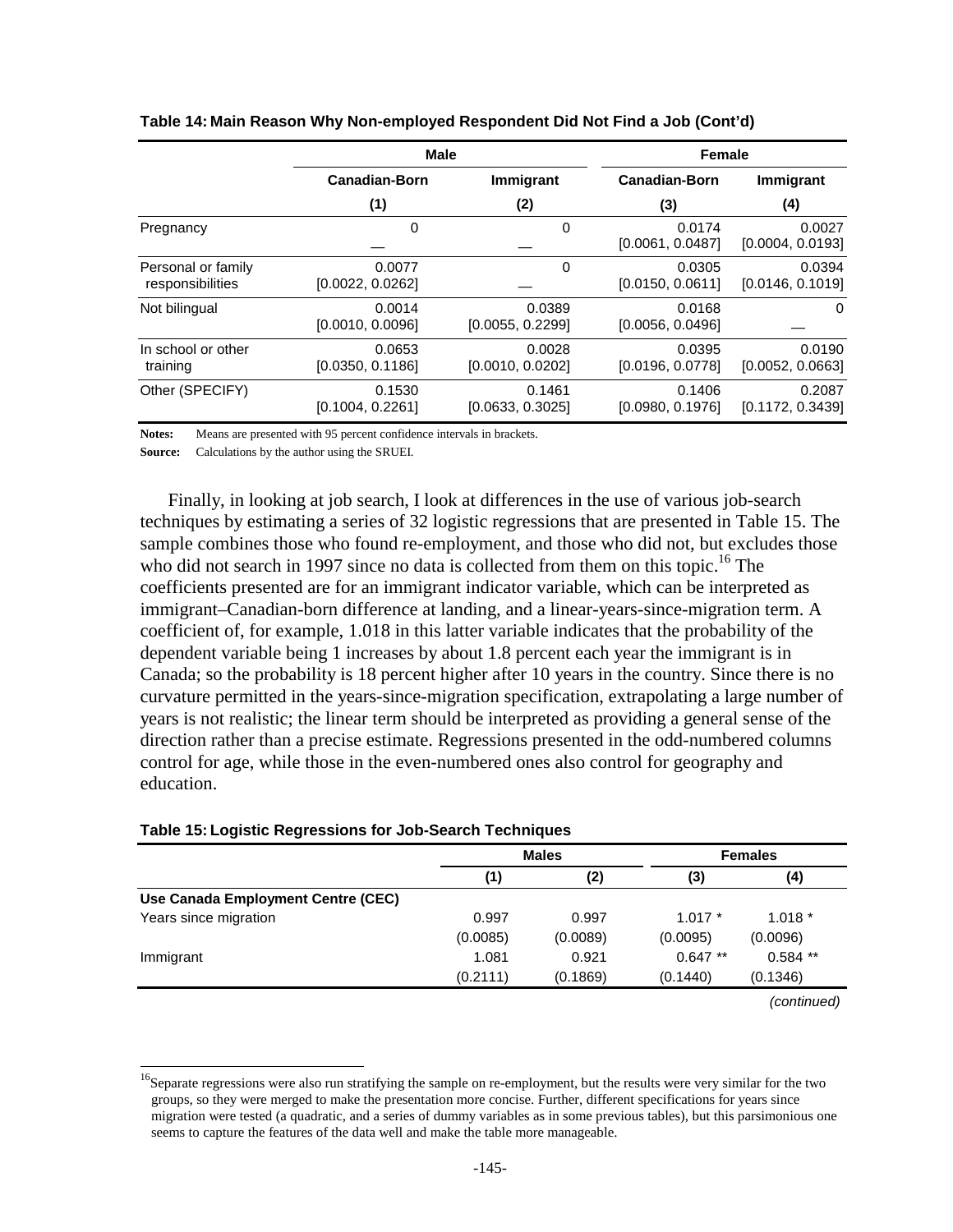|                                         | <b>Males</b> |            | <b>Females</b> |             |
|-----------------------------------------|--------------|------------|----------------|-------------|
|                                         | (1)          | (2)        | (3)            | (4)         |
| <b>Use CEC regularly</b>                |              |            |                |             |
| Years since migration                   | $0.979**$    | $0.979**$  | 0.986          | 0.988       |
|                                         | (0.0103)     | (0.0101)   | (0.0106)       | (0.0103)    |
| Immigrant                               | $2.073$ ***  | $1.873**$  | 1.384          | 1.158       |
|                                         | (0.5223)     | (0.4732)   | (0.3760)       | (0.3169)    |
| Use private employment centre           |              |            |                |             |
| Years since migration                   | 0.997        | 1.001      | 1.008          | 1.009       |
|                                         | (0.0097)     | (0.0090)   | (0.0089)       | (0.0094)    |
| Immigrant                               | $1.775***$   | 1.183      | 1.282          | 1.049       |
|                                         | (0.3871)     | (0.2580)   | (0.2770)       | (0.2485)    |
| Use private employment centre regularly |              |            |                |             |
| Years since migration                   | 0.992        | 0.993      | 0.993          | 0.987       |
|                                         | (0.0166)     | (0.0169)   | (0.0169)       | (0.0198)    |
| Immigrant                               | $2.120*$     | $2.010*$   | $2.010*$       | 1.015       |
|                                         | (0.8705)     | (0.8454)   | (0.8454)       | (0.4791)    |
| Use union employment centre             |              |            |                |             |
| Years since migration                   | $1.044$ ***  | $1.045***$ | $1.026$ **     | $1.034$ *** |
|                                         | (0.0087)     | (0.0085)   | (0.0116)       | (0.0120)    |
| Immigrant                               | $0.453$ ***  | $0.401***$ | $0.473**$      | $0.328$ *** |
|                                         | (0.0931)     | (0.0863)   | (0.1476)       | (0.1092)    |
| <b>Contact employers directly</b>       |              |            |                |             |
| Years since migration                   | 0.993        | 0.994      | 1.009          | 1.009       |
|                                         | (0.0134)     | (0.0138)   | (0.0139)       | (0.0137)    |
| Immigrant                               | 1.095        | 0.909      | 0.769          | 0.634       |
|                                         | (0.3484)     | (0.2975)   | (0.2336)       | (0.1960)    |
| <b>Check with friends and relatives</b> |              |            |                |             |
| Years since migration                   | 0.994        | 0.995      | 1.006          | 1.007       |
|                                         | (0.0091)     | (0.0095)   | (0.0117)       | (0.0123)    |
| Immigrant                               | $1.641**$    | 1.278      | 1.560          | 1.299       |
|                                         | (0.3920)     | (0.3171)   | (0.4780)       | (0.4241)    |
| Read newspaper ads                      |              |            |                |             |
| Years since migration                   | $0.980$ ***  | $0.981**$  | 1.001          | 1.005       |
|                                         | (0.0076)     | (0.0082)   | (0.0087)       | (0.0090)    |
| Immigrant                               | 2.276 ***    | $1.409*$   | $1.443*$       | 0.887       |
|                                         | (0.4112)     | (0.2720)   | (0.3110)       | (0.2049)    |

#### **Table 15: Logistic Regressions for Job-Search Techniques (Cont'd)**

**Notes:** The dependent variable is an indicator for using the appropriate service, or reporting using it "on a regular basis." The regressions in columns 1 and 3 include controls for a third-order polynomial in age. Those in columns 2 and 4 additionally include one urban, six education, and nine provincial indicators. One, two, and three asterisks represent statistical significance at the 10, 5, and 1 percent level respectively. Standard errors are in parentheses. The female regressions use regressions contain approximately 5,520 observations, and the male 8,710. Some of the levels of use regressions used slightly different sample sizes because of differential non-response or a small number of observations having variables that predicted the outcome perfectly. The intensity of use of the CEC regression had 4,297 observations for the females, and 6,694 for the males. The intensity of use of the private agencies regression had 1,011 observations for the females, and 1,341 for the males. One, two, and three asterisks represent statistical significance at the 10, 5, and 1 percent level respectively.

**Source:** Calculations by the author using the SRUEI.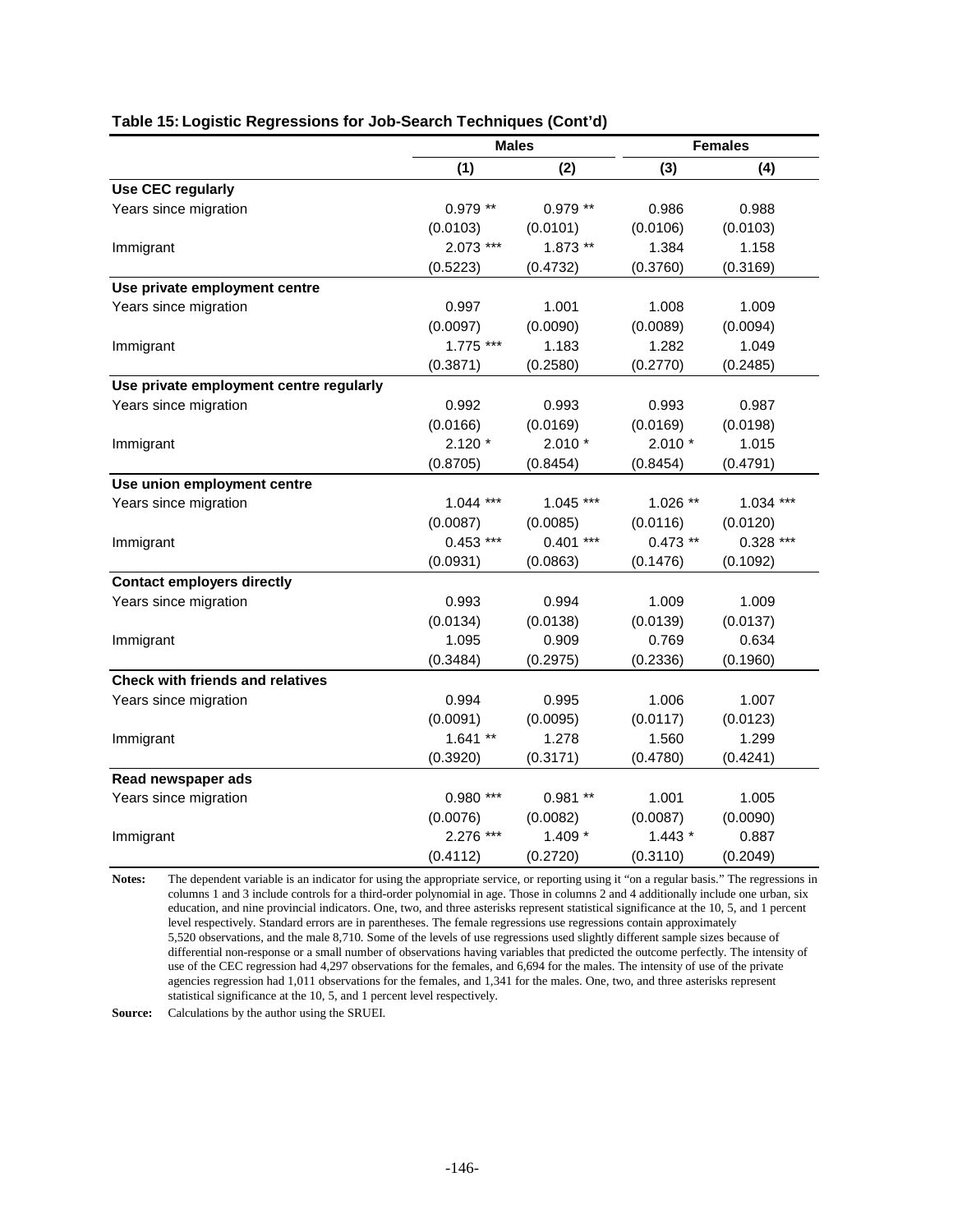Male and female immigrants have some similar patterns, but also some differences. The use of Canada Employment Centres (CECs), in the first set of rows, appears to have been the same for immigrant and the Canadian-born males although, conditional on use, immigrants appear to have frequented the centres more regularly. However, immigrant females used them much less upon their arrival in Canada relative to the Canadian-born, but their use increased with time in the country. Conditional on use (the second row of regressions in the table), immigrant females did not employ CECs any more regularly though. Continuing down the table, immigrant males appear to have been more likely to use private employment centres upon arriving in Canada, and to use them more regularly. Interestingly, both genders were much less likely to use union employment centres, although the frequency of use increases with time in the country — recall that time in the country could imply a convergence over time, or that earlier cohorts are more unionized and that there is little or no trend; as discussed earlier, one cannot distinguish between inter-cohort differences, and trends with years since migration. Since union coverage is associated with "good" jobs, this difference is important. There is no discernable difference in the propensity of the groups to contact employers directly, but immigrant males appear to have been more likely to check with friends and relatives. Immigrants were also more likely to use newspaper ads to find jobs, but this declines with time in Canada for males.

Taken together, the results in Table 15 again suggest that immigrants searched for jobs more intensely than their Canadian counterparts of the same age. Although, once education and geography are taken into account, they are sometimes somewhat more similar. This extra effort expended by immigrants seems reasonable given their more difficult searches.

# **ONGOING EI USE**

An obvious question that follows from finding that immigrants searched for jobs more intensely and were more likely to obtain permanent jobs is: What happens to future use? Table 16 addresses this issue by looking at weeks of EI claimed in 1996 (partly repeated from Table 2), 1997, and 1998 by the sample that was randomly drawn in 1996 and is studied here. It is clear that, in both subsequent years, the immigrant claimants continued to use slightly fewer weeks of EI than their Canadian-born counterparts; in fact, the gap widened. In particular, those who immigrated more recently did not show a marked increase in EI use. The regression results, with weeks of UI/EI use as the dependent variable, in the lower panel provide an interesting perspective on this though. Once controls for age, education, and geography are introduced, the gap in EI use between immigrants and the Canadian-born is eliminated. For both genders, it appears that the gap can be "explained" as resulting from observable differences between the two groups. In a more detailed analysis that is not shown, it appears that age was not a crucial factor, but differences between immigrants' educational levels (more so for the males), and especially geographic locations, relative to the Canadianborn is associated with their decreased use. Plausibly, because immigrants were more urbanized, were concentrated in provinces with less EI use, and, for the males, had a more highly educated sub-group, they needed less EI.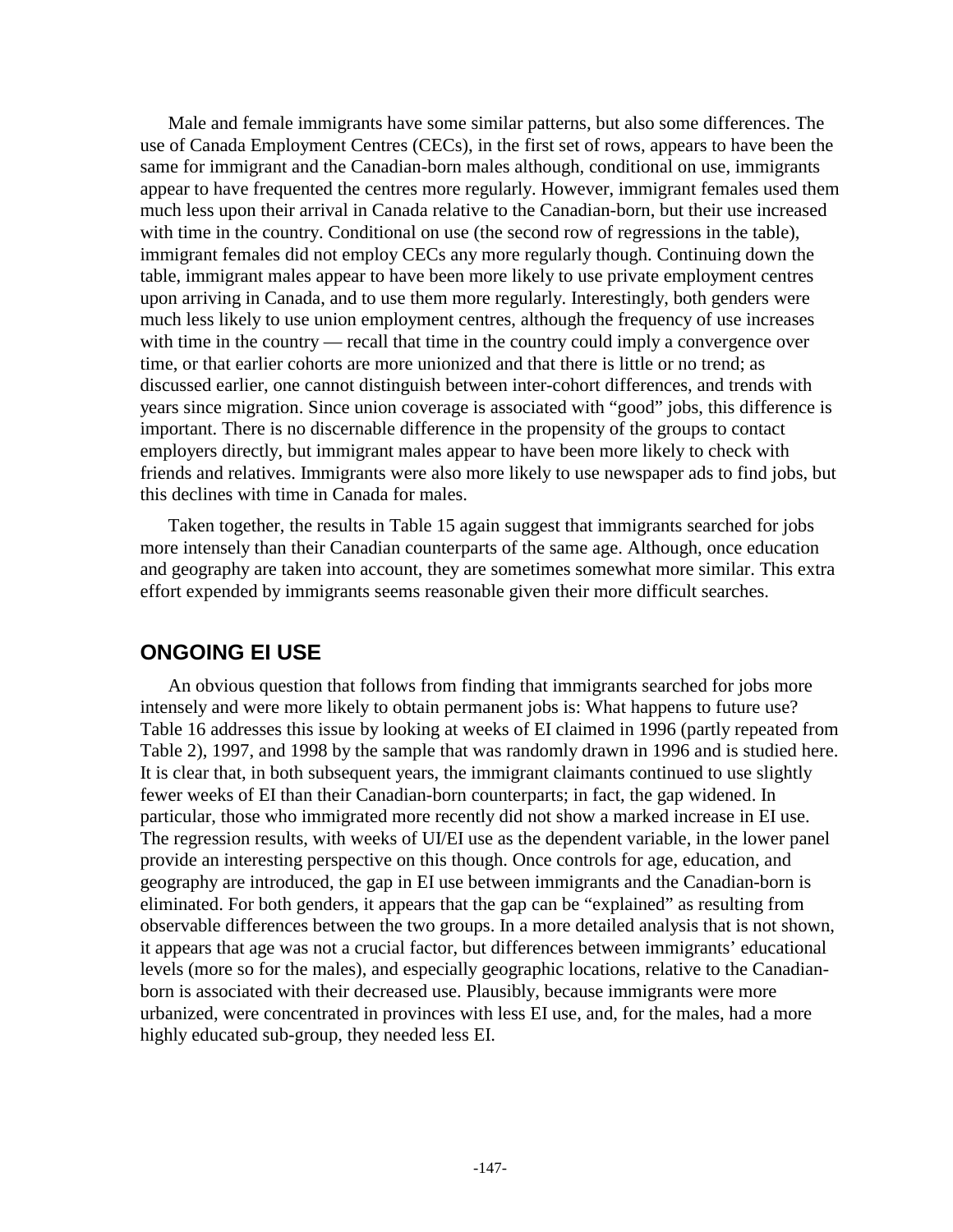|                               | <b>Males</b>                            |              | <b>Females</b> |              |              |            |
|-------------------------------|-----------------------------------------|--------------|----------------|--------------|--------------|------------|
|                               | 1996                                    | 1997         | 1998           | 1996         | 1997         | 1998       |
| Panel A: Mean Weeks of El Use |                                         |              |                |              |              |            |
| Canadian-born                 | 16.0                                    | 13.9         | 9.6            | 16.3         | 12.6         | 7.1        |
|                               | [15.8, 16.2]                            | [13.6, 14.1] | [9.4, 9.8]     | [16.1, 16.5] | [12.3, 12.9] | [6.9, 7.3] |
| Immigrants                    |                                         |              |                |              |              |            |
| pre-1961                      | 15.7                                    | 12.6         | 8.3            | 16.2         | 9.3          | 5.3        |
|                               | [14.1, 17.2]                            | [11.2, 14.0] | [6.8, 9.8]     | [14.5, 17.9] | [7.8, 10.8]  | [4., 6.6]  |
| 1961-70                       | 15.7                                    | 11.1         | 6.1            | 14.5         | 11.7         | 5.0        |
|                               | [14.5, 17.0]                            | [9.7, 12.5]  | [5.0, 7.2]     | [13.2, 15.9] | [10.2, 13.2] | [3.8, 6.2] |
| 1971-80                       | 14.7                                    | 9.7          | 5.9            | 14.3         | 9.1          | 5.4        |
|                               | [13.7, 15.8]                            | [8.6, 10.8]  | [4.9, 6.9]     | [13.0, 15.5] | [7.9, 13.2]  | [4.4, 6.4] |
| 1981-90                       | 15.7                                    | 10.9         | 6.3            | 15.0         | 10.8         | 4.8        |
|                               | [14.6, 16.8]                            | [9.8, 12.0]  | [5.3, 7.3]     | [13.7, 16.3] | [9.5, 12.2]  | [3.8, 5.8] |
| 1991-96                       | 13.9                                    | 10.6         | 5.2            | 14.9         | 9.8          | 3.6        |
|                               | [12.6, 15.2]                            | [9.1, 12.0]  | [4.1, 6.3]     | [13.6, 16.2] | [8.3, 11.3]  | [2.6, 4.6] |
|                               | <b>Panel B: Regression Coefficients</b> |              |                |              |              |            |
|                               | Regression 1: No control variables      |              |                |              |              |            |
| Immigrants                    | $-0.98**$                               | $-3.16$ ***  | $-3.53***$     | $-1.44*$     | $-2.49***$   | $-2.34***$ |
|                               | (0.453)                                 | (0.471)      | (0.359)        | (0.487)      | (0.496)      | (0.332)    |
|                               | Regression 2: With control variables    |              |                |              |              |            |
| Immigrants                    | 0.34                                    | $-0.69$      | $-0.65*$       | $-0.35$      | $-0.75$      | $-0.43$    |
|                               | (0.482)                                 | (0.499)      | (0.374)        | (0.520)      | (0.525)      | (0.343)    |

#### **Table 16: Ongoing EI Use**

**Notes:** Means are presented with 95 percent confidence intervals in brackets. Standard errors are in parentheses. The female regressions contain 8,971 observations, the males ones 13,194.

**Source:** Calculations by the author using the SRUEI.

## **CONCLUSION**

Immigrant and Canadian-born workers, according to the information in the SRUEI, had very different experiences of the UI/EI system. Firstly, immigrants were much less likely to use the program. Secondly, those who did use it, used it somewhat less intensively (fewer weeks and dollars of claim). Third, immigrant claimants had demographic characteristics that were quite different from the Canadian-born: the immigrants were older, more urbanized, more concentrated in Ontario and British Columbia, more likely to speak English or neither official language, and (especially for the males) had a different education distribution. Perhaps most importantly, it is much more likely that the Canadian-born were on a temporary layoff where UI/EI was being used to supplement income received from a (perhaps seasonal) single employer. In contrast, immigrants were more likely to use UI/EI after a permanent separation in a situation where the worker was searching for a new job. Immigrants appear to have searched for jobs more intensely, that is, they searched more hours and used more jobsearch techniques. They also appear to have been somewhat more geographically constrained and concentrated in large urban centres. Immigrant UI/EI claimants were also slightly less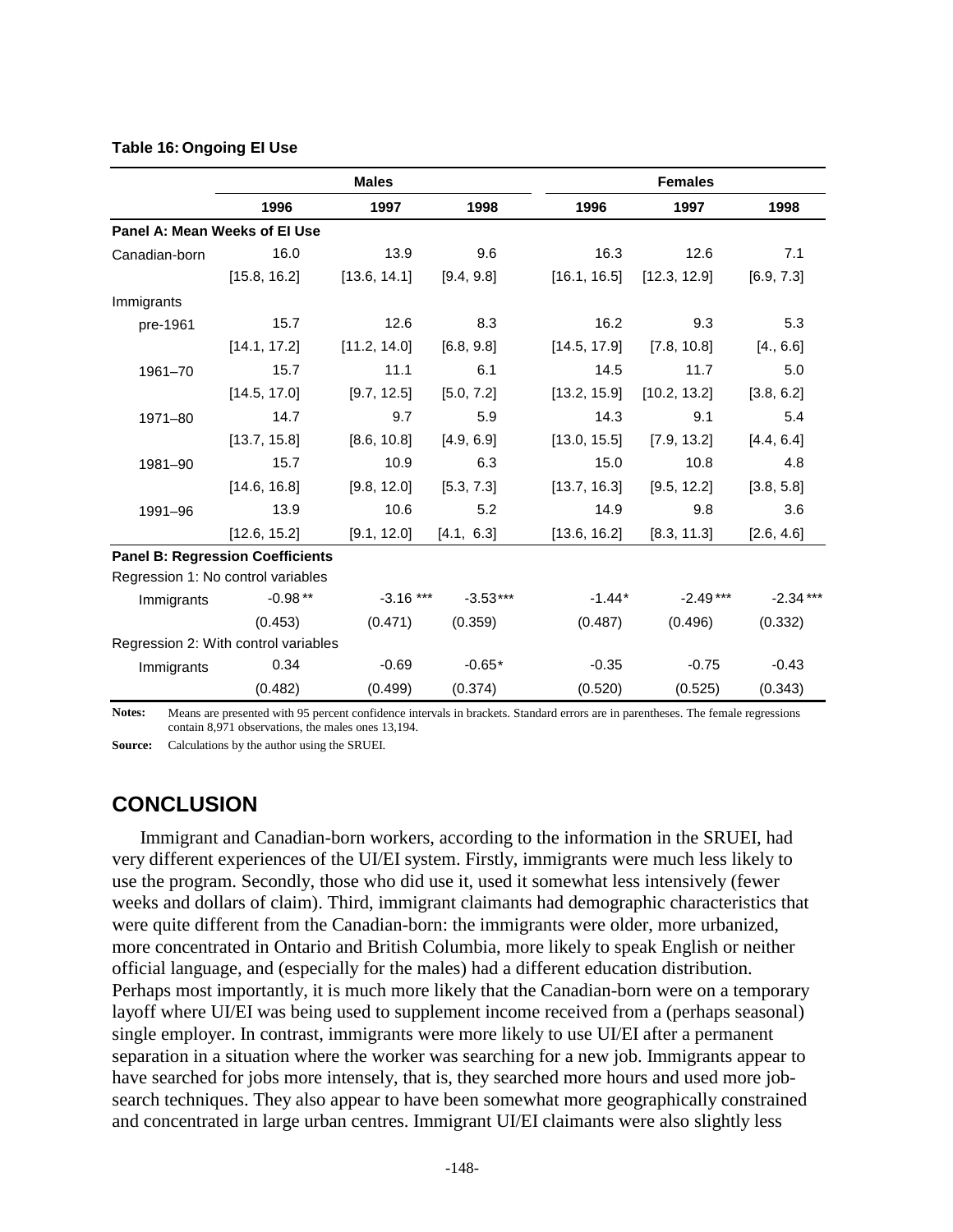likely to be re-employed between January 1997 and early 1998, but that is not surprising given their more difficult job search. Overall, their extra job-search intensity appears to have closed much of the gap that might have arisen because of their more challenging situation.

More recent immigrants differed systematically from earlier cohorts. Their incidence of use of the UI/EI program was high, though still not as heavy as the Canadian-born. Further, they engaged in job search more, used more job-search techniques, and the unemployed were willing to accept lower wages conditional on their age, region, and education. Very recent immigrants also had a lower likelihood of becoming re-employed. As with immigrants overall, they appear to have faced a more daunting re-employment challenge and to have worked harder to resolve it.

Females appear to have used the UI/EI program less than males, but the immigrant– Canadian-born gap is similar for each gender. While, unsurprisingly, females were also much more likely to work part time than their male counterparts, immigrant female claimants were substantially more likely to work full time than Canadian-born ones.<sup>17</sup> Surprisingly, while among recent immigrants males were more likely to make use of CECs and other employment centres than both earlier cohorts and comparable Canadian-born workers, the reverse was true for females. Earlier cohorts of immigrant females made greater use CECs than more recent ones.

Immigrants appear to have been less likely to use UI/EI, but when they did use it they faced greater challenges than the Canadian-born chiefly because they were much less likely to be on a temporary layoff. Users of UI/EI who were immigrants appear to have been more likely to find a job that was permanent. Unfortunately, immigrants' likelihood of reemployment in the interval between the reference UI/EI claim and the survey date was somewhat below that of the Canadian-born. The gap is important, but not enormous, and future work should look more carefully at how much of it is attributable to Canadian-born workers returning to jobs from which they were temporarily laid off.

Finally, patterns of repeat use appear to have been less prevalent among the immigrant community. As in 1996, immigrants continued to use less EI in 1997 and 1998; in fact the gap widened. However, the differences in their use can be "explained" by their geographic location (more urban and concentrated in provinces that make less use of EI) and, for males, by their having a larger fraction of highly educated workers among claimants.

l

 $17$ Given the increased coverage of part-time work, which is predominantly female, under EI relative to UI, female use of the program might be expected to change in the future.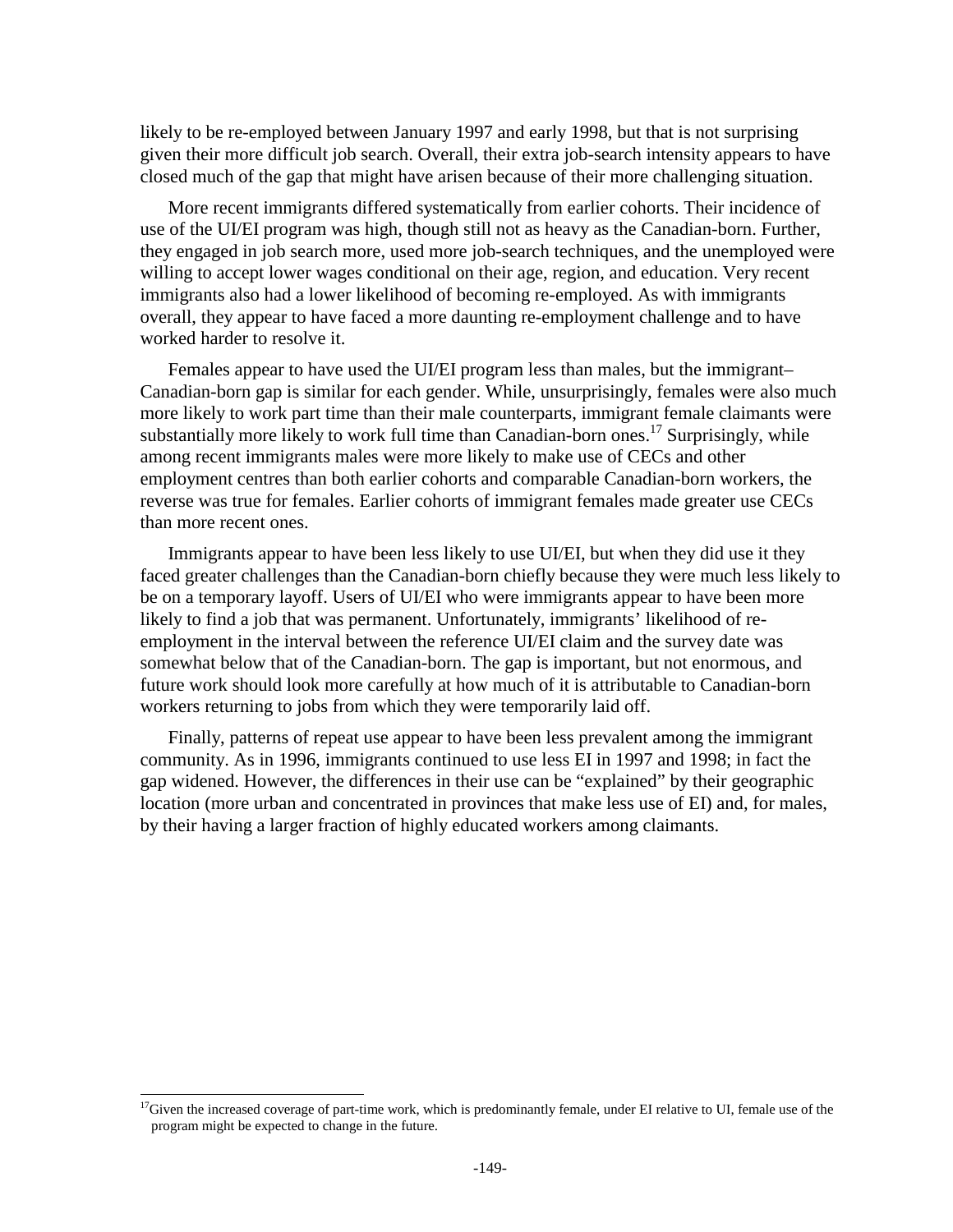# **Appendix**

|                            | <b>Males</b>      |                      | <b>Females</b>    |                      |  |
|----------------------------|-------------------|----------------------|-------------------|----------------------|--|
|                            | <b>Immigrants</b> | <b>Canadian-Born</b> | <b>Immigrants</b> | <b>Canadian-Born</b> |  |
| <b>Occupation Codes</b>    | (1)               | (2)                  | (3)               | (4)                  |  |
| Managerial, administrative | 0.058             | 0.040                | 0.076             | 0.075                |  |
|                            | [0.040, 0.083]    | [0.035, 0.047]       | [0.053, 0.106]    | [0.066, 0.085]       |  |
| Natural science            | 0.052             | 0.031                | 0.010             | 0.012                |  |
|                            | [0.035, 0.075]    | [0.026, 0.036]       | [0.004, 0.030]    | [0.009, 0.017]       |  |
| Social science             | 0.009             | 0.006                | 0.021             | 0.032                |  |
|                            | [0.004, 0.022]    | [0.004, 0.009]       | [0.012, 0.037]    | [0.025, 0.039]       |  |
| Religion                   | 0.001             | 0.001                | 0.000             | 0.001                |  |
|                            | [0.000, 0.008]    | [0.000, 0.002]       |                   | [0.000, 0.003]       |  |
| Teaching                   | 0.022             | 0.026                | 0.110             | 0.139                |  |
|                            | [0.013, 0.036]    | [0.021, 0.031]       | [0.090, 0.135]    | [0.127, 0.151]       |  |
| Medicine                   | 0.011             | 0.004                | 0.024             | 0.056                |  |
|                            | [0.005, 0.024]    | [0.003, 0.007]       | [0.013, 0.041]    | [0.048, 0.065]       |  |
| Artistic                   | 0.011             | 0.024                | 0.019             | 0.016                |  |
|                            | [0.005, 0.024]    | [0.019, 0.029]       | [0.009, 0.037]    | [0.012, 0.020]       |  |
| Clerical                   | 0.048             | 0.037                | 0.171             | 0.236                |  |
|                            | [0.032, 0.071]    | [0.031, 0.043]       | [0.141, 0.207]    | [0.221, 0.251]       |  |
| Sales                      | 0.038             | 0.042                | 0.061             | 0.079                |  |
|                            | [0.024, 0.059]    | [0.036, 0.049]       | [0.042, 0.088]    | [0.069, 0.090]       |  |
| Service                    | 0.102             | 0.069                | 0.179             | 0.175                |  |
|                            | [0.080, 0.130]    | [0.062, 0.077]       | [0.149, 0.214]    | [0.164, 0.188]       |  |
| Farming                    | 0.060             | 0.047                | 0.063             | 0.021                |  |
|                            | [0.047, 0.075]    | [0.042, 0.052]       | [0.049, 0.079]    | [0.018, 0.025]       |  |
| Fishing                    | 0.003             | 0.012                | 0.000             | 0.003                |  |
|                            | [0.001, 0.007]    | [0.010, 0.014]       | [0.000, 0.002]    | [0.002, 0.004]       |  |
| Forestry                   | 0.010             | 0.046                | 0.002             | 0.004                |  |
|                            | [0.005, 0.020]    | [0.042, 0.051]       | [0.001, 0.007]    | [0.003, 0.006]       |  |
| Mining                     | 0.004             | 0.016                | 0.000             | 0.000                |  |
|                            | [0.001, 0.012]    | [0.013, 0.018]       |                   | [0.000, 0.001]       |  |
| Processing                 | 0.040             | 0.049                | 0.046             | 0.043                |  |
|                            | [0.028, 0.056]    | [0.043, 0.055]       | [0.030, 0.068]    | [0.038, 0.048]       |  |
| Machining                  | 0.048             | 0.042                | 0.005             | 0.005                |  |
|                            | [0.034, 0.065]    | [0.037, 0.047]       | [0.001, 0.019]    | [0.003, 0.009]       |  |

## **Table A.1: Occupational Distribution for Main Employer**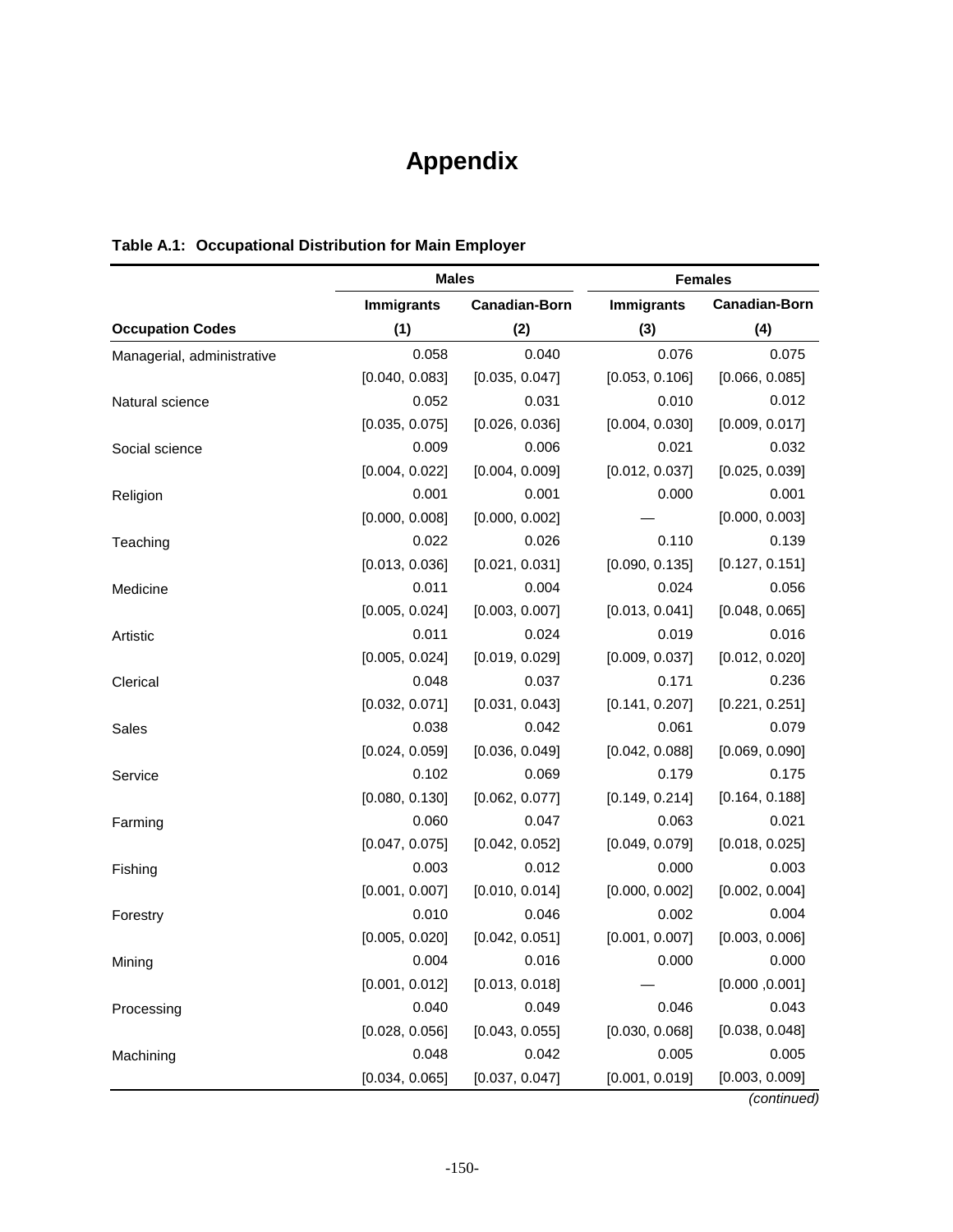|                         | <b>Males</b>      |                      |                   | <b>Females</b>       |
|-------------------------|-------------------|----------------------|-------------------|----------------------|
|                         | <b>Immigrants</b> | <b>Canadian-Born</b> | <b>Immigrants</b> | <b>Canadian-Born</b> |
| <b>Occupation Codes</b> | (1)               | (2)                  | (3)               | (4)                  |
| Fabricating             | 0.161             | 0.101                | 0.152             | 0.046                |
|                         | [0.132, 0.195]    | [0.092, 0.110]       | [0.120, 0.191]    | [0.039, 0.054]       |
| Construction            | 0.233             | 0.248                | 0.002             | 0.007                |
|                         | [0.207, 0.260]    | [0.238, 0.258]       | [0.001, 0.006]    | [0.005, 0.011]       |
| Transportation          | 0.052             | 0.108                | 0.007             | 0.027                |
|                         | [0.038, 0.070]    | [0.100, 0.117]       | [0.003, 0.012]    | [0.023, 0.032]       |
| Materials handling      | 0.033             | 0.041                | 0.046             | 0.017                |
|                         | [0.022, 0.048]    | [0.036, 0.047]       | [0.030, 0.070]    | [0.013, 0.022]       |
| Other crafts            | 0.007             | 0.012                | 0.006             | 0.008                |
|                         | [0.002, 0.019]    | [0.009, 0.016]       | [0.003, 0.013]    | [0.005, 0.012]       |

## **Table A.1: Occupational Distribution for Main Employer (Cont'd)**

**Source:** Calculations by the author using the SRUEI.

## **Table A.2: Industry Classification for Main Employer**

|                             | <b>Males</b>      |                      |                | <b>Females</b>       |
|-----------------------------|-------------------|----------------------|----------------|----------------------|
|                             | <b>Immigrants</b> | <b>Canadian-Born</b> | Immigrants     | <b>Canadian-Born</b> |
| <b>Industry Codes</b>       | (1)               | (2)                  | (3)            | (4)                  |
| Agriculture                 | 0.037             | 0.027                | 0.062          | 0.022                |
|                             | [0.028, 0.049]    | [0.023, 0.031]       | [0.049, 0.078] | [0.018, 0.027]       |
| Forestry                    | 0.014             | 0.056                | 0.004          | 0.006                |
|                             | [0.007, 0.025]    | [0.051, 0.061]       | [0.002, 0.009] | [0.005, 0.008]       |
| Fishing and trapping        | 0.002             | 0.013                | 0.000          | 0.004                |
|                             | [0.001, 0.006]    | [0.011, 0.015]       | [0.000, 0.002] | [0.003, 0.005]       |
| Mining                      | 0.009             | 0.027                | 0.002          | 0.006                |
|                             | [0.005, 0.016]    | [0.024, 0.031]       | [0.000, 0.007] | [0.003, 0.009]       |
| Manufacturing, non-durables | 0.097             | 0.076                | 0.182          | 0.094                |
|                             | [0.074, 0.126]    | [0.069, 0.084]       | [0.148, 0.221] | [0.085, 0.103]       |
| Manufacturing, durables     | 0.162             | 0.106                | 0.051          | 0.030                |
|                             | [0.134, 0.193]    | [0.098, 0.115]       | [0.033, 0.077] | [0.024, 0.038]       |
| Construction                | 0.252             | 0.263                | 0.007          | 0.026                |
|                             | [0.224, 0.281]    | [0.252, 0.273]       | [0.004, 0.012] | [0.021, 0.032]       |
| Transportation              | 0.040             | 0.072                | 0.011          | 0.038                |
|                             | [0.029, 0.056]    | [0.066, 0.079]       | [0.006, 0.022] | [0.032, 0.045]       |
| Communications              | 0.003             | 0.006                | 0.005          | 0.005                |
|                             | [0.001, 0.018]    | [0.004, 0.008]       | [0.002, 0.011] | [0.003, 0.009]       |
| Post office                 | 0.002             | 0.004                | 0.000          | 0.004                |
|                             | [0.000, 0.005]    | [0.002, 0.007]       | [0.000, 0.003] | [0.002, 0.006]       |
| <b>Utilities</b>            | 0.008             | 0.007                | 0.000          | 0.003                |
|                             | [0.005, 0.013]    | [0.005, 0.009]       |                | [0.001, 0.006]       |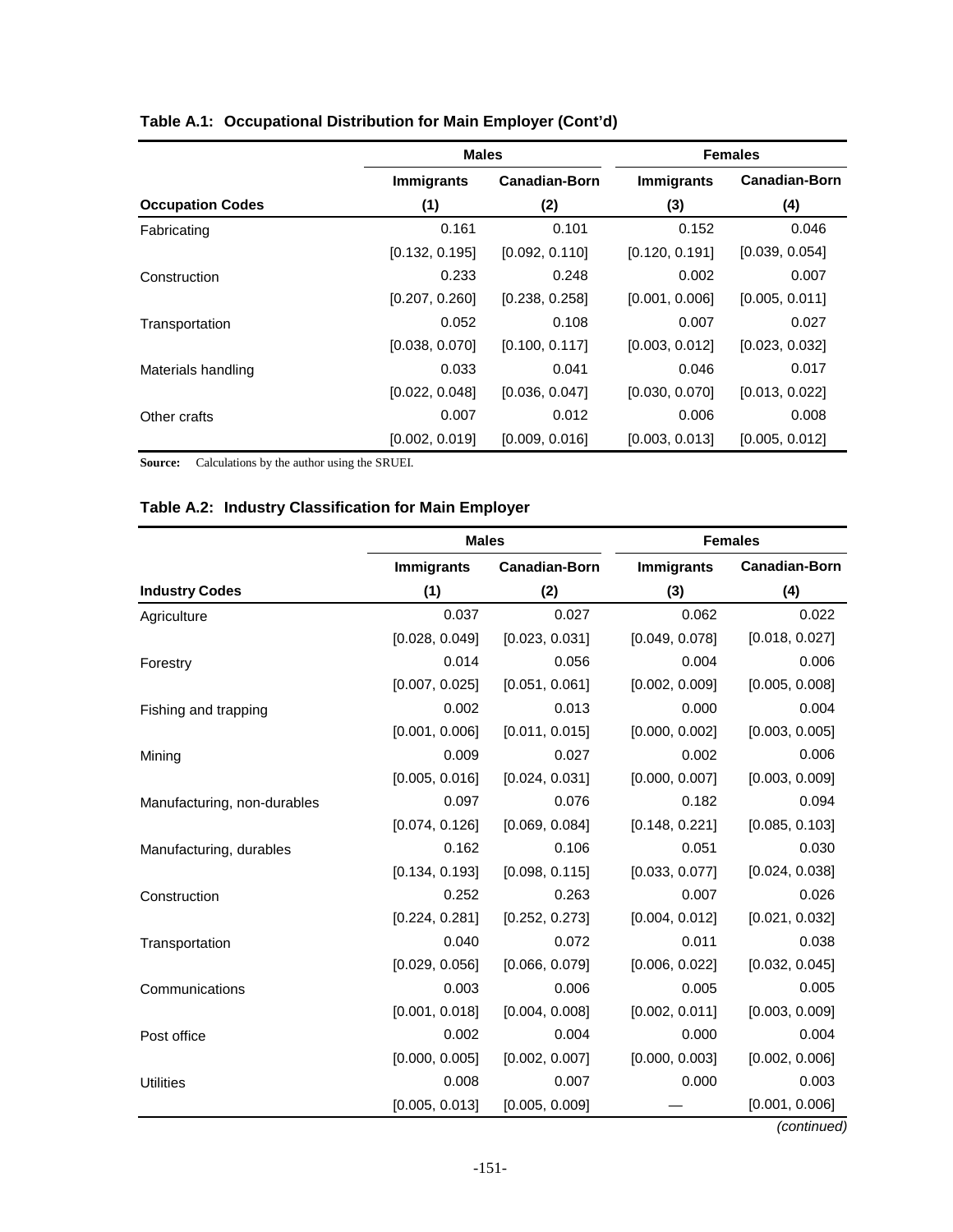|                          | <b>Males</b>      |                      |                   | <b>Females</b>       |
|--------------------------|-------------------|----------------------|-------------------|----------------------|
|                          | <b>Immigrants</b> | <b>Canadian-Born</b> | <b>Immigrants</b> | <b>Canadian-Born</b> |
| <b>Industry Codes</b>    | (1)               | (2)                  | (3)               | (4)                  |
| Wholesale trade          | 0.035             | 0.041                | 0.031             | 0.028                |
|                          | [0.022, 0.054]    | [0.035, 0.047]       | [0.018, 0.052]    | [0.022, 0.035]       |
| Retail trade             | 0.076             | 0.070                | 0.080             | 0.109                |
|                          | [0.055, 0.104]    | [0.062, 0.078]       | [0.059, 0.109]    | [0.097, 0.121]       |
| Finance, etc.            | 0.013             | 0.013                | 0.029             | 0.030                |
|                          | [0.005, 0.029]    | [0.010, 0.017]       | [0.017, 0.048]    | [0.024, 0.037]       |
| Education                | 0.037             | 0.039                | 0.156             | 0.198                |
|                          | [0.025, 0.055]    | [0.033, 0.044]       | [0.132, 0.183]    | [0.185, 0.211]       |
| Hospitals                | 0.013             | 0.014                | 0.075             | 0.105                |
|                          | [0.007, 0.024]    | [0.010, 0.018]       | [0.055, 0.102]    | [0.095, 0.116]       |
| Doctors                  | 0.006             | 0.000                | 0.003             | 0.020                |
|                          | [0.002, 0.025]    | [0.000, 0.001]       | [0.001, 0.008]    | [0.015, 0.026]       |
| Religious organizations  | 0.001             | 0.002                | 0.001             | 0.003                |
|                          | [0.000, 0.008]    | [0.001, 0.003]       | [0.000, 0.002]    | [0.002, 0.005]       |
| Recreation               | 0.008             | 0.030                | 0.013             | 0.025                |
|                          | [0.004, 0.014]    | [0.026, 0.036]       | [0.006, 0.025]    | [0.021, 0.031]       |
| <b>Business services</b> | 0.070             | 0.040                | 0.092             | 0.057                |
|                          | [0.051, 0.096]    | [0.034, 0.047]       | [0.067, 0.126]    | [0.048, 0.066]       |
| Personal services        | 0.071             | 0.032                | 0.119             | 0.116                |
|                          | [0.052, 0.095]    | [0.027, 0.038]       | [0.092, 0.150]    | [0.106, 0.127]       |
| Private households       | 0.000             | 0.000                | 0.008             | 0.008                |
|                          | [0.000, 0.002]    | [0.000, 0.001]       | [0.002, 0.026]    | [0.006, 0.011]       |
| Miscellaneous services   | 0.026             | 0.028                | 0.041             | 0.022                |
|                          | [0.016, 0.042]    | [0.023, 0.033]       | [0.025, 0.065]    | [0.018, 0.028]       |
| Federal government       | 0.005             | 0.008                | 0.010             | 0.016                |
|                          | [0.002, 0.011]    | [0.006, 0.011]       | [0.006, 0.017]    | [0.013, 0.020]       |
| Provincial government    |                   | $0.004$ 0.007        |                   | $0.007$ 0.012        |
|                          | [0.001, 0.016]    | [0.006, 0.009]       | [0.003, 0.014]    | [0.009, 0.016]       |
| Local government         | 0.012             | 0.020                | 0.012             | 0.015                |
|                          | [0.007, 0.020]    | [0.017, 0.024]       | [0.006, 0.023]    | [0.012, 0.020]       |
| Other government         | 0.000             | 0.000                | 0.000             | 0.000                |
|                          |                   |                      |                   |                      |

## **Table A.2: Industry Classification for Main Employer (Cont'd)**

**Source:** Calculations by the author using the SRUEI.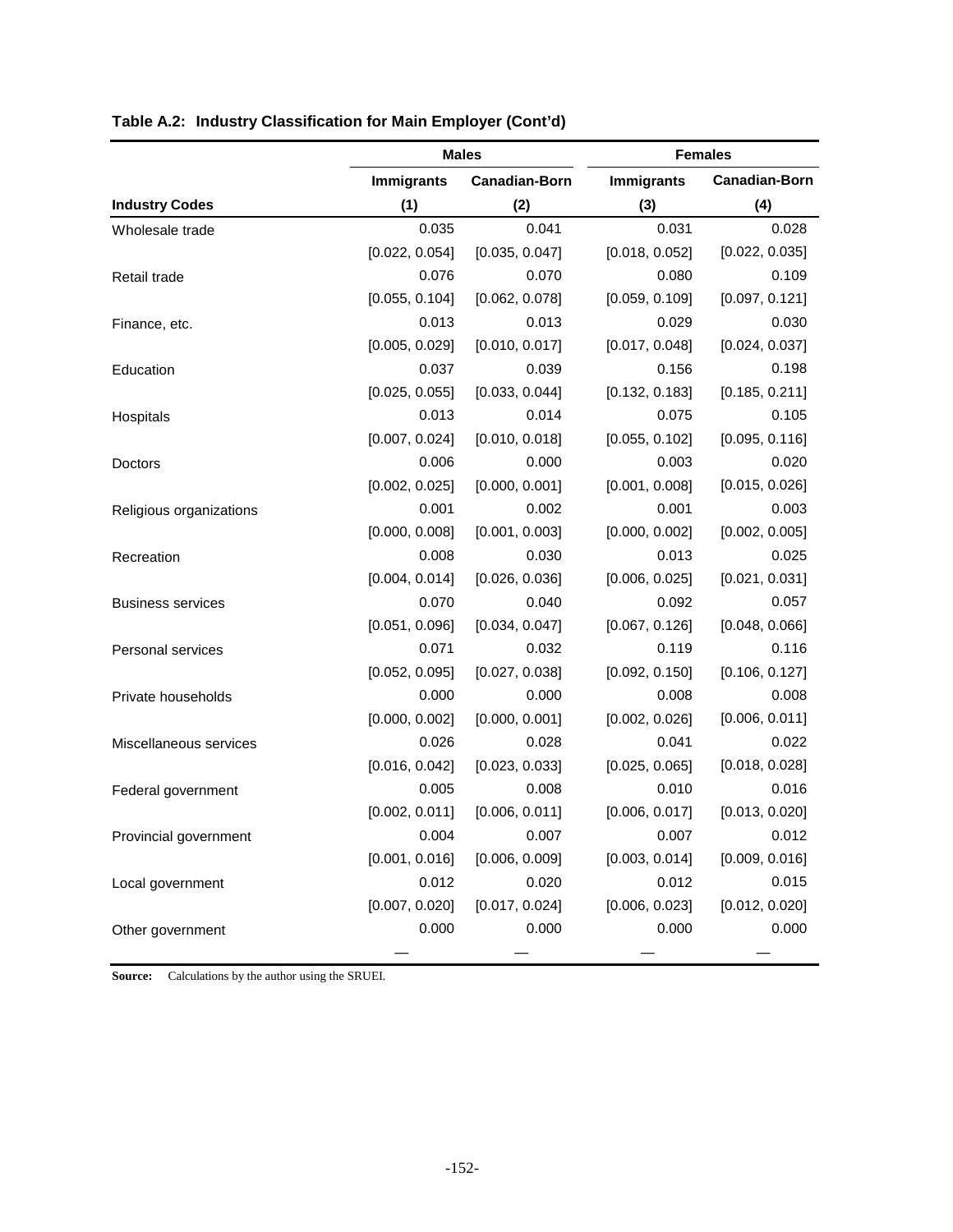# **References**

- Abe, Masahiro, Yoshio Higuchi, Peter J. Kuhn, Masao Nakamura, and Arthur Sweetman. 2000. "Worker Displacement in Japan and Canada." In *Losing Work, Moving On: Worker Displacement in International Context*. Edited by P. Kuhn. Kalmazoo, MI: W.E. Upjohn Institute for Employment Research.
- Baker, Michael, and Dwayne Benjamin. 1994. "The Performance of Immigrants in the Canadian Labor Market." *Journal of Labor Economics* 12,3: 369–405.
- ———. 1995. "The Receipt of Transfer Payments by Immigrants to Canada." *Journal of Human Resources* 30,4: 650–76.
- Bloom, D.E., G. Grenier, and M. Gunderson. 1995. "The Changing Labor Market Position of Canadian Immigrants." *Canadian Journal of Economics* 28,4: 987–1005.
- Borjas, G.J. 1985. "Assimilation, Change in Cohort Quality, and the Earnings of Immigrants." *Journal of Labor Economics* 3,4: 463–89.
- ———. 1995. "Assimilation and Changes in Cohort Quality Revisited: What Happened to Immigrant Earnings in the 1980s?" *Journal of Labor Economics* 13,2: 201–45.
- Chiswick, B.R. 1978. "The Effect of Americanization on the Earnings of Foreign-Born Men." *Journal of Political Economy* 86,5: 897–921.
- Citizenship and Immigration Canada, Strategic Policy, Planning and Research. 1999. "The Economic Performance of Immigrants: Education Perspective" <http://www.cic.gc.ca>.
- Crossley, Thomas F., James Ted McDonald, and Christopher Worswick. 2000. "Immigrant Benefit Receipt: Sensitivity to the Choice of Survey Years and Model Specification." *Journal of Human Resources*. Forthcoming.
- Grant, Mary L. 1999. "Evidence of New Immigrant Assimilation in Canada*.*" *Canadian Journal of Economics* 32,4: 930–955.
- Green, Alan G., and David E. Green. 1995. "Canadian Immigration Policy: The Effectiveness of the Point System and Other Instruments." *Canadian Journal of Economics* 38,4b: 1006–41.
- Green, William H. 1996. *Econometric Analysis*. 2nd ed. New York: Macmillan Publishing Company.
- Jones, Stephen R. G., and Craig Riddell. 1999. "The Measurement of Unemployment: An Empirical Approach." *Econometrica* 67,1: 147–161.
- McDonald, J., and C. Worswick. 1997. "Unemployment Incidence of Immigrant Men in Canada." *Canadian Public Policy* 23,4: 353–373.
- ———. 1998. "The Earnings of Immigrant Men in Canada: Job Tenure, Cohort and Macroeconomic Conditions." *Industrial and Labor Relations Review* 51,3: 465–482.
- Schaafsma, J., and A. Sweetman. 1999. *Immigrant Earnings: Age at Immigration Matters*. RIIM Working Paper 99-03.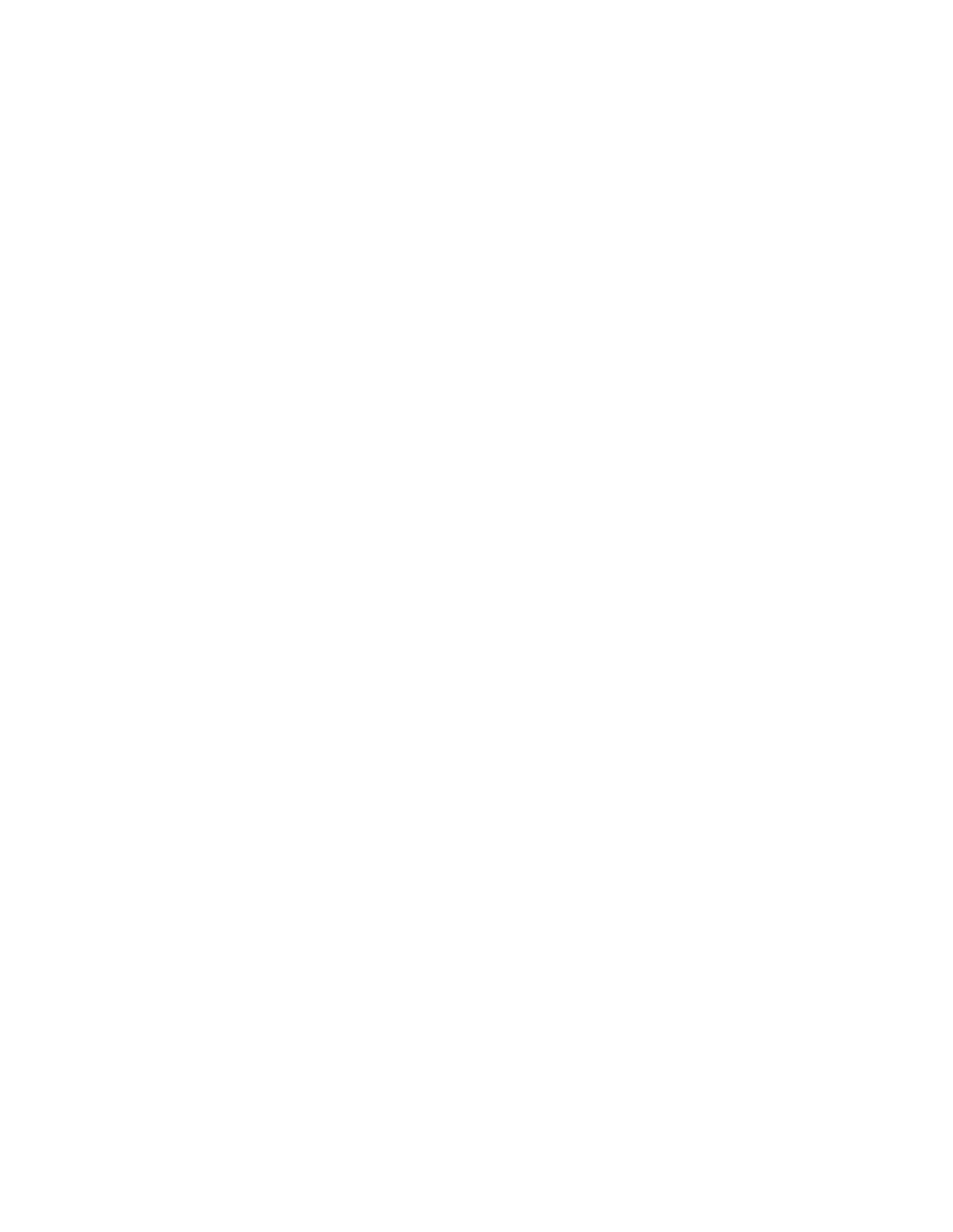# **Volunteer Activities of Employment Insurance Recipients**

## **Rafael Gomez and Morley Gunderson**

Volunteer activity has attracted increased policy attention both as a source of labour for social purposes and as a socially productive activity for the volunteers themselves. Although unemployment is a perennial policy issue, increased attention is being paid to the socially productive nature of the activities of the unemployed including job search and training. Volunteer work would also generally qualify as a socially productive activity, both in the sense of benefiting the volunteer and the recipient of the volunteer activity. While *each* of the areas of volunteer activity and unemployment are of policy importance, the intersection of *both* areas — volunteer activities amongst the unemployed — compounds that importance.

For recipients of Employment Insurance (EI) — the focus of this analysis — voluntary activity can also be an important form of human capital *formation*. This is especially the case for younger EI recipients and relatively new labour market participants. As is the case with youths, volunteering may also be a source of résumé building and may lead to the formation of networks and social capital that can result in subsequent jobs for EI recipients. For more experienced EI recipients, or for those facing rapid skill deterioration following job loss, volunteer activity can function as a means of human capital *preservation*. Prospective employers would likely look positively on such activity, especially if it were complementary to job search and thought to reveal something positive, such as motivation and work ethic, about the unemployed person. For the unemployed person, volunteer activity can foster selfworth, a sense of purpose, and even job skills, in contrast to the demoralizing and stigmatizing effects of being unemployed. In sum, even though there may be considerable time costs associated with volunteer activity, as well as opportunity costs if it results in foregoing more traditional forms of job search, volunteering may provide substantial benefits to both EI recipients and to the economy as whole. It, therefore, merits more systematic empirical attention.

The purpose of this study is to analyze the determinants of formal volunteer activity amongst EI recipients. A theoretical framework is first outlined based largely on a household production function framework, augmented to consider such factors as social capital formation. This will facilitate interpreting the empirical relationships found in the subsequent data analysis. The Survey on Repeat Use of Employment Insurance (SRUEI) is then discussed, emphasizing its pros and cons as a data set for work in this area. The empirical

j

Rafael Gomez is an Assistant Professor at the London School of Economics, Interdisciplinary Institute of Management, and a Research Associate at the Centre for Industrial Relations and the Centre for International Studies at the University of Toronto.

Morley Gunderson is the CIBC Professor of Youth Employment at the University of Toronto, and a Professor at the Centre for Industrial Relations and the Department of Economics. He is a Research Associate of the Institute for Policy Analysis, the Centre for International Studies, and the Institute for Human Development, Life Course and Ageing, and an Adjunct Scientist at the Institute for Work and Health.

Without implicating them for any of the conclusions, we are grateful to Louis Grignon, Saul Schwartz, and Frances Wooley for helpful comments and suggestions.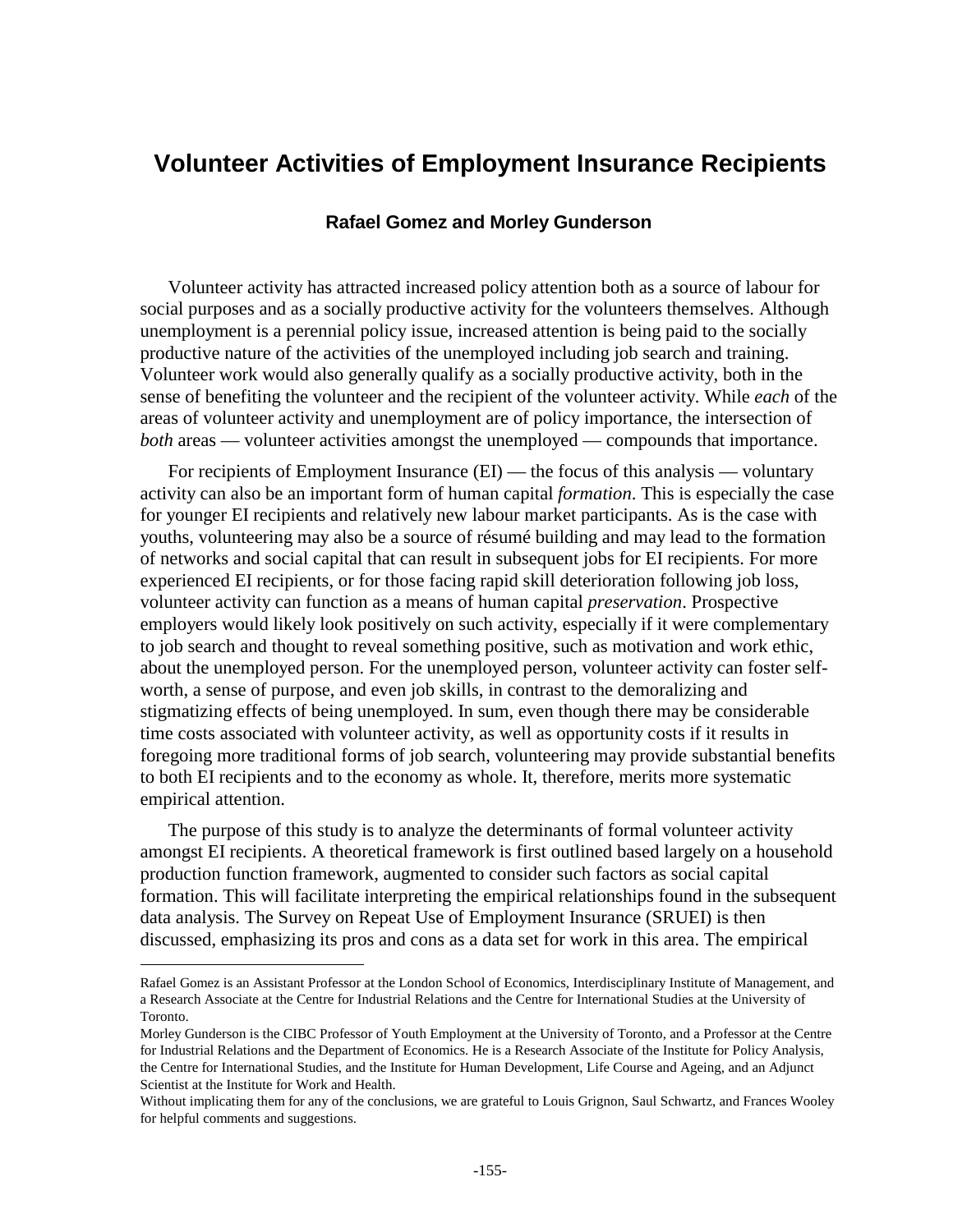results are then presented in three formats: the various forms of formal volunteer unpaid activity engaged in by EI recipients; the extent to which formal volunteer activity varies by different characteristics of such EI recipients; and regression results of the determinants of the probability of engaging in formal volunteer activities. The paper concludes with a summary and a discussion of the policy implications and areas in need of further research.

## **THEORETICAL PERSPECTIVE**

A variety of theoretical frameworks may be used to analyze volunteer activity. No single framework, however, is likely to be entirely satisfactory for a number of reasons: the difficulty of incorporating the demand side for volunteers; the difficulty of relating the theoretical concepts to be measured to observable phenomenon; and because some theoretical constructs like those involving "social capital" are still in rudimentary stages of development.

The theoretical framework used here is based on the concept of a household production function. Essentially, this is a modification of the conventional labour supply analysis of economics expanded to include internal household decision making, the fact that the household is an important producer as well as consumer of activities that involve time and money, and that different household members will specialize in different types of activity, including charitable activity.

As with conventional labour supply analysis, the household production function approach is a supply-side theory. The demand for volunteer activity by formal organizations is not modelled directly, but is dealt with in an *ad hoc* fashion where it appears to shed light on the observed relationship. Similarly, the nascent "social capital" theories<sup>1</sup> are sometimes referenced to explain the observed relationship that may result from the family interacting in the community in which they are involved. In the household production function context, households may engage in voluntary activity as part of building social networks in their community to foster trust, mutual insurance, community infrastructure, and information sharing, or because their "family" is the community and not simply the nuclear family.

In the household production function framework, families are assumed to maximize utility where utility is a function of not only the conventional goods and leisure, but also of charitable activity. As discussed subsequently, charitable activity can be valued for a variety of interrelated purposes:<sup>2</sup> its own rewards (a "warm glow");<sup>3</sup> social cohesion and social capital formation; gift giving for reasons of pure altruism and self-realization, $4$  or for reasons of community building and reciprocity;<sup>5</sup> responses to peer pressure;<sup>6</sup> résumé and skillbuilding; $\frac{7}{7}$  reducing a void not filled by government services;  $\frac{8}{7}$  and as a complement to

j

<sup>8</sup>See, for example, Browne, 1996; and OECD, 1997. Wooley, 1999, extensively discusses the literature on whether government spending "crowds-out" volunteer activity, highlighting that some studies provide some support, although

<sup>&</sup>lt;sup>1</sup>See, for example, Putnam, 1995. For a discussion of this literature and the distinction between social cohesion and social capital formation, see Wooley, 1999.

 $2^{2}$ Discussions of the rationale for volunteering and charitable activities are given in many of the references and works cited at the end of this chapter, and in Wooley, 1999.

<sup>3</sup> See, for example, Andreoni, 1990.

<sup>4</sup> See, for example, Titmus, 1971.

<sup>&</sup>lt;sup>5</sup>See, for example, Cheal, 1988; Rose-Ackerman, 1996; and Sugden, 1984.

<sup>6</sup> See, for example, Ben-Porath, 1980; Freeman, 1996; and Weisbrod, 1975.

 $7$ Canadian evidence on this is provided in Day and Devlin, 1998.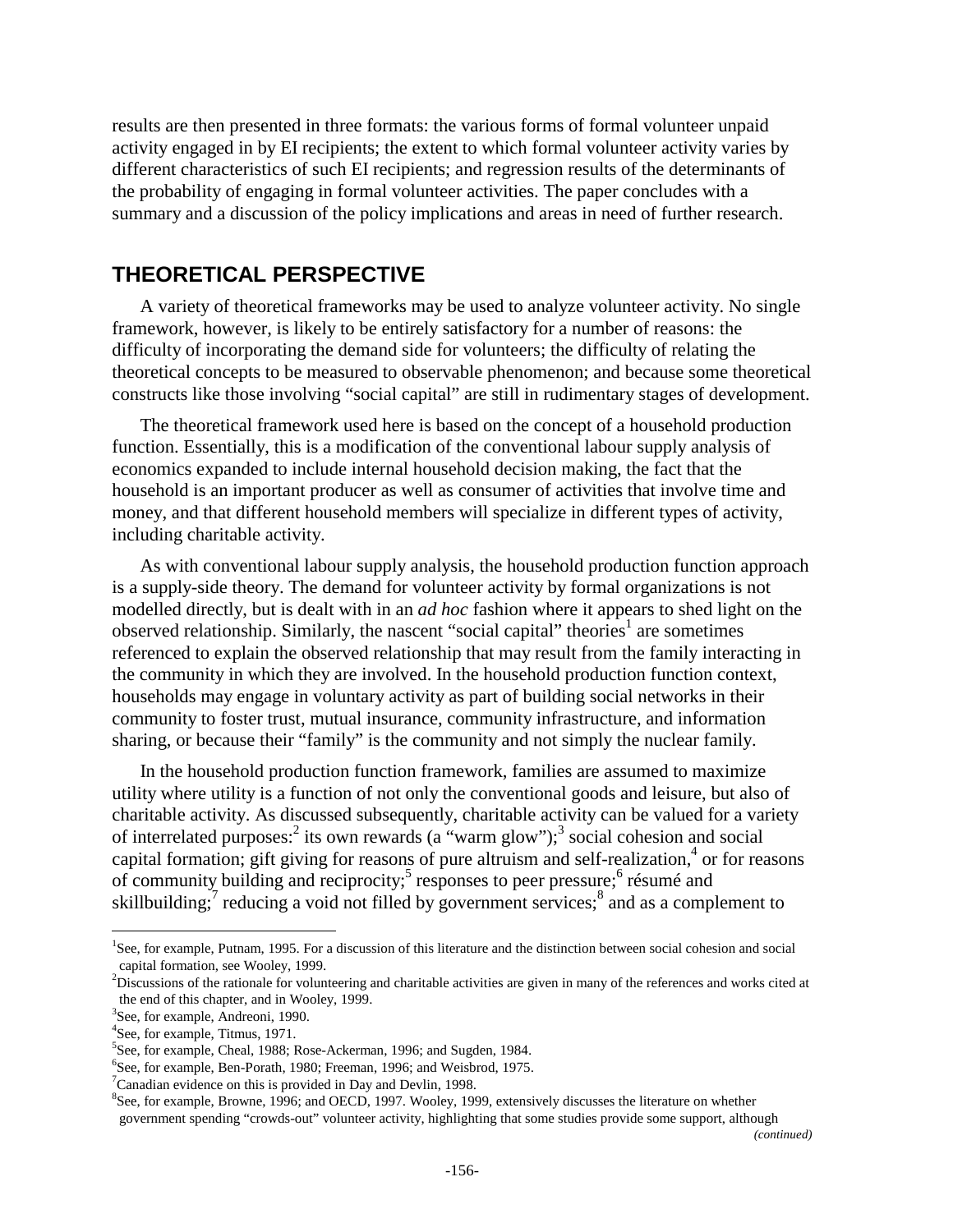childraising. In this household production function framework, utility is maximized subject to the usual "full-income" budget constraint of time and non-labour wealth or assets. Charitable activity is produced via a household production function using inputs of volunteer time or money  $(i.e., goods)$ .

Assuming that charitable activities are a "normal" good, the household demand for charitable activities will increase with wealth, other things equal. Via the household production function for charitable activities, this implies that wealthier families will give more of both money and volunteer time inputs to charitable activities.

An increase in wages will have a more complicated effect working through the household production function. It will increase income and hence have the conventional *wealth effect* discussed above, leading to an increase in volunteer time. Working in the other direction, an increase in wages will also lead to a substitution away from time-intensive household activities like charitable activities that can involve volunteer time. This is *the substitution in consumption* effect of household production theory, and it will lead to less use of both inputs of money and time that are involved in charitable activities. Reinforcing this effect for the use of volunteer time, an increase in wages will also cause a substitution away from time inputs in the production of charity and into goods inputs (i.e., a substitution of money for volunteer time *within* the household production function). This is the *substitution in production* effect of household production theory. Both substitution effects reinforce each other, reducing the use of the more expensive volunteer time and giving rise to the possibility of a strong substitution effect in reducing the use of volunteer time for high-wage persons through the household production function.

Intuitively, individuals with higher wages are likely to volunteer less because they are likely to do fewer time-intensive activities like charity (with its input of volunteer time) and, for any given amount of charitable activity, they are likely to substitute goods or money for their more "expensive" volunteer time. Working in the opposite direction is the wealth effect from their higher wages, which may induce them to spend more on charitable activities involving both time and money.

The substitution effects that occur can also lead to intertemporal substitutions over the lifecycle in response to how wages vary over the lifecycle. Specifically, the model predicts that individuals are likely to do more time-intensive activities (like volunteering) and to use time rather than goods or money at stages in their lifecycle when wages are low — that is, when "time is cheap." This is more likely to be the case for younger individuals and older individuals (especially if retired or phasing into retirement), as well as for the unemployed, given that unemployment is not "leisure" since most unemployed are seeking work. Of course, for each of these types, volunteer activity can still conflict with their use of time, for example, for education for young people and for job search for the unemployed.

j

mainly for partial crowding out and for some government activities (e.g., Day and Devlin, 1996) with other studies indicating a strong positive correlation between public expenditures and volunteering (e.g., Putnam, 1995).

<sup>&</sup>lt;sup>9</sup>The trade-off between time and money and the impact of taxes is emphasized, for example, in Brown, 1987; Brown and Lankford, 1992; Clotfelter, 1985; Dye, 1980; Kingma, 1989; Long, 1977; Menchik and Weisbrod, 1981, 1987; Reece, 1979; and Roberts, 1984.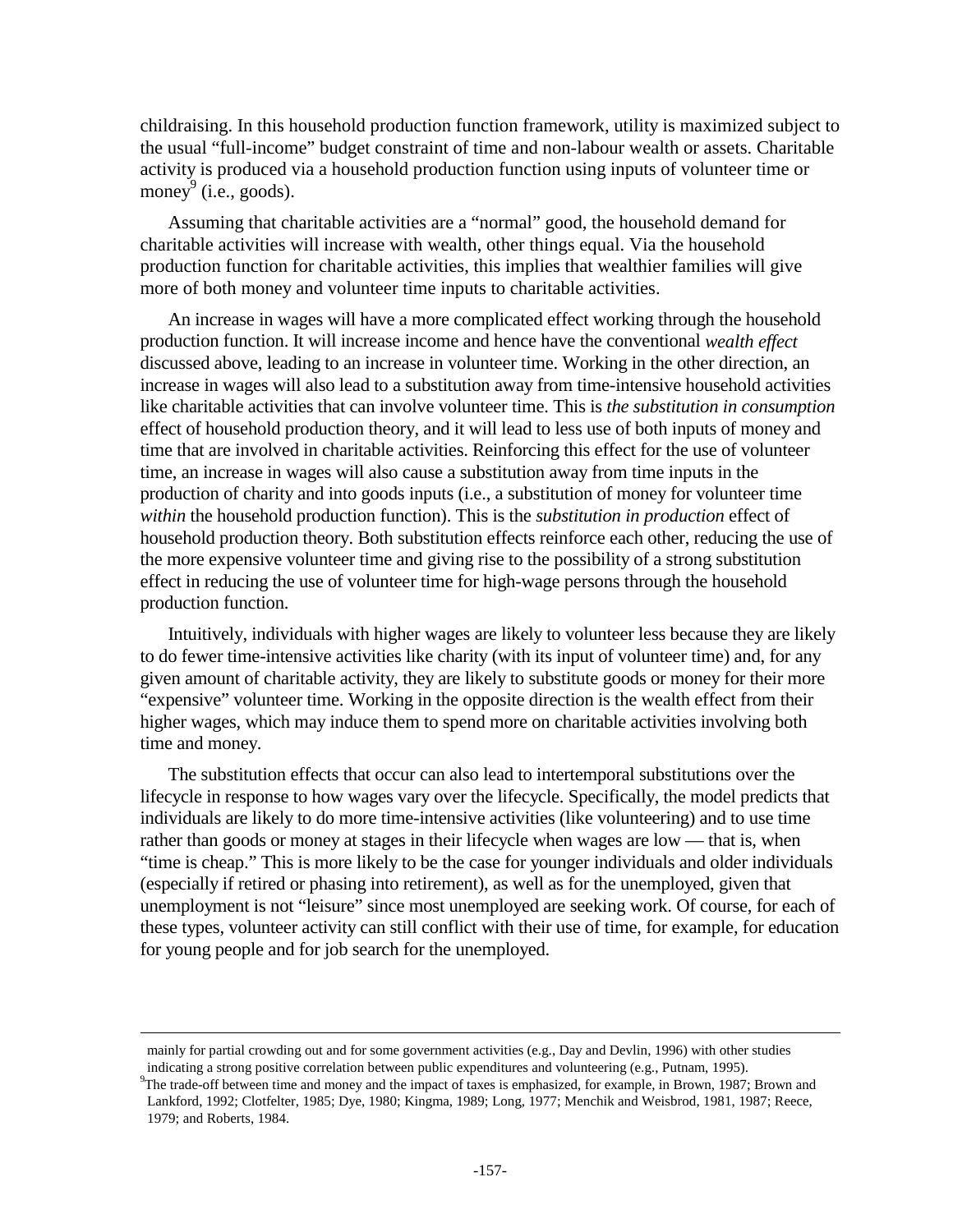Substitutions can also occur across individuals within the family. The person with the highest opportunity cost of time is likely to engage in less time-intensive activities such as charitable giving, and to volunteer less time and contribute more money. Women, for example, are likely to engage in more charitable activities and to volunteer more of their time given their relative lower wage. Substitution may also occur towards family members who are unemployed, especially if volunteering is complementary to productive job search.

An increase in the price of other goods and services will have an ambiguous effect on charitable activities of the household (and hence the contribution of time and money) depending upon whether they are complements or substitutes to charitable activities of the household. Furthermore, the effect of the prices of other goods and services can have a complicated effect on charitable activities because the other goods and services can be complements or substitutes in *consumption* (i.e., in the household's decision to do more charitable activities or consume other goods and services), and they can be complements or substitute inputs in the *production* of charitable activities. That is, other goods and services enter both the household utility function and household production function above.

In general, these prices reflecting the cost and availability of other goods and services are not likely to have substantial effects on charitable activity and, hence, volunteer time. That is, they are more of theoretical interest than of practical importance. For example, a reduction in the cost of vacations will increase the amount of vacation time a family takes and possibly lead to a substitution into higher "quality" vacations. To the extent that vacations and charitable activities are substitutes in consumption in the utility function of families, this will lead to a reduction in charitable activity. However, if vacations are complementary to charitable activity (e.g., you coach a little league team while on vacation), the amount of volunteer time can increase as a result of the fall in the price of the activity that was complementary in consumption. These effects all occur within the household utility function and hence involve substitutes or complements in consumption.

As indicated, other goods and services also enter the household production function and, hence, their prices can alter the amount of charitable activity depending upon whether they are substitutes or complements in production. If government provision of such services is regarded as a substitute for household charity, then an increase in the cost of such substitutes (e.g., institutional health care or care for the indigent) will increase the need for private charity to fill that void. Conversely, if governments increase the cost of services that are complementary to providing private charity (e.g., reducing subsidies to non-governmental organizations that coordinate private charity), then this would also reduce the amount of private charity.

Changes in preferences for goods, leisure, or charitable activity will have an ambiguous effect on charitable activity, depending upon the nature of those preferences. If religious beliefs, for example, become less important in people's lives, then charitable activity may decline to the extent that religious persons are more inclined to contribute to charitable causes. If society becomes more consumer and "me" oriented, then individual demands for consumption goods may take precedence over collective goods that could involve volunteer activity.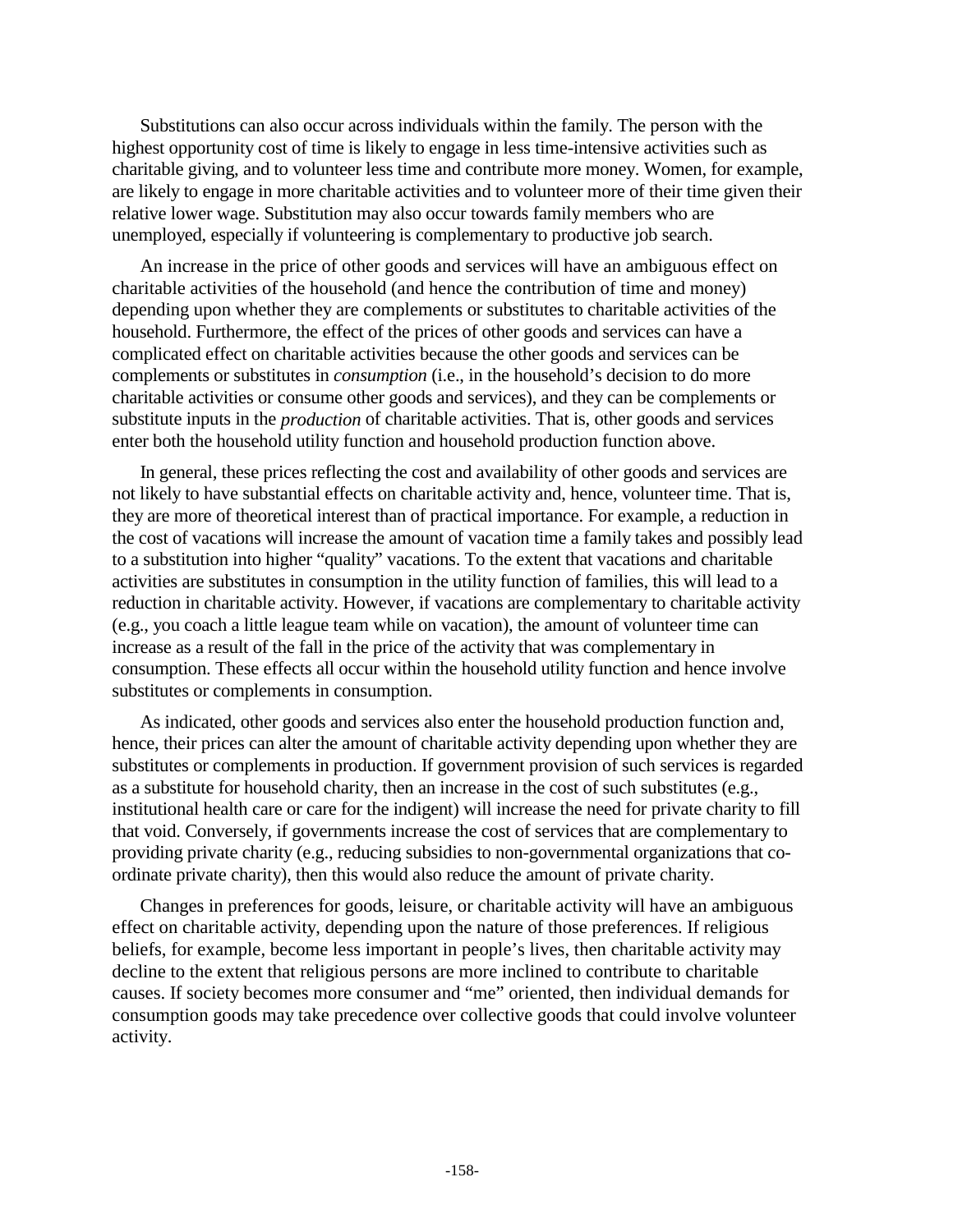The household production approach also emphasizes that different individuals are likely to have different productivity in volunteering just as in any other activity. Some individuals simply may be "good at it," whether it is coaching for Little League or organizing a funding drive. This further complicates the relationship between wages and volunteering since labour market skills that yield high wages can also be valued skills in the volunteer sector. Such individuals may be more likely to be "pressed into service" and they may feel more of a responsibility to use their skills. In such circumstances, they may volunteer more even though it involves a high opportunity cost of their time.

The household production function approach also emphasizes that charitable activities can be produced with goods and services as well as time. Where goods and services are scarce (e.g., rural areas) volunteer time may be more important. Similarly, if governments cut back on services, there may be more pressure to fill the void with private charity and volunteer time.

The household production function approach also emphasizes the investment component of activities. Activities may be undertaken because they yield immediate satisfaction, but they may also be undertaken to yield future income or satisfaction. For example, volunteer activities as part of résumé building or job contacts are likely to be more important for younger persons than for older persons, other things equal.

While tastes and preferences can be an important determinant of any type of behaviour, they are likely to be extremely important in this area. Different individuals are simply likely to have different embodiments of such factors as altruism, guilt, community spirit, and empathy for the disadvantaged, or a desire to "do good deeds." These may be shaped by such factors as their education, religious beliefs, and ties to their community. Sometimes they may have "survival value" in that altruism may lead to returned favours, community spiritedness may reduce crime and enhance property values, and helping the disadvantaged may be a form of insurance in case you yourself become disadvantaged. But they may also be simply "fixed effects" that vary across individuals and that are embedded or inculcated in them as social values.

Individuals with such values may still respond to the economic incentives previously discussed. For example, individuals who are extremely altruistic may donate relatively more money and less time if the opportunity cost of their time is high. They would donate more of both, however, than would people who are less altruistic.

In many circumstances, it is not possible to get inside the "black box" of tastes and preferences. They simply become a residual explanation for behaviour that is not explained by other factors. In other circumstances, however, it is possible to link tastes and preferences to other observable characteristics (e.g., religion, education) that are likely to shape preferences.

In the empirical work that follows, the observed empirical regularities will be interpreted largely through the lens of the household production function perspective, augmented by other perspectives such as those involving social capital formation. In some cases, the interpretations are clear. In other cases, however, the relationships are more ambiguous and are likely to be the net effect of a variety of different channels through which the underlying causal determinants work.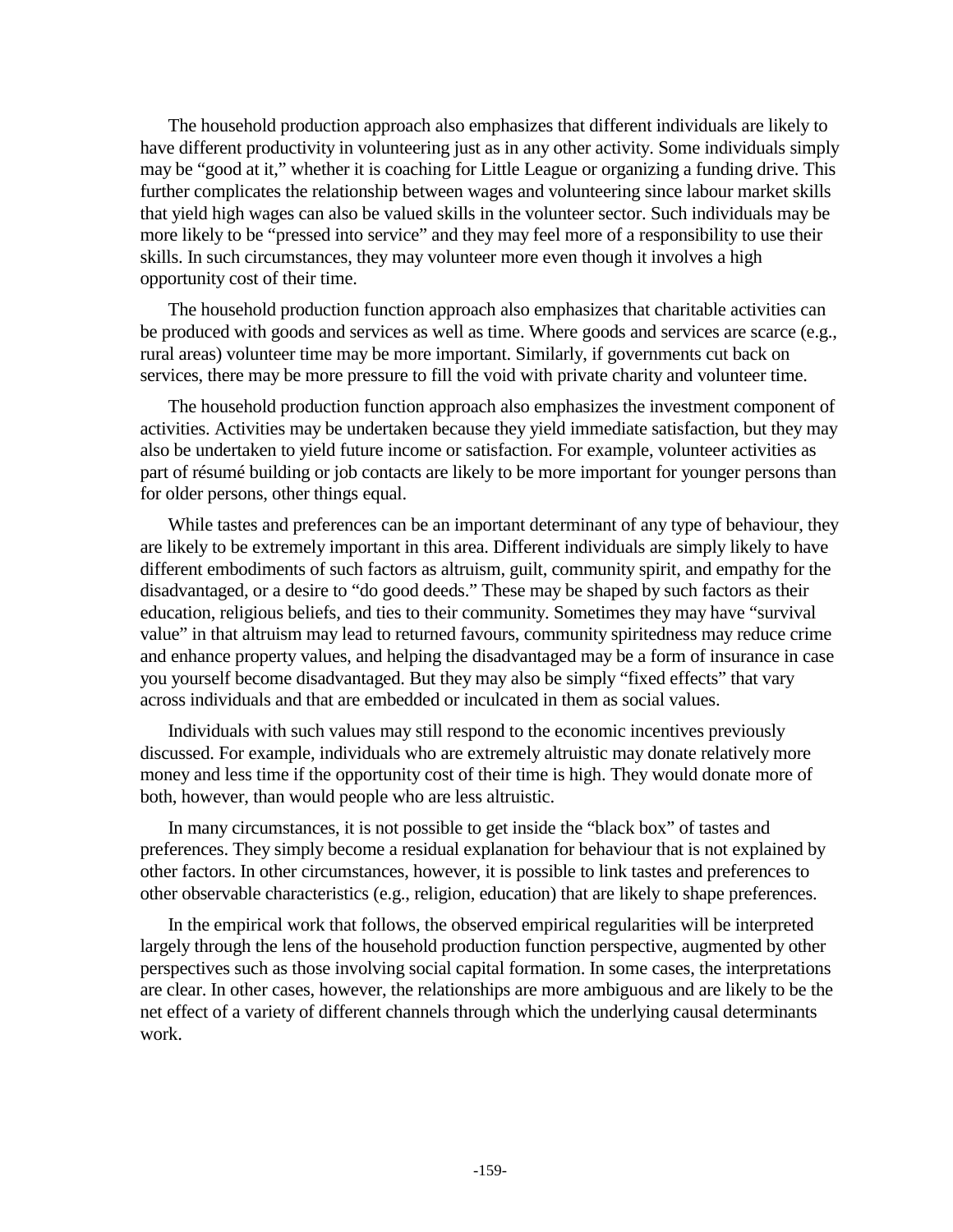## **DATA**

j

The data we use to investigate the determinants of voluntary activity are drawn from the Survey on Repeat Use of Employment Insurance (SRUEI) conducted by Statistics Canada in the early part of 1998. Between January and March 1998, interviewers collected information on the 1997 employment experiences of a nationally representative sample of individuals who initiated a claim in 1996, and who then received regular Employment Insurance (EI) benefits in 1996. "Repeat" users of EI — those who received EI benefits in three of the five years in the period 1992–1996 — were identified and over-sampled in the survey (hence the name of the survey). The sampling frame, therefore, is EI recipients in 1996 and, hence, the respondents will be referred to as EI recipients, with special identification of repeat users, as appropriate.

Standard demographic data such as respondents' age and marital status, along with extensive information on household characteristics, including income levels and family EI history, were included.

Perhaps the most important feature of the SRUEI, however, is its focus on respondents' attitudes toward the world of work. As compared with other surveys of its type, participants in the SRUEI were asked about risk taking, switching jobs, future prospects, and their sense of control over important aspects of their lives. This data led to some interesting lines of inquiry regarding the relationship between such measured attitudes and the propensity to engage in voluntary activity. The survey was particularly relevant to our study of voluntary activity because in addition to measurements commonly found in labour force surveys (such as data on employment experiences, income, and household composition), the SRUEI includes information on volunteer activities, attitudes regarding the EI system, community ties, satisfaction with work and worktime arrangements, as well as perceptions respondents have on their own ability to affect society.

Moreover, the data set is quite large, making it empirically feasible to tease out relationships that otherwise would be imprecisely estimated in smaller data sets. The sample size was reduced by 215 observations (from the full sample of 22,577 observations) because of missing observations in one of our continuous variables (i.e., numbers living in household). Missing or unknown observations among our dummy variables were coded as such (i.e., an unknown categorical measure was added) and, thus, no missing observations resulted from unknown answers to survey questions cases in any of our categorical variables.<sup>10</sup>

 $10$ This is true for most of the regressors. However, in certain cases, the number of missing observations or unknown responses for some variables was either non-existent or so small (50 or fewer cases) as to not warrant its own "unknown" category. In such cases, the omitted reference category was used to absorb the small number of unknown cases.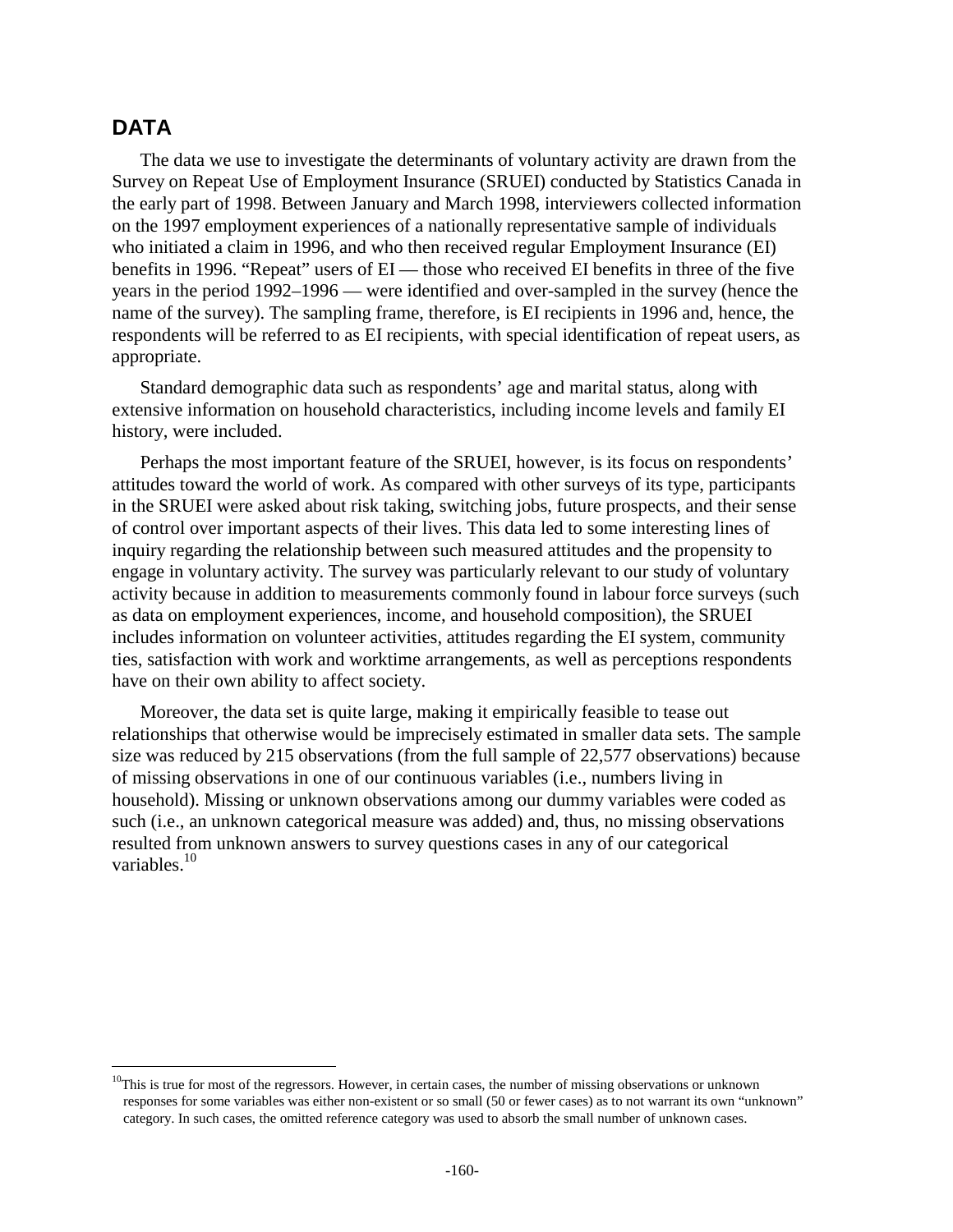## **VOLUNTEER ACTIVITIES OF EI RECIPIENTS**

As indicated in Table 1, slightly over one third (37.8 percent) of EI recipients engaged in some form of *formal group* <sup>11</sup> volunteer activity during 1997, averaging slightly under three activities.<sup>12</sup> The most important formal group activity was organizing or supervising events, followed by canvassing, campaigning, or fundraising, and being on a committee or board.

| <b>Type of Activity</b>                                          | <b>Percent Who Engaged in Activity</b> |
|------------------------------------------------------------------|----------------------------------------|
| Formal activity for group                                        | 37.8                                   |
| Organizing or supervising events                                 | 15.9                                   |
| Canvassing, campaigning, or fundraising                          | 14.5                                   |
| Being a member of board or committee                             | 11.0                                   |
| Teaching or coaching                                             | 7.4                                    |
| Lobbying, educating, or influencing public opinion               | 6.7                                    |
| Collecting, serving, or delivering food                          | 6.2                                    |
| Driving on behalf of an organization                             | 5.9                                    |
| Providing care or support, including counselling and visiting    | 5.8                                    |
| Engaging in executive, office, or administrative work            | 5.3                                    |
| Maintaining, repairing, or building facilities                   | 4.9                                    |
| Environment of wildlife protection                               | 4.0                                    |
| First aid, fire fighting, or search and rescue work              | 3.7                                    |
| Assisting self-help mutual aid groups                            | 2.5                                    |
| Providing health care (e.g., through a hospital or seniors home) | 1.8                                    |
| [Average number of formal activities]                            | [2.84]                                 |

**Table 1: Percent of EI Recipients Who Engaged in Various Forms of Formal Unpaid Volunteer Activity, 1997**

**Source:** Statistics Canada, Survey on Repeat Use of Employment Insurance, 1999.

j

Table 2 illustrates how participation in volunteer activity varies by the different characteristics of EI recipients. These are *gross* relationships that do not control for the impact of other variables (as is done later in the regression analysis). They generally portray a similar pattern to that which prevails in the regression analysis; hence, our discussion will focus on the subsequent regression results.

While there is considerable variation in the *proportion of persons* (column 1) in each category who engage in formal volunteer activities, there is remarkably little variation across the characteristics of the unemployed in the average *number* of formal volunteer activities (column 2). For example, no group averages less than two activities, most cluster around the average of about three activities, and none averages four or more activities.

<sup>&</sup>lt;sup>11</sup>The empirical analysis presented here was also done on *informal* volunteer activities, with the five most common types of informal volunteering (the percentage who engaged in each activity is indicated in parenthesis) being visiting the elderly (33.7 percent), shopping or driving (33.5 percent), yard work or maintenance (28.6 percent), baby-sitting (28.4 percent), and housework (23.2 percent). Since such activities are more often thought of as "helping out" rather than "volunteering," our analysis will focus on the formal volunteer activities. The patterns that prevailed for the formal activities, however, are

generally similar to those that prevailed for the informal volunteer activities.<br><sup>12</sup>The survey question pertaining to one of the formal volunteer activities was as follows: "I have some questions about whether you have participated in any unpaid volunteer activities. Some people spend time helping other individuals directly, while others give their time to various groups or organizations. My first question deals with volunteering for groups or organizations. Did you do any canvassing, campaigning, or fundraising as an unpaid volunteer in 1997?"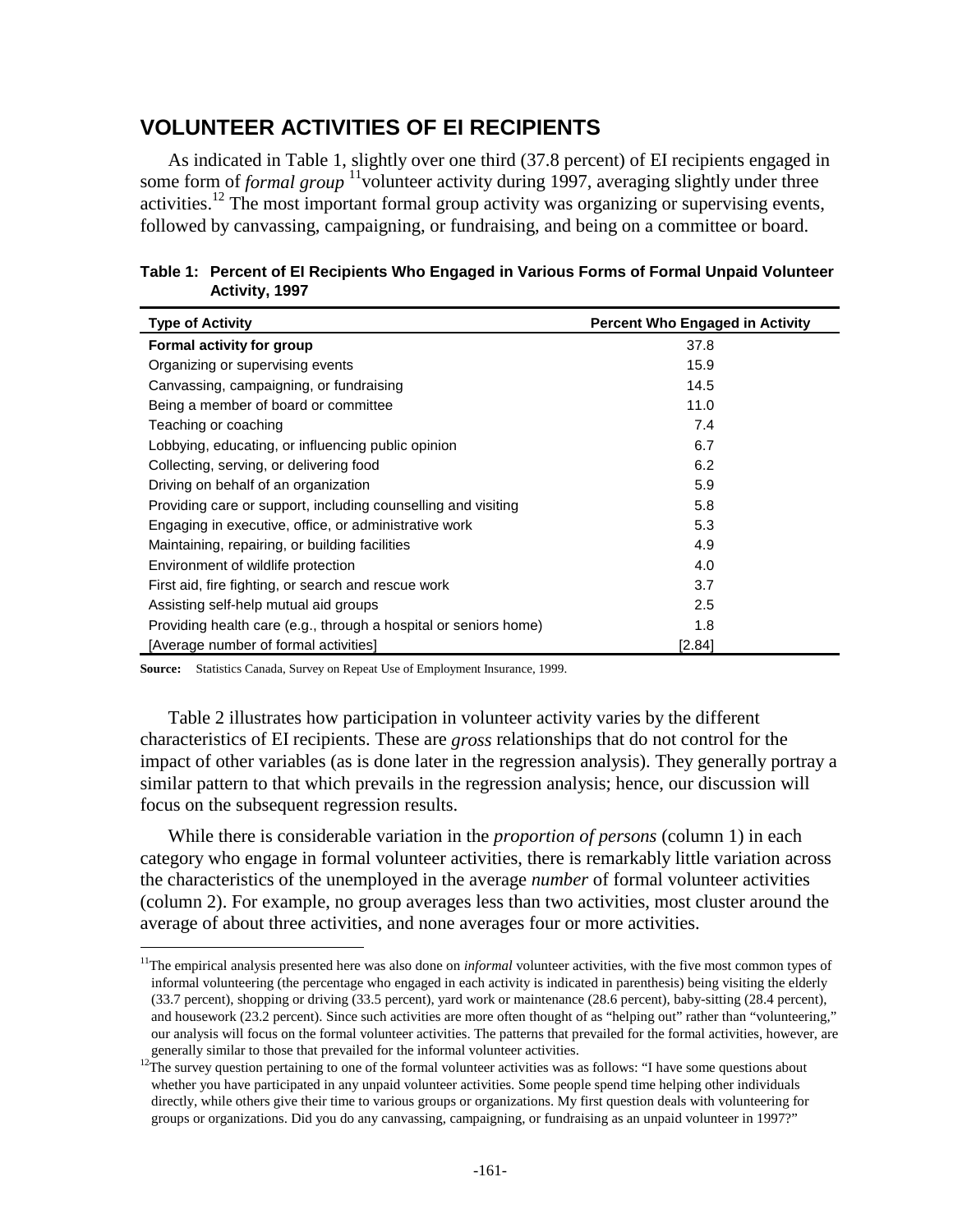| <b>Independent Variable</b>        | <b>Percent Engaging in Activity</b><br>(1) | <b>Average Number of Activities</b><br>(2) |
|------------------------------------|--------------------------------------------|--------------------------------------------|
| <b>Total for all El recipients</b> | 37.8                                       | 2.84                                       |
| (Age 15-20)                        | 30.2                                       | 2.40                                       |
| Age 21-24                          | 32.5                                       | 2.54                                       |
| Age 25-34                          | 36.6                                       | 2.78                                       |
| Age 35-44                          | 41.7                                       | 2.98                                       |
| Age 45-54                          | 38.9                                       | 2.87                                       |
| Age 55 and over                    | 32.2                                       | 2.63                                       |
| (No spouse or partner)             | 34.3                                       | 2.70                                       |
| Spouse or partner                  | 39.6                                       | 2.89                                       |
| (Female)                           | 45.0                                       | 2.90                                       |
| Male                               | 33.0                                       | 2.78                                       |
| (Non-North American Indian)        | 37.9                                       | 2.83                                       |
| North American Indian              | 40.9                                       | 3.22                                       |
| (Non-immigrant)                    | 39.1                                       | 2.87                                       |
| Immigrant                          | 29.7                                       | 2.55                                       |
| (Less than secondary school)       | 21.7                                       | 2.23                                       |
| Some secondary                     | 28.6                                       | 2.57                                       |
| Completed secondary                | 37.8                                       | 2.71                                       |
| Some college or university         | 40.6                                       | 2.80                                       |
| Completed university               | 52.4                                       | 3.19                                       |
| (Unskilled, labourer)              | 31.7                                       | 2.58                                       |
| Semi-skilled manual                | 31.3                                       | 2.74                                       |
| Semi-skilled clerical/sales        | 38.5                                       | 2.77                                       |
| Skilled crafts and trade           | 32.2                                       | 2.63                                       |
| Skilled clerical/sales/service     | 50.0                                       | 3.01                                       |
| Technician, middle manager,        |                                            |                                            |
| supervisor, or foreperson          | 46.0                                       | 3.06                                       |
| Semi-professional                  | 61.2                                       | 3.30                                       |
| Professional or managerial         | 57.8                                       | 3.37                                       |
| (Primary industry)                 | 34.1                                       | 2.74                                       |
| Manufacturing                      | 30.9                                       | 2.49                                       |
| Construction                       | 29.1                                       | 2.62                                       |
| Transport/communication/utilities  | 33.2                                       | 3.04                                       |
| Trade and finance                  | 37.0                                       | 2.70                                       |
| Community services                 | 56.2                                       | 3.18                                       |
| Business/personal/miscellaneous    |                                            |                                            |
| services                           | 37.7                                       | 2.85                                       |
| Public administration              | 46.8                                       | 2.96                                       |
| (No health limitation)             | 38.0                                       | 2.83                                       |
| Health limitation                  | 37.6                                       | 2.91                                       |
| (Non-union main employer)          | 36.5                                       | 2.80                                       |
| Union main employer                | 40.5                                       | 2.91                                       |
| Unknown                            | 37.7                                       | 2.84                                       |

| Table 2: Formal Volunteer Activity of El Recipients, by Various Characteristics, 1997 |  |  |  |  |  |  |  |
|---------------------------------------------------------------------------------------|--|--|--|--|--|--|--|
|---------------------------------------------------------------------------------------|--|--|--|--|--|--|--|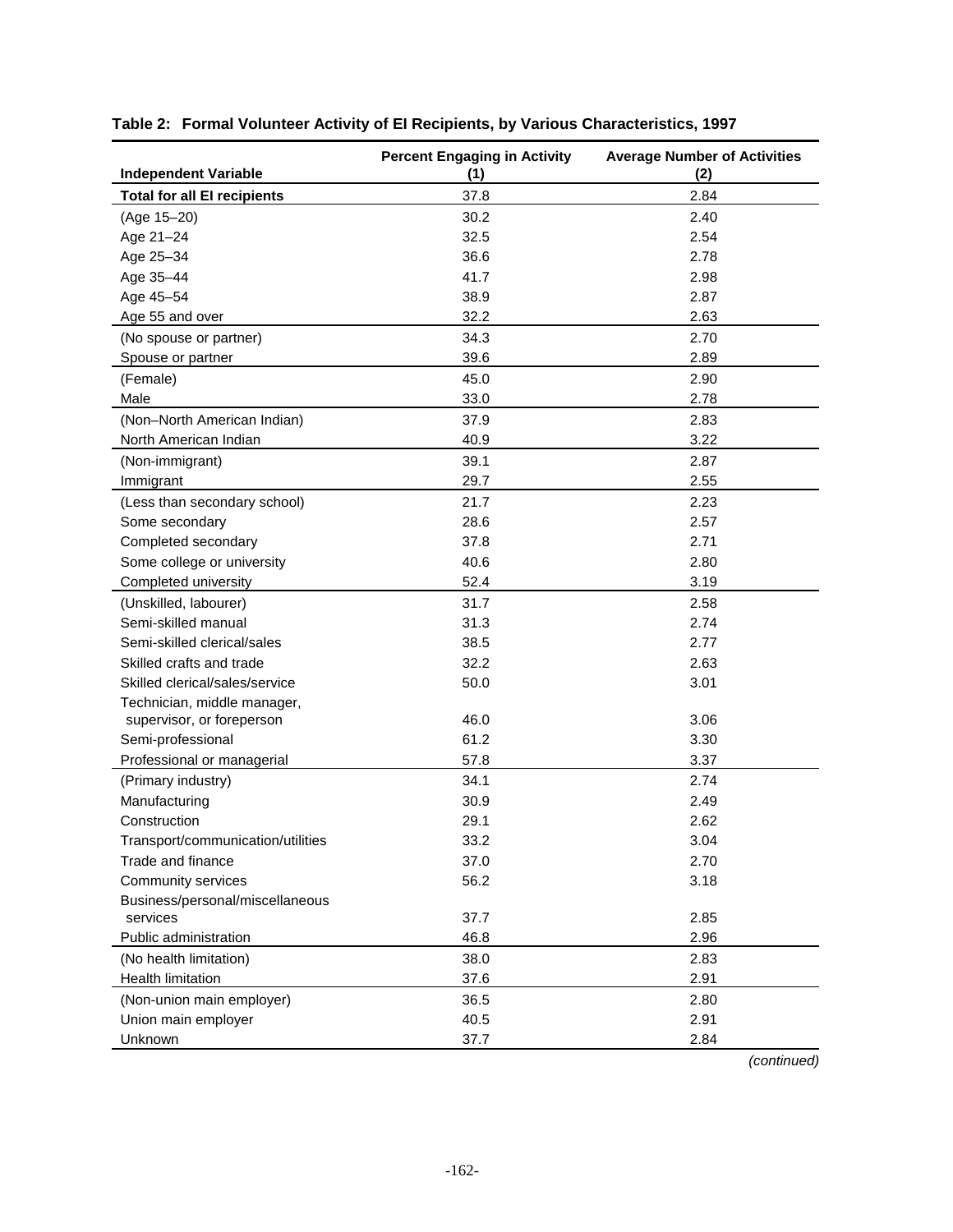| <b>Independent Variable</b>           | <b>Percent Engaging in Activity</b><br>(1) | <b>Average Number of Activities</b><br>(2) |
|---------------------------------------|--------------------------------------------|--------------------------------------------|
| (1 year or less at current residence) | 34.8                                       | 2.82                                       |
| 2-5 years at current residence        | 36.4                                       | 2.76                                       |
| 6-10 years at current residence       | 39.6                                       | 2.88                                       |
| 11-20 years at current residence      | 43.2                                       | 3.03                                       |
| 20+ years at current residence        | 38.7                                       | 2.73                                       |
| (Free or other housing)               | 33.4                                       | 2.48                                       |
| Rent home                             | 32.4                                       | 2.80                                       |
| Own home                              | 41.5                                       | 2.89                                       |
|                                       | 35.1                                       | 2.90                                       |
| (Lowest household income group)       | 36.1                                       |                                            |
| Lower middle income                   |                                            | 2.80                                       |
| Middle income                         | 38.6                                       | 2.78                                       |
| Upper middle income                   | 40.4                                       | 2.88                                       |
| Upper income                          | 47.0                                       | 3.06                                       |
| Not stated                            | 30.8                                       | 2.54                                       |
| (Unusually low income in 1997)        | 39.8                                       | 2.85                                       |
| Same as usual income in 1997          | 36.4                                       | 2.79                                       |
| Unusually high income in 1997         | 40.8                                       | 2.96                                       |
| Don't know                            | 28.6                                       | 2.39                                       |
| Number living in household            |                                            |                                            |
| (British Columbia)                    | 35.5                                       | 2.86                                       |
| Alberta                               | 39.1                                       | 2.63                                       |
| Saskatchewan                          | 48.1                                       | 3.06                                       |
| Manitoba                              | 42.8                                       | 2.73                                       |
| Ontario                               | 34.2                                       | 2.73                                       |
| Quebec                                | 30.1                                       | 2.88                                       |
| <b>New Brunswick</b>                  | 37.5                                       | 2.74                                       |
| Nova Scotia                           | 42.2                                       | 3.04                                       |
| <b>Prince Edward Island</b>           | 42.2                                       | 2.87                                       |
| Newfoundland                          | 41.7                                       | 2.92                                       |
| (Rural fringe)                        | 37.6                                       | 2.88                                       |
| Rural                                 | 42.0                                       | 2.98                                       |
| Urban outside CMA/CA                  | 38.4                                       | 2.93                                       |
| Urban fringe                          | 37.4                                       | 2.64                                       |
| Urban core                            | 34.8                                       | 2.71                                       |
| (Very satisfied with work hours)      | 37.8                                       | 2.80                                       |
| Satisfied with work hours             | 36.3                                       | 2.82                                       |
| Neither                               | 36.1                                       | 2.76                                       |
| Dissatisfied with work hours          | 42.0                                       | 2.90                                       |
| Very dissatisfied with work hours     | 43.4                                       | 3.03                                       |

**Table 2: Formal Volunteer Activity of EI Recipients, by Various Characteristics, 1997 (Cont'd)**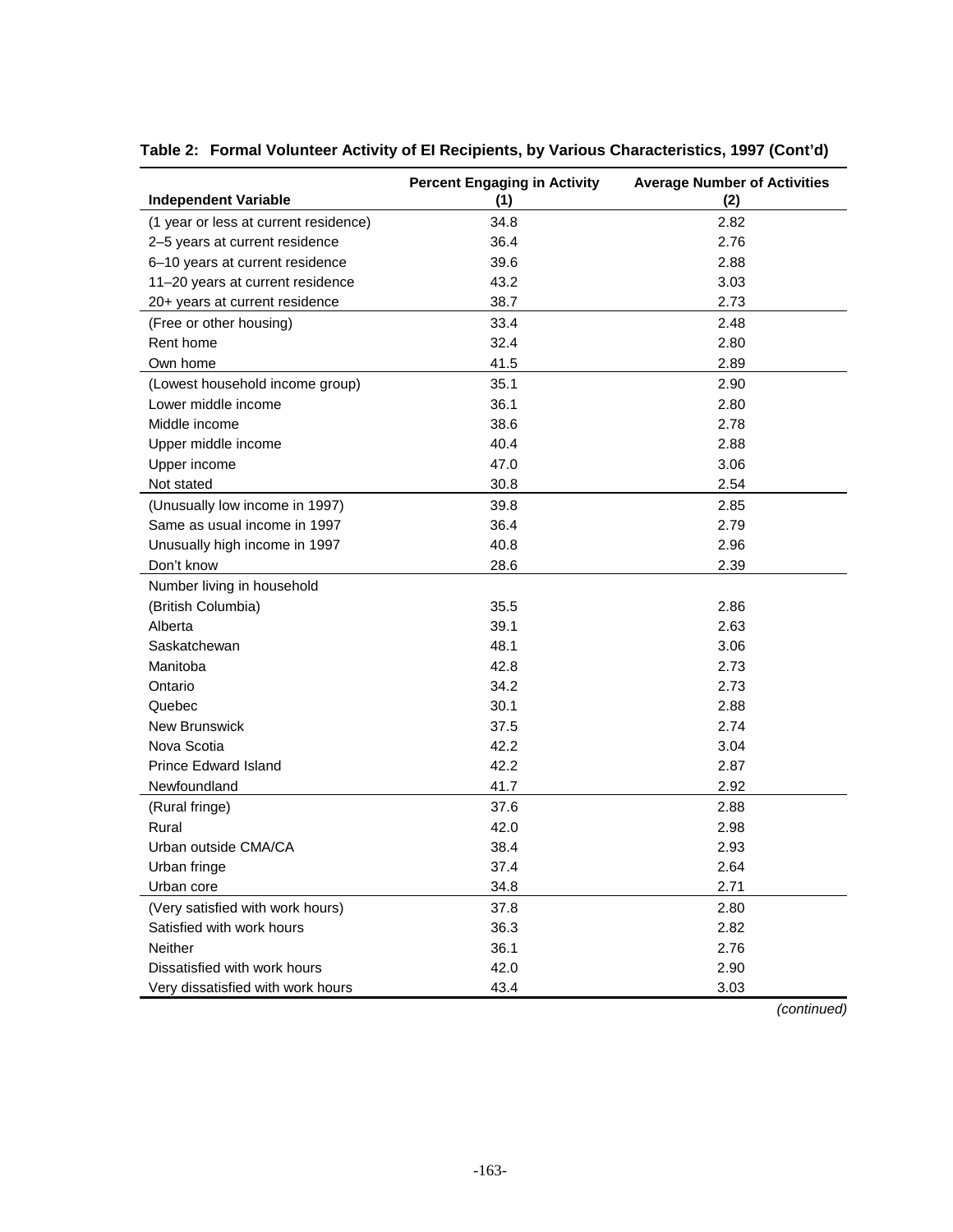|                                    | <b>Percent Engaging in Activity</b> | <b>Average Number of Activities</b> |
|------------------------------------|-------------------------------------|-------------------------------------|
| <b>Independent Variable</b>        | (1)                                 | (2)                                 |
| (Very strong need for work change) | 37.9                                | 2.85                                |
| Strong need for work change        | 38.9                                | 2.89                                |
| <b>Neither</b>                     | 38.7                                | 2.90                                |
| Low need for work change           | 40.0                                | 2.87                                |
| Very low need for work change      | 38.2                                | 2.80                                |
| Unknown                            | 24.6                                | 2.46                                |
| (Very little effect on society)    | 32.0                                | 2.62                                |
| Little effect on society           | 32.4                                | 2.55                                |
| <b>Neutral</b>                     | 33.0                                | 2.42                                |
| Large effect on society            | 37.9                                | 2.88                                |
| Very large effect on society       | 43.4                                | 2.97                                |
| Unknown                            | 22.0                                | 2.41                                |
| Number of years initiated claim    |                                     |                                     |
| 1992-96                            | n/a                                 | n/a                                 |
| (Very strong EI embarrassment)     | 37.7                                | 3.02                                |
| Strong EI embarrassment            | 42.3                                | 2.88                                |
| Neutral                            | 38.7                                | 2.80                                |
| Weak EI embarrassment              | 39.4                                | 2.84                                |
| Very weak EI embarrassment         | 38.0                                | 2.85                                |
| Unknown                            | 23.5                                | 2.28                                |

| Table 2: Formal Volunteer Activity of El Recipients, by Various Characteristics, 1997 (Cont'd) |  |  |  |  |  |  |  |  |
|------------------------------------------------------------------------------------------------|--|--|--|--|--|--|--|--|
|------------------------------------------------------------------------------------------------|--|--|--|--|--|--|--|--|

**Source:** Statistics Canada, Survey on Repeat Users of Employment Insurance, 1999.

j

Because there is little variation in the *number* of such activities, the discussion will focus on the determinants of the probability of participating in formal volunteer activities as given in the regression analysis of Table  $3<sup>13</sup>$  As indicated, this pattern is generally fairly close to that which prevailed in the *gross* relationships of Table 2 that do not control for the impact of other variables.

# **DETERMINANTS OF PROBABILITY OF VOLUNTEERING**

Table 3 gives the determinants of the probability of engaging in formal volunteer activities based on regression analysis where the dependent variable is dichotomous — coded "1" if the individual participated in some form of voluntary activity, and "0" if they did not. Formally, such a linear probability function is not the "correct" functional form since predicted values of the probability can be outside of the unit interval even within the sample range of the data. This gives rise to an inconsistency in interpreting this as a probability

<sup>&</sup>lt;sup>13</sup>A regression on the determinants of the *number* of volunteer activities is available from the authors on request. Because there is so little variation in the number of such activities across the different explanatory variables, the coefficients were often statistically insignificant. When they were significant, the quantitative magnitude of the effect was generally fairly small (consistent with there being very little variation in the number of such activities) and the pattern of effects for the number of activities was very similar to that which prevailed for the probability of participating in formal volunteer activities. Hence, our analysis focuses on the determinants of the probability of engaging in formal volunteer activity as given in Table 3. As indicated, these patterns are also similar to that which prevailed for *informal* "helping out" activities.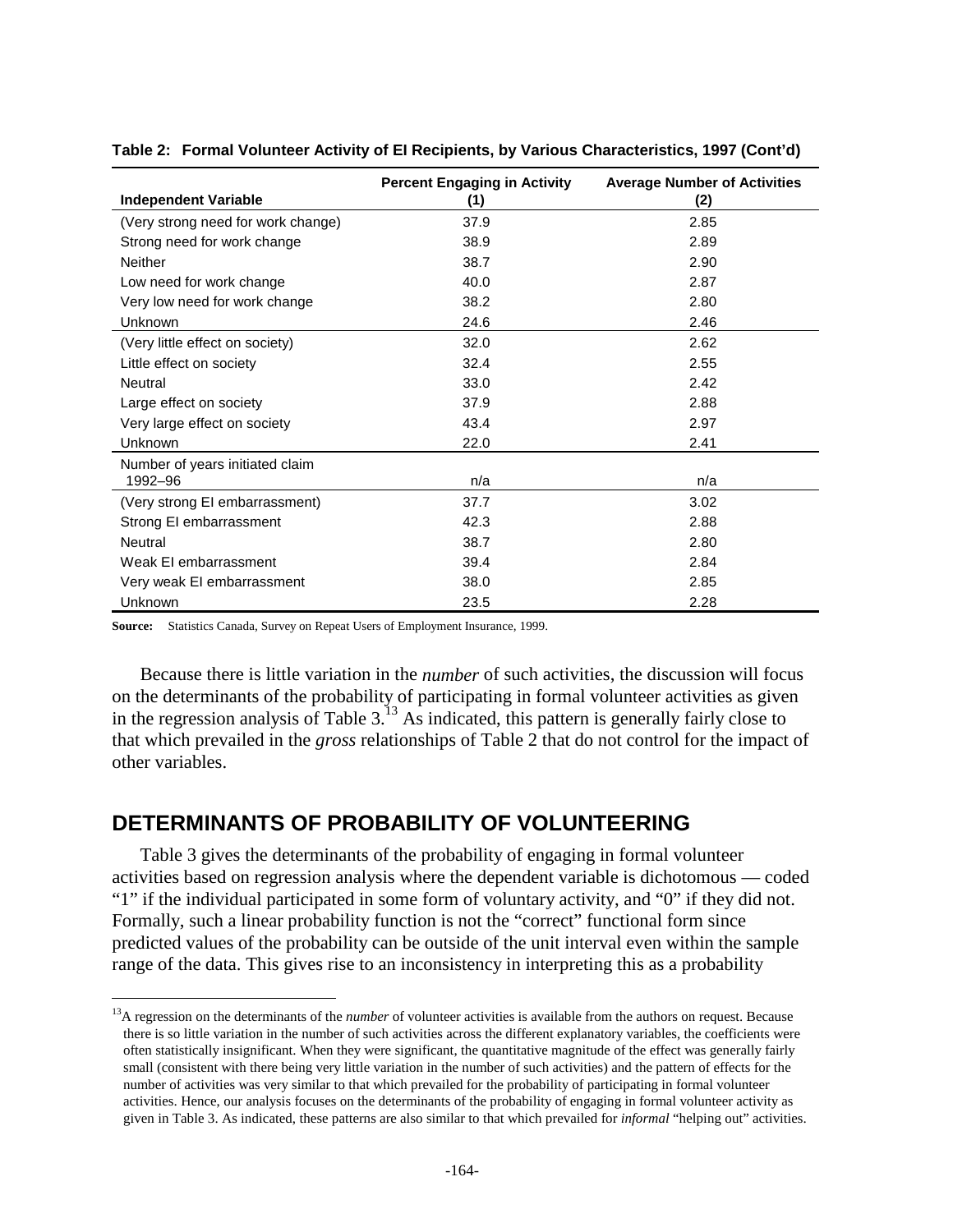function since probabilities can be negative or greater than one. Logistic regression is an alternative functional form that constrains the predicted values to fall within the unit interval. The logit coefficients can be used to calculate the changes in probabilities (marginal effects or derivatives of the probability with respect to an explanatory variable) for different probabilities of the event occurring. In our particular analysis, the linear probability function estimates from conventional regression analysis were very close to the logit changes in probability evaluated at the mean probability. As such, in the text we report and discuss the simpler and more readily understood conventional regression estimates. The logit coefficients and the changes in probabilities calculated from those coefficients are given in an appendix available from the authors on request.

| <b>Variable</b>                | <b>Mean</b><br>(1) | <b>Coefficient</b> | <b>Significance Level</b> |
|--------------------------------|--------------------|--------------------|---------------------------|
|                                |                    | (2)                | (3)                       |
| (Age 15-20)                    |                    |                    |                           |
| Age 21-24                      | 0.071              | 0.011              | 0.75                      |
| Age 25-34                      | 0.287              | 0.039              | 0.26                      |
| Age 35-44                      | 0.305              | 0.083              | 0.02                      |
| Age 45-54                      | 0.215              | 0.072              | 0.04                      |
| Age 55 and over                | 0.114              | 0.089              | 0.02                      |
| (No spouse or partner)         |                    |                    |                           |
| Spouse or partner              | 0.692              | $-0.007$           | 0.38                      |
| (Female)                       |                    |                    |                           |
| Male                           | 0.591              | $-0.031$           | 0.00                      |
| (Non-North American Indian)    |                    |                    |                           |
| North American Indian          | 0.029              | 0.014              | 0.44                      |
| (Non-immigrant)                |                    |                    |                           |
| Immigrant                      | 0.121              | $-0.046$           | 0.00                      |
| (Less than secondary school)   |                    |                    |                           |
| Some secondary                 | 0.244              | 0.031              | 0.01                      |
| Completed secondary            | 0.293              | 0.105              | 0.00                      |
| Some college or university     | 0.062              | 0.128              | 0.00                      |
| Completed university           | 0.275              | 0.195              | 0.00                      |
| (Unskilled, labourer)          |                    |                    |                           |
| Semi-skilled manual            | 0.175              | 0.016              | 0.09                      |
| Semi-skilled clerical/sales    | 0.081              | 0.026              | 0.05                      |
| Skilled crafts and trade       | 0.141              | 0.025              | 0.02                      |
| Skilled clerical/sales/service | 0.051              | 0.079              | 0.00                      |
| Technician, middle manager,    |                    |                    |                           |
| supervisor, or foreperson      | 0.079              | 0.081              | 0.00                      |
| Semi-professional              | 0.069              | 0.117              | 0.00                      |
| Professional or managerial     | 0.048              | 0.122              | 0.00                      |

#### **Table 3: Determinants of Probability of EI Recipients Participating in Formal Volunteer Activities (OLS Estimates of Linear Probability Function) [Mean Probability = 0.378]**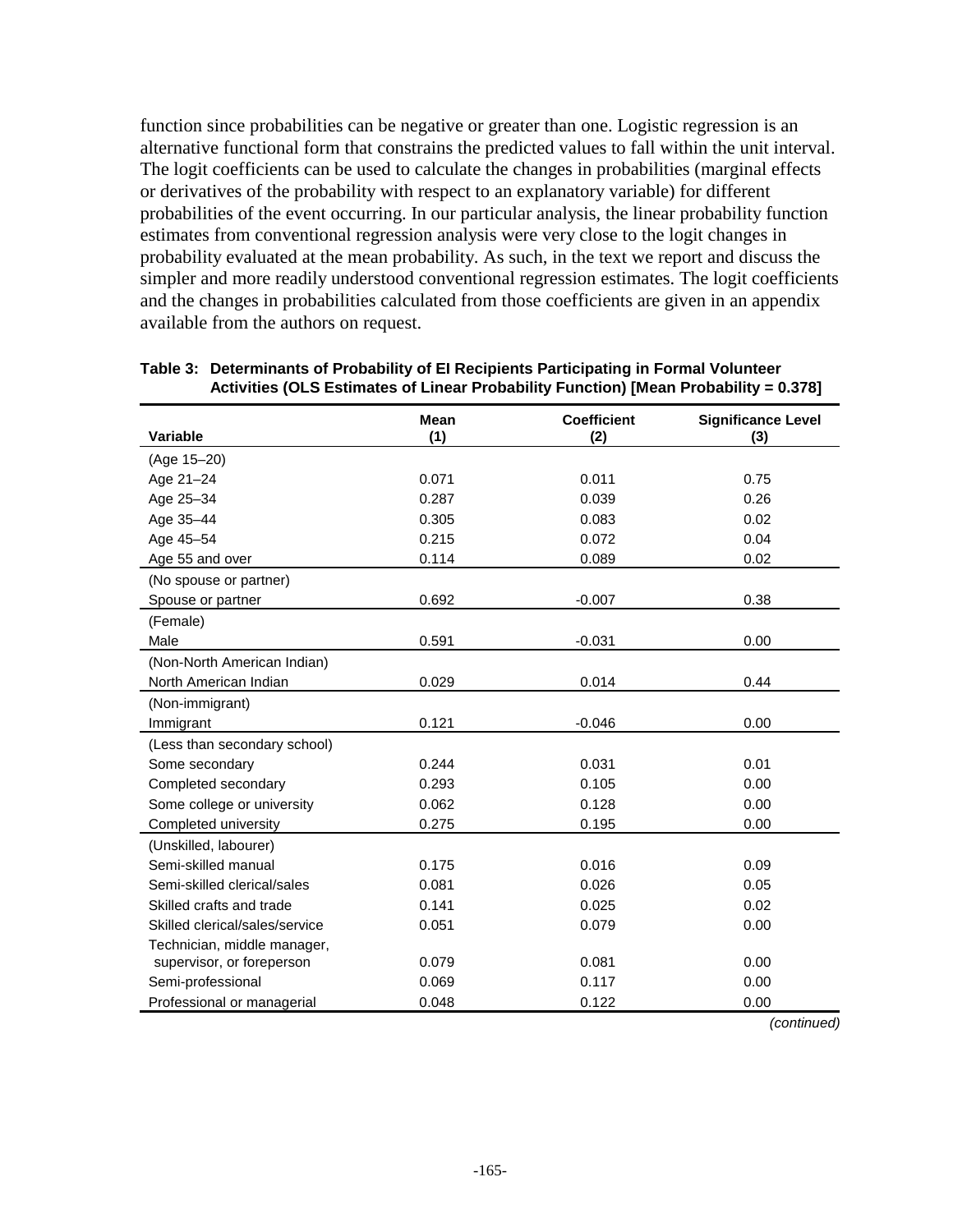|                                          | <b>Mean</b> | <b>Coefficient</b> | <b>Significance Level</b> |
|------------------------------------------|-------------|--------------------|---------------------------|
| Variable                                 | (1)         | (2)                | (3)                       |
| (Primary industry)                       |             |                    |                           |
| Manufacturing                            | 0.140       | $-0.024$           | 0.04                      |
| Construction                             | 0.180       | $-0.033$           | 0.00                      |
| Transportation/                          | 0.061       | $-0.017$           | 0.24                      |
| communication/utilities                  |             |                    |                           |
| Trade and finance                        | 0.102       | $-0.009$           | 0.51                      |
| Community services                       | 0.169       | 0.082              | 0.00                      |
| Business/personal/miscellaneous          |             |                    |                           |
| services                                 | 0.098       | $-0.005$           | 0.73                      |
| Public administration                    | 0.044       | 0.065              | 0.00                      |
| (No health limitation)                   |             |                    |                           |
| Health limitation                        | 0.082       | 0.017              | 0.13                      |
| (Non-union main employer)                |             |                    |                           |
| Union main employer                      | 0.304       | 0.005              | 0.49                      |
| Unknown                                  | 0.106       | 0.022              | 0.08                      |
| (1 year or less at current<br>residence) |             |                    |                           |
| 2-5 years at current residence           | 0.274       | 0.009              | 0.30                      |
| 6-10 years at current residence          | 0.161       | 0.029              | 0.01                      |
| 11-20 years at current residence         | 0.170       | 0.055              | 0.00                      |
| 20+ years at current residence           | 0.161       | 0.052              | 0.00                      |
| (Free or other housing)                  |             |                    |                           |
| Rent home                                | 0.306       | 0.019              | 0.16                      |
| Own home                                 | 0.608       | 0.050              | 0.00                      |
| (Lowest household income group)          |             |                    |                           |
| Lower middle income                      | 0.187       | 0.019              | 0.06                      |
| Middle income                            | 0.166       | 0.036              | 0.00                      |
| Upper middle income                      | 0.164       | 0.035              | 0.00                      |
| Upper income                             | 0.149       | 0.059              | 0.00                      |
| Not stated                               | 0.160       | $-0.023$           | 0.04                      |
| (Unusually low income in 1997)           |             |                    |                           |
| Same as usual income in 1997             | 0.415       | $-0.022$           | 0.00                      |
| Unusually high income in 1997            | 0.260       | 0.005              | 0.55                      |
| Don't know                               | 0.040       | $-0.032$           | 0.07                      |
| Number living in household               | 3.065       | 0.029              | 0.00                      |
| (British Columbia)                       |             |                    |                           |
| Alberta                                  | 0.100       | 0.028              | 0.04                      |
| Saskatchewan                             | 0.067       | 0.089              | 0.00                      |
|                                          |             |                    |                           |
| Manitoba                                 | 0.076       | 0.053              | 0.00                      |
| Ontario                                  | 0.157       | $-0.018$           | 0.14                      |
| Quebec                                   | 0.170       | $-0.063$           | 0.00                      |
| <b>New Brunswick</b>                     | 0.096       | $-0.011$           | 0.44                      |
| Nova Scotia                              | 0.088       | 0.028              | 0.06                      |
| <b>Prince Edward Island</b>              | 0.048       | 0.040              | 0.03                      |
| Newfoundland                             | 0.091       | 0.025              | 0.09                      |

#### **Table 3: Determinants of Probability of EI Recipients Participating in Formal Volunteer Activities (OLS Estimates of Linear Probability Function) [Mean Probability = 0.378] (Cont'd)**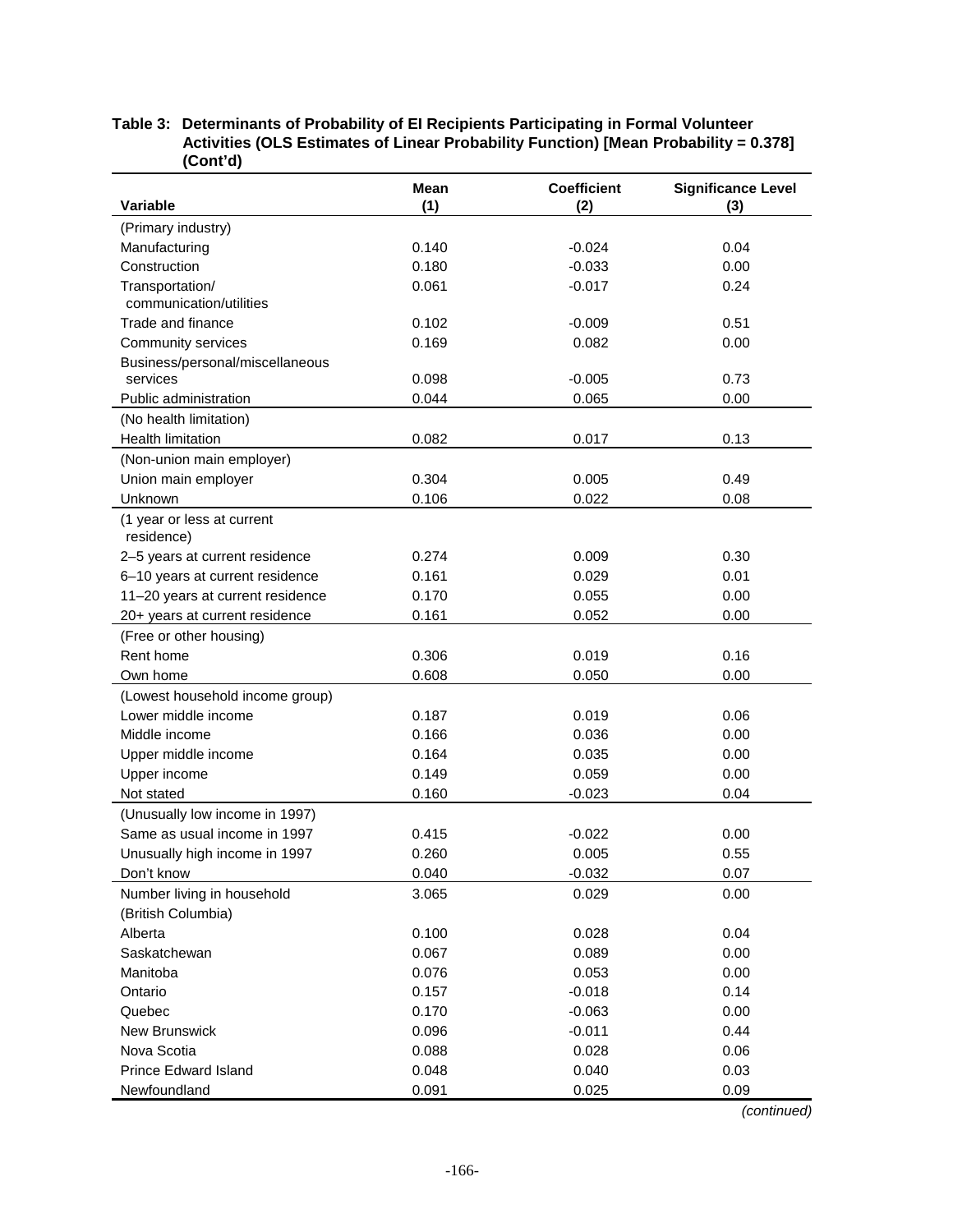|                                    | <b>Mean</b> | <b>Coefficient</b> | <b>Significance Level</b> |
|------------------------------------|-------------|--------------------|---------------------------|
| Variable                           | (1)         | (2)                | (3)                       |
| (Rural fringe)                     |             |                    |                           |
| Rural                              | 0.342       | 0.065              | 0.00                      |
| Urban outside CMA/CA               | 0.062       | 0.034              | 0.04                      |
| Urban fringe                       | 0.019       | $-0.018$           | 0.48                      |
| Urban core                         | 0.488       | $-0.026$           | 0.03                      |
| (Very satisfied with work hours)   |             |                    |                           |
| Satisfied with work hours          | 0.274       | 0.002              | 0.78                      |
| <b>Neither</b>                     | 0.035       | 0.009              | 0.63                      |
| Dissatisfied with work hours       | 0.117       | 0.037              | 0.00                      |
| Very dissatisfied with work hours  | 0.129       | 0.051              | 0.00                      |
| (Very strong need for work change) |             |                    |                           |
| Strong need for work change        | 0.167       | 0.002              | 0.88                      |
| <b>Neither</b>                     | 0.072       | 0.008              | 0.54                      |
| Low need for work change           | 0.233       | $-0.007$           | 0.51                      |
| Very low need for work change      | 0.319       | $-0.027$           | 0.01                      |
| Unknown                            | 0.025       | $-0.033$           | 0.18                      |
| (Very little effect on society)    |             |                    |                           |
| Little effect on society           | 0.127       | $-0.000$           | 0.97                      |
| Neutral                            | 0.034       | 0.018              | 0.35                      |
| Large effect on society            | 0.216       | 0.023              | 0.04                      |
| Very large effect on society       | 0.459       | 0.069              | 0.00                      |
| Unknown                            | 0.035       | $-0.043$           | 0.04                      |
| Number of years initiated claim    |             |                    |                           |
| 1992-96                            | 3.284       | $-0.003$           | 0.23                      |
| (Very strong EI embarrassment)     |             |                    |                           |
| Strong EI embarrassment            | 0.061       | 0.060              | 0.00                      |
| Neutral                            | 0.083       | 0.031              | 0.07                      |
| Weak EI embarrassment              | 0.245       | 0.034              | 0.02                      |
| Very weak EI embarrassment         | 0.528       | 0.038              | 0.01                      |
| Unknown                            | 0.020       | 0.037              | 0.22                      |

#### **Table 3: Determinants of Probability of EI Recipients Participating in Formal Volunteer Activities (OLS Estimates of Linear Probability Function) [Mean Probability = 0.378] (Cont'd)**

## **Demographic Determinants of Volunteer Activity**

As indicated in column 2 of Table 3, the probability of EI recipients participating in formal volunteer activity rises fairly steadily with age. In fact, it is highest for recipients aged 55 and over who are nine percentage points more likely to participate in formal volunteer activities than are recipients aged 15 to 20. This is a fairly substantial difference relative to the average probability of volunteering of 38 percent. Volunteering is also very high amongst EI recipients aged 35 to 44 likely because that is an age when they are settled into their communities, they have work-type connections and commitments, and their children are involved in organized activities that engage the parents.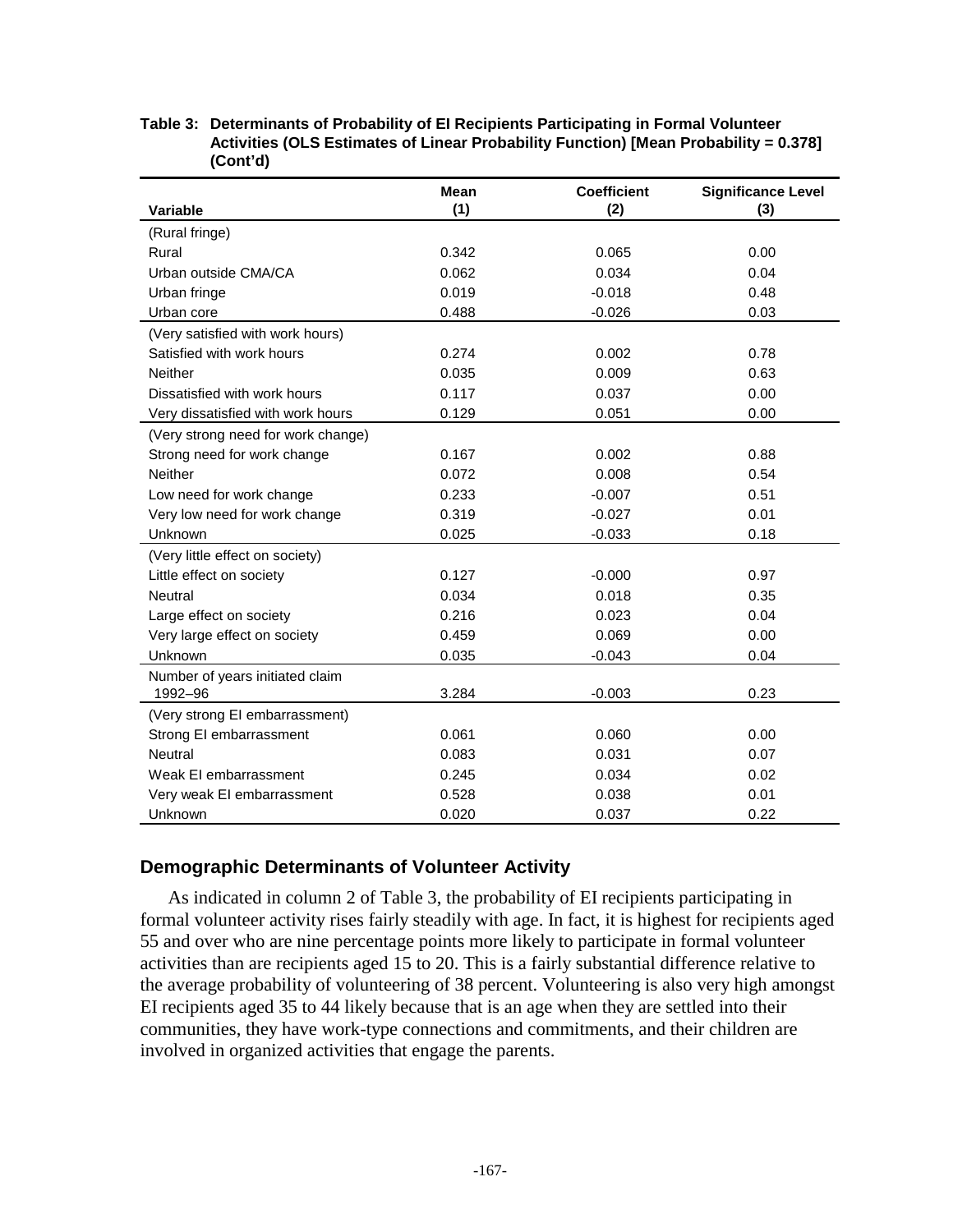After controlling for the effect of other variables, there is no significant difference between the probability of volunteering for EI recipients with or without a spouse or partner. Male recipients are three percentage points less likely to volunteer than are female recipients. The greater likelihood of females volunteering likely reflects their "caring" function associated with children and family members, and their involvement in unpaid work in general.

There is no significant difference between North American Indian EI recipients and non– North American Indian recipients in their probability of participating in volunteer activities. Immigrant EI recipients, however, are five percentage points less likely to volunteer than are non-immigrant recipients. This is surprising given the importance of networks and social capital for immigrants. It could be that their volunteer activity is more internally directed to their own extended family and immigrant community, or to remittances to their country of origin. Their focus could be on their own assimilation, and their own disadvantaged position may make them more likely to be the recipient rather than the donor of volunteer activity. As well, immigrants may volunteer less because of language barriers, a lack of initial contacts, and insecurity with respect to interacting with their new community.

## **Human Capital Determinants of Volunteer Activity**

The probability of EI recipients participating in volunteer activities rises steadily and strongly with education. Recipients who completed university, for example, are 20 percentage points more likely to volunteer than are persons who have less than secondary school. This is an extremely large effect relative to the average probability of volunteering of 38 percent. A similarly strong relationship exists for those in higher occupation levels. Again, this does not support the economic hypothesis that persons with a high opportunity cost of time (e.g., the educated and persons in higher occupations) would volunteer less of their time. The effect of a high opportunity cost of time may be present, but it is offset by something else in the education process and in the process of acquiring occupational skills. At this stage it is possible only to speculate on what those factors may be. Possible candidates include social consciousness acquired through education, a desire to share one's good fortune, greater productivity in volunteer activity, or perhaps the desire and ability to be intensely involved in all activities — education, occupational upgrading, and volunteering. There is an adage that if you want something done, go to a busy person. It may be that some persons are simply "busy" at everything including volunteer activity.

The most likely explanation, however, is based on the link between social capital and human capital formation. If one thinks of voluntary activity as a complement to educational attainment (e.g., the knowledge gained in a hands-on way and the social relationships acquired through volunteerism both benefit individual educational attainment), then it is natural to find a strong positive relationship between educational attainment and volunteering. In a similar fashion, educated persons are more likely to perceive the link between volunteering and social capital formation, and thus participate more actively than their less-educated counterparts.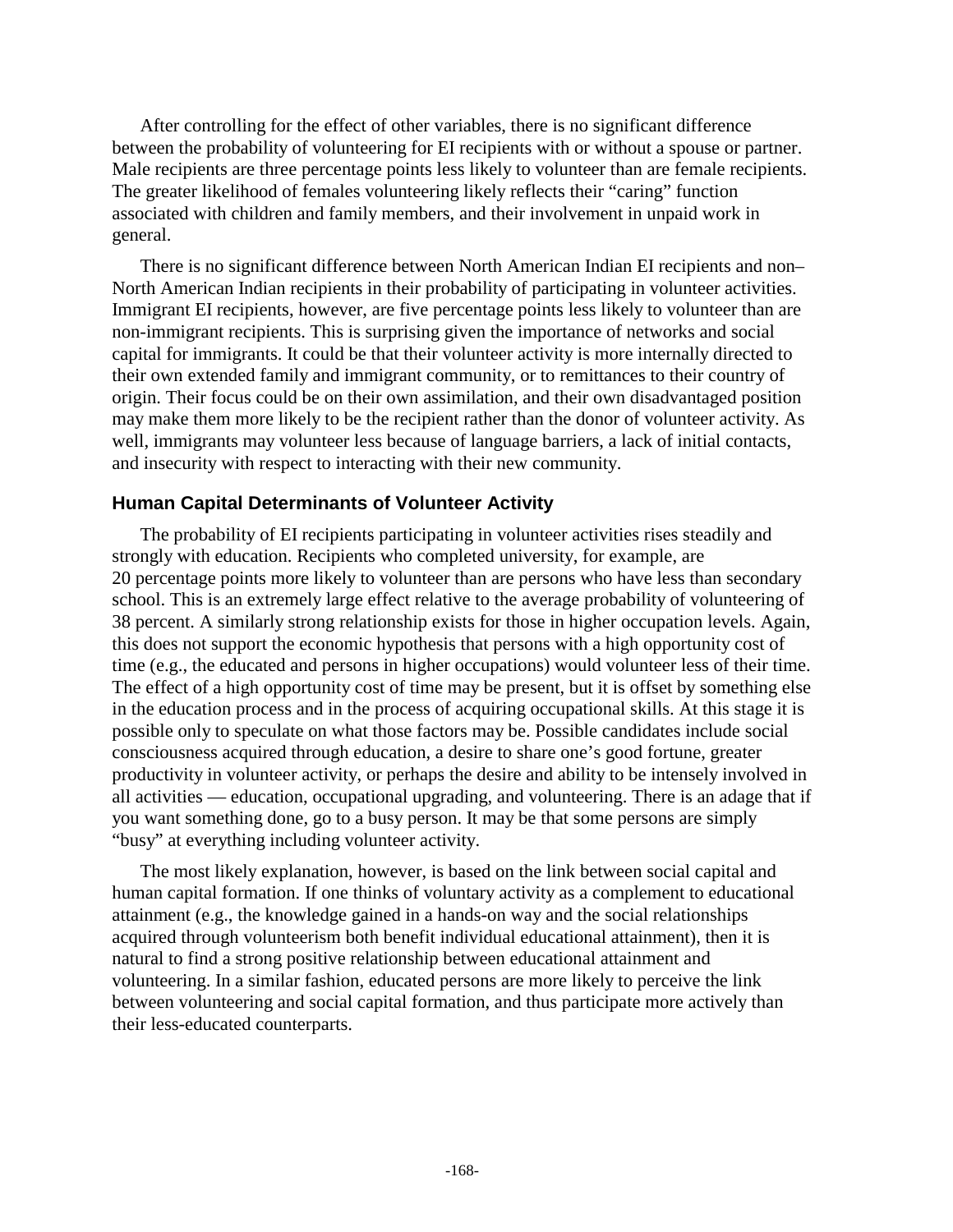#### **Fixed Effects and Health Limitations**

The possibility that there is a "fixed effect" whereby some persons are simply prone to volunteer is borne out by the fact that EI recipients who had worked in community service and public service are much more likely to volunteer than are persons in other occupations. Some persons are more community-oriented or civic-spirited and this is likely to affect their desire to work in community or public service jobs as well as to volunteer.

EI recipients with health limitations are not significantly less likely to volunteer. This may reflect the net effect of opposing forces. Persons with health limitations may find it more difficult to volunteer, but they may also see the greater need for volunteer activity. There is no significant difference between the probability of volunteering of non-union members and of union members.

### **The Effects of Social Capital on Volunteering**

There is a positive relationship between the probability of volunteering and the years that EI recipients have lived at their current residence. Recipients who have lived at their current residence for a long time have a stronger identification with and stake in their community. Social capital networks have likely been built up with volunteering being part of that social capital. Quid pro quos are more likely when there is a degree of permanence to facilitate reciprocal action. Externalities generated by volunteering are more likely to be internalized when a sense of community has developed. People are simply more likely to care about others in their community, just as they are more likely to care about family members. Information is both more expansive and accurate if one has lived in one locality for a long period of time. This leads to a greater level of effectiveness in any voluntary activity undertaken, which feeds back to individuals and increases their likelihood of participating. The more years spent in a community, the closer is the connection between individual voluntary activity and improved outcomes. In other words, from an instrumental perspective, it makes more sense to volunteer in areas where your knowledge of the locality is great, because it becomes a more effective activity than it would in an unknown environment. EI recipients who have lived in the same environment for a considerable amount of time, are better able to target their investments in voluntary time effectively, as opposed to someone who has just moved to a new residence and has fewer social connections and less institutional knowledge.

EI recipients who own their own home are also more prone to volunteer, likely also reflecting their greater stake in their community as well as greater wealth. The positive effect of wealth is further indicated by the higher probability of volunteering that is generally associated with each higher category of household income. Since this is a measure of household income, in addition to reflecting non-labour income, it can reflect wages and hours of work of the volunteer that is not controlled for by the included variables such as education and occupation.

## **The Effect of Income on Volunteer Activity**

Temporary fluctuations in income do not seem to have a substantial effect on volunteering amongst EI recipients. This is counter to the economic hypothesis that people will volunteer more when their opportunity cost of volunteering is low — that is, when they are experiencing unusually low income in that year and, hence, would not be forgoing much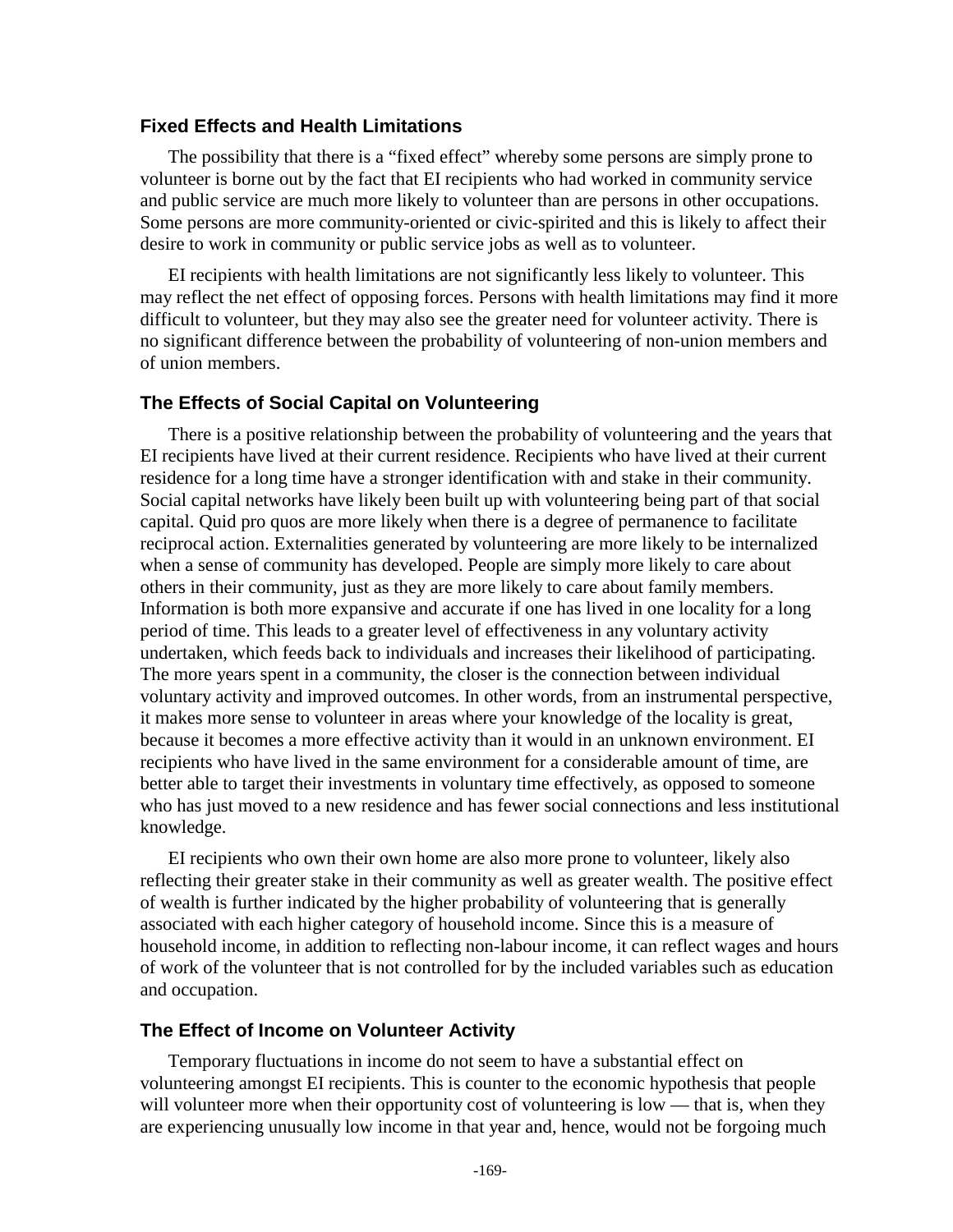income by volunteering. Such temporary fluctuations in their income should not substantially alter their wealth (and hence have little wealth effect) since they are temporary, but they should alter their opportunity cost of time and induce a substitution into time-intensive activities like volunteering. Yet this does not seem to occur.

## **Household Determinants of Volunteer Activity**

The number of persons living in the household has a statistically significant and quantitatively substantial effect on the probability of volunteering amongst EI recipients. Each additional household member is associated with a three percentage points greater probability of volunteering on the part of the EI recipient. An EI recipient from a household of four persons, therefore, would be nine percentage points more likely to volunteer than would an EI recipient who lived alone, other things equal. This suggests that volunteer activity is complementary to family activity. Since there is a very high correlation (correlation coefficient of 0.75) with the number of persons in a household and the number of children under the age of 18, the volunteer activity is likely associated with activities related to children.<sup>14</sup> In addition, it may be that larger families are sources of valuable information regarding "where" and "how" to volunteer. Once again, this channel can be thought of as a subset of the social capital argument, with larger households (all else equal) having more cohesive social relationships which lead to better information flows.

## **Regional Determinants of Volunteer Activity**

j

There is considerable regional variation in the probability of volunteering even after controlling for the effect of other variables included in the regression. Specifically, the probability of an EI recipient engaging in formal volunteer activity is highest in Saskatchewan and Manitoba and in the Maritime provinces, and it is lowest in Quebec. The differences are fairly substantial. For example, persons in Saskatchewan are 15.2 percentage points (i.e., .089-(-.063)) more likely to participate in volunteer activities compared with persons in Quebec. Reasons for these provincial differences are not obvious once one controls for the impact of other factors in the regression. The differences do suggest, however, that there are subtle factors that can affect the decision to volunteer. For example, Saskatchewan may have a co-operative tradition that spills over to volunteer activity, while Quebec may have more of a tradition of relying on state regulation to deal with the functions that are often carried out through volunteer work.<sup>15</sup>

EI recipients in rural areas have the highest probability of participating in volunteer activities, with that probability dropping with each successive higher category of urban size. While the image of a community barn raising in rural areas may now be more of an image than a reality, the fact is that volunteer activity is more prominent in rural (and hence smaller)

 $14$ This is highlighted by the fact that when a "number of children" variable is added to the regression, the "number of persons in the household" variable becomes an insignificant 0.004 and the "number of children" variable has a significant coefficient of 0.042. That is, the number of persons in the household largely reflects the number of children and the

volunteer activity associated with them.<br><sup>15</sup>See, for example, Vaillancourt, 1994. Some of the low volunteer activity in Quebec may reflect the influence of Catholicism that is not controlled for in this analysis. Wooley (1999) reviews the literature and provides an extensive discussion of why predominantly Protestant societies have so much more volunteer activity. Reasons include the following: they are founded as volunteer associations; they tend to be local and non-hierarchical; and they rely on social norms.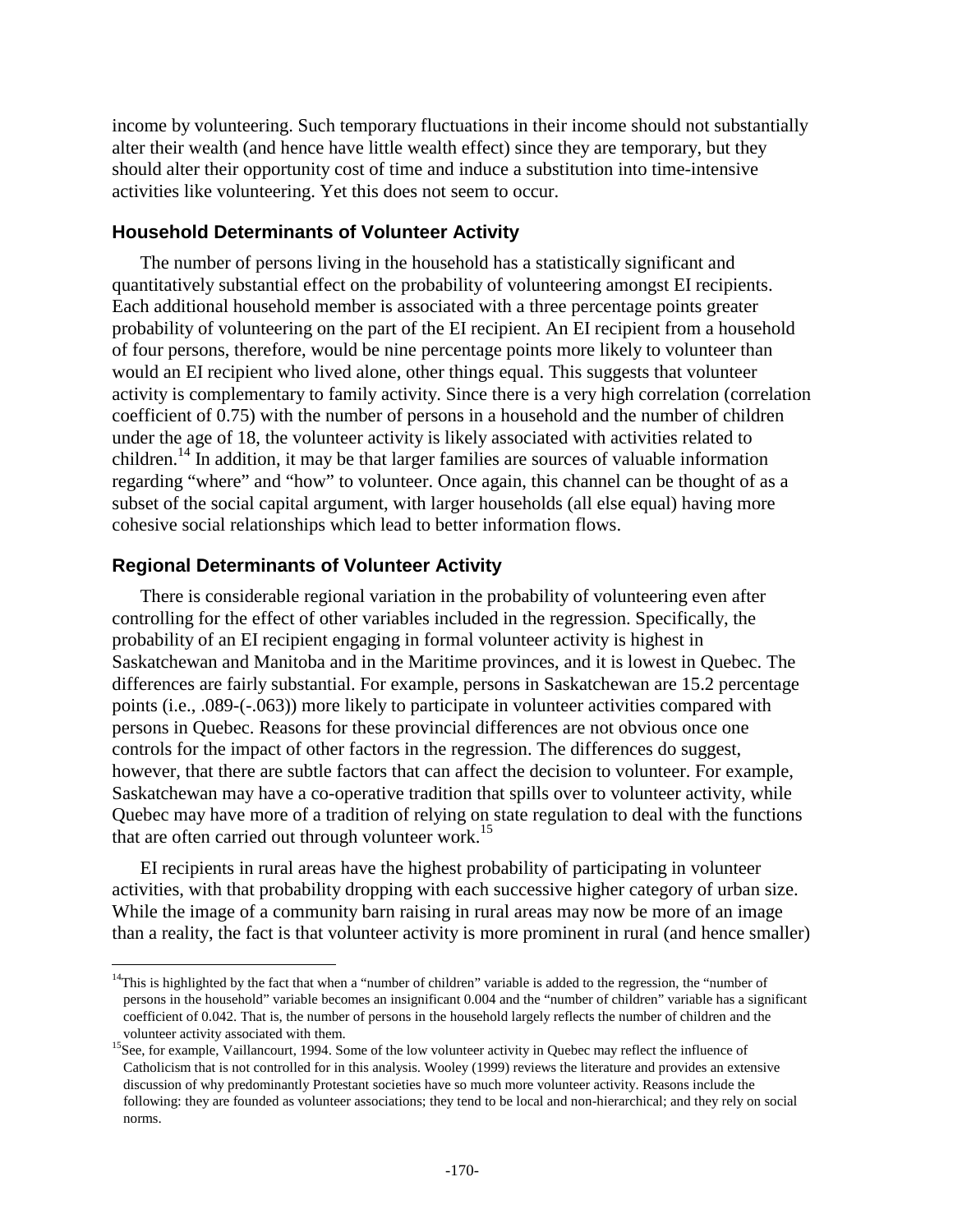communities. People in such communities are more likely to identify with their neighbours, with reciprocal quid pro quos being more likely to occur. Co-operation may be more important as a form of insurance and have more "survival value" in such communities, and volunteer activities may be more easily recognized by others in the community. Reputation effects are also more strongly enforced in smaller communities, again leading to greater investments in voluntary activity within rural areas.

## **The Effects of Attitudes on Volunteer Activity**

EI recipients who feel that they could have a very large effect on society are seven percentage points more likely to volunteer compared with recipients who feel that they are likely to have very little effect on society. Such persons who feel that they can have a large effect on society may feel that their volunteer activity is likely to have an effect on those who receive the volunteer activity.

EI recipients who are dissatisfied with their work hours when they are working, and who generally would want to work longer hours, are also more likely to volunteer. Specifically, persons who are very dissatisfied with their work hours are about four percentage points more likely to volunteer than are persons who are very satisfied with their hours. Presumably, volunteer activity is a viable way for the underemployed to fill a void caused by an unfilled desire to work more and, in this sense, demonstrating the involuntary nature of unemployment for this group.

Dissatisfaction with work in general can induce voluntary activity. For example, EI recipients who had a very low need for work change had the lowest probability of participating in volunteer activity. The effect is not large, however, with that group having only about a three percentage points lower probability of participating in volunteer activity than most other groups. Presumably, volunteer activity provides an avenue for achieving greater satisfaction with work in general, albeit the effect is not large.

## **The Effect of EI on Volunteer Activity**

There is no significant relationship between the number of years that an EI claim was initiated in the five years prior to 1997 and the probability of engaging in volunteer activity. That is, repeat users were neither more likely nor less likely to volunteer than were nonrepeat users of EI.

The probability of volunteering is *lowest* amongst EI recipients who are *very* strongly embarrassed about collecting EI, but it is *highest* amongst those who are strongly embarrassed. In essence, being strongly embarrassed seems to induce volunteering, but being *very* strongly embarrassed has the opposite effect. A bit of guilt seems to spur action, but too much can be paralyzing. It is also possible that the largest coefficient in the strongly embarrassed category is simply an anomaly (only six percent of the observations are in that category). If this is the case, the generalization that would emerge is that unemployed persons who are not very embarrassed about collecting EI are more likely to volunteer, albeit the effect is not large (i.e., they have about a three to four percent greater probability of volunteering compared with persons who were very strongly embarrassed about collecting EI).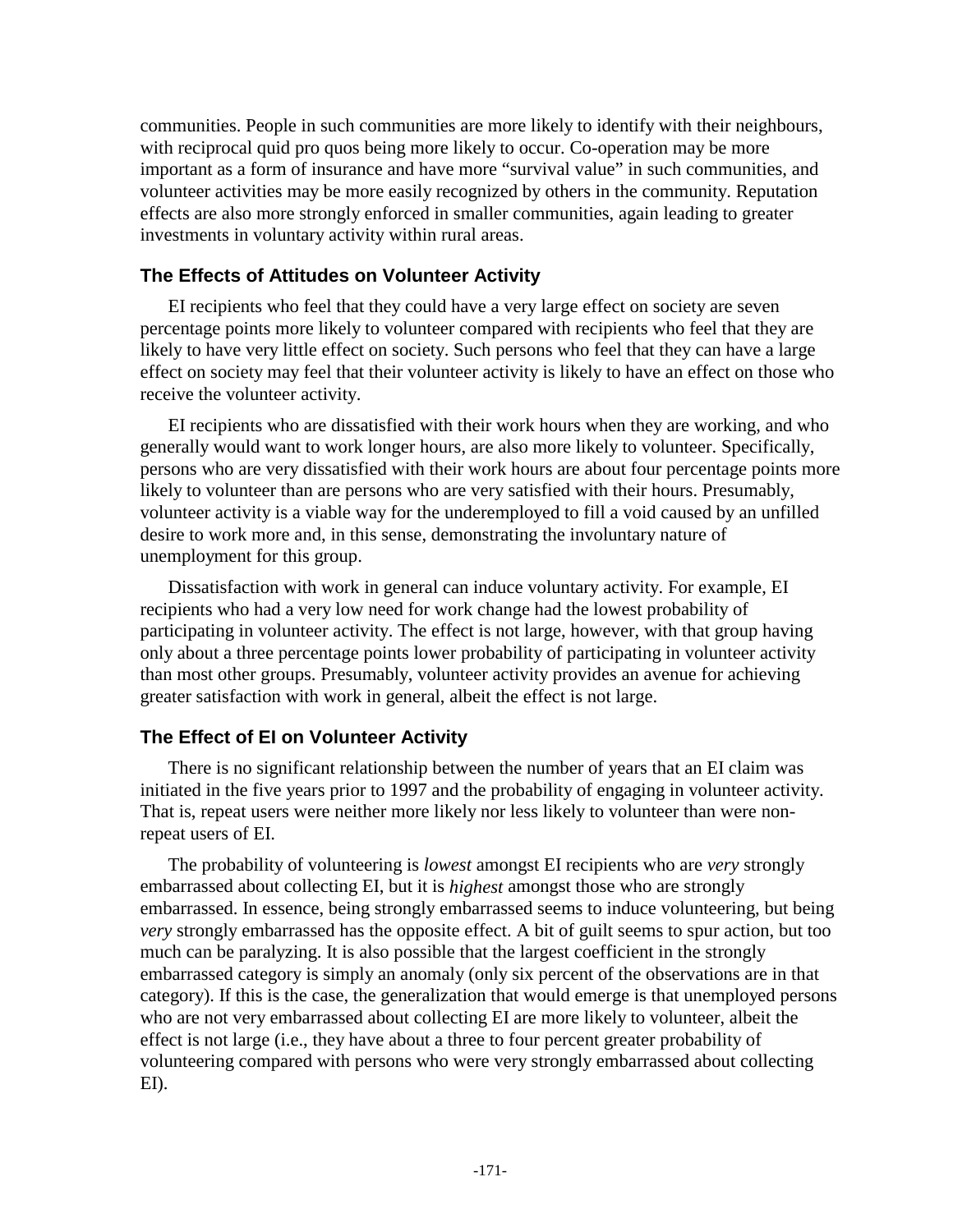## **"Unknown" Categories and Volunteer Activity**

EI recipients who responded that they did not know or that did not state an answer to any of the survey questions asked of them generally had lower probabilities of participating in volunteer activity. It is difficult to interpret this relationship (it was included mainly as a control regressor). One possible explanation is that it is a proxy for being uninformed, and such persons are not likely to volunteer, just as was the case with persons who had lower education or lower skills hierarchies. It could also be that such persons who did not care enough to bother to respond to the question (an unpaid volunteer activity!) do not care enough to volunteer for unpaid work in general.

## **Employment Experience**

Additional regressions<sup>16</sup> were also run with various measures to capture the employment experience of EI recipients. Variables were included to reflect whether, at the time of the survey in 1997, the EI recipient was unemployed only part of the year, employed as a paid worker all of the year, or self-employed, with the omitted reference category being unemployed all of the year. Relative to those who were unemployed all of the year, there was no significant difference in the probability of volunteering for those who were unemployed only part of the year, or for those who were employed all of the year. The self-employed, however, were a statistically significant 7.3 percentage points more likely to volunteer. This likely reflects a combination of initiative (doing both self-employment and volunteering) as well as the importance of social capital formation for the self-employed entrepreneur. When these additional variables were included, the coefficients on the other variables as previously discussed were invariably very similar (i.e., the relationships as previously discussed were the same).

Similarly, variables were added to capture whether the EI recipient was a seasonal employee when they were working in 1997. The effect of these variables on the probability of volunteering was statistically insignificant. Only the self-employed had a significantly greater probability of volunteering. Again, the coefficients on the other variables as previously discussed remained very similar when the seasonal variable was added.

## **SUMMARY AND DISCUSSION**

j

- For EI recipients, the patterns that prevail for the *probability* of participating in volunteer activities also generally prevail for the *number* of such activities, although the relationship to the number of activities tends to be more muted. In essence, there is much more variation in the probability that EI recipients will volunteer than there is in the number of activities they will undertake if they do volunteer.
- The patterns that prevail in the *gross* relationships when the proportion of EI recipients are tabulated by their various characteristics, generally prevail in the *net*  relationships of the regression analysis that gives the independent effect of the various characteristics of EI recipients after controlling for the effect of other variables included in the regression analysis.

<sup>&</sup>lt;sup>16</sup>The results are available from the authors on request. Coefficients on the other variables remained similar as in the reported regressions.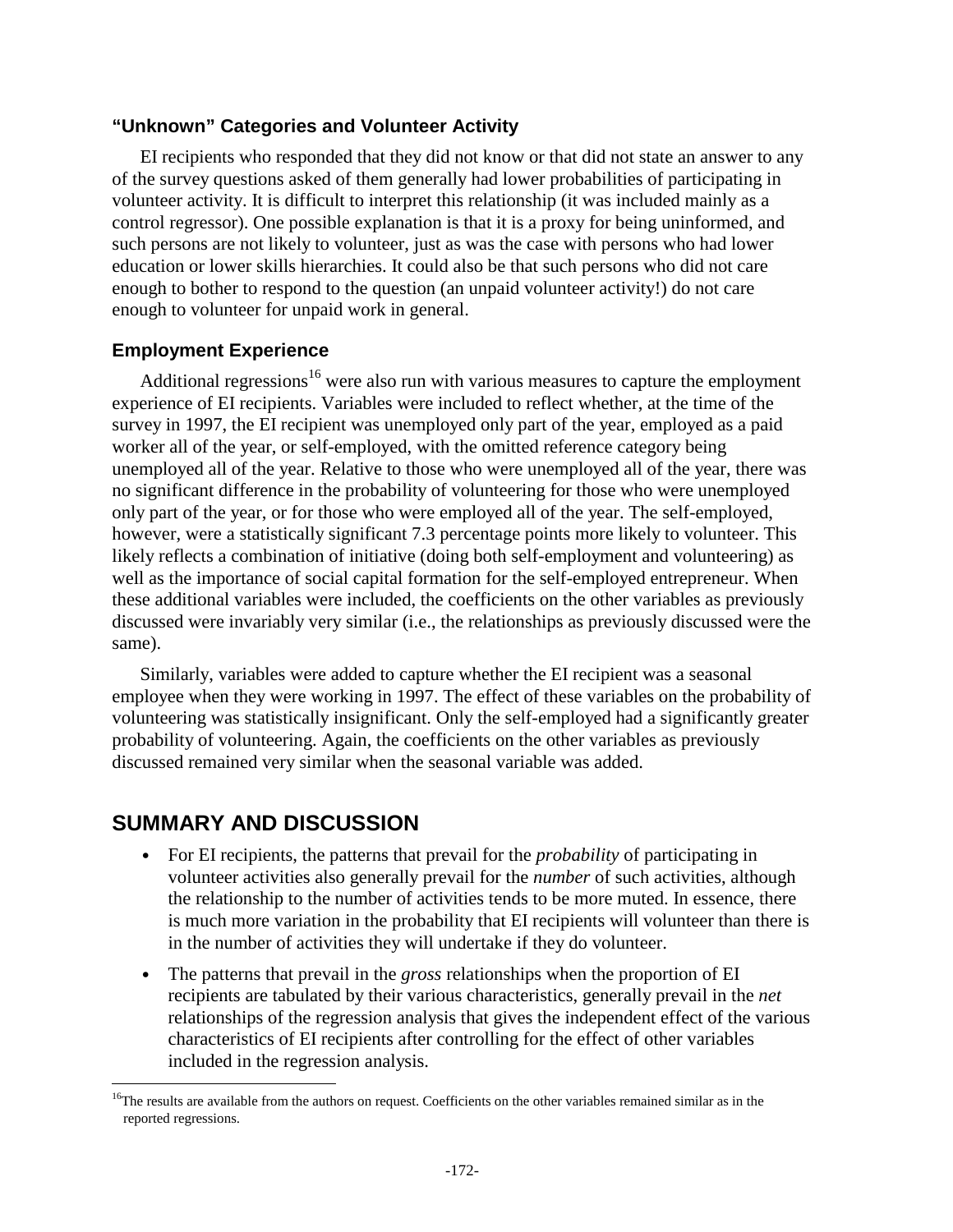- Other things equal, the probability of EI recipients engaging in formal volunteer activities is higher for older recipients than for younger recipients, and for female recipients compared with male recipients. The latter differences, however, are not as great as one may expect given the more extensive involvement of females in unpaid work in the household and within the family.
- The probability of volunteering is similar for EI recipients with a spouse or partner compared with recipients without a spouse or partner, and for North American Indian recipients compared with non–North American Indian recipients.
- Immigrant recipients are surprisingly less likely to participate in volunteer activities than are non-immigrant recipients. This may reflect a concentration on their own issues of assimilation, family issues, or remittances to their country of origin. Immigrants may also be recipients of voluntary activity rather than suppliers. In addition, language barriers and lack of institutional knowledge may impede volunteer activity amongst immigrants, despite the obvious instrumental benefits for immigrants in terms of increased social connections with mainstream society.
- Education and occupational skill level are positively and strongly associated with volunteer activity on the part of EI recipients. This may reflect a social consciousness acquired through education, a desire to share one's good fortune, greater productivity in volunteer activity, greater network and visibility benefits from volunteering, or perhaps the desire and ability to be intensely involved in all activities — education, occupational upgrading, and volunteering.
- EI recipients who had worked in community service and public service jobs are much more likely to volunteer than are recipients from other occupations, suggesting that some persons are simply more community-oriented or civic-spirited. This is likely to affect their desire to work in community or public service jobs as well as to volunteer.
- EI recipients with health limitations are not significantly less likely to volunteer. Recipients with health limitations may find it more difficult to volunteer, but they may also see the greater need for volunteer activity.
- There is no significant difference between the probability of volunteering between non-union and union EI recipients.
- There is a positive relationship between the probability of volunteering and the years that the EI recipient has lived at their current residence. Such individuals have a stronger identification with, and a greater stake in, their community. Social capital networks have likely been built up with volunteering being part of that social capital.
- EI recipients who own their own home or are wealthier are also more likely to volunteer, likely reflecting their greater stake in their community as well as the ability to afford to volunteer.
- Temporary fluctuations in income do not seem to have a substantial effect on volunteering amongst EI recipients. This is counter to the economic hypothesis that people will volunteer more when their opportunity cost of volunteering is low — that is, when they are experiencing unusually low income in that year and, hence, would not be forgoing much income by volunteering. Such temporary fluctuations in their income should not substantially alter their wealth (and hence have little wealth effect)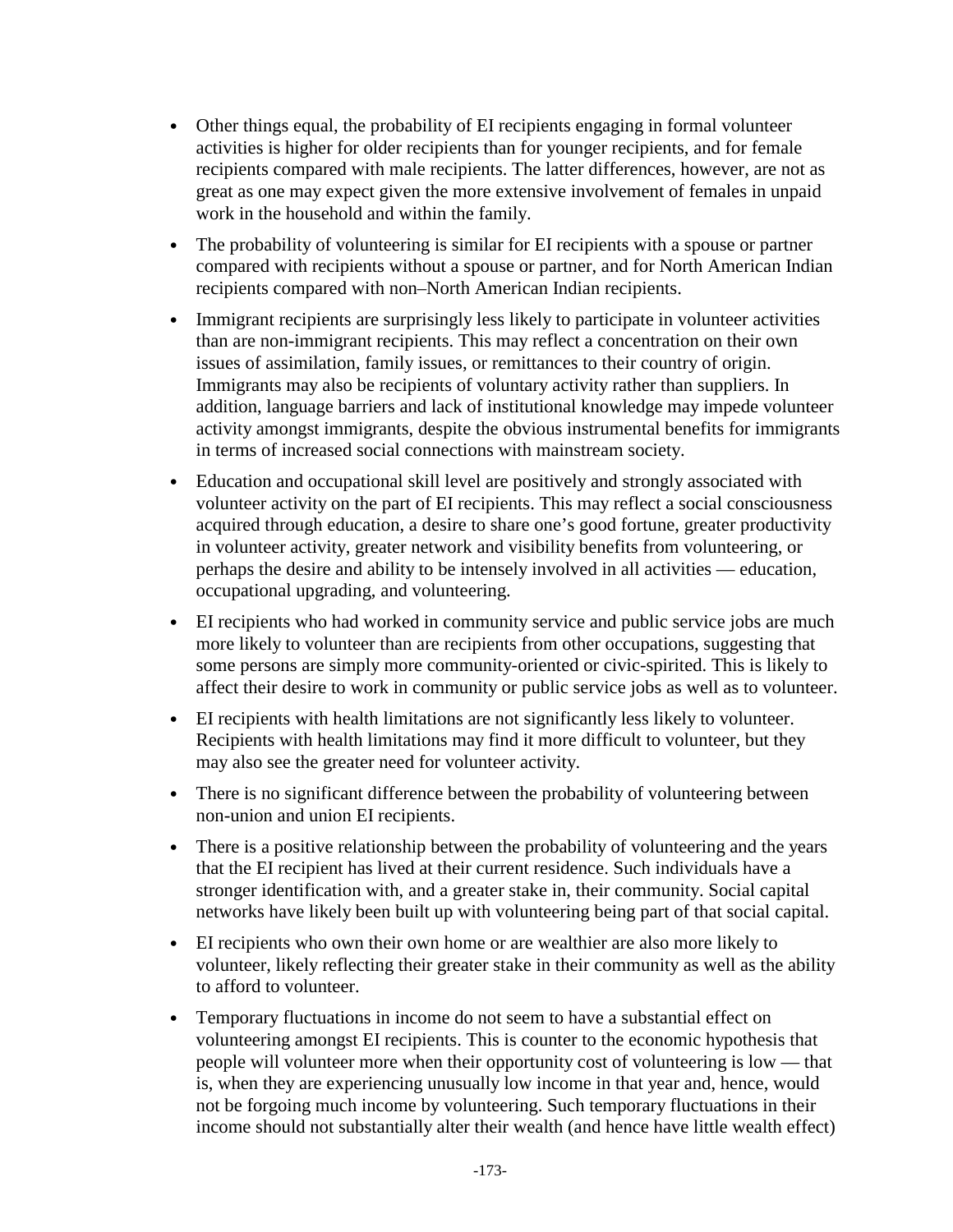since they are temporary fluctuations, but they should alter their opportunity cost of time and induce a substitution into time-intensive activities like volunteering. Yet this does not seem to occur. This paradoxical observation may be an indication that voluntary activity is viewed as more of a consumption good for individuals (e.g., something from which they derive psychological benefits), rather than an investment good (e.g., something that they expect will have a future return or payoff). Temporary shocks in income should have no effect on the consumption of charitable activity. Indeed, the permanent-income hypothesis would predict that only permanent shifts in income should alter consumption patterns.

- EI recipients are more likely to volunteer if they have a large number of individuals living in their own household (a proxy for number of children), suggesting that volunteer activity is complementary to family activity.
- Volunteer activity amongst EI recipients is highest in Saskatchewan, Manitoba, and the Maritime provinces, and lowest in Quebec. These differences suggest that there are subtle/latent factors that can affect the decision to volunteer. For example, Saskatchewan and the Maritimes may have a co-operative tradition that spills over to volunteer activity, while Quebec may have more of a tradition of relying on state regulation to deal with the functions that are often carried out through volunteer work.
- Volunteer activity amongst EI recipients is highest in rural (e.g., less populated) areas possibly reflecting a more co-operative tradition, a lack of more formal institutional supports, greater reputation effects, and the greater effectiveness of volunteering within smaller communities.
- Volunteer activity is highest among EI recipients who feel that they could have a very large effect on society, highlighting that they may volunteer because they feel it will have a positive effect on those who receive their volunteer time.
- EI recipients who are dissatisfied with their work hours and who would generally want to work longer hours are more likely to volunteer, presumably to fill a void caused by an unfilled desire to work more. Dissatisfaction with work in general can also induce voluntary activity, but the effect is not large.
- Repeat use of EI does not affect volunteer activity amongst EI recipients. However, EI recipients who are not embarrassed about collecting EI are generally more likely to volunteer, although the relationship is not large or uniform.
- EI recipients who responded that they did not know or did not state an answer to the particular survey question asked of them generally had lower probabilities of participating in volunteer activity. Their unwillingness or inability to offer an answer seems to carry over to volunteer activity in general.
- There was no significant difference in the probability of volunteering amongst those who were unemployed all year, part of the year, or who were employed all year. The same was the case for EI recipients who were seasonal workers and those who were not seasonal workers in the period when they were employed. Only the self-employed had a significantly greater probability of volunteering.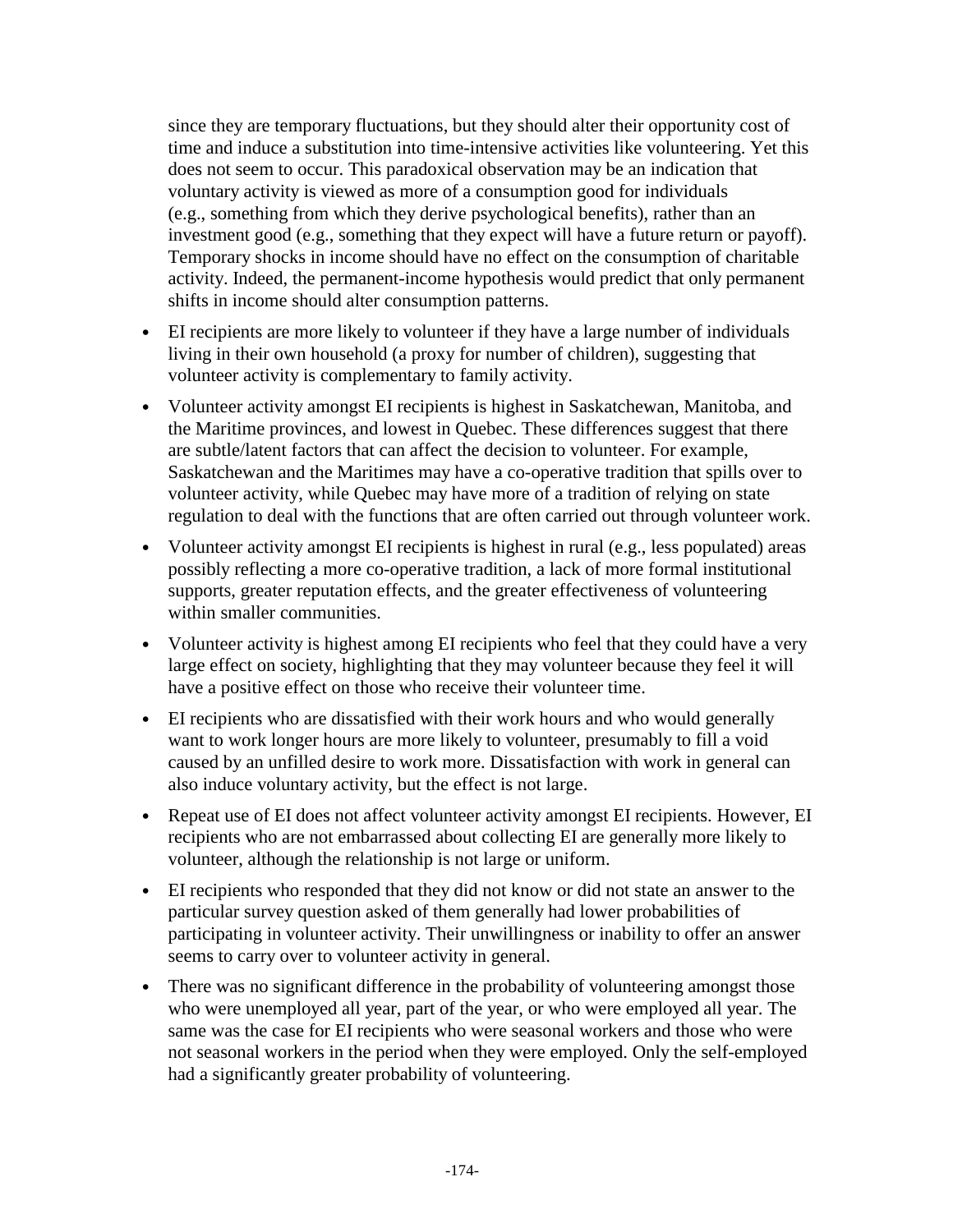The relationships summarized above provide some support for an "economic model" of volunteering. Volunteer activity amongst EI recipients tended to increase with wealth, and the underemployed who value additional work tended to volunteer more, suggesting that unemployment is an "involuntary" phenomenon. Younger EI recipients tended to volunteer less in formal activities possibly due to lack of credentials and other barriers to entry for such participation. Volunteer activity amongst EI recipients tended to be greatest in rural regions, where it has "survival value" and where alternative forms of paid institutional support may not be available. EI recipients who had a greater stake in their community (homeowners and long-time residents) were also more likely to volunteer.

While there is some support for an economic model, other economic hypotheses were often contradicted by the data. Specifically, EI recipients with a high opportunity cost of time (educated and higher status occupation groups) tended to volunteer substantially more of their potentially "expensive" time. As well, EI recipients with unusually low income in a given year were not more likely to volunteer in spite of the fact that the opportunity cost of volunteering should have been low at that time.

The analysis strongly suggests that there are less tangible factors, peculiar to specific individuals, that strongly influence volunteer activity. Some individuals are simply more likely to be community-spirited and civic-minded, and this affects their choice of job as well as volunteer activity. EI recipients who feel they can have an effect on society are also more likely to volunteer.

The analysis has raised a number of questions, sometimes with speculative answers suggested. Why should there be more variation in the probability of volunteering than in the number of volunteer activities taken? If a variable induces a person to volunteer why does it have a much smaller effect on the number of volunteer activities they undertake? Why are immigrants much less likely to volunteer given the importance of networks and social capital in their lives? Why is there such a strong positive relationship between education and occupational skill levels and volunteering given the high opportunity cost of time for such persons? Why are union members not more likely to volunteer given their emphasis on collective action and their identification with social causes? Possible answers were sometimes provided, but more research is necessary to uncover the answers.

The analysis suggests that, among EI recipients, repeat use of EI does not affect volunteer activity. The patterns of repeat users, as with non-repeat users, are affected by economic factors as well as by factors that are more innate to them as individuals such as civicspiritedness and a sense of community.

From a policy perspective, the analysis does suggest that more consideration could be given to voluntary activity, like job search or training, as a viable activity for the unemployed. More would have to be known, however, about its viability as part of networking, confidence building, skill development, or résumé building for the unemployed. This analysis suggests that volunteer activity merits more consideration in that regard, especially given its potential benefits to both donors and recipients.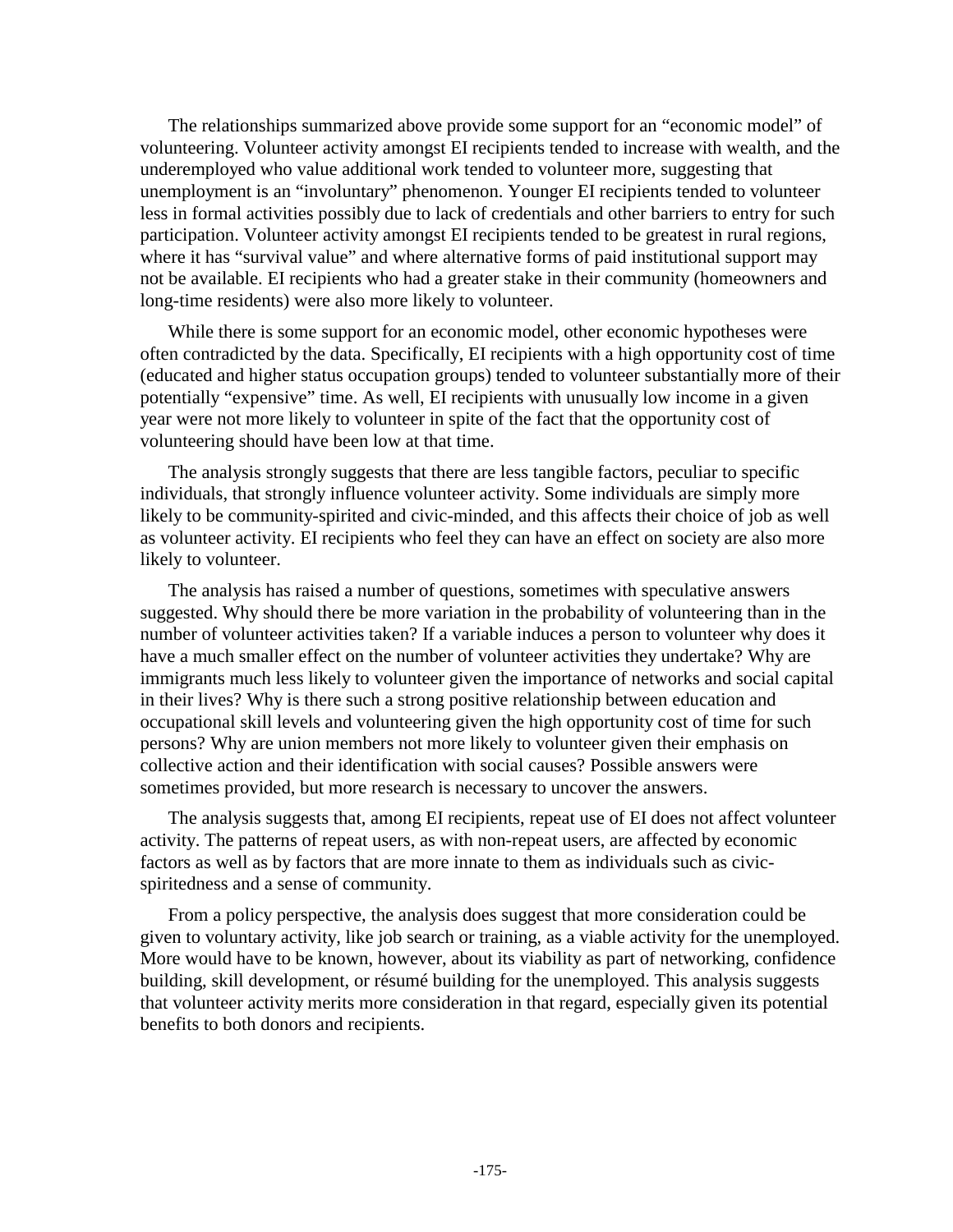## **References**

- Andreoni, J. 1990. "Impure Altruism and Donations to Public Goods: A Theory of Warm-Glow Giving." *Economic Journal* 100: 464–477.
- Ben-Porath, Y. 1980. "The F-Connection: Families, Friends and Firms, and the Organization of Exchange." *Population Development Review* 6: 1–30.
- Brown, E. 1987. "Tax Incentives and Charitable Giving: Evidence from New Survey Data." *Public Finance Quarterly* 15: 386–396.
- Brown, E., and H. Lankford. 1992. "Gifts of Money and Gifts of Time: Estimating the Effects of Tax Prices and Available Time." *Journal of Public Economics* 47: 321–41.
- Browne, P. L. 1996. *Love in a Cold World? The Voluntary Sector in an Age of Cuts*. Ottawa: Canadian Centre for Policy Alternatives.
- Cheal, D. 1988. *The Gift Economy*. London: Routledge.
- Clotfelter, C. 1985. *Federal Tax Policy and Charitable Giving*. University of Chicago Press.
- Day, K., and R.A. Devlin. 1996. "Volunteerism and Crowding Out: Canadian Econometric Evidence." *Canadian Journal of Economics* 29: 37–53.
- ———. 1998. "The Payoff to Work Without Pay: Volunteer Work as an Investment in Human Capital." *Canadian Journal of Economics* 31: 1179–91.
- Dye, R. 1980. "Contributions of Volunteer Time: Some Evidence of Income Tax Effects." *National Tax Journal* 33: 89–93.
- Freeman, R. 1996. "Working for Nothing: The Supply of Volunteer Labor." *Journal of Labor Economics* 15: S140–S166.
- Kingma, R. 1989. "An Accurate Measure of the Crowd-Out Effect, Income Effect, and Price Effect for Charitable Contributions." *Journal of Political Economy* 97: 1197–1207.
- Long, S. 1977. "Income Tax Effects on Donor Choice of Money and Time Contributions." *National Tax Journal* 30,2: 207–211.
- Menchik, P., and B. Weisbrod. 1981. "Volunteer Labor Supply in the Provision of Public Goods." In *Nonprofit Firms in a Three Sector Economy.* Edited by M. White. Washington, D.C.: Urban Institute.
- ———. 1987. "Volunteer Labor Supply." *Journal of Public Economics* 32: 159–183.
- OECD. 1997. *Social Cohesion and the Globalising Economy*. Paris: Organization for Economic Co-Operation and Development.
- Putnam, R. 1995. "Tuning In, Tuning Out: The Strange Disappearance of Social Capital in America." *Political Science and Politics* 28 (December): 664–83.
- Reece, W. 1979. "Charitable Contributions: New Evidence on Household Behavior." *American Economic Review* 69: 142–151.
- Roberts, R. 1984. "A Positive Model of Private Charity and Public Transfers." *Journal of Political Economy* 92: 136–148.